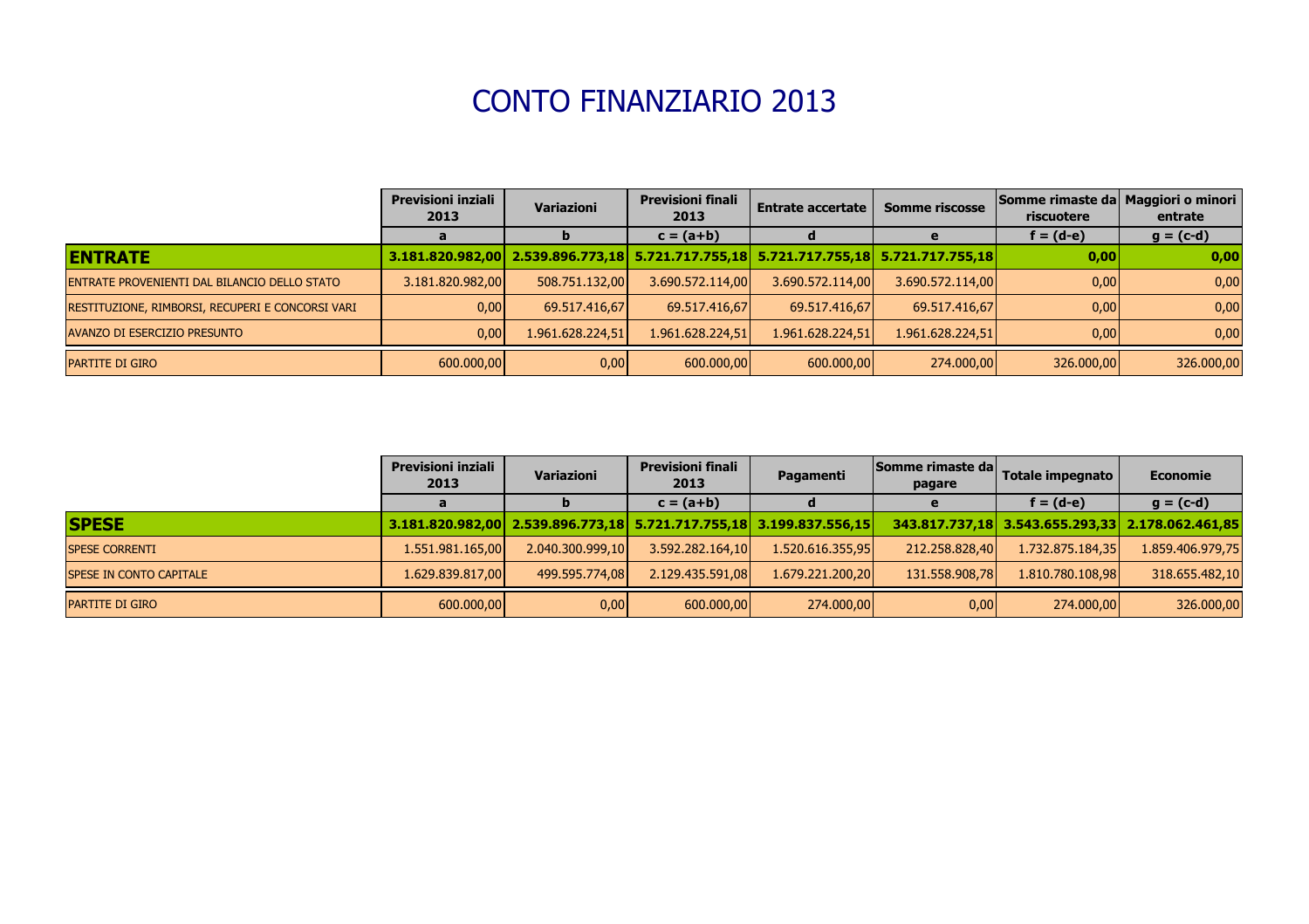|      | Cap.      | <b>Denominazione</b>                                                                                                                                                                                                                                                                                                                                                  | <b>Previsioni iniziali</b><br>2013 | Variazioni       | <b>Previsioni finali</b><br>2013 | <b>Entrate accertate</b> | <b>Somme riscosse</b> | <b>Somme rimaste</b><br>da riscuotere |
|------|-----------|-----------------------------------------------------------------------------------------------------------------------------------------------------------------------------------------------------------------------------------------------------------------------------------------------------------------------------------------------------------------------|------------------------------------|------------------|----------------------------------|--------------------------|-----------------------|---------------------------------------|
|      | MEF   PCM | <b>ENTRATE</b>                                                                                                                                                                                                                                                                                                                                                        | 3.181.820.982,00                   | 2.539.896.773,18 | 5.721.717.755,18                 | 5.721.717.755,18         | 5.721.717.755,18      | 0,00                                  |
|      |           | L ENTRATE PROVENIENTI DAL BILANCIO DELLO STATO                                                                                                                                                                                                                                                                                                                        | 3.181.820.982,00                   | 508.751.132,00   | 3.690.572.114,00                 | 3.690.572.114,00         | 3.690.572.114,00      | 0,00                                  |
| 2115 | 800       | FONDO PER LE SPESE DI FUNZIONAMENTO DELLA PRESIDENZA DEL<br>CONSIGLIO DEI MINISTRI                                                                                                                                                                                                                                                                                    | 37.822.512,00                      | $-2.223.734,00$  | 35.598.778,00                    | 35.598.778,00            | 35.598.778,00         | 0,00                                  |
| 2183 | 801       | FONDO OCCORRENTE PER GLI INTERVENTI DELL'EDITORIA                                                                                                                                                                                                                                                                                                                     | 127.722.000,00                     | 39.979.775,00    | 167.701.775,00                   | 167.701.775,00           | 167.701.775,00        | 0,00                                  |
| 2185 | 802       | FONDO OCCORRENTE PER GLI INTERVENTI DEL SERVIZIO CIVILE NAZIONALE                                                                                                                                                                                                                                                                                                     | 71.338.122,00                      | 26.019.627,00    | 97.357.749,00                    | 97.357.749,00            | 97.357.749,00         | 0,00                                  |
| 2184 | 803       | FONDO PER LE SPESE DI FUNZIONAMENTO DEL DIPARTIMENTO DELLA<br><b>PROTEZIONE CIVILE</b>                                                                                                                                                                                                                                                                                | 2.358.000,00                       | $-73.532,00$     | 2.284.468,00                     | 2.284.468,00             | 2.284.468,00          | 0,00                                  |
| 7442 | 804       | FONDO OCCORRENTE PER GLI INVESTIMENTI DEL DIPARTIMENTO<br>DELL'EDITORIA                                                                                                                                                                                                                                                                                               | 9.750.000,00                       | $-124.079,00$    | 9.625.921,00                     | 9.625.921,00             | 9.625.921,00          | 0,00                                  |
| 7443 | 805       | SOMME DA ASSEGNARE ALLA PRESIDENZA DEL CONSIGLIO DEI MINISTRI<br>PER ONERI DERIVANTI DALLA CONCESSIONE DI CONTRIBUTI PER<br>L'AMMORTAMENTO DI MUTUI CONTRATTI DALLE REGIONI A SEGUITO DI<br><b>EVENTI CALAMITOSI</b>                                                                                                                                                  | 795.941.917,00                     | 0,00             | 795.941.917,00                   | 795.941.917,00           | 795.941.917,00        | 0,00                                  |
| 2194 | 806       | FONDO PER LE SPESE DI FUNZIONAMENTO DELL'ENTE NAZIONALE ITALIANO<br><b>DEL TURISMO</b>                                                                                                                                                                                                                                                                                | 2.859.000,00                       | $-91.228,00$     | 2.767.772,00                     | 2.767.772,00             | 2.767.772,00          | 0,00                                  |
| 7450 | 807       | SOMME ASSEGNATE ALLA PRESIDENZA DEL CONSIGLIO DEI MINISTRI PER<br><b>GLI INVESTIMENTI IN MATERIA DI SPORT</b>                                                                                                                                                                                                                                                         | 61.200.000,00                      | 0,00             | 61.200.000,00                    | 61.200.000,00            | 61.200.000,00         | 0,00                                  |
| 2102 | 809       | SOMME ASSEGNATE ALLA PRESIDENZA DEL CONSIGLIO DEI MINISTRI PER<br>LE POLITICHE DI SOSTEGNO ALLA FAMIGLIA                                                                                                                                                                                                                                                              | 19.784.000,00                      | $-608.493,00$    | 19.175.507,00                    | 19.175.507,00            | 19.175.507,00         | 0,00                                  |
| 2108 | 815       | SOMME ASSEGNATE ALLA PRESIDENZA DEL CONSIGLIO DEI MINISTRI PER<br>LE POLITICHE DELLE PARI OPPORTUNITA'                                                                                                                                                                                                                                                                | 11.406.305,00                      | $-350.599,00$    | 11.055.706,00                    | 11.055.706,00            | 11.055.706,00         | 0,00                                  |
| 2111 | 816       | SOMME ASSEGNATE ALLA PRESIDENZA DEL CONSIGLIO DEI MINISTRI PER<br>LE POLITICHE DELLO SPORT                                                                                                                                                                                                                                                                            | 0,00                               | 5.878.451,00     | 5.878.451,00                     | 5.878.451,00             | 5.878.451,00          | 0,00                                  |
| 2106 | 817       | SOMME ASSEGNATE ALLA PRESIDENZA DEL CONSIGLIO DEI MINISTRI PER<br>LE POLITICHE DI INCENTIVAZIONE E SOSTEGNO ALLA GIOVENTU'                                                                                                                                                                                                                                            | 6.208.000,00                       | $-191.405,00$    | 6.016.595,00                     | 6.016.595,00             | 6.016.595,00          | 0,00                                  |
| 2107 | 818       | SOMME ASSEGNATE ALLA PRESIDENZA DEL CONSIGLIO DEI MINISTRI PER<br>LE POLITICHE DI SVILUPPO E COMPETITIVITA' DEL TURISMO                                                                                                                                                                                                                                               | 9.810.304,00                       | 1.694.212,00     | 11.504.516,00                    | 11.504.516,00            | 11.504.516,00         | 0,00                                  |
| 2120 | 820       | FONDO PER LE SPESE DI NATURA OBBLIGATORIA DELLA PRESIDENZA DEL<br>CONSIGLIO DEI MINISTRI                                                                                                                                                                                                                                                                              | 300.423.025,00                     | 1.414.426,00     | 301.837.451,00                   | 301.837.451,00           | 301.837.451,00        | 0,00                                  |
| 2113 | 821       | SOMME ASSEGNATE ALLA PRESIDENZA DEL CONSIGLIO DEI MINISTRI PER<br>L'ATTUAZIONE DELLE POLITICHE ANTIDROGA                                                                                                                                                                                                                                                              | 6.489.738,00                       | $-199.708,00$    | 6.290.030,00                     | 6.290.030,00             | 6.290.030,00          | 0,00                                  |
| 5210 | 823       | FONDO PER LE SPESE CONNESSE AGLI INTERVENTI DI TUTELA DELLE<br>MINORANZE LINGUISTICHE STORICHE                                                                                                                                                                                                                                                                        | 887.710,00                         | $-52.688,00$     | 835.022,00                       | 835.022,00               | 835.022,00            | 0,00                                  |
| 5211 | 824       | FONDO NAZIONALE PER LA TUTELA DELLE MINORANZE LINGUISTICHE                                                                                                                                                                                                                                                                                                            | 999.450,00                         | $-45.982,00$     | 953.468,00                       | 953.468,00               | 953.468,00            | 0,00                                  |
| 2116 | 825       | SOMME TRASFERITE ALLA PRESIDENZA DEL CONSIGLIO DEI MINISTRI PER<br>FINANZIARE PROGETTI SPERIMENTALI VOLTI A DIFFONDERE LE<br>METODOLOGIE DI VALUTAZIONE TRA LE AMMINISTRAZIONI, SVILUPPARE LA<br>FORMAZIONE DEL PERSONALE, METODOLOGIE DELLA FUNZIONE DI<br>CONTROLLO DELLA SODDISFAZIONE DEI CITTADINI E MIGLIORARE LA<br>TRASPARENZA DELLE PROCEDURE DI VALUTAZIONE | 2.520.990,00                       | 2.360.860,00     | 4.881.850,00                     | 4.881.850,00             | 4.881.850,00          | 0,00                                  |
| 2117 |           | SOMME TRASFERITE ALLA PCM PER IL FUNZIONAMENTO DELL'ORGANISMO<br>826 CENTRALE PER L'ESERCIZIO INDIPENDENTE DELLE FUNZIONI DI<br>VALUTAZIONE DELLE AMMINISTRAZIONI PUBBLICHE                                                                                                                                                                                           | 2.520.990,00                       | $-2.520.990,00$  | 0,00                             | 0,00                     | 0,00                  | 0,00                                  |
| 5200 | 827       | FONDO PER LE SPESE DI FUNZIONAMENTO DEL CENTRO DI FORMAZIONE E<br>STUDI - FORMEZ                                                                                                                                                                                                                                                                                      | 5.411.000,00                       | $-169.396,00$    | 5.241.604,00                     | 5.241.604,00             | 5.241.604,00          | 0,00                                  |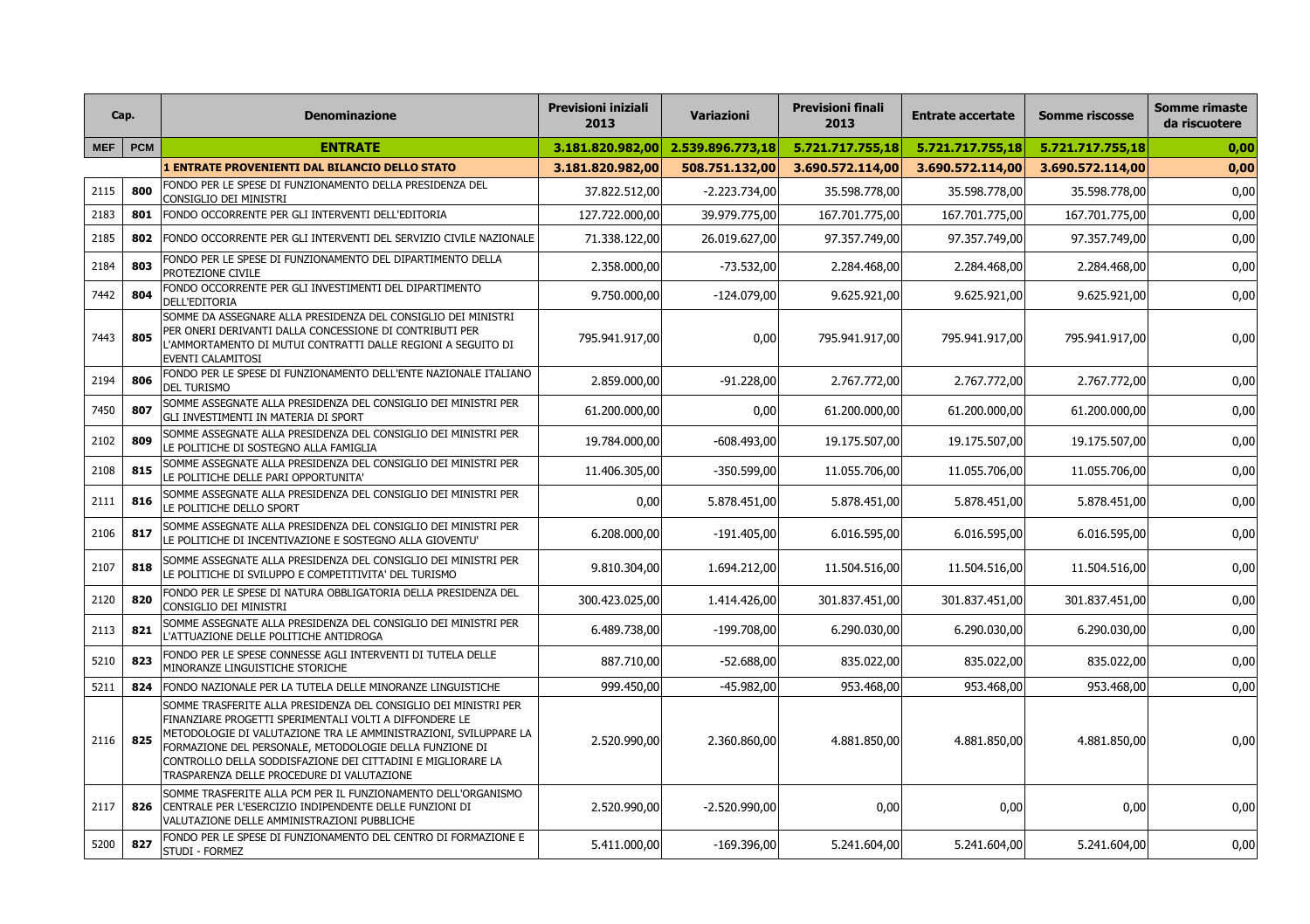| Cap. |     | <b>Denominazione</b>                                                                                                                                                                                                                                                                                                                                | <b>Previsioni iniziali</b><br>2013 | <b>Variazioni</b> | <b>Previsioni finali</b><br>2013 | <b>Entrate accertate</b> | <b>Somme riscosse</b> | Somme rimaste<br>da riscuotere |
|------|-----|-----------------------------------------------------------------------------------------------------------------------------------------------------------------------------------------------------------------------------------------------------------------------------------------------------------------------------------------------------|------------------------------------|-------------------|----------------------------------|--------------------------|-----------------------|--------------------------------|
| 5217 | 828 | FONDO PER LE SPESE DI FUNZIONAMENTO DELLA SCUOLA SUPERIORE<br>DELLA PUBBLICA AMMINISTRAZIONE                                                                                                                                                                                                                                                        | 1.142.000,00                       | $-35.256,00$      | 1.106.744,00                     | 1.106.744,00             | 1.106.744,00          | 0,00                           |
| 5223 | 829 | FONDO PER LE SPESE PER IL FUNZIONAMENTO DELL'AGENZIA PER LA<br>RAPPRESENTANZA NEGOZIALE DELLE PUBBLICHE AMMINISTRAZIONI                                                                                                                                                                                                                             | 3.906.000,00                       | 0,00              | 3.906.000,00                     | 3.906.000,00             | 3.906.000,00          | 0,00                           |
| 2193 | 830 | FONDO PER LE SPESE DI NATURA OBBLIGATORIA DELL'ENTE NAZIONALE<br>ITALIANO DEL TURISMO                                                                                                                                                                                                                                                               | 15.600.000,00                      | 0,00              | 15.600.000,00                    | 15.600.000,00            | 15.600.000,00         | 0,00                           |
| 2114 |     | ISOMMA DA ASSEGNARE ALLE ASSOCIAZIONI DILETTANTISTICHE<br>832 RICONOSCIUTE DAL CONI AI FINI SPORTIVI QUALE QUOTA DEL 5 PER MILLE<br>DELL'IMPOSTA SUL REDDITO DELLE PERSONE FISICHE                                                                                                                                                                  | 0,00                               | 8.284.441,00      | 8.284.441,00                     | 8.284.441,00             | 8.284.441,00          | 0,00                           |
| 5218 | 840 | FONDO PER LE SPESE DI NATURA OBBLIGATORIA DELLA SCUOLA<br>SUPERIORE DELLA PUBBLICA AMMINISTRAZIONE                                                                                                                                                                                                                                                  | 11.656.286,00                      | 0,00              | 11.656.286,00                    | 11.656.286,00            | 11.656.286,00         | 0,00                           |
| 2118 |     | SOMME ASSEGNATE ALLA PRESIDENZA DEL CONSIGLIO DEI MINISTRI PER<br>841 SPESE DI FUNZIONAMENTO DELL'UFFICIO DELL'AUTORITA' GARANTE PER<br>L'INFANZIA E L'ADOLESCENZA                                                                                                                                                                                  | 1.003.842,00                       | 948.852,00        | 1.952.694,00                     | 1.952.694,00             | 1.952.694,00          | 0,00                           |
| 2119 |     | ISOMME ASSEGNATE ALLA PRESIDENZA DEL CONSIGLIO DEI MINISTRI PER<br>842 SPESE DI NATURA OBBLIGATORIA DELL'UFFICIO DELL'AUTORITA' GARANTE<br>PER L'INFANZIA E L'ADOLESCENZA                                                                                                                                                                           | 200.000,00                         | 0,00              | 200.000,00                       | 200.000,00               | 200.000,00            | 0,00                           |
| 2179 | 850 | FONDO PER LE SPESE DI NATURA OBBLIGATORIA DEL DIPARTIMENTO<br><b>DELLA PROTEZIONE CIVILE</b>                                                                                                                                                                                                                                                        | 40.000.000,00                      | 5.000.000,00      | 45.000.000,00                    | 45.000.000,00            | 45.000.000,00         | 0,00                           |
| 7439 | 851 | FONDO PER L'EMERGENZA RIFIUTI CAMPANIA                                                                                                                                                                                                                                                                                                              | 18.907.425,00                      | $-230.667,00$     | 18.676.758,00                    | 18.676.758,00            | 18.676.758,00         | 0,00                           |
| 7444 |     | SOMME DA ASSEGNARE ALLA PRESIDENZA DEL CONSIGLIO DEI MINISTRI<br>852 PER INTERVENTI CONNESSI AGLI EVENTI SISMICI DEL MARZO 1982 IN<br>CALABRIA, CAMPANIA E BASILICATA                                                                                                                                                                               | 7.583.000,00                       | 0,00              | 7.583.000,00                     | 7.583.000,00             | 7.583.000,00          | 0,00                           |
| 7445 | 853 | SOMME DA ASSEGNARE ALLA PRESIDENZA DEL CONSIGLIO DEI MINISTRI<br>PER INTERVENTI CONNESSI AGLI EVENTI SISMICI DEL 29 APRILE 1984 IN<br>UMBRIA E DEL 7 E 11 MAGGIO 1984 IN ABRUZZO, MOLISE, LAZIO E<br><b>CAMPANIA</b>                                                                                                                                | 1.000.000,00                       | 0,00              | 1.000.000,00                     | 1.000.000,00             | 1.000.000,00          | 0,00                           |
| 7446 |     | SOMME DA ASSEGNARE ALLA PRESIDENZA DEL CONSIGLIO DEI MINISTRI<br>PER LE SPESE RELATIVE ALLE RICORRENTI EMERGENZE RIGUARDANTI GLI<br>854   EVENTI SISMICI, ALLUVIONALI, I NUBIFRAGI, I VULCANI, LE MAREGGIATE,<br>LA DIFESA DEL SUOLO, DELLE OPERE CIVILI PUBBLICHE E PRIVATE, DELLE<br>FORESTE ED ALTRE CALAMITÀ IVI COMPRESE LE ATTIVITA' CONNESSE | 420.275.366,00                     | 433.306.892,00    | 853.582.258,00                   | 853.582.258,00           | 853.582.258,00        | 0,00                           |
| 7447 | 855 | FONDO RELATIVO AGLI INVESTIMENTI DI PERTINENZA DEL DIPARTIMENTO<br>DELLA PROTEZIONE CIVILE                                                                                                                                                                                                                                                          | 391.294.000,00                     | 0,00              | 391.294.000,00                   | 391.294.000,00           | 391.294.000,00        | 0,00                           |
| 7449 |     | ISOMME DA ASSEGNARE ALLA PRESIDENZA DEL CONSIGLIO DEI MINISTRI<br>PER LE SPESE PER LA REALIZZAZIONE DI INTERVENTI INFRASTRUTTURALI<br>856   PRIORITARIAMENTE CONNESSI ALLA RIDUZIONE DEL RISCHIO SISMICO E<br>PER FAR FRONTE AD EVENTI STRAORDINARI NEI TERRITORI DEGLI ENTI<br>LOCALI, DELLE AREE METROPOLITANE E DELLE CITTA' D'ARTE              | 33.100.000,00                      | 0,00              | 33.100.000,00                    | 33.100.000,00            | 33.100.000,00         | 0,00                           |
| 7459 |     | 857   FONDO PER LA PREVENZIONE DEL RISCHIO SISMICO                                                                                                                                                                                                                                                                                                  | 195.600.000,00                     | 0,00              | 195.600.000,00                   | 195.600.000,00           | 195.600.000,00        | 0,00                           |
| 7462 | 858 | SOMME DA EROGARE PER IL FINANZIAMENTO DEGLI INTERVENTI DI<br>RICOSTRUZIONE E PER LE ALTRE MISURE IN FAVORE DELLA POPOLAZIONE<br>COLPITA DAGLI EVENTI SISMICI NELLA REGIONE ABRUZZO NEL MESE DI<br>APRILE 2009                                                                                                                                       | 0,00                               | 0,00              | 0,00                             | 0,00                     | 0,00                  | 0,00                           |
| 5201 | 860 | FONDO PER LE SPESE DI NATURA OBBLIGATORIA DEL CENTRO DI<br>FORMAZIONE E STUDI - FORMEZ                                                                                                                                                                                                                                                              | 15.100.000,00                      | 0,00              | 15.100.000,00                    | 15.100.000,00            | 15.100.000,00         | 0,00                           |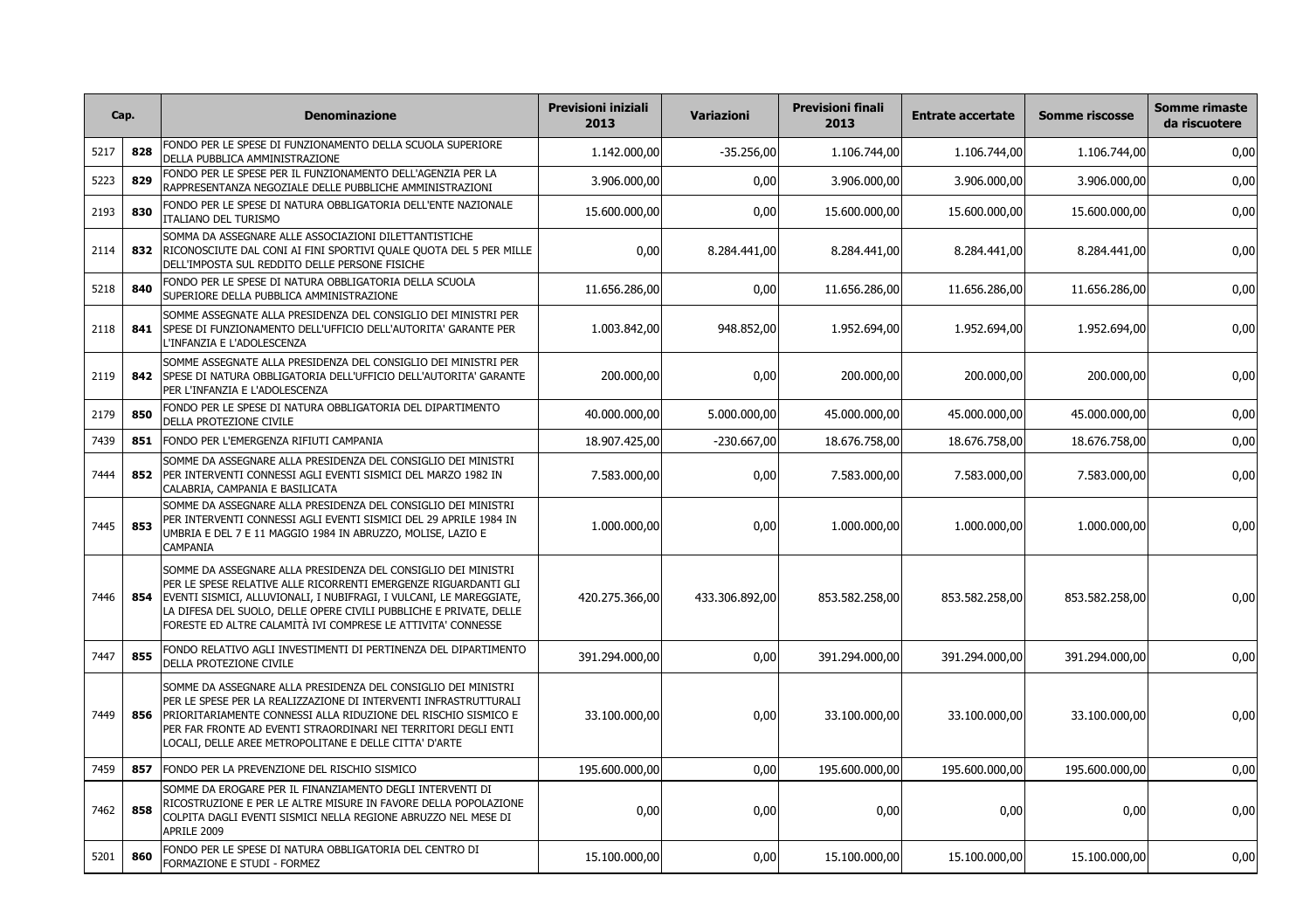|      | Cap. | <b>Denominazione</b>                                                                                                                                                                         | <b>Previsioni iniziali</b><br>2013 | <b>Variazioni</b> | <b>Previsioni finali</b><br>2013 | <b>Entrate accertate</b> | <b>Somme riscosse</b> | <b>Somme rimaste</b><br>da riscuotere |
|------|------|----------------------------------------------------------------------------------------------------------------------------------------------------------------------------------------------|------------------------------------|-------------------|----------------------------------|--------------------------|-----------------------|---------------------------------------|
| 2177 | 861  | FONDO PER LA RICOSTRUZIONE DELLE AREE COLPITE DAL SISMA DEL 20 E<br>29 MAGGIO 2012                                                                                                           | 550.000.000,00                     | $-57.700.000,00$  | 492.300.000,00                   | 492.300.000,00           | 492.300.000,00        | 0,00                                  |
| 2121 | 862  | SOMMA DA CORRISPONDERE PER LE FUNZIONI E LO SVOLGIMENTO DEI<br>COMPITI DEL COMITATO PROMOTORE DELLE CELEBRAZIONI VERDIANE                                                                    | 0,00                               | 6.500.000,00      | 6.500.000,00                     | 6.500.000,00             | 6.500.000,00          | 0,00                                  |
| 2122 | 863  | SOMMA DA ASSEGNARE ALLA PRESIDENZA DEL CONSIGLIO DEI MINISTRI<br>PER IL FINANZIAMENTO DELLE INIZIATIVE PROMOSSE DALLA<br>CONFEDERAZIONE DELLE ASSOCIAZIONI COMBATTENTISTICHE E<br>PARTIGIANE | 0,00                               | 981.353,00        | 981.353,00                       | 981.353,00               | 981.353,00            | 0,00                                  |
| 2127 | 864  | SOMME DA TRASFERIRE ALLA PRESIDENZA DEL CONSIGLIO DEI MINISTRI<br>DESTINATE AL PAGAMENTO DELLE SPESE DERIVANTI DAL CONTENZIOSO<br>RELATIVO ALLE BORSE DI STUDIO PER I MEDICI SPECIALIZZANDI  | 0,00                               | 15.000.000,00     | 15.000.000,00                    | 15.000.000,00            | 15.000.000,00         | 0,00                                  |
| 7441 | 866  | FONDO PER LE EMERGENZE NAZIONALI                                                                                                                                                             | 0,00                               | 25.000.000,00     | 25.000.000,00                    | 25.000.000,00            | 25.000.000,00         | 0,00                                  |
| 2126 | 868  | FONDO NAZIONALE INTEGRATIVO PER I COMUNI MONTANI                                                                                                                                             | 0,00                               | 1.000.000,00      | 1.000.000,00                     | 1.000.000,00             | 1.000.000,00          | 0,00                                  |
|      |      | 2 RESTITUZIONE, RIMBORSI, RECUPERI E CONCORSI VARI                                                                                                                                           | 0,00                               | 69.517.416,67     | 69.517.416,67                    | 69.517.416,67            | 69.517.416,67         | 0,00                                  |
|      | 810  | <b>ENTRATE EVENTUALI E DIVERSE</b>                                                                                                                                                           | 0,00                               | 66.835.901,47     | 66.835.901,47                    | 66.835.901,47            | 66.835.901,47         | 0,00                                  |
|      | 811  | SOMME RELATIVE AI COMPENSI PER INCARICHI CONFERITI AI DIRIGENTI DI<br>1^ FASCIA                                                                                                              | 0,00                               | 0,00              | 0,00                             | 0,00                     | 0,00                  | 0,00                                  |
|      | 812  | SOMME RELATIVE AI COMPENSI PER INCARICHI CONFERITI AI DIRIGENTI DI<br>2^ FASCIA                                                                                                              | 0,00                               | 0,00              | 0,00                             | 0,00                     | 0,00                  | 0,00                                  |
|      | 814  | SOMME PROVENIENTI DAL FONDO DI ROTAZIONE PER L'ATTUAZIONE DELLE<br>POLITICHE COMUNITARIE                                                                                                     | 0,00                               | 2.681.515,20      | 2.681.515,20                     | 2.681.515,20             | 2.681.515,20          | 0,00                                  |
|      |      | <b>3 PARTITE DI GIRO</b>                                                                                                                                                                     | 600.000,00                         | 0,00              | 600.000,00                       | 600.000,00               | 274.000,00            | 326.000,00                            |
|      | 870  | RECUPERO ANTICIPAZIONE AL CASSIERE SEGRETARIATO                                                                                                                                              | 150.000,00                         | 0,00              | 150.000,00                       | 150.000,00               | 150.000,00            | 0,00                                  |
|      | 871  | RECUPERO ANTICIPAZIONE AL CASSIERE CONFERENZA STATO REGIONI                                                                                                                                  | 15.000,00                          | 0,00              | 15.000,00                        | 15.000,00                | 0,00                  | 15.000,00                             |
|      | 872  | RECUPERO ANTICIPAZIONE AL CASSIERE RAPPORTI CON IL PARLAMENTO                                                                                                                                | 15.000,00                          | 0,00              | 15.000,00                        | 15.000,00                | 15.000,00             | 0,00                                  |
|      | 873  | RECUPERO ANTICIPAZIONE AL CASSIERE AFFARI EUROPEI                                                                                                                                            | 100.000,00                         | 0,00              | 100.000,00                       | 100.000,00               | 10.000,00             | 90.000,00                             |
|      | 874  | RECUPERO ANTICIPAZIONE AL CASSIERE RIFORME ISTITUZIONALI                                                                                                                                     | 15.000,00                          | 0,00              | 15.000,00                        | 15.000,00                | 15.000,00             | 0,00                                  |
|      | 875  | RECUPERO ANTICIPAZIONE AL CASSIERE FUNZIONE PUBBLICA                                                                                                                                         | 15.000,00                          | 0,00              | 15.000,00                        | 15.000,00                | 10.000,00             | 5.000,00                              |
|      | 876  | RECUPERO ANTICIPAZIONE AL CASSIERE AFFARI REGIONALI                                                                                                                                          | 70.000,00                          | 0,00              | 70.000,00                        | 70.000,00                | 30.000,00             | 40.000,00                             |
|      | 877  | RECUPERO ANTICIPAZIONE AL CASSIERE PARI OPPORTUNITÀ                                                                                                                                          | 15.000,00                          | 0,00              | 15.000,00                        | 15.000,00                | 15.000,00             | 0,00                                  |
|      | 878  | RECUPERO ANTICIPAZIONE AL CASSIERE INFORMAZIONE ED EDITORIA                                                                                                                                  | 15.000,00                          | 0,00              | 15.000,00                        | 15.000,00                | 9.000,00              | 6.000,00                              |
|      | 879  | RECUPERO ANTICIPAZIONE AL CASSIERE PROGRAMMA DI GOVERNO                                                                                                                                      | 15.000,00                          | 0,00              | 15.000,00                        | 15.000,00                | 0,00                  | 15.000,00                             |
|      | 881  | RECUPERO ANTICIPAZIONE AL CASSIERE DIGITALIZZAZIONE DELLA<br>PUBBLICA AMMINISTRAZIONE E DELL'INNOVAZIONE TECNOLOGICA                                                                         | 15.000,00                          | 0,00              | 15.000,00                        | 15.000,00                | 0,00                  | 15.000,00                             |
|      | 882  | RECUPERO ANTICIPAZIONE AL CASSIERE PROTEZIONE CIVILE                                                                                                                                         | 100.000,00                         | 0,00              | 100.000,00                       | 100.000,00               | 20.000,00             | 80.000,00                             |
|      | 883  | RECUPERO ANTICIPAZIONE AL CASSIERE POLITICHE ANTIDROGA                                                                                                                                       | 15.000,00                          | 0,00              | 15.000,00                        | 15.000,00                | 0,00                  | 15.000,00                             |
|      | 885  | RECUPERO ANTICIPAZIONE AL CASSIERE POLITICHE PER LA FAMIGLIA                                                                                                                                 | 15.000,00                          | 0,00              | 15.000,00                        | 15.000,00                | 0,00                  | 15.000,00                             |
|      | 886  | RECUPERO ANTICIPAZIONE AL CASSIERE POLITICHE PER LA GIOVENTU' E<br>SERVIZIO CIVILE NAZIONALE                                                                                                 | 15.000,00                          | 0,00              | 15.000,00                        | 15.000,00                | 0,00                  | 15.000,00                             |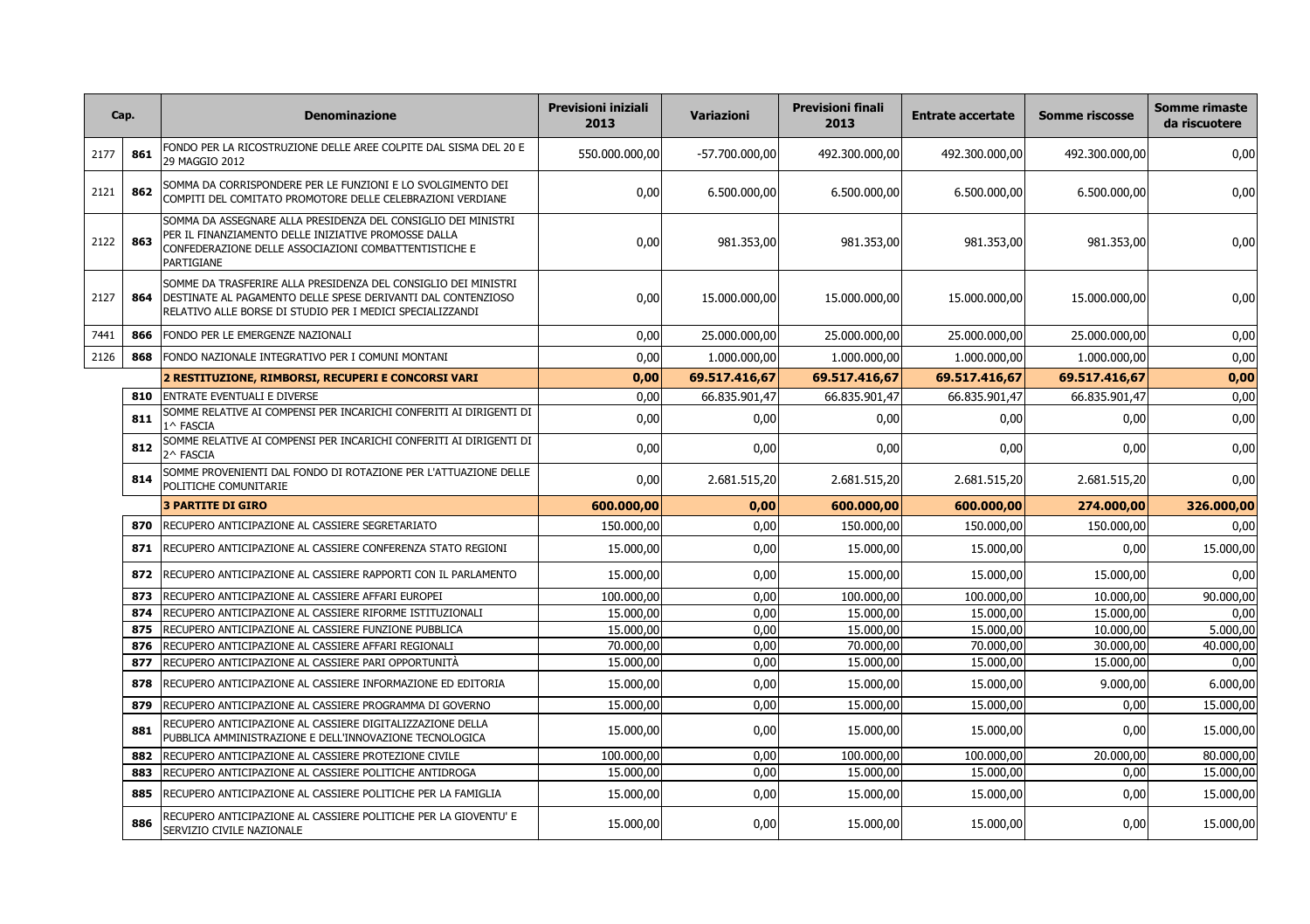| Cap. |     | <b>Denominazione</b>                                                                          | <b>Previsioni iniziali</b><br>2013 | <b>Variazioni</b>       | <b>Previsioni finali</b><br>2013 | <b>Entrate accertate</b> | <b>Somme riscosse</b> | Somme rimaste<br>da riscuotere |
|------|-----|-----------------------------------------------------------------------------------------------|------------------------------------|-------------------------|----------------------------------|--------------------------|-----------------------|--------------------------------|
|      | 895 | RECUPERO ANTICIPAZIONE AL CASSIERE PROGRAMMAZIONE E<br>COORDINAMENTO DELLA POLITICA ECONOMICA | 15.000,00                          | 0,00                    | 15.000,00                        | 15.000,00                | 0,00                  | 15.000,00                      |
|      |     | <b>4 AVANZO DI ESERCIZIO</b>                                                                  |                                    | $0,00$ 1.961.628.224,51 | 1.961.628.224,51                 | 1.961.628.224,51         | 1.961.628.224,51      | 0,00                           |
|      | 890 | AVANZO DI ESERCIZIO PRESUNTO                                                                  | 0,00                               | 1.961.628.224,51        | 1.961.628.224,51                 | 1.961.628.224,51         | 1.961.628.224,51      | 0,00                           |
|      |     |                                                                                               |                                    |                         |                                  |                          |                       |                                |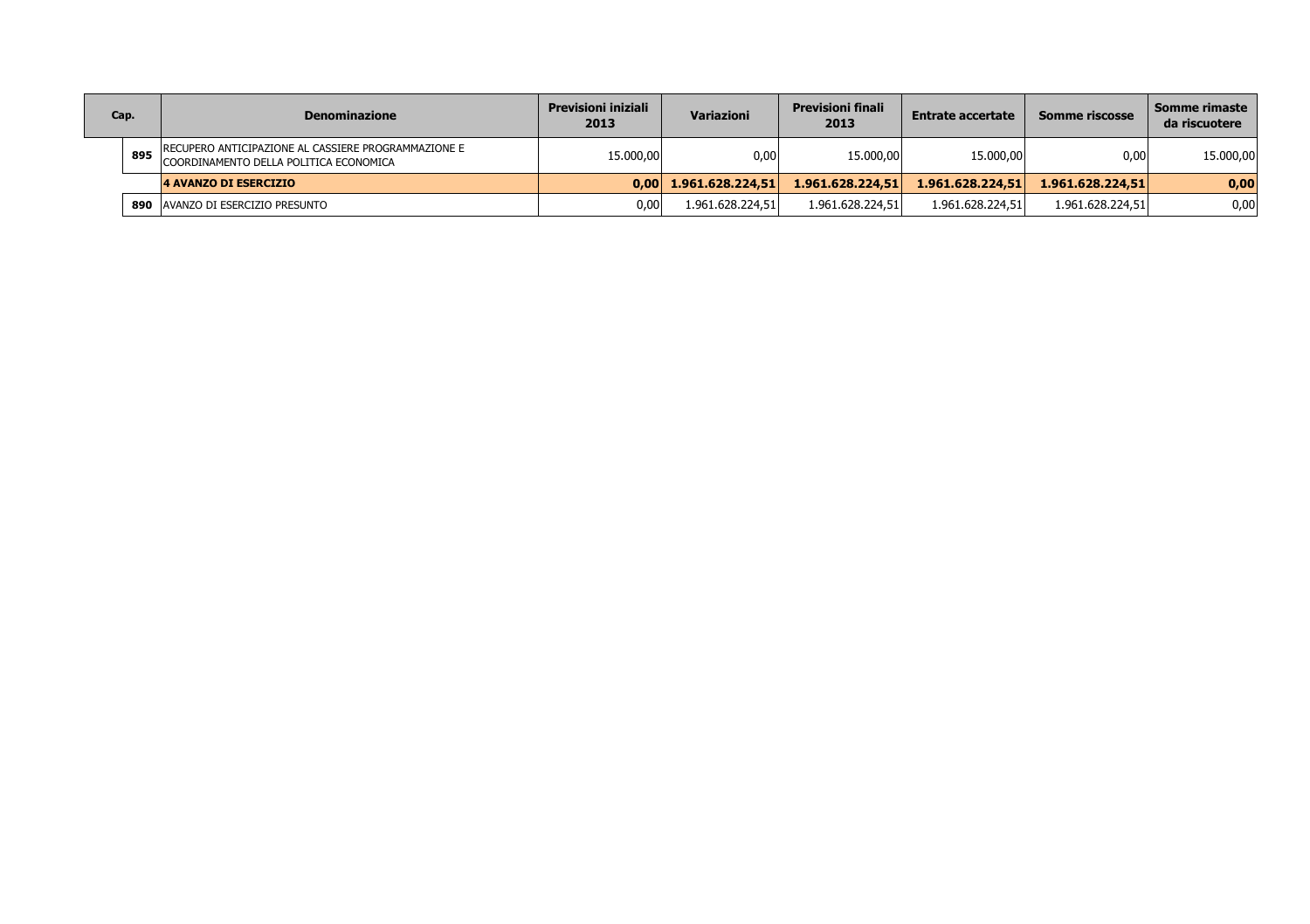|                                                            | <b>Previsioni</b><br><b>Iniziali 2013</b> | Variazioni (+/-) | <b>Previsioni Finali</b><br>2013                | Pagamenti      | <b>Somme rimaste</b><br>da pagare | <b>Totale</b><br>impegnato | <b>Economie</b>               |
|------------------------------------------------------------|-------------------------------------------|------------------|-------------------------------------------------|----------------|-----------------------------------|----------------------------|-------------------------------|
|                                                            | a                                         | b                | $c = (a+b)$                                     | $\mathbf d$    | e                                 | $f = (d+e)$                | $g = (c-f)$                   |
| <b>1. SEGRETARIATO GENERALE</b>                            |                                           |                  | 278.315.122,00 1.067.845.446,421.346.160.568,42 | 365.378.482,09 | 30.881.440,51                     |                            | 396.259.922,60 949.900.645,82 |
| <b>1.1 SPESE CORRENTI</b>                                  | 275.785.757,00                            | 1.050.003.833,05 | 1.325.789.590,05                                | 356.865.587,14 | 30.270.407,27                     | 387.135.994,41             | 938.653.595,64                |
| 1.1.1 FUNZIONAMENTO                                        | 258.548.924,00                            | 136.409.671,41   | 394.958.595,41                                  | 309.402.557,67 | 27.720.960,55                     | 337.123.518,22             | 57.835.077,19                 |
| 1.1.2 INTERVENTI                                           | 2.726.311,00                              | 9.495.703,61     | 12.222.014,61                                   | 4.593.186,50   | 2.549.446,72                      | 7.142.633,22               | 5.079.381,39                  |
| 1.1.5 ONERI COMUNI DI PARTE CORRENTE                       | 14.510.522,00                             | 904.098.458,03   | 918.608.980,03                                  | 42.869.842,97  | 0,00                              | 42.869.842,97              | 875.739.137,06                |
| 1.1.6 TRATTAMENTI DI QUIESCENZA, INTEGRATIVI E SOSTITUTIVI | 0,00                                      | 0,00             | 0,00                                            | 0,00           | 0,00                              | 0,00                       | 0,00                          |
| <b>1.2 SPESE IN CONTO CAPITALE</b>                         | 2.529.365,00                              | 17.841.613,37    | 20.370.978,37                                   | 8.512.894,95   | 611.033,24                        | 9.123.928,19               | 11.247.050,18                 |
| 1.2.3 INVESTIMENTI                                         | 2.529.365,00                              | 17.841.613,37    | 20.370.978,37                                   | 8.512.894,95   | 611.033,24                        | 9.123.928,19               | 11.247.050,18                 |
| <b>1.3 PARTITE DI GIRO</b>                                 | 150.000,00                                | 0,00             | 150.000,00                                      | 150.000,00     | 0,00                              | 150.000,00                 | 0,00                          |
| 1.3.1 PARTITE DI GIRO                                      | 150.000,00                                | 0,00             | 150.000,00                                      | 150.000,00     | 0,00                              | 150.000,00                 | 0,00                          |
| <b>2. CONFERENZA STATO REGIONE</b>                         | 80.381,00                                 | 0,00             | 80.381,00                                       | 8.646,93       | 2.005,52                          | 10.652,45                  | 69.728,55                     |
| <b>2.1 SPESE CORRENTI</b>                                  | 80.381,00                                 | 0,00             | 80.381,00                                       | 8.646,93       | 2.005,52                          | 10.652,45                  | 69.728,55                     |
| 2.1.1 FUNZIONAMENTO                                        | 80.381,00                                 | 0,00             | 80.381,00                                       | 8.646,93       | 2.005,52                          | 10.652,45                  | 69.728,55                     |
| <b>2.3 PARTITE DI GIRO</b>                                 | 15.000,00                                 | 0,00             | 15.000,00                                       | 0,00           | 0,00                              | 0,00                       | 15.000,00                     |
| 2.3.1 PARTITE DI GIRO                                      | 15.000,00                                 | 0,00             | 15.000,00                                       | 0,00           | 0,00                              | 0,00                       | 15.000,00                     |
| 3. RAPPORTI CON IL PARLAMENTO                              | 52.500,00                                 | 88.000,00        | 140.500,00                                      | 74.825,46      | 6.631,92                          | 81.457,38                  | 59.042,62                     |
| 3.1 SPESE CORRENTI                                         | 52.500,00                                 | 88.000,00        | 140.500,00                                      | 74.825,46      | 6.631,92                          | 81.457,38                  | 59.042,62                     |
| 3.1.1 FUNZIONAMENTO                                        | 52.500,00                                 | 88.000,00        | 140.500,00                                      | 74.825,46      | 6.631,92                          | 81.457,38                  | 59.042,62                     |
| 3.3 PARTITE DI GIRO                                        | 15.000,00                                 | 0,00             | 15.000,00                                       | 15.000,00      | 0,00                              | 15.000,00                  | 0,00                          |
| 3.3.1 PARTITE DI GIRO                                      | 15.000,00                                 | 0,00             | 15.000,00                                       | 15.000,00      | 0,00                              | 15.000,00                  | 0,00                          |
| <b>4. AFFARI EUROPEI</b>                                   | 1.486.215,00                              | $-803.124,38$    | 683.090,62                                      | 355.572,38     | 279.752,22                        | 635.324,60                 | 47.766,02                     |
| <b>4.1 SPESE CORRENTI</b>                                  | 1.486.215,00                              | $-803.124,38$    | 683.090,62                                      | 355.572,38     | 279.752,22                        | 635.324,60                 | 47.766,02                     |
| 4.1.1 FUNZIONAMENTO                                        | 1.417.163,00                              | $-949.340,96$    | 467.822,04                                      | 210.514,95     | 227.252,22                        | 437.767,17                 | 30.054,87                     |
| 4.1.2 INTERVENTI                                           | 69.052,00                                 | 146.216,58       | 215.268,58                                      | 145.057,43     | 52.500,00                         | 197.557,43                 | 17.711,15                     |
| <b>4.3 PARTITE DI GIRO</b>                                 | 100.000,00                                | 0,00             | 100.000,00                                      | 10.000,00      | 0,00                              | 10.000,00                  | 90.000,00                     |
| 4.3.1 PARTITE DI GIRO                                      | 100.000,00                                | 0,00             | 100.000,00                                      | 10.000,00      | 0,00                              | 10.000,00                  | 90.000,00                     |
| <b>5. RIFORME ISTITUZIONALI</b>                            | 606.722,00                                | $-37.049,00$     | 569.673,00                                      | 86.125,66      | 120.642,20                        | 206.767,86                 | 362.905,14                    |
| <b>5.1 SPESE CORRENTI</b>                                  | 606.722,00                                | $-37.049,00$     | 569.673,00                                      | 86.125,66      | 120.642,20                        | 206.767,86                 | 362.905,14                    |
| 5.1.1 FUNZIONAMENTO                                        | 606.722,00                                | $-37.049,00$     | 569.673,00                                      | 86.125,66      | 120.642,20                        | 206.767,86                 | 362.905,14                    |
| <b>5.3 PARTITE DI GIRO</b>                                 | 15.000,00                                 | 0,00             | 15.000,00                                       | 15.000,00      | 0,00                              | 15.000,00                  | 0,00                          |
| 5.3.1 PARTITE DI GIRO                                      | 15.000,00                                 | 0,00             | 15.000,00                                       | 15.000,00      | 0,00                              | 15.000,00                  | 0,00                          |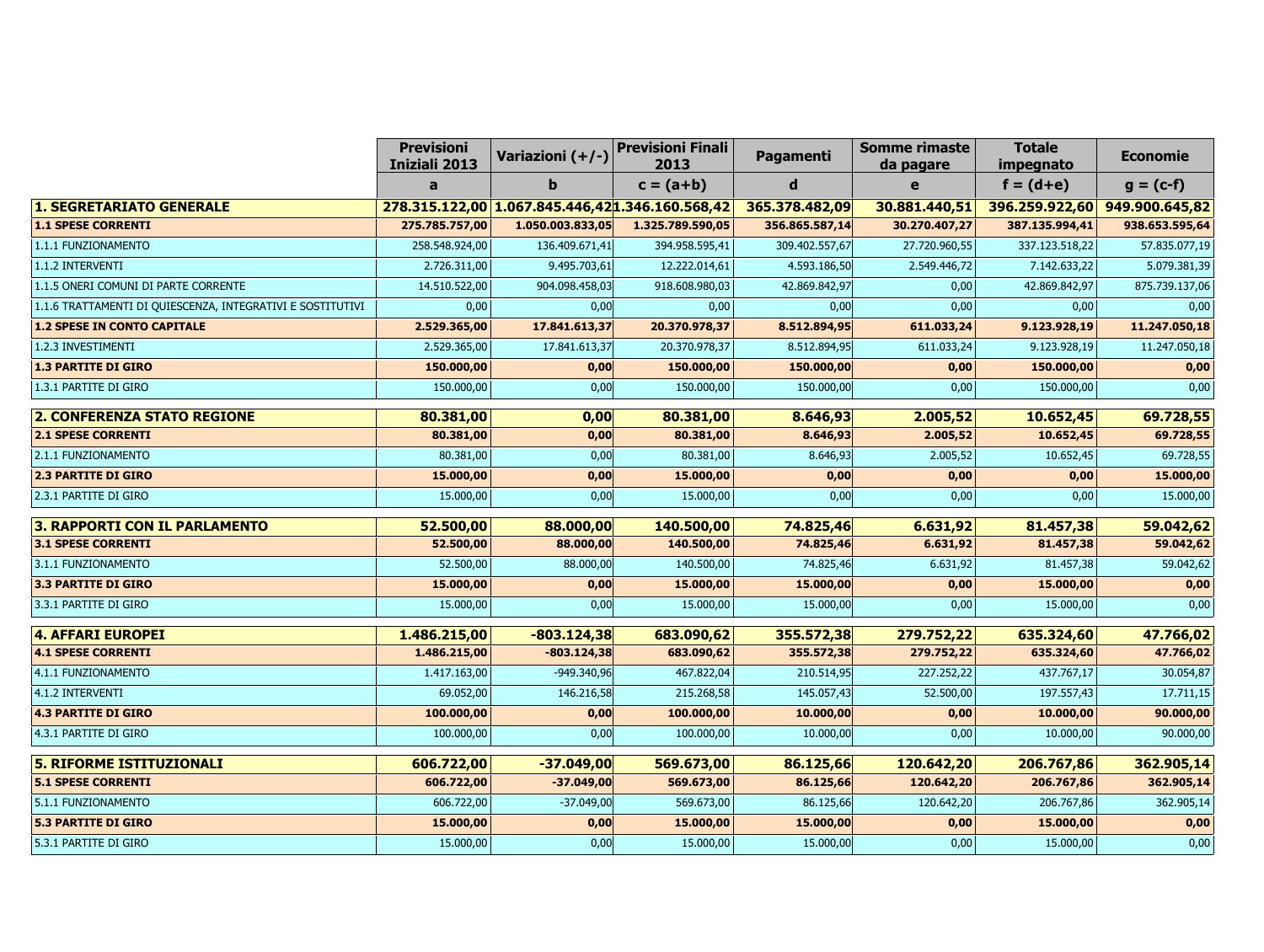|                                    | <b>Previsioni</b><br>Iniziali 2013 | Variazioni (+/-) | <b>Previsioni Finali</b><br>2013 | Pagamenti      | <b>Somme rimaste</b><br>da pagare | <b>Totale</b><br>impegnato | <b>Economie</b> |
|------------------------------------|------------------------------------|------------------|----------------------------------|----------------|-----------------------------------|----------------------------|-----------------|
|                                    | a                                  | b                | $c = (a+b)$                      | d              | e                                 | $f = (d+e)$                | $g = (c-f)$     |
| <b>6. FUNZIONE PUBBLICA</b>        | 45.804.439,00                      | 2.208.510,36     | 48.012.949,36                    | 44.122.504,84  | 3.259.069,61                      | 47.381.574,45              | 631.374,91      |
| <b>6.1 SPESE CORRENTI</b>          | 45.784.439,00                      | 267.489,08       | 46.051.928,08                    | 42.241.382,20  | 3.194.531,66                      | 45.435.913,86              | 616.014,22      |
| 6.1.1 FUNZIONAMENTO                | 656.173,00                         | 248.201,98       | 904.374,98                       | 451.503,02     | 256.566,73                        | 708.069,75                 | 196.305,23      |
| 6.1.2 INTERVENTI                   | 45.128.266,00                      | 19.287,10        | 45.147.553,10                    | 41.789.879,18  | 2.937.964,93                      | 44.727.844,11              | 419.708,99      |
| <b>6.2 SPESE IN CONTO CAPITALE</b> | 20.000,00                          | 1.941.021,28     | 1.961.021,28                     | 1.881.122,64   | 64.537,95                         | 1.945.660,59               | 15.360,69       |
| 6.2.3 INVESTIMENTI                 | 20.000,00                          | 1.941.021,28     | 1.961.021,28                     | 1.881.122,64   | 64.537,95                         | 1.945.660,59               | 15.360,69       |
| <b>6.3 PARTITE DI GIRO</b>         | 15.000,00                          | 0,00             | 15.000,00                        | 10.000,00      | 0,00                              | 10.000,00                  | 5.000,00        |
| 6.3.1 PARTITE DI GIRO              | 15.000,00                          | 0,00             | 15.000,00                        | 10.000,00      | 0,00                              | 10.000,00                  | 5.000,00        |
| <b>7. AFFARI REGIONALI</b>         | 95.056.456,78                      | 86.607.347,42    | 181.663.804,20                   | 73.721.325,77  | 56.875.754,95                     | 130.597.080,72             | 51.066.723,48   |
| <b>7.1 SPESE CORRENTI</b>          | 33.856.456,78                      | 28.131.946,82    | 61.988.403,60                    | 29.903.454,29  | 9.877.422,98                      | 39.780.877,27              | 22.207.526,33   |
| 7.1.1 FUNZIONAMENTO                | 1.714.173,78                       | $-254.497,49$    | 1.459.676,29                     | 685.961,89     | 119.988,97                        | 805.950,86                 | 653.725,43      |
| 7.1.2 INTERVENTI                   | 32.142.283,00                      | 28.386.444,31    | 60.528.727,31                    | 29.217.492,40  | 9.757.434,01                      | 38.974.926,41              | 21.553.800,90   |
| <b>7.2 SPESE IN CONTO CAPITALE</b> | 61.200.000,00                      | 58.475.400,60    | 119.675.400,60                   | 43.817.871,48  | 46.998.331,97                     | 90.816.203,45              | 28.859.197,15   |
| 7.2.3 INVESTIMENTI                 | 61.200.000,00                      | 58.475.400,60    | 119.675.400,60                   | 43.817.871,48  | 46.998.331,97                     | 90.816.203,45              | 28.859.197,15   |
| <b>7.3 PARTITE DI GIRO</b>         | 70.000,00                          | 0,00             | 70.000,00                        | 30.000,00      | 0,00                              | 30.000,00                  | 40.000,00       |
| 7.3.1 PARTITE DI GIRO              | 70.000,00                          | 0,00             | 70.000,00                        | 30.000,00      | 0,00                              | 30.000,00                  | 40.000,00       |
| 8. PARI OPPORTUNITA'               | 11.586.736,00                      | 19.733.738,91    | 31.320.474,91                    | 14.956.013,40  | 9.648.777,55                      | 24.604.790,95              | 6.715.683,96    |
| <b>8.1 SPESE CORRENTI</b>          | 11.586.736,00                      | 19.733.738,91    | 31.320.474,91                    | 14.956.013,40  | 9.648.777,55                      | 24.604.790,95              | 6.715.683,96    |
| 8.1.1 FUNZIONAMENTO                | 180.431,00                         | $-15.000,00$     | 165.431,00                       | 58.924,38      | 51.322,47                         | 110.246,85                 | 55.184,15       |
| 8.1.2 INTERVENTI                   | 11.406.305,00                      | 19.748.738,91    | 31.155.043,91                    | 14.897.089,02  | 9.597.455,08                      | 24.494.544,10              | 6.660.499,81    |
| <b>8.3 PARTITE DI GIRO</b>         | 15.000,00                          | 0,00             | 15.000,00                        | 15.000,00      | 0,00                              | 15.000,00                  | 0,00            |
| 8.3.1 PARTITE DI GIRO              | 15.000,00                          | 0,00             | 15.000,00                        | 15.000,00      | 0,00                              | 15.000,00                  | 0,00            |
| 9. INFORMAZIONE ED EDITORIA        | 178.110.253,00                     | 93.607.964,71    | 271.718.217,71                   | 197.735.233,74 | 71.842.285,19                     | 269.577.518,93             | 2.140.698,78    |
| 9.1 SPESE CORRENTI                 | 178.110.253,00                     | 88.385.922,17    | 266.496.175,17                   | 192.513.249,20 | 71.842.227,19                     | 264.355.476,39             | 2.140.698,78    |
| 9.1.1 FUNZIONAMENTO                | 47.385,00                          | 72.269,35        | 119.654,35                       | 111.564,80     | 5.368,89                          | 116.933,69                 | 2.720,66        |
| 9.1.2 INTERVENTI                   | 178.062.868,00                     | 88.313.652,82    | 266.376.520,82                   | 192.401.684,40 | 71.836.858,30                     | 264.238.542,70             | 2.137.978,12    |
| 9.2 SPESE IN CONTO CAPITALE        | 0,00                               | 5.222.042,54     | 5.222.042,54                     | 5.221.984,54   | 58,00                             | 5.222.042,54               | 0,00            |
| 9.2.3 INVESTIMENTI                 | 0,00                               | 5.222.042,54     | 5.222.042,54                     | 5.221.984,54   | 58,00                             | 5.222.042,54               | 0,00            |
| 9.3 PARTITE DI GIRO                | 15.000,00                          | 0,00             | 15.000,00                        | 9.000,00       | 0,00                              | 9.000,00                   | 6.000,00        |
| 9.3.1 PARTITE DI GIRO              | 15.000,00                          | 0,00             | 15.000,00                        | 9.000,00       | 0,00                              | 9.000,00                   | 6.000,00        |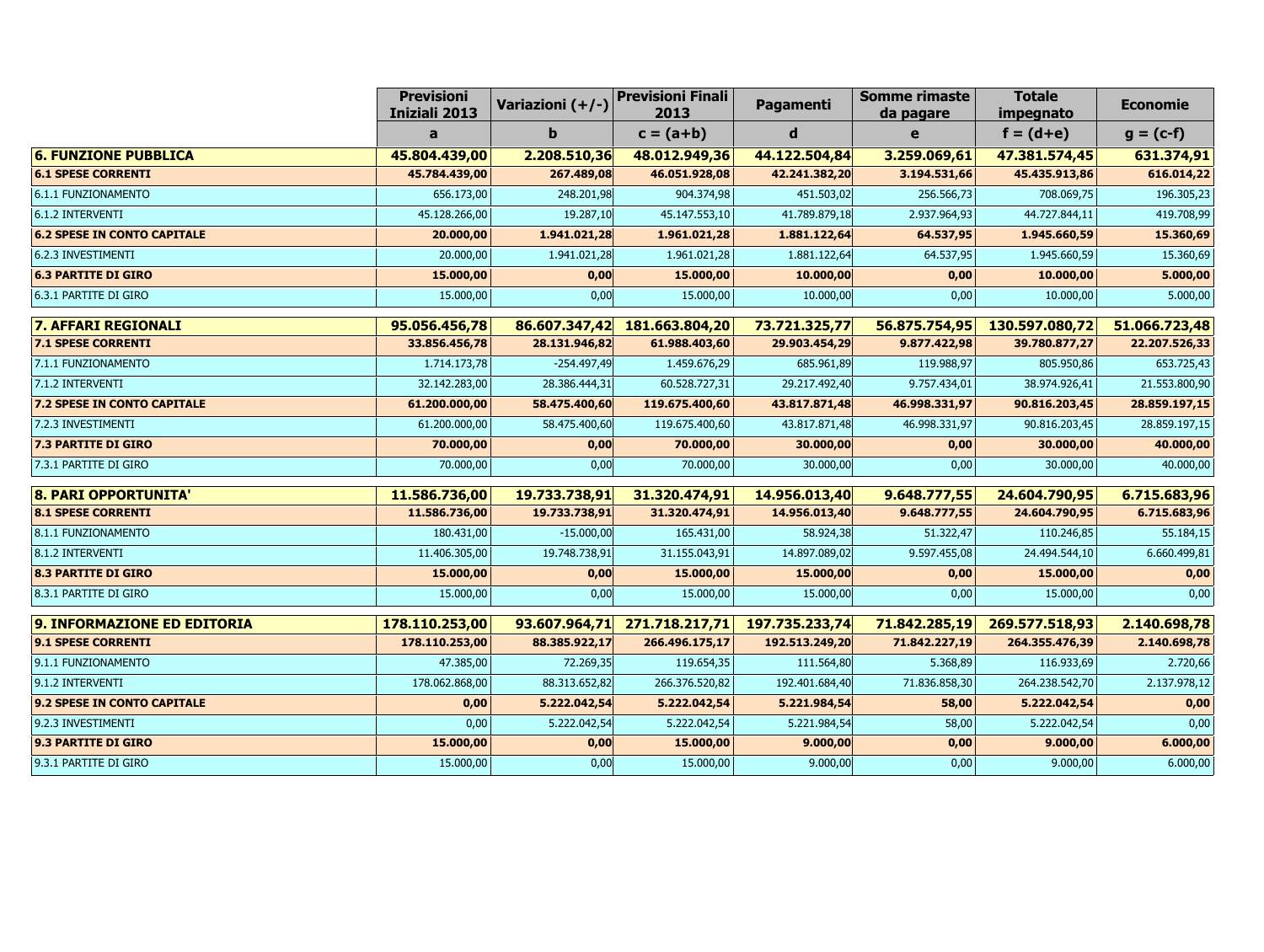|                                                                              | <b>Previsioni</b><br>Iniziali 2013 | Variazioni (+/-)                                                                                                | <b>Previsioni Finali</b><br>2013 | Pagamenti        | <b>Somme rimaste</b><br>da pagare               | <b>Totale</b><br>impegnato | <b>Economie</b> |
|------------------------------------------------------------------------------|------------------------------------|-----------------------------------------------------------------------------------------------------------------|----------------------------------|------------------|-------------------------------------------------|----------------------------|-----------------|
|                                                                              | a                                  | b                                                                                                               | $c = (a+b)$                      | d                | e                                               | $f = (d+e)$                | $g = (c-f)$     |
| 10. ATTUAZIONE DEL PROGRAMMA DI GOVERNO                                      | 595.900,00                         | 19.000,00                                                                                                       | 614.900,00                       | 24.803,34        | 181.719,09                                      | 206.522,43                 | 408.377,57      |
| <b>10.1 SPESE CORRENTI</b>                                                   | 595.900,00                         | 19.000,00                                                                                                       | 614.900,00                       | 24.803,34        | 181.719,09                                      | 206.522,43                 | 408.377,57      |
| 10.1.1 FUNZIONAMENTO                                                         | 385.900,00                         | $-31.000,00$                                                                                                    | 354.900,00                       | 5.005, 15        | 1.251,81                                        | 6.256,96                   | 348.643,04      |
| 10.1.2 INTERVENTI                                                            | 210.000,00                         | 50.000,00                                                                                                       | 260.000,00                       | 19.798,19        | 180.467,28                                      | 200.265,47                 | 59.734,53       |
| <b>10.3 PARTITE DI GIRO</b>                                                  | 15.000,00                          | 0,00                                                                                                            | 15.000,00                        | 0,00             | 0,00                                            | 0,00                       | 15.000,00       |
| 10.3.1 PARTITE DI GIRO                                                       | 15.000,00                          | 0,00                                                                                                            | 15.000,00                        | 0,00             | 0,00                                            | 0,00                       | 15.000,00       |
| <b>11. PROGRAMMAZIONE E COORDINAMENTO</b><br><b>DELLA POLITICA ECONOMICA</b> | 8.535.191,00                       | 316.425,41                                                                                                      | 8.851.616,41                     | 2.076.520,39     | 527.044,32                                      | 2.603.564,71               | 6.248.051,70    |
| <b>11.1 SPESE CORRENTI</b>                                                   | 8.535.191,00                       | 316.425,41                                                                                                      | 8.851.616,41                     | 2.076.520,39     | 527.044,32                                      | 2.603.564,71               | 6.248.051,70    |
| 11.1.1 FUNZIONAMENTO                                                         | 4.510.191,00                       | $-17.206,19$                                                                                                    | 4.492.984,81                     | 1.742.888,79     | 527.044,32                                      | 2.269.933,11               | 2.223.051,70    |
| 11.1.2 INTERVENTI                                                            | 4.025.000,00                       | 333.631,60                                                                                                      | 4.358.631,60                     | 333.631,60       | 0,00                                            | 333.631,60                 | 4.025.000,00    |
| <b>11.2 SPESE IN CONTO CAPITALE</b>                                          | 0,00                               | 0,00                                                                                                            | 0,00                             | 0,00             | 0,00                                            | 0,00                       | 0,00            |
| 11.2.3 INVESTIMENTI                                                          | 0,00                               | 0,00                                                                                                            | 0,00                             | 0,00             | 0,00                                            | 0,00                       | 0,00            |
| <b>11.3 PARTITE DI GIRO</b>                                                  | 15.000,00                          | 0,00                                                                                                            | 15.000,00                        | 0,00             | 0,00                                            | 0,00                       | 15.000,00       |
| 11.3.0 PARTITE DI GIRO                                                       | 15.000,00                          | 0,00                                                                                                            | 15.000,00                        | 0,00             | 0,00                                            | 0,00                       | 15.000,00       |
| <b>12. INNOVAZIONE E TECNOLOGIE</b>                                          | 22.000,00                          | 42.047.559,22                                                                                                   | 42.069.559,22                    | 42.049.360,79    | 0,00                                            | 42.049.360,79              | 20.198,43       |
| <b>12.1 SPESE CORRENTI</b>                                                   | 22.000,00                          | 0,00                                                                                                            | 22.000,00                        | 1.801,57         | 0,00                                            | 1.801,57                   | 20.198,43       |
| 12.1.1 FUNZIONAMENTO                                                         | 22.000,00                          | 0,00                                                                                                            | 22.000,00                        | 1.801,57         | 0,00                                            | 1.801,57                   | 20.198,43       |
| 12.1.2 INTERVENTI                                                            | 0,00                               | 0,00                                                                                                            | 0,00                             | 0,00             | 0,00                                            | 0,00                       | 0,00            |
| <b>12.2 SPESE IN CONTO CAPITALE</b>                                          | 0,00                               | 42.047.559,22                                                                                                   | 42.047.559,22                    | 42.047.559,22    | 0,00                                            | 42.047.559,22              | 0,00            |
| 12.2.3 INVESTIMENTI                                                          | 0.00                               | 42.047.559,22                                                                                                   | 42.047.559,22                    | 42.047.559,22    | 0,00                                            | 42.047.559,22              | 0,00            |
| <b>12.3 PARTITE DI GIRO</b>                                                  | 15.000,00                          | 0,00                                                                                                            | 15.000,00                        | 0,00             | 0,00                                            | 0,00                       | 15.000,00       |
| 12.3.1 PARTITE DI GIRO                                                       | 15.000,00                          | 0,00                                                                                                            | 15.000,00                        | 0,00             | 0,00                                            | 0,00                       | 15.000,00       |
| <b>13. PROTEZIONE CIVILE</b>                                                 |                                    | $\overline{ 2.456.059.708,0 }$ 1.139.441.847,71 $\overline{ 3.595.501.555,71 }$ 2.315.379.262,99 $\overline{ }$ |                                  |                  | 141.287.940,80 2.456.667.203,79 1.138.834.351,9 |                            |                 |
| <b>13.1 SPESE CORRENTI</b>                                                   | 889.969.256,00                     | 765.373.710,64                                                                                                  | 1.655.342.966,64                 | 737.639.495,62   | 57.402.993,18                                   | 795.042.488,80             | 860.300.477,84  |
| 13.1.1 FUNZIONAMENTO                                                         | 85.476.646,00                      | $-8.839.091,34$                                                                                                 | 76.637.554,66                    | 35.618.389,24    | 28.323.440,47                                   | 63.941.829,71              | 12.695.724,95   |
| 13.1.2 INTERVENTI                                                            | 804.492.610,00                     | 774.212.801,98                                                                                                  | 1.578.705.411,98                 | 702.021.106,38   | 29.079.552,71                                   | 731.100.659,09             | 847.604.752,89  |
| <b>13.2 SPESE IN CONTO CAPITALE</b>                                          | 1.566.090.452,00                   | 374.068.137,07                                                                                                  | 1.940.158.589,07                 | 1.577.739.767,37 | 83.884.947,62                                   | 1.661.624.714,99           | 278.533.874,08  |
| 13.2.3 INVESTIMENTI                                                          | 1.566.090.452,00                   | 374.068.137,07                                                                                                  | 1.940.158.589,07                 | 1.577.739.767,37 | 83.884.947,62                                   | 1.661.624.714,99           | 278.533.874,08  |
| <b>13.3 PARTITE DI GIRO</b>                                                  | 100.000,00                         | 0,00                                                                                                            | 100.000,00                       | 20.000,00        | 0,00                                            | 20.000,00                  | 80.000,00       |
| 13.3.1 PARTITE DI GIRO                                                       | 100.000,00                         | 0,00                                                                                                            | 100.000,00                       | 20.000,00        | 0,00                                            | 20.000,00                  | 80.000,00       |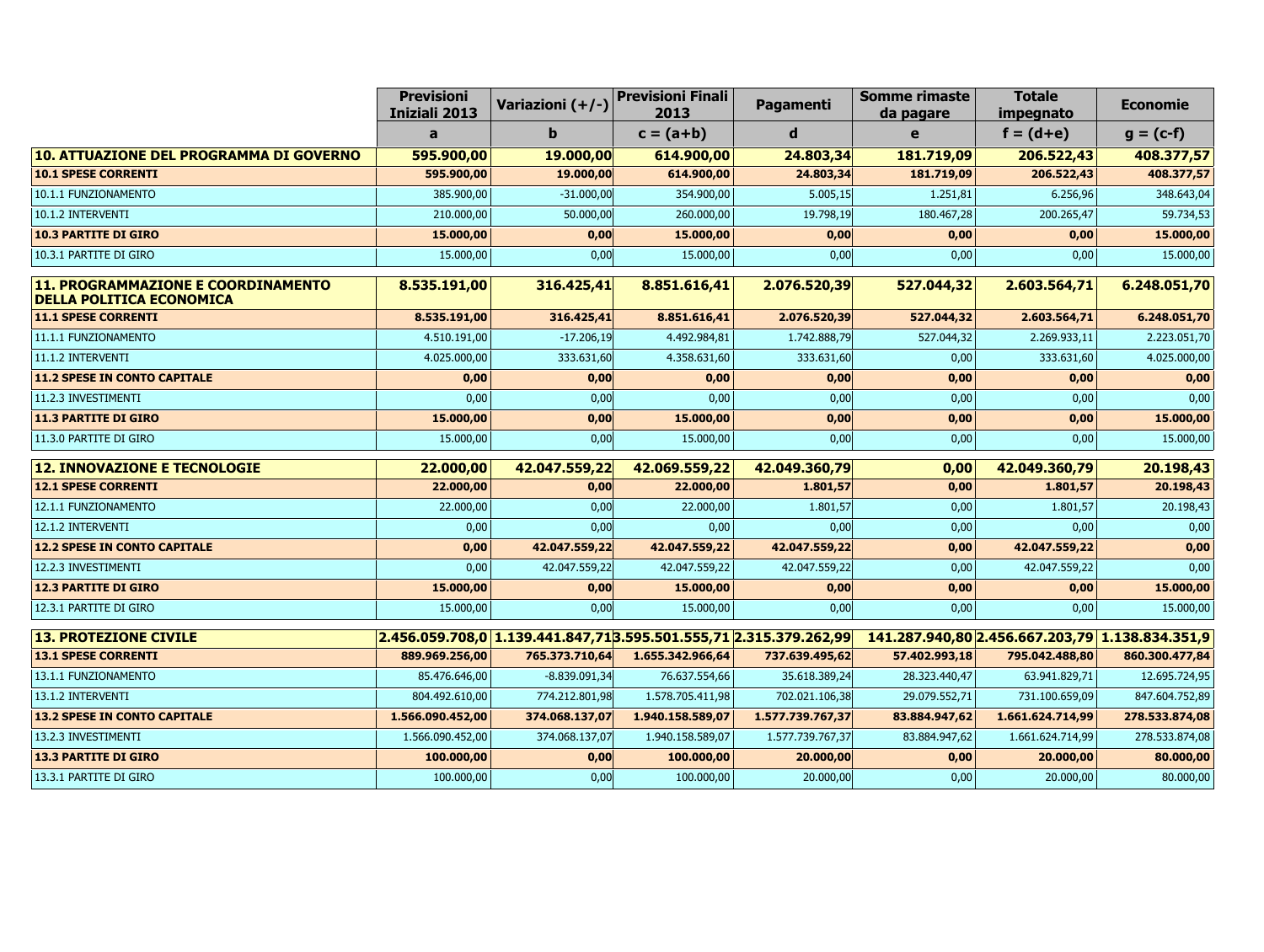|                                                                        | <b>Previsioni</b><br>Iniziali 2013 | Variazioni (+/-) | <b>Previsioni Finali</b><br>2013 | Pagamenti      | <b>Somme rimaste</b><br>da pagare | <b>Totale</b><br>impegnato | <b>Economie</b> |
|------------------------------------------------------------------------|------------------------------------|------------------|----------------------------------|----------------|-----------------------------------|----------------------------|-----------------|
|                                                                        | a                                  | b                | $c = (a+b)$                      | d              | e                                 | $f = (d+e)$                | $g = (c-f)$     |
| <b>14. POLITICHE ANTIDROGA</b>                                         | 6.243.063,00                       | 5.331.953,17     | 11.575.016,17                    | 1.216.616,49   | 9.658.004,52                      | 10.874.621,01              | 700.395,16      |
| <b>14.1 SPESE CORRENTI</b>                                             | 6.243.063,00                       | 5.331.953,17     | 11.575.016,17                    | 1.216.616,49   | 9.658.004,52                      | 10.874.621,01              | 700.395,16      |
| 14.1.1 FUNZIONAMENTO                                                   | 53.325,00                          | 10.000,00        | 63.325,00                        | 44.250,12      | 19.026,48                         | 63.276,60                  | 48,40           |
| 14.1.2 INTERVENTI                                                      | 6.189.738,00                       | 5.321.953,17     | 11.511.691,17                    | 1.172.366,37   | 9.638.978,04                      | 10.811.344,41              | 700.346,76      |
| <b>14.3 PARTITE DI GIRO</b>                                            | 15.000,00                          | 0,00             | 15.000,00                        | 0,00           | 0,00                              | 0,00                       | 15.000,00       |
| 14.3.1 PARTITE DI GIRO                                                 | 15.000,00                          | 0,00             | 15.000,00                        | 0,00           | 0,00                              | 0,00                       | 15.000,00       |
| <b>15. POLITICHE PER LA FAMIGLIA</b>                                   | 21.065.630,00                      | 12.886.740,60    | 33.952.370,60                    | 9.642.559,33   | 6.762.413,11                      | 16.404.972,44              | 17.547.398,16   |
| <b>15.1 SPESE CORRENTI</b>                                             | 21.065.630,00                      | 12.886.740,60    | 33.952.370,60                    | 9.642.559,33   | 6.762.413,11                      | 16.404.972,44              | 17.547.398,16   |
| 15.1.1 FUNZIONAMENTO                                                   | 77.788,00                          | $-15.783,10$     | 62.004,90                        | 17.179,25      | 3.332,02                          | 20.511,27                  | 41.493,63       |
| 15.1.2 INTERVENTI                                                      | 20.987.842,00                      | 12.902.523,70    | 33.890.365,70                    | 9.625.380,08   | 6.759.081,09                      | 16.384.461,17              | 17.505.904,53   |
| <b>15.3 PARTITE DI GIRO</b>                                            | 15.000,00                          | 0,00             | 15.000,00                        | 0,00           | 0,00                              | 0,00                       | 15.000,00       |
| 15.3.1 PARTITE DI GIRO                                                 | 15.000,00                          | 0,00             | 15.000,00                        | 0,00           | 0,00                              | 0,00                       | 15.000,00       |
| <b>16. GIOVENTU'</b>                                                   | 78.159.665,00                      | 69.108.682,85    | 147.268.347,85                   | 132.938.887,73 | 12.457.967,49                     | 145.396.855,22             | 1.871.492,63    |
| <b>16.1 SPESE CORRENTI</b>                                             | 78.159.665,00                      | 69.108.682,85    | 147.268.347,85                   | 132.938.887,73 | 12.457.967,49                     | 145.396.855,22             | 1.871.492,63    |
| 16.1.1 FUNZIONAMENTO                                                   | 586.243,00                         | $-483.389,00$    | 102.854,00                       | 52.063,09      | 49.471,11                         | 101.534,20                 | 1.319,80        |
| 16.1.2 INTERVENTI                                                      | 77.573.422,00                      | 69.592.071,85    | 147.165.493,85                   | 132.886.824,64 | 12.408.496,38                     | 145.295.321,02             | 1.870.172,83    |
| <b>16.3 PARTITE DI GIRO</b>                                            | 15.000,00                          | 0,00             | 15.000,00                        | 0,00           | 0,00                              | 0,00                       | 15.000,00       |
| 16.3.1 PARTITE DI GIRO                                                 | 15.000,00                          | 0,00             | 15.000,00                        | 0,00           | 0,00                              | 0,00                       | 15.000,00       |
| <b>20. INTEGRAZIONE</b>                                                | 0,00                               | 429.754,00       | 429.754,00                       | 31.808,82      | 25.808,18                         | 57.617,00                  | 372.137,00      |
| <b>20.1 SPESE CORRENTI</b>                                             | 0,00                               | 429.754,00       | 429.754,00                       | 31.808,82      | 25.808,18                         | 57.617,00                  | 372.137,00      |
| 20.1.1 FUNZIONAMENTO                                                   | 0,00                               | 429.754,00       | 429.754,00                       | 31.808,82      | 25.808,18                         | 57.617,00                  | 372.137,00      |
| 21. SVILUPPO DELLE ECONOMIE TERRITORIALI E<br><b>DELLE AREE URBANE</b> | 41.000,00                          | 1.063.976,00     | 1.104.976,00                     | 39.006,00      | 480,00                            | 39.486,00                  | 1.065.490,00    |
| <b>21.1 SPESE CORRENTI</b>                                             | 41.000,00                          | 1.063.976,00     | 1.104.976,00                     | 39.006,00      | 480,00                            | 39.486,00                  | 1.065.490,00    |
| 21.1.1 FUNZIONAMENTO                                                   | 0,00                               | 25.000,00        | 25.000,00                        | 0,00           | 0,00                              | 0,00                       | 25.000,00       |
| 21.1.2 INTERVENTI                                                      | 41.000,00                          | 1.038.976,00     | 1.079.976,00                     | 39.006,00      | 480,00                            | 39.486,00                  | 1.040.490,00    |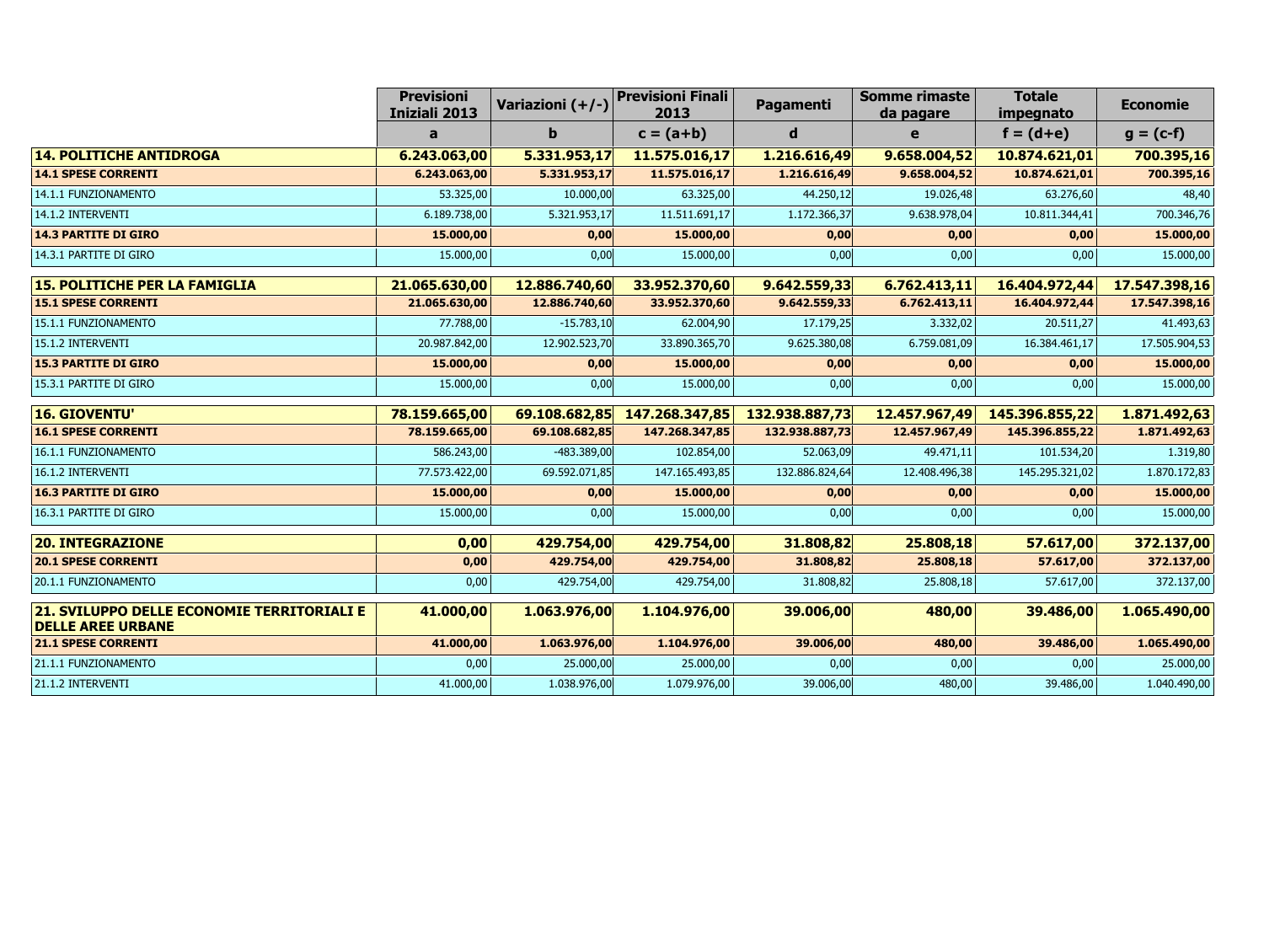| Cap | <b>Denominazione</b>                                                                                                                                                                                                                                                       | <b>Previsioni</b><br>iniziali 2013 | Variazioni (+/-) | <b>Previsioni finali</b><br>2013 | Pagamenti      | <b>Somme rimaste</b><br>da pagare | <b>Totale</b><br>impegnato | <b>Economie</b> |
|-----|----------------------------------------------------------------------------------------------------------------------------------------------------------------------------------------------------------------------------------------------------------------------------|------------------------------------|------------------|----------------------------------|----------------|-----------------------------------|----------------------------|-----------------|
|     |                                                                                                                                                                                                                                                                            | a                                  |                  | $c = a + b$                      | d              | e                                 | $f = d + e$                | $g = c-f$       |
|     | <b>1 SEGRETARIATO GENERALE</b>                                                                                                                                                                                                                                             | 278.315.122,00                     | 1.067.845.446,42 | 1.346.160.568,42                 | 365.378.482,09 | 30.881.440,51                     | 396.259.922,60             | 949.900.645,82  |
|     | <b>1.1 SPESE CORRENTI</b>                                                                                                                                                                                                                                                  | 275.785.757,00                     | 1.050.003.833,05 | 1.325.789.590,05                 | 356.865.587,14 | 30.270.407,27                     | 387.135.994,41             | 938.653.595,64  |
|     | 1.1.1 FUNZIONAMENTO                                                                                                                                                                                                                                                        | 258.548.924,00                     | 136.409.671,41   | 394.958.595,41                   | 309.402.557,67 | 27.720.960,55                     | 337.123.518,22             | 57.835.077,19   |
| 101 | RETRIBUZIONI CORRISPOSTE PER LEGGE AL PRESIDENTE<br>DEL CONSIGLIO DEI MINISTRI, AGLI EVENTUALI VICE<br>PRESIDENTI, AI MINISTRISENZA PORTAFOGLIO ED AI<br>SOTTOSEGRETARI DI STATO ALLA PRESIDENZA DEL<br>CONSIGLIO DEI MINISTRI.                                            | 2.100.000,00                       | 4.799.47         | 2.104.799.47                     | 948.305,54     | 22.615,43                         | 970.920,97                 | 1.133.878,50    |
| 103 | STIPENDI DEL PERSONALE, NON PROVENIENTE DA<br>PUBBLICHE AMMINISTRAZIONI, DEGLI UFFICI DI DIRETTA<br>COLLABORAZIONE DEL PRESIDENTE, DEGLI EVENTUALI<br>VICE PRESIDENTI E DEL SOTTOSEGRETARIO DI STATO -<br>SEGRETARIO DEL CONSIGLIO DEI MINISTRI.                           | 2.000.000,00                       | 1.248,36         | 2.001.248,36                     | 1.749.623,59   | 119.365,91                        | 1.868.989,50               | 132.258,86      |
| 104 | CONTRIBUTI PREVIDENZIALI A CARICO<br>DELL'AMMINISTRAZIONE SULLE COMPETENZE<br>CORRISPOSTE AL PERSONALE DI DIRETTA<br>COLLABORAZIONE.                                                                                                                                       | 2.498.670.00                       | 0.00             | 2.498.670,00                     | 2.492.071,74   | 6.598,26                          | 2.498.670.00               | 0,00            |
| 105 | ONERI PER IRAP SULLE COMPETENZE CORRISPOSTE AL<br>PERSONALE DI DIRETTA COLLABORAZIONE                                                                                                                                                                                      | 1.041.250,00                       | 0,00             | 1.041.250,00                     | 726.106,87     | 140.539,49                        | 866.646,36                 | 174.603,64      |
| 106 | TRATTAMENTO ECONOMICO ACCESSORIO DEL PERSONALE<br>DEGLI UFFICI DI DIRETTA COLLABORAZIONE DEL<br>PRESIDENTE, DEGLI EVENTUALI VICEPRESIDENTI E DEL<br>SOTTOSEGRETARIO DI STATO - SEGRETARIO DEL<br>CONSIGLIO DEI MINISTRI E DEI SOTTOSEGRETARI CON<br>DELEGA DEL PRESIDENTE. | 2.500.000,00                       | $-17.767,44$     | 2.482.232,56                     | 2.258.119,51   | 224.113,05                        | 2.482.232,56               | 0,00            |
| 107 | TRATTAMENTO ECONOMICO FONDAMENTALE E<br>ACCESSORIO DEL PERSONALE, NON PROVENIENTE DA<br>PUBBLICHE AMMINISTRAZIONI, DEGLI UFFICI DI DIRETTA<br>COLLABORAZIONE DEI MINISTRI SENZA PORTAFOGLIO E<br>DEI SOTTOSEGRETARI DI STATO ALLA PRESIDENZA DEL<br>CONSIGLIO DEI MINISTRI | 6.677.880,00                       | $-10.624,37$     | 6.667.255,63                     | 4.464.805,38   | 601.522,05                        | 5.066.327,43               | 1.600.928,20    |
| 108 | RIMBORSO SPESE PER MISSIONI NEL TERRITORIO<br>NAZIONALE ED ALL'ESTERO DELLE AUTORITA' POLITICHE<br>E DEL PERSONALE DEGLI UFFICI DI DIRETTA<br>COLLABORAZIONE ORGANIZZATIVAMENTE RICONDUCIBILI<br>AL SEGRETARIATO GENERALE.                                                 | 29.326,00                          | 0,00             | 29.326,00                        | 11.008,48      | 10.002,00                         | 21.010,48                  | 8.315,52        |
| 112 | RIMBORSO ALLE AMMINISTRAZIONI PUBBLICHE ED ENTI<br>DEGLI EMOLUMENTI CORRISPOSTI AL PERSONALE<br>ASSEGNATO A TUTTI GLI UFFICI DI DIRETTA<br>COLLABORAZIONE DELLE AUTORITA' POLITICHE.                                                                                       | 0,00                               | 1.400.000,00     | 1.400.000,00                     | 1.399.988,14   | 0,00                              | 1.399.988,14               | 11,86           |
| 113 | RIMBORSO ALLE AMMINISTRAZIONI PUBBLICHE ED ENTI<br>DEGLI EMOLUMENTI CORRISPOSTI AL PERSONALE<br>ASSEGNATO AL SEGRETARIATO GENERALE E AI<br>DIPARTIMENTI.                                                                                                                   | 0,00                               | 9.500.000,00     | 9.500.000,00                     | 9.471.550,15   | 28.449,85                         | 9.500.000,00               | 0,00            |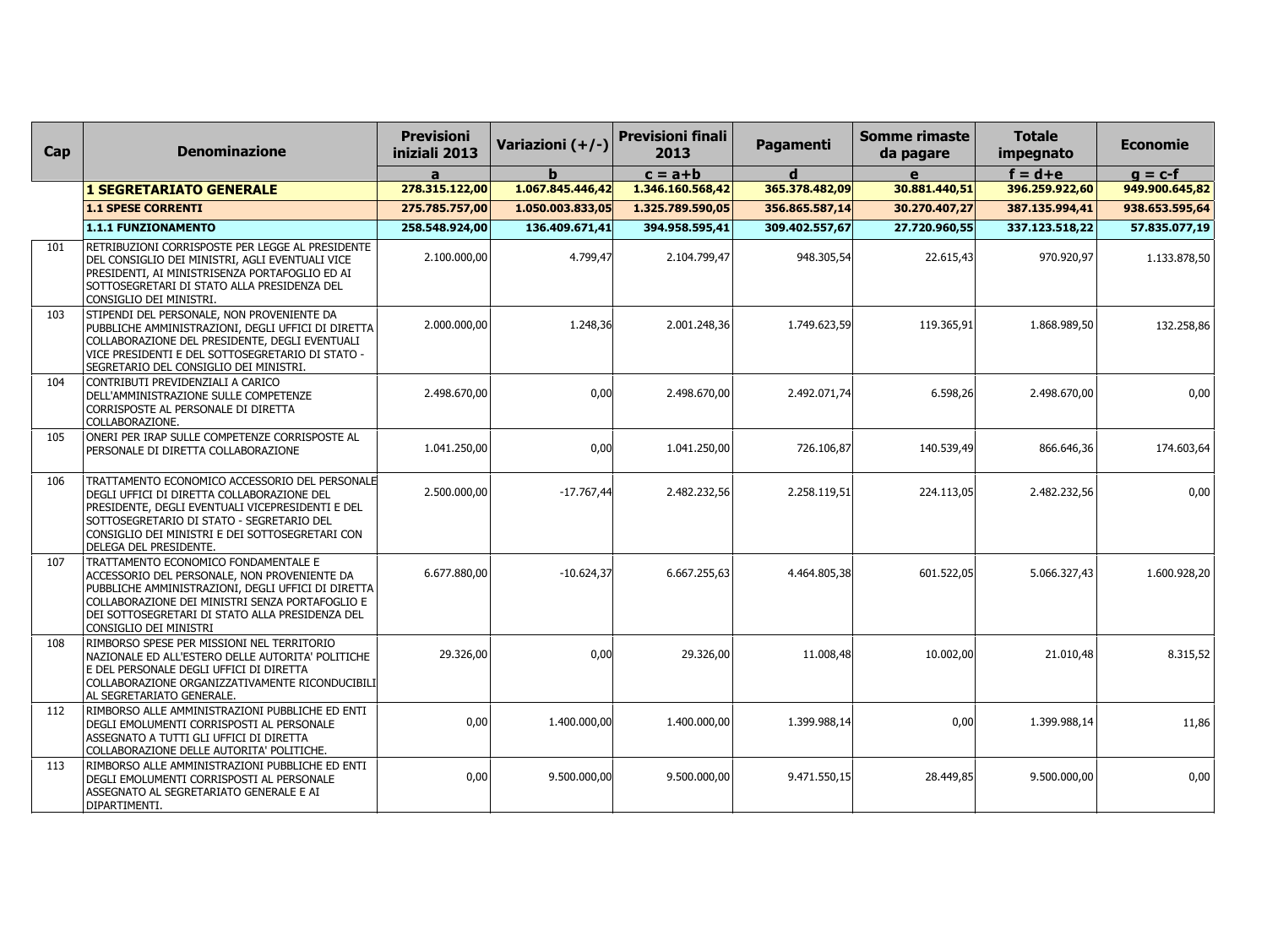| Cap | <b>Denominazione</b>                                                                                                                                                                                                                                                                                        | <b>Previsioni</b><br>iniziali 2013 | Variazioni (+/-) | <b>Previsioni finali</b><br>2013 | Pagamenti    | <b>Somme rimaste</b><br>da pagare | <b>Totale</b><br>impegnato | <b>Economie</b> |
|-----|-------------------------------------------------------------------------------------------------------------------------------------------------------------------------------------------------------------------------------------------------------------------------------------------------------------|------------------------------------|------------------|----------------------------------|--------------|-----------------------------------|----------------------------|-----------------|
|     |                                                                                                                                                                                                                                                                                                             | $\mathbf{a}$                       | h                | $c = a + b$                      | $\mathbf d$  | $\mathbf{e}$                      | $f = d + e$                | $g = c-f$       |
| 114 | ACQUISTO DI PUBBLICAZIONI ON LINE, PUBBLICAZIONI<br>SU CD, STRUMENTI DI LAVORO E DI FACILE CONSUMO E<br>QUANT'ALTRO NECESSARIOAL FUNZIONAMENTO DELLA<br><b>BIBLIOTECA CHIGIANA</b>                                                                                                                          | 74.000,00                          | 0,00             | 74.000,00                        | 61.078.19    | 10.696,63                         | 71.774,82                  | 2.225,18        |
| 116 | SPESE CONNESSE CON MANIFESTAZIONI ED EVENTI PER<br>LE CELEBRAZIONI DEL 150 ANNIVERSARIO DELL'UNITA'<br>D'ITALIA                                                                                                                                                                                             | 0,00                               | 0,00             | 0,00                             | 0,00         | 0,00                              | 0,00                       | 0,00            |
| 117 | CONTRIBUTI PREVIDENZIALI A CARICO<br>DELL'AMMINISTRAZIONE SULLE RETRIBUZIONI<br>CORRISPOSTE PER LEGGE AL PRESIDENTE DEL CONSIGLIO<br>DEI MINISTRI, AGLI EVENTUALI VICE PRESIDENTI, AI<br>MINISTRI SENZA PORTAFOGLIO ED AI SOTTOSEGRETARI<br>DI STATO ALLA PRESIDENZA DEL CONSIGLIO DEI<br><b>MINISTRI</b>   | 550.000,00                         | 0.00             | 550.000,00                       | 266.495,83   | 13.414,03                         | 279.909,86                 | 270.090,14      |
| 118 | SPESE RELATIVE ALLA GESTIONE REALIZZAZIONE DI<br>EVENTI ISTITUZIONALI RIGUARDANTI L'O.M.R.I. E<br>L'ARALDICA PUBBLICA                                                                                                                                                                                       | 14.700,00                          | 0,00             | 14.700,00                        | 0,00         | 0,00                              | 0,00                       | 14.700,00       |
| 120 | SPESE DI RAPPRESENTANZA                                                                                                                                                                                                                                                                                     | 159.697,00                         | 0,00             | 159.697,00                       | 43.078,02    | 42.367,51                         | 85.445,53                  | 74.251,47       |
| 121 | SPESE PER L'ORGANIZZAZIONE DELLE VISITE UFFICIALI<br>NONCHE' PER LA PARTECIPAZIONE A VERTICI, CONVEGNI,<br>CONGRESSI, CONFERENZE, COMITATI, INCONTRI ED<br>ALTRE MANIFESTAZIONI IN ITALIA ED ALL'ESTERO DEL<br>PRESIDENTE E DEI VICEPRESIDENTI DEL CONSIGLIODEI<br>MINISTRI E DELLE RISPETTIVE DELEGAZIONI. | 700.000,00                         | 0,00             | 700.000,00                       | 699.406,82   | 560,32                            | 699.967,14                 | 32,86           |
| 122 | COMPENSI AD ESTRANEI ALL'AMMINISTRAZIONE PER<br>ATTIVITA' DI TRADUZIONE ED INTERPRETARIATO IVI<br>COMPRESO IL RIMBORSO DEGLI ONERI DOCUMENTATI<br>RELATIVI AD EVENTUALI TRASFERTE                                                                                                                           | 197.086,00                         | 0,00             | 197.086,00                       | 68.546,59    | 10.984,54                         | 79.531,13                  | 117.554,87      |
| 123 | SPESE PER LE ESEQUIE DI STATO                                                                                                                                                                                                                                                                               | 0,00                               | 18.109,39        | 18.109,39                        | 18.107,58    | 1,81                              | 18.109,39                  | 0,00            |
| 124 | RETRIBUZIONE DEL PERSONALE IN SERVIZIO PRESSO LE<br>STRUITTURE DI MISSIONE.                                                                                                                                                                                                                                 | 0,00                               | 3.585.898,17     | 3.585.898,17                     | 1.366.672,08 | 283.638,80                        | 1.650.310,88               | 1.935.587,29    |
| 125 | COMPENSI PER INCARICHI AD ESPERTI E CONSULENTI<br>PRESSO LE STRUTTURE DI MISSIONE                                                                                                                                                                                                                           | 0,00                               | 1.748.531,00     | 1.748.531,00                     | 688.816,02   | 732.169,68                        | 1.420.985,70               | 327.545,30      |
| 126 | SPESE PER L'ORGANIZZAZIONE E PARTECIPAZIONE A<br>VERTICI INTERGOVERNATIVI E BILATERALI IN ITALIA ED<br>ALL'ESTERO DEL PRESIDENTE DEL CONSIGLIO DEI<br>MINISTRI E DELLA PROPRIA DELEGAZIONE NONCHE' PER<br>LA GESTIONE -CONDUZIONE DELL'ALLOGGIO<br>PRESIDENZIALE.                                           | 330.000,00                         | 0,00             | 330.000,00                       | 215.718,08   | 62.240,30                         | 277.958,38                 | 52.041,62       |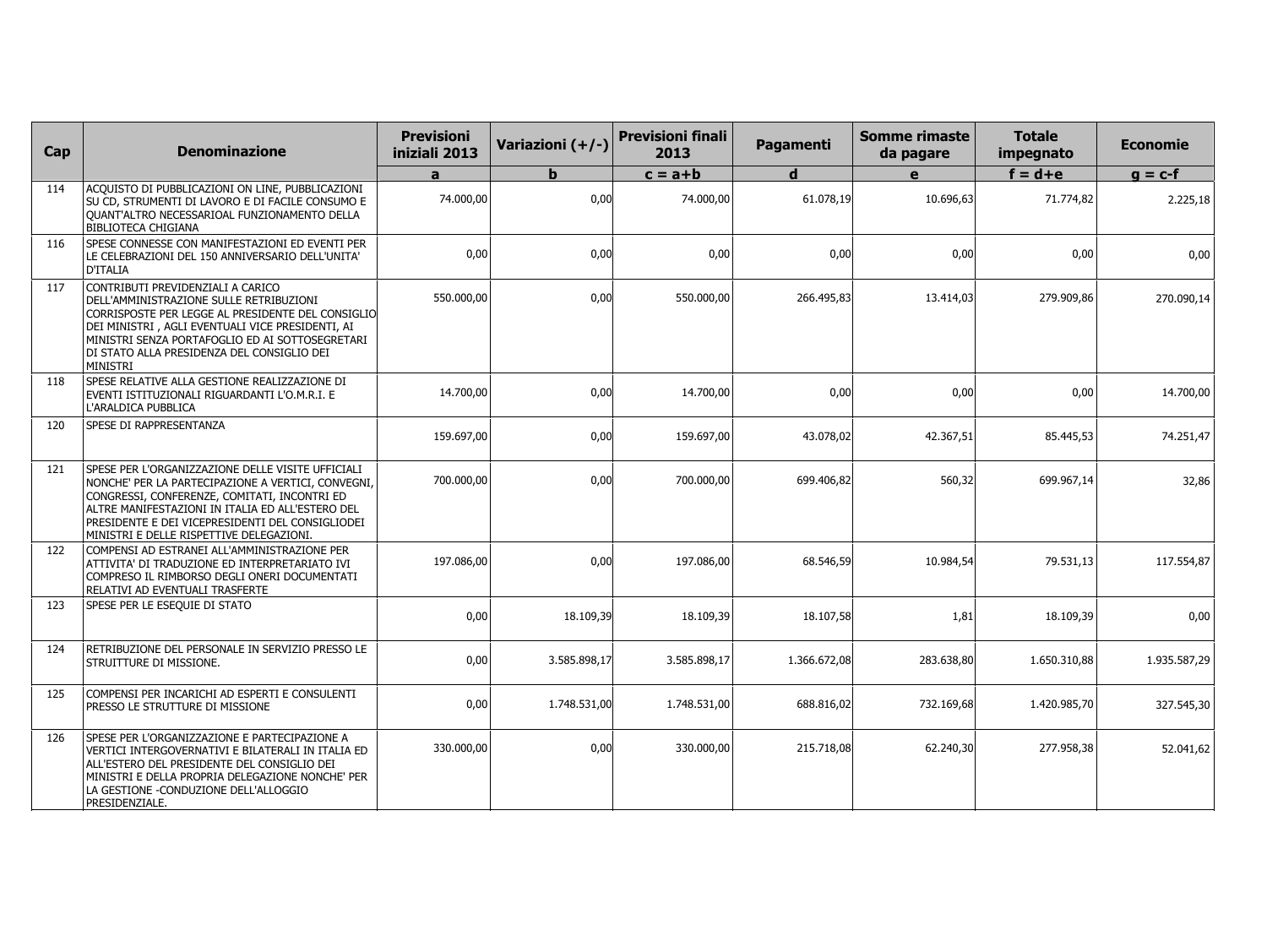| Cap | <b>Denominazione</b>                                                                                                                                                                                                                                                            | <b>Previsioni</b><br>iniziali 2013 | Variazioni (+/-) | <b>Previsioni finali</b><br>2013 | Pagamenti      | <b>Somme rimaste</b><br>da pagare | <b>Totale</b><br>impegnato | <b>Economie</b> |
|-----|---------------------------------------------------------------------------------------------------------------------------------------------------------------------------------------------------------------------------------------------------------------------------------|------------------------------------|------------------|----------------------------------|----------------|-----------------------------------|----------------------------|-----------------|
|     |                                                                                                                                                                                                                                                                                 | a                                  | h                | $c = a + b$                      | d              | $\mathbf e$                       | $f = d + e$                | $g = c-f$       |
| 127 | SPESE DI FUNZIONAMENTO DELLA STRUTTURA DI<br>MISSIONE UNITA' PER LA COMUNICAZIONE SULL'ATTIVITA!<br>DI GOVERNO.                                                                                                                                                                 | 0,00                               | 0,00             | 0,00                             | 0,00           | 0,00                              | 0,00                       | 0,00            |
| 128 | SPESE PER L'ACQUISTO DI QUOTIDIANI E PERIODICI                                                                                                                                                                                                                                  | 45.000,00                          | 0,00             | 45.000,00                        | 33.513,00      | 11.487,00                         | 45.000,00                  | 0,00            |
| 129 | SPESE PER L'ORGANIZZAZIONE E PARTECIPAZIONE A<br>EVENTI ISTITUZIONALI IN ITALIA E ALL'ESTERO DEL<br>PRESIDENTE, DEI VICE PRESIDENTI DEL CONSIGLIO DEI<br>MINISTRI E DELLE RISPETTIVE DELEGAZIONI E DEI<br>SOTTOSEGRETARI DI STATO ALLA PRESIDENZA DEL<br>CONSIGLIO DEI MINISTRI | 350.000,00                         | 0.00             | 350.000,00                       | 21.111,14      | 66.620,24                         | 87.731,38                  | 262.268,62      |
| 130 | ONERI PER IRAP SULLE RETRIBUZIONI CORRISPOSTE PER<br>LEGGE AL PRESIDENTE DEL CONSIGLIO DEI MINISTRI,<br>AGLI EVENTUALI PRESIDENTI,AI MINISTRI SENZA<br>PORTAFOGLIO ED AI SOTTOSEGRETARI DI STATO ALLA<br>PRESIDENZA DEL CONSIGLIO DEI MINISTRI.                                 | 200.000,00                         | 0,00             | 200.000,00                       | 78.288,83      | 4.711,53                          | 83.000,36                  | 116.999,64      |
| 132 | SPESE CONNESSE ALL'EFFETTUAZIONE DEL TRASPORTO<br>AEREO PER ESIGENZE DI STATO, PER RAGIONI SANITARIE<br>D'URGENZA E PER FINALITA' DI SICUREZZA                                                                                                                                  | 220.000,00                         | 0,00             | 220.000,00                       | 95.941,30      | 20.767,73                         | 116.709,03                 | 103.290,97      |
| 134 | CONTRIBUTI PREVIDENZIALI A CARICO<br>DELL'AMMINISTRAZIONE SUL TRATTAMENTO ECONOMICO<br>DEL SEGRETARIO GENERALE E DEI VICESEGRETARI<br><b>GENERALI</b>                                                                                                                           | 85.910,00                          | 0,00             | 85.910,00                        | 30.819,03      | 6.283,26                          | 37.102,29                  | 48.807,71       |
| 135 | RETRIBUZIONI DEL PERSONALE DI RUOLO.                                                                                                                                                                                                                                            | 93.572.770,00                      | 38.704.342,73    | 132.277.112,73                   | 111.055.063,82 | 6.446.350,90                      | 117.501.414,72             | 14.775.698,01   |
| 136 | CONTRIBUTI PREVIDENZIALI A CARICO<br>DELL'AMMINISTRAZIONE SULLE RETRIBUZIONI DEL<br>PERSONALE DI RUOLO.                                                                                                                                                                         | 27.959.544.00                      | 11.560.876.45    | 39.520.420,45                    | 33.407.458,32  | 4.631.850,89                      | 38.039.309,21              | 1.481.111,24    |
| 137 | ONERI PER IRAP SULLE RETRIBUZIONI DEL PERSONALE DI<br>RUOLO.                                                                                                                                                                                                                    | 7.953.686,00                       | 3.291.515,24     | 11.245.201,24                    | 9.613.585,36   | 1.308.843,98                      | 10.922.429,34              | 322.771,90      |
| 138 | TRATTAMENTO ECONOMICO DEL SEGRETARIO GENERALE<br>E DEGLI EVENTUALI VICESEGRETARI GENERALI                                                                                                                                                                                       | 355.000,00                         | $-116,67$        | 354.883,33                       | 202.841,14     | 27.372,44                         | 230.213,58                 | 124.669,75      |
| 139 | RIMBORSO SPESE PER MISSIONI NEL TERRITORIO<br>NAZIONALE ED ALL'ESTERO DEL PERSONALE IN SERVIZIO.                                                                                                                                                                                | 1.000.000,00                       | 0,00             | 1.000.000,00                     | 328.615,46     | 620.005,43                        | 948.620,89                 | 51.379,11       |
| 142 | EMOLUMENTI PER LAVORO STRAORDINARIO AL<br>PERSONALE COTRATTUALIZZATO IN SERVIZIO (ART.84<br>CCNL).                                                                                                                                                                              | 2.200.000,00                       | 1.299.427,15     | 3.499.427,15                     | 2.316.703,45   | 389.811,84                        | 2.706.515,29               | 792.911,86      |
| 143 | SPESE PER INDENNITA' AL PERSONALE NON MINISTERIALE<br>(EX ART. 85 CCNL).                                                                                                                                                                                                        | 600.000,00                         | 1.752,55         | 601.752,55                       | 410.315,22     | 56.089,15                         | 466.404,37                 | 135.348,18      |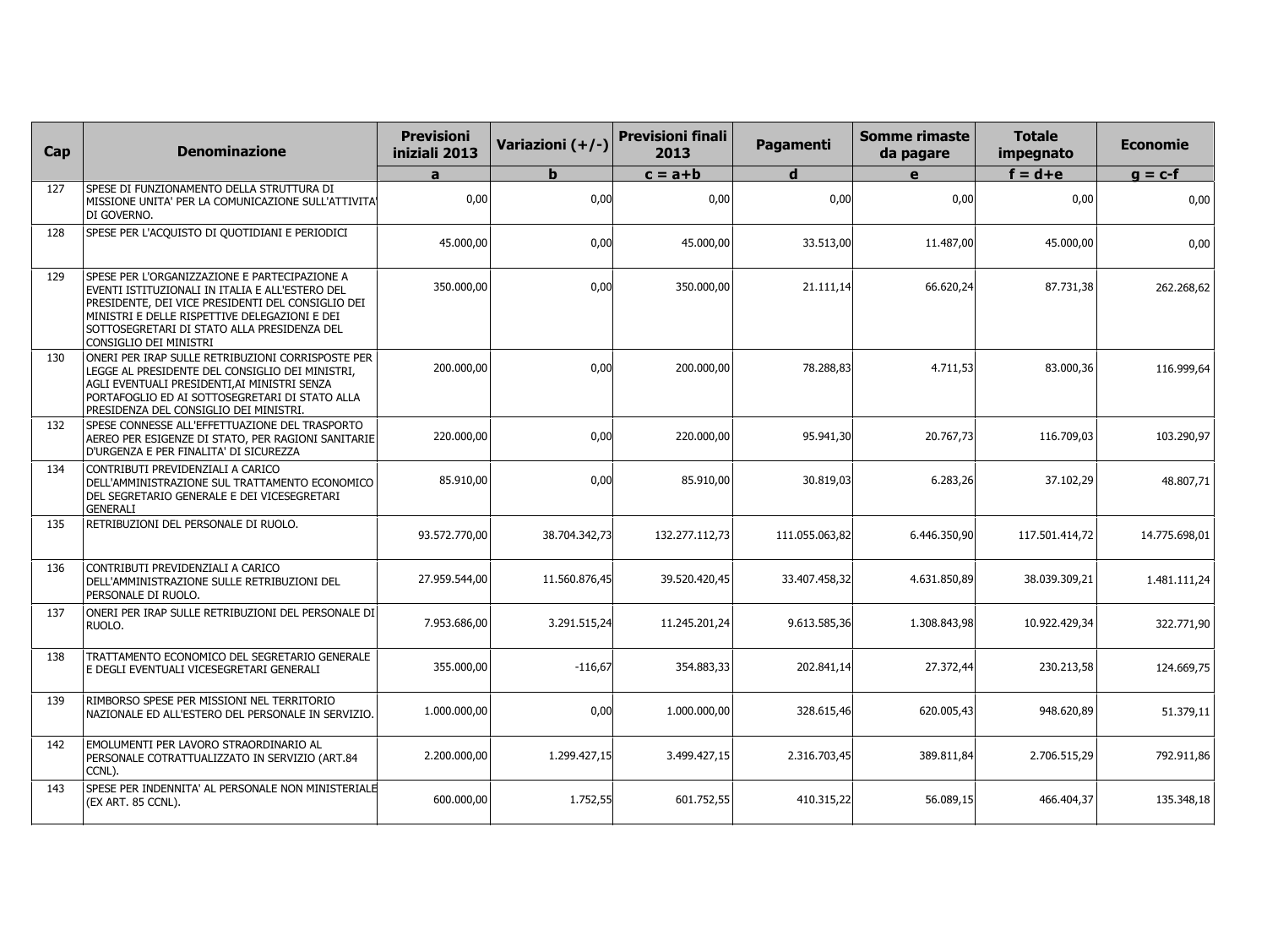| Cap | <b>Denominazione</b>                                                                                                                                                                                                                                                                  | <b>Previsioni</b><br>iniziali 2013 | Variazioni (+/-) | <b>Previsioni finali</b><br>2013 | Pagamenti     | Somme rimaste<br>da pagare | <b>Totale</b><br>impegnato | <b>Economie</b> |
|-----|---------------------------------------------------------------------------------------------------------------------------------------------------------------------------------------------------------------------------------------------------------------------------------------|------------------------------------|------------------|----------------------------------|---------------|----------------------------|----------------------------|-----------------|
|     |                                                                                                                                                                                                                                                                                       | a                                  | h                | $c = a + b$                      | d             | e                          | $f = d + e$                | $g = c-f$       |
| 144 | FONDO PER I TRATTAMENTI ECONOMICI ACCESSORI DEL<br>PERSONALE IN SERVIZIO (FONDO UNICO PRESIDENZA<br>-F.U.P.- ART.82 CCNL).                                                                                                                                                            | 47.885.147,00                      | 13.659.325,09    | 61.544.472,09                    | 43.521.980,48 | 1.563.145,08               | 45.085.125,56              | 16.459.346,53   |
| 145 | ONERI PER IRAP SUL TRATTAMENTO ECONOMICO DEL<br>SEGRETARIO GENERALE E DEI VICESEGRETARI GENERALI                                                                                                                                                                                      | 29.950,00                          | 0,00             | 29.950,00                        | 16.671,08     | 2.206,92                   | 18.878,00                  | 11.072,00       |
| 148 | SPESE PER ACCERTAMENTI SANITARI OBBLIGATORI DEL<br>PERSONALE.                                                                                                                                                                                                                         | 70.000,00                          | 122,000,00       | 192.000,00                       | 97.922,63     | 81.257,20                  | 179.179.83                 | 12.820,17       |
| 149 | BENESSERE ORGANIZZATIVO E PROVVIDENZE AL<br>PERSONALE.                                                                                                                                                                                                                                | 400.000,00                         | 492.085,76       | 892.085,76                       | 510.884,09    | 295.776,22                 | 806.660,31                 | 85.425,45       |
| 150 | EQUO INDENNIZZO AL PERSONALE CIVILE PER LA PERDITA<br>DELLA INTEGRITA' FISICA SUBITA PER INFERMITA'<br>CONTRATTA PER CAUSA DI SERVIZIO                                                                                                                                                | 160.000,00                         | 0,00             | 160.000,00                       | 108.642,02    | 6.000,00                   | 114.642,02                 | 45.357,98       |
| 151 | SPESE PER BUONI PASTO AL PERSONALE                                                                                                                                                                                                                                                    | 3.411.000.00                       | 0,00             | 3.411.000.00                     | 2.860,474,38  | 295.000,80                 | 3.155.475.18               | 255.524,82      |
| 153 | EMOLUMENTI PER LAVORO STRAORDINARIO AL<br>PERSONALE DI CUI ALL'ART.3 DEL D.LGS 30 3 2001 N.165                                                                                                                                                                                        | 1.400.000,00                       | 958.500,00       | 2.358.500,00                     | 1.813.903,42  | 277.713,05                 | 2.091.616,47               | 266.883,53      |
| 155 | CONTRIBUTI PREVIDENZIALI A CARICO<br>DELL'AMMINISTRAZIONE SULLE COMPETENZE ACCESSORIE<br>AL PERSONALE.                                                                                                                                                                                | 1.250.000,00                       | 567.597,28       | 1.817.597,28                     | 1.096.062,30  | 221.743,40                 | 1.317.805,70               | 499.791,58      |
| 156 | ONERI PER IRAP SULLE COMPETENZE ACCESSORIE AL<br><b>PERSONALE</b>                                                                                                                                                                                                                     | 420,000,00                         | 207.350.39       | 627.350.39                       | 390.426,68    | 78.728,29                  | 469.154.97                 | 158.195,42      |
| 157 | TRATTAMENTO ECONOMICO ACCESSORIO AL PERSONALE<br>DIRIGENZIALE DI CUI ALL'ART. 3 DEL D.LGS. N. 165 2001.                                                                                                                                                                               | 1.184.000,00                       | 253.363,52       | 1.437.363,52                     | 339.091,08    | 91.446,66                  | 430.537,74                 | 1.006.825,78    |
| 158 | SPESE PER IL FUNZIONAMENTO DELLA COMMISSIONE<br>INTERGOVERNATIVA PER LA REALIZZAZIONE DI UNA<br>NUOVA LINEA FERROVIARIA AD ALTA VELOCITA'<br>TORINO-LIONE E DELLA RELATIVA STRUTTURA DI<br>MISSIONE DI CUI AL DECRETO DEL PRESIDENTE DEL<br>CONSIGLIO DEI MINISTRI IN DATA 15 12 2011 | 0,00                               | 0,00             | 0,00                             | 0,00          | 0,00                       | 0,00                       | 0,00            |
| 159 | CONTRIBUTI PREVIDENZIALI A CARICO<br>DELL'AMMINISTRAZIONE SULLE COMPETENZE<br>CORRISPOSTE NEL FONDO PER I TRATTAMENTI<br>ECONOMICI ACCESSORI DEL PERSONALE IN SERVIZIO<br>(FONDO UNICO PRESIDENZA - F.U.P. - ART.82 CCNL)                                                             | 11.588.206,00                      | 3.162.830,42     | 14.751.036,42                    | 10.070.209,14 | 857.180,38                 | 10.927.389,52              | 3.823.646,90    |
| 161 | ONERI PER IRAP SULLE COMPETENZE CORRISPOSTE NEL<br>FONDO PER I TRATTAMENTI ECONOMICI ACCESSORI DEL<br>PERSONALE IN SERVIZIO ( FONDO UNICO PRESIDENZA-<br>F.U.P. - ART. 82 CCNL)                                                                                                       | 4.070.237,00                       | 1.110.865,33     | 5.181.102,33                     | 3.526.454,27  | 319.382,02                 | 3.845.836,29               | 1.335.266,04    |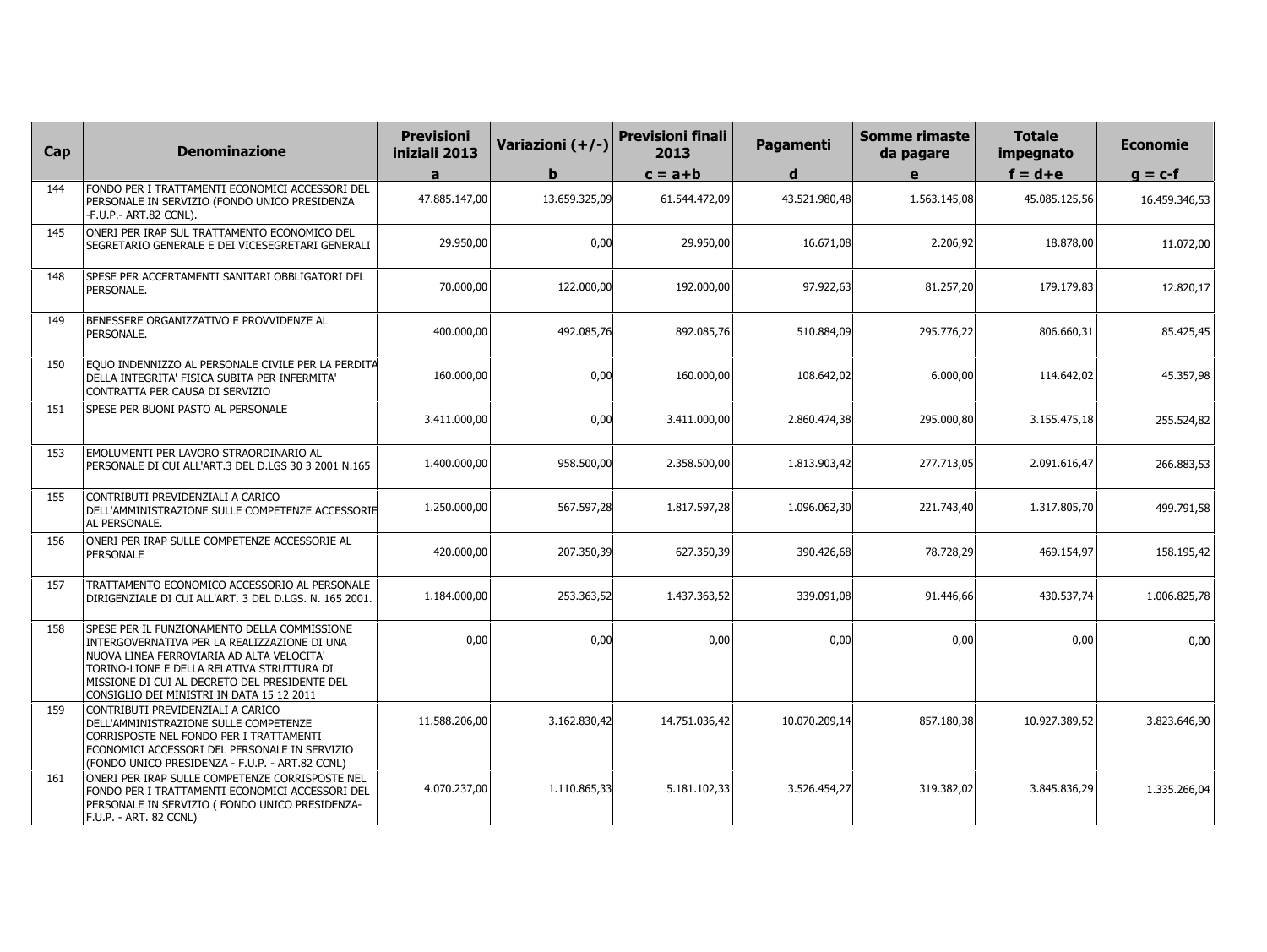| Cap | <b>Denominazione</b>                                                                                                                                                                                                                                                                                                                                                                            | <b>Previsioni</b><br>iniziali 2013 | Variazioni (+/-) | <b>Previsioni finali</b><br>2013 | Pagamenti     | <b>Somme rimaste</b><br>da pagare | <b>Totale</b><br>impegnato | <b>Economie</b> |
|-----|-------------------------------------------------------------------------------------------------------------------------------------------------------------------------------------------------------------------------------------------------------------------------------------------------------------------------------------------------------------------------------------------------|------------------------------------|------------------|----------------------------------|---------------|-----------------------------------|----------------------------|-----------------|
|     |                                                                                                                                                                                                                                                                                                                                                                                                 | a                                  | b                | $c = a + b$                      | d             | e                                 | $f = d + e$                | $g = c-f$       |
| 162 | SPESE PER ONORARI E INDENNITA' DI MISSIONE<br>AVVOCATTURA DELLO STATO ED AVVOCATI<br>DELEGATI, NOTIFICAZIONI E COMUNICAZIONI, INDENNITA!<br>A TESTIMONI, ONORARI E DI INDENNITA' DI MISSIONE A<br>CONSULENTI TECNICI.                                                                                                                                                                           | 490.000.00                         | 0,00             | 490.000,00                       | 366.039,28    | 121.891,49                        | 487.930,77                 | 2.069,23        |
| 163 | SPESE PER LE ATTIVITA' FORMATIVE E DI<br>ACCRESCIMENTO PROFESSIONALE.                                                                                                                                                                                                                                                                                                                           | 300.000.00                         | 62.062.85        | 362.062.85                       | 33.945.61     | 326.134,49                        | 360.080.10                 | 1.982,75        |
| 166 | COMPENSI AI COMMISSARI E AI VICE COMMISSARI<br>STRAORDINARI DI GOVERNO NOMINATI EX ART. 11 LEGGE<br>N. 400 1988.                                                                                                                                                                                                                                                                                | 400.000,00                         | 0,00             | 400.000,00                       | 252.914,51    | 147.085,49                        | 400.000,00                 | 0,00            |
| 167 | COMPENSI PER ESPERTI E PER INCARICHI SPECIALI EX<br>ART.9 D.LGS. N.303 1999                                                                                                                                                                                                                                                                                                                     | 176.031,00                         | 327.002,00       | 503.033,00                       | 184.944,91    | 113.165,81                        | 298.110,72                 | 204.922,28      |
| 168 | SPESE PER FUNZIONAMENTO DELLA STRUTTURA DI<br>MISSIONE PER IL COMPLETAMENTO DELLE ATTIVITA'<br>NECESSARIE A FAVORIRE LA REALIZZAZIONE<br>DELL'AMPLIAMENTO DELL'INSEDIAMENTO MILITARE<br>AMERICANO ALL'INTERNO DELL'AEROPORTO DAL MOLIN<br>DI VICENZA.                                                                                                                                           | 0,00                               | 0,00             | 0,00                             | 0,00          | 0,00                              | 0,00                       | 0,00            |
| 169 | SPESE PER IL FUNZIONAMENTO DELLA COMMISSIONE PER<br>L'ACCESSO AI DOCUMENTI AMMINISTRATIVI EX ART. 27<br>LEGGE N. 241 1990.                                                                                                                                                                                                                                                                      | 220.000,00                         | 0,00             | 220.000,00                       | 57.575,05     | 19.191,87                         | 76.766,92                  | 143.233,08      |
| 171 | COPERTURA ASSICURATIVA INTEGRATIVA PER IL<br>PERSONALE EX ART.99 CCNL.                                                                                                                                                                                                                                                                                                                          | 1.500.000,00                       | 657.067,32       | 2.157.067,32                     | 610.059,70    | 1.414.546,12                      | 2.024.605,82               | 132.461,50      |
| 173 | SPESE PER LITI, ARBITRAGGI, RISARCIMENTI ED<br>ACCESSORI.                                                                                                                                                                                                                                                                                                                                       | 0,00                               | 33.560.337,55    | 33.560.337,55                    | 33.495.872,01 | 0,00                              | 33.495.872,01              | 64.465,54       |
| 174 | SPESE PER IL FUNZIONAMENTO DELLA STRUTTURA DI<br>MISSIONE CON COMPITI DI STUDIO, ANALISI E<br>VALUTAZIONI DELLE IMPLICAZIONI ECONOMICO<br>FINANZIARIE DEI PROVVEDIMENTI NORMATIVI NONCHE'<br>PER IL SUPPORTO NEGLI ADEMPIMENTI CONNESSI<br>ALL'ESECUZIONE DEI PROVVEDIMENTI GIURISDIZIONALI<br>RELATIVI AL CONTENZIOSO DI COMPETENZA DEL<br>DIPARTIMENTO PER GLI AFFARI GIURIDICI E LEGISLATIVI | 34.020,00                          | $-34.020,00$     | 0,00                             | 0,00          | 0,00                              | 0,00                       | 0,00            |
| 175 | SPESE PER IL FUNZIONAMENTO DELLA COMMISSIONE PER<br>LA GARANZIA DELL'INFORMAZIONE STATISTICA EX ART.12<br>D.LGS. N. 322 1989.                                                                                                                                                                                                                                                                   | 0,00                               | 0,00             | 0,00                             | 0,00          | 0,00                              | 0,00                       | 0,00            |
| 177 | SPESE PER IL FUNZIONAMENTO DEL COMITATO<br>NAZIONALE PER LA BIOETICA                                                                                                                                                                                                                                                                                                                            | 60.000,00                          | 4.792,70         | 64.792,70                        | 64.643,37     | 2,00                              | 64.645,37                  | 147,33          |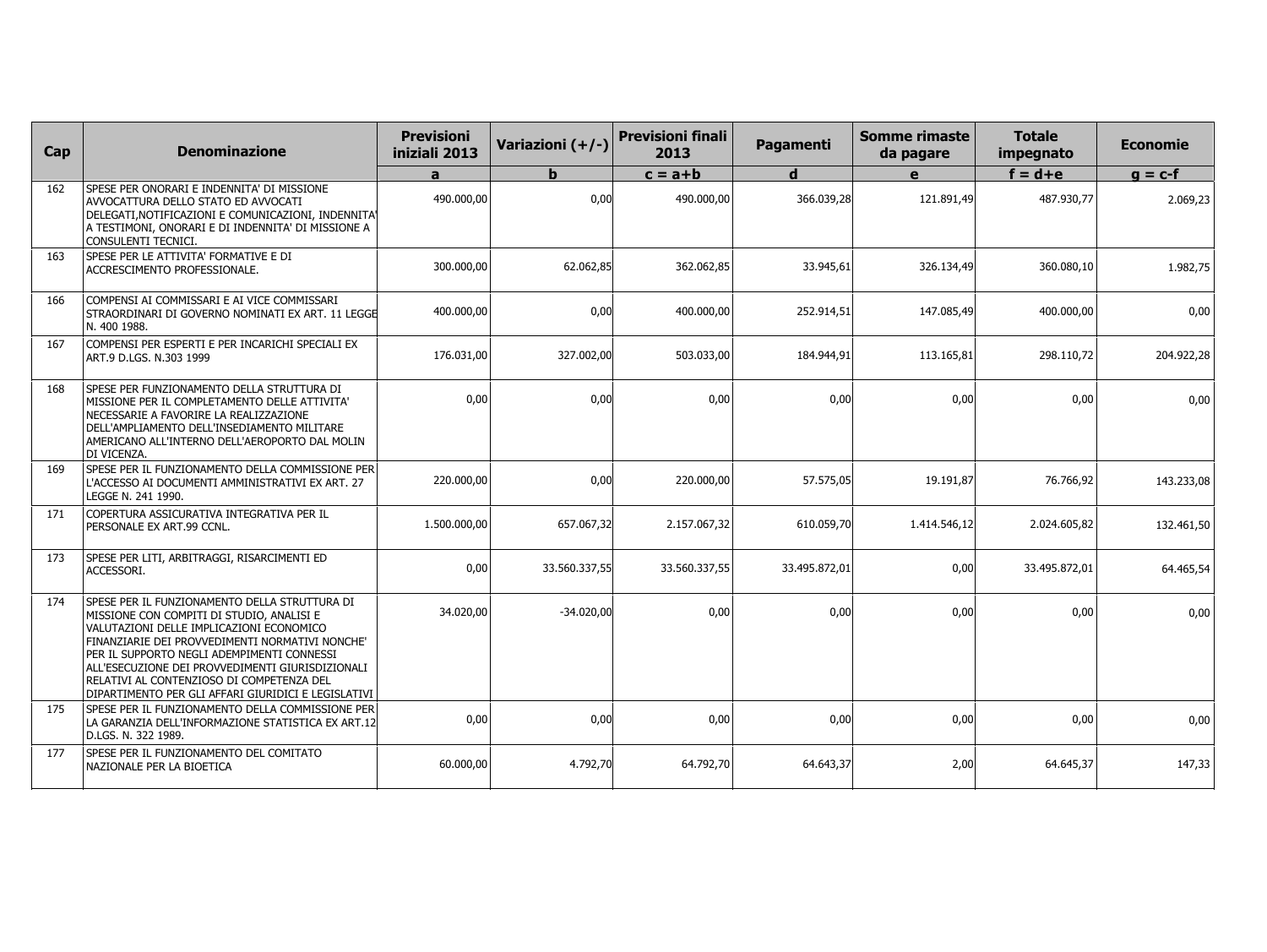| Cap | <b>Denominazione</b>                                                                                                                                                                                                                                                                                                                                                                                                | <b>Previsioni</b><br>iniziali 2013 | Variazioni (+/-) | <b>Previsioni finali</b><br>2013 | Pagamenti    | <b>Somme rimaste</b><br>da pagare | <b>Totale</b><br>impegnato | <b>Economie</b> |
|-----|---------------------------------------------------------------------------------------------------------------------------------------------------------------------------------------------------------------------------------------------------------------------------------------------------------------------------------------------------------------------------------------------------------------------|------------------------------------|------------------|----------------------------------|--------------|-----------------------------------|----------------------------|-----------------|
|     |                                                                                                                                                                                                                                                                                                                                                                                                                     | a                                  | $\mathbf{h}$     | $c = a + b$                      | d            | e                                 | $f = d + e$                | $q = c-f$       |
| 179 | SPESE PER IL FUNZIONAMENTO DEL COMITATO<br>NAZIONALE PER LA BIOSICUREZZA E BIOTECNOLOGIE E<br>DELL'OSSERVATORIO NAZIONALE PER LA BIOSICUREZZA E<br>LE BIOTECNOLOGIE                                                                                                                                                                                                                                                 | 50.000,00                          | 56.829,75        | 106.829,75                       | 45.784,39    | 60.356,50                         | 106.140,89                 | 688,86          |
| 180 | SPESE PER IL FUNZIONAMENTO DEL COMMISSARIO<br>STRAORDINARIO DEL GOVERNO PER IL COORDINAMENTO<br>DI TUTTI GLI APPROFONDIMENTI DI CARATTERE<br>AMBIENTALE, SANITARIO ED ECONOMICO RELATIVI<br>ALL'ASSE FERROVIARIO TORINO-LIONE                                                                                                                                                                                       | 0,00                               | 168.000,00       | 168.000,00                       | 65.422,41    | 63.497,10                         | 128.919,51                 | 39.080,49       |
| 183 | SPESE PER ESECUZIONI SENTENZE IN MATERIA DI<br>PERSONALE NONCHE' PER INTERESSI LEGALI O<br>RIVALUTAZIONE MONETARIA SULLE RETRIBUZIONI.                                                                                                                                                                                                                                                                              | 0,00                               | 630.000,00       | 630.000,00                       | 610.802,98   | 19.197,02                         | 630.000,00                 | 0,00            |
| 185 | RETRIBUZIONI DEL PERSONALE IN SERVIZIO PRESSO LA<br>STRUTTURA DI MISSIONE CON COMPITI DI STUDIO,<br>ANALISI E VALUTAZIONI DELLE IMPLICAZIONI<br>ECONOMICO FINANZIARIE DEI PROVVEDIMENTI<br>NORMATIVI NONCHE' PER IL SUPPORTO NEGLI<br>ADEMPIMENTI CONNESSI ALL'ESECUZIONE DEI<br>PROVVEDIMENTI GIURISDIZIONALI RELATIVI AL<br>CONTENZIOSO DI COMPETENZA DEL DIPARTIMENTO PER<br>GLI AFFARI GIURIDICI E LEGISLATIVI. | 371.022,00                         | $-371.022,00$    | 0,00                             | 0,00         | 0,00                              | 0,00                       | 0,00            |
| 186 | INDAGINI, RILEVAZIONI E SONDAGGI                                                                                                                                                                                                                                                                                                                                                                                    | 0,00                               | 140.000,00       | 140.000,00                       | 60.094,65    | 77.441,10                         | 137.535,75                 | 2.464,25        |
| 187 | ACQUISTO DI BENI DI CONSUMO E DI SERVIZI<br>STRUMENTALI AL FUNZIONAMENTO DEGLI UFFICI ED ALLE<br>ESIGENZE ISTITUZIONALI E DI DECORO DELLE AUTORITA'<br>POLITICHE PRESENTI PRESSO LE SEDI DELLA PRESIDENZA<br>DEL CONSIGLIO DEI MINISTRI                                                                                                                                                                             | 1.760.858,00                       | 189.142,00       | 1.950.000,00                     | 1.351.495,45 | 517.302,47                        | 1.868.797,92               | 81.202,08       |
| 188 | SPESE PER STUDI E PROGETTAZIONI RELATIVI AL<br>PATRIMONIO IMMOBILIARE E ALLA SICUREZZA DEI<br>LUOGHI DI LAVORO                                                                                                                                                                                                                                                                                                      | 20.000,00                          | 0,00             | 20.000,00                        | 19.756,00    | 4,00                              | 19.760,00                  | 240,00          |
| 189 | SPESE RELATIVE AD EVENTI ISTITUZIONALI ANCHE DI<br>RILEVANZA INTERNAZIONALE                                                                                                                                                                                                                                                                                                                                         | 1.362.000,00                       | 473.400,00       | 1.835.400,00                     | 156.660,44   | 566.052,92                        | 722.713,36                 | 1.112.686.64    |
| 190 | SPESE PER FORNITURE E LAVORI TIPOGRAFICI, STAMPATI<br>SPECIALI.                                                                                                                                                                                                                                                                                                                                                     | 92.600,00                          | 0,00             | 92.600,00                        | 14.776,61    | 27.399,23                         | 42.175,84                  | 50.424,16       |
| 191 | MANUTENZIONE ORDINARIA DEGLI IMMOBILI, DEGLI<br>IMPIANTI E DEI GIARDINI ANNESSI NONCHE'<br>ADEMPIMENTI PER L'ATTUAZIONE DELLEDISPOSIZIONI IN<br>MATERIA DI SICUREZZA E TUTELA SUI LUOGHI DI LAVORO                                                                                                                                                                                                                  | 5.224.761,00                       | 710.621,01       | 5.935.382,01                     | 3.127.187,41 | 185.621,86                        | 3.312.809,27               | 2.622.572,74    |
| 192 | CANONI PER NOLEGGIO AUTOVETTURE DI SERVIZIO DI<br>TUTELA E PER ASSICURARE LE FINALITA' ISTITUZIONALI.                                                                                                                                                                                                                                                                                                               | 572.676,00                         | $-50.000,00$     | 522.676,00                       | 396.680,48   | 93.852,19                         | 490.532,67                 | 32.143,33       |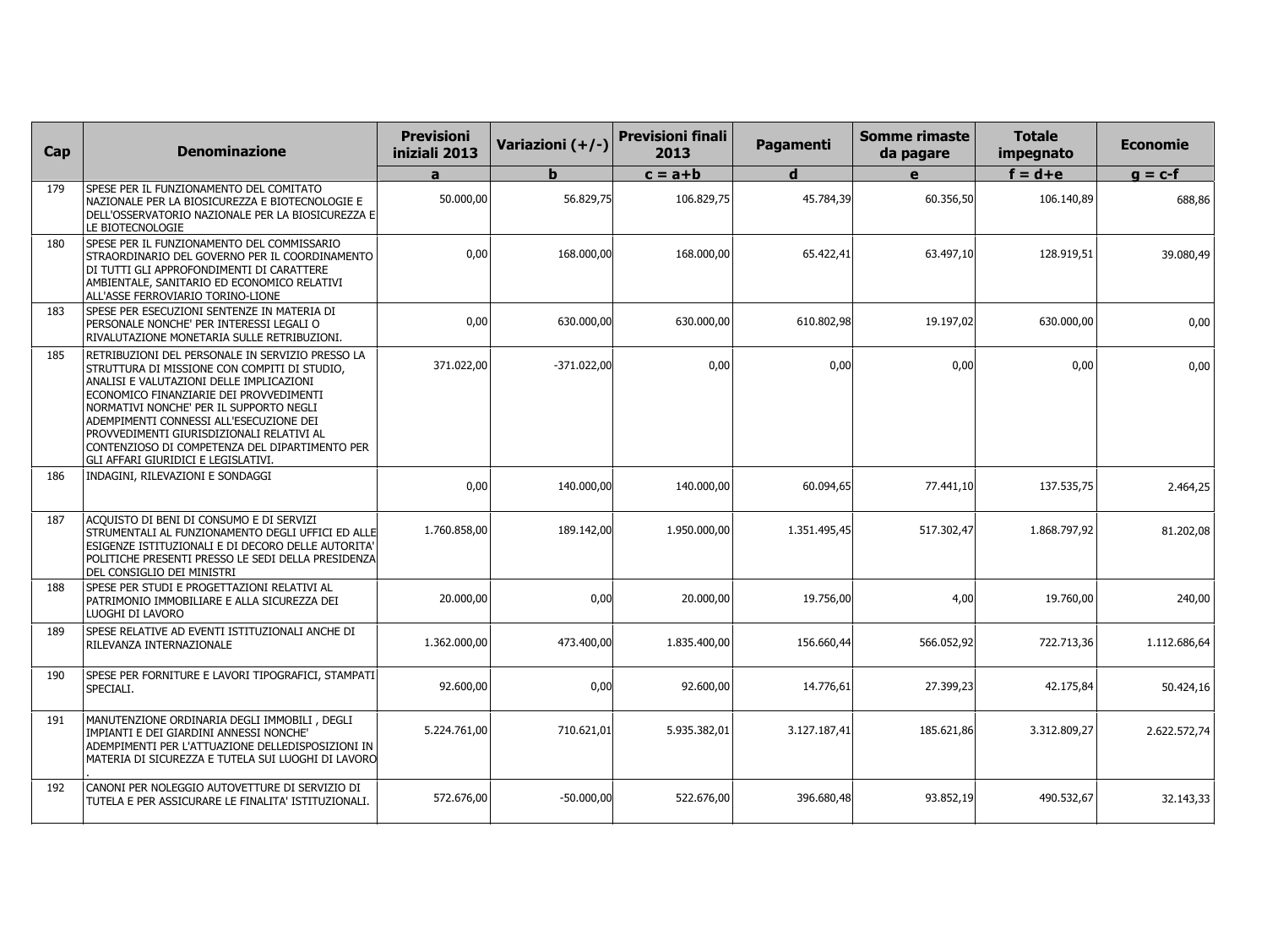| Cap | <b>Denominazione</b>                                                                                                                                                                                                                                       | <b>Previsioni</b><br>iniziali 2013 | Variazioni (+/-) | <b>Previsioni finali</b><br>2013 | Pagamenti    | <b>Somme rimaste</b><br>da pagare | <b>Totale</b><br>impegnato | <b>Economie</b> |
|-----|------------------------------------------------------------------------------------------------------------------------------------------------------------------------------------------------------------------------------------------------------------|------------------------------------|------------------|----------------------------------|--------------|-----------------------------------|----------------------------|-----------------|
|     |                                                                                                                                                                                                                                                            | a                                  | h                | $c = a + b$                      | d            | e                                 | $f = d + e$                | $g = c-f$       |
| 193 | SPESE POSTALI E TELEGRAFICHE                                                                                                                                                                                                                               | 105.000,00                         | 95.000,00        | 200.000,00                       | 140.809,82   | 59.078,51                         | 199.888,33                 | 111,67          |
| 194 | CONSUMI E MANUTENZIONE STRAORDINARIA DELLE<br>AUTOVETTURE PER IL SERVIZIO DI TUTELA E PER<br>ASSICURARE LE FINALITA' ISTITUZIONALI.                                                                                                                        | 200.000,00                         | 50.000,00        | 250.000,00                       | 198.651,50   | 51.298,02                         | 249.949,52                 | 50,48           |
| 195 | FITTO DI LOCALI ED ONERI ACCESSORI                                                                                                                                                                                                                         | 7.715.000,00                       | $-170.000,00$    | 7.545.000,00                     | 4.177.784,98 | 2.865.611,40                      | 7.043.396,38               | 501.603,62      |
| 197 | COMPENSI PER ESPERTI NOMINATI AI SENSI DELL'ART.<br>11, COMMA 3, DELLA LEGGE 6 LUGLIO 2002, N. 137                                                                                                                                                         | 0,00                               | 90.000,00        | 90.000,00                        | 0,00         | 38.228,98                         | 38.228,98                  | 51.771,02       |
| 198 | SPESE RELATIVE ALLE UTENZE DI ACQUA, ENERGIA<br>ELETTRICA, GAS ED ABBONAMENTI TELEVISIVI NONCHE'<br>SPESE DA SOSTENERSI IN APPLICAZIONE DI NORME DI<br>LEGGE, DI REGOLAMENTI IVI COMPRESE QUELLE<br>RELATIVE ALLO SMALTIMENTO DEI RIFIUTI SOLIDI<br>URBANI | 2.412.770,00                       | 4.593.799,57     | 7.006.569,57                     | 6.999.456,65 | 6.167,93                          | 7.005.624,58               | 944,99          |
| 199 | SPESE DI PULIZIA, IGIENIZZAZIONE, DERATTIZZAZIONE E<br>DISINFESTAZIONE DEGLI IMMOBILI, LAVAGGIO TENDE E<br>TAPPETI E SMALTIMENTO DEI RIFIUTI SPECIALI                                                                                                      | 3.198.731,00                       | 900.000,00       | 4.098.731,00                     | 1.964.787,36 | 75.539,99                         | 2.040.327,35               | 2.058.403,65    |
| 201 | SPESE DI FACCHINAGGIO E TRASPORTO                                                                                                                                                                                                                          | 960.200,00                         | 1.366.789,64     | 2.326.989,64                     | 1.299.641,48 | 1.670,67                          | 1.301.312,15               | 1.025.677,49    |
| 209 | SPESE PER INCARICHI PROFESSIONALI IN MATERIE<br>TECNICO-SPECIALISTICHE                                                                                                                                                                                     | 20.000,00                          | 3.000,00         | 23.000,00                        | 9.247,66     | 0,00                              | 9.247,66                   | 13.752,34       |
| 211 | RETRIBUZIONI DEL PERSONALE IN SERVIZIO PRESSO LA<br>STRUTTURA DI MISSIONE PER LA COMMEMORAZIONE DEL<br>CENTENARIO DELLA I GUERRA MONDIALE                                                                                                                  | 0,00                               | 0.00             | 0,00                             | 0,00         | 0,00                              | 0,00                       | 0,00            |
| 212 | SPESE PER IL FUNZIONAMENTO DELLA STRUTTURA DI<br>MISSIONE PER LA COMMEMORAZIONE DEL CENTENARIO<br>DELLA I GUERRA MONDIALE                                                                                                                                  | 0,00                               | 500.000,00       | 500.000,00                       | 6.298,10     | 22.745,12                         | 29.043,22                  | 470.956,78      |
| 213 | SPESE PER L'INSTALLAZIONE, LA GESTIONE E LA<br>MANUTENZIONE DEGLI APPARATI TECNOLOGICI DELLE<br>RETI INFORMATICHE E DI TELECOMUNICAZIONE E DEL<br>SERVIZIO CALL CENTER                                                                                     | 4.608.000,00                       | 515.229,20       | 5.123.229,20                     | 3.289.190,83 | 763.186,09                        | 4.052.376,92               | 1.070.852,28    |
| 217 | SPESE INERENTI AL CONTENZIOSO RELATIVO AL<br>RAPPORTO DI LAVORO DEL PERSONALE IN SERVIZIO<br>PRESSO LA PRESIDENZA DEL CONSIGLIO DEI MINISTRI                                                                                                               | 100.000,00                         | 0,00             | 100.000,00                       | 99.066.12    | 0,00                              | 99.066,12                  | 933,88          |
| 218 | SPESE PER L'ORGANIZZAZIONE E LA PARTECIPAZIONE AD<br>INCONTRI DI STUDIO, CONVEGNI, CONGRESSI, MOSTRE<br>ED ALTRE MANIFESTAZIONI                                                                                                                            | 33.000,00                          | 0,00             | 33.000,00                        | 2.220,83     | 0,00                              | 2.220,83                   | 30.779,17       |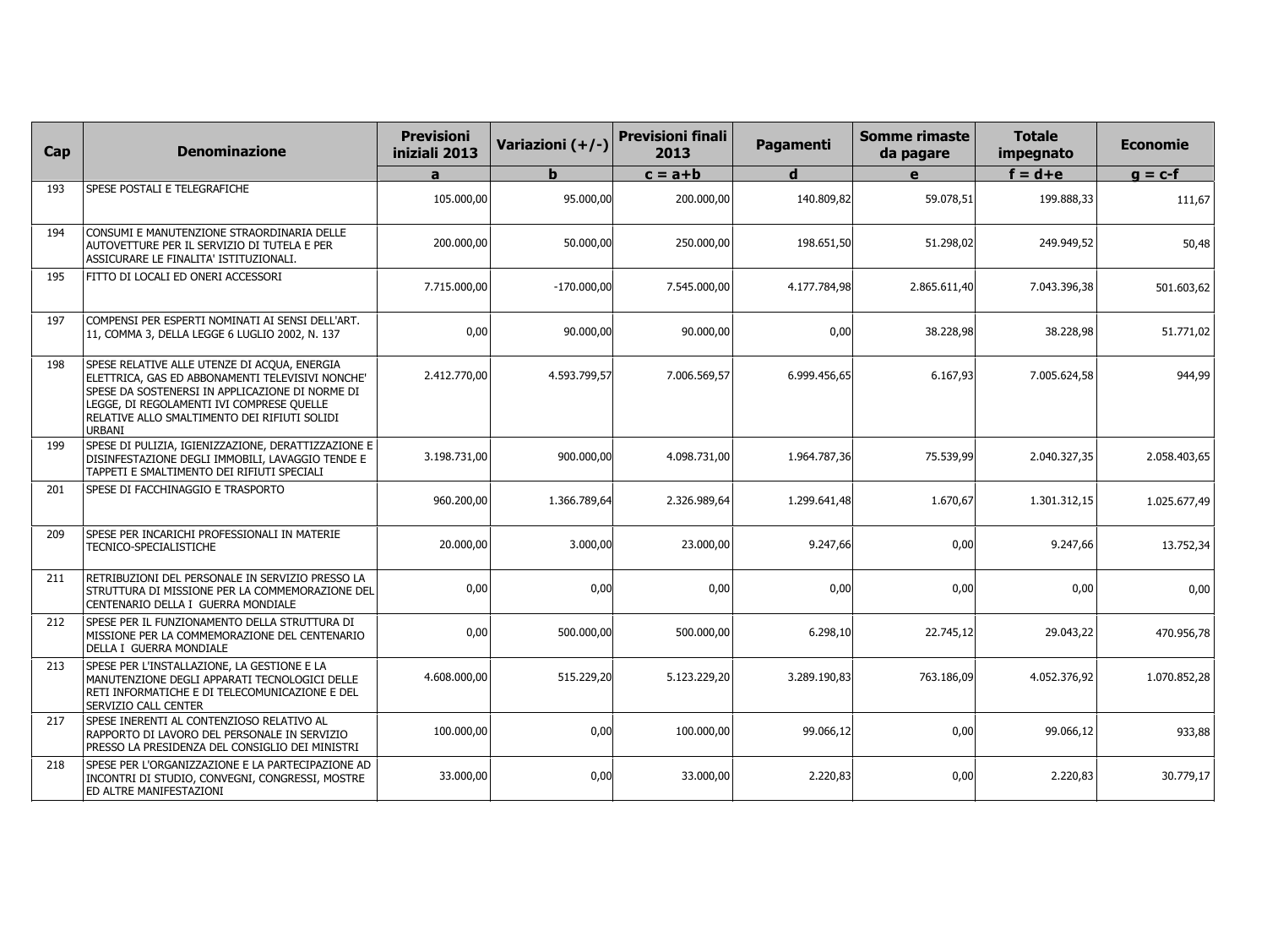| Cap | <b>Denominazione</b>                                                                                                                                                          | <b>Previsioni</b><br>iniziali 2013 | Variazioni (+/-) | <b>Previsioni finali</b><br>2013 | Pagamenti    | <b>Somme rimaste</b><br>da pagare | <b>Totale</b><br>impegnato | <b>Economie</b> |
|-----|-------------------------------------------------------------------------------------------------------------------------------------------------------------------------------|------------------------------------|------------------|----------------------------------|--------------|-----------------------------------|----------------------------|-----------------|
|     |                                                                                                                                                                               | a                                  | h.               | $c = a + b$                      | d            | e                                 | $f = d + e$                | $g = c-f$       |
| 219 | SPESE PER CANONI TELEFONICI, SATELLITARI E DI<br>TELECOMUNICAZIONI                                                                                                            | 1.190.926,00                       | 210.000,00       | 1.400.926,00                     | 1.304.646,83 | 95.638,11                         | 1.400.284,94               | 641,06          |
| 220 | SPESE PER IL FUNZIONAMENTO DEL COMITATO TECNICO<br>PER LA PROMOZIONE DI INIZIATIVE VOLTE AL<br>RAFFORZAMENTO E ALL'INTERNAZIONALIZZAZIONE DELLE<br>CLASSI DIRIGENTI DEL PAESE | 0,00                               | 0,00             | 0,00                             | 0,00         | 0,00                              | 0,00                       | 0,00            |
| 221 | SPESE PER PREMI ASSICURATIVI ED ONERI DI MOBILITA'                                                                                                                            | 88.270,00                          | 11.730,00        | 100.000,00                       | 99.624,00    | 0,00                              | 99.624,00                  | 376,00          |
| 240 | RETRIBUZIONI DEL PERSONALE IN SERVIZIO PRESSO LA<br>STRUTTURA DI MISSIONE PER L'ATTUAZIONE<br><b>DELL'AGENDA DIGTALE</b>                                                      | 0,00                               | 0,00             | 0,00                             | 0,00         | 0,00                              | 0,00                       | 0,00            |
| 241 | SPESE PER IL FUNZIONAMENTO DELLA STRUTTURA DI<br>MISSIONE PER L'ATTUAZIONE DELL'AGENDA DIGITALE                                                                               | 0,00                               | 98.000,00        | 98.000,00                        | 0,00         | 0,00                              | 0,00                       | 98.000,00       |
| 856 | SPESE PER IL FUNZIONAMENTO DELL'UNITA' TECNICA DI<br>MISSIONE PER LE CELEBRAZIONI DEI 150 ANNI<br>DELL'UNITA' D'ITALIA                                                        | 0,00                               | 0,00             | 0,00                             | 0,00         | 0,00                              | 0,00                       | 0,00            |
|     | 1.1.2 INTERVENTI                                                                                                                                                              | 2.726.311,00                       | 9.495.703,61     | 12.222.014,61                    | 4.593.186.50 | 2.549.446,72                      | 7.142.633,22               | 5.079.381,39    |
| 119 | FONDO PER L'INFORMATIZZAZIONE E LA<br>CLASSIFICAZIONE DELLA NORMATIVA VIGENTE                                                                                                 | 685.111,00                         | 597.000,00       | 1.282.111,00                     | 891.837,50   | 390.273,50                        | 1.282.111,00               | 0,00            |
| 184 | SPESE PER PROGETTI SETTORIALI E PER EVENTI DI<br>PROMOZIONE DI NATURA CELEBRATIVA.                                                                                            | 1.000.000,00                       | 37.088,53        | 1.037.088,53                     | 47.289,04    | 38.000,00                         | 85.289,04                  | 951.799,49      |
| 208 | SOMME OCCORRENTI PER IL FINANZIAMENTO DELLE<br>INIZIATIVE PROMOSSE DALLA CONFEDERAZIONE DELLE<br>ASSOCIAZIONI COMBATTENTISTICHE E PARTIGIANE                                  | 0,00                               | 981.353,00       | 981.353,00                       | 0,00         | 0,00                              | 0,00                       | 981.353,00      |
| 210 | SPESE PER L'ATTUAZIONE DELLE FUNZIONI E LO<br>SVOLGIMENTO DEI COMPITI DEL COMITATO PROMOTORE<br>DELLE CELEBRAZIONI VERDIANE                                                   | 0,00                               | 6.500.000,00     | 6.500.000,00                     | 1.733.109,60 | 1.812.849,50                      | 3.545.959,10               | 2.954.040,90    |
| 222 | SOMME DESTINATE ALLA CONCESSIONE DI UN<br>RICONOSCIMENTO AI CONGIUNTI DELLE VITTIME DELLE<br><b>FOIBE</b>                                                                     | 0,00                               | 2.883,47         | 2.883,47                         | 2.883,47     | 0,00                              | 2.883,47                   | 0,00            |
| 223 | CONTRIBUTO ALL'ASSOCIAZIONE NAZIONALE DEI<br>COMBATTENTI E REDUCI (R.D. 24 6 1923 N. 850).                                                                                    | 130,800,00                         | 0,00             | 130,800,00                       | 130.792.76   | 7,24                              | 130,800,00                 | 0,00            |
| 224 | CONTRIBUTI AD ENTI ED ASSOCIAZIONI DIVERSE PER<br>ASSEGNAZIONE DI QUOTA PARTE DELL'OTTO PER MILLE<br>IRPEF DI PERTINENZA DELLOSTATO                                           | 0,00                               | 1.001.795,92     | 1.001.795,92                     | 1.001.795,92 | 0,00                              | 1.001.795,92               | 0,00            |
| 225 | CONTRIBUTO AL GRUPPO MEDAGLIE D'ORO AL VALORE<br>MILITARE (L. 28 12 1995 N. 549).                                                                                             | 6.400,00                           | 0,00             | 6.400,00                         | 6.392,76     | 7,24                              | 6.400,00                   | 0,00            |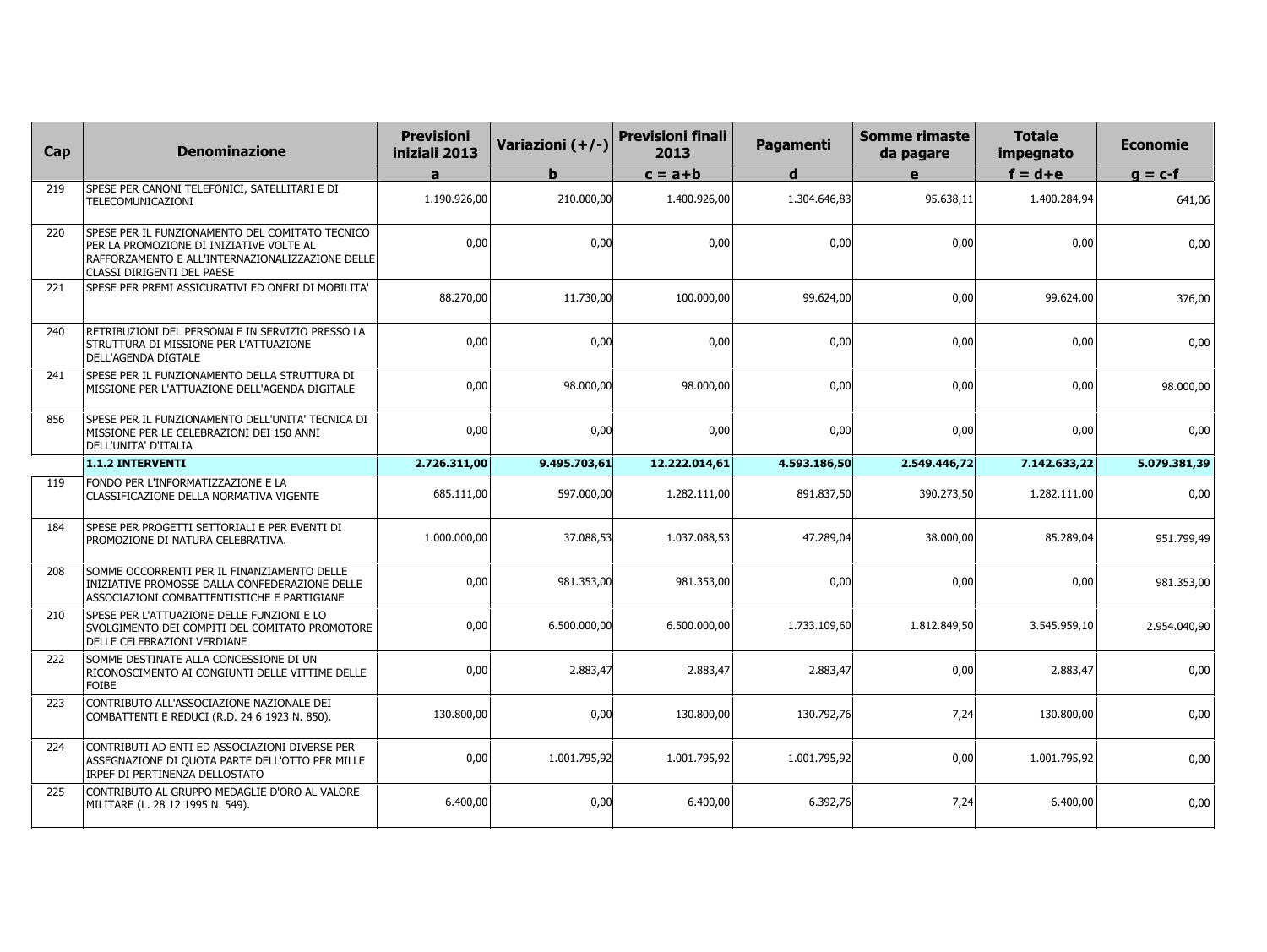| Cap | <b>Denominazione</b>                                                                                                                                                                                                                                                            | <b>Previsioni</b><br>iniziali 2013 | Variazioni (+/-) | <b>Previsioni finali</b><br>2013 | Pagamenti     | <b>Somme rimaste</b><br>da pagare | <b>Totale</b><br>impegnato | <b>Economie</b> |
|-----|---------------------------------------------------------------------------------------------------------------------------------------------------------------------------------------------------------------------------------------------------------------------------------|------------------------------------|------------------|----------------------------------|---------------|-----------------------------------|----------------------------|-----------------|
|     |                                                                                                                                                                                                                                                                                 | $\mathbf{a}$                       | h                | $c = a + b$                      | $\mathbf d$   | e                                 | $f = d + e$                | $g = c-f$       |
| 226 | CONTRIBUTO ALL'ISTITUTO NASTRO AZZURRO (L. 28 12<br>1995 N. 549).                                                                                                                                                                                                               | 7.000,00                           | 0,00             | 7.000,00                         | 6.992,76      | 7,24                              | 7.000,00                   | 0,00            |
| 229 | SOMME PER I PREMI INTITOLATI A GIACOMO MATTEOTTI<br>PER IL FUNZIONAMENTO DELLE COMMISSIONI<br>GIUDICATRICI PER LA PROMOZIONE DEI PREMI (L. 5 10<br>2004 N. 225 ART.2).                                                                                                          | 47.000,00                          | 0,00             | 47.000,00                        | 24.510,00     | 8.302,00                          | 32.812,00                  | 14.188,00       |
| 230 | FONDO PER GLI INTERVENTI A FAVORE DI CITTADINI<br>ILLUSTRI CHE VERSINO IN STATO DI PARTICOLARE<br>NECESSITA' (L.8 8 1985 N.440- L.27 12 2006N.296 ART.1 C.<br>1277                                                                                                              | 850.000,00                         | 0,00             | 850.000,00                       | 672.000,00    | 0,00                              | 672.000,00                 | 178.000,00      |
| 232 | SOMME DA DESTINARE AL RESTAURO DEL BLOCCO N. 21<br>DEL CAMPO DI AUSCHWITZ                                                                                                                                                                                                       | 0,00                               | 0,00             | 0,00                             | 0,00          | 0,00                              | 0,00                       | 0,00            |
| 237 | SPESE PER LA REALIZZAZIONE DI UN SISTEMA INTEGRATO<br>PER LA GESTIONE IN RETE E L'INFORMATIZZAZIONE DEI<br>CENTRI DI RISORSE BIOLOGICHE.                                                                                                                                        | 0,00                               | 0,00             | 0,00                             | 0,00          | 0,00                              | 0,00                       | 0,00            |
| 238 | SOMME DESTINATE ALLA CONCESSIONE DI UNA<br>MEDAGLIA D'ONORE AI CITTADINI ITALIANI MILITARI E<br>CIVILI DEPORTATI E INTERNATI NEI LAGER NAZISTI E AI<br>FAMILIARI DEI DECEDUTI NONCHE' ALLE SPESE DI<br>FUNZIONAMENTO DEL COMITATO (L. 27 12 2006 N. 296<br>ART.1 C. 1274 1276). | 0,00                               | 375.582,69       | 375.582,69                       | 75.582,69     | 300.000,00                        | 375.582,69                 | 0,00            |
|     | 1.1.5 ONERI COMUNI DI PARTE CORRENTE                                                                                                                                                                                                                                            | 14.510.522.00                      | 904.098.458,03   | 918.608.980.03                   | 42.869.842,97 | 0,00                              | 42.869.842,97              | 875.739.137,06  |
| 227 | VERSAMENTO ALL'ENTRATA DELLO STATO                                                                                                                                                                                                                                              | 0,00                               | 42.869.842,97    | 42.869.842,97                    | 42.869.842,97 | 0,00                              | 42.869.842,97              | 0,00            |
| 234 | <b>FONDO DI RISERVA</b>                                                                                                                                                                                                                                                         | 14.510.522,00                      | 201.830.087,86   | 216.340.609,86                   | 0,00          | 0,00                              | 0,00                       | 216.340.609,86  |
| 235 | FONDO PER LA REISCRIZIONE IN BILANCIO DEI RESIDUI<br>PASSIVI PERENTI.                                                                                                                                                                                                           | 0,00                               | 659.398.527,20   | 659.398.527,20                   | 0,00          | 0,00                              | 0,00                       | 659.398.527,20  |
|     | 1.1.6 TRATTAMENTI DI QUIESCENZA, INTEGRATIVI<br><b>E SOSTITUTIVI</b>                                                                                                                                                                                                            | 0,00                               | 0,00             | 0,00                             | 0,00          | 0,00                              | 0,00                       | 0,00            |
| 231 | INDENNITA' PER UNA SOLA VOLTA IN LUOGO DI<br>PENSIONE, INDENNITA' DI LICENZIAMENTO E<br>TRATTAMENTO DI FINE RAPPORTO.                                                                                                                                                           | 0,00                               | 0,00             | 0,00                             | 0,00          | 0,00                              | 0,00                       | 0,00            |
|     | <b>1.2 SPESE IN CONTO CAPITALE</b>                                                                                                                                                                                                                                              | 2.529.365,00                       | 17.841.613,37    | 20.370.978,37                    | 8.512.894,95  | 611.033,24                        | 9.123.928,19               | 11.247.050,18   |
|     | 1.2.3 INVESTIMENTI                                                                                                                                                                                                                                                              | 2.529.365,00                       | 17.841.613,37    | 20.370.978,37                    | 8.512.894,95  | 611.033,24                        | 9.123.928,19               | 11.247.050,18   |
| 901 | SPESE PER ACQUISTO DI LIBRI ED ALTRE PUBBLICAZIONI<br>PER LA DOTAZIONE DELLA BIBLIOTECA CHIGIANA                                                                                                                                                                                | 59.000,00                          | 180,50           | 59.180,50                        | 7.211,11      | 40.466,06                         | 47.677,17                  | 11.503,33       |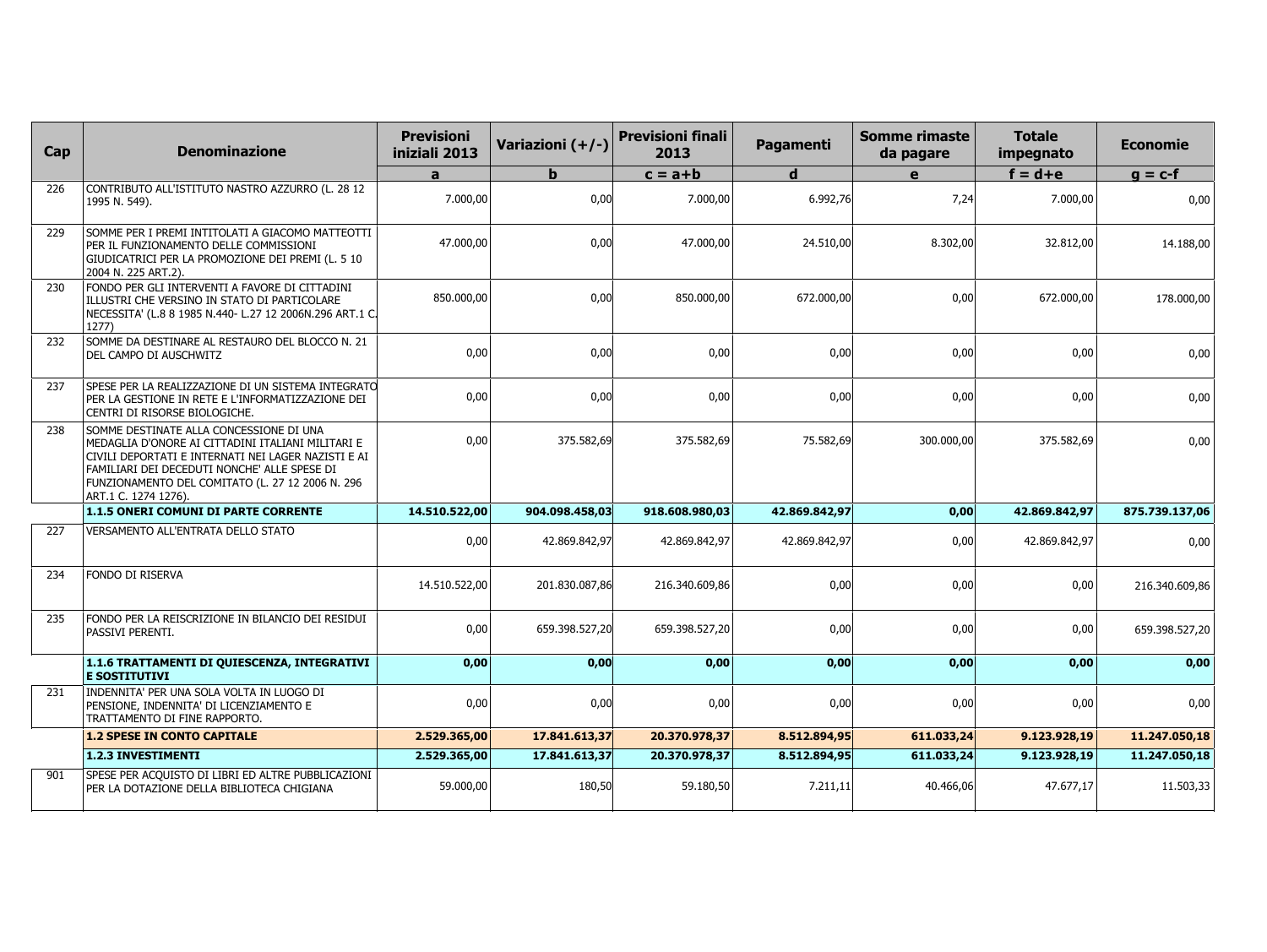| Cap | <b>Denominazione</b>                                                                                                                                                                                                         | <b>Previsioni</b><br>iniziali 2013 | Variazioni (+/-) | <b>Previsioni finali</b><br>2013 | Pagamenti    | Somme rimaste<br>da pagare | <b>Totale</b><br>impegnato | <b>Economie</b> |
|-----|------------------------------------------------------------------------------------------------------------------------------------------------------------------------------------------------------------------------------|------------------------------------|------------------|----------------------------------|--------------|----------------------------|----------------------------|-----------------|
|     |                                                                                                                                                                                                                              | a                                  |                  | $c = a + b$                      | d            | e                          | $f = d + e$                | $q = c-f$       |
| 902 | ACQUISTO DI ARREDI DI UFFICIO, DI RAPPRESENTANZA,<br>DI APPARECCHIATURE NONCHE' RESTAURO DI ARREDI                                                                                                                           | 505.765,00                         | 556.952,36       | 1.062.717,36                     | 692.935,30   | 5.773,54                   | 698.708,84                 | 364.008,52      |
| 903 | SPESE PER IL COMPLETAMENTO DEL POLO NATATORIO<br>VALCO SAN PAOLO                                                                                                                                                             | 0,00                               | 3.000.000,00     | 3.000.000,00                     | 0,00         | 0,00                       | 0,00                       | 3.000.000,00    |
| 905 | SPESE DI MANUTENZIONE STRAORDINARIA DEGLI<br><b>IMMOBILI</b>                                                                                                                                                                 | 0,00                               | 850.492,07       | 850.492,07                       | 135.987,65   | 63.035,50                  | 199.023,15                 | 651.468,92      |
| 909 | SPESE PER LO SVILUPPO DEL SISTEMA INFORMATIVO E<br>L'ACQUISTO DI SOFTWARE.                                                                                                                                                   | 1.264.600,00                       | 797.208,33       | 2.061.808,33                     | 511.551,36   | 203.776,07                 | 715.327,43                 | 1.346.480,90    |
| 910 | SPESE PER LO SVILUPPO DELLE INFRASTRUTTURE DI RETI<br>INFORMATICHE, DI TELECOMUNICAZIONE E<br>RADIOTELEVISIONE; PER L'ACQUISTODEI RELATIVI<br>APPARATI INCLUSI LE CENTRALI TELEFONICHE.<br>TERMINALI E APPARATI MULTIMEDIALI | 700,000,00                         | 1.195.084.55     | 1.895.084,55                     | 273.177.06   | 214.416,46                 | 487.593,52                 | 1.407.491,03    |
| 911 | SPESE PER L'ADEGUAMENTO DELLE SEDI DOVUTO ALLE<br>ESIGENZE FUNZIONALI DELLE AUTORITA' E DELLE<br>STRUTTURE DELLA PRESIDENZA DEL CONSIGLIO DEI<br>MINISTRI.                                                                   | 0,00                               | 500.000,00       | 500.000,00                       | 52.431,75    | 5.542,41                   | 57.974,16                  | 442.025,84      |
| 977 | GESTIONE TRANSITORIA DEL MEMORIALE GIUSEPPE<br><b>GARIBALDI A CAPRERA</b>                                                                                                                                                    | 0,00                               | 383.270,52       | 383.270,52                       | 183.458,40   | 59.605,05                  | 243.063,45                 | 140.207,07      |
| 981 | SPESE PER LA REALIZZAZIONE DELLE OPERE, DEGLI<br>INTERVENTI E DELLE INIZIATIVE CONNESSI ALLE<br>CELEBRAZIONI PER IL 150 ANNIVERSARIO DELL'UNITA'<br><b>D'ITALIA</b>                                                          | 0,00                               | 8.412.628,79     | 8.412.628,79                     | 6.656.142,32 | 18.418,15                  | 6.674.560,47               | 1.738.068,32    |
| 986 | SPESE PER LA REALIZZAZIONE DI OPERE. INTERVENTI ED<br>INIZIATIVE COFINANZIATI DALLA SOCIETA' ARCUS                                                                                                                           | 0,00                               | 2.145.796,25     | 2.145.796,25                     | 0,00         | 0,00                       | 0,00                       | 2.145.796,25    |
|     | <b>1.3 PARTITE DI GIRO</b>                                                                                                                                                                                                   | 150.000,00                         | 0,00             | 150.000,00                       | 150.000,00   | 0,00                       | 150.000,00                 | 0,00            |
|     | <b>1.3.1 PARTITE DI GIRO</b>                                                                                                                                                                                                 | 150.000,00                         | 0,00             | 150.000,00                       | 150.000,00   | 0,00                       | 150.000,00                 | 0,00            |
| 870 | ANTICIPAZIONI AL CASSIERE                                                                                                                                                                                                    | 150.000,00                         | 0,00             | 150.000,00                       | 150.000,00   | 0,00                       | 150.000,00                 | 0,00            |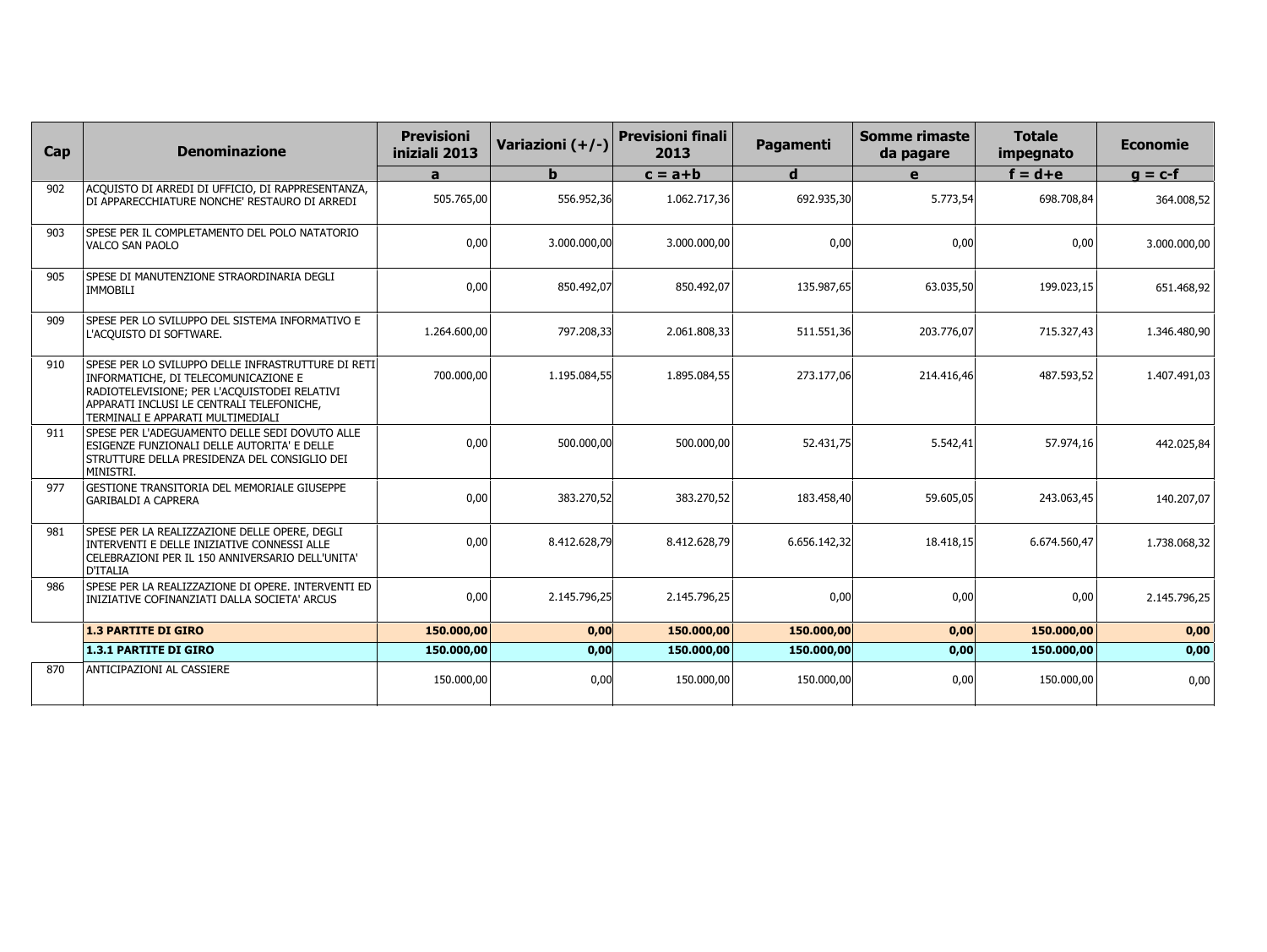| Cap | <b>Denominazione</b>                                                        | <b>Previsioni</b><br>iniziali 2013 | Variazioni (+/-) | <b>Previsioni finali</b><br>2013 | <b>Pagamenti</b> | Somme rimaste<br>da pagare | <b>Totale</b><br>impegnato | <b>Economie</b> |
|-----|-----------------------------------------------------------------------------|------------------------------------|------------------|----------------------------------|------------------|----------------------------|----------------------------|-----------------|
|     |                                                                             | a                                  | b                | $c = a + b$                      | d                | e                          | $f = d + e$                | $q = c-f$       |
|     | <b>2 CONFERENZA STATO REGIONE</b>                                           | 80.381,00                          | 0,00             | 80.381,00                        | 8.646,93         | 2.005,52                   | 10.652,45                  | 69.728,55       |
|     | <b>2.1 SPESE CORRENTI</b>                                                   | 80.381,00                          | 0,00             | 80.381,00                        | 8.646,93         | 2.005,52                   | 10.652,45                  | 69.728,55       |
|     | <b>2.1.1 FUNZIONAMENTO</b>                                                  | 80.381,00                          | 0,00             | 80.381,00                        | 8.646,93         | 2.005,52                   | 10.652,45                  | 69.728,55       |
| 245 | RIMBORSO SPESE PER MISSIONI NEL TERRITORIO<br>NAZIONALE E ALL'ESTERO.       | 1.281,00                           | 0,00             | 1.281,00                         | 0,00             | 0,00                       | 0,00                       | 1.281,00        |
| 260 | SPESE DI FUNZIONAMENTO DELLA SEGRETERIA DELLA<br>CONFERENZA STATO-REGIONI   | 79.100,00                          | 0,00             | 79.100,00                        | 8.646,93         | 2.005,52                   | 10.652,45                  | 68.447,55       |
| 266 | SPESE DI FUNZIONAMENTO PER LA CONSULTA<br>STATO-REGIONI DELL'ARCO ALPINO    | 0,00                               | 0,00             | 0,00                             | 0,00             | 0,00                       | 0,00                       | 0,00            |
| 268 | SPESE PER STUDI, INDAGINI E RILEVAZIONI                                     | 0,00                               | 0,00             | 0,00                             | 0,00             | 0,00                       | 0,00                       | 0,00            |
| 269 | COMPENSI PER ESPERTI E PER INCARICHI SPECIALI EX<br>ART.9 D.LGS. N.303 1999 | 0,00                               | 0,00             | 0,00                             | 0,00             | 0,00                       | 0,00                       | 0,00            |
|     | <b>2.3 PARTITE DI GIRO</b>                                                  | 15.000,00                          | 0,00             | 15.000,00                        | 0,00             | 0,00                       | 0,00                       | 15.000,00       |
|     | <b>2.3.1 PARTITE DI GIRO</b>                                                | 15.000,00                          | 0,00             | 15.000,00                        | 0,00             | 0,00                       | 0,00                       | 15.000,00       |
| 871 | <b>ANTICIPAZIONI AL CASSIERE</b>                                            | 15.000,00                          | 0,00             | 15.000,00                        | 0,00             | 0,00                       | 0,00                       | 15.000,00       |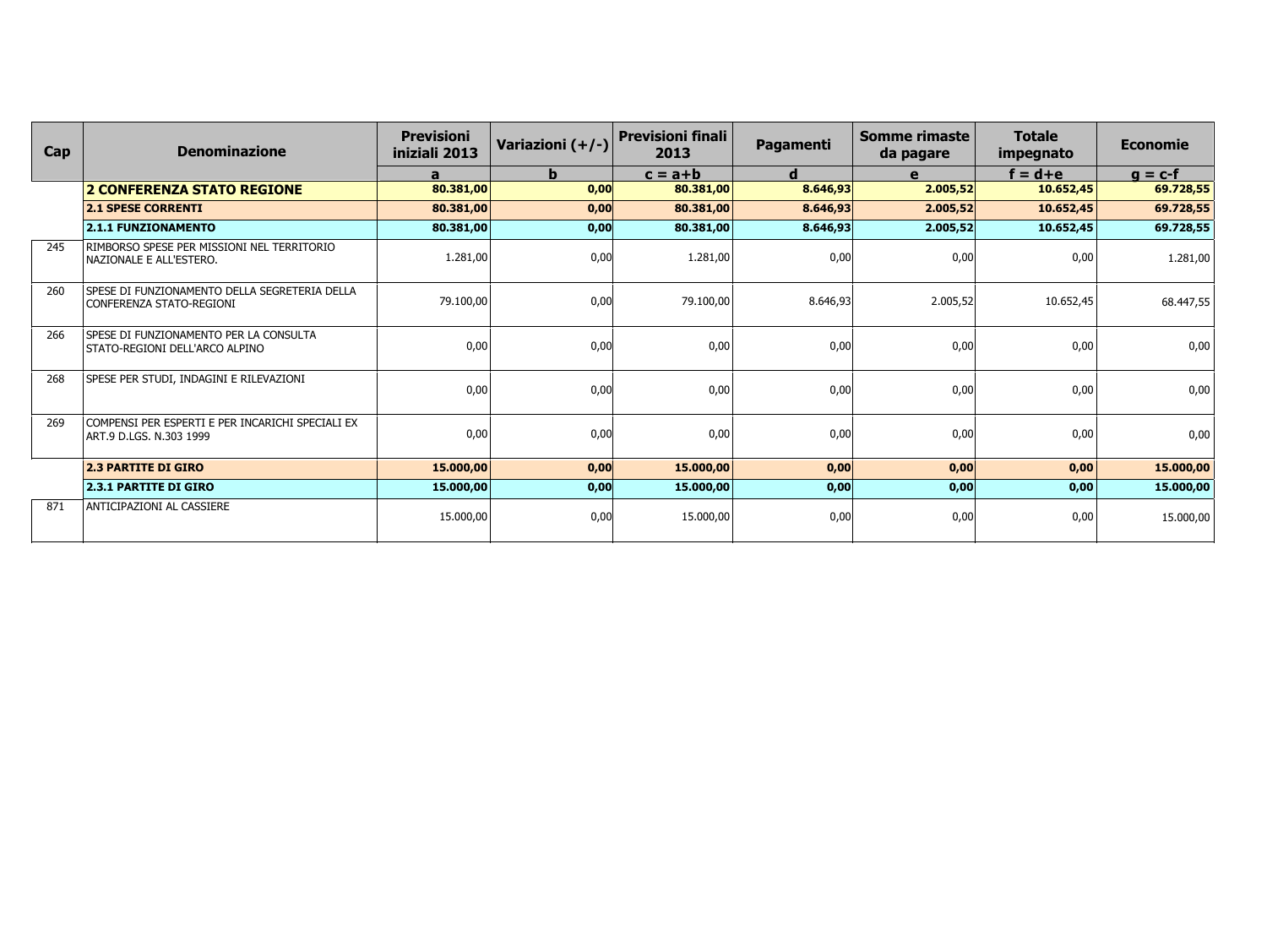| Cap | <b>Denominazione</b>                                                                                                                        | <b>Previsioni</b><br>iniziali 2013 | Variazioni (+/-) | <b>Previsioni finali</b><br>2013 | Pagamenti | <b>Somme rimaste</b><br>da pagare | <b>Totale</b><br>impegnato | <b>Economie</b> |
|-----|---------------------------------------------------------------------------------------------------------------------------------------------|------------------------------------|------------------|----------------------------------|-----------|-----------------------------------|----------------------------|-----------------|
|     |                                                                                                                                             | a                                  | b.               | $c = a + b$                      | d         | $\mathbf{e}$                      | $f = d + e$                | $g = c-f$       |
|     | <b>3 RAPPORTI CON IL PARLAMENTO</b>                                                                                                         | 52.500,00                          | 88.000,00        | 140.500,00                       | 74.825,46 | 6.631,92                          | 81.457,38                  | 59.042,62       |
|     | 3.1 SPESE CORRENTI                                                                                                                          | 52.500,00                          | 88.000,00        | 140.500,00                       | 74.825,46 | 6.631,92                          | 81.457,38                  | 59.042,62       |
|     | 3.1.1 FUNZIONAMENTO                                                                                                                         | 52,500,00                          | 88,000,00        | 140.500.00                       | 74.825,46 | 6.631.92                          | 81,457,38                  | 59.042,62       |
| 270 | TRATTAMENTO ECONOMICO DEL PERSONALE NON<br>PROVENIENTE DA PUBBLICHE AMMINISTRAZIONI DEGLI<br>UFFICI DI DIRETTA COLLABORAZIONE DEL MINISTRO. | 0,00                               | 0,00             | 0,00                             | 0,00      | 0,00                              | 0,00                       | 0,00            |
| 271 | TRATTAMENTO ECONOMICO ACCESSORIO DEL PERSONALE<br>DEGLI UFFICI DI DIRETTA COLLABORAZIONE DEL<br>MINISTRO.                                   | 0,00                               | 0,00             | 0,00                             | 0,00      | 0,00                              | 0,00                       | 0,00            |
| 272 | RIMBORSO SPESE DI TRASPORTO PER MISSIONI NEL<br>TERRITORIO NAZIONALE ED ALL'ESTERO, IVI COMPRESE<br>QUELLE DEL MINISTRO.                    | 44.000,00                          | 80.000,00        | 124.000,00                       | 67.941,46 | 5.896,92                          | 73.838,38                  | 50.161,62       |
| 274 | SPESE PER ACQUISTO DI GIORNALI, RIVISTE E PERIODICI                                                                                         | 4.000,00                           | 8.000,00         | 12.000,00                        | 6.884,00  | 735,00                            | 7.619,00                   | 4.381,00        |
| 279 | CONTRIBUTI PREVIDENZIALI A CARICO<br>DELL'AMMINISTRAZIONE SULLE COMPETENZE ACCESSORIE<br>AL PERSONALE DI DIRETTA COLLABORAZIONE.            | 0,00                               | 0,00             | 0,00                             | 0,00      | 0,00                              | 0,00                       | 0,00            |
| 280 | ONERI PER IRAP SULLE COMPETENZE ACCESSORIE AL<br>PERSONALE DI DIRETTA COLLABORAZIONE                                                        | 0,00                               | 0,00             | 0,00                             | 0,00      | 0,00                              | 0,00                       | 0,00            |
| 285 | SPESE PER STUDI, INDAGINI E RILEVAZIONI PER LE<br>ATTIVITA' PARLAMENTARI                                                                    | 0,00                               | 0,00             | 0,00                             | 0,00      | 0,00                              | 0,00                       | 0,00            |
| 286 | SPESE VARIE DI MINUTO FUNZIONAMENTO DEGLI UFFICI<br>E DI INTERPRETARIATO                                                                    | 0,00                               | 0,00             | 0,00                             | 0,00      | 0,00                              | 0,00                       | 0,00            |
| 287 | SPESE DI RAPPRESENTANZA                                                                                                                     | 4.500,00                           | 0,00             | 4.500,00                         | 0,00      | 0,00                              | 0,00                       | 4.500,00        |
| 294 | SPESE PER LA PARTECIPAZIONE A CONVEGNI ED ALTRE<br>MANIFESTAZIONI                                                                           | 0,00                               | 0,00             | 0,00                             | 0,00      | 0,00                              | 0,00                       | 0,00            |
| 298 | COMPENSI PER ESPERTI E PER INCARICHI SPECIALI EX<br>ART.9 D.LGS. N.303 1999                                                                 | 0,00                               | 0,00             | 0,00                             | 0,00      | 0,00                              | 0,00                       | 0,00            |
|     | <b>3.3 PARTITE DI GIRO</b>                                                                                                                  | 15,000,00                          | 0,00             | 15.000,00                        | 15.000,00 | 0,00                              | 15.000,00                  | 0,00            |
|     | 3.3.1 PARTITE DI GIRO                                                                                                                       | 15.000,00                          | 0,00             | 15.000,00                        | 15.000,00 | 0,00                              | 15.000,00                  | 0,00            |
| 872 | ANTICIPAZIONI AL CASSIERE                                                                                                                   | 15.000,00                          | 0,00             | 15.000,00                        | 15.000,00 | 0,00                              | 15.000,00                  | 0,00            |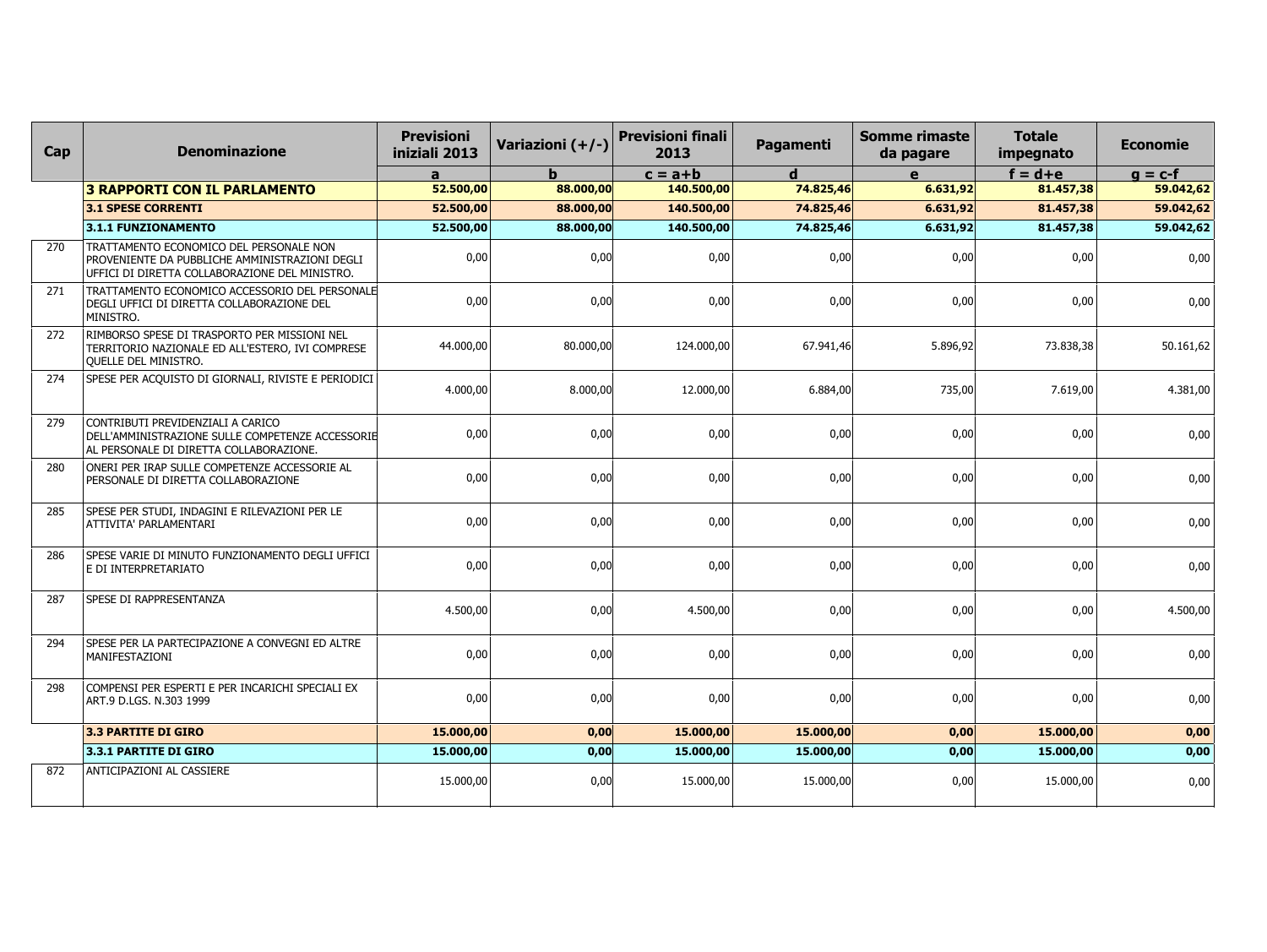| Cap | <b>Denominazione</b>                                                                                                                                                                                                    | <b>Previsioni</b><br>iniziali 2013 | Variazioni (+/-) | <b>Previsioni finali</b><br>2013 | Pagamenti   | <b>Somme rimaste</b><br>da pagare | <b>Totale</b><br>impegnato | <b>Economie</b> |
|-----|-------------------------------------------------------------------------------------------------------------------------------------------------------------------------------------------------------------------------|------------------------------------|------------------|----------------------------------|-------------|-----------------------------------|----------------------------|-----------------|
|     |                                                                                                                                                                                                                         | a                                  | b                | $c = a + b$                      | $\mathbf d$ | e                                 | $f = d + e$                | $g = c-f$       |
|     | <b>4 AFFARI EUROPEI</b>                                                                                                                                                                                                 | 1.486.215,00                       | $-803.124,38$    | 683.090,62                       | 355.572,38  | 279.752,22                        | 635.324,60                 | 47.766,02       |
|     | <b>4.1 SPESE CORRENTI</b>                                                                                                                                                                                               | 1.486.215,00                       | $-803.124,38$    | 683.090,62                       | 355.572,38  | 279.752,22                        | 635.324,60                 | 47.766,02       |
|     | 4.1.1 FUNZIONAMENTO                                                                                                                                                                                                     | 1.417.163,00                       | $-949.340,96$    | 467.822,04                       | 210.514,95  | 227.252,22                        | 437.767,17                 | 30.054,87       |
| 304 | TRATTAMENTO ECONOMICO DEL PERSONALE NON<br>PROVENIENTE DA PUBBLICHE AMMINISTRAZIONI DEGLI<br>UFFICI DI DIRETTA COLLABORAZIONE DEL MINISTRO                                                                              | 0,00                               | 0,00             | 0,00                             | 0,00        | 0,00                              | 0,00                       | 0,00            |
| 305 | TRATTAMENTO ECONOMICO ACCESSORIO PER GLI<br>ADDETTI AGLI UFFICI DI DIRETTA COLLABORAZIONE DEL<br><b>MINISTRO</b>                                                                                                        | 0,00                               | 0,00             | 0,00                             | 0,00        | 0,00                              | 0,00                       | 0,00            |
| 306 | RIMBORSO SPESE PER MISSIONI NEL TERRITORIO<br>NAZIONALE ED ALL'ESTERO, IVI COMPRESE QUELLE DEL<br>MINISTRO.                                                                                                             | 201.161,00                         | 32.608,97        | 233.769,97                       | 171.689,40  | 62.080,57                         | 233.769,97                 | 0,00            |
| 313 | CONTRIBUTI PREVIDENZIALI A CARICO<br>DELL'AMMINISTRAZIONE SULLE COMPETENZE ACCESSORIE<br>AL PERSONALE DI DIRETTA COLLABORAZIONE.                                                                                        | 0,00                               | 0,00             | 0,00                             | 0,00        | 0,00                              | 0,00                       | 0,00            |
| 314 | ONERI PER IRAP SULLE COMPETENZE ACCESSORIE AL<br>PERSONALE DI DIRETTA COLLABORAZIONE                                                                                                                                    | 0,00                               | 0,00             | 0.00                             | 0.00        | 0,00                              | 0,00                       | 0,00            |
| 318 | COMPENSI PER ESPERTI E PER INCARICHI SPECIALI EX<br>ART.9 D.LGS. N. 303 1999.                                                                                                                                           | 0,00                               | 0,00             | 0,00                             | 0,00        | 0,00                              | 0,00                       | 0,00            |
| 319 | SPESE VARIE DI MINUTO FUNZIONAMENTO DEGLI UFFICI<br>E DI INTERPRETARIATO                                                                                                                                                | 0,00                               | 0,00             | 0,00                             | 0,00        | 0,00                              | 0,00                       | 0,00            |
| 322 | SPESE PER STUDI, INDAGINI E RILEVAZIONI                                                                                                                                                                                 | 0,00                               | 0,00             | 0,00                             | 0,00        | 0,00                              | 0,00                       | 0,00            |
| 324 | SPESE DI RAPPRESENTANZA                                                                                                                                                                                                 | 0,00                               | 0,00             | 0,00                             | 0,00        | 0,00                              | 0,00                       | 0,00            |
| 328 | SPESE PER L'INFORMAZIONE COMUNITARIA                                                                                                                                                                                    | 134.600,00                         | 15.811,07        | 150.411,07                       | 15.811,67   | 123.899,22                        | 139.710,89                 | 10.700,18       |
| 334 | SPESE DI FUNZIONAMENTO DELLA STRUTTURA DI<br>MISSIONE ATTA A PREVENIRE L'INSORGERE DEL<br>CONTENZIOSO ED A RAFFORZARE IL COORDINAMENTO<br>DELLE ATTIVITA' VOLTE ALLA RISOLUZIONE DELLE<br><b>PROCEDURE D'INFRAZIONE</b> | 238.801,00                         | $-190.760,00$    | 48.041,00                        | 4.161,28    | 32.273,83                         | 36.435,11                  | 11.605,89       |
| 335 | SPESE PER SONDAGGI, RILEVAZIONI, ANALISI<br>STATISTICHE, DOCUMENTAZIONE E MONITORAGGIO                                                                                                                                  | 0,00                               | 0,00             | 0,00                             | 0,00        | 0,00                              | 0,00                       | 0,00            |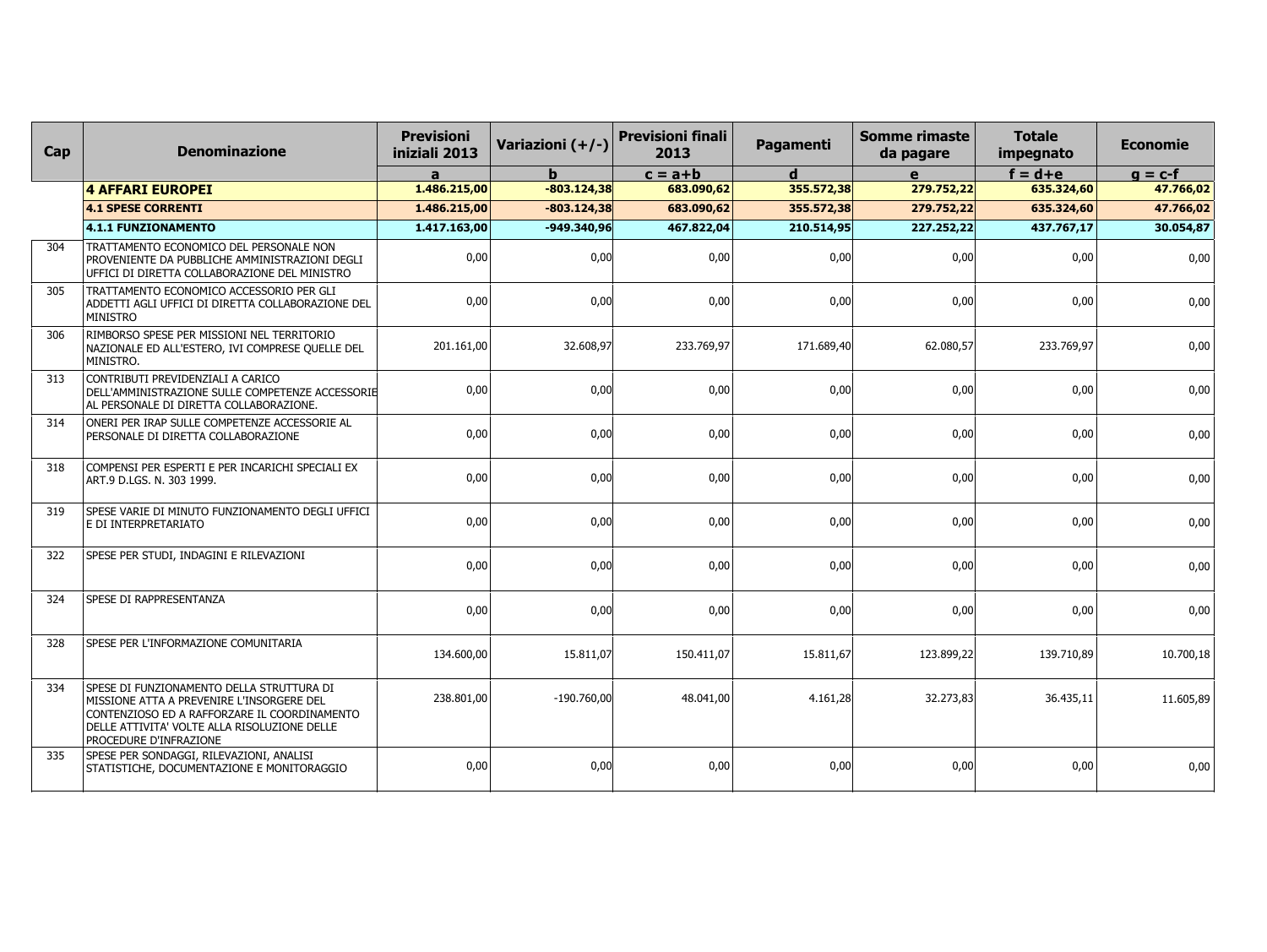| Cap | <b>Denominazione</b>                                                                                                                                                                                                                                                     | <b>Previsioni</b><br>iniziali 2013 | Variazioni (+/-) | <b>Previsioni finali</b><br>2013 | Pagamenti  | Somme rimaste<br>da pagare | <b>Totale</b><br>impegnato | <b>Economie</b> |
|-----|--------------------------------------------------------------------------------------------------------------------------------------------------------------------------------------------------------------------------------------------------------------------------|------------------------------------|------------------|----------------------------------|------------|----------------------------|----------------------------|-----------------|
|     |                                                                                                                                                                                                                                                                          | a                                  | b                | $c = a + b$                      | d          | e                          | $f = d + e$                | $q = c-f$       |
| 336 | retribuzioni del personale in servizio presso la<br><b>STRUTTURA DI MISSIONE ATTA A PREVENIRE</b><br>L'INSORGERE DEL CONTENZIOSO ED ARAFFORZARE IL<br>COORDINAMENTO DELLE ATTIVITA' VOLTE ALLA<br>RISOLUZIONE DELLE PROCEDURE D'INFRAZIONE                               | 807.001,00                         | $-807.001,00$    | 0,00                             | 0,00       | 0,00                       | 0,00                       | 0,00            |
| 341 | SPESE PER ACQUISTO DI GIORNALI, RIVISTE E PERIODICI                                                                                                                                                                                                                      | 35.600,00                          | 0,00             | 35.600,00                        | 18.852,60  | 8.998,60                   | 27.851,20                  | 7.748,80        |
|     | $ 4.1.2$ INTERVENTI                                                                                                                                                                                                                                                      | 69.052,00                          | 146.216,58       | 215.268,58                       | 145.057,43 | 52.500,00                  | 197.557,43                 | 17.711,15       |
| 332 | SPESE PER I PROGETTI COFINANZIATI DALL'UNIONE<br><b>EUROPEA</b>                                                                                                                                                                                                          | 0,00                               | 54.716,58        | 54.716,58                        | 38.557,43  | 0,00                       | 38.557,43                  | 16.159,15       |
| 333 | SPESE PER LA FORMAZIONE COMUNITARIA DI OPERATORI<br>PUBBLICI E PRIVATI E PER LA REALIZZAZIONE DEI<br>PROGRAMMI DI FORMAZIONE DERIVANTI DA ACCORDI<br>BILATERALI STIPULATI CON I PAESI IN ADESIONE.<br>CANDIDATI E TERZI A VOCAZIONE O DI INTERESSE<br><b>COMUNITARIO</b> | 69.052.00                          | 91.500,00        | 160.552.00                       | 106.500,00 | 52.500,00                  | 159,000,00                 | 1.552,00        |
|     | <b>4.3 PARTITE DI GIRO</b>                                                                                                                                                                                                                                               | 100.000,00                         | 0,00             | 100.000,00                       | 10.000,00  | 0,00                       | 10.000,00                  | 90.000,00       |
|     | <b>4.3.1 PARTITE DI GIRO</b>                                                                                                                                                                                                                                             | 100.000,00                         | 0,00             | 100.000,00                       | 10.000,00  | 0,00                       | 10.000,00                  | 90.000,00       |
| 873 | ANTICIPAZIONI AL CASSIERE                                                                                                                                                                                                                                                | 100.000,00                         | 0,00             | 100.000,00                       | 10.000,00  | 0,00                       | 10.000,00                  | 90.000,00       |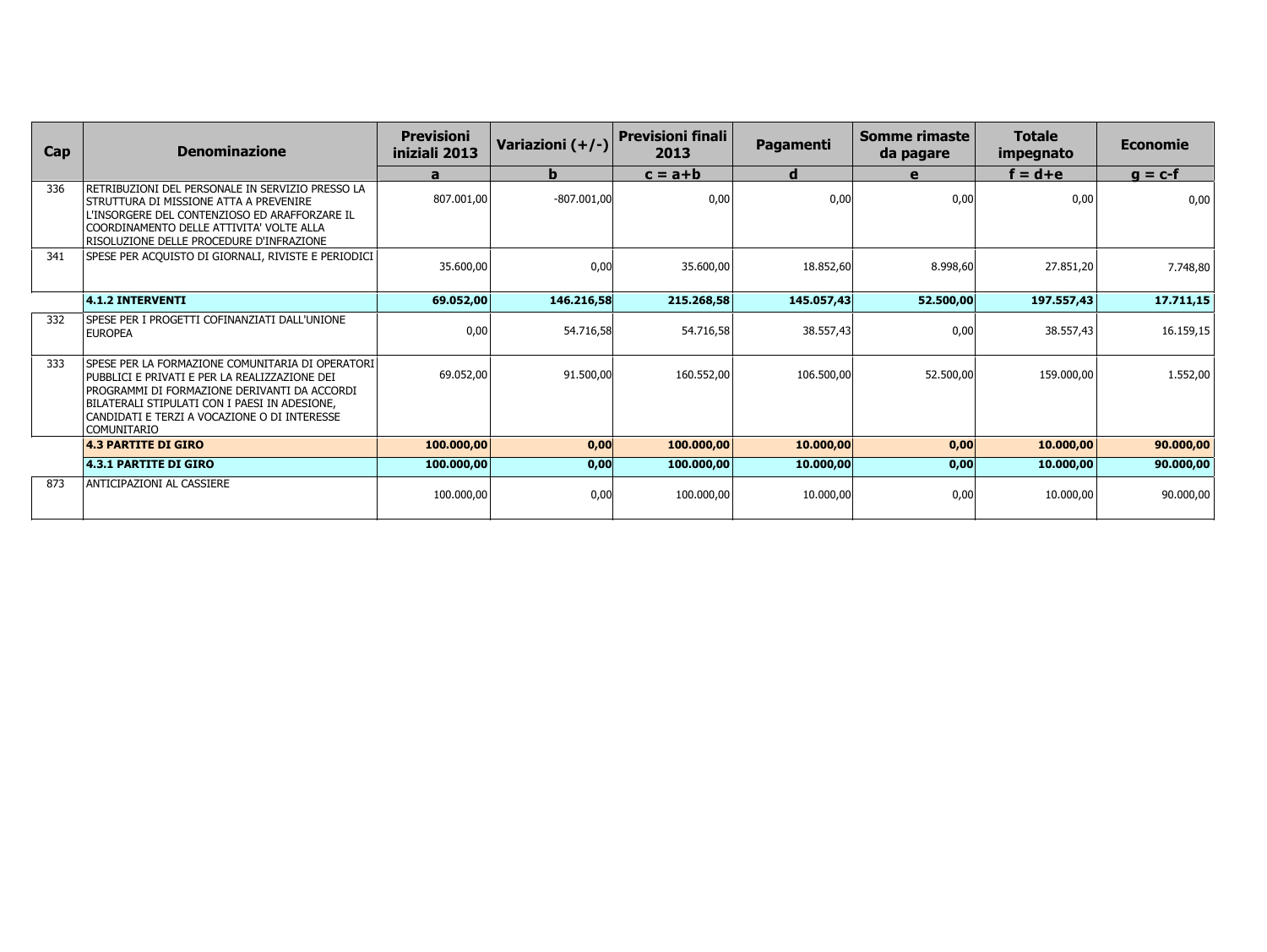| Cap | <b>Denominazione</b>                                                                                                                                                                                                                                                                                                                                                                    | <b>Previsioni</b><br>iniziali 2013 | Variazioni (+/-) | <b>Previsioni finali</b><br>2013 | Pagamenti | <b>Somme rimaste</b><br>da pagare | <b>Totale</b><br>impegnato | <b>Economie</b> |
|-----|-----------------------------------------------------------------------------------------------------------------------------------------------------------------------------------------------------------------------------------------------------------------------------------------------------------------------------------------------------------------------------------------|------------------------------------|------------------|----------------------------------|-----------|-----------------------------------|----------------------------|-----------------|
|     |                                                                                                                                                                                                                                                                                                                                                                                         | a                                  | b.               | $c = a + b$                      | d         | e                                 | $f = d + e$                | $g = c-f$       |
|     | <b>5 RIFORME ISTITUZIONALI</b>                                                                                                                                                                                                                                                                                                                                                          | 606.722,00                         | $-37.049,00$     | 569.673,00                       | 86.125,66 | 120.642,20                        | 206.767,86                 | 362.905,14      |
|     | <b>5.1 SPESE CORRENTI</b>                                                                                                                                                                                                                                                                                                                                                               | 606.722,00                         | $-37.049,00$     | 569.673,00                       | 86.125,66 | 120.642,20                        | 206.767,86                 | 362.905,14      |
|     | 5.1.1 FUNZIONAMENTO                                                                                                                                                                                                                                                                                                                                                                     | 606.722,00                         | $-37.049,00$     | 569.673,00                       | 86.125,66 | 120.642,20                        | 206.767,86                 | 362.905,14      |
| 131 | SPESE PER IL FUNZIONAMENTO DELL'UNITA' PER LA<br>SEMPLIFICAZIONE E LA QUALITA' DELLA REGOLAZIONE E<br>DELLA RELATIVA STRUTTURADI MISSIONE SEGRETERIA<br>TECNICA DELL'UNITA' PER LA SEMPLIFICAZIONE E LA<br><b>QUALITA' DELLA REGOLAZIONE</b>                                                                                                                                            | 540.000,00                         | $-540.000.00$    | 0,00                             | 0,00      | 0,00                              | 0,00                       | 0,00            |
| 337 | TRATTAMENTO ECONOMICO DEL PERSONALE NON<br>PROVENIENTE DA PUBBLICHE AMMINISTRAZIONI DEGLI<br>UFFICI DI DIRETTA COLLABORAZIONE DEL MINISTRO.                                                                                                                                                                                                                                             | 0,00                               | 0.00             | 0,00                             | 0,00      | 0,00                              | 0,00                       | 0,00            |
| 338 | TRATTAMENTO ECONOMICO ACCESSORIO DEL PERSONALE<br>DEGLI UFFICI DI DIRETTA COLLABORAZIONE DEL<br><b>MINISTRO</b>                                                                                                                                                                                                                                                                         | 0,00                               | 0.00             | 0.00                             | 0,00      | 0,00                              | 0,00                       | 0,00            |
| 339 | RIMBORSO SPESE PER MISSIONI NEL TERRITORIO<br>NAZIONALE ED ALL'ESTERO, IVI COMPRESE QUELLE DEL<br>MINISTRO.                                                                                                                                                                                                                                                                             | 25.000,00                          | 0,00             | 25.000,00                        | 6.952,94  | 2.583,91                          | 9.536,85                   | 15.463,15       |
| 346 | CONTRIBUTI PREVIDENZIALI A CARICO<br>DELL'AMMINISTRAZIONE SULLE COMPETENZE ACCESSORIE<br>AL PERSONALE DI DIRETTA COLLABORAZIONE.                                                                                                                                                                                                                                                        | 0,00                               | 0,00             | 0,00                             | 0,00      | 0,00                              | 0,00                       | 0,00            |
| 347 | ONERI PER IRAP SULLE COMPETENZE ACCESSORIE AL<br>PERSONALE DI DIRETTA COLLABORAZIONE                                                                                                                                                                                                                                                                                                    | 0,00                               | 0,00             | 0,00                             | 0,00      | 0,00                              | 0,00                       | 0,00            |
| 352 | COMPENSI PER ESPERTI E PER INCARICHI SPECIALI EX<br>ART.9 D.LGS. N. 303 1999.                                                                                                                                                                                                                                                                                                           | 0,00                               | 0,00             | 0,00                             | 0,00      | 0,00                              | 0,00                       | 0,00            |
| 353 | <b>SPESE DI RAPPRESENTANZA</b>                                                                                                                                                                                                                                                                                                                                                          | 0,00                               | 4.000,00         | 4.000,00                         | 0,00      | 0,00                              | 0,00                       | 4.000,00        |
| 354 | SPESE PER IL FUNZIONAMENTO DELLA STRUTTURA DI<br>MISSIONE DI SUPPORTO TECNICO, DOCUMENTALE E<br>ORGANIZZATIVO ALLE ATTIVITA' DELLA COMMISSIONE DI<br>ESPERTI E DEL COMITATO DI REDAZIONE PER<br>L'ELABORAZIONE DI PROPOSTE DI RIFORMA<br>COSTITUZIONALE E DELLALEGISLAZIONE IN MATERIA<br>ELETTORALE E PER LE CONNESSE INIZIATIVE DEL<br><b>GOVERNO IN MATERIA DI RIFORME</b>           | 0.00                               | 150.000,00       | 150.000,00                       | 33.412,72 | 39.218,29                         | 72.631,01                  | 77.368,99       |
| 355 | RETRIBUZIONI DEL PERSONALE IN SERVIZIO PRESSO LA<br>STRUTTURA DI MISSIONE DI SUPPORTO TECNICO,<br>DOCUMENTALE E ORGANIZZATIVO ALLE ATTIVITA' DELLA<br>COMMISSIONE DI ESPERTI E DEL COMITATO DI<br>REDAZIONE PER L'ELABORAZIONE DI PROPOSTE DI<br>RIFORMA COSTITUZIONALE E DELLA LEGISLAZIONE IN<br>MATERIA ELETTORALE E PER LE CONNESSE INIZIATIVE<br>DEL GOVERNO IN MATERIA DI RIFORME | 0,00                               | 228.951,00       | 228.951,00                       | 0,00      | 0,00                              | 0,00                       | 228.951,00      |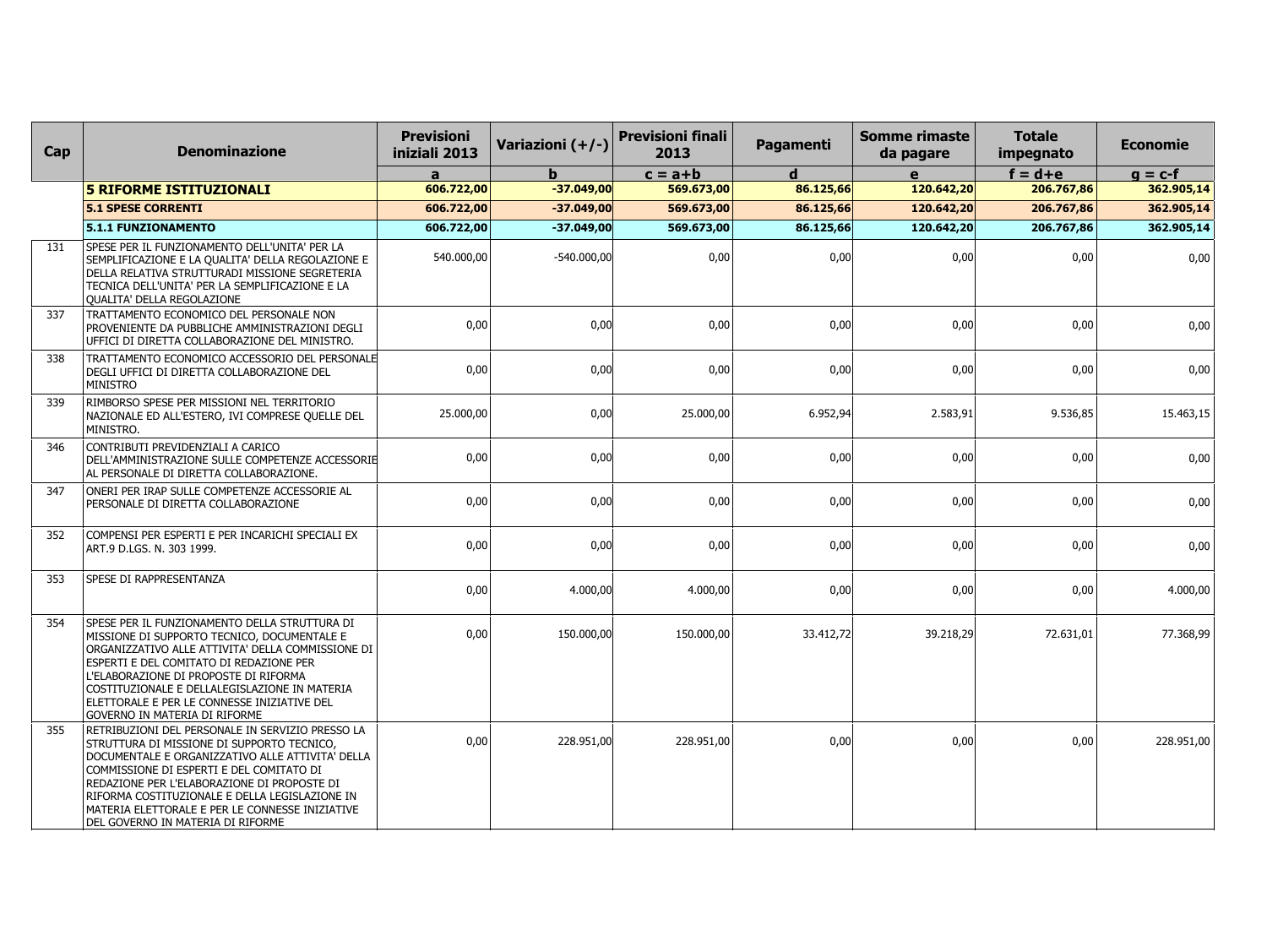| Cap | <b>Denominazione</b>                                                                | <b>Previsioni</b><br>iniziali 2013 | Variazioni (+/-) | <b>Previsioni finali</b><br>2013 | Pagamenti | Somme rimaste<br>da pagare | <b>Totale</b><br>impegnato | <b>Economie</b> |
|-----|-------------------------------------------------------------------------------------|------------------------------------|------------------|----------------------------------|-----------|----------------------------|----------------------------|-----------------|
|     |                                                                                     | a                                  | b                | $c = a + b$                      | d         | e                          | $f = d + e$                | $g = c-f$       |
| 358 | SPESE VARIE DI MINUTO FUNZIONAMENTO DEGLI UFFICI<br>E DI INTERPRETARIATO            | 0,00                               | 0,00             | 0,00                             | 0,00      | 0,00                       | 0,00                       | 0,00            |
| 361 | SPESE PER STUDI, INDAGINI E RILEVAZIONI.                                            | 10.000,00                          | 0,00             | 10.000,00                        | 0,00      | 0,00                       | 0,00                       | 10.000,00       |
| 363 | SPESE PER LA PARTECIPAZIONE A CONVEGNI ED ALTRE<br> MANIFESTAZIONI                  | 8.000,00                           | 0,00             | 8.000,00                         | 0,00      | 0,00                       | 0,00                       | 8.000,00        |
| 367 | SPESE PER IL FORUM TELEMATICO SULLE RIFORME<br>l ISTITUZIONALI                      | 16.492,00                          | 120.000,00       | 136.492,00                       | 45.760,00 | 73.415,00                  | 119.175,00                 | 17.317,00       |
| 368 | ISPESE PER LA DOCUMENTAZIONE SU ISTITUZIONI<br>ESTERE, INTERNAZIONALI E COMUNITARIE | 7.230,00                           | 0,00             | 7.230,00                         | 0,00      | 5.425,00                   | 5.425,00                   | 1.805,00        |
|     | <b>5.3 PARTITE DI GIRO</b>                                                          | 15.000,00                          | 0,00             | 15.000,00                        | 15.000,00 | 0,00                       | 15.000,00                  | 0,00            |
|     | <b>5.3.1 PARTITE DI GIRO</b>                                                        | 15.000,00                          | 0,00             | 15.000,00                        | 15.000,00 | 0,00                       | 15.000,00                  | 0,00            |
| 874 | ANTICIPAZIONI AL CASSIERE                                                           | 15.000,00                          | 0,00             | 15.000,00                        | 15.000,00 | 0,00                       | 15.000,00                  | 0,00            |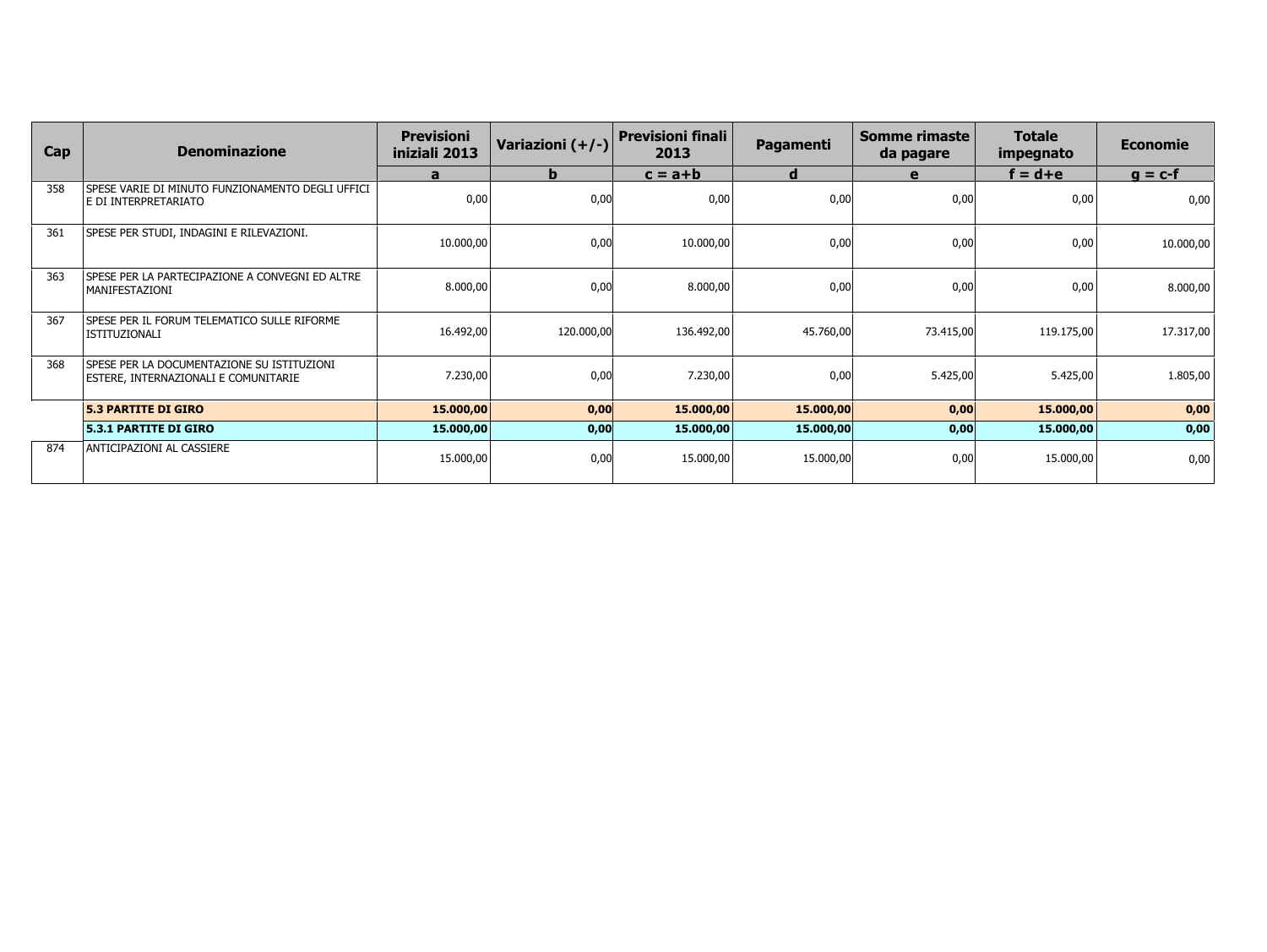| Cap | <b>Denominazione</b>                                                                                                                          | <b>Previsioni</b><br>iniziali 2013 | Variazioni (+/-) | <b>Previsioni finali</b><br>2013 | Pagamenti     | <b>Somme rimaste</b><br>da pagare | <b>Totale</b><br>impegnato | <b>Economie</b> |
|-----|-----------------------------------------------------------------------------------------------------------------------------------------------|------------------------------------|------------------|----------------------------------|---------------|-----------------------------------|----------------------------|-----------------|
|     |                                                                                                                                               | a                                  | h                | $c = a + b$                      | d             | $\mathbf{e}$                      | $f = d + e$                | $g = c-f$       |
|     | <b>6 FUNZIONE PUBBLICA</b>                                                                                                                    | 45.804.439,00                      | 2.208.510,36     | 48.012.949,36                    | 44.122.504,84 | 3.259.069,61                      | 47.381.574,45              | 631.374,91      |
|     | <b>6.1 SPESE CORRENTI</b>                                                                                                                     | 45.784.439,00                      | 267.489,08       | 46.051.928,08                    | 42.241.382,20 | 3.194.531,66                      | 45.435.913,86              | 616.014,22      |
|     | <b>6.1.1 FUNZIONAMENTO</b>                                                                                                                    | 656.173,00                         | 248.201,98       | 904.374,98                       | 451.503,02    | 256.566,73                        | 708.069,75                 | 196.305,23      |
| 373 | <b>QUOTA ASSICURATIVA INAIL</b>                                                                                                               | 12.304,00                          | 0,00             | 12.304,00                        | 53,00         | 0,00                              | 53,00                      | 12.251,00       |
| 374 | TRATTAMENTO ECONOMICO DEL PERSONALE NON<br>PROVENIENTE DA PUBBLICHE AMMINISTRAZIONI DEGLI<br>UFFICI DI DIRETTA COLLABORAZIONE DEL MINISTRO    | 0,00                               | 0,00             | 0,00                             | 0,00          | 0,00                              | 0,00                       | 0,00            |
| 375 | TRATTAMENTO ECONOMICO ACCESSORIO DEL PERSONALE<br>DEGLI UFFICI DI DIRETTA COLLABORAZIONE DEL<br>MINISTRO.                                     | 0,00                               | 0,00             | 0,00                             | 0,00          | 0,00                              | 0,00                       | 0,00            |
| 376 | RIMBORSO SPESE PER MISSIONI NEL TERRITORIO<br>NAZIONALE ED ALL'ESTERO, IVI COMPRESE QUELLE DEL<br>MINISTRO.                                   | 144.360,00                         | $-4.000,00$      | 140.360,00                       | 75.628,13     | 42.724,56                         | 118.352,69                 | 22.007,31       |
| 378 | COMPENSO PER LAVORO STRAORDINARIO AL PERSONALE                                                                                                | 0,00                               | 0,00             | 0,00                             | 0,00          | 0,00                              | 0,00                       | 0,00            |
| 380 | COMPENSI PER ESPERTI NOMINATI AI SENSI DELL'ART. 11 <br>COMMA 3 DELLA LEGGE 6 LUGLIO 2002 NUM. 137                                            | 70.000,00                          | $-40.000,00$     | 30.000,00                        | 0,00          | 0,00                              | 0,00                       | 30.000,00       |
| 381 | ONERI PER IRAP SULLE COMPETENZE ACCESSORIE AL<br>PERSONALE                                                                                    | 0,00                               | 0,00             | 0,00                             | 0,00          | 0,00                              | 0,00                       | 0,00            |
| 382 | rimborso della diaria di soggiorno e di viaggio a l<br>FAVORE DEI MINISTRI E SOTTOSEGRETARI DI STATO NON<br>PARLAMENTARI NON RESIDENTI A ROMA | 0,00                               | 44.500,00        | 44.500,00                        | 28.966,69     | 4.870,07                          | 33.836,76                  | 10.663,24       |
| 384 | SOMMA OCCORRENTE PER LA CONCESSIONE DEI BUONI<br>PASTO AL PERSONALE                                                                           | 0,00                               | 0,00             | 0,00                             | 0,00          | 0,00                              | 0,00                       | 0,00            |
| 386 | CONTRIBUTI PREVIDENZIALI A CARICO<br>DELL'AMMINISTRAZIONE SULLE COMPETENZE ACCESSORIE<br>AL PERSONALE DI DIRETTA COLLABORAZIONE.              | 0,00                               | 0,00             | 0,00                             | 0,00          | 0,00                              | 0,00                       | 0,00            |
| 387 | ONERI PER IRAP SULLE COMPETENZE ACCESSORIE AL<br>PERSONALE DI DIRETTA COLLABORAZIONE                                                          | 0,00                               | 0,00             | 0,00                             | 0,00          | 0,00                              | 0,00                       | 0,00            |
| 388 | CONTRIBUTI PREVIDENZIALI A CARICO<br>DELL'AMMINISTRAZIONE SULLE COMPETENZE ACCESSORIE<br>AL PERSONALE.                                        | 0,00                               | 0,00             | 0.00                             | 0,00          | 0,00                              | 0,00                       | 0,00            |
| 391 | SPESE PER LA CERTIFICAZIONE DEI COSTI CONTRATTUALI                                                                                            | 0,00                               | 4.000,00         | 4.000,00                         | 1.171,80      | 0,00                              | 1.171,80                   | 2.828,20        |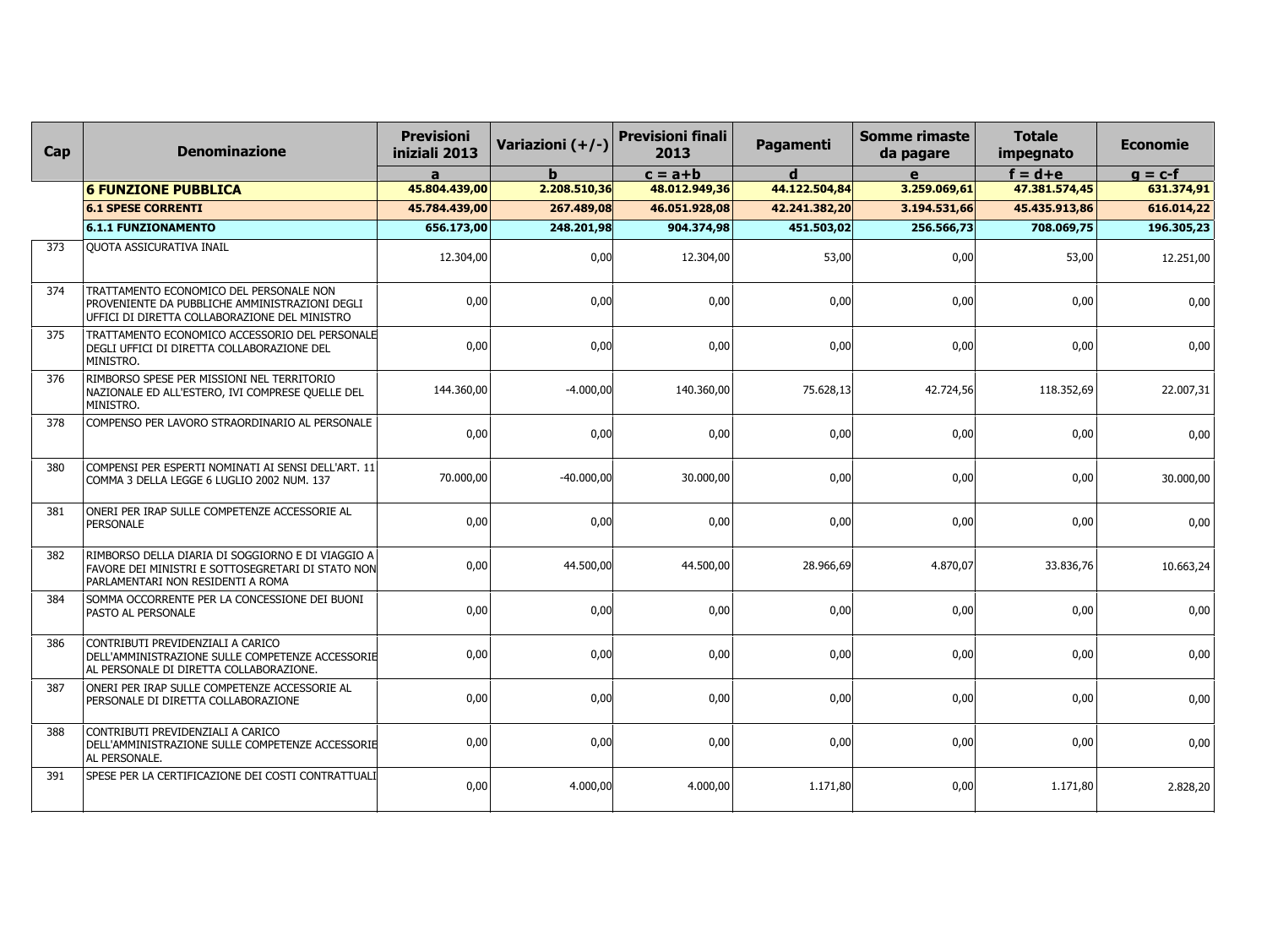| Cap | <b>Denominazione</b>                                                                                                                                                                                             | <b>Previsioni</b><br>iniziali 2013 | Variazioni (+/-) | <b>Previsioni finali</b><br>2013 | Pagamenti   | <b>Somme rimaste</b><br>da pagare | <b>Totale</b><br>impegnato | <b>Economie</b> |
|-----|------------------------------------------------------------------------------------------------------------------------------------------------------------------------------------------------------------------|------------------------------------|------------------|----------------------------------|-------------|-----------------------------------|----------------------------|-----------------|
|     |                                                                                                                                                                                                                  | a                                  | h                | $c = a + b$                      | $\mathbf d$ | e                                 | $f = d + e$                | $g = c-f$       |
| 392 | COMPENSI PER ESPERTI E PER INCARICHI SPECIALI EX<br>ART.9 D.LGS. N. 303 1999.                                                                                                                                    | 43.829,00                          | $-43.829,00$     | 0,00                             | 0,00        | 0,00                              | 0,00                       | 0,00            |
| 393 | SPESE DI FUNZIONAMENTO E COMPENSI AI COMPONENTI<br>DEL COMITATO DEI GARANTI (ART. 21 D.L.G. 29 93)                                                                                                               | 10.500,00                          | 0,00             | 10.500,00                        | 0,00        | 0,00                              | 0,00                       | 10.500,00       |
| 394 | MANUTENZIONE DEGLI IMMOBILI, DEGLI IMPIANTI E DEI<br>GIARDINI ANNESSI NONCHE' PULIZIA, IGIENIZZAZIONE<br>DEI LOCALI E SMALTIMENTO DEI RIFIUTI SPECIALI                                                           | 0,00                               | 0,00             | 0,00                             | 0,00        | 0,00                              | 0,00                       | 0,00            |
| 395 | SPESE PER MANUTENZIONE DI APPARECCHIATURE,<br>ATTREZZATURE E RESTAURO DI MOBILI NONCHE' PER<br><b>SPESE TELEFONICHE</b>                                                                                          | 0,00                               | 0,00             | 0,00                             | 0,00        | 0,00                              | 0,00                       | 0,00            |
| 398 | SPESE PER STUDI, INDAGINI E RILEVAZIONI                                                                                                                                                                          | 1.200,00                           | $-1.200,00$      | 0,00                             | 0,00        | 0,00                              | 0,00                       | 0,00            |
| 400 | SPESE PER PARTICOLARI LAVORI UTILI ALLA RIFORMA<br>DELLA PUBBLICA AMMINISTRAZIONE                                                                                                                                | 196.000,00                         | 59.109,00        | 255.109,00                       | 77.077,50   | 96.490,00                         | 173.567,50                 | 81.541,50       |
| 401 | SPESE VARIE DI MINUTO FUNZIONAMENTO DEGLI UFFICI<br>E DI INTERPRETARIATO                                                                                                                                         | 0,00                               | 0,00             | 0,00                             | 0,00        | 0,00                              | 0,00                       | 0,00            |
| 402 | SPESE PER LA GESTIONE DELLE BANCHE DATI<br><b>ISTITUZIONALI</b>                                                                                                                                                  | 73.500,00                          | 33.471,00        | 106.971,00                       | 2.871,00    | 104.058,07                        | 106.929,07                 | 41,93           |
| 405 | SPESE DI RAPPRESENTANZA                                                                                                                                                                                          | 3.600,00                           | 0,00             | 3.600,00                         | 1.582,30    | 1.043,03                          | 2.625,33                   | 974,67          |
| 410 | SPESE PER ONORARI E INDENNITA' DI MISSIONE<br>AVVOCATURA DELLO STATO E AVVOCATI DELEGATI,<br>NOTIFICAZIONI E COMUNICAZIONI, INDENNITA' A<br>TESTIMONI, ONORARI E INDENNITA' DI MISSIONE A<br>CONSULENTI TECNICI. | 3.690,00                           | 245.550,98       | 249.240.98                       | 244.532,95  | 0,00                              | 244.532,95                 | 4.708,03        |
| 411 | GESTIONE AMMINISTRATIVA DELLA DIRIGENZA PUBBLICA                                                                                                                                                                 | 29.400,00                          | $-29.400,00$     | 0,00                             | 0,00        | 0,00                              | 0,00                       | 0,00            |
| 415 | SPESE POSTALI E TELEGRAFICHE, LAVORI TIPOGRAFICI,<br><b>FACCHINAGGIO</b>                                                                                                                                         | 0,00                               | 0.00             | 0.00                             | 0,00        | 0,00                              | 0,00                       | 0,00            |
| 417 | SPESE PER IL FUNZIONAMENTO E LA GESTIONE DEL<br>SISTEMA INFORMATIVO DEL DIPARTIMENTO                                                                                                                             | 0,00                               | 0,00             | 0,00                             | 0,00        | 0,00                              | 0,00                       | 0,00            |
| 423 | SPESE PER ACQUISTO GIORNALI, RIVISTE E PERIODICI                                                                                                                                                                 | 30.000,00                          | 4.000,00         | 34.000,00                        | 19.619,65   | 7.381,00                          | 27.000,65                  | 6.999,35        |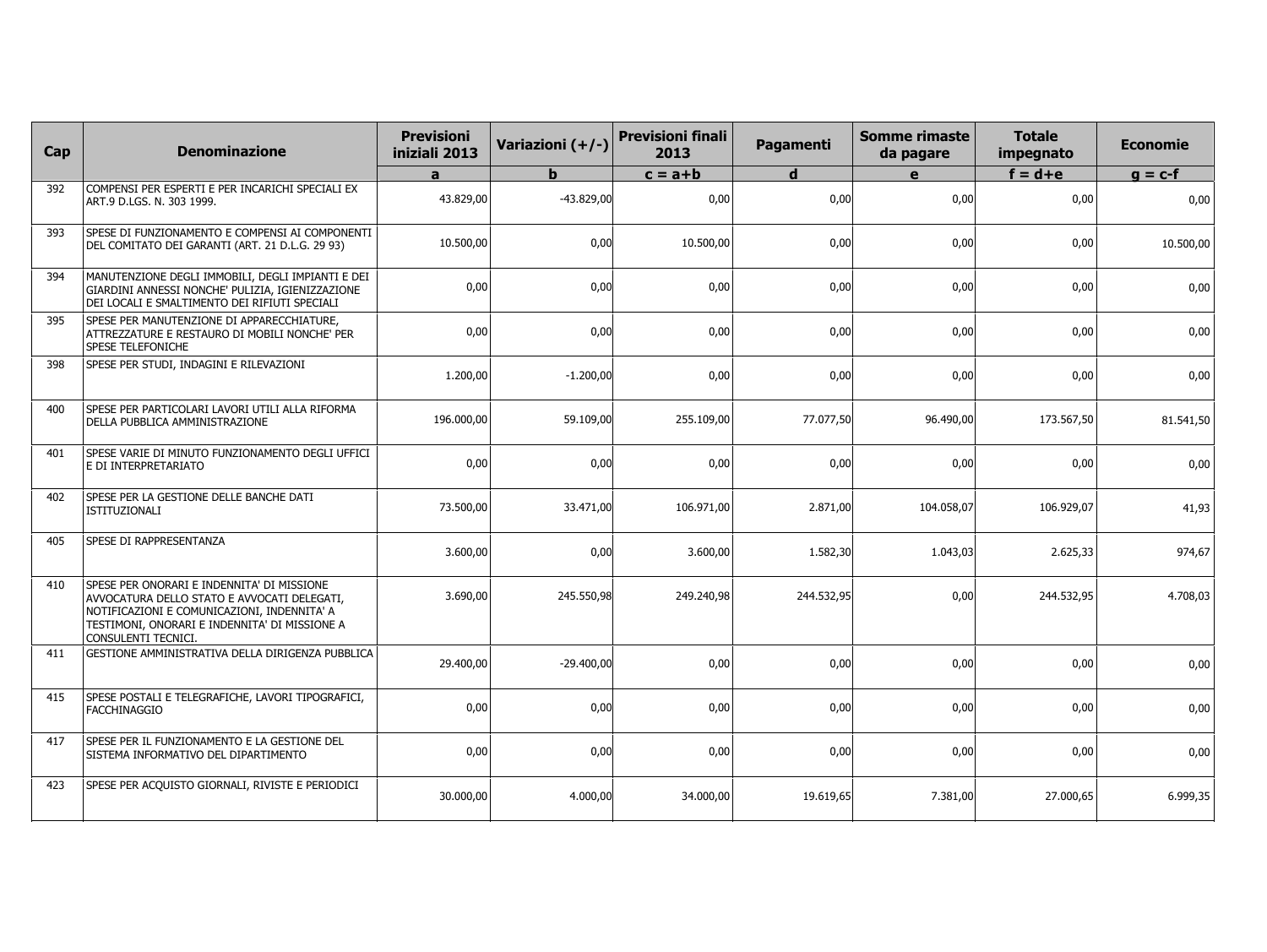| Cap | <b>Denominazione</b>                                                                                                                                                                                                     | <b>Previsioni</b><br>iniziali 2013 | Variazioni (+/-) | <b>Previsioni finali</b><br>2013 | Pagamenti     | <b>Somme rimaste</b><br>da pagare | <b>Totale</b><br>impegnato | <b>Economie</b> |
|-----|--------------------------------------------------------------------------------------------------------------------------------------------------------------------------------------------------------------------------|------------------------------------|------------------|----------------------------------|---------------|-----------------------------------|----------------------------|-----------------|
|     |                                                                                                                                                                                                                          | a                                  | b                | $c = a + b$                      | d             | $\mathbf{e}$                      | $f = d + e$                | $g = c-f$       |
| 424 | SPESE PER LA PARTECIPAZIONE A CONVEGNI ED ALTRE<br>MANIFESTAZIONI.                                                                                                                                                       | 37,790,00                          | $-24.000.00$     | 13.790.00                        | 0,00          | 0,00                              | 0,00                       | 13.790,00       |
|     | <b>6.1.2 INTERVENTI</b>                                                                                                                                                                                                  | 45.128.266,00                      | 19.287,10        | 45.147.553,10                    | 41.789.879,18 | 2.937.964,93                      | 44.727.844,11              | 419.708,99      |
| 403 | SOMME RELATIVE AI PROGETTI DI METODI DI<br>VALUTAZIONE PERSONALE (D.LGS. 150 DEL 2009)                                                                                                                                   | 0,00                               | 0,00             | 0,00                             | 0,00          | 0,00                              | 0,00                       | 0,00            |
| 404 | PARTECIPAZIONE ALLE SPESE DELL'ISTITUTO EUROPEO DI<br>AMMINISTRAZIONE PUBBLICA DI MAASTRICHT.<br>CONTRIBUTO ANNUALE PER L'ADESIONE DELL'ITALIA<br>ALL'ORGANIZZAZIONE GRECO                                               | 421.000,00                         | 0.00             | 421.000,00                       | 348.951.77    | 0,00                              | 348.951,77                 | 72.048,23       |
| 406 | SPESE PER IL PROGETTO PER LA PA                                                                                                                                                                                          | 0,00                               | 1.215.384,80     | 1.215.384,80                     | 537.259,11    | 575.523,25                        | 1.112.782,36               | 102.602,44      |
| 407 | SPESE DI FUNZIONAMENTO DELLA COMMISSIONE PER LA<br>VALUTAZIONE, LA TRASPARENZA E L'INTEGRITA' DELLE<br>AMMINISTRAZIONI PUBBLICHE                                                                                         | 5.041.980,00                       | $-766.040,00$    | 4.275.940,00                     | 4.275.940,00  | 0,00                              | 4.275.940,00               | 0,00            |
| 408 | SPESE PER INTERVENTI FORMATIVI NELLE PUBBLICHE<br>AMMINISTRAZIONI E PER ALTRE INIZIATIVE PER LA<br>VALORIZZAZIONE DELLE RISORSE UMANE E<br>L'OMOGENEIZZAZIONE DEGLI STANDARD DI<br>PERFORMANCE AMMINISTRATIVA NELLA P.A. | 2.450.000,00                       | 553.861,30       | 3.003.861,30                     | 396.361,30    | 2.362.441,68                      | 2.758.802,98               | 245.058,32      |
| 409 | INTERVENTI PER LO SVILUPPO DELLA CAPACITA'<br>AMMINISTRATIVACOMPLEMENTARI A QUELLI POSTI IN<br>ESSERE CON LA PROGRAMMAZIONE COMUNITARIA                                                                                  | 0,00                               | 0,00             | 0,00                             | 0,00          | 0,00                              | 0,00                       | 0,00            |
| 413 | SOMMA DA CORRISPONDERE AL CENTRO DI FORMAZIONE<br>E STUDI -FORMEZ- PER LE ESIGENZE DI FUNZIONAMENTO                                                                                                                      | 5.411.000,00                       | $-812.858,00$    | 4.598.142,00                     | 4.598.142,00  | 0,00                              | 4.598.142,00               | 0,00            |
| 418 | FONDO OCCORRENTE PER IL FUNZIONAMENTO DELLA<br>SCUOLA SUPERIORE DELLA PUBBLICA AMMINISTRAZIONE                                                                                                                           | 1.142.000,00                       | $-171.061,00$    | 970.939,00                       | 970.939,00    | 0,00                              | 970.939,00                 | 0,00            |
| 419 | SPESE PER IL FUNZIONAMENTO DELL'AGENZIA PER LA<br>RAPPRESENTANZA NEGOZIALE DELLE PUBBLICHE<br><b>AMMINISTRAZIONI</b>                                                                                                     | 3.906.000,00                       | 0,00             | 3.906.000,00                     | 3.906.000,00  | 0,00                              | 3.906.000,00               | 0,00            |
| 420 | ATTIVITA' PROGETTUALI PER L'ANTICORRUZIONE                                                                                                                                                                               | 0,00                               | 0,00             | 0,00                             | 0,00          | 0,00                              | 0,00                       | 0,00            |
| 421 | SOMMA DA CORRISPONDERE AL CENTRO DI FORMAZIONE<br>E STUDI- FORMEZ - PER LE ESIGENZE SI SPESE DI NATURA<br>OBBLIGATORIAE PER LAQUOTA DI ASSOCIAZIONE                                                                      | 15.100.000,00                      | 0,00             | 15.100.000,00                    | 15.100.000,00 | 0,00                              | 15.100.000,00              | 0,00            |
| 422 | FONDO OCCORRENTE PER LE SPESE DI NATURA<br>OBBLIGATORIA DELLA SCUOLA SUPERIORE DELLA<br>PUBBLICA AMMINISTRAZIONE                                                                                                         | 11.656.286,00                      | 0,00             | 11.656.286,00                    | 11.656.286,00 | 0,00                              | 11.656.286,00              | 0,00            |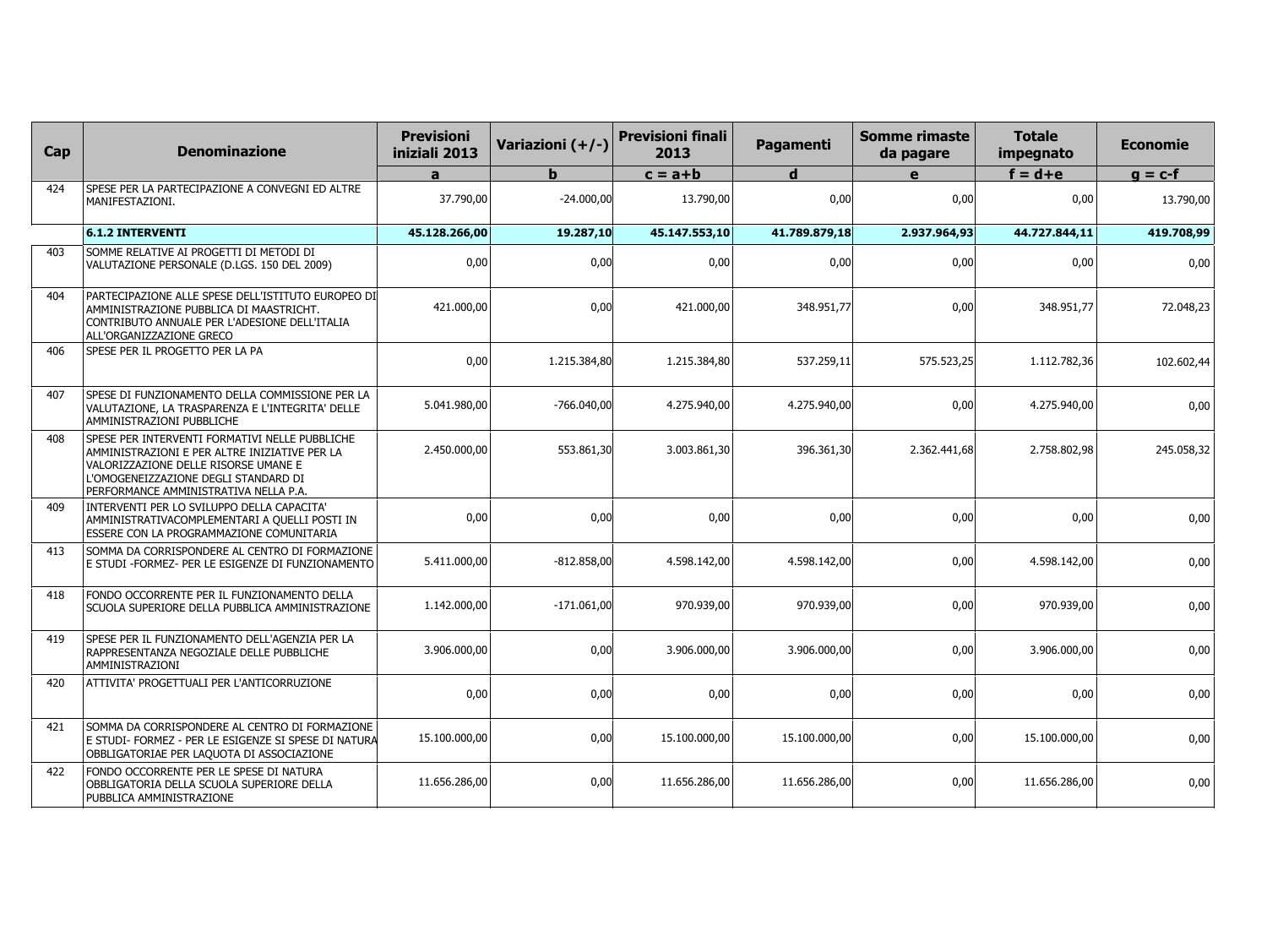| Cap | <b>Denominazione</b>                                                                                                                              | <b>Previsioni</b><br>iniziali 2013 | Variazioni (+/-) | <b>Previsioni finali</b><br>2013 | <b>Pagamenti</b> | Somme rimaste<br>da pagare | <b>Totale</b><br>impegnato | <b>Economie</b> |
|-----|---------------------------------------------------------------------------------------------------------------------------------------------------|------------------------------------|------------------|----------------------------------|------------------|----------------------------|----------------------------|-----------------|
|     |                                                                                                                                                   | a                                  | b.               | $c = a + b$                      | d                | e                          | $f = d + e$                | $g = c-f$       |
|     | <b>6.2 SPESE IN CONTO CAPITALE</b>                                                                                                                | 20.000,00                          | 1.941.021.28     | 1.961.021.28                     | 1.881.122,64     | 64.537,95                  | 1.945.660.59               | 15.360,69       |
|     | <b>6.2.3 INVESTIMENTI</b>                                                                                                                         | 20.000,00                          | 1.941.021.28     | 1.961.021,28                     | 1.881.122,64     | 64.537,95                  | 1.945.660.59               | 15.360,69       |
| 923 | SPESE PER ACQUISTO DI DOTAZIONI LIBRARIE                                                                                                          | 20.000,00                          | 0,00             | 20.000,00                        | 2.718,86         | 1.920,45                   | 4.639,31                   | 15.360,69       |
| 925 | SPESE PER L'AMPLIAMENTO, LA RISTRUTTURAZIONE, IL<br>RESTAURO E LA MANUTENZIONE STRAORDINARIA DEGLI<br><b>IMMOBILI</b>                             | 0,00                               | 0,00             | 0,00                             | 0,00             | 0,00                       | 0,00                       | 0,00            |
| 926 | ADEMPIMENTI DIRETTAMENTE CONCERNENTI<br>L'ATTUAZIONE DELLE DISPOSIZIONI IN MATERIA DI<br>SICUREZZA E TUTELA SUI LUOGHI DI LAVORO (DLG. 626<br>94) | 0,00                               | 0,00             | 0,00                             | 0,00             | 0,00                       | 0,00                       | 0,00            |
| 928 | SPESE PER LO SVILUPPO DEL SISTEMA INFORMATIVO                                                                                                     | 0,00                               | 0,00             | 0,00                             | 0,00             | 0,00                       | 0,00                       | 0,00            |
| 929 | SPESE PER IL FINANZIAMENTO DEI PROGETTI DI<br>INNOVAZIONE TECNOLOGICA NELLE PUBBLICHE<br>AMMINISTRAZIONI                                          | 0,00                               | 0,00             | 0,00                             | 0,00             | 0,00                       | 0,00                       | 0,00            |
| 930 | SOMME DESTINATE AL FINANZIAMENTO DEI PROGETTI<br>STRATEGICI NEL SETTORE INFORMATICO (ART.27,C 1 E 2,<br>LEGGE NUM.3 2003)                         | 0,00                               | 0,00             | 0,00                             | 0,00             | 0,00                       | 0,00                       | 0,00            |
| 931 | PROGRAMMA TRIENNALE DI RAFFORZAMENTO ED<br>AMMODERNAMENTO DELLE AMMINISTRAZIONI PUBBLICHE<br>NEL MEZZOGIORNO                                      | 0,00                               | 1.941.021,28     | 1.941.021,28                     | 1.878.403,78     | 62.617,50                  | 1.941.021,28               | 0,00            |
|     | <b>6.3 PARTITE DI GIRO</b>                                                                                                                        | 15.000,00                          | 0,00             | 15.000,00                        | 10.000,00        | 0,00                       | 10.000,00                  | 5.000,00        |
|     | <b>6.3.1 PARTITE DI GIRO</b>                                                                                                                      | 15.000,00                          | 0,00             | 15.000,00                        | 10.000,00        | 0,00                       | 10.000,00                  | 5.000,00        |
| 875 | ANTICIPAZIONI AL CASSIERE                                                                                                                         | 15.000,00                          | 0,00             | 15.000.00                        | 10.000,00        | 0.00                       | 10.000,00                  | 5.000,00        |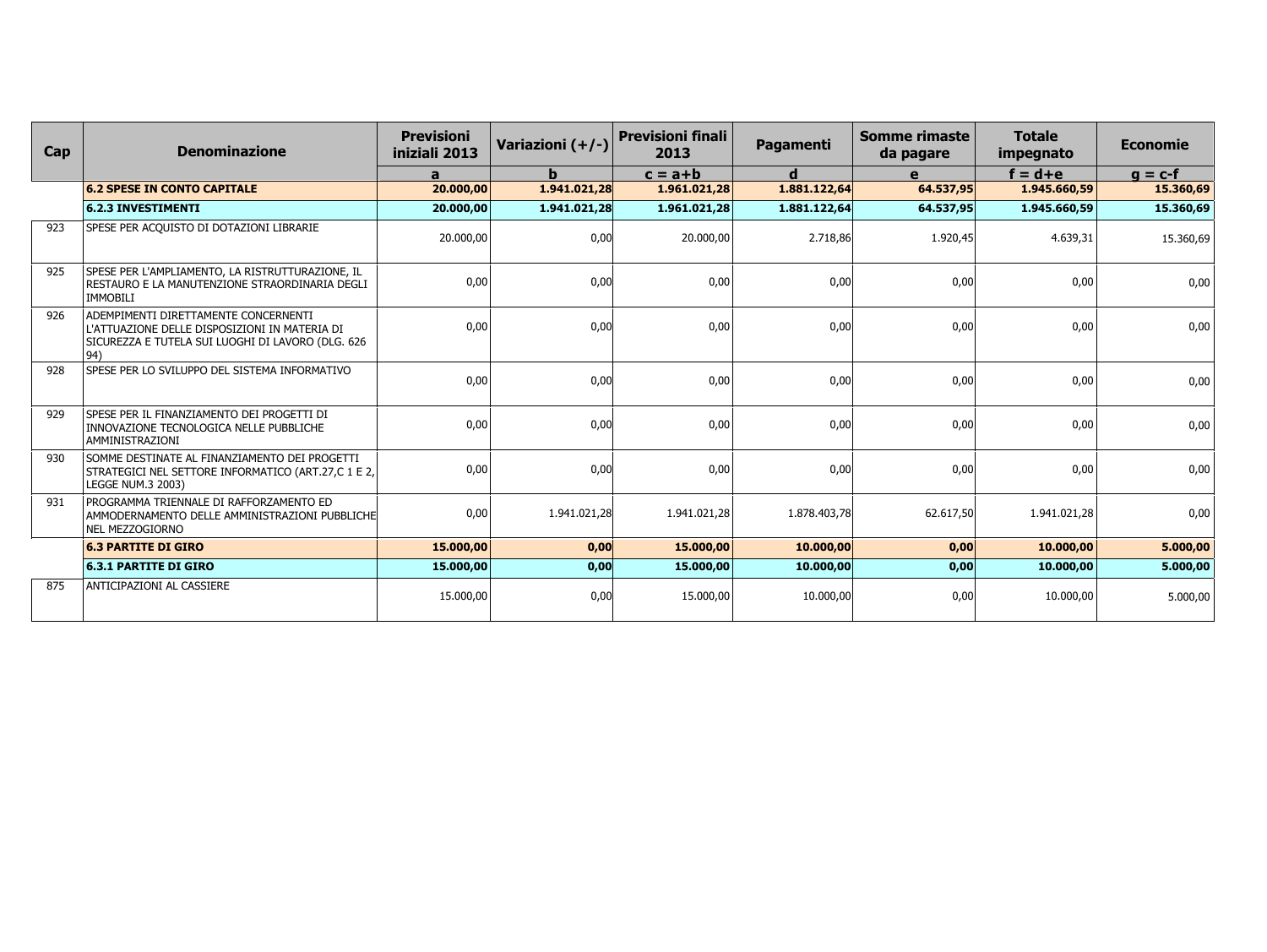| Cap | <b>Denominazione</b>                                                                                                                        | <b>Previsioni</b><br>iniziali 2013 | Variazioni (+/-) | <b>Previsioni finali</b><br>2013 | Pagamenti     | <b>Somme rimaste</b><br>da pagare | <b>Totale</b><br>impegnato | <b>Economie</b> |
|-----|---------------------------------------------------------------------------------------------------------------------------------------------|------------------------------------|------------------|----------------------------------|---------------|-----------------------------------|----------------------------|-----------------|
|     |                                                                                                                                             | $\mathbf{a}$                       |                  | $c = a + b$                      | d             | e                                 | $f = d + e$                | $g = c-f$       |
|     | <b>7 AFFARI REGIONALI</b>                                                                                                                   | 95.056.456,78                      | 86.607.347,42    | 181.663.804,20                   | 73.721.325,77 | 56.875.754,95                     | 130.597.080,72             | 51.066.723,48   |
|     | <b>7.1 SPESE CORRENTI</b>                                                                                                                   | 33.856.456,78                      | 28.131.946,82    | 61.988.403,60                    | 29.903.454,29 | 9.877.422,98                      | 39.780.877,27              | 22.207.526,33   |
|     | 7.1.1 FUNZIONAMENTO                                                                                                                         | 1.714.173,78                       | $-254.497,49$    | 1.459.676,29                     | 685.961,89    | 119.988,97                        | 805.950,86                 | 653.725,43      |
| 431 | SPESE DI FUNZIONAMENTO DELLA CONFERENZA<br>STATO-CITTA'                                                                                     | 12.300,00                          | 0,00             | 12.300,00                        | 5.085,06      | 792,58                            | 5.877,64                   | 6.422,36        |
| 435 | SPESE PER IL FEDERALISMO AMMINISTRATIVO                                                                                                     | 8.000,00                           | 0,00             | 8.000,00                         | 0,00          | 6.100,00                          | 6.100,00                   | 1.900,00        |
| 438 | SPESE PER IL FUNZIONAMENTO DEL COMITATO<br>ISTITUZIONALE PARITETICO PER I PROBLEMI DELLE<br>MINORANZE SLOVENE                               | 19.600,00                          | 0,00             | 19.600,00                        | 19.600,00     | 0,00                              | 19.600,00                  | 0,00            |
| 439 | SPESE DI FUNZIONAMENTO DEI COMMISSARIATI DI<br>GOVERNO NELLE REGIONI A STATUTO SPECIALE                                                     | 210.700,00                         | 140.000,00       | 350.700,00                       | 270.663,14    | 73.798,42                         | 344.461,56                 | 6.238,44        |
| 440 | TRATTAMENTO ECONOMICO DEL PERSONALE NON<br>PROVENIENTE DA PUBBLICHE AMMINISTRAZIONI DEGLI<br>UFFICI DI DIRETTA COLLABORAZIONE DEL MINISTRO. | 0,00                               | 0,00             | 0,00                             | 0,00          | 0,00                              | 0,00                       | 0,00            |
| 441 | TRATTAMENTO ECONOMICO ACCESSORIO DEL PERSONALE<br>DEGLI UFFICI DI DIRETTA COLLABORAZIONE DEL<br>MINISTRO.                                   | 0,00                               | 0,00             | 0,00                             | 0,00          | 0,00                              | 0,00                       | 0,00            |
| 442 | RIMBORSO SPESE PER MISSIONI NEL TERRITORIO<br>NAZIONALE ED ALL'ESTERO, IVI COMPRESE QUELLE DEL<br>MINISTRO.                                 | 225.388,00                         | $-40.000,00$     | 185.388,00                       | 87.561,13     | 31.198,49                         | 118.759,62                 | 66.628,38       |
| 444 | RIMBORSO DIARIA A FAVORE DEI MINISTRI E<br>SOTTOSEGRETARI DI STATO NON PARLAMENTARI NON<br>RESIDENTI IN ROMA                                | 42.037,00                          | 31.527,99        | 73.564,99                        | 60.577,02     | 3.503,11                          | 64.080,13                  | 9.484,86        |
| 449 | CONTRIBUTI PREVIDENZIALI A CARICO<br>DELL'AMMINISTRAZIONE SULLE COMPETENZE ACCESSORIE<br>AL PERSONALE DI DIRETTA COLLABORAZIONE.            | 0,00                               | 0,00             | 0,00                             | 0,00          | 0,00                              | 0,00                       | 0,00            |
| 450 | ONERI PER IRAP SULLE COMPETENZE ACCESSORIE AL<br>PERSONALE DI DIRETTA COLLABORAZIONE                                                        | 0,00                               | 0,00             | 0,00                             | 0,00          | 0,00                              | 0,00                       | 0,00            |
| 453 | SPESE PER MANUTENZIONE DI APPARECCHIATURE,<br>ATTREZZATURE E RESTAURO DI MOBILI                                                             | 0,00                               | 0,00             | 0,00                             | 0,00          | 0,00                              | 0,00                       | 0,00            |
| 454 | SPESE DI FUNZIONAMENTO PER LA STRUTTURA DI<br>MISSIONE PROGETTO OPPORTUNITA' DELLE REGIONI IN<br><b>EUROPA</b>                              | 0,00                               | 0,00             | 0,00                             | 0,00          | 0,00                              | 0,00                       | 0,00            |
| 456 | SPESE PER STUDI, INDAGINI E RILEVAZIONI                                                                                                     | 0,00                               | 12.000,00        | 12.000,00                        | 12.000,00     | 0,00                              | 12.000,00                  | 0,00            |
|     |                                                                                                                                             |                                    |                  |                                  |               |                                   |                            |                 |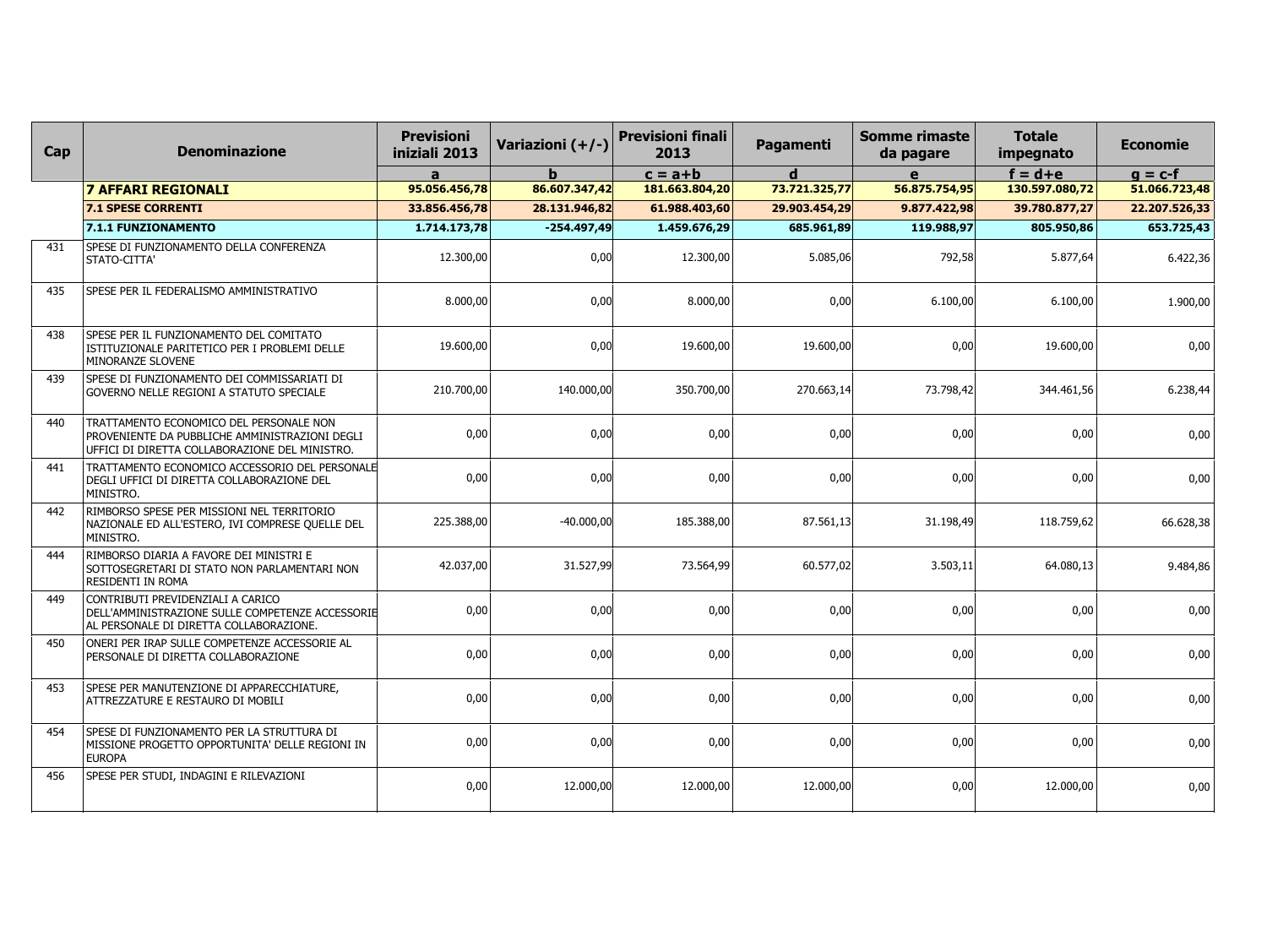| Cap | <b>Denominazione</b>                                                                                                                                                                                                                     | <b>Previsioni</b><br>iniziali 2013 | Variazioni (+/-) | <b>Previsioni finali</b><br>2013 | Pagamenti     | <b>Somme rimaste</b><br>da pagare | <b>Totale</b><br>impegnato | <b>Economie</b> |
|-----|------------------------------------------------------------------------------------------------------------------------------------------------------------------------------------------------------------------------------------------|------------------------------------|------------------|----------------------------------|---------------|-----------------------------------|----------------------------|-----------------|
|     |                                                                                                                                                                                                                                          | a                                  | b                | $c = a + b$                      | d             | $\mathbf{e}$                      | $f = d + e$                | $g = c-f$       |
| 457 | SPESE VARIE DI MINUTO FUNZIONAMENTO DEGLI UFFICI<br>E DI INTERPRETARIATO.                                                                                                                                                                | 0,00                               | 19.969,30        | 19.969,30                        | 19.969,30     | 0,00                              | 19.969,30                  | 0,00            |
| 458 | SPESE PER LA PARTECIPAZIONE A CONVEGNI ED ALTRE<br>MANIFESTAZIONI.                                                                                                                                                                       | 936,00                             | 40.000,00        | 40.936,00                        | 36.620,00     | 0,00                              | 36.620,00                  | 4.316,00        |
| 459 | SPESE DI RAPPRESENTANZA                                                                                                                                                                                                                  | 5.751,78                           | 0,22             | 5.752,00                         | 2.363,40      | 341,00                            | 2.704,40                   | 3.047,60        |
| 460 | SPESE PER ACQUISTO GIORNALI RIVISTE E PERIODICI                                                                                                                                                                                          | 4.000,00                           | 25.000,00        | 29,000,00                        | 9.118,62      | 4.255,37                          | 13.373,99                  | 15.626,01       |
| 461 | MANUTENZIONE, CONDUZIONE E RIPARAZIONE DEGLI<br>IMMOBILI E DEGLI IMPIANTI, ADATTAMENTO E<br>RIPULITURA DEI LOCALI                                                                                                                        | 0,00                               | 0,00             | 0,00                             | 0,00          | 0,00                              | 0,00                       | 0,00            |
| 463 | COMPENSI PER ESPERTI E PER INCARICHI SPECIALI EX<br>ART.9 D.LGS. N. 303 1999.                                                                                                                                                            | 38.330,00                          | $-38.330,00$     | 0,00                             | 0,00          | 0,00                              | 0,00                       | 0,00            |
| 480 | SPESE DI FACCHINAGGIO E TRASPORTO                                                                                                                                                                                                        | 0,00                               | 0,00             | 0,00                             | 0,00          | 0,00                              | 0,00                       | 0,00            |
| 485 | COMPENSI AI COMPONENTI DI NOMINA STATALE DELLE<br>COMMISSIONI PARITETICHE PREVISTE DAGLI STATUTI<br>DELLE REGIONI A STATUTO SPECIALE                                                                                                     | 194.200,00                         | 0,00             | 194.200,00                       | 1.596,20      | 0,00                              | 1.596,20                   | 192.603,80      |
| 778 | RIMBORSO SPESE PER MISSIONI NEL TERRITORIO<br>NAZIONALE E ALL'ESTERO PER L'EX UFFICIO DEL TURISMO                                                                                                                                        | 0,00                               | 40.000,00        | 40.000,00                        | 0,00          | 0,00                              | 0,00                       | 40.000,00       |
| 819 | SPESE RELATIVE ALLE UTENZE DI ACQUA, ENERGIA<br>ELETTRICA, GAS, TELEFONO, NONCHE' SPESE DA<br>SOSTENERSI IN APPLICAZIONE DI NORME DI LEGGE, DI<br>REGOLAMENTI IVI COMPRESE QUELLE RELATIVE ALLO<br>SMALTIMENTO DEI RIFIUTI SOLIDI URBANI | 0,00                               | 0,00             | 0,00                             | 0.00          | 0,00                              | 0,00                       | 0,00            |
| 823 | RETRIBUZIONI DEL PERSONALE IN SERVIZIO PRESSO LA<br>STRUTTURA DI MISSIONE PER IL RILANCIO<br>DELL'IMMAGINE DELL'ITALIA                                                                                                                   | 532.915,00                         | $-532.915,00$    | 0,00                             | 0,00          | 0,00                              | 0,00                       | 0,00            |
| 854 | SPESE PER IL FUNZIONAMENTO DELLA STRUTTURA DI<br>MISSIONE PER IL RILANCIO DELL'IMMAGINE DELL'ITALIA                                                                                                                                      | 312.025,00                         | 8.250,00         | 320.275,00                       | 119.389.96    | 0,00                              | 119.389,96                 | 200.885,04      |
| 897 | SPESE PER IL FUNZIONAMENTO DELLA SEGRETERIA<br>PERMANENTE DEL COMITATO MONDIALE PER L'ETICA DEL<br><b>TURISMO</b>                                                                                                                        | 107.991,00                         | 40.000,00        | 147.991,00                       | 41.418,06     | 0,00                              | 41.418,06                  | 106.572,94      |
|     | 7.1.2 INTERVENTI                                                                                                                                                                                                                         | 32.142.283,00                      | 28.386.444,31    | 60.528.727,31                    | 29.217.492,40 | 9.757.434,01                      | 38.974.926,41              | 21.553.800,90   |
| 432 | EVENTI SPORTIVI ANCHE A LIVELLO INTERNAZIONALE                                                                                                                                                                                           | 0,00                               | 900.000,00       | 900.000,00                       | 900.000,00    | 0,00                              | 900.000,00                 | 0,00            |
|     |                                                                                                                                                                                                                                          |                                    |                  |                                  |               |                                   |                            |                 |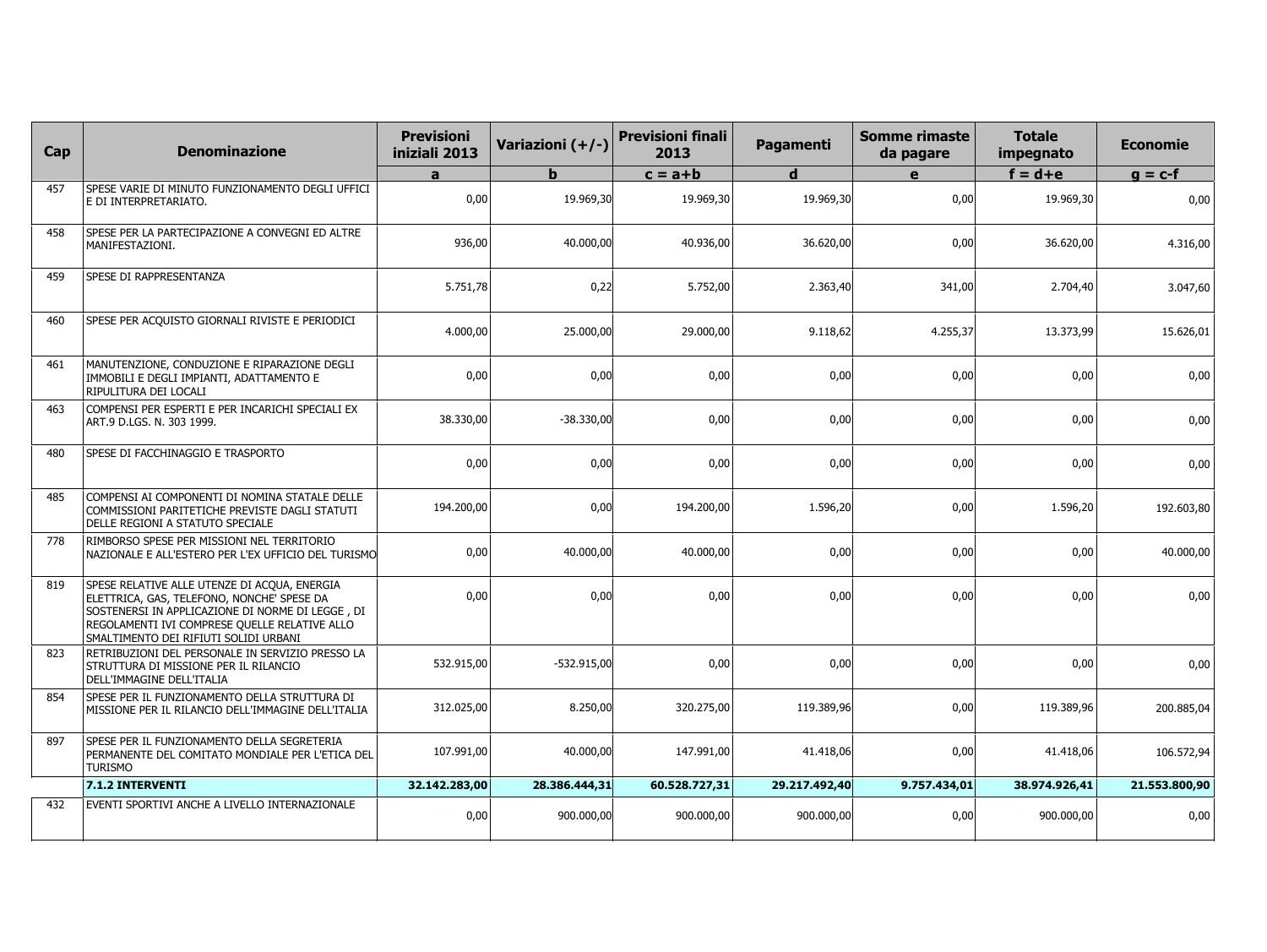| Cap | <b>Denominazione</b>                                                                                                                                                            | <b>Previsioni</b><br>iniziali 2013 | Variazioni (+/-) | <b>Previsioni finali</b><br>2013 | Pagamenti    | <b>Somme rimaste</b><br>da pagare | <b>Totale</b><br>impegnato | <b>Economie</b> |
|-----|---------------------------------------------------------------------------------------------------------------------------------------------------------------------------------|------------------------------------|------------------|----------------------------------|--------------|-----------------------------------|----------------------------|-----------------|
|     |                                                                                                                                                                                 | a                                  | b.               | $c = a + b$                      | $\mathbf d$  | $\mathbf{e}$                      | $f = d + e$                | $g = c-f$       |
| 434 | FONDO NAZIONALE INTEGRATIVO PER I COMUNI<br><b>MONTANI</b>                                                                                                                      | 0,00                               | 1.000.000.00     | 1.000.000,00                     | 0.00         | 0,00                              | 0,00                       | 1.000.000,00    |
| 436 | SPESE PER INTERVENTI PER L'INFORMAZIONE E LA<br>DIFFUSIONE DELLE CAUTELE VOLTE ALLA PREVENZIONE<br>DEGLI INFORTUNI NELLA PRATICA DEGLI SPORT<br>INVERNALI DA DISCESA E DA FONDO | 0,00                               | 0,00             | 0,00                             | 0,00         | 0,00                              | 0,00                       | 0,00            |
| 437 | SPESE PER I PROGETTI A FINANZIAMENTO COMUNITARIO                                                                                                                                | 0,00                               | 0,00             | 0,00                             | 0,00         | 0,00                              | 0,00                       | 0,00            |
| 445 | FONDO NAZIONALE PER LA MONTAGNA                                                                                                                                                 | 0,00                               | 0,00             | 0,00                             | 0,00         | 0,00                              | 0,00                       | 0,00            |
| 446 | FONDO PER LA VALORIZZAZIONE E LA PROMOZIONE<br>DELLE AREE TERRITORIALI SVANTAGGIATE CONFINANTI<br>CON LE REGIONI A STATUTO SPECIALE                                             | 0,00                               | 0,00             | 0,00                             | 0,00         | 0,00                              | 0,00                       | 0,00            |
| 447 | FONDO DI SVILUPPO PER LE ISOLE MINORI                                                                                                                                           | 0,00                               | 0,00             | 0,00                             | 0,00         | 0,00                              | 0,00                       | 0,00            |
| 451 | SPESE PER LE FUNZIONI TRASFERITE AI SENSI<br>DELL'ART.7, COMMA 19 DEL D.L. 31 MAGGIO 2010, N.78<br>(EX E.I.M.)                                                                  | 240.100,00                         | 611.740,32       | 851.840,32                       | 7.910,72     | 60.500,00                         | 68.410,72                  | 783.429,60      |
| 483 | SPESE PER LA REALIZZAZIONE DEL PROGETTO PER LE<br>OPPORTUNITA' DELLE REGIONI IN EUROPA                                                                                          | 0,00                               | 0,00             | 0,00                             | 0,00         | 0,00                              | 0,00                       | 0,00            |
| 484 | SPESE CONNESSE AGLI INTERVENTI DI TUTELA DELLE<br>MINORANZE LINGUISTICHE STORICHE                                                                                               | 887.710,00                         | 0,00             | 887.710,00                       | 0,00         | 887.710,00                        | 887.710,00                 | 0,00            |
| 486 | FONDO NAZIONALE PER LA TUTELA DELLE MINORANZE<br>LINGUISTICHE                                                                                                                   | 999.450,00                         | 10.887,58        | 1.010.337,58                     | 8.622,22     | 1.001.715,36                      | 1.010.337,58               | 0,00            |
| 780 | SOMME DA DESTINARSI ALLO SVOLGIMENTO DI<br>INIZIATIVE DI PROMOZIONE TURISTICA DELL'ITALIA                                                                                       | 0,00                               | 2.000.000,00     | 2.000.000,00                     | 0,00         | 0,00                              | 0,00                       | 2.000.000,00    |
| 793 | SPESE DI FUNZIONAMENTO DELL'ENTE NAZIONALE<br>ITALIANO PER IL TURISMO.                                                                                                          | 2.859.000.00                       | $-434.803,00$    | 2.424.197,00                     | 2.424.197.00 | 0,00                              | 2.424.197,00               | 0,00            |
| 796 | SPESE PER L'ATTUAZIONE DELLE INIZIATIVE ED ATTIVITA' <br>CONCERNENTI IL CODICE DEL TURISMO.                                                                                     | 60.000,00                          | 0,00             | 60.000,00                        | 0,00         | 0,00                              | 0,00                       | 60.000,00       |
| 798 | SOMMA DA EROGARE A FAVORE DELLA FONDAZIONE DI<br>STUDI UNIVERSITARI E DI PERFEZIONAMENTO SUL<br><b>TURISMO</b>                                                                  | 2.000.000,00                       | 2.000.000,00     | 4.000.000,00                     | 1.750,28     | 0,00                              | 1.750,28                   | 3.998.249,72    |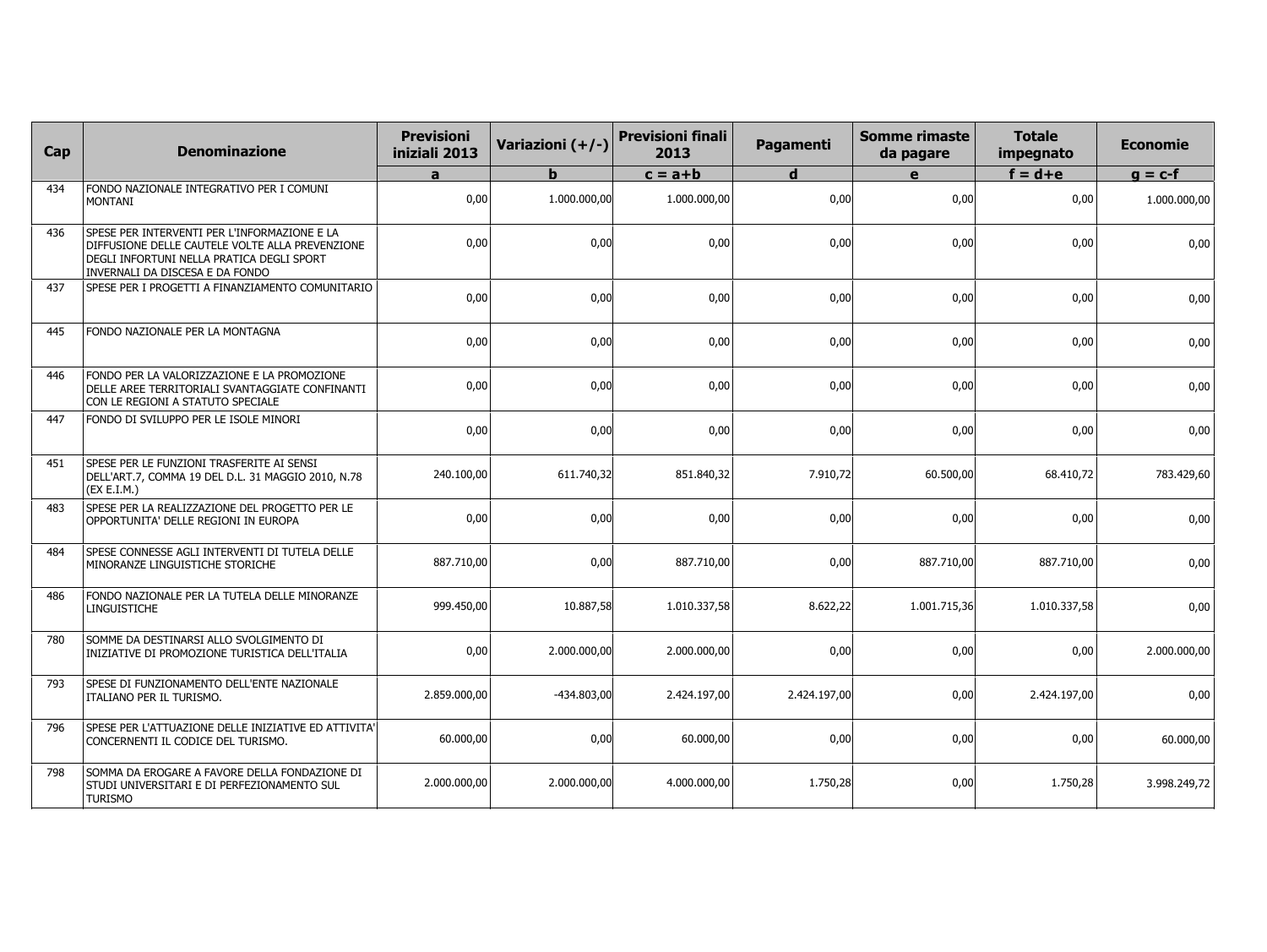| Cap | <b>Denominazione</b>                                                                                                                                                                                                                                                                                                   | <b>Previsioni</b><br>iniziali 2013 | Variazioni (+/-) | <b>Previsioni finali</b><br>2013 | Pagamenti    | <b>Somme rimaste</b><br>da pagare | <b>Totale</b><br>impegnato | <b>Economie</b> |
|-----|------------------------------------------------------------------------------------------------------------------------------------------------------------------------------------------------------------------------------------------------------------------------------------------------------------------------|------------------------------------|------------------|----------------------------------|--------------|-----------------------------------|----------------------------|-----------------|
|     |                                                                                                                                                                                                                                                                                                                        | $\mathbf{a}$                       | $\mathbf b$      | $c = a + b$                      | $\mathbf d$  | $\mathbf{e}$                      | $f = d + e$                | $g = c-f$       |
| 799 | SPESE PER L'ATTIVITA' DI COMUNICAZIONE<br><b>ISTITUZIONALE</b>                                                                                                                                                                                                                                                         | 0,00                               | 0,00             | 0,00                             | 0,00         | 0,00                              | 0,00                       | 0,00            |
| 804 | SPESE PER L'ATTUAZIONE DI INIZIATIVE DERIVANTI<br>DALLE POLITICHE COMUNITARIE                                                                                                                                                                                                                                          | 0,00                               | 22.483,20        | 22.483,20                        | 0,00         | 0,00                              | 0,00                       | 22.483,20       |
| 805 | SPESE PER LA REALIZZAZIONE E LA GESTIONE DEL<br>CONTACT CENTER PER TURISTI                                                                                                                                                                                                                                             | 0,00                               | 0,00             | 0,00                             | 0,00         | 0,00                              | 0,00                       | 0,00            |
| 806 | SPESE PER LA PROMOZIONE, LA FORMAZIONE E<br>L'ADDESTRAMENTO DI POLIZIA LOCALE A FINI TURISTICI                                                                                                                                                                                                                         | 100.000,00                         | 40.000,00        | 140.000,00                       | 40.000,00    | 0,00                              | 40.000,00                  | 100.000,00      |
| 807 | FORMAZIONE PER MANAGER INNOVAZIONE TURISTICA                                                                                                                                                                                                                                                                           | 0,00                               | 0,00             | 0,00                             | 0,00         | 0,00                              | 0,00                       | 0,00            |
| 808 | ASSISTENZA TECNICA PER LA PROGETTAZIONE DI<br>INTERVENTI DI PROMOZIONE, SOSTEGNO E<br>MONITORAGGIO DEL SETTORE TURISTICO PRODUTTIVO<br>AI FINI DELL'ATTRAZIONE DI FONDI                                                                                                                                                | 100.000,00                         | 0,00             | 100.000,00                       | 0,00         | 0,00                              | 0,00                       | 100.000,00      |
| 809 | SPESE PER L'ORGANIZZAZIONE DELL'ASSISTENZA, DELLA<br>PROGRAMMAZIONE E DELLA COOPERAZIONE CON LE<br>REGIONI, PROVINCE ED ENTI LOCALI                                                                                                                                                                                    | 100.000,00                         | 0,00             | 100.000,00                       | 0,00         | 0,00                              | 0,00                       | 100.000,00      |
| 810 | SPESE PER L'ORGANIZZAZIONE DELL'ASSISTENZA, DELLA<br>PROGRAMMAZIONE E RELAZIONI ISTITUZIONALI CON IL<br>MONDO DELL'IMPRESA E DELLE ASSOCIAZIONI DI<br><b>CATEGORIA</b>                                                                                                                                                 | 100.000,00                         | 0,00             | 100.000,00                       | 0,00         | 0,00                              | 0,00                       | 100.000,00      |
| 811 | CARTA DEI DIRITTI DEL TURISTA                                                                                                                                                                                                                                                                                          | 50.000,00                          | 0,00             | 50.000,00                        | 40.885,90    | 0,00                              | 40.885,90                  | 9.114,10        |
| 812 | SPESE PER LA REALIZZAZIONE DELLA CONFERENZA<br>NAZIONALE DEL TURISMO                                                                                                                                                                                                                                                   | 0,00                               | 0,00             | 0,00                             | 0,00         | 0,00                              | 0,00                       | 0,00            |
| 813 | CONTRIBUTI RELATIVI ALLA QUOTA DEL 5 PER MILLE<br>DELL'IMPOSTA SUL REDDITO DELLE PERSONE FISICHE DA<br>DESTINARE ALLE ASSOCIAZIONI SPORTIVE<br>DILETTANTISTICHE AMMESSE AI BENEFICI DI CUI<br>ALL'ART.3, COMMA 5, LETTERA C.-BIS DELLA LEGGE 24<br>DICEMBRE 2007, N. 244 E SUCCESSIVE MODIFICAZIONI ED<br>INTEGRAZIONI | 0,00                               | 8.476.358,63     | 8.476.358,63                     | 1.032.892,71 | 7.443.465,77                      | 8.476.358,48               | 0,15            |
| 814 | PROGETTI PER IL RILANCIO DELL'IMMAGINE PER L'ITALIA.                                                                                                                                                                                                                                                                   | 665.000,00                         | 778.675,70       | 1.443.675,70                     | 213.528,47   | 0,00                              | 213.528,47                 | 1.230.147,23    |
| 822 | FONDO NAZIONALE INTEGRATIVO PER LA SICUREZZA DEL<br>TURISMO IN MONTAGNA(ART. 66 BIS D.L. 183-2012)                                                                                                                                                                                                                     | 989.268,00                         | $-30.773,00$     | 958.495,00                       | 0,00         | 0,00                              | 0,00                       | 958.495,00      |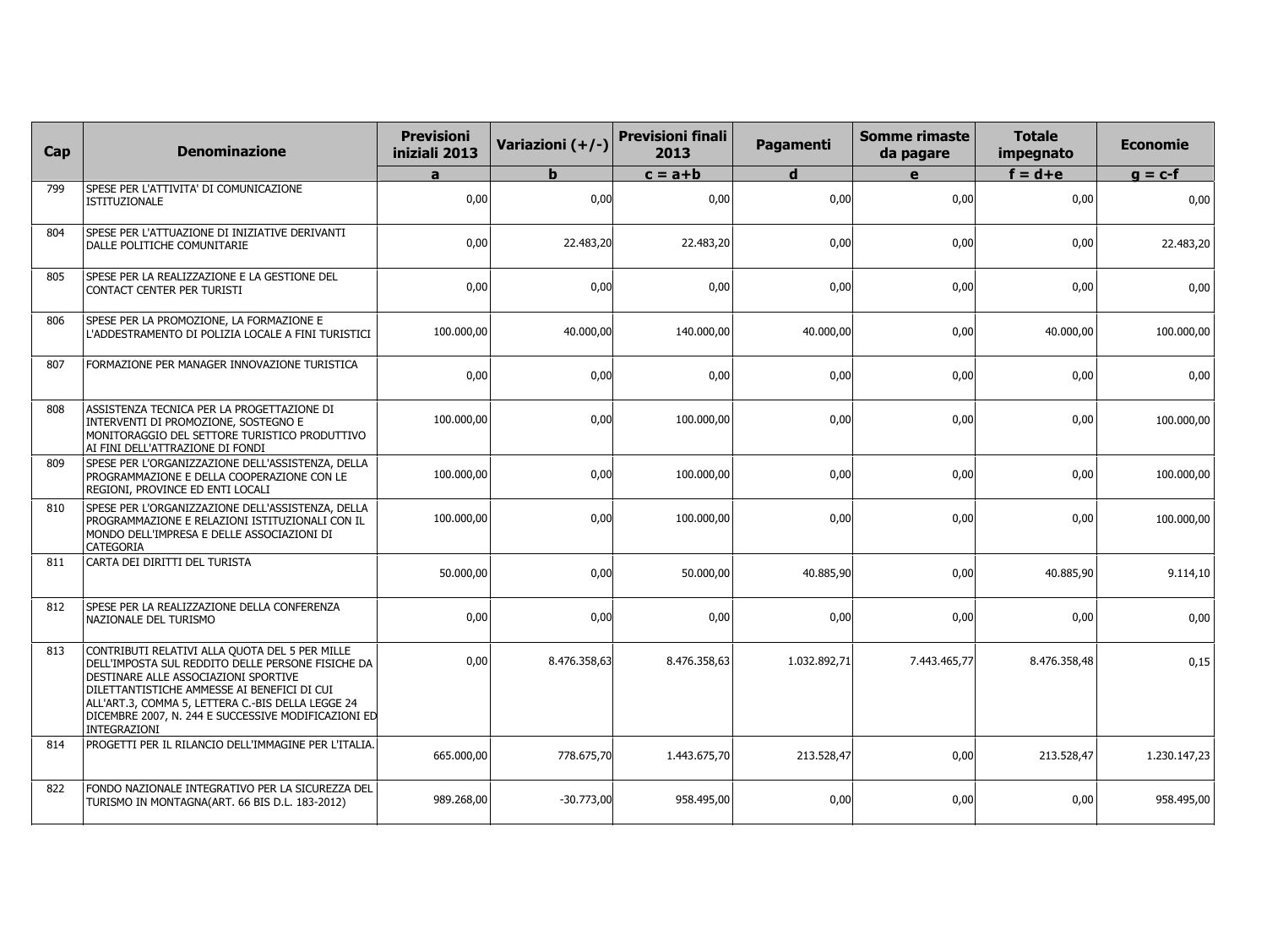| Cap | <b>Denominazione</b>                                                                                                                                                                                                                     | <b>Previsioni</b><br>iniziali 2013 | Variazioni (+/-) | <b>Previsioni finali</b><br>2013 | Pagamenti     | Somme rimaste<br>da pagare | <b>Totale</b><br>impegnato | <b>Economie</b> |
|-----|------------------------------------------------------------------------------------------------------------------------------------------------------------------------------------------------------------------------------------------|------------------------------------|------------------|----------------------------------|---------------|----------------------------|----------------------------|-----------------|
|     |                                                                                                                                                                                                                                          | a                                  | h.               | $c = a + b$                      | d             | e                          | $f = d + e$                | $q = c-f$       |
| 849 | COMITATO ITALIANO PARALIMPICO                                                                                                                                                                                                            | 0,00                               | 5.990.109,00     | 5.990.109,00                     | 5.990.109,00  | 0,00                       | 5.990.109,00               | 0,00            |
| 850 | CONTRIBUTO ALLA FONDAZIONE INTERNAZIONALE -<br>AGENZIA MONDIALE ANTIDOPING - PER LA PROMOZIONE<br>DELLA LOTTA AL DOPING.                                                                                                                 | 565,509.00                         | 0,00             | 565,509,00                       | 274.466.12    | 291.042,88                 | 565.509,00                 | 0,00            |
| 851 | SOMMA DA EROGARE PER L'ATTRIBUZIONE DELL'ASSEGNO<br>STRAORDINARIO VITALIZIO INTITOLATO GIULIO ONESTI                                                                                                                                     | 515.210,00                         | 30.798,57        | 546.008,57                       | 440.886,55    | 73.000,00                  | 513.886,55                 | 32.122,02       |
| 852 | PARTECIPAZIONE DELL'ITALIA ALLA PROPAGANDA<br>TURISTICA EUROPEA NEGLI STATI UNITI D'AMERICA                                                                                                                                              | 50.000,00                          | 0,00             | 50.000,00                        | 50.000,00     | 0,00                       | 50.000,00                  | 0,00            |
| 855 | SPESE DERIVANTI DA ACCORDI INTERNAZIONALI E DALLA<br>PARTECIPAZIONE AD ATTIVITA' ED A ORGANISMI<br>INTERNAZIONALI                                                                                                                        | 404.015,00                         | 0,00             | 404.015,00                       | 20.364,21     | 0,00                       | 20.364,21                  | 383.650,79      |
| 861 | SPESE DERIVANTI DALL'ACCORDO TRA IL GOVERNO DELLA<br>REPUBBLICA ITALIANA ED IL GOVERNO DELLA<br>REPUBBLICA DI MACEDONIA SULLA COOPERAZIONE IN<br>CAMPO TURISTICO                                                                         | 0,00                               | 0,00             | 0,00                             | 0,00          | 0,00                       | 0,00                       | 0,00            |
| 862 | SPESE PER LA PROPAGANDA TURISTICA E PER ATTIVITA' E<br>INIZIATIVE PROMOZIONALI NON DI COMPETENZA DELLE<br><b>REGIONI</b>                                                                                                                 | 200.000,00                         | 1.330.814,44     | 1.530.814,44                     | 568.858,72    | 0,00                       | 568.858,72                 | 961.955,72      |
| 863 | FONDO NAZIONALE DI GARANZIA PER IL CONSUMATORE<br>DI PACCHETTO TURISTICO                                                                                                                                                                 | 0,00                               | 2.336.412,77     | 2.336.412,77                     | 0,00          | 0,00                       | 0,00                       | 2.336.412,77    |
| 864 | SPESE DI NATURA OBBLIGATORIA DELL'ENTE NAZIONALE<br>ITALIANO PER IL TURISMO.                                                                                                                                                             | 15.600.000,00                      | 0,00             | 15.600.000,00                    | 15.600.000,00 | 0,00                       | 15.600.000,00              | 0,00            |
| 865 | CONTRIBUTO ANNUO A FAVORE DEL C.A.I.                                                                                                                                                                                                     | 568.116,00                         | $-7.326,00$      | 560.790,00                       | 282.586,50    | 0,00                       | 282.586,50                 | 278.203,50      |
| 866 | CONTRIBUTO ANNUO AL CLUB ALPINO ITALIANO PER<br>L'ASSICURAZIONE DEI VOLONTARI DEL CORPO NAZIONALE<br>DEL SOCCORSO ALPINO E SPELEOLOGO E PER LA<br>RELAZIONE E GESTIONE DI UN CENTRO DI<br>COORDINAMENTO DELLE ATTIVITA' DEL CORPO STESSO | 620.964,00                         | 125.000,00       | 745.964,00                       | 435.482,00    | 0,00                       | 435.482,00                 | 310.482,00      |
| 867 | CONTRIBUTO ANNUO A FAVORE DEL CLUB ALPINO<br>ITALIANO PER LE ATTIVITA' DEL CORPO NAZIONALE DEL<br>SOCCORSO ALPINO E SPELEOLOGICO                                                                                                         | 634.143,00                         | 0,00             | 634.143,00                       | 317.071,50    | 0,00                       | 317.071,50                 | 317.071,50      |
| 868 | SOMME DESTINATE ALL'OSSERVATORIO NAZIONALE DEL<br>TURISMO IVI COMPRESE LE SPESE DI FUNZIONAMENTO                                                                                                                                         | 1.000.000,00                       | 1.048.657,08     | 2.048.657,08                     | 316.800,00    | 0,00                       | 316.800,00                 | 1.731.857,08    |
| 869 | CONTRIBUTI AD ENTI ED ALTRI ORGANISMI                                                                                                                                                                                                    | 1.833.798,00                       | 294.228,69       | 2.128.026,69                     | 0,00          | 0,00                       | 0,00                       | 2.128.026,69    |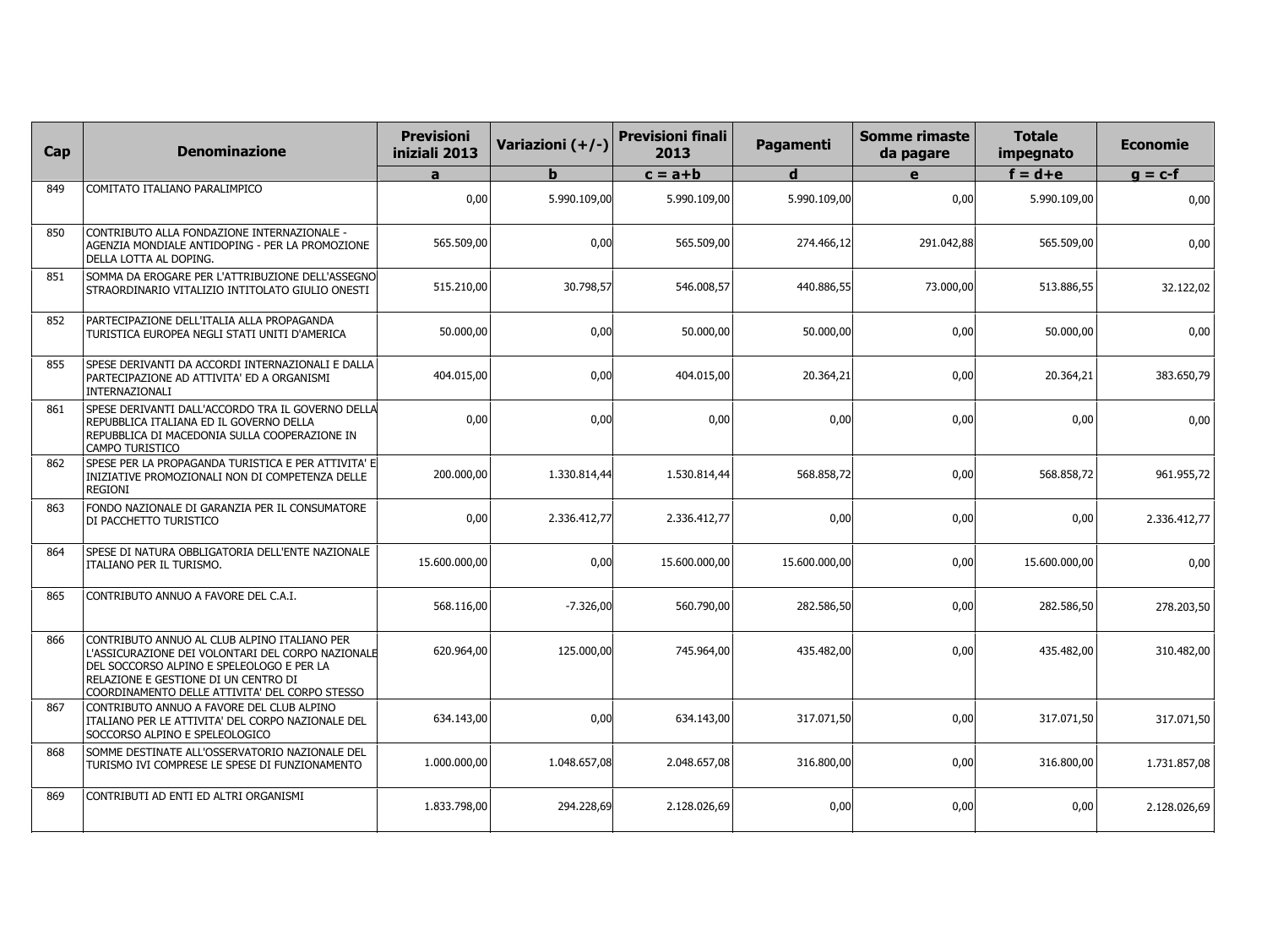| Cap | <b>Denominazione</b>                                                                                                                                                                                                                                       | <b>Previsioni</b><br>iniziali 2013 | Variazioni (+/-) | <b>Previsioni finali</b><br>2013 | Pagamenti     | <b>Somme rimaste</b><br>da pagare | <b>Totale</b><br>impegnato | <b>Economie</b> |
|-----|------------------------------------------------------------------------------------------------------------------------------------------------------------------------------------------------------------------------------------------------------------|------------------------------------|------------------|----------------------------------|---------------|-----------------------------------|----------------------------|-----------------|
|     |                                                                                                                                                                                                                                                            | a                                  | b                | $c = a + b$                      | d             | e                                 | $f = d + e$                | $g = c-f$       |
| 890 | SOMME FINALIZZATE ALL'EROGAZIONE DI BUONI<br><b>VACANZE</b>                                                                                                                                                                                                | 0,00                               | 0,00             | 0,00                             | 0,00          | 0,00                              | 0,00                       | 0,00            |
| 896 | SPESE PER LA REALIZZAZIONE E LA GESTIONE DEL<br>PORTALE NAZIONALE DEL TURISMO                                                                                                                                                                              | 1.000.000,00                       | 1.863.180,33     | 2.863.180,33                     | 251.080,50    | 0,00                              | 251.080,50                 | 2.612.099,83    |
|     | 7.2 SPESE IN CONTO CAPITALE                                                                                                                                                                                                                                | 61.200.000,00                      | 58.475.400,60    | 119.675.400,60                   | 43.817.871,48 | 46.998.331,97                     | 90.816.203,45              | 28.859.197,15   |
|     | 7.2.3 INVESTIMENTI                                                                                                                                                                                                                                         | 61.200.000,00                      | 58.475.400,60    | 119.675.400,60                   | 43.817.871,48 | 46.998.331,97                     | 90.816.203,45              | 28.859.197,15   |
| 932 | SPESE PER ACQUISTO DI ATTREZZATURE E<br>APPARECCHIATURE NON INFORMATICHE, DI MOBILIO E<br>DOTAZIONI LIBRARIE                                                                                                                                               | 0,00                               | 0,00             | 0,00                             | 0,00          | 0,00                              | 0,00                       | 0,00            |
| 933 | FONDO PER IL SOSTEGNO AGLI INVESTIMENTI PER<br>L'INNOVAZIONE NEGLI ENTI LOCALI                                                                                                                                                                             | 0,00                               | 8.629.128,35     | 8.629.128,35                     | 8.629.128,35  | 0,00                              | 8.629.128,35               | 0,00            |
| 982 | FONDO PER L'ATTIVITA' DELLA FONDAZIONE 20 MARZO<br>2006 RELATIVAMENTE ALL'UTILIZZO E ALLA<br>VALORIZZAZIONE DEL PATRIMONIO COSTITUITO DAI BENI<br>REALIZZATI, AMPLIATI O RISTRUTTURATI IN OCCASIONE<br>DEI XX GIOCHI INVERNALI E DEI IX GIOCHI PARALIMPICI | 0,00                               | 0,00             | 0,00                             | 0,00          | 0,00                              | 0,00                       | 0,00            |
| 983 | FONDO PER LO SVILUPPO E LA CAPILLARE DIFFUSIONE<br>DELLA PRATICA SPORTIVA A TUTTE LE ETA' E TRA TUTTI<br><b>GLI STRATI DELLA POPOLAZIONE</b>                                                                                                               | 0,00                               | 23.000.000,00    | 23.000.000,00                    | 0,00          | 5.000.000,00                      | 5.000.000,00               | 18.000.000,00   |
| 984 | POLITICHE PER LO SPORT                                                                                                                                                                                                                                     | 0,00                               | 9.450.000,00     | 9.450.000,00                     | 1.500.000,00  | 7.950.000,00                      | 9.450.000,00               | 0,00            |
| 987 | MUTUI RELATIVI AD INTERVENTI DI CUI ALLA LEGGE N.65<br>DEL 1987 E SUCCESSIVE MODIFICAZIONI ED<br><b>INTEGRAZIONI</b>                                                                                                                                       | 61.200.000,00                      | 6.803.167,71     | 68.003.167,71                    | 32.971.169,59 | 32.248.331,97                     | 65.219.501,56              | 2.783.666,15    |
| 988 | FONDO PER GLI EVENTI SPORTIVI DI RILEVANZA<br>INTERNAZIONALE.                                                                                                                                                                                              | 0,00                               | 1.807.843,81     | 1.807.843,81                     | 7.843,81      | 1.800.000,00                      | 1.807.843,81               | 0,00            |
| 989 | SOMME PER L'INCENTIVAZIONE DELL'ADEGUAMENTO<br>DELL'OFFERTA DELLE IMPRESE TURISTICO-RICETTIVE E<br>DELLA PROMOZIONE DI FORME DI TURISMO<br><b>ECOCOMPATIBILE</b>                                                                                           | 0,00                               | 0,00             | 0,00                             | 0,00          | 0,00                              | 0,00                       | 0,00            |
| 990 | SOMME PER IL SOSTEGNO DEL SETTORE TURISTICO                                                                                                                                                                                                                | 0,00                               | 785.260,73       | 785.260,73                       | 709.729,73    | 0,00                              | 709.729,73                 | 75.531,00       |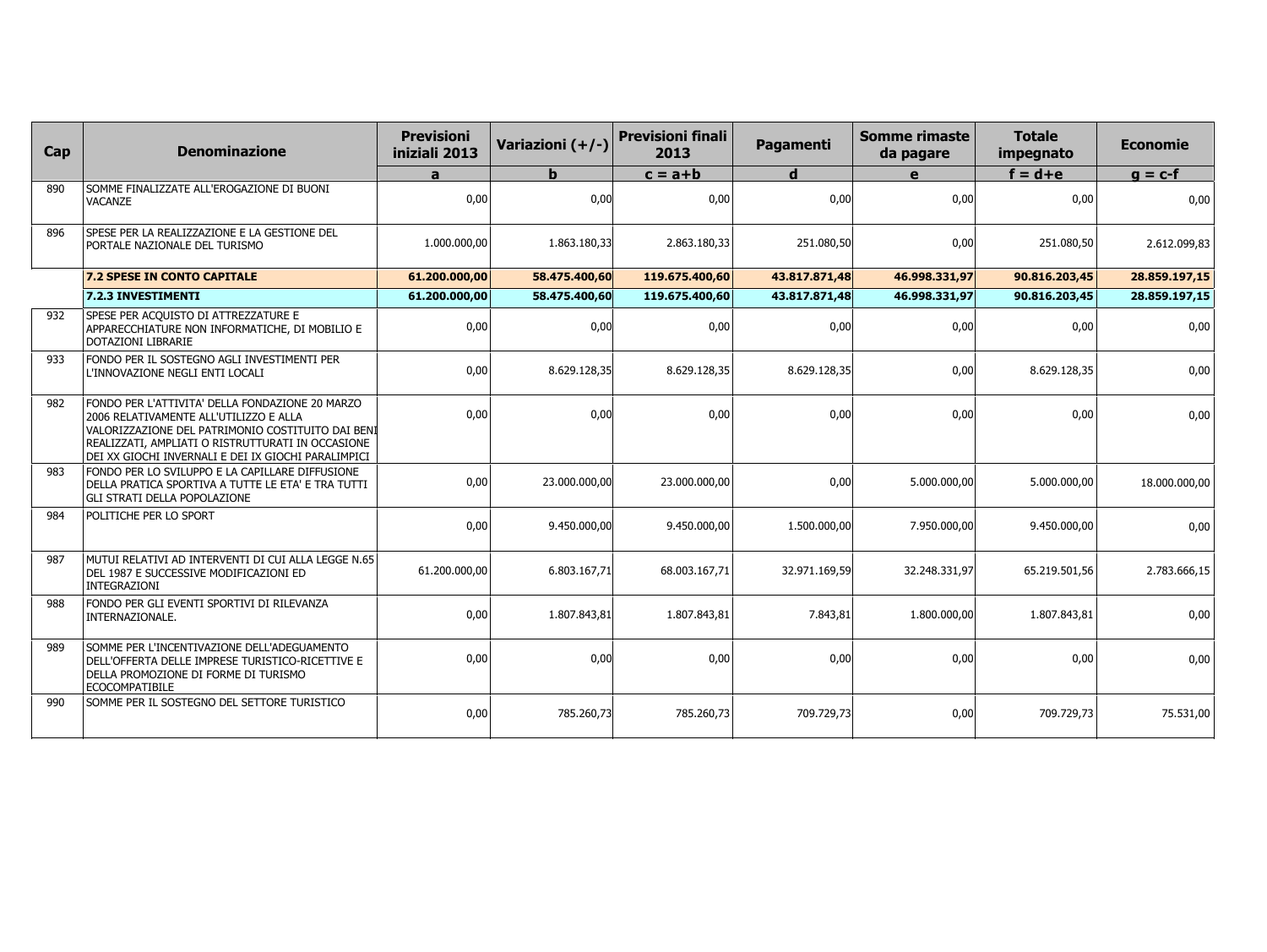| Cap | <b>Denominazione</b>                                                                                                                                                                                                                                                                                                                                                                                                                                              | <b>Previsioni</b><br>iniziali 2013 | Variazioni (+/-) | <b>Previsioni finali</b><br>2013 | Pagamenti | Somme rimaste<br>da pagare | <b>Totale</b><br>impegnato | <b>Economie</b> |
|-----|-------------------------------------------------------------------------------------------------------------------------------------------------------------------------------------------------------------------------------------------------------------------------------------------------------------------------------------------------------------------------------------------------------------------------------------------------------------------|------------------------------------|------------------|----------------------------------|-----------|----------------------------|----------------------------|-----------------|
|     |                                                                                                                                                                                                                                                                                                                                                                                                                                                                   | a                                  | b                | $c = a + b$                      | d         | $\mathbf{e}$               | $f = d + e$                | $q = c-f$       |
| 991 | i somma da erogare all'Istituto per il credito<br>i sportivo per la concessione di contributi e<br>FINANZIAMENTI PER LA REALIZZAZIONE O LA<br>RISTRUTTURAZIONE DI INFRASTRUTTURE DESTINATE AD<br>OSPITARE, CON CARATTERE DI CONTINUITA', ATTIVITA' O<br>EVENTI SPORTIVI DI RILEVANZA NAZIONALE O<br>INTERNAZIONALE, NONCHE' PER L'ACQUISTO, LA<br> RISTRUTTURAZIONE E L'ADEGUAMENTO FUNZIONALE<br>DEGLI IMMOBILI DESTINATI A SEDE DEL MUSEO DELLO<br><b>SPORT</b> | 0,00                               | 0,00             | 0,00                             | 0,00      | 0,00                       | 0,00                       | 0,00            |
| 992 | ISOMMA DA DESTINARE ALLA CREAZIONE DI RETI<br>D'IMPRESA E DI FILIERA TRA LE AZIENDE DEL COMPARTO<br>TURISTICO DEL TERRITORIO NAZIONALE                                                                                                                                                                                                                                                                                                                            | 0,00                               | 8.000.000,00     | 8.000.000,00                     | 0,00      | 0,00                       | 0,00                       | 8.000.000,00    |
|     | <b>7.3 PARTITE DI GIRO</b>                                                                                                                                                                                                                                                                                                                                                                                                                                        | 70.000,00                          | 0,00             | 70.000,00                        | 30.000,00 | 0,00                       | 30.000,00                  | 40.000,00       |
|     | 7.3.1 PARTITE DI GIRO                                                                                                                                                                                                                                                                                                                                                                                                                                             | 70.000,00                          | 0,00             | 70.000,00                        | 30.000,00 | 0,00                       | 30.000,00                  | 40.000,00       |
| 876 | ANTICIPAZIONI AL CASSIERE                                                                                                                                                                                                                                                                                                                                                                                                                                         | 70.000,00                          | 0,00             | 70.000,00                        | 30.000,00 | 0,00                       | 30.000,00                  | 40.000,00       |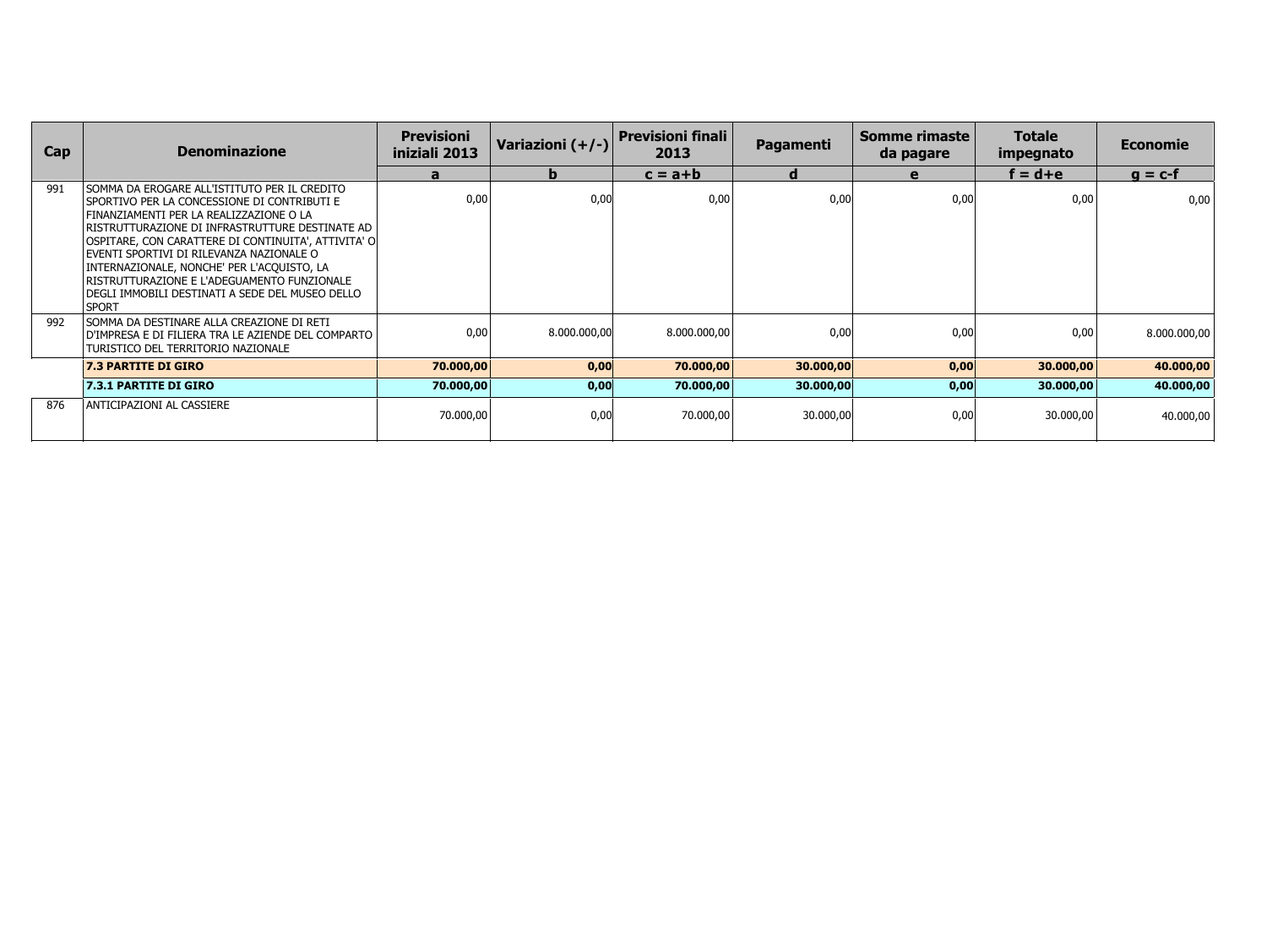| Cap | <b>Denominazione</b>                                                                                                                                                                | <b>Previsioni</b><br>iniziali 2013 | Variazioni (+/-) | <b>Previsioni finali</b><br>2013 | <b>Pagamenti</b> | <b>Somme rimaste</b><br>da pagare | <b>Totale</b><br>impegnato | <b>Economie</b> |
|-----|-------------------------------------------------------------------------------------------------------------------------------------------------------------------------------------|------------------------------------|------------------|----------------------------------|------------------|-----------------------------------|----------------------------|-----------------|
|     |                                                                                                                                                                                     | $\mathbf{a}$                       | $\mathbf b$      | $c = a + b$                      | $\mathbf d$      | e                                 | $f = d + e$                | $g = c-f$       |
|     | <b>8 PARI OPPORTUNITA'</b>                                                                                                                                                          | 11.586.736,00                      | 19.733.738,91    | 31.320.474,91                    | 14.956.013,40    | 9.648.777,55                      | 24.604.790,95              | 6.715.683,96    |
|     | <b>8.1 SPESE CORRENTI</b>                                                                                                                                                           | 11.586.736,00                      | 19.733.738,91    | 31.320.474,91                    | 14.956.013,40    | 9.648.777,55                      | 24.604.790,95              | 6.715.683,96    |
|     | <b>8.1.1 FUNZIONAMENTO</b>                                                                                                                                                          | 180.431,00                         | $-15.000,00$     | 165.431,00                       | 58.924,38        | 51.322,47                         | 110.246,85                 | 55.184,15       |
| 488 | TRATTAMENTO ECONOMICO DEL PERSONALE NON<br>PROVENIENTE DA PUBBLICHE AMMINISTRAZIONI DEGLI<br>UFFICI DI DIRETTA COLLABORAZIONE DEL MINISTRO.                                         | 0,00                               | 0,00             | 0,00                             | 0,00             | 0,00                              | 0,00                       | 0,00            |
| 489 | TRATTAMENTO ECONOMICO ACCESSORIO PER GLI<br>ADDETTI AGLI UFFICI DI DIRETTA COLLABORAZIONE DEL<br><b>MINISTRO</b>                                                                    | 0,00                               | 0,00             | 0,00                             | 0,00             | 0,00                              | 0,00                       | 0,00            |
| 490 | RIMBORSO SPESE PER MISSIONI NEL TERRITORIO<br>NAZIONALE ED ALL'ESTERO, IVI COMPRESE QUELLE DEL<br>MINISTRO E DEL SOTTOSEGRETARIO DI STATO.                                          | 86.350,00                          | 22.496.00        | 108.846.00                       | 57.820,53        | 51.025,47                         | 108.846.00                 | 0,00            |
| 497 | CONTRIBUTI PREVIDENZIALI A CARICO<br>DELL'AMMINISTRAZIONE SULLE COMPETENZE ACCESSORIE<br>AL PERSONALE DI DIRETTA COLLABORAZIONE.                                                    | 0,00                               | 0,00             | 0,00                             | 0,00             | 0,00                              | 0,00                       | 0,00            |
| 498 | ONERI PER IRAP SULLE COMPETENZE ACCESSORIE AL<br>PERSONALE DI DIRETTA COLLABORAZIONE                                                                                                | 0,00                               | 0,00             | 0,00                             | 0,00             | 0,00                              | 0,00                       | 0,00            |
| 501 | SPESE VARIE DI MINUTO FUNZIONAMENTO DEGLI UFFICI<br>E DI INTERPRETARIATO                                                                                                            | 0,00                               | 0,00             | 0,00                             | 0,00             | 0,00                              | 0,00                       | 0,00            |
| 503 | COMPENSI PER ESPERTI E PER INCARICHI SPECIALI EX<br>ART.9 D.LGS. N. 303 1999.                                                                                                       | 0,00                               | 0,00             | 0,00                             | 0,00             | 0,00                              | 0,00                       | 0,00            |
| 507 | SPESE PER STUDI, INDAGINI E RILEVAZIONI                                                                                                                                             | 2.496.00                           | $-2.496.00$      | 0.00                             | 0.00             | 0,00                              | 0.00                       | 0,00            |
| 509 | SPESE DI RAPPRESENTANZA                                                                                                                                                             | 0,00                               | 0,00             | 0,00                             | 0,00             | 0,00                              | 0,00                       | 0,00            |
| 510 | SPESE PER IL FUNZIONAMENTO DELLA COMMISSIONE<br>NAZIONALE PER LA PARITA' E LE PARI OPPORTUNITA' TRA<br>UOMO E DONNA IVI COMPRESI I COMPENSI AGLI ESPERTI<br><b>ED AI CONSULENTI</b> | 75.000,00                          | $-20.000,00$     | 55.000,00                        | 0,00             | 0,00                              | 0,00                       | 55.000,00       |
| 513 | SPESE PER LA PARTECIPAZIONE A CONVEGNI ED ALTRE<br>MANIFESTAZIONI                                                                                                                   | 16.585,00                          | $-15.000,00$     | 1.585,00                         | 1.103,85         | 297,00                            | 1.400,85                   | 184,15          |
| 532 | SPESE PER IL FUNZIONAMENTO DEL NUCLEO DI<br>VALUTAZIONE E VERIFICA DEGLI INVESTIMENTI PUBBLICI                                                                                      | 0,00                               | 0,00             | 0,00                             | 0,00             | 0,00                              | 0,00                       | 0,00            |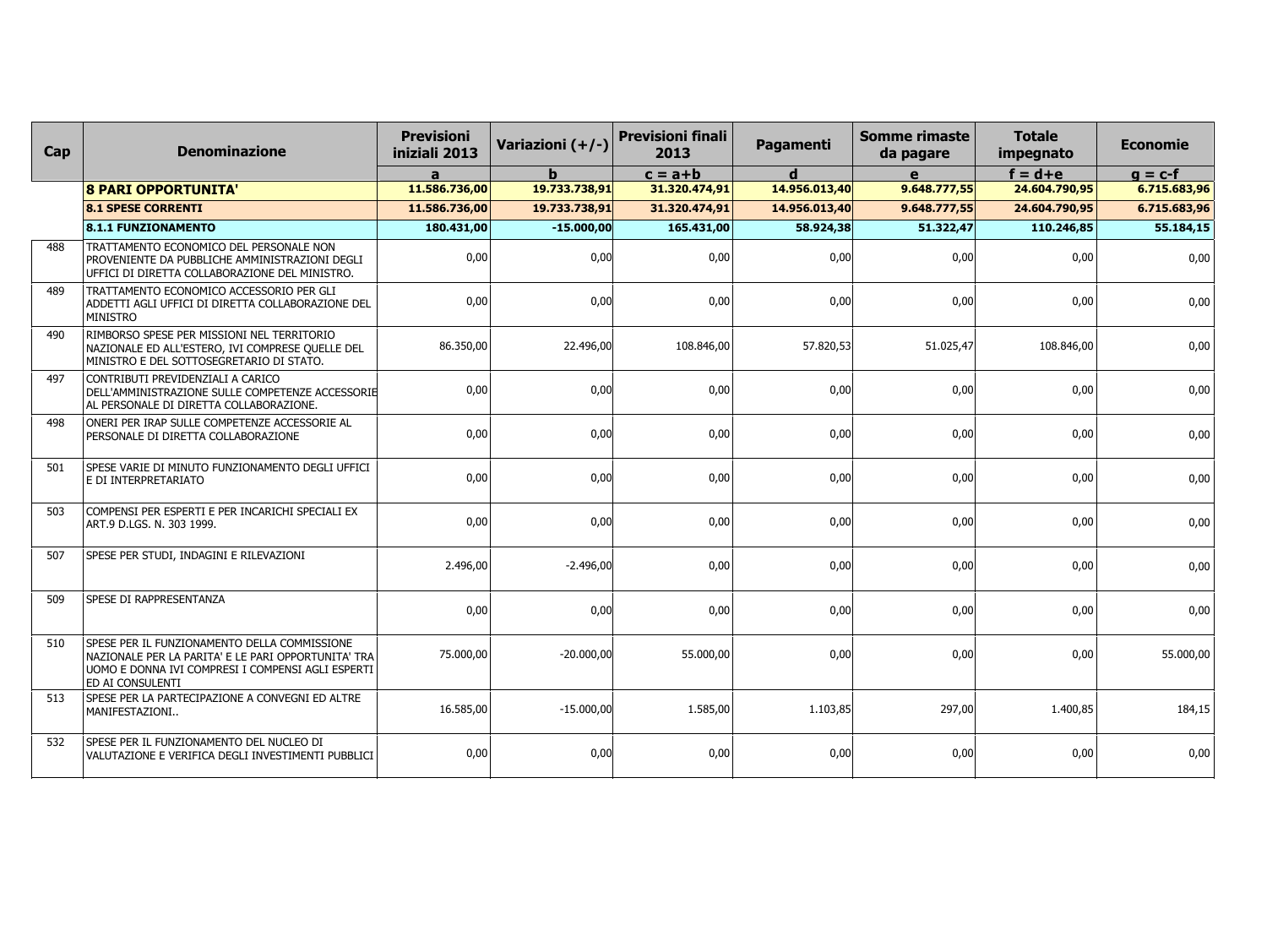| Cap | <b>Denominazione</b>                                                                                                                                                                                                                                                                                                    | <b>Previsioni</b><br>iniziali 2013 | Variazioni (+/-) | <b>Previsioni finali</b><br>2013 | Pagamenti     | Somme rimaste<br>da pagare | <b>Totale</b><br>impegnato | <b>Economie</b> |
|-----|-------------------------------------------------------------------------------------------------------------------------------------------------------------------------------------------------------------------------------------------------------------------------------------------------------------------------|------------------------------------|------------------|----------------------------------|---------------|----------------------------|----------------------------|-----------------|
|     |                                                                                                                                                                                                                                                                                                                         | $\mathbf{a}$                       |                  | $c = a + b$                      | d             | e                          | $f = d + e$                | $g = c-f$       |
|     | <b>8.1.2 INTERVENTI</b>                                                                                                                                                                                                                                                                                                 | 11.406.305,00                      | 19.748.738,91    | 31.155.043,91                    | 14.897.089,02 | 9.597.455,08               | 24.494.544,10              | 6.660.499,81    |
| 493 | FONDO PER LE POLITICHE RELATIVE AI DIRITTTI E ALLE<br>PARI OPPORTUNITA'                                                                                                                                                                                                                                                 | 3.972.000,00                       | 13.083.777,76    | 17.055.777,76                    | 13.864.916,63 | 1.654.090,54               | 15.519.007,17              | 1.536.770,59    |
| 496 | SOMME DA DESTINARE AL PIANO CONTRO LA VIOLENZA<br><b>ALLE DONNE</b>                                                                                                                                                                                                                                                     | 1.900.000,00                       | 1.000.000,00     | 2.900.000,00                     | 93.216,65     | 1.373.139,23               | 1.466.355,88               | 1.433.644,12    |
| 519 | SPESE PER LE ATTIVITA' DI CONTRASTO ALLA PEDOFILIA                                                                                                                                                                                                                                                                      | 700.000,00                         | 5.013,54         | 705.013,54                       | 0,00          | 631.312,70                 | 631.312,70                 | 73.700,84       |
| 520 | FONDO DESTINATO AL FINANZIAMENTO DEI PROGRAMMI<br>DI ASSISTENZA E DI INTEGRAZIONE SOCIALE IN FAVORE<br>DELLE VITTIME DI VIOLENZA E SFRUTTAMENTO NONCHE'<br>DELLE ALTRE FINALITA' DI PROTEZIONE SOCIALE DEGLI<br>IMMIGRATI (ART. 12 LEGGE 228 2003)                                                                      | 2.155.305,00                       | 1.611.380,30     | 3.766.685,30                     | 16.538,00     | 2.001.709,85               | 2.018.247,85               | 1.748.437,45    |
| 533 | SOMME PER IL FINANZIAMENTO DEL NUMERO VERDE DI<br>PUBBLICA UTILITA' 114 EMERGENZA INFANZIA                                                                                                                                                                                                                              | 700.000,00                         | 433.248,00       | 1.133.248,00                     | 0,00          | 1.050.000,00               | 1.050.000,00               | 83.248,00       |
| 534 | FONDO PER IL CONTRASTO E LA REPRESSIONE DI<br>PRATICHE DI MUTILAZIONI GENITALI FEMMINILI                                                                                                                                                                                                                                | 200.000,00                         | $-184.198,43$    | 15.801,57                        | 0,00          | 12.000,00                  | 12.000,00                  | 3.801,57        |
| 535 | SPESE RELATIVE AL PROGRAMMA SPECIALE DI<br>ASSISTENZA PER GARANTIRE IN VIA TRANSITORIA<br>ADEGUATE CONDIZIONI DI ALLOGGIO DI VITTO E DI<br>ASSISTENZA SANITARIA PER LE VITTIME DEI REATI<br>RELATIVE ALLA RIDUZIONE O MANTENIMENTO IN<br>SCHIAVITU' O SERVITU' OVVERO ALLA TRATTA DI<br>PERSONA (ART.13 LEGGE 228 2003) | 1.379.000,00                       | 2.065.419,43     | 3.444.419,43                     | 0.001         | 1.999.504,50               | 1.999.504,50               | 1.444.914,93    |
| 536 | SPESE RELATIVE AI PROGETTI VOLTI A RIDURRE IL<br>DISAGIO SOCIALE DELLA DONNA                                                                                                                                                                                                                                            | 0,00                               | 0,00             | 0,00                             | 0,00          | 0,00                       | 0,00                       | 0,00            |
| 537 | SPESE PER IL FUNZIONAMENTO DELL'UFFICIO PER LA<br>PROMOZIONE DELLA PARITA' DI TRATTAMENTO E LA<br>RIMOZIONE DELLE DISCRIMINAZIONI FONDATE SULLA<br>RAZZA E SULL'ORIGINE ETNICA                                                                                                                                          | 0,00                               | 1.996.512,83     | 1.996.512,83                     | 853.592,94    | 829.435,86                 | 1.683.028,80               | 313.484,03      |
| 832 | SOMME DA DESTINARE ALL'OSSERVATORIO PER IL<br>CONTRASTO DELLA PEDOFILIA E DELLA PORNOGRAFIA<br>MINORILE E PER L'ATTUAZIONE E L'AVVIO DELLA<br>RELATIVA BANCA DATI                                                                                                                                                       | 400.000,00                         | $-262.414,52$    | 137.585,48                       | 68.824,80     | 46.262,40                  | 115.087,20                 | 22.498,28       |
|     | <b>8.3 PARTITE DI GIRO</b>                                                                                                                                                                                                                                                                                              | 15.000,00                          | 0,00             | 15.000,00                        | 15.000,00     | 0,00                       | 15.000,00                  | 0,00            |
|     | <b>8.3.1 PARTITE DI GIRO</b>                                                                                                                                                                                                                                                                                            | 15.000,00                          | 0,00             | 15.000,00                        | 15.000,00     | 0,00                       | 15.000,00                  | 0,00            |
| 877 | ANTICIPAZIONI AL CASSIERE                                                                                                                                                                                                                                                                                               | 15.000,00                          | 0,00             | 15.000,00                        | 15.000,00     | 0,00                       | 15.000,00                  | 0,00            |
|     |                                                                                                                                                                                                                                                                                                                         |                                    |                  |                                  |               |                            |                            |                 |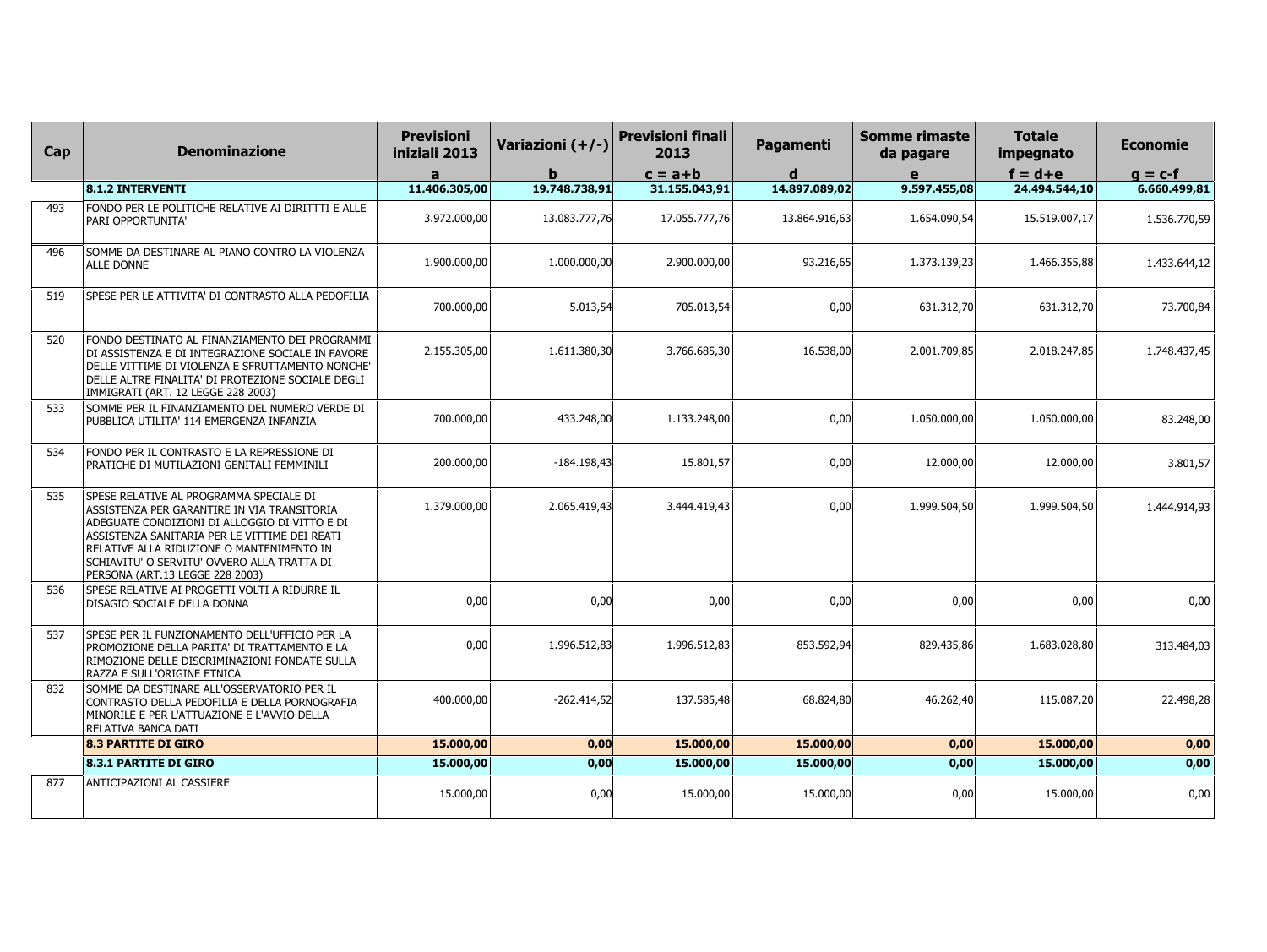| Cap | <b>Denominazione</b>                                                                                                                                                                                                                                        | <b>Previsioni</b><br>iniziali 2013 | Variazioni (+/-) | <b>Previsioni finali</b><br>2013 | Pagamenti      | <b>Somme rimaste</b><br>da pagare | <b>Totale</b><br>impegnato | <b>Economie</b> |
|-----|-------------------------------------------------------------------------------------------------------------------------------------------------------------------------------------------------------------------------------------------------------------|------------------------------------|------------------|----------------------------------|----------------|-----------------------------------|----------------------------|-----------------|
|     |                                                                                                                                                                                                                                                             | a                                  |                  | $c = a + b$                      | d              | e                                 | $f = d + e$                | $g = c-f$       |
|     | <b>9 INFORMAZIONE ED EDITORIA</b>                                                                                                                                                                                                                           | 178.110.253,00                     | 93.607.964,71    | 271.718.217,71                   | 197.735.233,74 | 71.842.285,19                     | 269.577.518,93             | 2.140.698,78    |
|     | <b>9.1 SPESE CORRENTI</b>                                                                                                                                                                                                                                   | 178.110.253,00                     | 88.385.922,17    | 266.496.175,17                   | 192.513.249,20 | 71.842.227,19                     | 264.355.476,39             | 2.140.698,78    |
|     | 9.1.1 FUNZIONAMENTO                                                                                                                                                                                                                                         | 47.385,00                          | 72.269,35        | 119.654,35                       | 111.564,80     | 5.368,89                          | 116.933,69                 | 2.720,66        |
| 521 | RIMBORSO SPESE PER MISSIONI NEL TERRITORIO<br>NAZIONALE ED ALL'ESTERO.                                                                                                                                                                                      | 7.385,00                           | 5.000,00         | 12.385,00                        | 8.624,49       | 3.692,94                          | 12.317,43                  | 67,57           |
| 543 | SPESE VARIE DI MINUTO FUNZIONAMENTO DEGLI UFFICI<br>E DI INTERPRETARIATO                                                                                                                                                                                    | 0,00                               | 0,00             | 0,00                             | 0,00           | 0,00                              | 0,00                       | 0,00            |
| 544 | SPESE DI PUBBLICITA' LEGALE                                                                                                                                                                                                                                 | 0.00                               | 0.00             | 0,00                             | 0,00           | 0,00                              | 0,00                       | 0,00            |
| 545 | SPESE DI RAPPRESENTANZA                                                                                                                                                                                                                                     | 5.000,00                           | 0,00             | 5.000,00                         | 674,06         | 1.675,95                          | 2.350,01                   | 2.649,99        |
| 557 | SPESE PER STUDI, INDAGINI E RILEVAZIONI.                                                                                                                                                                                                                    | 0,00                               | 0,00             | 0,00                             | 0,00           | 0,00                              | 0,00                       | 0,00            |
| 558 | PARTECIPAZIONE A COM-PA E FORUM PA                                                                                                                                                                                                                          | 35.000,00                          | 67.269,35        | 102.269,35                       | 102.266,25     | 0,00                              | 102.266,25                 | 3,10            |
| 562 | COMPENSI PER ESPERTI E PER INCARICHI SPECIALI EX<br>ART.9 D.LGS. N. 303 1999.                                                                                                                                                                               | 0,00                               | 0,00             | 0,00                             | 0,00           | 0,00                              | 0,00                       | 0,00            |
|     | 9.1.2 INTERVENTI                                                                                                                                                                                                                                            | 178.062.868.00                     | 88.313.652.82    | 266.376.520.82                   | 192.401.684.40 | 71.836.858,30                     | 264.238.542.70             | 2.137.978,12    |
| 465 | CONTRIBUTI ALLE IMPRESE RADIOFONICHE ED ALLE<br><b>IMPRESE TELEVISIVE</b>                                                                                                                                                                                   | 4.530.000,00                       | 3.528.838,29     | 8.058.838,29                     | 7.953.930,13   | 103.676,31                        | 8.057.606,44               | 1.231,85        |
| 466 | CONTRIBUTI ALLE IMPRESE EDITRICI DI QUOTIDIANI E<br>PERIODICI                                                                                                                                                                                               | 50.703.000,00                      | 39.036.972,97    | 89.739.972,97                    | 52.093.627,87  | 37.160.768,48                     | 89.254.396,35              | 485.576,62      |
| 467 | SOMME DA DESTINARE AL CREDITO D'IMPOSTA PER<br>ACQUISTO CARTA DI CUI ALLA LEGGE 24 DICEMBRE 2003,<br>N. 350                                                                                                                                                 | 0,00                               | 0,00             | 0,00                             | 0,00           | 0,00                              | 0,00                       | 0,00            |
| 468 | SOMME DA CORRISPONDERE A TITOLO DI RIMBORSO<br>DELLE RIDUZIONI TARIFFARIE SUI CONSUMI DI ENERGIA<br>ELETTRICA E SUI CANONI DI NOLEGGIO E DI<br>ABBONAMENTO AI SERVIZI DI TELECOMUNICAZIONE DI<br><b>QUALSIASI TIPO IVI COMPRESI I SISTEMI VIA SATELLITE</b> | 2.030.000,00                       | 0,00             | 2.030.000,00                     | 2.029.415,25   | 0,00                              | 2.029.415,25               | 584,75          |
| 469 | CONTRIBUTO A FAVORE DELL'EDITORIA SPECIALE<br>PERIODICA PER NON VEDENTI PRODOTTA CON<br>CARATTERI TIPOGRAFICI NORMALI SU NASTRO<br>MAGNETICO E IN BRAILLE                                                                                                   | 1.000.000,00                       | 85,59            | 1.000.085.59                     | 85,59          | 1.000.000,00                      | 1.000.085.59               | 0,00            |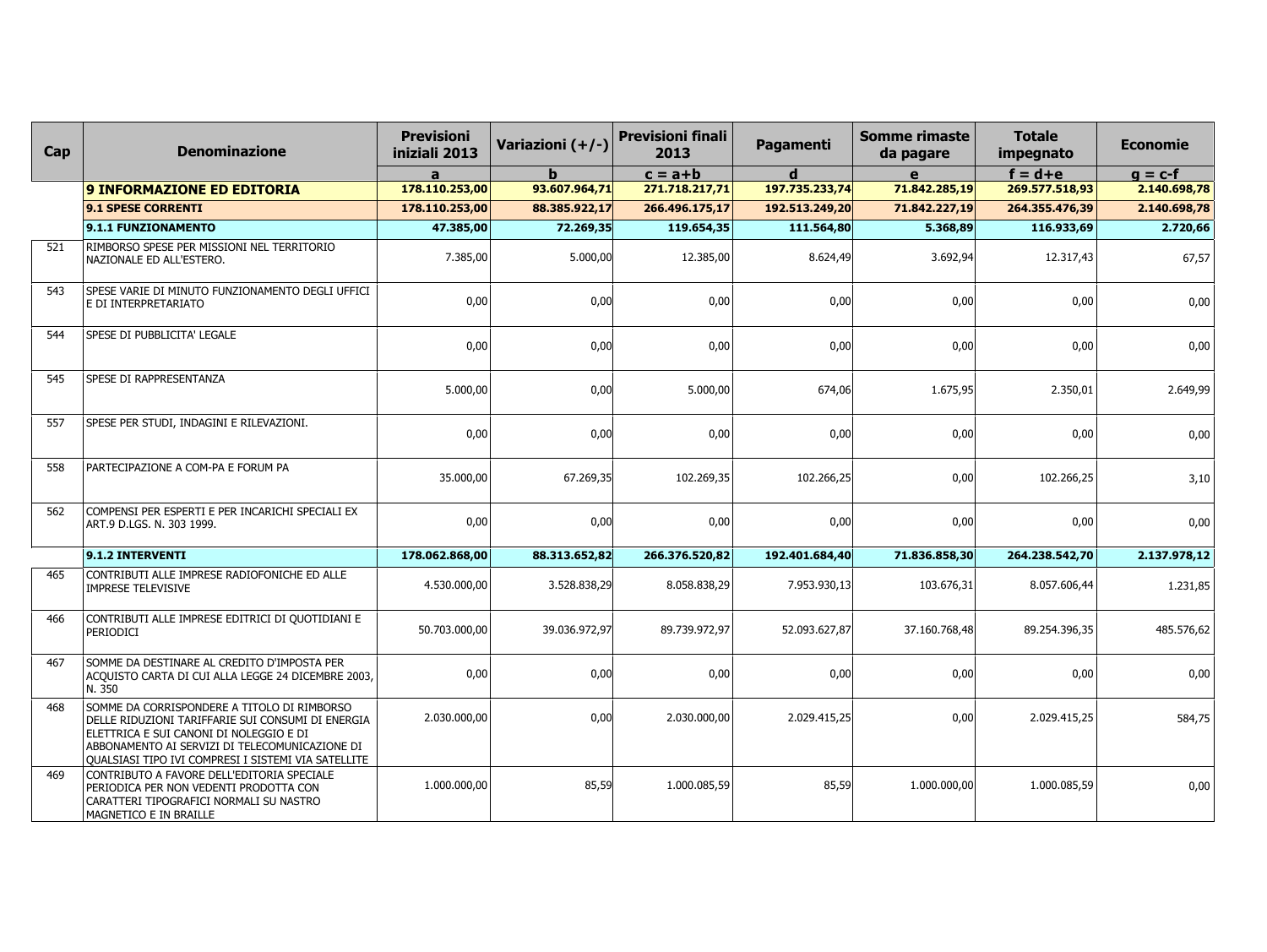| Cap | <b>Denominazione</b>                                                                                                                                                                                                                                                                                              | <b>Previsioni</b><br>iniziali 2013 | Variazioni (+/-) | <b>Previsioni finali</b><br>2013 | <b>Pagamenti</b> | <b>Somme rimaste</b><br>da pagare | <b>Totale</b><br>impegnato | Economie  |
|-----|-------------------------------------------------------------------------------------------------------------------------------------------------------------------------------------------------------------------------------------------------------------------------------------------------------------------|------------------------------------|------------------|----------------------------------|------------------|-----------------------------------|----------------------------|-----------|
|     |                                                                                                                                                                                                                                                                                                                   | a                                  | h                | $c = a + b$                      | d                | e                                 | $f = d + e$                | $q = c-f$ |
| 471 | RIMBORSO ALLA SOCIETA' POSTE ITALIANE SPA DELLE<br>AGEVOLAZIONI TARIFFARIE PER SPEDIZIONI POSTALI<br>ALLE IMPRESE EDITRICI DI QUOTIDIANI E PERIODICI<br>ISCRITTE AL REGISTRO DEGLI OPERATORI DI<br>COMUNICAZIONE (ROC) NONCHE' ALLE IMPRESE EDITRICI<br>DI LIBRI                                                  | 0.00                               | 46.044.725,22    | 46.044.725,22                    | 45.194.723,22    | 850.002,00                        | 46.044.725,22              | 0,00      |
| 472 | RIMBORSO ALLA SOCIETA' POSTE ITALIANE DEL RATEO<br>DOVUTO AI SENSI DEL DECRETO LEGGE N.262 2006                                                                                                                                                                                                                   | 50.800.000.00                      | 0.00             | 50.800.000.00                    | 50.799.032.75    | 2,00                              | 50.799.034.75              | 965,25    |
| 473 | CONTRIBUTO ALL'ASSOCIAZIONE DELLA STAMPA ESTERA                                                                                                                                                                                                                                                                   | 9.000,00                           | 0,00             | 9.000,00                         | 9.000,00         | 0,00                              | 9.000,00                   | 0,00      |
| 475 | SOMMA DA CORRISPONDERE ALLA RAI PER I SERVIZI<br>SPECIALI AGGIUNTIVI A QUELLI IN CONCESSIONE,<br>NONCHE' A TITOLO DI RIMBORSO DELLE SPESE PER<br>L'ESTENSIONE AL TERRITORIO DI TRIESTE DELLA<br>CONVENZIONE 26 01 1952, CONCERNENTE LA<br>CONCESSIONE DEI SERVIZI CIRCOLARI DI<br>RADIOAUDIZIONE E DI TELEVISIONE | 21.000.000,00                      | 0.00             | 21.000.000,00                    | 0,00             | 21.000.000,00                     | 21.000.000,00              | 0,00      |
| 476 | SOMMA DA CORRISPONDERE ALLA RAI IN ATTUAZIONE<br>DEGLI ACCORDI DI COLLABORAZIONE IN MATERIA RADIO-<br>TELEVISIVA TRA LA REPUBBLICA ITALIANA E LA<br>REPUBBLICA DI SAN MARINO FIRMATA A ROMA IL 23<br>OTTOBRE 1987                                                                                                 | 0,00                               | 0,00             | 0,00                             | 0,00             | 0,00                              | 0,00                       | 0,00      |
| 479 | SPESE PER LA DIFFUSIONE DI NOTIZIE ITALIANE<br>ATTRAVERSO AGENZIE ITALIANE DI INFORMAZIONE CON<br>RETE DI SERVIZI ESTERI SU PIANO MONDIALE                                                                                                                                                                        | 7.400.000,00                       | 200.000,00       | 7.600.000,00                     | 6.199.538,67     | 1.396.158,87                      | 7.595.697,54               | 4.302,46  |
| 487 | SOMMA DA CORRISPONDERE ALLA RAI -<br>RADIOTELEVISIONE ITALIANA S.P.A. IN ATTUAZIONE<br>DEGLI ACCORDI IN MATERIA RADIOTELEVISIVA TRA IL<br>GOVERNO DELLA REPUBBLICA ITALIANA E IL GOVERNO<br>DELLA REPUBBLICA TUNISINA                                                                                             | 0,00                               | 0,00             | 0,00                             | 0,00             | 0,00                              | 0,00                       | 0,00      |
| 540 | SPESE INERENTI I SERVIZI TECNICI DEL CENTRO<br>AUDIOVISIVI E CINETECA, RADIOELETTRICI, TELEX E<br>GRAFICI; ACQUISTI, MANUTENZIONI FORNITURE E<br>MACCHINARI SPECIALI. ACQUISTO DI RIVISTE GIORNALI<br>ED ALTRE PUBBLICAZIONI.                                                                                     | 11.200,00                          | 0.00             | 11.200,00                        | 0,00             | 11.118,04                         | 11.118,04                  | 81,96     |
| 541 | SPESE PER LA DOCUMENTAZIONE E LE PUBBLICAZIONI SU<br>ASPETTI DELLA VITA ITALIANA E SULL'ATTIVITA'<br>ISTITUZIONALE DELLA P.A.                                                                                                                                                                                     | 344.000,00                         | $-50.000,00$     | 294.000.00                       | 82.518,75        | 125.399,08                        | 207.917,83                 | 86.082,17 |
| 542 | SPESE PER L'ACQUISTO DEGLI STRUMENTI DI<br>COMUNICAZIONE SOCIALE E AUDIOVISIVI E PER LA<br>DISTRIBUZIONE DEL RELATIVO MATERIALE CON<br>ESCLUSIONE DI QUELLE EFFETTUATE DALL'IPZS ; SPESE<br>PER SONDAGGI.                                                                                                         | 425.720,00                         | $-59.101,00$     | 366.619,00                       | 198.560,26       | 148.651,84                        | 347.212,10                 | 19.406,90 |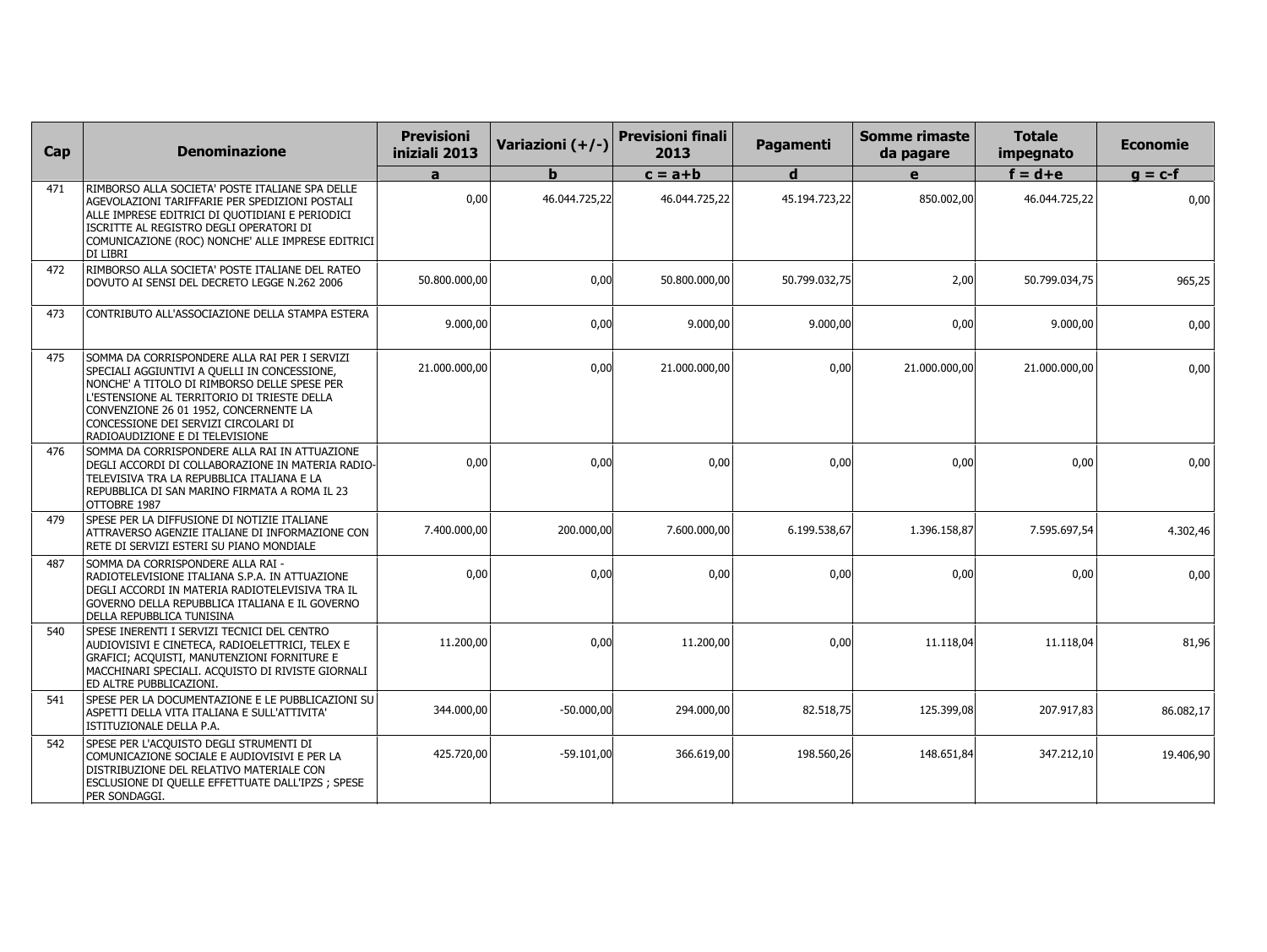| Cap | <b>Denominazione</b>                                                                                                                                                                                                         | <b>Previsioni</b><br>iniziali 2013 | Variazioni (+/-) | <b>Previsioni finali</b><br>2013 | Pagamenti     | <b>Somme rimaste</b><br>da pagare | <b>Totale</b><br>impegnato | <b>Economie</b> |
|-----|------------------------------------------------------------------------------------------------------------------------------------------------------------------------------------------------------------------------------|------------------------------------|------------------|----------------------------------|---------------|-----------------------------------|----------------------------|-----------------|
|     |                                                                                                                                                                                                                              | a                                  | h.               | $c = a + b$                      | $\mathbf d$   | e                                 | $f = d + e$                | $g = c-f$       |
| 556 | PROGETTI DI COMUNICAZIONE FINANZIATI DALL'UNIONE<br><b>EUROPEA</b>                                                                                                                                                           | 0,00                               | 0,00             | 0,00                             | 0,00          | 0,00                              | 0,00                       | 0,00            |
| 560 | SPESE PER I SERVIZI DI STAMPA E DI INFORMAZIONE IVI<br>COMPRESE LE SPESE DERIVANTI DALL'ATTUAZIONE DI<br>ACCORDI E PROGRAMMI DI COOPERAZIONE NEL CAMPO<br>DELL'INFORMAZIONE                                                  | 36.000.000,00                      | 120.000,00       | 36.120.000,00                    | 27.066.387,11 | 9.033.556,09                      | 36.099.943,20              | 20.056,80       |
| 561 | PROGETTI SPERIMENTALI SULLA MULTIMEDIALITA'<br>RELATIVA ALLA COMUNICAZIONE ISTITUZIONALE ED AL<br>SETTORE EDITORIALE, CON PARTICOLARE RIFERIMENTO<br>SUL MERCATO EDITORIALE.                                                 | 0,00                               | 0.00             | 0.00                             | 0,00          | 0,00                              | 0,00                       | 0,00            |
| 563 | FINANZIAMENTO DI PROGETTI DI COMUNICAZIONE A<br>CARATTERE PUBBLICITARIO DELLE AMMINISTRAZIONI<br>DELLO STATO, RITENUTI DI PARTICOLARE UTILITA'<br>SOCIALE O DI INTERESSE PUBBLICO                                            | 3.609.948,00                       | $-307.868,25$    | 3.302.079,75                     | 774.864,80    | 1.007.525,59                      | 1.782.390,39               | 1.519.689,36    |
| 566 | Premi e sovvenzioni per scrittori, editori, librai                                                                                                                                                                           | 200.000,00                         | $-200.000,00$    | 0,00                             | 0,00          | 0,00                              | 0,00                       | 0,00            |
|     | 9.2 SPESE IN CONTO CAPITALE                                                                                                                                                                                                  | 0,00                               | 5.222.042,54     | 5.222.042,54                     | 5.221.984,54  | 58,00                             | 5.222.042,54               | 0,00            |
|     | 9.2.3 INVESTIMENTI                                                                                                                                                                                                           | 0,00                               | 5.222.042,54     | 5.222.042.54                     | 5.221.984,54  | 58,00                             | 5.222.042,54               | 0,00            |
| 935 | CONTRIBUTI SUI MUTUI CONCESSI DAGLI ISTITUTI ED<br>AZIENDE DI CREDITO IN FAVORE DELLE IMPRESE<br>EDITORIALI PER L'ESTINZIONE DEI DEBITI EMERGENTI<br>DAL BILANCIO AL 31 DICEMBRE 1990                                        | 0,00                               | 941.824,59       | 941.824,59                       | 941.822,59    | 2,00                              | 941.824,59                 | 0,00            |
| 936 | FONDO ISTITUITO PRESSO LA PRESIDENZA DEL<br>CONSIGLIO DEI MINISTRI PER LA CORRESPONSIONE DI<br>CONTRIBUTI IN CONTO INTERESSI SUI FINANZIAMENTI<br>DESTINATI ALLO SVILUPPO DEL SETTORE DELLA STAMPA<br>QUOTIDIANA E PERIODICA | 0,00                               | 4.280.217,95     | 4.280.217,95                     | 4.280.161,95  | 56,00                             | 4.280.217,95               | 0,00            |
| 938 | FONDO PER LE AGEVOLAZIONI DI CREDITO ALLE IMPRESE<br><b>DEL SETTORE EDITORIALE</b>                                                                                                                                           | 0,00                               | 0,00             | 0,00                             | 0,00          | 0,00                              | 0,00                       | 0,00            |
|     | 9.3 PARTITE DI GIRO                                                                                                                                                                                                          | 15.000,00                          | 0,00             | 15,000,00                        | 9,000,00      | 0,00                              | 9.000,00                   | 6.000,00        |
|     | 9.3.1 PARTITE DI GIRO                                                                                                                                                                                                        | 15.000,00                          | 0,00             | 15.000,00                        | 9.000,00      | 0,00                              | 9.000,00                   | 6.000,00        |
| 878 | <b>ANTICIPAZIONI AL CASSIERE</b>                                                                                                                                                                                             | 15.000,00                          | 0,00             | 15,000,00                        | 9.000,00      | 0,00                              | 9.000,00                   | 6.000,00        |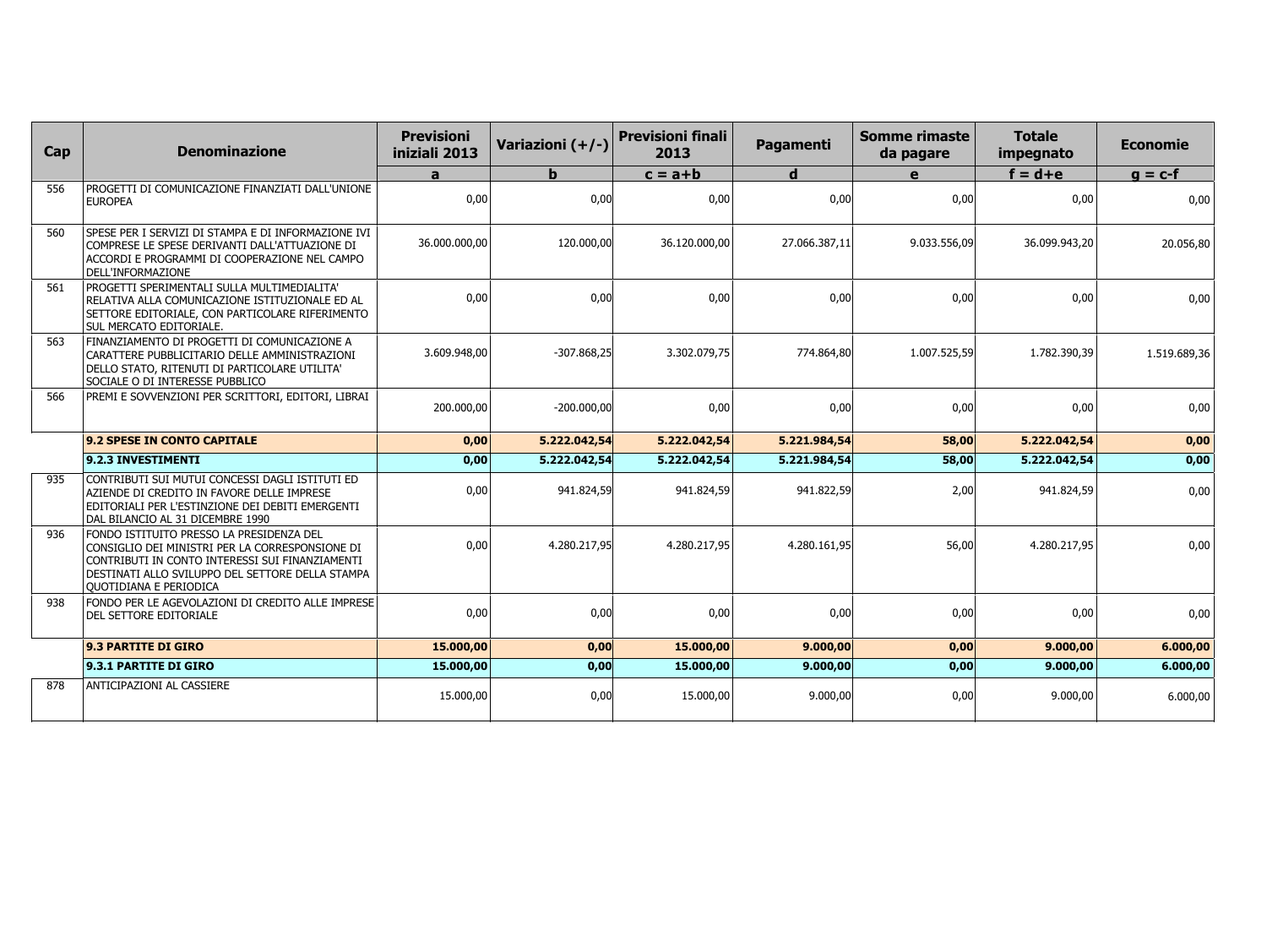| Cap | <b>Denominazione</b>                                                                                                                                                                                                                                    | <b>Previsioni</b><br>iniziali 2013 | Variazioni (+/-) | <b>Previsioni finali</b><br>2013 | Pagamenti | Somme rimaste<br>da pagare | <b>Totale</b><br>impegnato | <b>Economie</b> |
|-----|---------------------------------------------------------------------------------------------------------------------------------------------------------------------------------------------------------------------------------------------------------|------------------------------------|------------------|----------------------------------|-----------|----------------------------|----------------------------|-----------------|
|     |                                                                                                                                                                                                                                                         | a                                  |                  | $c = a + b$                      | d         | e                          | $f = d + e$                | $g = c-f$       |
|     | <b>10 ATTUAZIONE DEL PROGRAMMA DI</b><br><b>GOVERNO</b>                                                                                                                                                                                                 | 595.900,00                         | 19.000,00        | 614.900,00                       | 24.803,34 | 181.719,09                 | 206.522,43                 | 408.377,57      |
|     | <b>10.1 SPESE CORRENTI</b>                                                                                                                                                                                                                              | 595.900,00                         | 19.000,00        | 614.900,00                       | 24.803,34 | 181.719,09                 | 206.522,43                 | 408.377,57      |
|     | 10.1.1 FUNZIONAMENTO                                                                                                                                                                                                                                    | 385.900,00                         | $-31.000,00$     | 354.900,00                       | 5.005,15  | 1.251,81                   | 6.256,96                   | 348.643,04      |
| 575 | TRATTAMENTO ECONOMICO DEL PERSONALE NON<br>PROVENIENTE DA PUBBLICHE AMMINISTRAZIONI DEGLI<br>UFFICI DI DIRETTA COLLABORAZIONE DEL MINISTRO.                                                                                                             | 0,00                               | 0,00             | 0,00                             | 0,00      | 0,00                       | 0,00                       | 0,00            |
| 576 | TRATTAMENTO ECONOMICO ACCESSORIO DEL PERSONALE<br>DEGLI UFFICI DI DIRETTA COLLABORAZIONE DEL<br>MINISTRO.                                                                                                                                               | 0,00                               | 0.00             | 0.00                             | 0,00      | 0,00                       | 0,00                       | 0,00            |
| 577 | RIMBORSO SPESE PER MISSIONI NEL TERRITORIO<br>NAZIONALE E ALL' ESTERO                                                                                                                                                                                   | 13.000,00                          | 0.00             | 13.000,00                        | 211,39    | 1,81                       | 213,20                     | 12.786,80       |
| 581 | CONTRIBUTI PREVIDENZIALI A CARICO<br>DELL'AMMINISTRAZIONE SULLE COMPETENZE ACCESSORIE<br>AL PERSONALE DI DIRETTA COLLABORAZIONE.                                                                                                                        | 0,00                               | 0,00             | 0,00                             | 0,00      | 0,00                       | 0,00                       | 0,00            |
| 582 | ONERI PER IRAP SULLE COMPETENZE ACCESSORIE AL<br>PERSONALE DI DIRETTA COLLABORAZIONE                                                                                                                                                                    | 0.00                               | 0.00             | 0.00                             | 0,00      | 0,00                       | 0,00                       | 0,00            |
| 584 | SPESE PER IL FUNZIONAMENTO DEL COMITATO TECNICO<br>SCIENTIFICO E DELL'OSSERVATORIO PER IL<br>COORDINAMENTO IN MATERIA DI VALUTAZIONE E<br>CONTROLLO STRATEGICO DELLE AMMINISTRAZIONI<br>DELLO STATO (D.LGS. 286 99)                                     | 192.000,00                         | 0,00             | 192.000,00                       | 0,00      | 0,00                       | 0,00                       | 192.000,00      |
| 586 | SPESE VARIE DI MINUTO FUNZIONAMENTO DEGLI UFFICI<br>E DI INTERPRETARIATO                                                                                                                                                                                | 0,00                               | 0,00             | 0,00                             | 0,00      | 0,00                       | 0,00                       | 0,00            |
| 587 | SPESE PER STUDI, INDAGINI E RILEVAZIONI                                                                                                                                                                                                                 | 3.500,00                           | 0,00             | 3.500,00                         | 0,00      | 0,00                       | 0,00                       | 3.500,00        |
| 589 | SPESE DI RAPPRESENTANZA                                                                                                                                                                                                                                 | 0,00                               | 0,00             | 0,00                             | 0,00      | 0,00                       | 0,00                       | 0,00            |
| 592 | SPESE PER IL FUNZIONAMENTO DELLA STRUTTURA DI<br>MISSIONE PER LA SPENDING REVIEW, ISTITUITA CON<br>DPCM DEL 7 MAGGIO 2012, IVICOMPRESI GLI ONERI PER<br>IL COORDINATORE, PER IL PERSONALE E PER GLI<br>EVENTUALI COMPENSI DA CORRISPONDERE AGLI ESPERTI | 175.000,00                         | $-35.000,00$     | 140.000.00                       | 0,00      | 0,00                       | 0,00                       | 140.000,00      |
| 595 | COMPENSI PER ESPERTI E PER INCARICHI SPECIALI EX<br>ART.9 D.LGS. N. 303 1999.                                                                                                                                                                           | 0,00                               | 0,00             | 0,00                             | 0,00      | 0,00                       | 0,00                       | 0,00            |
| 596 | SPESE PER LA PARTECIPAZIONE A CONVEGNI ED ALTRE<br>MANIFESTAZIONI.                                                                                                                                                                                      | 2.400,00                           | 4.000,00         | 6.400,00                         | 4.793,76  | 1.250,00                   | 6.043,76                   | 356,24          |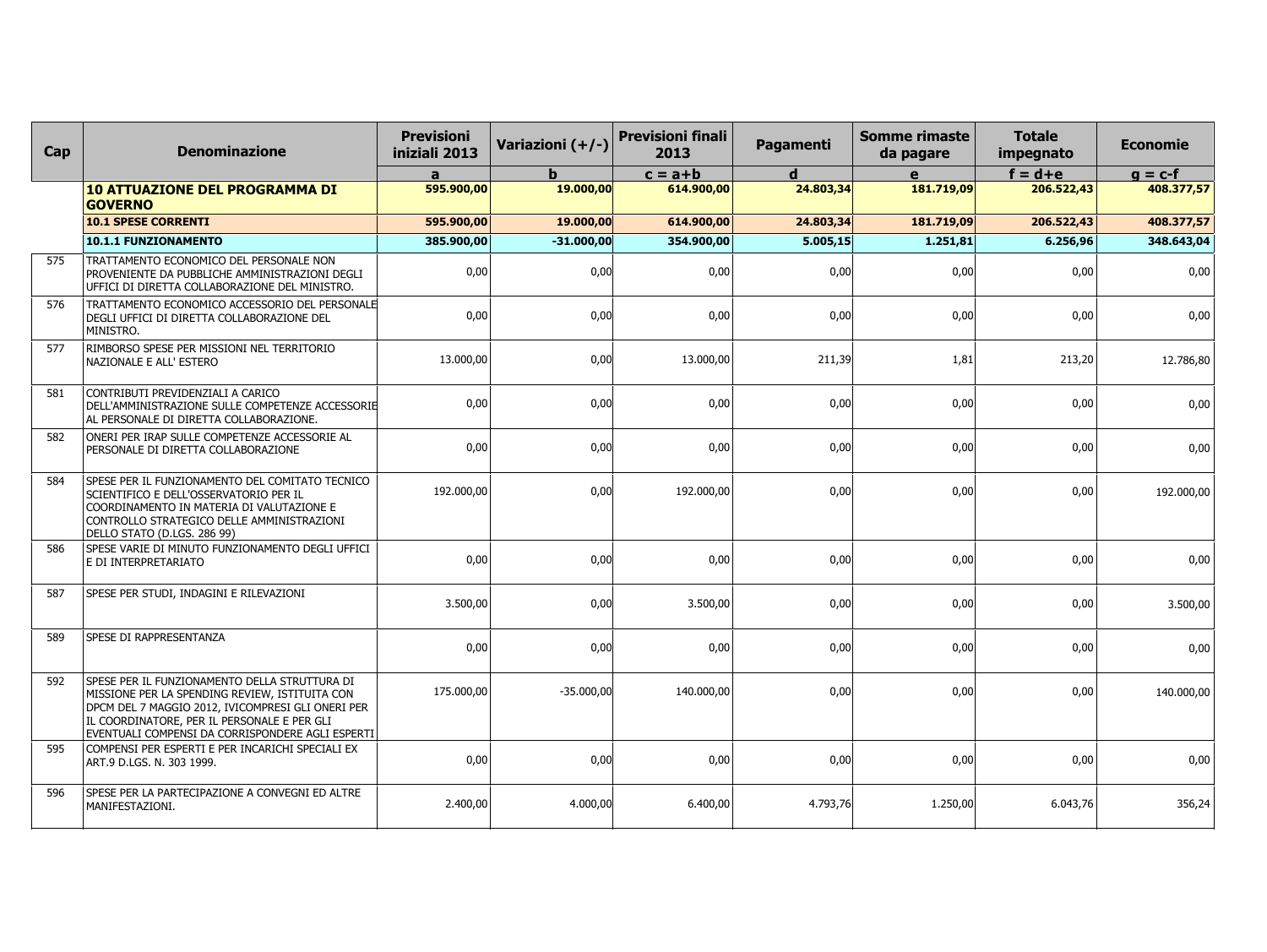| Cap | <b>Denominazione</b>                                                                                                                                                                                                                                      | <b>Previsioni</b><br>iniziali 2013 | Variazioni (+/-) | Previsioni finali<br>2013 | Pagamenti | Somme rimaste<br>da pagare | <b>Totale</b><br>impegnato | Economie  |
|-----|-----------------------------------------------------------------------------------------------------------------------------------------------------------------------------------------------------------------------------------------------------------|------------------------------------|------------------|---------------------------|-----------|----------------------------|----------------------------|-----------|
|     |                                                                                                                                                                                                                                                           | a                                  |                  | $c = a + b$               |           | e                          | $f = d + e$                | $q = c-f$ |
|     | <b>10.1.2 INTERVENTI</b>                                                                                                                                                                                                                                  | 210.000,00                         | 50.000,00        | 260.000,00                | 19.798,19 | 180.467,28                 | 200.265,47                 | 59.734,53 |
| 583 | SPESE PER L'ANALISI E LA PROGETTAZIONE DI POLITICHE I<br>PUBBLICHE PER IL FUNZIONAMENTO DELL'OSSERVATORIO<br>SULLA VALUTAZIONE DELLE POLITICHE GOVERNATIVE E<br><b>PER IL PROGETTO DI GOVERNOINCONTRA IVI INCLUSO ILI</b><br>FUNZIONAMENTO DELL'ORGANISMO | 210,000,00                         | 50.000.00        | 260,000,00                | 19.798.19 | 180.467.28                 | 200.265,47                 | 59.734,53 |
|     | <b>10.3 PARTITE DI GIRO</b>                                                                                                                                                                                                                               | 15,000,00                          | 0,00             | 15,000,00                 | 0,00      | 0,00                       | 0,00                       | 15.000,00 |
|     | 10.3.1 PARTITE DI GIRO                                                                                                                                                                                                                                    | 15,000,00                          | 0,00             | 15.000,00                 | 0,00      | 0,00                       | 0,00                       | 15.000,00 |
| 879 | ANTICIPAZIONI AL CASSIERE                                                                                                                                                                                                                                 | 15,000,00                          | 0,00             | 15,000,00                 | 0.00      | 0,00                       | 0,00                       | 15.000,00 |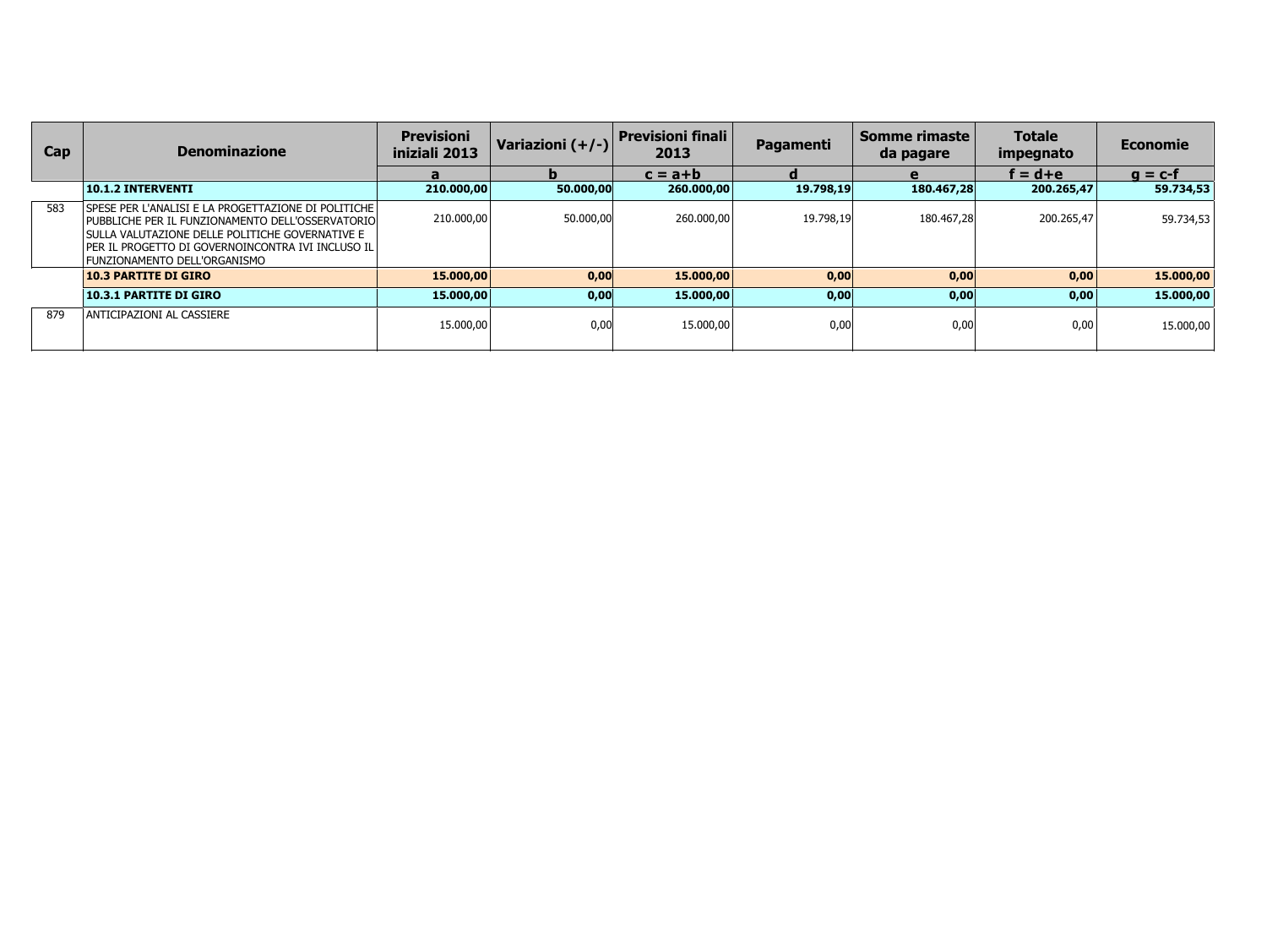| Cap | <b>Denominazione</b>                                                                                                             | <b>Previsioni</b><br>iniziali 2013 | Variazioni (+/-) | <b>Previsioni finali</b><br>2013 | Pagamenti    | <b>Somme rimaste</b><br>da pagare | <b>Totale</b><br>impegnato | <b>Economie</b> |
|-----|----------------------------------------------------------------------------------------------------------------------------------|------------------------------------|------------------|----------------------------------|--------------|-----------------------------------|----------------------------|-----------------|
|     |                                                                                                                                  | $\mathbf{a}$                       |                  | $c = a + b$                      | d            | e                                 | $f = d + e$                | $g = c-f$       |
|     | <b>11 PROGRAMMAZIONE E COORDINAMENTO</b><br><b>DELLA POLITICA ECONOMICA</b>                                                      | 8.535.191,00                       | 316.425,41       | 8.851.616,41                     | 2.076.520,39 | 527.044,32                        | 2.603.564,71               | 6.248.051,70    |
|     | <b>11.1 SPESE CORRENTI</b>                                                                                                       | 8.535.191,00                       | 316.425,41       | 8.851.616,41                     | 2.076.520,39 | 527.044,32                        | 2.603.564,71               | 6.248.051,70    |
|     | 11.1.1 FUNZIONAMENTO                                                                                                             | 4.510.191,00                       | $-17,206,19$     | 4.492.984,81                     | 1.742.888,79 | 527.044,32                        | 2.269.933,11               | 2.223.051,70    |
| 597 | TRATTAMENTO ECONOMICO ACCESSORIO DEL PERSONALE<br>DEGLI UFFICI DI DIRETTA COLLABORAZIONE DEL<br><b>MINISTRO</b>                  | 0,00                               | 0,00             | 0,00                             | 0,00         | 0,00                              | 0,00                       | 0,00            |
| 598 | CONTRIBUTI PREVIDENZIALI A CARICO<br>DELL'AMMINISTRAZIONE SULLE COMPETENZE ACCESSORIE<br>AL PERSONALE DI DIRETTA COLLABORAZIONE. | 0,00                               | 0,00             | 0,00                             | 0,00         | 0,00                              | 0,00                       | 0,00            |
| 599 | ONERI IRAP SULLE COMPETENZE ACCESSORIE AL<br>PERSONALE DI DIRETTA COLLABORAZIONE                                                 | 0,00                               | 0,00             | 0.00                             | 0,00         | 0,00                              | 0,00                       | 0,00            |
| 600 | RIMBORSO SPESE PER MISSIONI NEL TERRITORIO<br>NAZIONALE ED ALL'ESTERO.                                                           | 40.303,00                          | 28.024,88        | 68.327,88                        | 20.979,44    | 47.346,28                         | 68.325,72                  | 2,16            |
| 613 | SPESE PER L'UNITA' TECNICA FINANZA DI PROGETTO                                                                                   | 950.000,00                         | $-600.000,00$    | 350.000,00                       | 161.483,13   | 63.322,56                         | 224.805,69                 | 125.194,31      |
| 614 | SPESE PER IL NUCLEO TECNICO PER IL COORDINAMENTO<br>DELLA POLITICA ECONOMICA                                                     | 1.250.000.00                       | $-350,000,00$    | 900.000,00                       | 616.152,43   | 216.246,50                        | 832.398,93                 | 67.601,07       |
| 621 | SPESE PER IL NUCLEO DI CONSULENZA PER L'ATTUAZIONE<br>DELLE LINEE GUIDA PER LA REGOLAZIONE DEI SERVIZI DI<br>PUBBLICA UTILITA'   | 800.000,00                         | $-200.000,00$    | 600.000,00                       | 337.431,96   | 118.198,37                        | 455.630,33                 | 144.369,67      |
| 622 | SPESE PER IL FUNZIONAMENTO DEL COMITATO<br>INTERMINISTERIALE PER LA PROGRAMMAZIONE<br><b>ECONOMICA</b>                           | 32.000,00                          | 0,00             | 32.000,00                        | 23.016,03    | 8.427,87                          | 31.443,90                  | 556,10          |
| 623 | SPESE PER ACQUISTO GIORNALI, RIVISTE E PERIODICI.                                                                                | 4.000,00                           | 0,00             | 4.000,00                         | 1.317,98     | 2.682,02                          | 4.000,00                   | 0,00            |
| 627 | SPESE VARIE DI MINUTO FUNZIONAMENTO DEGLI UFFICI<br>E DI INTERPRETARIATO                                                         | 0,00                               | 5.996,93         | 5.996,93                         | 5.996,93     | 0,00                              | 5.996,93                   | 0,00            |
| 628 | SPESE PER IL FUNZIONAMENTO DEL COMITATO TECNICO<br>INTERMINISTERIALE PER LA MONTAGNA                                             | 10.000,00                          | 0,00             | 10.000,00                        | 0,00         | 0,00                              | 0,00                       | 10.000,00       |
| 629 | COMPENSI PER ESPERTI E PER INCARICHI SPECIALI EX<br>ART.9 D.LGS. N. 303 1999.                                                    | 112.228,00                         | $-51.228,00$     | 61.000,00                        | 42.678,07    | 18.321,93                         | 61.000,00                  | 0,00            |
| 630 | SPESE PER LA PARTECIPAZIONE A CONVEGNI ED ALTRE<br>MANIFESTAZIONI.                                                               | 24.270,00                          | 0,00             | 24.270,00                        | 541,50       | 0,00                              | 541,50                     | 23.728,50       |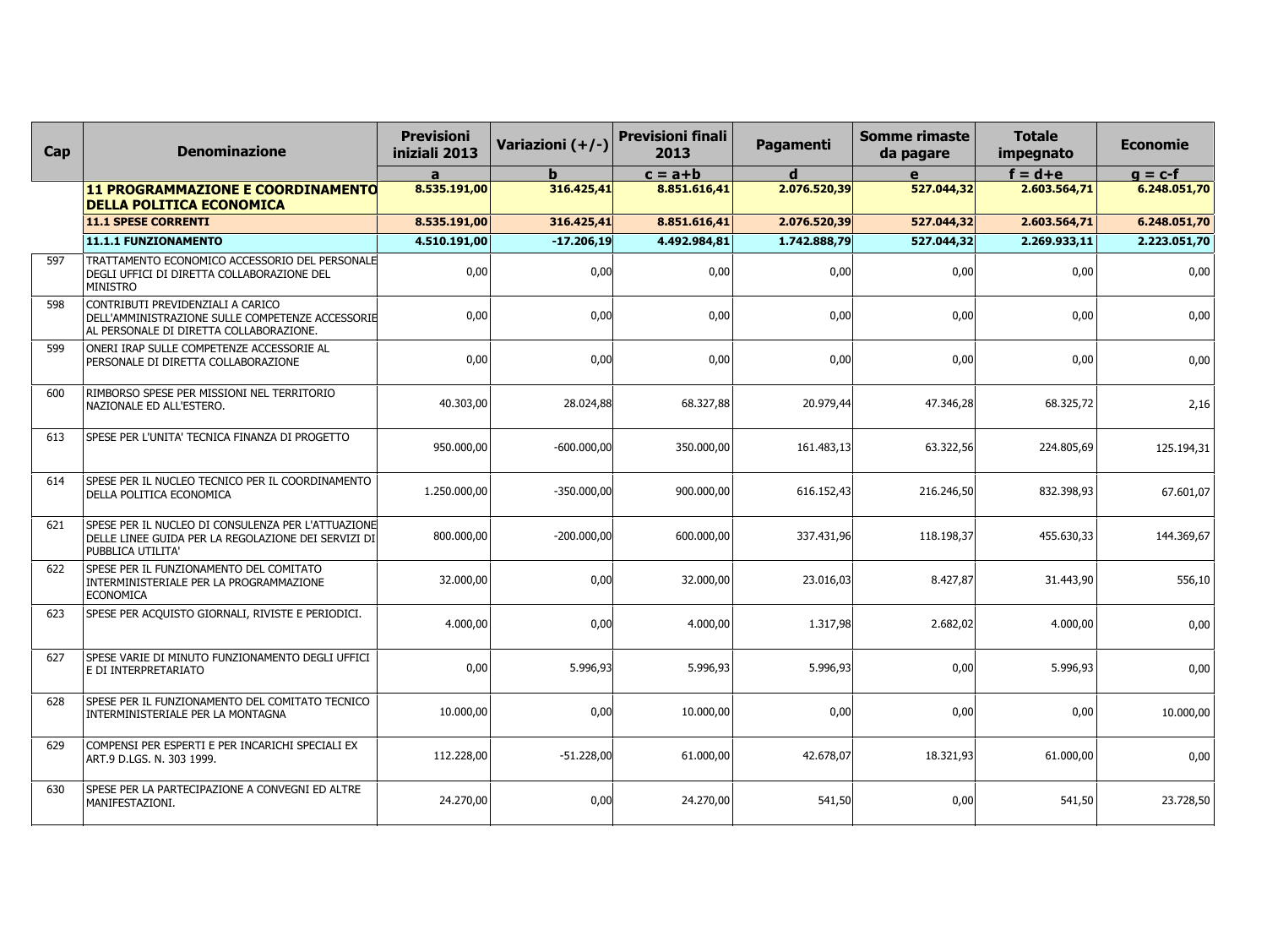| Cap | <b>Denominazione</b>                                                                                                                                | <b>Previsioni</b><br>iniziali 2013 | Variazioni (+/-) | <b>Previsioni finali</b><br>2013 | Pagamenti   | Somme rimaste<br>da pagare | <b>Totale</b><br>impegnato | <b>Economie</b> |
|-----|-----------------------------------------------------------------------------------------------------------------------------------------------------|------------------------------------|------------------|----------------------------------|-------------|----------------------------|----------------------------|-----------------|
|     |                                                                                                                                                     | a                                  | b.               | $c = a + b$                      | $\mathbf d$ | e                          | $f = d + e$                | $g = c-f$       |
| 633 | SPESE DI RAPPRESENTANZA                                                                                                                             | 2.390,00                           | 0,00             | 2.390,00                         | 434,10      | 1.955,90                   | 2.390,00                   | 0.00            |
| 639 | SPESE PER IL NUCLEO DI VALUTAZIONE E VERIFICA DEGLI<br><b>INVESTIMENTI PUBBLICI</b>                                                                 | 1.200.000,00                       | $-600.000,00$    | 600.000.00                       | 532.857,22  | 50.542,89                  | 583.400,11                 | 16.599,89       |
| 642 | SPESE PER IL POTENZIAMENTO DELLE ATTIVITA' E DEGLI<br>STRUMENTI DI ANALISI E MONITORAGGIO DEL<br><b>DIPARTIMENTO</b>                                | 85.000,00                          | 1.750.000,00     | 1.835.000,00                     | 0,00        | 0,00                       | 0,00                       | 1.835.000,00    |
|     | <b>11.1.2 INTERVENTI</b>                                                                                                                            | 4.025.000.00                       | 333.631,60       | 4.358.631,60                     | 333.631,60  | 0,00                       | 333.631,60                 | 4.025.000,00    |
| 631 | SPESE PER ATTIVITA' O PROGRAMMI FINANZIATI CON<br>FONDI DELL'UNIONE EUROPEA E DEL FONDO PER LE AREE<br>SOTTOUTILIZZATE.                             | 25.000,00                          | 0,00             | 25.000,00                        | 0,00        | 0,00                       | 0,00                       | 25.000,00       |
| 632 | FONDO PER LA COSTITUZIONE DI UNITA' TECNICHE DI<br>SUPPORTO ALLA PROGRAMMAZIONE, ALLA VALUTAZIONE<br>ED AL MONITORAGGIO DEGLI INVESTIMENTI PUBBLICI | 4.000.000.00                       | 333.631,60       | 4.333.631,60                     | 333.631,60  | 0,00                       | 333.631,60                 | 4.000.000,00    |
|     | <b>11.2 SPESE IN CONTO CAPITALE</b>                                                                                                                 | 0,00                               | 0,00             | 0,00                             | 0,00        | 0,00                       | 0,00                       | 0,00            |
|     | 11.2.3 INVESTIMENTI                                                                                                                                 | 0,00                               | 0,00             | 0,00                             | 0,00        | 0,00                       | 0,00                       | 0,00            |
| 941 | SPESE INFORMATICHE PER IL MONITORAGGIO DELLA<br>FILIERA DEI FORNITORI DI OPERE DI LEGGE OBIETTIVO                                                   | 0,00                               | 0,00             | 0,00                             | 0,00        | 0,00                       | 0,00                       | 0,00            |
|     | <b>11.3 PARTITE DI GIRO</b>                                                                                                                         | 15,000,00                          | 0,00             | 15,000,00                        | 0,00        | 0,00                       | 0,00                       | 15.000,00       |
|     | <b>11.3.0 PARTITE DI GIRO</b>                                                                                                                       | 15.000,00                          | 0,00             | 15.000,00                        | 0,00        | 0,00                       | 0,00                       | 15.000,00       |
| 895 | ANTICIPAZIONI AL CASSIERE                                                                                                                           | 15.000,00                          | 0,00             | 15.000,00                        | 0,00        | 0,00                       | 0,00                       | 15.000,00       |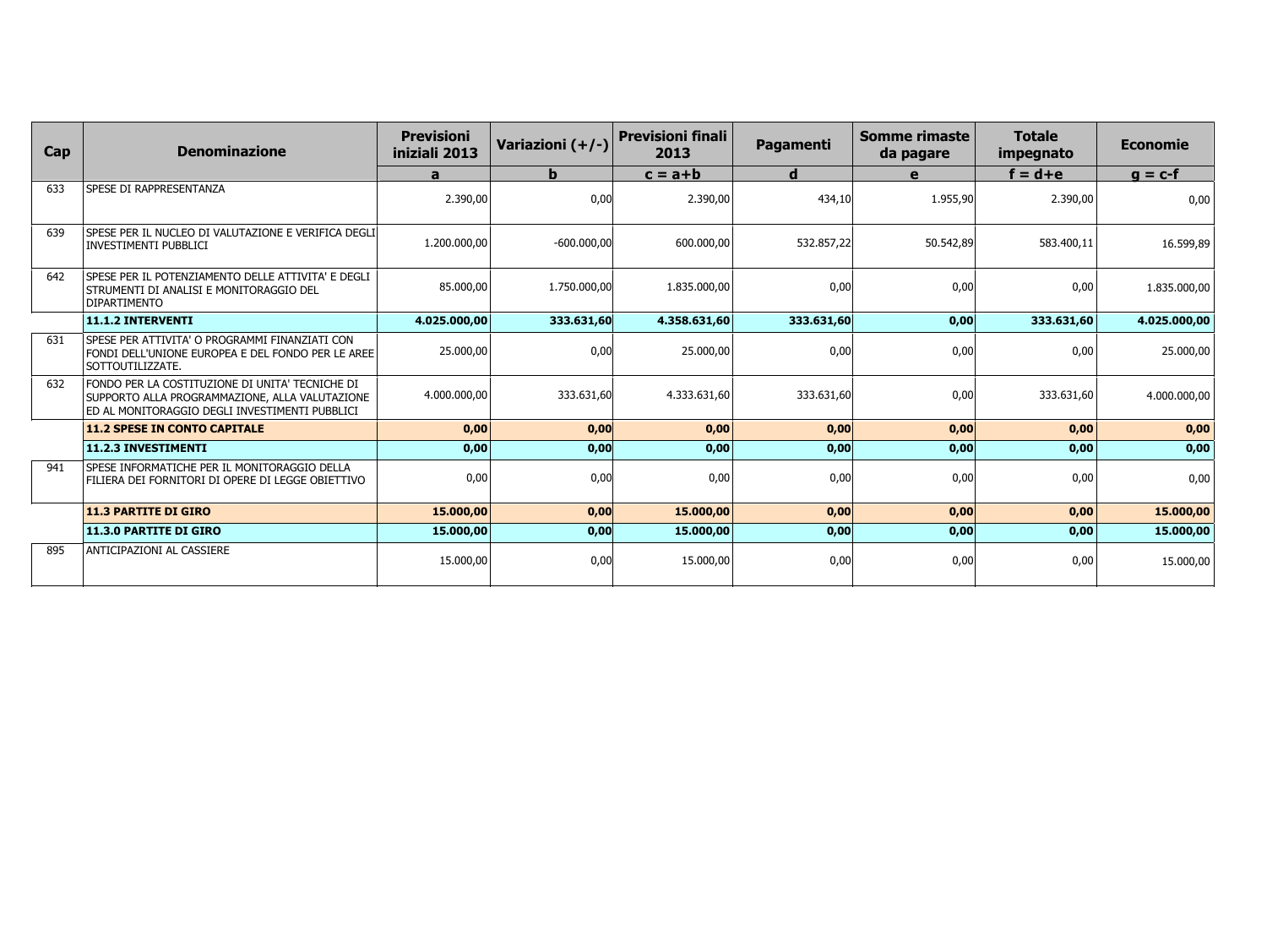| Cap | <b>Denominazione</b>                                                                                                                                                                                                                                                                            | <b>Previsioni</b><br>iniziali 2013 | Variazioni (+/-) | <b>Previsioni finali</b><br>2013 | Pagamenti     | <b>Somme rimaste</b><br>da pagare | <b>Totale</b><br>impegnato | <b>Economie</b> |
|-----|-------------------------------------------------------------------------------------------------------------------------------------------------------------------------------------------------------------------------------------------------------------------------------------------------|------------------------------------|------------------|----------------------------------|---------------|-----------------------------------|----------------------------|-----------------|
|     |                                                                                                                                                                                                                                                                                                 | a                                  | h                | $c = a + b$                      | d             | $\mathbf{e}$                      | $f = d + e$                | $g = c-f$       |
|     | <b>12 INNOVAZIONE E TECNOLOGIE</b>                                                                                                                                                                                                                                                              | 22.000,00                          | 42.047.559,22    | 42.069.559,22                    | 42.049.360,79 | 0,00                              | 42.049.360,79              | 20.198,43       |
|     | 12.1 SPESE CORRENTI                                                                                                                                                                                                                                                                             | 22.000,00                          | 0,00             | 22,000,00                        | 1.801,57      | 0,00                              | 1.801,57                   | 20.198,43       |
|     | 12.1.1 FUNZIONAMENTO                                                                                                                                                                                                                                                                            | 22,000,00                          | 0,00             | 22.000,00                        | 1.801,57      | 0,00                              | 1.801,57                   | 20.198,43       |
| 425 | SPESE OCCORRENTI PER LA GIORNATA<br>DELL'INNOVAZIONE                                                                                                                                                                                                                                            | 7.000,00                           | 0,00             | 7.000,00                         | 0,00          | 0,00                              | 0,00                       | 7.000,00        |
| 655 | SPESE PER LA DOCUMENTAZIONE E L'INFORMAZIONE<br>SULL'ATTIVITA' DELL'UFFICIO DEL MINISTRO PER<br>L'INNOVAZIONE E LE TECNOLOGIE A MEZZO DELLA<br>STAMPA E DEGLI STRUMENTI DI COMUNICAZIONE PIU'<br><b>IDONEI</b>                                                                                  | 0,00                               | 0,00             | 0,00                             | 0,00          | 0,00                              | 0,00                       | 0,00            |
| 669 | SPESE PER IL FUNZIONAMENTO DELLA STRUTTURA DI<br>MISSIONE UNITA' TECNICA PER L'E-GOVERNMENT PER LO<br>SVILUPPO - NONCHE' SPESEINERENTI ALLE ATTIVITA'<br>TECNICHE NECESSARIE ALLA PREPARAZIONE ED<br>ESECUZIONE DEI PROGETTI PER I PAESI IN VIA DI<br>SVILUPPOBENEFICIARI DEGLI STESSI PROGETTI | 0.00                               | 0.00             | 0,00                             | 0.00          | 0,00                              | 0,00                       | 0,00            |
| 675 | RIMBORSO SPESE PER MISSIONE NEL TERRITORIO<br>NAZIONALE E ALL'ESTERO                                                                                                                                                                                                                            | 15.000,00                          | 0,00             | 15.000,00                        | 1.801,57      | 0,00                              | 1.801,57                   | 13.198,43       |
| 677 | SPESE PER LA PARTECIPAZIONE A CONVEGNI ED ALTRE<br>MANIFESTAZIONI.                                                                                                                                                                                                                              | 0,00                               | 0,00             | 0,00                             | 0,00          | 0,00                              | 0,00                       | 0,00            |
| 678 | SPESE VARIE DI MINUTO FUNZIONAMENTO DEGLI UFFICI<br>E DI INTERPRETARIATO                                                                                                                                                                                                                        | 0,00                               | 0,00             | 0,00                             | 0,00          | 0,00                              | 0,00                       | 0,00            |
| 685 | SPESE PER IL FUNZIONAMENTO E LA GESTIONE DEL<br>SISTEMA INFORMATIVO DEL DIPARTIMENTO                                                                                                                                                                                                            | 0,00                               | 0.00             | 0,00                             | 0.00          | 0,00                              | 0,00                       | 0,00            |
| 692 | SPESE POSTALI E TELEGRAFICHE, LAVORI TIPOGRAFICI,<br><b>FACCHINAGGIO</b>                                                                                                                                                                                                                        | 0,00                               | 0,00             | 0,00                             | 0,00          | 0,00                              | 0,00                       | 0,00            |
| 693 | SPESE PER MANUTENZIONE DI APPARECCHIATURE,<br>ATTREZZATURE E RESTAURO DI MOBILI NONCHE' PER<br><b>SPESE TELEFONICHE</b>                                                                                                                                                                         | 0.00                               | 0.00             | 0,00                             | 0.00          | 0,00                              | 0,00                       | 0,00            |
|     | 12.1.2 INTERVENTI                                                                                                                                                                                                                                                                               | 0,00                               | 0,00             | 0,00                             | 0,00          | 0,00                              | 0,00                       | 0,00            |
| 672 | SOMME DESTINATE AL FINANZIAMENTO DEL PROGETTO<br>UN CAPPUCCINO AL GIORNO                                                                                                                                                                                                                        | 0,00                               | 0,00             | 0,00                             | 0,00          | 0,00                              | 0,00                       | 0,00            |
| 674 | SOMME DESTINATE AL FINANZIAMENTO DI PROGETTI<br>STRATEGICI NEL SETTORE INFORMATICO AI SENSI DELLA<br>LEGGE 18 GIUGNO 2009, N.69                                                                                                                                                                 | 0,00                               | 0.00             | 0,00                             | 0.00          | 0,00                              | 0,00                       | 0,00            |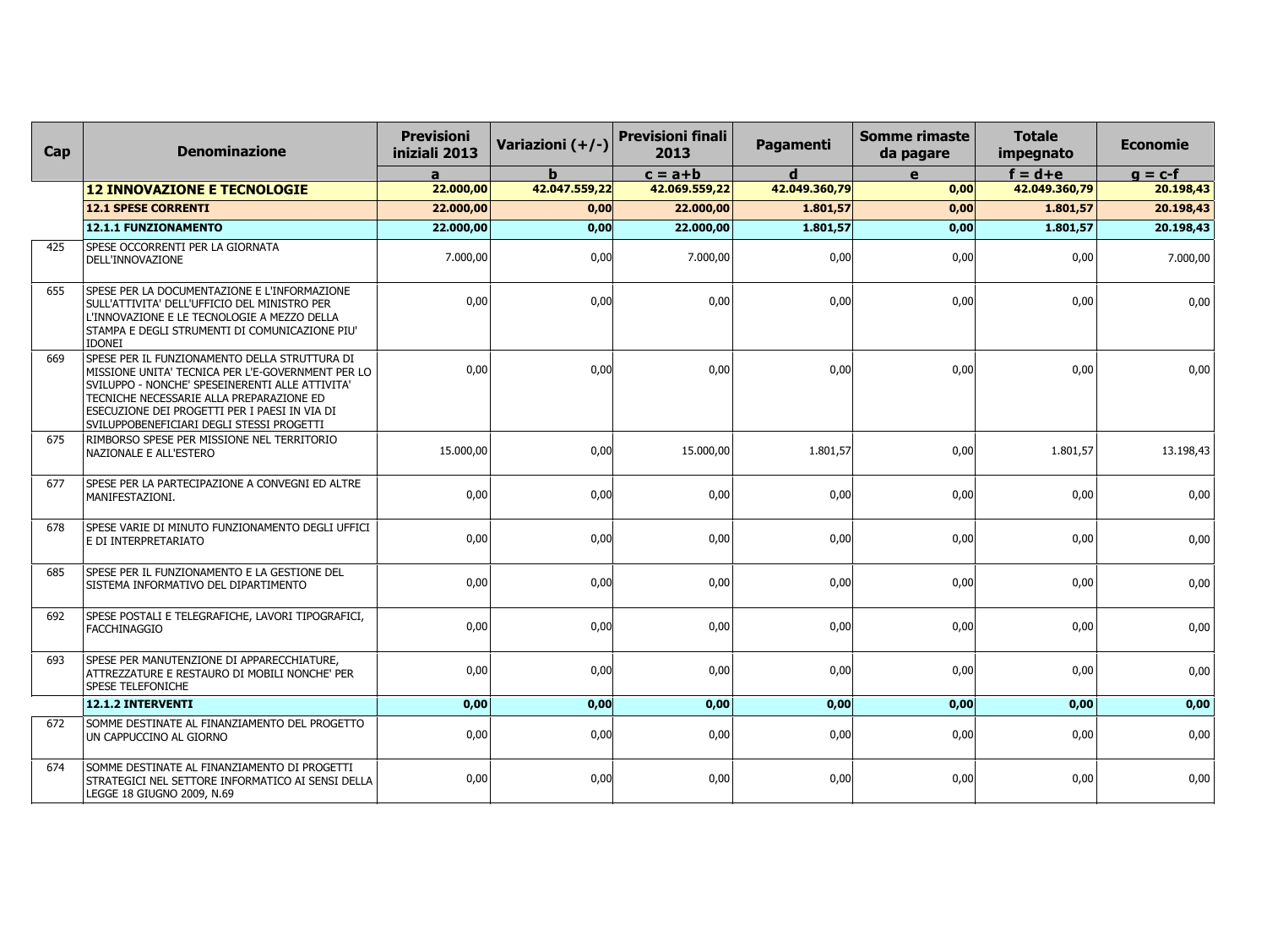| Cap | <b>Denominazione</b>                                                                                                                                                                                                                                       | <b>Previsioni</b><br>iniziali 2013 | Variazioni (+/-) | <b>Previsioni finali</b><br>2013 | <b>Pagamenti</b> | Somme rimaste<br>da pagare | <b>Totale</b><br>impegnato | <b>Economie</b> |
|-----|------------------------------------------------------------------------------------------------------------------------------------------------------------------------------------------------------------------------------------------------------------|------------------------------------|------------------|----------------------------------|------------------|----------------------------|----------------------------|-----------------|
|     |                                                                                                                                                                                                                                                            | a                                  | b.               | $c = a + b$                      | d                | e                          | $f = d + e$                | $q = c-f$       |
|     | <b>12.2 SPESE IN CONTO CAPITALE</b>                                                                                                                                                                                                                        | 0,00                               | 42.047.559,22    | 42.047.559,22                    | 42.047.559,22    | 0,00                       | 42.047.559,22              | 0,00            |
|     | 12.2.3 INVESTIMENTI                                                                                                                                                                                                                                        | 0,00                               | 42.047.559,22    | 42.047.559,22                    | 42.047.559,22    | 0,00                       | 42.047.559,22              | 0,00            |
| 952 | SOMME DESTINATE AL FINANZIAMENTO DEI PROGETTI<br>STRATEGICI NEL SETTORE INFORMATICO (ART. 27, C.1 E<br>2 LEGGE N.3 2003)                                                                                                                                   | 0,00                               | 1.354.172.61     | 1.354.172.61                     | 1.354.172,61     | 0,00                       | 1.354.172.61               | 0,00            |
| 953 | SOMME DESTINATE DAL CIPE AL FINANZIAMENTO DEGLI<br>INVESTIMENTI PUBBLICI RELATIVI A PROGETTI DI<br>INNOVAZIONE TECNOLOGICA                                                                                                                                 | 0,00                               | 40.693.386,61    | 40.693.386,61                    | 40.693.386,61    | 0,00                       | 40.693.386,61              | 0,00            |
| 962 | SPESE OCCORRENTI PER L'ATTRIBUZIONE AI CITTADINI<br>DI UNA CASELLA DI POSTA ELETTRONICA CERTIFICATA AI<br>SENSI DELL'ART.16-BIS, COMMA 5, DEL DECRETO LEGGE<br>29 NOVEMBRE 2008, N. 185, CONVERTITO CON<br>MODIFICAZIONI DALLA LEGGE 28 GENNAIO 2009, N. 2 | 0,00                               | 0,00             | 0,00                             | 0,00             | 0,00                       | 0,00                       | 0,00            |
| 963 | SPESE PER L'ACQUISTO DI ATTREZZATURE E<br>APPARECCHIATURE INFORMATICHE, DI MOBILIO E<br>DOTAZIONI LIBRARIE                                                                                                                                                 | 0,00                               | 0,00             | 0,00                             | 0,00             | 0,00                       | 0,00                       | 0,00            |
| 964 | SPESE PER LO SVILUPPO DEL SISTEMA INFORMATIVO DEL<br>DDI                                                                                                                                                                                                   | 0,00                               | 0,00             | 0,00                             | 0,00             | 0,00                       | 0,00                       | 0,00            |
|     | <b>12.3 PARTITE DI GIRO</b>                                                                                                                                                                                                                                | 15.000,00                          | 0,00             | 15.000,00                        | 0,00             | 0,00                       | 0,00                       | 15.000,00       |
|     | 12.3.1 PARTITE DI GIRO                                                                                                                                                                                                                                     | 15.000,00                          | 0,00             | 15.000,00                        | 0,00             | 0,00                       | 0,00                       | 15.000,00       |
| 881 | ANTICIPAZIONI AL CASSIERE                                                                                                                                                                                                                                  | 15.000,00                          | 0,00             | 15.000,00                        | 0,00             | 0,00                       | 0,00                       | 15.000,00       |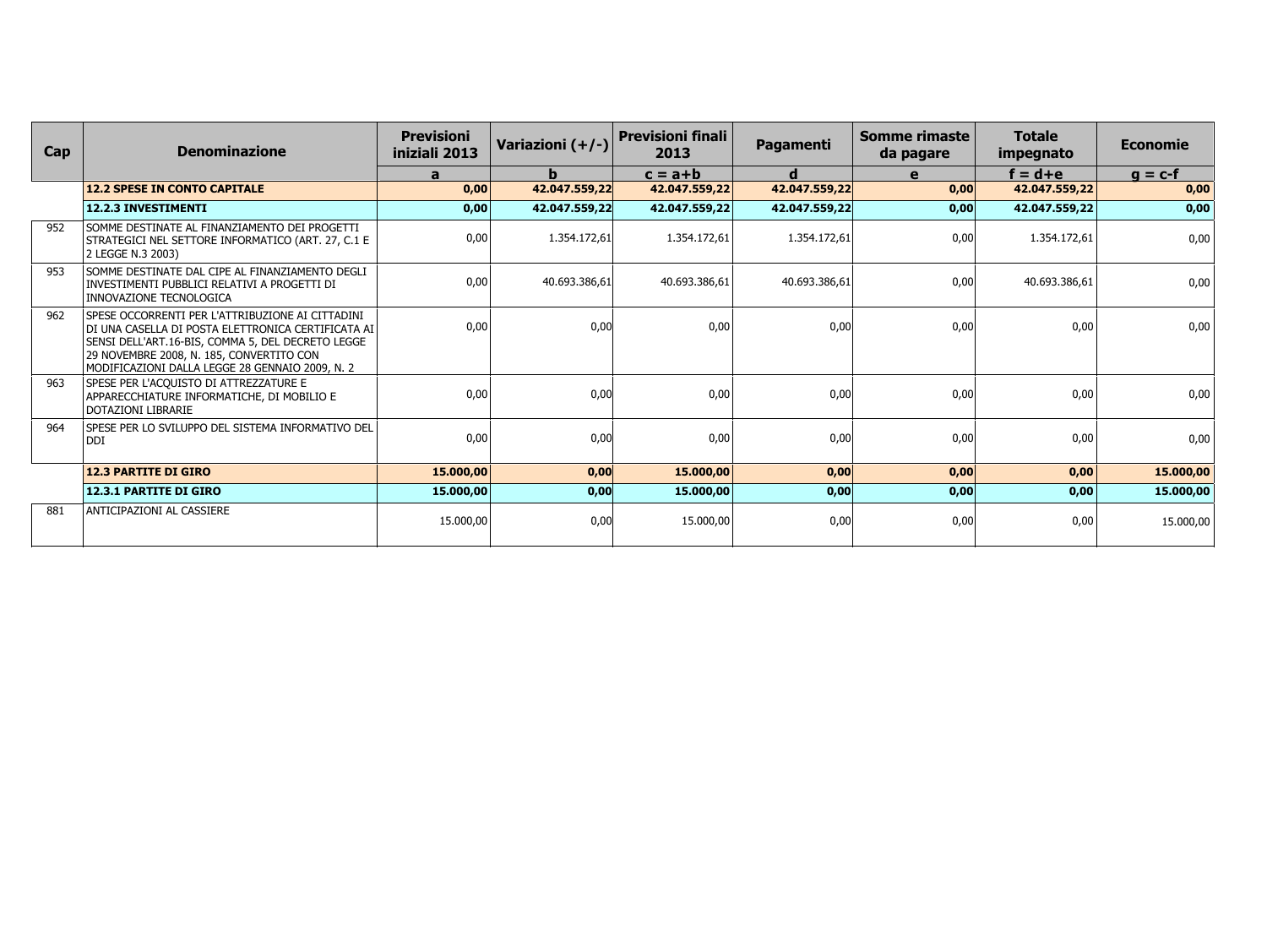| Cap | <b>Denominazione</b>                                                                                                                                                                                                                          | <b>Previsioni</b><br>iniziali 2013 | Variazioni (+/-) | <b>Previsioni finali</b><br>2013 | Pagamenti        | <b>Somme rimaste</b><br>da pagare | <b>Totale</b><br>impegnato | <b>Economie</b>  |
|-----|-----------------------------------------------------------------------------------------------------------------------------------------------------------------------------------------------------------------------------------------------|------------------------------------|------------------|----------------------------------|------------------|-----------------------------------|----------------------------|------------------|
|     |                                                                                                                                                                                                                                               | a                                  |                  | $c = a + b$                      | d                | $\mathbf{e}$                      | $f = d + e$                | $q = c-f$        |
|     | <b>13 PROTEZIONE CIVILE</b>                                                                                                                                                                                                                   | 2.456.059.708,00                   | 1.139.441.847,71 | 3.595.501.555,71                 | 2.315.379.262,99 | 141.287.940,80                    | 2.456.667.203,79           | 1.138.834.351,92 |
|     | <b>13.1 SPESE CORRENTI</b>                                                                                                                                                                                                                    | 889.969.256,00                     | 765.373.710,64   | 1.655.342.966,64                 | 737.639.495,62   | 57.402.993,18                     | 795.042.488,80             | 860.300.477,84   |
|     | 13.1.1 FUNZIONAMENTO                                                                                                                                                                                                                          | 85.476.646,00                      | $-8.839.091,34$  | 76.637.554,66                    | 35.618.389,24    | 28.323.440,47                     | 63.941.829,71              | 12.695.724,95    |
| 679 | STIPENDI ED EMOLUMENTI FISSI AL PERSONALE DEL<br>RUOLO SPECIALE DI CUI ALL'ART. 9 TER DEL D.LGS<br>30-07-1999 N.303                                                                                                                           | 40.000.000,00                      | $-40.000.000,00$ | 0,00                             | 0,00             | 0,00                              | 0,00                       | 0,00             |
| 680 | EMOLUMENTI ACCESSORI AL PERSONALE DI CUI ALL'ART.<br>3 DEL D.LGS 30 3 2001 N. 165 IN SERVIZIO PRESSO IL<br>DIPARTIMENTO DELLAPROTEZIONE CIVILE                                                                                                | 2.500.000,00                       | 1.455.291,72     | 3.955.291,72                     | 2.398.926,63     | 666.689,00                        | 3.065.615,63               | 889.676,09       |
| 681 | EMOLUMENTI ACCESSORI AL PERSONALE COMANDATO<br>PRESSO IL DIPARTIMENTO DELLA PROTEZIONE CIVILE AI<br>SENSI DELLE ORDINANZE DI PROTEZIONE CIVILE IN<br>RELAZIONE A SITUAZIONE EMERGENZIALI                                                      | 700.000,00                         | $-365.000,00$    | 335.000,00                       | 218.315,21       | 0,00                              | 218.315,21                 | 116.684,79       |
| 683 | COMPENSO PER LAVORO STRAORDINARIO AL PERSONALE                                                                                                                                                                                                | 800.000,00                         | 805.000,00       | 1.605.000,00                     | 1.483.787,27     | 1.874,37                          | 1.485.661,64               | 119.338,36       |
| 684 | SPESE PER INTERESSI, RIVALUTAZIONI MONETARIA ED<br>ALTRE SOMME DOVUTE PER RITARDATO PAGAMENTO                                                                                                                                                 | 1.000,00                           | $-1.000,00$      | 0,00                             | 0,00             | 0,00                              | 0,00                       | 0,00             |
| 686 | SOMMA OCCORRENTE PER LA CONCESSIONE DEI BUONI<br><b>PASTO AL PERSONALE</b>                                                                                                                                                                    | 1.000.000,00                       | 0,00             | 1.000.000,00                     | 616.339,08       | 289.225,73                        | 905.564,81                 | 94.435,19        |
| 687 | EQUO INDENNIZZO AL PERSONALE CIVILE PER LA PERDITA<br>DELL'INTEGRITA' FISICA SUBITA PER INFERMITA'<br>CONTRATTA PER CAUSA DI SERVIZIO                                                                                                         | 1.000,00                           | $-1.000,00$      | 0,00                             | 0,00             | 0,00                              | 0,00                       | 0,00             |
| 688 | <b>SPESE PER ACCERTAMENTI SANITARI</b>                                                                                                                                                                                                        | 1.000,00                           | 20.560,19        | 21.560,19                        | 6.776,49         | 569,03                            | 7.345,52                   | 14.214,67        |
| 689 | RIMBORSO SPESE PER MISSIONI NEL TERRITORIO<br>NAZIONALE ED ALL'ESTERO.                                                                                                                                                                        | 1.154.646.00                       | 1.361,87         | 1.156.007,87                     | 934.948,50       | 1.509,97                          | 936.458,47                 | 219.549,40       |
| 694 | CONTRIBUTI PREVIDENZIALI A CARICO<br>DELL'AMMINISTRAZIONE SULLE COMPETENZE ACCESSORIE<br>AL PERSONALE.                                                                                                                                        | 1.500.000,00                       | $-484.000,00$    | 1.016.000,00                     | 950.626,08       | 1.214,42                          | 951.840,50                 | 64.159,50        |
| 695 | ONERI PER IRAP SULLE COMPETENZE ACCESSORIE AL<br><b>PERSONALE</b>                                                                                                                                                                             | 700.000,00                         | $-337.000,00$    | 363.000,00                       | 334.014,53       | 659,20                            | 334.673,73                 | 28.326,27        |
| 696 | <b>EMOLUMENTI AL PERSONALE IMPIEGATO NELLE</b><br><b>EMERGENZE DI PROTEZIONE CIVILE E</b><br>NELL'ORGANIZZAZIONE DEI GRANDI EVENTI AI SENSI<br>DELL'ART.22 DELL'ORDINANZA DEL PRESIDENTE DEL<br>CONSIGLIO DEI MINISTRI 28 LUGLIO 2006 N. 3536 | 1.000.000,00                       | 2.167.617,57     | 3.167.617,57                     | 407.309,94       | 2.748.033,00                      | 3.155.342,94               | 12.274,63        |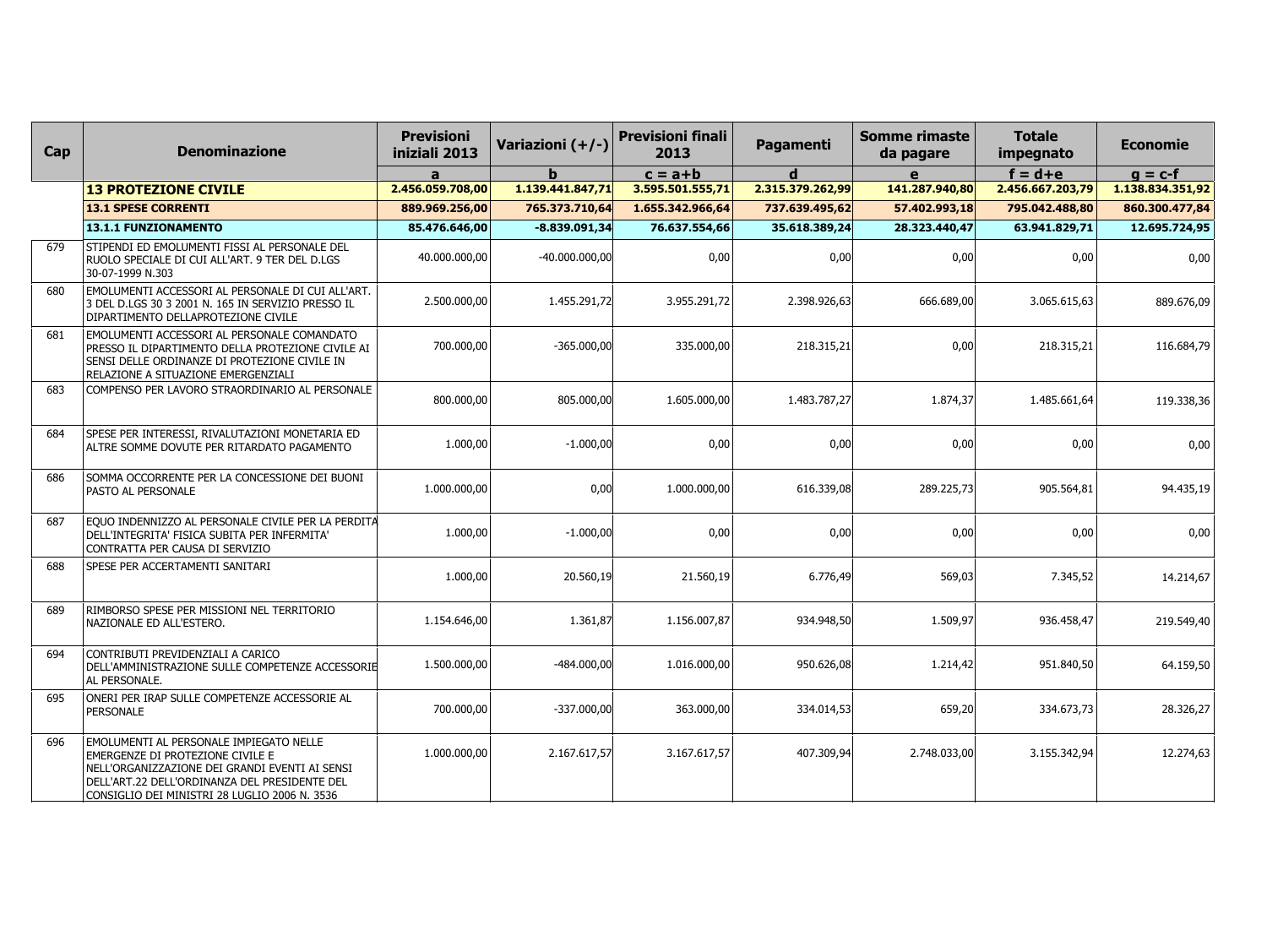| Cap | <b>Denominazione</b>                                                                                                                                                                                                                                                                                                                                                     | <b>Previsioni</b><br>iniziali 2013 | Variazioni (+/-) | <b>Previsioni finali</b><br>2013 | <b>Pagamenti</b> | <b>Somme rimaste</b><br>da pagare | <b>Totale</b><br>impegnato | Economie     |
|-----|--------------------------------------------------------------------------------------------------------------------------------------------------------------------------------------------------------------------------------------------------------------------------------------------------------------------------------------------------------------------------|------------------------------------|------------------|----------------------------------|------------------|-----------------------------------|----------------------------|--------------|
|     |                                                                                                                                                                                                                                                                                                                                                                          | $\mathbf{a}$                       | b                | $c = a + b$                      | d                | $\mathbf{e}$                      | $f = d + e$                | $g = c-f$    |
| 697 | SPESE PER ATTIVITA' DI ADDESTRAMENTO ED<br>AGGIORNAMENTO DEL PERSONALE. PARTECIPAZIONE<br>ALLE SPESE PER I CORSI INDETTI DA ENTI, ISTITUTI ED<br>AMMINISTRAZIONI VARIE                                                                                                                                                                                                   | 15.000,00                          | $-14.999,29$     | 0,71                             | 0,00             | 0,00                              | 0,00                       | 0,71         |
| 700 | SPESE PER LA GESTIONE DEL SISTEMA INFORMATIVO                                                                                                                                                                                                                                                                                                                            | 1.500.000,00                       | 492.487,35       | 1.992.487,35                     | 130.970,65       | 65.374,67                         | 196.345,32                 | 1.796.142,03 |
| 704 | SPESE PER LA PULIZIA E L'IGIENE DEGLI UFFICI NONCHE'<br>LA MANUTENZIONE E RIPARAZIONE DI APPARECCHIATURE<br>E ATTREZZATURE - FACCHINAGGIO                                                                                                                                                                                                                                | 300.000,00                         | 567.976,60       | 867.976,60                       | 168.366,22       | 47.871,96                         | 216.238,18                 | 651.738,42   |
| 708 | SPESE RELATIVE ALLE UTENZE DI ACQUA, ENERGIA<br>ELETTRICA, GAS, TELEFONI E AD ABBONAMENTI<br>TELEVISIVI, NONCHE' SPESE DA SOSTENERSI IN<br>APPLICAZIONE IN APPLICAZIONE DI NORME DI LEGGE, DI<br>REGOLAMENTI IVI COMPRESE QUELLE RELATIVE ALLO<br>SMALTIMENTO DEI RIFIUTI SOLIDI URBANI E DI RIFIUTI<br>SPECIALI                                                         | 3.000.000,00                       | 2.603.524,92     | 5.603.524,92                     | 2.408.170,84     | 2.930.175,95                      | 5.338.346,79               | 265.178,13   |
| 710 | SPESE INERENTI I RAPPORTI DI COLLABORAZIONE<br>COORDINATA E CONTINUATIVA PER ESIGENZE DI<br>PROTEZIONE CIVILE NONCHE' PER IL FUNZIONAMENTO<br>DELLE STRUTTURE E DEI COMITATI DI RIENTRO<br>DALL'ORDINARIO PER LE EMERGENZE DI PROTEZIONE<br><b>CIVILE</b>                                                                                                                | 800.000,00                         | $-630.000,00$    | 170.000,00                       | 95.933,57        | 0,00                              | 95.933,57                  | 74.066,43    |
| 715 | SPESE PER STUDI, INDAGINI E RILEVAZIONI PER LA<br>REALIZZAZIONE DI PROGRAMMI, PROGETTI E<br>MONITORAGGI FINALIZZATI ALLA PREVISIONE ED ALLA<br>PREVENZIONE DI CALAMITA' NONCHE' PER LA<br>SORVEGLIANZA TECNICO-SCIENTIFICA DEI FENOMENI<br><b>NATURALI</b>                                                                                                               | 19.988.000,00                      | 2.464.892,99     | 22.452.892,99                    | 3.348.574,47     | 17.017.672,46                     | 20.366.246,93              | 2.086.646,06 |
| 717 | ACQUISTO, MANUTENZIONE, NOLEGGIO ED ESERCIZIO DI<br>MEZZI DI TRASPORTO NONCHE' INSTALLAZIONE DI<br>ACCESSORI, PAGAMENTO PREMI ASSICURATIVI - IVI<br>COMPRESI QUELLI RELATIVI AL PERSONALE IN MISSIONE<br>IN OCCASIONE DELLE EMERGENZE - E COPERTURA RISCHI<br>DEL CONDUCENTE E DEI TRASPORTATI. SPESE PER<br>PERMESSI COMUNALI DI ACCESSO A ZONE DI TRAFFICO<br>LIMITATO | 1.000.000,00                       | 221.073.93       | 1.221.073,93                     | 439.483.02       | 35.237,50                         | 474.720,52                 | 746.353,41   |
| 719 | SPESE PER L'ATTIVITA' DI COMUNICAZIONE<br>ISTITUZIONALE IVI COMPRESA LA PARTECIPAZIONE A<br>CONVEGNI ED ALTRE MANIFESTAZIONI.                                                                                                                                                                                                                                            | 28.000,00                          | $-28.000,00$     | 0,00                             | 0,00             | 0,00                              | 0,00                       | 0,00         |
| 723 | ACQUISTO DI BANDIERE, DISTINTIVI, MEDAGLIE                                                                                                                                                                                                                                                                                                                               | 50.000,00                          | 340.872,45       | 390.872,45                       | 27.013,43        | 0,00                              | 27.013,43                  | 363.859,02   |
| 726 | SPESE PER LA DOCUMENTAZIONE LA COMUNICAZIONE E<br>L'INFORMAZIONE DELLA POPOLAZIONE NEL TERRITORIO<br><b>NAZIONALE</b>                                                                                                                                                                                                                                                    | 700.000,00                         | 800.000,00       | 1.500.000,00                     | 545.534,19       | 88.566,09                         | 634.100,28                 | 865.899,72   |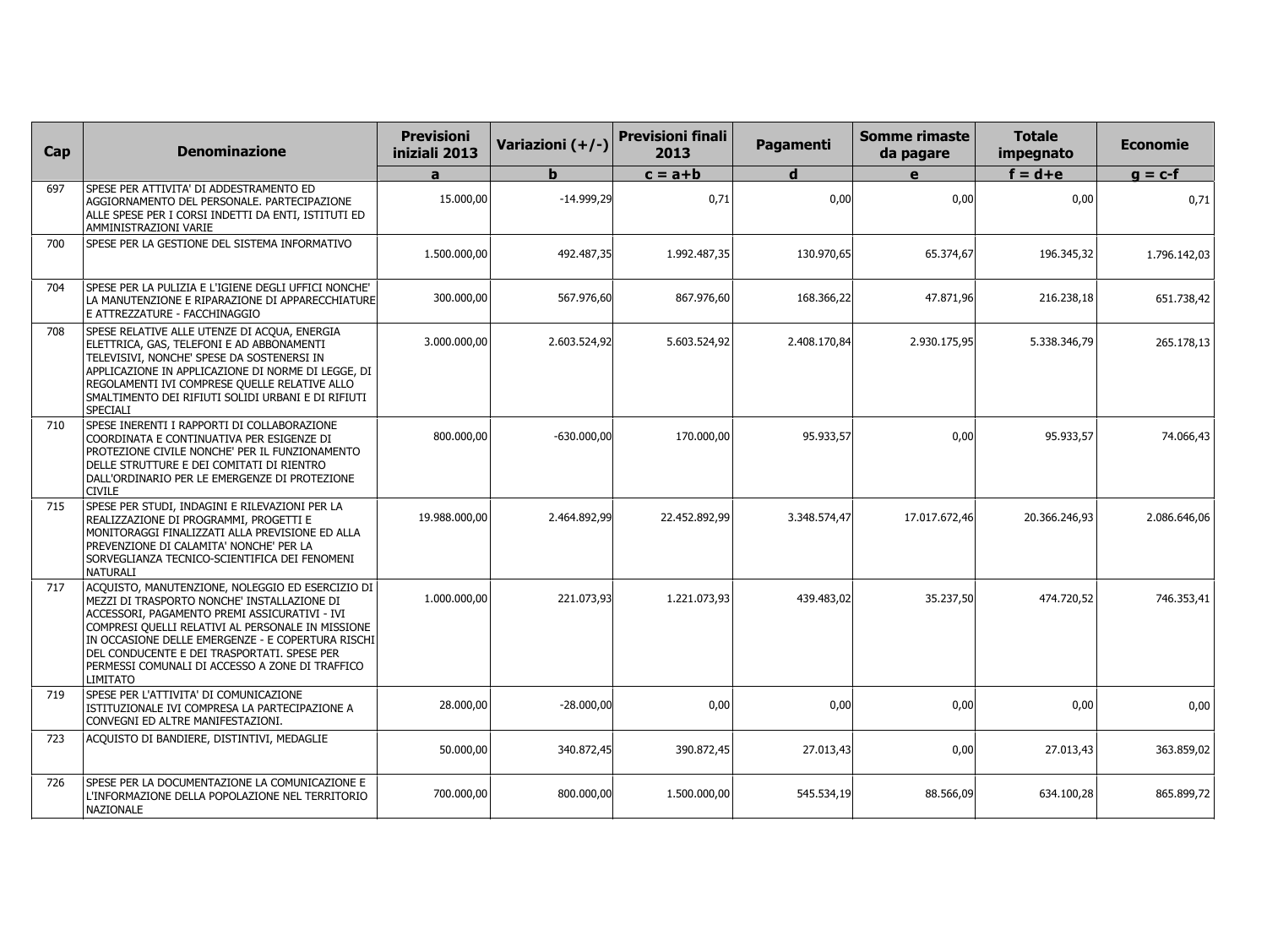| Cap | <b>Denominazione</b>                                                                                                                                                                                                                                     | <b>Previsioni</b><br>iniziali 2013 | Variazioni (+/-) | <b>Previsioni finali</b><br>2013 | Pagamenti      | <b>Somme rimaste</b><br>da pagare | <b>Totale</b><br>impegnato | <b>Economie</b> |
|-----|----------------------------------------------------------------------------------------------------------------------------------------------------------------------------------------------------------------------------------------------------------|------------------------------------|------------------|----------------------------------|----------------|-----------------------------------|----------------------------|-----------------|
|     |                                                                                                                                                                                                                                                          | a                                  | h                | $c = a + b$                      | d              | $\mathbf{e}$                      | $f = d + e$                | $g = c-f$       |
| 729 | SPESE PER L'ATTIVITA' DI FUNZIONAMENTO DEGLI UFFICI<br>E DI INTERPRETARIATO ONERI PER L'OSPITALITA' DI<br>VISITE E DELEGAZIONI                                                                                                                           | 400.000,00                         | 831.068,99       | 1.231.068,99                     | 623.757,16     | 335.444,20                        | 959.201,36                 | 271.867,63      |
| 733 | COMPENSI PER ESPERTI E PER INCARICHI SPECIALI EX<br>ART.9 D.LGS. N. 303 1999.                                                                                                                                                                            | 138.000,00                         | $-128.097,04$    | 9.902,96                         | 9.902,96       | 0,00                              | 9.902,96                   | 0,00            |
| 734 | FITTO DI LOCALI ED ONERI ACCESSORI, IVI COMPRESE LE<br>SPESE PER LE ASSICURAZIONI, IL SERVIZIO DI VIGILANZA<br>E SICUREZZA, NONCHE' QUELLE DI RISCALDAMENTO E<br>CONDIZIONAMENTO D'ARIA DEI LOCALI                                                       | 7.000.000,00                       | 1.168.199,76     | 8.168.199,76                     | 6.660.834,46   | 1.035.168,83                      | 7.696.003,29               | 472.196,47      |
| 735 | SPESE POSTALI E TELEGRAFICHE NONCHE' PER<br>TELECOMUNICAZIONI DI EMERGENZA IVI COMPRESE<br>QUELLE VIA SATELLITE                                                                                                                                          | 300.000,00                         | 514.719,12       | 814.719,12                       | 35.778,77      | 20.637,35                         | 56.416,12                  | 758.303,00      |
| 737 | MANUTENZIONE E CONDUZIONE DI IMMOBILI, IMPIANTI,<br>ATTREZZATURE E MACCHINARI                                                                                                                                                                            | 100.000,00                         | 3.739.904,03     | 3.839.904,03                     | 248.710,15     | 3.002.624,74                      | 3.251.334,89               | 588.569,14      |
| 741 | SPESE PER ONORARI E INDENNITA' DI MISSIONE<br>AVVOCATURA DELLO STATO E AVVOCATI DELEGATI,<br>NOTIFICAZIONI E COMUNICAZIONI, INDENNITA' A<br>TESTIMONI, ONORARI E INDENNITA' DI MISSIONE A<br>CONSULENTI TECNICI.                                         | 100.000,00                         | 14.930.351,26    | 15.030.351,26                    | 13.036.971,64  | 34.892,00                         | 13.071.863,64              | 1.958.487,62    |
| 745 | RIMBORSO ALLE AMMINISTRAZIONI PUBBLICHE ED ENTI<br>DEGLI EMOLUMENTI CORRISPOSTI AL PERSONALE<br>ASSEGNATO PRESSO IL DIPARTIMENTO DELLA<br>PROTEZIONE CIVILE.                                                                                             | 700.000,00                         | 25.102,24        | 725.102,24                       | 487.343,98     | 0,00                              | 487.343,98                 | 237.758,26      |
|     | 13.1.2 INTERVENTI                                                                                                                                                                                                                                        | 804.492.610,00                     | 774.212.801,98   | 1.578.705.411,98                 | 702.021.106,38 | 29.079.552,71                     | 731.100.659,09             | 847.604.752,89  |
| 702 | SPESE DIRETTE A FRONTEGGIARE LO STATO DI<br>EMERGENZA IN RELAZIONE AGLI EVENTI SISMICI CHE<br>HANNO COLPITO LA REGIONE ABRUZZO                                                                                                                           | 0,00                               | 65.328.667,50    | 65.328.667,50                    | 25.289.215,93  | 826.824,36                        | 26.116.040,29              | 39.212.627,21   |
| 703 | FONDO PER LA PREVENZIONE DEL RISCHIO SISMICO                                                                                                                                                                                                             | 195.600.000,00                     | 205.570.339,26   | 401.170.339,26                   | 188.060.605,49 | 1.100.000,00                      | 189.160.605,49             | 212.009.733,77  |
| 705 | SPESE DIRETTE A FRONTEGGIARE LO STATO DI<br>EMERGENZA UMANITARIA NEL TERRITORIO NAZIONALE IN<br>RELAZIONE ALL'ECCEZIONALE AFFLUSSO DI CITTADINI<br>APPARTENENTI AI PAESI DEL NORD AFRICA                                                                 | 0,00                               | 280.457.761,68   | 280.457.761,68                   | 238.924.811.39 | 1,81                              | 238.924.813,20             | 41.532.948,48   |
| 706 | SOMME DA TRASFERIRE PER LA RICOSTRUZIONE DELLE<br>AREE COLPITE DAL SISMA DEL 20-29 MAGGIO 2012                                                                                                                                                           | 550.000.000,00                     | 3.545.955,00     | 553.545.955,00                   | 111.245.955,00 | 0,00                              | 111.245.955,00             | 442.300.000,00  |
| 742 | SPESE DI FUNZIONAMENTO RELATIVE ALLE RICORRENTI<br>EMERGENZE RIGUARDANTI GLI EVENTI SISMICI,<br>ALLUVIONALI, I NUBIFRAGI, I VULCANI, LE MAREGGIATE,<br>LA DIFESA DEL SUOLO, DELLE OPERE CIVILI, PUBBLICHE E<br>PRIVATE, DELLE FORESTE ED ALTRE CALAMITA' | 4.402.021,00                       | 54.518.238,32    | 58.920.259,32                    | 21.663.803,83  | 683.991,08                        | 22.347.794,91              | 36.572.464,41   |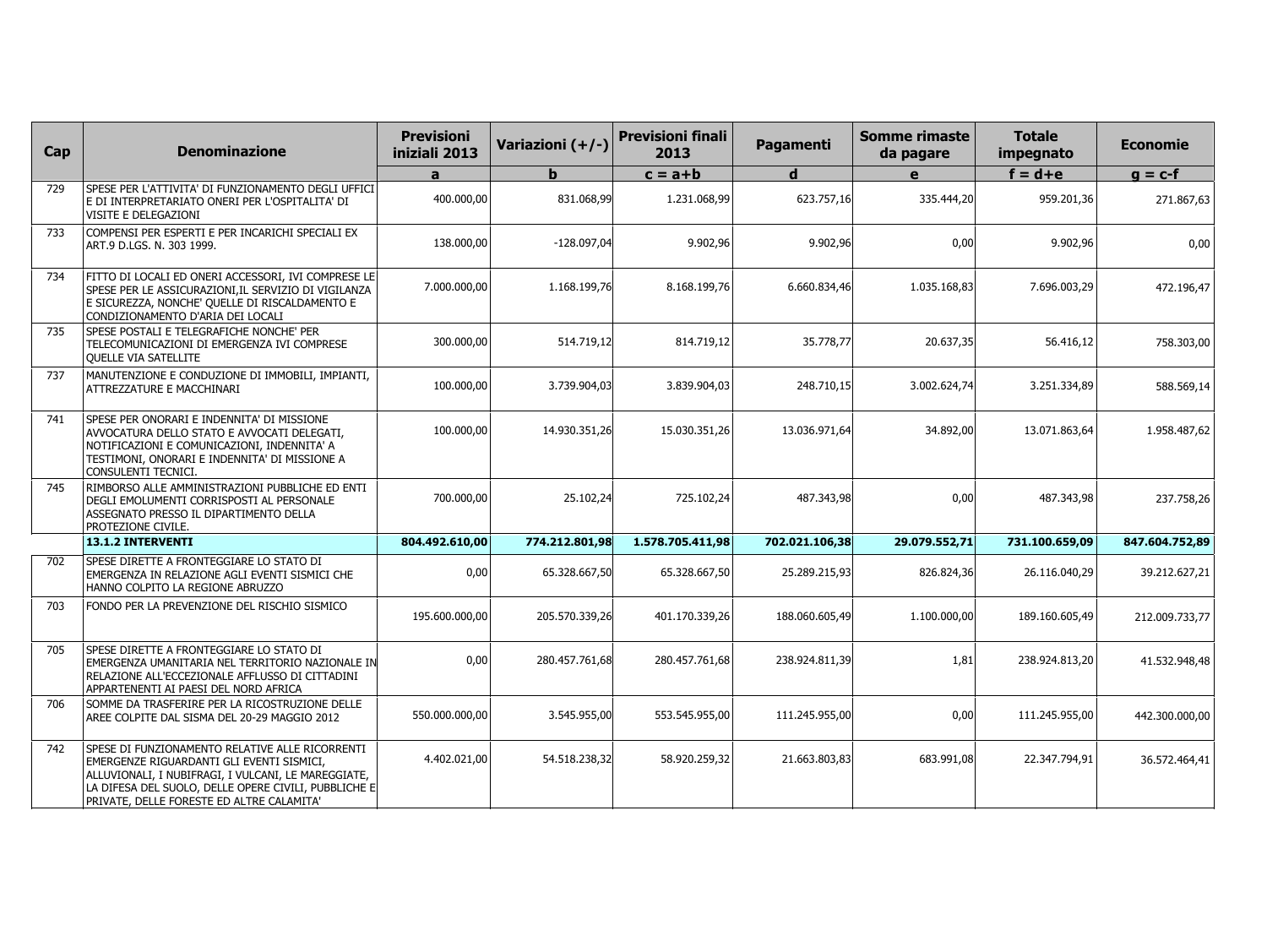| Cap | <b>Denominazione</b>                                                                                                                                                                                                                                                                                                                                                               | <b>Previsioni</b><br>iniziali 2013 | Variazioni (+/-) | <b>Previsioni finali</b><br>2013 | Pagamenti     | Somme rimaste<br>da pagare | <b>Totale</b><br>impegnato | <b>Economie</b> |
|-----|------------------------------------------------------------------------------------------------------------------------------------------------------------------------------------------------------------------------------------------------------------------------------------------------------------------------------------------------------------------------------------|------------------------------------|------------------|----------------------------------|---------------|----------------------------|----------------------------|-----------------|
|     |                                                                                                                                                                                                                                                                                                                                                                                    | a                                  |                  | $c = a + b$                      | d             | e                          | $f = d + e$                | $g = c-f$       |
| 743 | SPESE DIRETTE A FRONTEGGIARE LO STATO DI<br>EMERGENZA NEL TERRITORIO DELL'ISOLA DEL GIGLIO<br>(GR) IN RELAZIONE AL NAUFRAGIO DELLA NAVE<br>COSTA-CONCORDIA                                                                                                                                                                                                                         | 0,00                               | 3.207.000,04     | 3.207.000,04                     | 10.077,79     | 1.145.001,81               | 1.155.079,60               | 2.051.920,44    |
| 747 | SPESE CONNESSE ALLA REALIZZAZIONE DI RADAR<br>METEREOLOGICI E COFINANZIAMENTO DELLE RETI DI<br>MONITORAGGIO E SORVEGLIANZA DI INTERESSE<br>NAZIONALE FIDUCIARIE DI PROTEZIONE CIVILE                                                                                                                                                                                               | 1.000.000,00                       | 8.179.707,47     | 9.179.707,47                     | 3.188.947,90  | 4.369.993,77               | 7.558.941,67               | 1.620.765,80    |
| 750 | SPESE PER LA REALIZZAZIONE DI PROGETTI<br>CO-FINANZIATI DALL'UNIONE EUROPEA PER LE ATTIVITA'<br>CONNESSE ALLA PROTEZIONE CIVILE                                                                                                                                                                                                                                                    | 0,00                               | 3.501.804,50     | 3.501.804,50                     | 1.883.875,05  | 344.836,93                 | 2.228.711,98               | 1.273.092,52    |
| 751 | SPESE PER LA DEFINIZIONE DELLE LINEE GUIDA, LA<br>PROGETTAZIONE,LA PIANIFICAZIONE, L'ORGANIZZAZIONE<br>E LA GESTIONE DELLE ATTIVITA' CONNESSE AI GRANDI<br>EVENTI DI CUI ALLA LEGGE 401 2001                                                                                                                                                                                       | 0,00                               | 0,00             | 0,00                             | 0,00          | 0,00                       | 0,00                       | 0,00            |
| 754 | SPESE DIRETTE A FRONTEGGIARE LO STATO DI<br>EMERGENZA IN RELAZIONE AGLI EVENTI SISMICI DI CUI<br>ALLE DELIBERE DEL CONSIGLIO DEI MINISTRI DEL 22 E 30<br>MAGGIO 2012                                                                                                                                                                                                               | 0,00                               | 107.366.602,18   | 107.366.602,18                   | 59.924.137,32 | 1.787.944,43               | 61.712.081,75              | 45.654.520,43   |
| 755 | ONERI PER L'AMMORTAMENTO DI MUTUI STIPULATI<br>DIRETTAMENTE DAL DIPARTIMENTO PER LA PROTEZIONE<br>CIVILE A SEGUITO DEGLI EVENTI CALAMITOSI                                                                                                                                                                                                                                         | 6.160.000,00                       | 3.996,06         | 6.163.996,06                     | 6.159.000,98  | 0,00                       | 6.159.000,98               | 4.995,08        |
| 756 | SPESE PER L'ACQUISTO, MANUTENZIONE, RIPARAZIONE,<br>LEASING, NOLEGGIO, ESERCIZIO DI MEZZI AEREI                                                                                                                                                                                                                                                                                    | 42.830.589.00                      | 19.833.138.69    | 62.663.727.69                    | 38.716.779,09 | 14.192.877,29              | 52.909.656,38              | 9.754.071,31    |
| 757 | SISTEMI ABITATIVI, BENI MOBILI E DI<br>TELECOMUNICAZIONE DI EMERGENZA, SPESE PER<br>ACQUISTO, ADEGUAMENTO, LEASING, NOLEGGIO,<br>ESERCIZIO MANUTENZIONE - ANCHE STRAORDINARIA.<br>RIPARAZIONI, RECUPERO, TRASPORTO,<br>POSIZIONAMENTO, SPOSTAMENTO, SORVEGLIANZA,<br>STOCCAGGIO, NONCHE' PER LA PREDISPOSIZIONE DEI<br>SITI E DELLE INSTALLAZIONI                                  | 1.000.000,00                       | 2.318.797,59     | 3.318.797,59                     | 1.113.218,83  | 509.968,39                 | 1.623.187,22               | 1.695.610,37    |
| 758 | CONTRIBUTO DA CORRISPONDENTE AI SOGGETI PUBBLICI<br>E PRIVATI DANNEGGIATI PER EFFETTO DEGLI EVENTI<br>SISMICI DA EROGARE AI SOGGETTI DANNEGGIATI DEGLI<br>EVENTI SISMICI VERIFICATESI NELLA REGIONE EMILIA<br>ROMAGNA E CALABRIA NELL'ANNO 1996 E NELLE REGIONI<br>UMBRIA E MARCHE NEL SETTEMBRE E OTTOBRE 1997<br>COME PREVISTO DALL'ART.12 - COMMA 1 DELLA LEGGE N. <br>449 1997 | 0,00                               | 10.245,75        | 10.245.75                        | 10.245,75     | 0,00                       | 10.245,75                  | 0,00            |
| 759 | CONTRIBUTO DA CORRISPONDERE AI SOGGETTI PUBBLICI<br>E PRIVATI CHE PROVVEDONO ALLA RIPARAZIONE O<br>RICOSTRUZIONE DI EDIFICI ANCHE RURALI O DI OPERE<br>PUBBLICHE UBICATI NELLE ZONE AD ELEVATO RISCHIO<br>SISMICO, COME PREVISTO DALL'ART.12 -COMMA 3 DELLA<br>LEGGE N.449 1997                                                                                                    | 0,00                               | 92.405,64        | 92.405,64                        | 92.405,64     | 0,00                       | 92.405,64                  | 0,00            |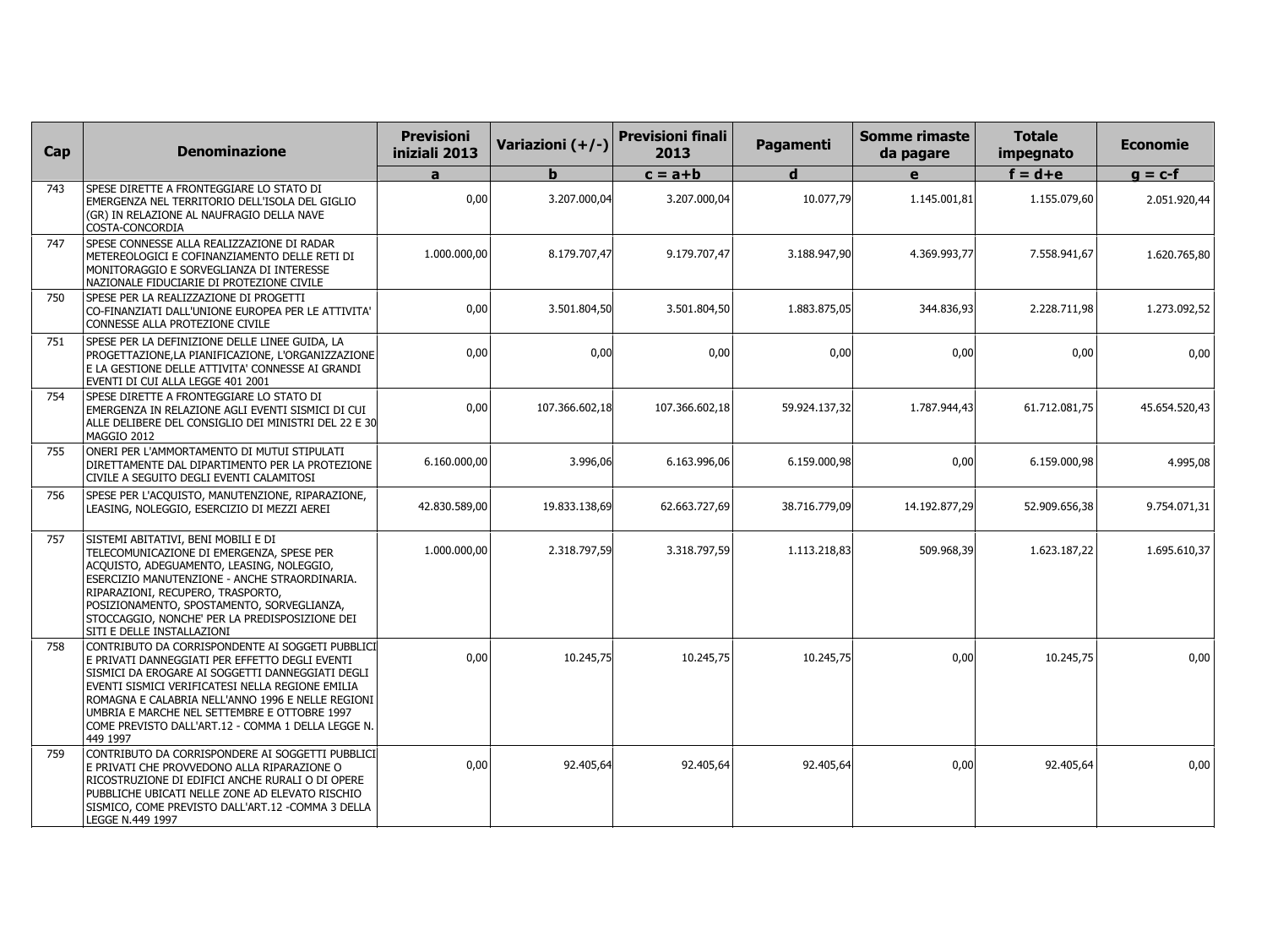| Cap | <b>Denominazione</b>                                                                                                                                                                                                                                                                         | <b>Previsioni</b><br>iniziali 2013 | Variazioni (+/-) | <b>Previsioni finali</b><br>2013 | Pagamenti        | Somme rimaste<br>da pagare | <b>Totale</b><br>impegnato | <b>Economie</b> |
|-----|----------------------------------------------------------------------------------------------------------------------------------------------------------------------------------------------------------------------------------------------------------------------------------------------|------------------------------------|------------------|----------------------------------|------------------|----------------------------|----------------------------|-----------------|
|     |                                                                                                                                                                                                                                                                                              | $\mathbf{a}$                       | $\mathbf b$      | $c = a + b$                      | $\mathbf d$      | $\mathbf{e}$               | $f = d + e$                | $g = c-f$       |
| 760 | ONERI CONNESSI ALL'ORGANIZZAZIONE DEL VERTICE G8<br>IN ITALIA                                                                                                                                                                                                                                | 0,00                               | 4.219.351,28     | 4.219.351,28                     | 1.451.813,48     | 2.627.486,40               | 4.079.299,88               | 140.051,40      |
| 761 | CONTRIBUTI AI GRUPPI, ASSOCIAZIONI, ENTI ORGANISMI<br>DI VOLONTARIATO DI PROTEZIONE CIVILE CENSITI AI<br>SENSI DEL D.M. 12 6 1990 PER L'ACQUISTO DI MEZZI ED<br>ATTREZZATURE NECESSARIE PER L'ESPLETAMENTO DELLE<br>ATTIVITA' DI SOCCORSO IN CASO DI EMERGENZA                               | 2.500.000,00                       | 1.171.999,52     | 3.671.999,52                     | 1.653.009,08     | 1.091.219,71               | 2.744.228,79               | 927.770,73      |
| 762 | SPESE CONNESSE ALLE ATTIVITA' DI PREVISIONE.<br>PREVENZIONE E SOCCORSO, IVI COMPRESI LA<br>FORMAZIONE, L'ADDESTRAMENTO E LE ESERCITAZIONI<br>DEI GRUPPI, ASSOCIAZIONI, ENTI ED ORGANISMI DI<br>VOLONTARIATO DI PROTEZIONE CIVILE CENSITI AI SENSI<br>DEL DECRETO MINISTERIALE 12 GIUGNO 1990 | 1.000.000,00                       | 1.016.699,54     | 2.016.699,54                     | 1.615.391,24     | 399.406,73                 | 2.014.797,97               | 1.901,57        |
| 763 | ONERI CONNESSI ALL'ORGANIZZAZIONE DEL VERTICE G8<br>NELLA CITTA' DI L'AQUILA                                                                                                                                                                                                                 | 0,00                               | 0,00             | 0,00                             | 0,00             | 0,00                       | 0,00                       | 0,00            |
| 764 | SOMME PROVENIENTI DA DONAZIONI PRIVATE PER LA<br>REALIZZAZIONE DI INTERVENTI DI PROTEZIONE CIVILE A<br>SEGUITO DI DICHIARAZIONE DELLO STATO DI<br><b>EMERGENZA</b>                                                                                                                           | 0,00                               | 13.870.091,96    | 13.870.091,96                    | 1.017.812,59     | 0,00                       | 1.017.812,59               | 12.852.279,37   |
| 766 | ONERI DERIVANTI DA ACCORDI DI COOPERAZIONE CON<br>GLI STATI ESTERI NEL CAMPO DELLA PROTEZIONE CIVILE                                                                                                                                                                                         | 0,00                               | 0,00             | 0,00                             | 0,00             | 0,00                       | 0,00                       | 0,00            |
|     | <b>13.2 SPESE IN CONTO CAPITALE</b>                                                                                                                                                                                                                                                          | 1.566.090.452,00                   | 374.068.137,07   | 1.940.158.589,07                 | 1.577.739.767,37 | 83.884.947,62              | 1.661.624.714,99           | 278.533.874,08  |
|     | 13.2.3 INVESTIMENTI                                                                                                                                                                                                                                                                          | 1.566.090.452,00                   | 374.068.137,07   | 1.940.158.589,07                 | 1.577.739.767,37 | 83.884.947,62              | 1.661.624.714,99           | 278.533.874,08  |
| 951 | FONDO PER INTERVENTI A TUTELA DELLE POPOLAZIONI<br>COLPITE DA EVENTI ATMOSFERICI AVVERSI VERIFICATESI<br>NELL'ULTIMO TRIENNIO                                                                                                                                                                | 0,00                               | 5.000.000,00     | 5.000.000,00                     | 5.000.000,00     | 0,00                       | 5.000.000,00               | 0,00            |
| 955 | SPESE PER LA REALIZZAZIONE DI INTERVENTI<br>INFRASTRUTTURALI PRIORITARIAMENTE CONNESSI ALLA<br>RIDUZIONE DEL RISCHIO SISMICO EPER FAR FRONTE AD<br>EVENTI STRAORDINARI NEI TERRITORI DEGLI ENTI<br>LOCALI, DELLE AREE METROPOLITANE E DELLE CITTA'<br>D'ARTE                                 | 25.000.000,00                      | 3.175.215,00     | 28.175.215,00                    | 8.000.000,00     | 0,00                       | 8.000.000,00               | 20.175.215,00   |
| 956 | FONDO PER L'EMERGENZA RIFIUTI IN CAMPANIA                                                                                                                                                                                                                                                    | 18.907.425,00                      | 38.815.261,95    | 57.722.686,95                    | 57.378.068,95    | 0,00                       | 57.378.068,95              | 344.618,00      |
| 957 | SPESE RELATIVE ALLE RICORRENTI EMERGENZE<br>RIGUARDANTI GLI EVENTI SISMICI, ALLUVIONALI, I<br>NUBIFRAGI, I VULCANI, LE MAREGGIATE, LA DIFESA DEL<br>SUOLO, DELLE OPERE CIVILI, PUBBLICHE E PRIVATE,<br>DELLE FORESTE ED ALTRE CALAMITA', ANCHE DI<br>CARATTERE ANTROPICO                     | 330.245.953,00                     | 167.464.312,50   | 497.710.265,50                   | 422.024.370,54   | 16.563.845,89              | 438.588.216,43             | 59.122.049,07   |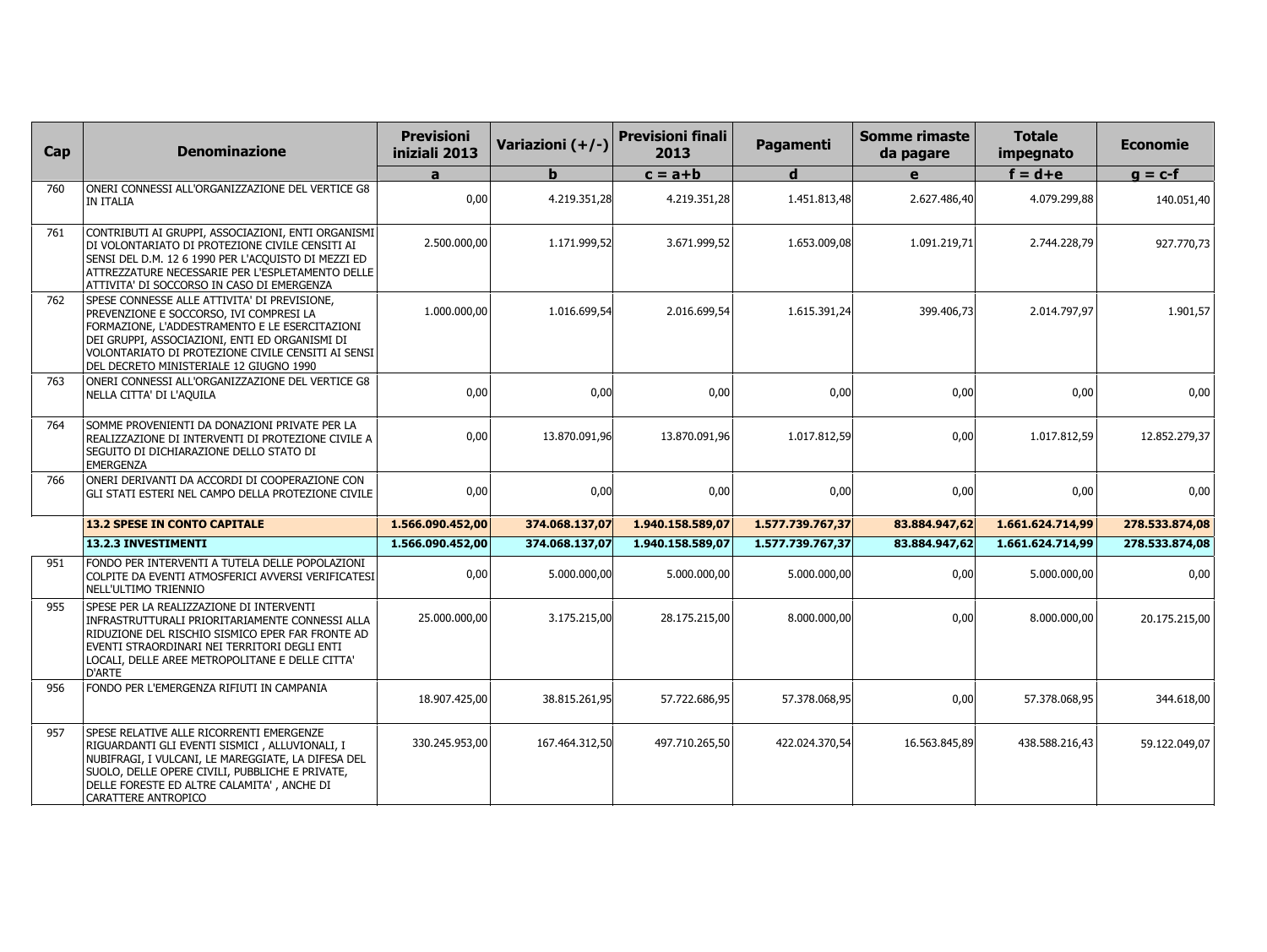| Cap | <b>Denominazione</b>                                                                                                                                                                                                       | <b>Previsioni</b><br>iniziali 2013 | Variazioni (+/-) | <b>Previsioni finali</b><br>2013 | Pagamenti        | Somme rimaste<br>da pagare | <b>Totale</b><br>impegnato | <b>Economie</b> |
|-----|----------------------------------------------------------------------------------------------------------------------------------------------------------------------------------------------------------------------------|------------------------------------|------------------|----------------------------------|------------------|----------------------------|----------------------------|-----------------|
|     |                                                                                                                                                                                                                            | a                                  | b                | $c = a + b$                      | $\mathbf d$      | e                          | $f = d + e$                | $g = c-f$       |
| 958 | ONERI DERIVANTI DALLA CONCESSIONE DI CONTRIBUTI<br>PER L'AMMORTAMENTO DI MUTUI CONTRATTI DALLE<br>REGIONI A SEGUITO DEGLI EVENTI CALAMITOSI                                                                                | 1.187.576.917,00                   | 92.641.794,38    | 1.280.218.711,38                 | 1.079.183.325,77 | 63.764.945.74              | 1.142.948.271,51           | 137.270.439,87  |
| 959 | SISTEMA NAZIONALE INTEGRATO DI PREVISIONE,<br>PREVENZIONE E GESTIONE DELLE EMERGENZE                                                                                                                                       | 0,00                               | 14.549.935,47    | 14.549.935,47                    | 4.342.049,47     | 0,00                       | 4.342.049,47               | 10.207.886,00   |
| 960 | SPESE PER ACQUISTO DI MEZZI AEREI                                                                                                                                                                                          | 0,00                               | 0,00             | 0,00                             | 0,00             | 0,00                       | 0,00                       | 0,00            |
| 961 | SPESE PER LO SVILUPPO DEL SISTEMA INFORMATIVO                                                                                                                                                                              | 200.000,00                         | 5.347.566,99     | 5.547.566,99                     | 872.674,38       | 1.530.833,52               | 2.403.507,90               | 3.144.059,09    |
| 972 | FONDO REGIONALE DI PROTEZIONE CIVILE                                                                                                                                                                                       | 1.541.007,00                       | 8.899.083,54     | 10.440.090,54                    | 0,00             | 0,00                       | 0,00                       | 10.440.090,54   |
| 974 | FONDO PER LA PROTEZIONE CIVILE                                                                                                                                                                                             | 0,00                               | 1.541.007,01     | 1.541.007,01                     | 0,00             | 0,00                       | 0,00                       | 1.541.007,01    |
| 978 | SPESE DI ACQUISTO DI ATTREZZATURE E<br>APPARECCHIATURE NON INFORMATICHE, DI MOBILIO E DI<br>DOTAZIONI LIBRARIE                                                                                                             | 37.150,00                          | 0,00             | 37.150,00                        | 4.412,72         | 31.519,88                  | 35.932,60                  | 1.217,40        |
| 979 | FONDO PER LA GESTIONE DELLE EMERGENZE NAZIONALI<br>DI PROTEZIONE CIVILE                                                                                                                                                    | 0,00                               | 25.000.000,00    | 25.000.000,00                    | 0,00             | 0,00                       | 0,00                       | 25.000.000,00   |
| 980 | CONTRIBUTI E O FINANZIAMENTI PER FRONTEGGIARE<br>INTERVENTI DI DIVERSA NATURA CONNESSI ALLE<br>CALAMITA' NATURALI ED ANTROPICHE CHE HANNO<br>INTERESSATO IL TERRITORIO NAZIONALE, COME<br>DISCIPLINATO DA SPECIFICHE NORME | 2.582.000,00                       | 11.633.960,23    | 14.215.960,23                    | 934.865,54       | 1.993.802,59               | 2.928.668,13               | 11.287.292,10   |
|     | <b>13.3 PARTITE DI GIRO</b>                                                                                                                                                                                                | 100.000,00                         | 0,00             | 100,000,00                       | 20.000,00        | 0,00                       | 20.000,00                  | 80.000,00       |
|     | <b>13.3.1 PARTITE DI GIRO</b>                                                                                                                                                                                              | 100.000,00                         | 0,00             | 100.000,00                       | 20.000,00        | 0,00                       | 20.000,00                  | 80.000,00       |
| 882 | ANTICIPAZIONE AL CASSIERE                                                                                                                                                                                                  | 100.000,00                         | 0,00             | 100.000,00                       | 20.000,00        | 0,00                       | 20.000,00                  | 80.000,00       |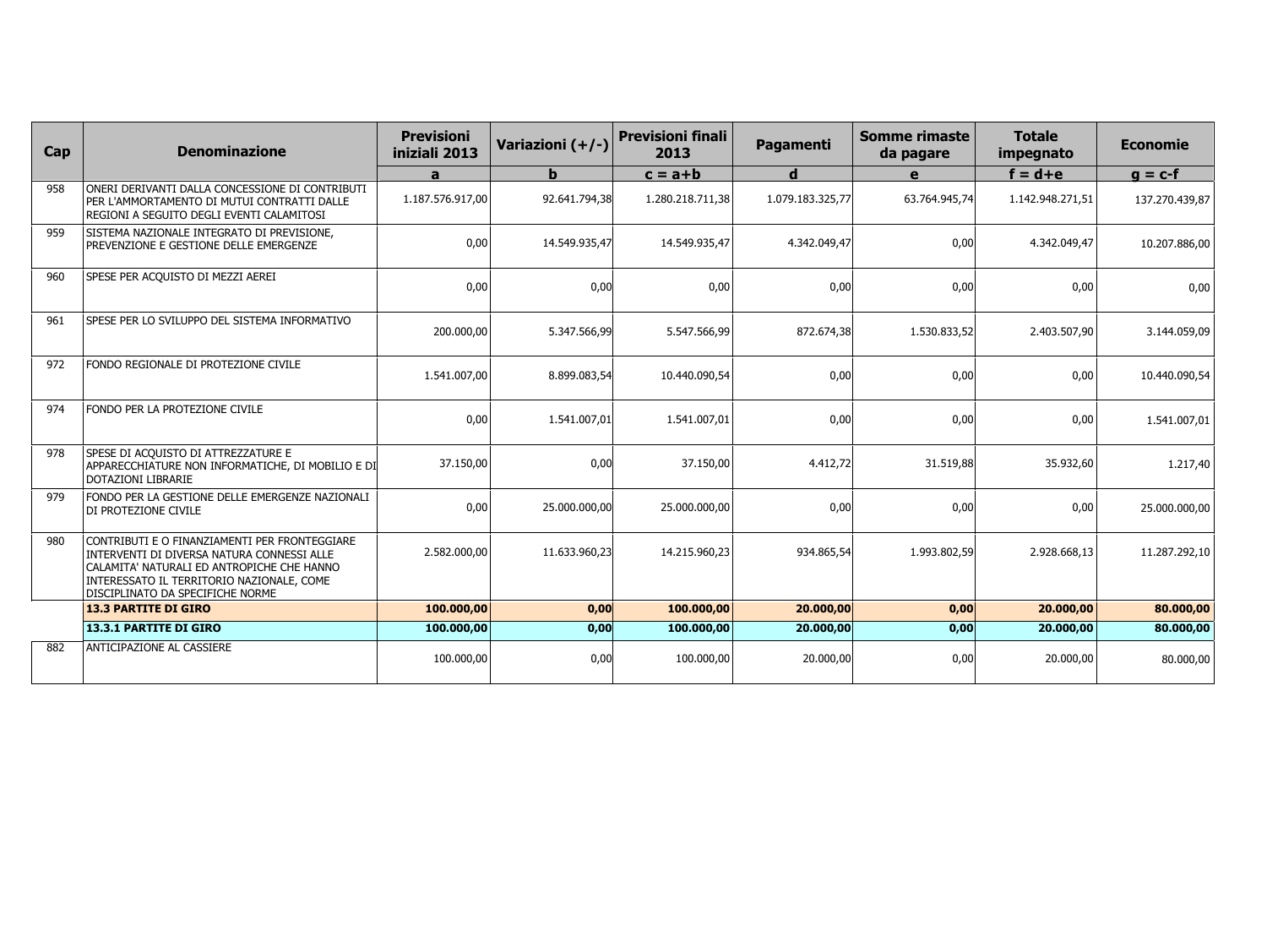| Cap | <b>Denominazione</b>                                                                                                                                                                                                                                                                                                   | <b>Previsioni</b><br>iniziali 2013 | Variazioni (+/-) | <b>Previsioni finali</b><br>2013 | <b>Pagamenti</b> | <b>Somme rimaste</b><br>da pagare | <b>Totale</b><br>impegnato | <b>Economie</b> |
|-----|------------------------------------------------------------------------------------------------------------------------------------------------------------------------------------------------------------------------------------------------------------------------------------------------------------------------|------------------------------------|------------------|----------------------------------|------------------|-----------------------------------|----------------------------|-----------------|
|     |                                                                                                                                                                                                                                                                                                                        | a                                  | h                | $c = a + b$                      | d                | $\mathbf{e}$                      | $f = d + e$                | $g = c-f$       |
|     | <b>14 POLITICHE ANTIDROGA</b>                                                                                                                                                                                                                                                                                          | 6.243.063,00                       | 5.331.953,17     | 11.575.016,17                    | 1.216.616,49     | 9.658.004,52                      | 10.874.621,01              | 700.395,16      |
|     | <b>14.1 SPESE CORRENTI</b>                                                                                                                                                                                                                                                                                             | 6.243.063,00                       | 5.331.953,17     | 11.575.016,17                    | 1.216.616,49     | 9.658.004,52                      | 10.874.621,01              | 700.395,16      |
|     | 14.1.1 FUNZIONAMENTO                                                                                                                                                                                                                                                                                                   | 53.325,00                          | 10.000,00        | 63.325,00                        | 44.250,12        | 19.026,48                         | 63.276,60                  | 48,40           |
| 781 | RIMBORSO SPESE PER MISSIONI NEL TERRITORIO<br>NAZIONALE ED ALL'ESTERO.                                                                                                                                                                                                                                                 | 53.325,00                          | 10.000,00        | 63.325,00                        | 44.250,12        | 19.026,48                         | 63.276,60                  | 48,40           |
| 785 | SPESE VARIE DI MINUTO FUNZIONAMENTO DEGLI UFFICI<br>E DI INTERPRETARIATO                                                                                                                                                                                                                                               | 0,00                               | 0,00             | 0,00                             | 0,00             | 0,00                              | 0,00                       | 0,00            |
| 795 | COMPENSI PER ESPERTI E PER INCARICHI SPECIALI EX<br>ART.9 D.LGS. N. 303 1999.                                                                                                                                                                                                                                          | 0,00                               | 0,00             | 0,00                             | 0,00             | 0,00                              | 0,00                       | 0,00            |
|     | 14.1.2 INTERVENTI                                                                                                                                                                                                                                                                                                      | 6.189.738,00                       | 5.321.953,17     | 11.511.691,17                    | 1.172.366,37     | 9.638.978,04                      | 10.811.344,41              | 700.346,76      |
| 770 | SOMME OCCORRENTI PER IL PAGAMENTO DI IMPEGNI<br>PREGRESSI PER FINANZIARE I RAPPORTI GIA' IN<br>PRECEDENZA COSTITUITI                                                                                                                                                                                                   | 0,00                               | 0,00             | 0,00                             | 0,00             | 0,00                              | 0,00                       | 0,00            |
| 771 | SPESE PER INTERVENTI SPECIFICI PER<br>L'IMPLEMENTAZIONE DEL SISTEMA DI ALLERTA PRECOCE,<br>SISTEMI DI COMUNICAZIONE E ATTIVITA' DI<br>MONITORAGGIO                                                                                                                                                                     | 386.310,00                         | 626.784,92       | 1.013.094,92                     | 39.494,92        | 966.310,00                        | 1.005.804,92               | 7.290,00        |
| 772 | FONDO PER L'INCIDENTALITA' NOTTURNA                                                                                                                                                                                                                                                                                    | 0,00                               | 3.929.122,47     | 3.929.122,47                     | 74.988,47        | 3.854.134,00                      | 3.929.122,47               | 0,00            |
| 773 | SPESE PER L'ATTIVITA' DI PROMOZIONE E SOSTEGNO DI<br>COLLABORAZIONI INTERNAZIONALI IN AMBITO<br>SCIENTIFICO E DELLE POLITICHE ANTIDROGA.                                                                                                                                                                               | 386.310,00                         | 40.977,78        | 427.287,78                       | 0,00             | 321.262,50                        | 321.262,50                 | 106.025,28      |
| 786 | SPESE PER INTERVENTI E PROGETTI FINALIZZATI ALLA<br>PREVENZIONE E AL RECUPERO DALLE<br>TOSSICODIPENDENZE E DALL'ALCOOLDIPENDENZA<br>CORRELATA NONCHE' SPESE RELATIVE AD ATTIVITA' DI<br>DOCUMENTAZIONE E STUDIO PER LE POLITICHE<br>ANTIDROGA E PER LE CONVENZIONI ISTITUZIONALI<br>ANCHE CON ORGANISMI INTERNAZIONALI | 4.529.018,00                       | 409.035,09       | 4.938.053,09                     | 1.057.882,98     | 3.618.221,54                      | 4.676.104,52               | 261.948,57      |
| 787 | SPESE PER LA GESTIONE DELL'OSSERVATORIO NAZIONALE<br>SULLE TOSSICO DIPENDENZE, MONITORAGGIO E FLUSSO<br>DATI NONCHE' PER LA RELAZIONE ANNUALE AL<br>PARLAMENTO E REPORTISTICA ISTITUZIONALE.                                                                                                                           | 444.050,00                         | 0,00             | 444.050,00                       | 0,00             | 444.050,00                        | 444.050,00                 | 0,00            |
| 788 | SPESE PER LA CONFERENZA TRIENNALE SUI PROBLEMI<br>CONNESSI ALLA TOSSICODIPENDENZA                                                                                                                                                                                                                                      | 444.050,00                         | 316.032,91       | 760.082,91                       | 0,00             | 435.000,00                        | 435.000,00                 | 325.082,91      |
| 789 | SPESE PER INTERVENTI DI COMUNICAZIONE E<br><b>DOCUMENTAZIONE</b>                                                                                                                                                                                                                                                       | 0,00                               | 0,00             | 0,00                             | 0,00             | 0,00                              | 0,00                       | 0,00            |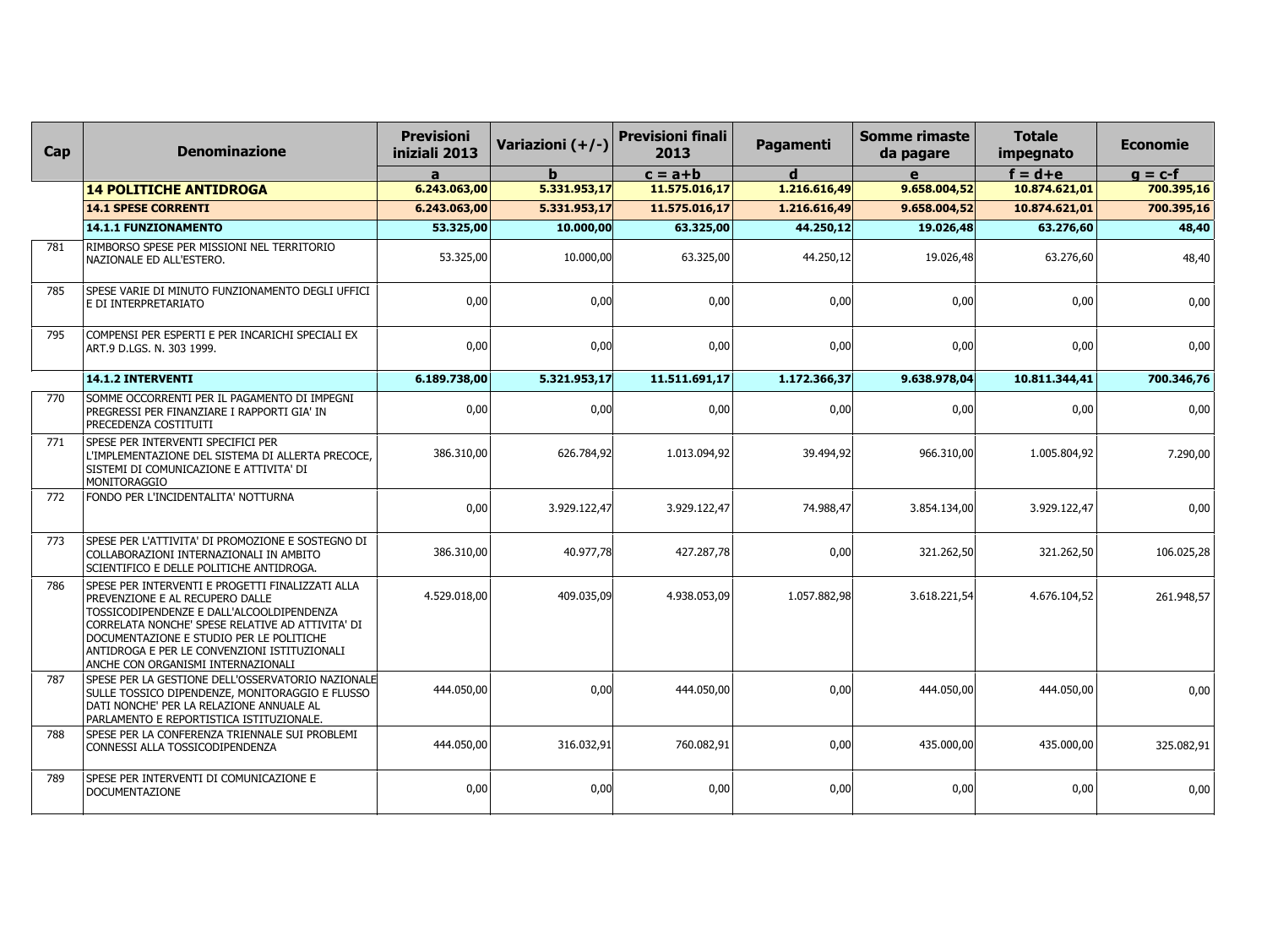| <b>Cap</b> | <b>Denominazione</b>          | <b>Previsioni</b><br>iniziali 2013 | Variazioni $(+/-)$ | <b>Previsioni finali</b><br>2013 | Pagamenti | Somme rimaste<br>da pagare | <b>Totale</b><br>impegnato | Economie  |
|------------|-------------------------------|------------------------------------|--------------------|----------------------------------|-----------|----------------------------|----------------------------|-----------|
|            |                               |                                    |                    | $c = a + b$                      |           |                            | f = d+e                    | $q = c-f$ |
|            | <b>14.3 PARTITE DI GIRO</b>   | 15.000,00                          | 0,00               | 15.000,00                        | 0,00      | 0,00                       | 0,00                       | 15.000,00 |
|            | <b>14.3.1 PARTITE DI GIRO</b> | 15,000,00                          | 0,00               | 15.000,00                        | 0,00      | 0,00                       | 0,00                       | 15.000,00 |
| 883        | ANTICIPAZIONI AL CASSIERE     | 15.000,00                          | 0,00               | 15.000,00                        | 0.00      | 0,00                       | 0,00                       | 15.000,00 |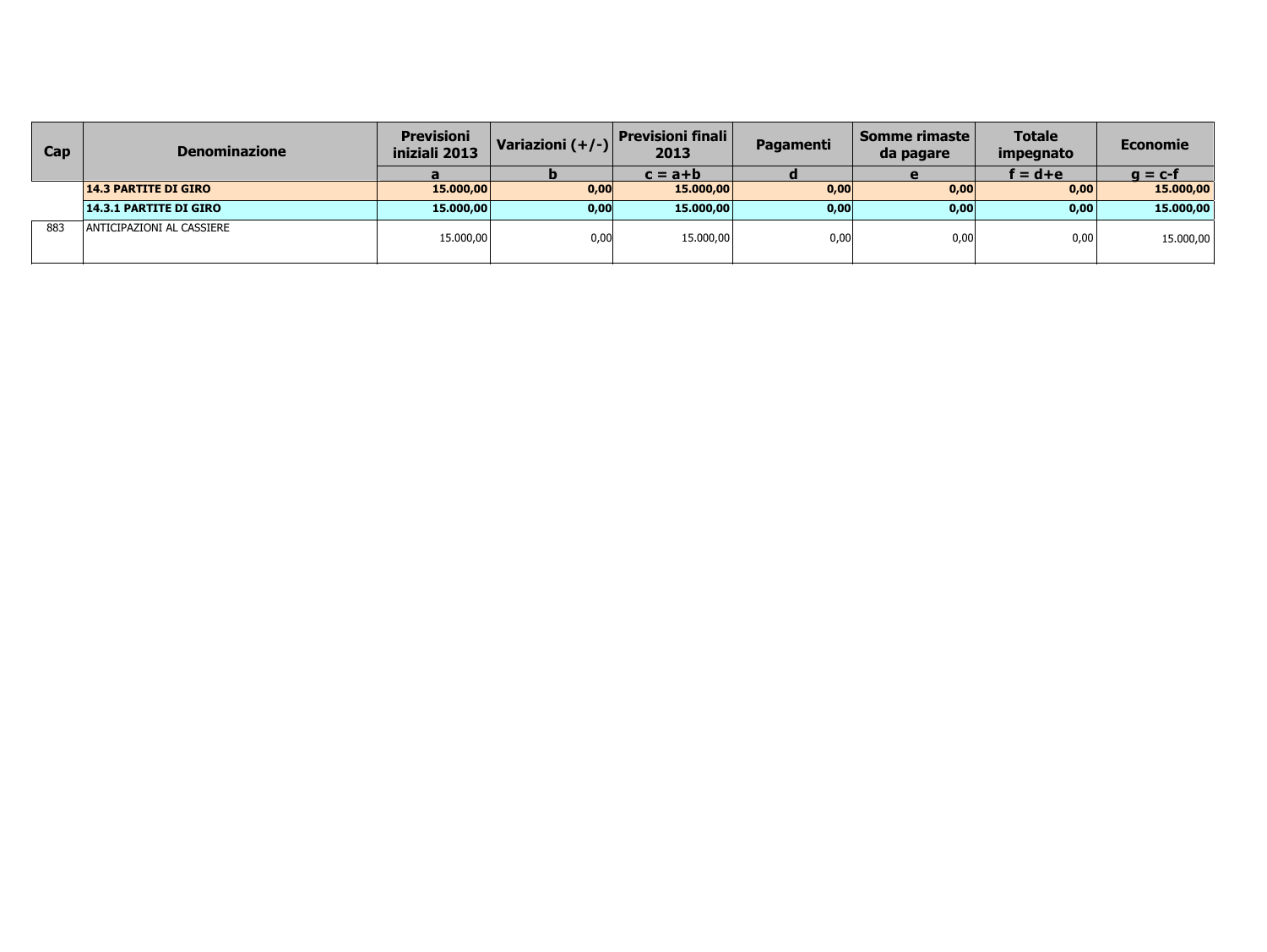| Cap | <b>Denominazione</b>                                                                                                                                                                                                                                                                                         | <b>Previsioni</b><br>iniziali 2013 | Variazioni (+/-) | <b>Previsioni finali</b><br>2013 | Pagamenti    | <b>Somme rimaste</b><br>da pagare | <b>Totale</b><br>impegnato | <b>Economie</b> |
|-----|--------------------------------------------------------------------------------------------------------------------------------------------------------------------------------------------------------------------------------------------------------------------------------------------------------------|------------------------------------|------------------|----------------------------------|--------------|-----------------------------------|----------------------------|-----------------|
|     |                                                                                                                                                                                                                                                                                                              | a                                  | h.               | $c = a + b$                      | d            | e                                 | $f = d + e$                | $q = c-f$       |
|     | <b>15 POLITICHE PER LA FAMIGLIA</b>                                                                                                                                                                                                                                                                          | 21.065.630,00                      | 12.886.740,60    | 33.952.370,60                    | 9.642.559,33 | 6.762.413,11                      | 16.404.972,44              | 17.547.398,16   |
|     | <b>15.1 SPESE CORRENTI</b>                                                                                                                                                                                                                                                                                   | 21.065.630,00                      | 12.886.740,60    | 33.952.370,60                    | 9.642.559,33 | 6.762.413,11                      | 16.404.972,44              | 17.547.398,16   |
|     | 15.1.1 FUNZIONAMENTO                                                                                                                                                                                                                                                                                         | 77.788,00                          | $-15.783,10$     | 62.004,90                        | 17.179,25    | 3.332,02                          | 20.511,27                  | 41.493,63       |
| 824 | RIMBORSO SPESE PER MISSIONI NEL TERRITORIO<br>NAZIONALE ED ALL'ESTERO, IVI COMPRESE QUELLE DEL<br>MINISTRO E DEL SOTTOSEGRETARIO DI STATO.                                                                                                                                                                   | 54.908,00                          | 0,00             | 54.908,00                        | 13.682,35    | 3.332,02                          | 17.014,37                  | 37.893,63       |
| 827 | SPESE VARIE DI MINUTO FUNZIONAMENTO DEGLI UFFICI<br>E DI INTERPRETARIATO                                                                                                                                                                                                                                     | 0,00                               | 0,00             | 0,00                             | 0,00         | 0,00                              | 0,00                       | 0,00            |
| 828 | <b>SPESE DI RAPPRESENTANZA</b>                                                                                                                                                                                                                                                                               | 0,00                               | 0,00             | 0,00                             | 0,00         | 0,00                              | 0,00                       | 0,00            |
| 829 | COMPENSI PER ESPERTI E PER INCARICHI SPECIALI EX<br>ART.9 D.LGS. N. 303 1999.                                                                                                                                                                                                                                | 0,00                               | 0,00             | 0,00                             | 0,00         | 0,00                              | 0,00                       | 0,00            |
| 831 | SPESE PER LA PARTECIPAZIONE A CONVEGNI ED ALTRE<br>MANIFESTAZIONI.                                                                                                                                                                                                                                           | 19.280,00                          | $-15.783,10$     | 3.496,90                         | 3.496,90     | 0,00                              | 3.496,90                   | 0,00            |
| 833 | SPESE PER STUDI INDAGINI E RILEVAZIONI                                                                                                                                                                                                                                                                       | 3.600,00                           | 0,00             | 3.600,00                         | 0,00         | 0,00                              | 0,00                       | 3.600,00        |
|     | 15.1.2 INTERVENTI                                                                                                                                                                                                                                                                                            | 20.987.842,00                      | 12.902.523,70    | 33.890.365,70                    | 9.625.380,08 | 6.759.081,09                      | 16.384.461,17              | 17.505.904,53   |
| 518 | SPESE PER L'ESECUZIONE DELLA CONVENZIONE<br>STIPULATA ALL'AJA IL 29 MAGGIO 1993 PER LA TUTELA<br>DEI MINORI E LA COOPERAZIONE IN MATERIA DI<br>ADOZIONE INTERNAZIONALE. SPESE IN TEMA DI<br>ADOZIONE DI MINORI STRANIERI. SPESE PER IL<br>FUNZIONAMENTO DELLA COMMISSIONE PER LE ADOZIONI<br>INTERNAZIONALI. | 0,00                               | 3.615.508,39     | 3.615.508,39                     | 521.705,96   | 98.938,55                         | 620.644,51                 | 2.994.863,88    |
| 523 | SPESE DI FUNZIONAMENTO DELL'UFFICIO DELL'AUTORITA'<br>GARANTE PER L'INFANZIA E L'ADOLESCENZA                                                                                                                                                                                                                 | 1.003.842,00                       | 948.852,00       | 1.952.694,00                     | 1.952.694,00 | 0,00                              | 1.952.694,00               | 0,00            |
| 524 | SPESE DI NATURA OBBLIGATORIA DELL'UFFICIO<br>DELL'AUTORITA' GARANTE PER L'INFANZIA E<br>L'ADOLESCENZA                                                                                                                                                                                                        | 200.000,00                         | 0,00             | 200.000,00                       | 200.000,00   | 0,00                              | 200.000,00                 | 0,00            |
| 525 | SOMME DA DESTINARE ALLE INIZIATIVE RELATIVE<br>ALL'ANNO EUROPEO DELL'INVECCHIAMENTO ATTIVO E<br>DELLA SOLIDARIETA' TRA LE GENERAZIONI                                                                                                                                                                        | 0,00                               | 5.268.481,95     | 5.268.481,95                     | 2.377,50     | 4.386.719,36                      | 4.389.096,86               | 879.385,09      |
| 526 | INTERVENTI A FAVORE DELL'INTEGRAZIONE DI NUCLEI<br>FAMILIARI IN CONDIZIONI DI DISAGIO, ANCHE<br>PROVENIENTI DA ALTRI PAESI                                                                                                                                                                                   | 0,00                               | 0,00             | 0,00                             | 0,00         | 0,00                              | 0,00                       | 0,00            |
| 538 | FONDO PER IL SOSTEGNO DELLE ADOZIONI<br>INTERNAZIONALI                                                                                                                                                                                                                                                       | 0,00                               | 3.000.000,00     | 3.000.000,00                     | 899.646,45   | 0,00                              | 899.646,45                 | 2.100.353,55    |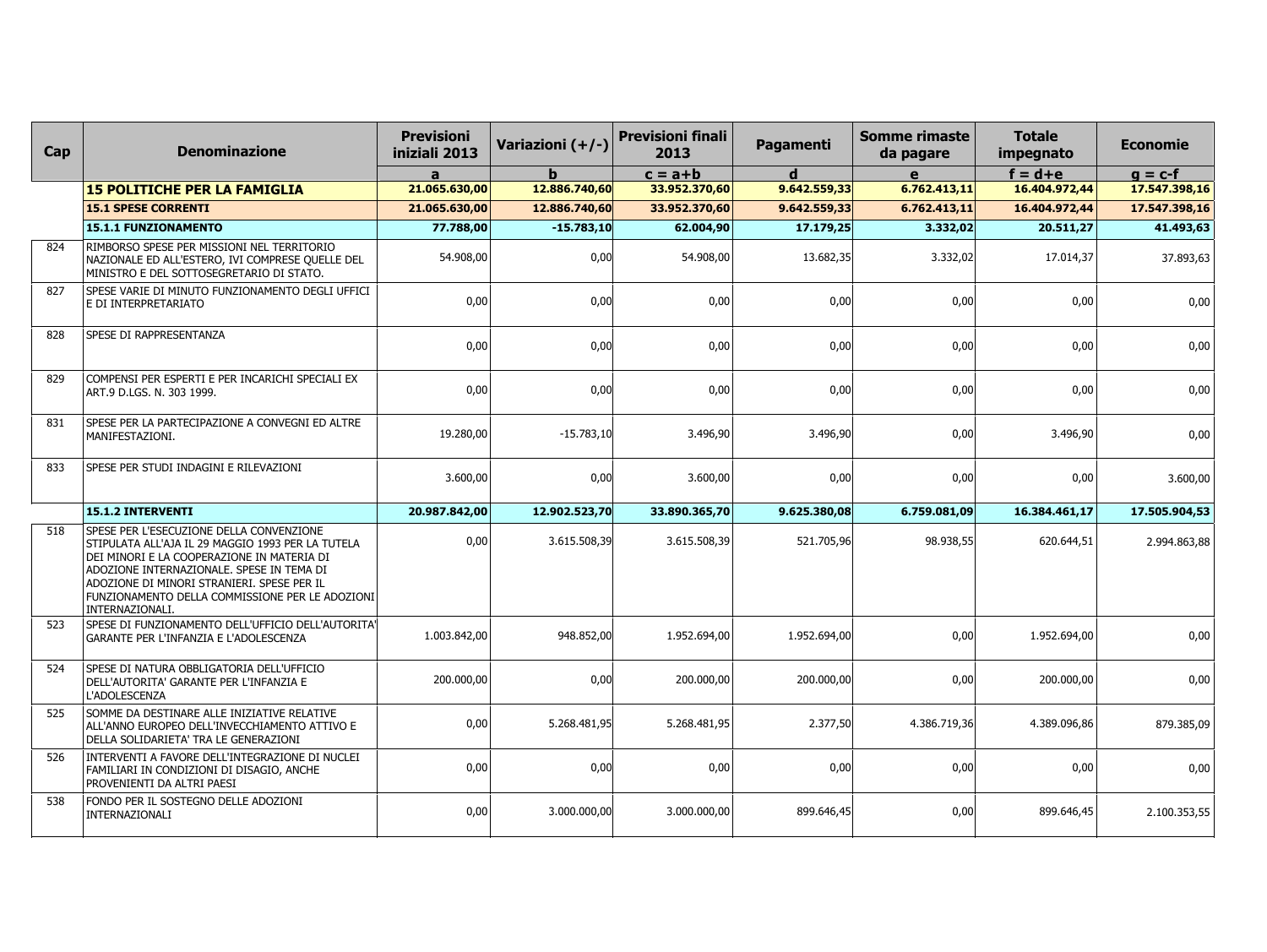| Cap | <b>Denominazione</b>                                                                                                                      | <b>Previsioni</b><br>iniziali 2013 | Variazioni (+/-) | <b>Previsioni finali</b><br>2013 | Pagamenti    | Somme rimaste<br>da pagare | <b>Totale</b><br>impegnato | <b>Economie</b> |
|-----|-------------------------------------------------------------------------------------------------------------------------------------------|------------------------------------|------------------|----------------------------------|--------------|----------------------------|----------------------------|-----------------|
|     |                                                                                                                                           | a                                  | b.               | $c = a + b$                      | d            | e                          | $f = d + e$                | $q = c-f$       |
| 857 | FONDO PER PROMUOVERE E INCENTIVARE FORME DI<br>ARTICOLAZIONE DELLA PRESTAZIONE LAVORATIVA VOLTE<br>A CONCILIARE TEMPO DI VITA E DI LAVORO | 0,00                               | 0,00             | 0,00                             | 0,00         | 0,00                       | 0,00                       | 0,00            |
| 858 | FONDO PER LE POLITICHE PER LA FAMIGLIA                                                                                                    | 19.784.000.00                      | $-4.470.554,86$  | 15.313.445,14                    | 4.507.380,17 | 0,00                       | 4.507.380,17               | 10.806.064,97   |
| 859 | FONDO PER PIANO SERVIZI SOCIO-EDUCATIVI                                                                                                   | 0,00                               | 0,00             | 0,00                             | 0,00         | 0,00                       | 0,00                       | 0,00            |
| 880 | SOMME DA DESTINARE ALL'ASSISTENZA TECNICA PER I<br>  SERVIZI DI CURA ALLA PERSONA                                                         | 0,00                               | 0,00             | 0,00                             | 0,00         | 0,00                       | 0,00                       | 0,00            |
| 898 | FONDO DI CREDITO PER I NUOVI NATI                                                                                                         | 0,00                               | 0,00             | 0,00                             | 0,00         | 0,00                       | 0,00                       | 0,00            |
| 899 | SOMME DA DESTINARE AD INTERVENTI PER ATTIVITA' DI<br>COMPETENZA STATALE RELATIVE AL FONDO POLITICHE<br>l per la famiglia                  | 0,00                               | 4.540.236,22     | 4.540.236,22                     | 1.541.576,00 | 2.273.423,18               | 3.814.999,18               | 725.237,04      |
|     | <b>15.3 PARTITE DI GIRO</b>                                                                                                               | 15.000,00                          | 0,00             | 15.000,00                        | 0,00         | 0,00                       | 0,00                       | 15.000,00       |
|     | <b>15.3.1 PARTITE DI GIRO</b>                                                                                                             | 15.000,00                          | 0,00             | 15.000,00                        | 0,00         | 0,00                       | 0,00                       | 15.000,00       |
| 885 | ANTICIPAZIONI AL CASSIERE                                                                                                                 | 15.000,00                          | 0,00             | 15.000,00                        | 0,00         | 0,00                       | 0,00                       | 15.000,00       |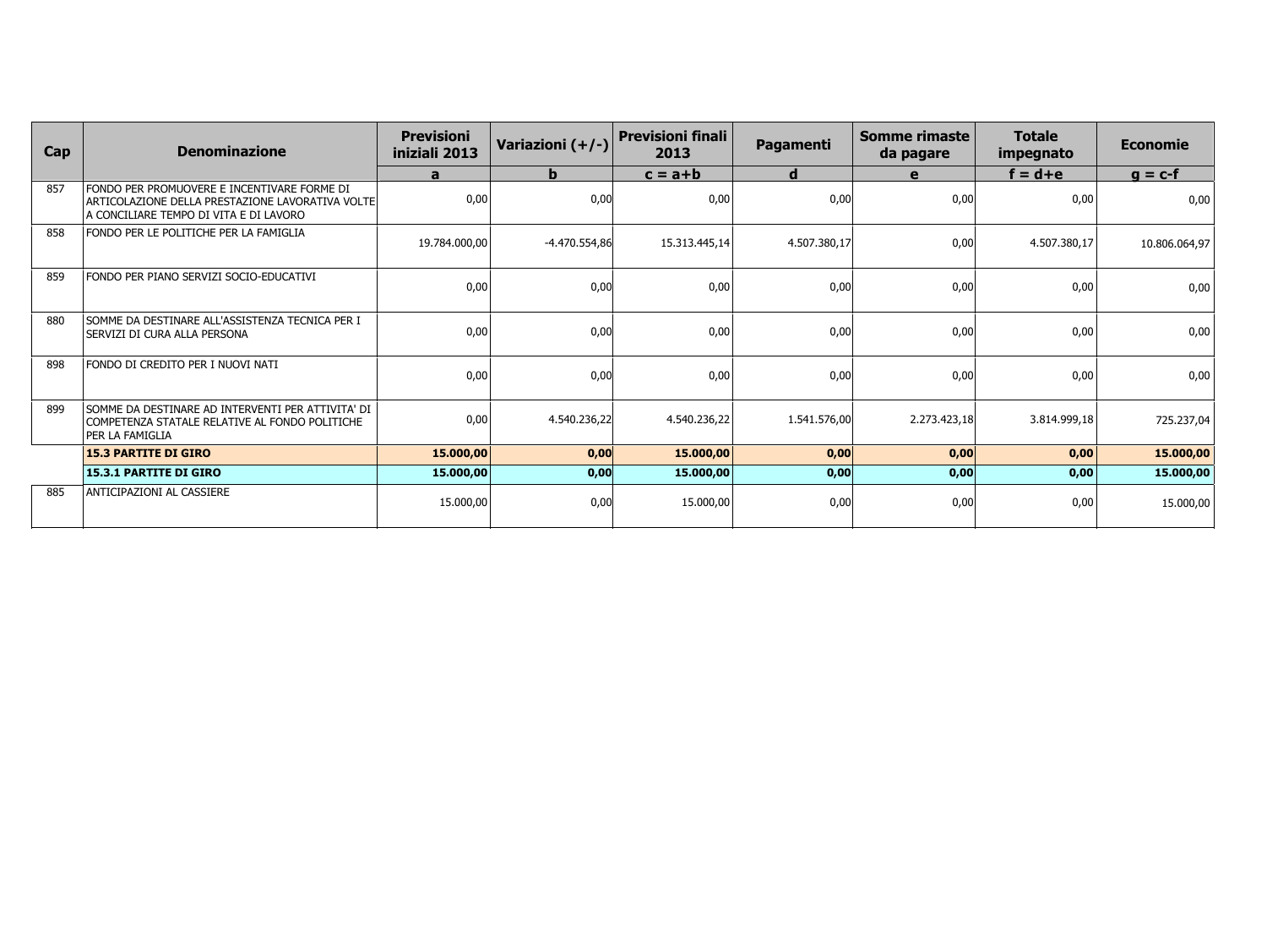| Cap | <b>Denominazione</b>                                                                                                                                             | <b>Previsioni</b><br>iniziali 2013 | Variazioni (+/-) | <b>Previsioni finali</b><br>2013 | Pagamenti      | <b>Somme rimaste</b><br>da pagare | <b>Totale</b><br>impegnato | <b>Economie</b> |
|-----|------------------------------------------------------------------------------------------------------------------------------------------------------------------|------------------------------------|------------------|----------------------------------|----------------|-----------------------------------|----------------------------|-----------------|
|     |                                                                                                                                                                  | $\mathbf{a}$                       |                  | $c = a + b$                      | d              | $\mathbf{e}$                      | $f = d + e$                | $g = c-f$       |
|     | <b>16 GIOVENTU'</b>                                                                                                                                              | 78.159.665,00                      | 69.108.682,85    | 147.268.347,85                   | 132.938.887,73 | 12.457.967,49                     | 145.396.855,22             | 1.871.492,63    |
|     | <b>16.1 SPESE CORRENTI</b>                                                                                                                                       | 78.159.665,00                      | 69.108.682,85    | 147.268.347,85                   | 132.938.887,73 | 12.457.967,49                     | 145.396.855,22             | 1.871.492,63    |
|     | <b>16.1.1 FUNZIONAMENTO</b>                                                                                                                                      | 586.243,00                         | $-483.389,00$    | 102.854,00                       | 52.063,09      | 49.471,11                         | 101.534,20                 | 1.319,80        |
| 790 | SPESE PER ACQUISTO GIORNALI, RIVISTE E PERIODICI.                                                                                                                | 4.000,00                           | 0,00             | 4.000,00                         | 1.359,30       | 2.595,90                          | 3.955,20                   | 44,80           |
| 791 | SPESE PER LA VIGILANZA SULL'AGENZIA NAZIONALE<br>GIOVANI (DECISIONE N.1719 2006 CE) COMPRESA LA<br>PARTECIPAZIONE ALLE RIUNIONI CONVOCATE<br>DALL'UNIONE EUROPEA | 44.949,00                          | 0,00             | 44.949,00                        | 23.891,63      | 21.057,37                         | 44.949,00                  | 0,00            |
| 820 | SPESE PER IL FUNZIONAMENTO DELLA STRUTTURA DI<br>MISSIONE A SUPPORTO DEL MINISTRO IN MATERIA DI<br>COOPERAZIONE INTERNAZIONALE                                   | 163.800,00                         | $-163.800,00$    | 0,00                             | 0,00           | 0,00                              | 0,00                       | 0,00            |
| 821 | RETRIBUZIONI AL PERSONALE IN SERVIZIO PRESSO LA<br>STRUTTURA DI MISSIONE A SUPPORTO DEL MINISTRO IN<br>MATERIA DI COOPERAZIONEINTERNAZIONALE                     | 263.974,00                         | $-263.974.00$    | 0.00                             | 0,00           | 0,00                              | 0,00                       | 0,00            |
| 835 | TRATTAMENTO ECONOMICO ACCESSORIO DEL PERSONALE<br>DEGLI UFFICI DI DIRETTA COLLABORAZIONE DEL<br>MINISTRO.                                                        | 0,00                               | 0,00             | 0,00                             | 0,00           | 0,00                              | 0,00                       | 0,00            |
| 836 | CONTRIBUTI PREVIDENZIALI A CARICO<br>DELL'AMMINISTRAZIONE SULLE COMPETENZE ACCESSORIE<br>AL PERSONALE DI DIRETTA COLLABORAZIONE.                                 | 0,00                               | 0,00             | 0,00                             | 0,00           | 0,00                              | 0,00                       | 0,00            |
| 837 | ONERI PER IRAP SULLE COMPETENZE ACCESSORIE AL<br>PERSONALE DI DIRETTA COLLABORAZIONE                                                                             | 0,00                               | 0,00             | 0,00                             | 0.00           | 0,00                              | 0,00                       | 0,00            |
| 838 | RIMBORSO SPESE PER MISSIONI NEL TERRITORIO<br>NAZIONALE ED ALL'ESTERO, IVI COMPRESE QUELLE DEL<br>MINISTRO E DEL PERSONALE DI DIRETTA<br>COLLABORAZIONE.         | 49.730,00                          | 0,00             | 49.730,00                        | 24.931,04      | 24.798,96                         | 49.730,00                  | 0,00            |
| 842 | SPESE VARIE DI MINUTO FUNZIONAMENTO DEGLI UFFICI<br>E DI INTERPRETARIATO                                                                                         | 0,00                               | 0,00             | 0.00                             | 0,00           | 0,00                              | 0,00                       | 0,00            |
| 843 | SPESE DI RAPPRESENTANZA                                                                                                                                          | 2.900,00                           | 0,00             | 2.900,00                         | 1.881,12       | 1.018,88                          | 2.900,00                   | 0,00            |
| 844 | COMPENSI PER ESPERTI E PER INCARICHI SPECIALI EX<br>ART.9 D.LGS. N. 303 1999.                                                                                    | 55.615,00                          | $-55.615,00$     | 0.00                             | 0,00           | 0,00                              | 0,00                       | 0,00            |
| 846 | SPESE PER LA PARTECIPAZIONE A CONVEGNI ED ALTRE<br>MANIFESTAZIONI.                                                                                               | 1.275,00                           | 0,00             | 1.275,00                         | 0,00           | 0,00                              | 0,00                       | 1.275,00        |
| 847 | SPESE PER STUDI INDAGINI E RILEVAZIONI                                                                                                                           | 0,00                               | 0,00             | 0,00                             | 0,00           | 0,00                              | 0,00                       | 0,00            |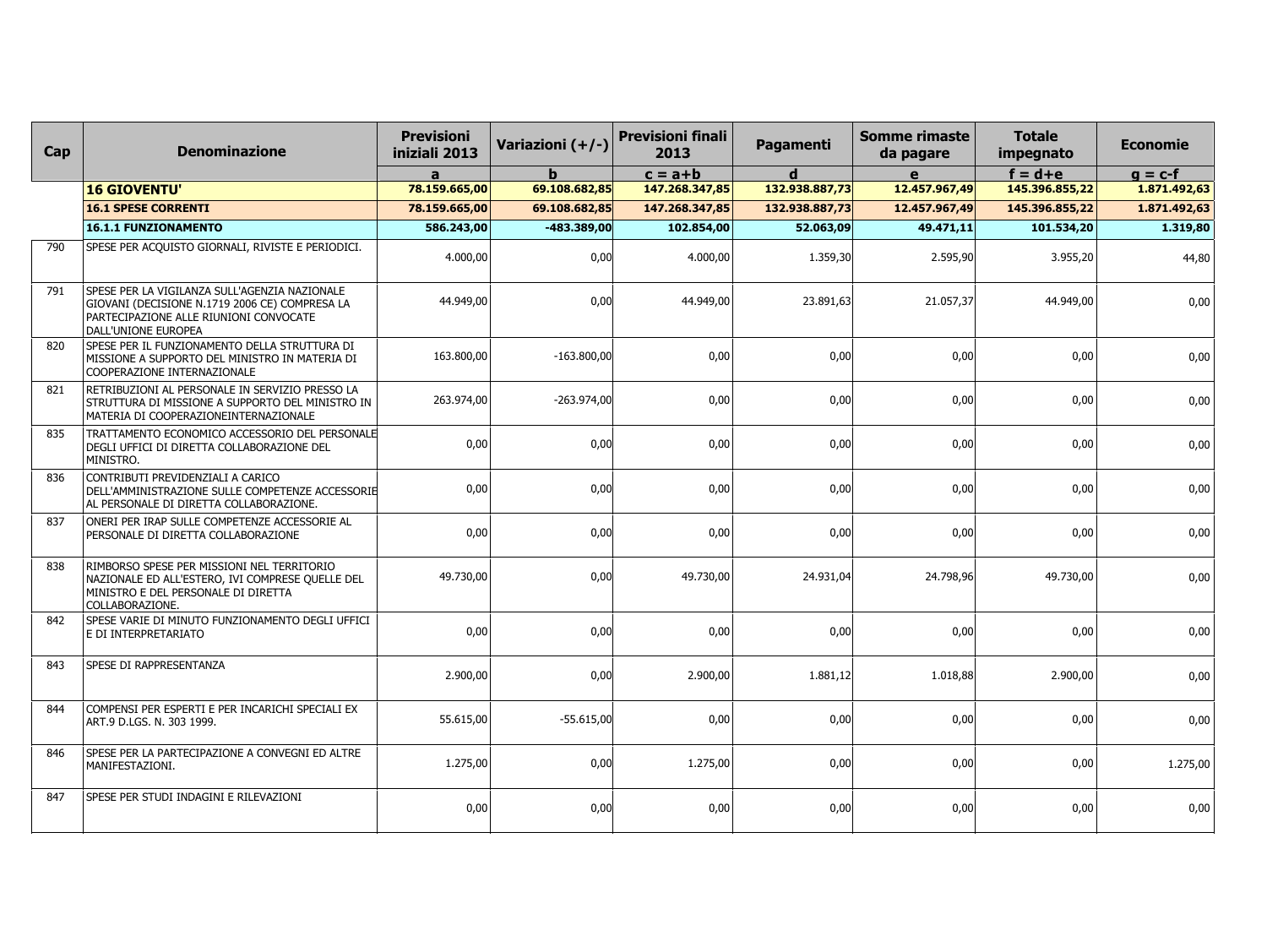| <b>Denominazione</b>                                                                                                                                                                                                                                                       | <b>Previsioni</b><br>iniziali 2013 | Variazioni (+/-) | <b>Previsioni finali</b><br>2013 | Pagamenti                                                                                                      | <b>Somme rimaste</b><br>da pagare | <b>Totale</b><br>impegnato                                                                                                                     | <b>Economie</b>                                                                                                                                 |
|----------------------------------------------------------------------------------------------------------------------------------------------------------------------------------------------------------------------------------------------------------------------------|------------------------------------|------------------|----------------------------------|----------------------------------------------------------------------------------------------------------------|-----------------------------------|------------------------------------------------------------------------------------------------------------------------------------------------|-------------------------------------------------------------------------------------------------------------------------------------------------|
|                                                                                                                                                                                                                                                                            | a                                  | h.               | $c = a + b$                      | d                                                                                                              | e                                 | $f = d + e$                                                                                                                                    | $g = c-f$                                                                                                                                       |
| <b>16.1.2 INTERVENTI</b>                                                                                                                                                                                                                                                   | 77.573.422,00                      |                  |                                  |                                                                                                                |                                   |                                                                                                                                                | 1.870.172,83                                                                                                                                    |
| FONDO PER IL SERVIZIO CIVILE NAZIONALE                                                                                                                                                                                                                                     | 71.338.122,00                      |                  | 124.082.495,00                   |                                                                                                                |                                   | 124.082.495,00                                                                                                                                 | 0,00                                                                                                                                            |
| SPESE PER INTERVENTI E PROGETTI FINALIZZATI ALLA<br>COOPERAZIONE INTERNAZIONALE, INCLUSE INIZIATIVE<br>RELATIVE ALLE POLITICHEGIOVANILI, IN TERRITORI<br>CARATTERIZZATI DA CONDIZIONI DI FRAGILITA' ED<br><b>EMERGENZA</b>                                                 | 0.00                               |                  | 0,00                             |                                                                                                                |                                   | 0,00                                                                                                                                           | 0,00                                                                                                                                            |
| FONDO PER IL CREDITO AI GIOVANI                                                                                                                                                                                                                                            | 0,00                               | 0.00             | 0,00                             |                                                                                                                |                                   | 0,00                                                                                                                                           | 0,00                                                                                                                                            |
| FONDO PER LE POLITICHE GIOVANILI                                                                                                                                                                                                                                           | 6.208.000,00                       |                  | 20.318.819,15                    |                                                                                                                |                                   | 18.475.946,32                                                                                                                                  | 1.842.872,83                                                                                                                                    |
| SPESE PER LA REALIZZAZIONE DI STUDI DI FATTIBILITA'<br>IN ORDINE AD INIZIATIVE INNOVATIVE E SPERIMENTALI<br>PER FACILITARE L'ACCESSO DEI GIOVANI AL DIRITTO<br>ALLA PRIMA CASA NONCHE' L'ACCESSO AL CREDITO PER<br>L'AVVIO DI ATTIVITA' PROFESSIONALI E<br>IMPRENDITORIALI | 27.300,00                          |                  | 43.299,70                        |                                                                                                                |                                   | 15.999,70                                                                                                                                      | 27.300,00                                                                                                                                       |
| FONDO NAZIONALE PER LE COMUNITA' GIOVANILI                                                                                                                                                                                                                                 | 0,00                               | 0,00             | 0,00                             |                                                                                                                |                                   | 0,00                                                                                                                                           | 0,00                                                                                                                                            |
| FINANZIAMENTO DI AZIONI DI SISTEMA ED ATTIVITA' DI<br>ASSISTENZA ALLE REGIONI ED AL SISTEMA DELLE<br>AUTONOMIE LOCALI                                                                                                                                                      | 0,00                               |                  | 0,00                             |                                                                                                                |                                   | 0,00                                                                                                                                           | 0,00                                                                                                                                            |
| SOMMA OCCORRENTE PER L'ISTITUZIONE DEI FONDI<br>PREVISTI DALLE LETTERE A) B) C) DELL'ART. 72 DELLA<br>LEGGE 24 DICEMBRE 2007, N. 247                                                                                                                                       | 0,00                               | 2.720.880,00     | 2.720.880,00                     |                                                                                                                |                                   | 2.720.880,00                                                                                                                                   | 0,00                                                                                                                                            |
| FONDO DI GARANZIA PER ACQUISTO DELLA 1A CASA                                                                                                                                                                                                                               | 0,00                               | 0,00             | 0,00                             |                                                                                                                |                                   | 0,00                                                                                                                                           | 0,00                                                                                                                                            |
| <b>16.3 PARTITE DI GIRO</b>                                                                                                                                                                                                                                                | 15.000,00                          |                  | 15.000,00                        |                                                                                                                |                                   | 0,00                                                                                                                                           | 15.000,00                                                                                                                                       |
| <b>16.3.1 PARTITE DI GIRO</b>                                                                                                                                                                                                                                              | 15.000,00                          |                  | 15.000,00                        |                                                                                                                |                                   | 0,00                                                                                                                                           | 15.000,00                                                                                                                                       |
| ANTICIPAZIONI AL CASSIERE                                                                                                                                                                                                                                                  | 15.000,00                          | 0,00             | 15.000,00                        |                                                                                                                |                                   | 0,00                                                                                                                                           | 15.000,00                                                                                                                                       |
|                                                                                                                                                                                                                                                                            |                                    |                  |                                  | 147.165.493,85<br>69.592.071,85<br>52.744.373,00<br>0.00<br>14.110.819,15<br>15.999,70<br>0,00<br>0,00<br>0,00 |                                   | 132.886.824,64<br>119.211.792,00<br>0,00<br>0,00<br>10.938.152,94<br>15.999,70<br>0,00<br>0,00<br>2.720.880,00<br>0,00<br>0,00<br>0,00<br>0,00 | 145.295.321,02<br>12.408.496,38<br>4.870.703,00<br>0,00<br>0,00<br>7.537.793,38<br>0,00<br>0,00<br>0,00<br>0,00<br>0,00<br>0,00<br>0,00<br>0,00 |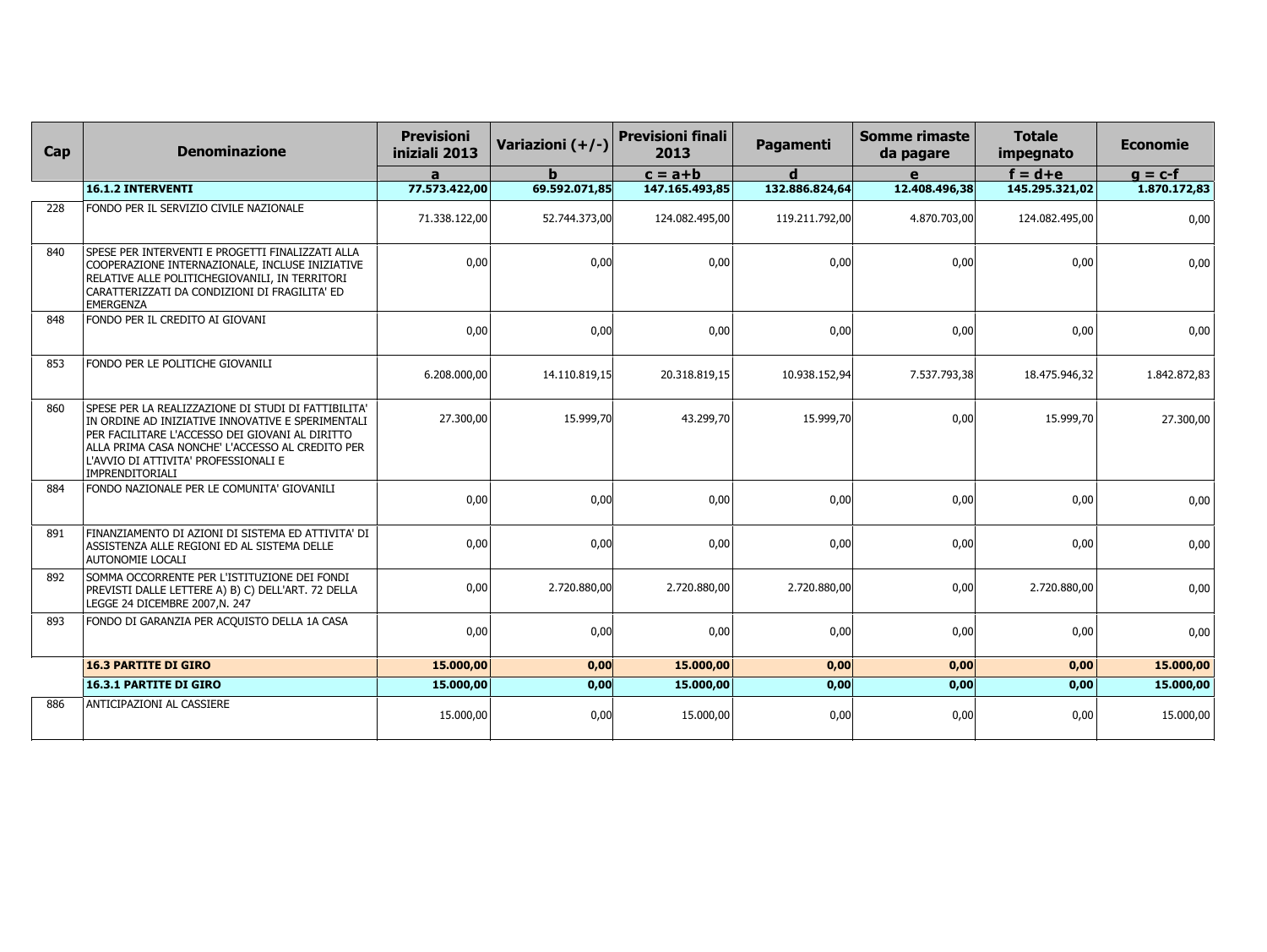| Cap | <b>Denominazione</b>                                                                                          | <b>Previsioni</b><br>iniziali 2013 | Variazioni $(+/-)$ | <b>Previsioni finali</b><br>2013 | Pagamenti | Somme rimaste<br>da pagare | <b>Totale</b><br>impegnato | <b>Economie</b> |
|-----|---------------------------------------------------------------------------------------------------------------|------------------------------------|--------------------|----------------------------------|-----------|----------------------------|----------------------------|-----------------|
|     |                                                                                                               | a                                  | b                  | $c = a + b$                      | a         | e                          | $f = d + e$                | $q = c-f$       |
|     | <b>20 INTEGRAZIONE</b>                                                                                        | 0,00                               | 429.754,00         | 429.754,00                       | 31.808,82 | 25.808,18                  | 57.617,00                  | 372.137,00      |
|     | <b>20.1 SPESE CORRENTI</b>                                                                                    | 0,00                               | 429.754,00         | 429.754,00                       | 31.808,82 | 25.808,18                  | 57.617,00                  | 372.137,00      |
|     | <b>20.1.1 FUNZIONAMENTO</b>                                                                                   | 0,00                               | 429.754,00         | 429.754,00                       | 31.808,82 | 25.808,18                  | 57.617,00                  | 372.137,00      |
| 774 | RETRIBUZIONI DEL PERSONALE IN SERVIZIO PRESSO LA<br>  STRUTTURA DI MISSIONE PER L'INTEGRAZIONE                | 0,00                               | 285.367,00         | 285.367,00                       | 0.00      | 0.00                       | 0,00                       | 285.367,00      |
| 775 | ISPESE DI FUNZIONAMENTO DELLA STRUTTURA DI<br>MISSIONE PER L'INTEGRAZIONE                                     | 0,00                               | 87.387,00          | 87.387,00                        | 2.200,00  | 417,00                     | 2.617,00                   | 84.770,00       |
| 776 | rimborso spese per missioni nel territorio<br>NAZIONALE E ALL'ESTERO, IVI COMPRESE QUELLE PER IL<br> MINISTRO | 0,00                               | 55.000,00          | 55.000,00                        | 29.608,82 | 25.391,18                  | 55.000,00                  | 0,00            |
| 777 | SPESE PER ACQUISTO GIORNALI, RIVISTE E PERIODICI                                                              | 0,00                               | 2.000,00           | 2.000,00                         | 0,00      | 0,00                       | 0,00                       | 2.000,00        |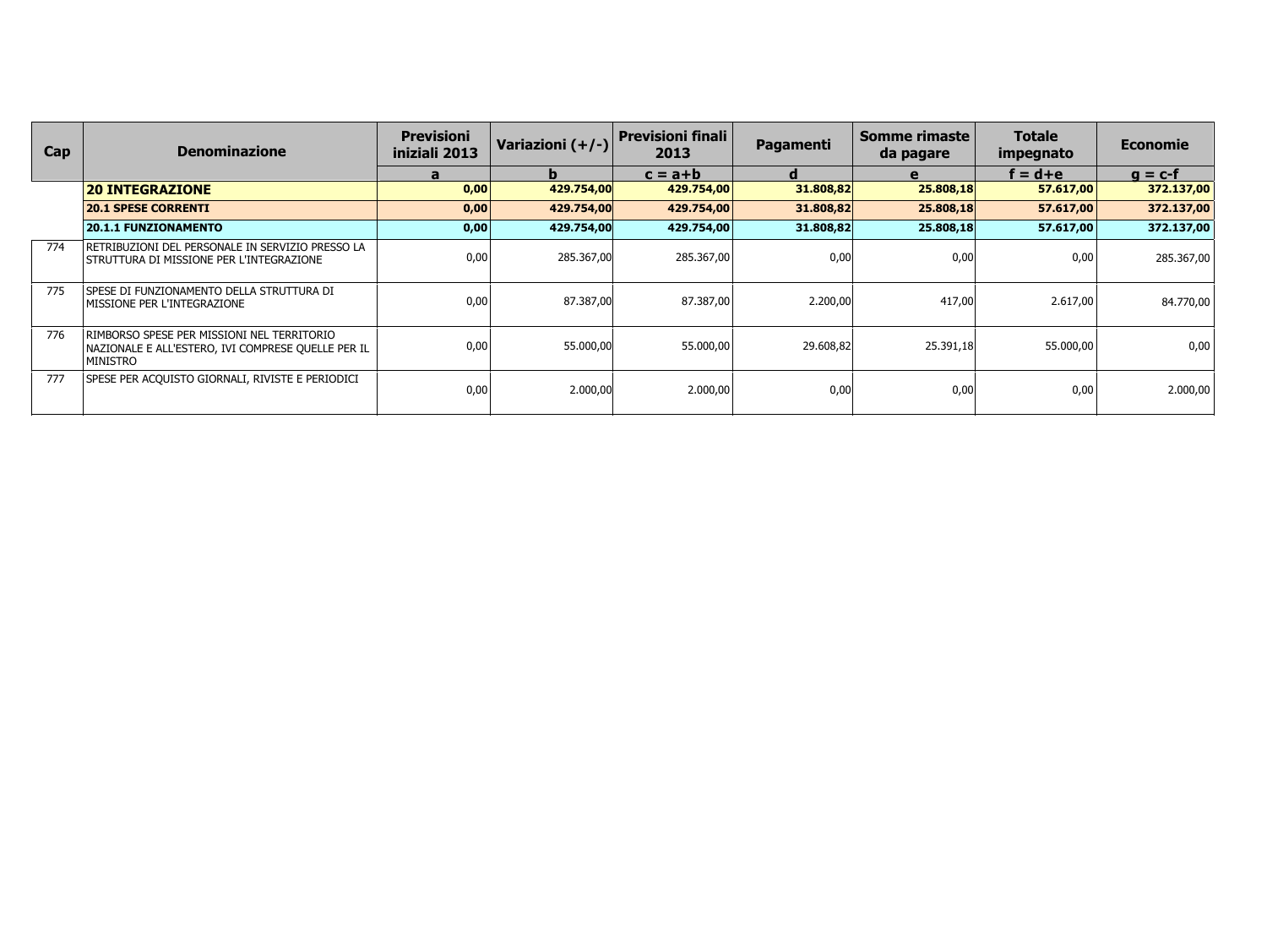| Cap | <b>Denominazione</b>                                                                                                                                          | <b>Previsioni</b><br>iniziali 2013 | Variazioni (+/-) | <b>Previsioni finali</b><br>2013 | <b>Pagamenti</b> | Somme rimaste<br>da pagare | <b>Totale</b><br>impegnato | <b>Economie</b> |
|-----|---------------------------------------------------------------------------------------------------------------------------------------------------------------|------------------------------------|------------------|----------------------------------|------------------|----------------------------|----------------------------|-----------------|
|     |                                                                                                                                                               | a                                  | b.               | $c = a + b$                      | d                | $\mathbf{e}$               | $f = d + e$                | $q = c-f$       |
|     | <b>21 SVILUPPO DELLE ECONOMIE</b><br><b>TERRITORIALI E DELLE AREE URBANE</b>                                                                                  | 41.000,00                          | 1.063.976,00     | 1.104.976,00                     | 39.006,00        | 480,00                     | 39.486,00                  | 1.065.490,00    |
|     | <b>21.1 SPESE CORRENTI</b>                                                                                                                                    | 41.000,00                          | 1.063.976,00     | 1.104.976,00                     | 39.006,00        | 480,00                     | 39.486,00                  | 1.065.490,00    |
|     | <b>21.1.1 FUNZIONAMENTO</b>                                                                                                                                   | 0,00                               | 25.000,00        | 25.000,00                        | 0,00             | 0,00                       | 0,00                       | 25.000,00       |
| 196 | SPESE DI FUNZIONAMENTO DEL COMITATO<br>INTERMINISTERIALE PER LE POLITICHE URBANE E DELLA<br>SEGRETERIA TECNICA                                                | 0,00                               | 0,00             | 0,00                             | 0,00             | 0,00                       | 0,00                       | 0,00            |
| 202 | RIMBORSO SPESE PER MISSIONI NEL TERRITORIO<br>NAZIONALE E ALL'ESTERO                                                                                          | 0,00                               | 25.000,00        | 25.000,00                        | 0,00             | 0,00                       | 0,00                       | 25.000,00       |
|     | 21.1.2 INTERVENTI                                                                                                                                             | 41.000,00                          | 1.038.976,00     | 1.079.976,00                     | 39.006,00        | 480,00                     | 39.486,00                  | 1.040.490,00    |
| 203 | SPESE PER IL COORDINAMENTO DELLE ATTIVITA' DI<br>RICOSTRUZIONE E SVILUPPO DEL CRATERE AQUILANO                                                                | 0,00                               | 1.000.000,00     | 1.000.000,00                     | 0.00             | 0,00                       | 0,00                       | 1.000.000,00    |
| 204 | SPESE PER LA SEGRETERIA TECNICA PER LE AZIONI<br>CONNESSE ALLA VALORIZZAZIONE DELLE RISORSE<br>NATURALI E CULTURALI PER L'ATTRATTIVIT E LO<br><b>SVILUPPO</b> | 0,00                               | 0,00             | 0,00                             | 0,00             | 0,00                       | 0,00                       | 0,00            |
| 206 | SPESE PER LA REALIZZAZIONE DEI PROGETTI GUIDA AGLI<br><b>INVESTIMENTI LOCALI</b>                                                                              | 41.000,00                          | 38.976,00        | 79.976,00                        | 39.006,00        | 480,00                     | 39.486,00                  | 40.490,00       |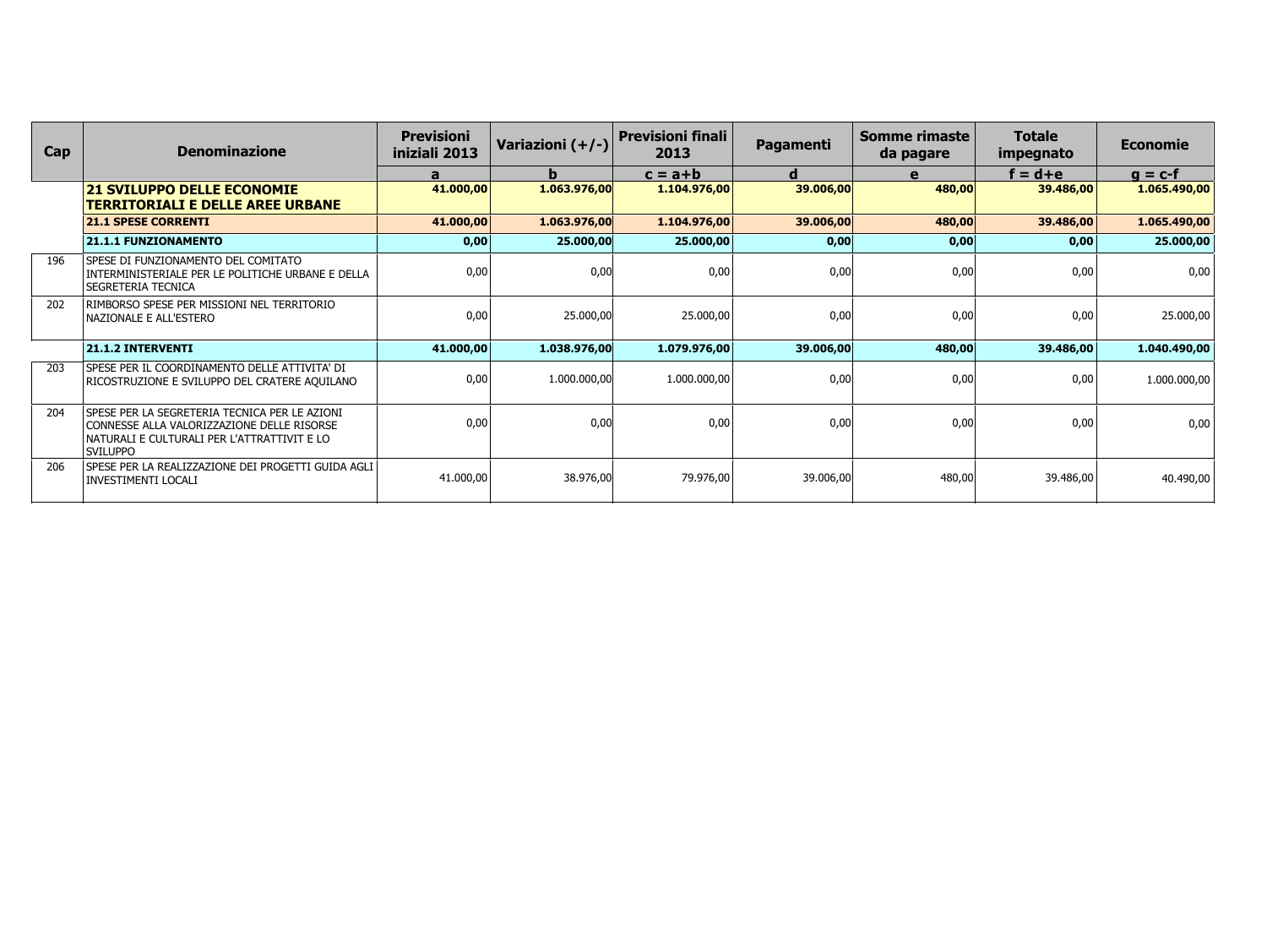| Residui all' $1/1/2013$ | <b>Pagamenti</b> | Somme rimaste<br>da pagare | <b>Totale</b> | <b>Economie</b> |
|-------------------------|------------------|----------------------------|---------------|-----------------|
|                         |                  |                            | $d = (b+c)$   | $e = (a - d)$   |

| <b>SPESE</b>                   | 969.083.434.45 | 497.248.945.30 | 224.544.559.22 | 721.793.504.52 | 247.289.929.93 |
|--------------------------------|----------------|----------------|----------------|----------------|----------------|
| <b>SPESE CORRENTI</b>          | 646.243.068,37 | 349.548.916,78 | 177.295.711,54 | 526.844.628.32 | 119.398.440,05 |
| <b>SPESE IN CONTO CAPITALE</b> | 322.840.366,08 | 147.700.028,52 | 47.248.847,68  | 194.948.876.20 | 127.891.489,88 |
| <b>PARTITE DI GIRO</b>         | 0,00           | 0,00           | 0,00           | 0,00           | 0,00           |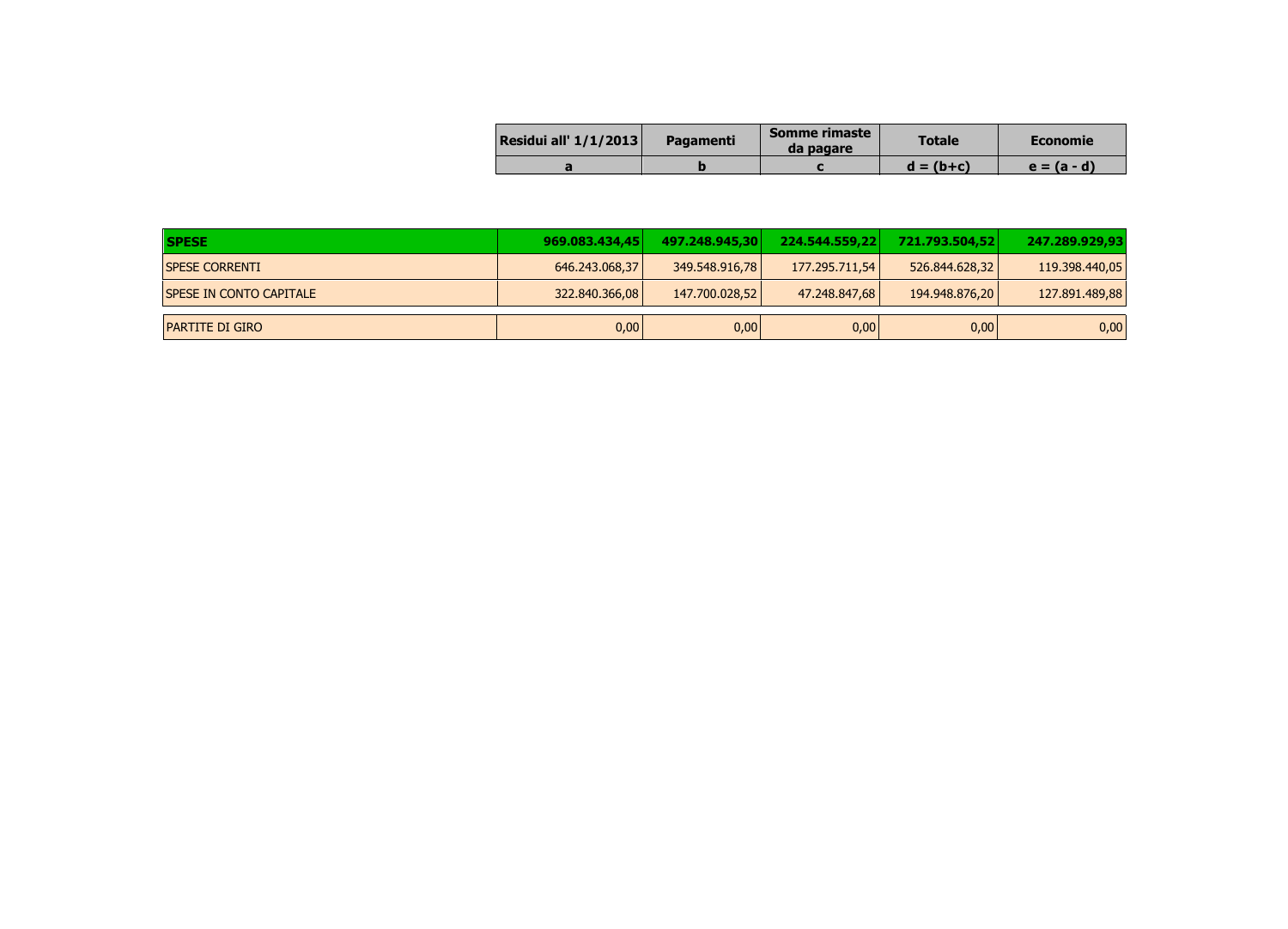|                                                            | <b>Residui al 1/1/2013</b> | Pagamenti     | <b>Somme rimaste</b><br>da pagare | <b>Totale</b> | <b>Economie</b> |
|------------------------------------------------------------|----------------------------|---------------|-----------------------------------|---------------|-----------------|
|                                                            | a                          | b             | $\mathbf c$                       | $d = (b+c)$   | $e = (a - d)$   |
| <b>1. SEGRETARIATO GENERALE</b>                            | 69.483.088,79              | 53.462.711,01 | 7.464.381,43                      | 60.927.092,44 | 8.555.996,35    |
| <b>1.1 SPESE CORRENTI</b>                                  | 55.767.156,64              | 48.074.258,89 | 344.854,67                        | 48.419.113,56 | 7.348.043,08    |
| 1.1.1 FUNZIONAMENTO                                        | 26.849.706,37              | 24.358.496,35 | 332.840,19                        | 24.691.336,54 | 2.158.369,83    |
| 1.1.2 INTERVENTI                                           | 28.917.450,27              | 23.715.762,54 | 12.014,48                         | 23.727.777,02 | 5.189.673,25    |
| 1.1.5 ONERI COMUNI DI PARTE CORRENTE                       | 0,00                       | 0,00          | 0,00                              | 0,00          | 0,00            |
| 1.1.6 TRATTAMENTI DI QUIESCENZA, INTEGRATIVI E SOSTITUTIVI | 0,00                       | 0,00          | 0,00                              | 0,00          | 0,00            |
| <b>1.2 SPESE IN CONTO CAPITALE</b>                         | 13.715.932,15              | 5.388.452,12  | 7.119.526,76                      | 12.507.978,88 | 1.207.953,27    |
| 1.2.3 INVESTIMENTI                                         | 13.715.932,15              | 5.388.452,12  | 7.119.526,76                      | 12.507.978,88 | 1.207.953,27    |
| <b>1.3 PARTITE DI GIRO</b>                                 | 0,00                       | 0,00          | 0,00                              | 0,00          | 0,00            |
| 1.3.998 PARTITE DI GIRO                                    | 0,00                       | 0,00          | 0,00                              | 0,00          | 0,00            |
| <b>2. CONFERENZA STATO REGIONE</b>                         | 18.846,41                  | 1.405,37      | 0,00                              | 1.405,37      | 17.441,04       |
| <b>2.1 SPESE CORRENTI</b>                                  | 18.846,41                  | 1.405,37      | 0,00                              | 1.405,37      | 17.441,04       |
| 2.1.1 FUNZIONAMENTO                                        | 18.846,41                  | 1.405,37      | 0,00                              | 1.405,37      | 17.441,04       |
| <b>2.3 PARTITE DI GIRO</b>                                 | 0,00                       | 0,00          | 0,00                              | 0,00          | 0,00            |
| 2.3.998 PARTITE DI GIRO                                    | 0,00                       | 0,00          | 0,00                              | 0,00          | 0,00            |
| <b>3. RAPPORTI CON IL PARLAMENTO</b>                       | 183.500,99                 | 175.999,12    | 0,00                              | 175.999,12    | 7.501,87        |
| <b>3.1 SPESE CORRENTI</b>                                  | 183.500,99                 | 175.999,12    | 0,00                              | 175.999,12    | 7.501,87        |
| 3.1.1 FUNZIONAMENTO                                        | 183.500,99                 | 175.999,12    | 0,00                              | 175.999,12    | 7.501,87        |
| <b>3.3 PARTITE DI GIRO</b>                                 | 0,00                       | 0,00          | 0,00                              | 0,00          | 0,00            |
| 3.3.998 PARTITE DI GIRO                                    | 0,00                       | 0,00          | 0,00                              | 0,00          | 0,00            |
| <b>4. AFFARI EUROPEI</b>                                   | 780.506,88                 | 586.590,83    | 119.610,76                        | 706.201,59    | 74.305,29       |
| <b>4.1 SPESE CORRENTI</b>                                  | 780.506,88                 | 586.590,83    | 119.610,76                        | 706.201,59    | 74.305,29       |
| 4.1.1 FUNZIONAMENTO                                        | 620.516,76                 | 497.727,21    | 97.484,26                         | 595.211,47    | 25.305,29       |
| 4.1.2 INTERVENTI                                           | 159.990,12                 | 88.863,62     | 22.126,50                         | 110.990,12    | 49.000,00       |
| <b>4.3 PARTITE DI GIRO</b>                                 | 0,00                       | 0,00          | 0,00                              | 0,00          | 0,00            |
| 4.3.998 PARTITE DI GIRO                                    | 0,00                       | 0,00          | 0,00                              | 0,00          | 0,00            |
| <b>5. RIFORME ISTITUZIONALI</b>                            | 7.051,99                   | 7.044,75      | 3,62                              | 7.048,37      | 3,62            |
| <b>5.1 SPESE CORRENTI</b>                                  | 7.051,99                   | 7.044,75      | 3,62                              | 7.048,37      | 3,62            |
| 5.1.1 FUNZIONAMENTO                                        | 7.051,99                   | 7.044,75      | 3,62                              | 7.048,37      | 3,62            |
| <b>5.3 PARTITE DI GIRO</b>                                 | 0,00                       | 0,00          | 0,00                              | 0,00          | 0,00            |
| 5.3.998 PARTITE DI GIRO                                    | 0,00                       | 0,00          | 0,00                              | 0,00          | 0,00            |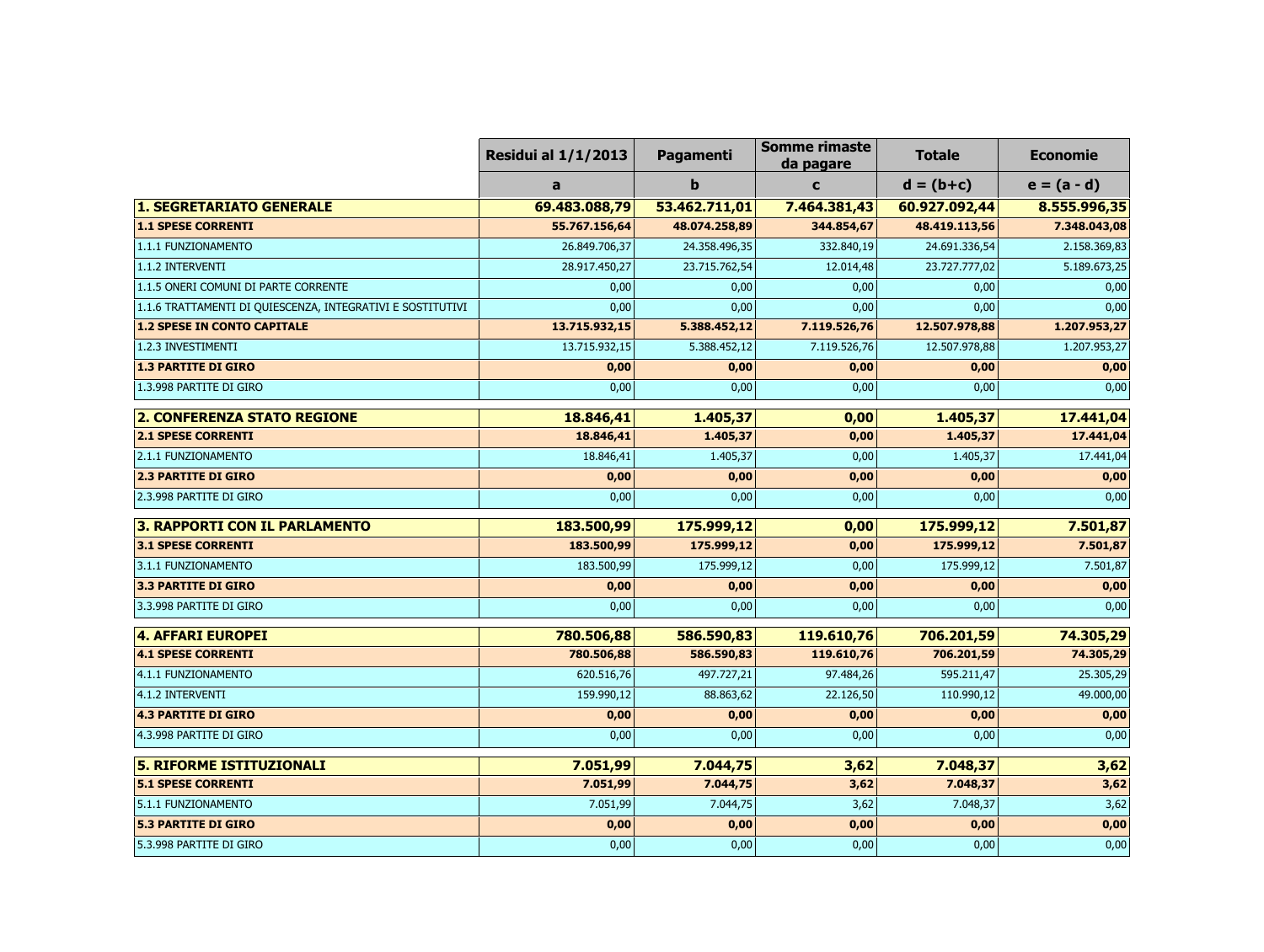|                                      | <b>Residui al 1/1/2013</b> | Pagamenti     | <b>Somme rimaste</b><br>da pagare | <b>Totale</b>  | <b>Economie</b> |
|--------------------------------------|----------------------------|---------------|-----------------------------------|----------------|-----------------|
|                                      | a                          | $\mathbf b$   | $\mathbf c$                       | $d = (b+c)$    | $e = (a - d)$   |
| <b>6. FUNZIONE PUBBLICA</b>          | 21.917.785,43              | 7.877.621,68  | 9.891.818,11                      | 17.769.439,79  | 4.148.345,64    |
| <b>6.1 SPESE CORRENTI</b>            | 19.469.146,32              | 5.430.641,82  | 9.890.510,24                      | 15.321.152,06  | 4.147.994,26    |
| 6.1.1 FUNZIONAMENTO                  | 1.670.476,05               | 1.293.426,08  | 106.164,60                        | 1.399.590,68   | 270.885,37      |
| 6.1.2 INTERVENTI                     | 17.798.670,27              | 4.137.215,74  | 9.784.345,64                      | 13.921.561,38  | 3.877.108,89    |
| <b>6.2 SPESE IN CONTO CAPITALE</b>   | 2.448.639,11               | 2.446.979,86  | 1.307,87                          | 2.448.287,73   | 351,38          |
| 6.2.3 INVESTIMENTI                   | 2.448.639,11               | 2.446.979,86  | 1.307,87                          | 2.448.287,73   | 351,38          |
| <b>6.3 PARTITE DI GIRO</b>           | 0,00                       | 0,00          | 0,00                              | 0,00           | 0,00            |
| 6.3.998 PARTITE DI GIRO              | 0,00                       | 0,00          | 0,00                              | 0,00           | 0,00            |
| 7. AFFARI REGIONALI, TURISMO E SPORT | 225.465.330,98             | 84.299.701,51 | 17.541.960,66                     | 101.841.662,17 | 123.623.668,81  |
| <b>7.1 SPESE CORRENTI</b>            | 92.121.484,10              | 49.104.353,84 | 8.929.545,68                      | 58.033.899,52  | 34.087.584,58   |
| 7.1.1 FUNZIONAMENTO                  | 1.308.465,95               | 914.277,10    | 13.712,89                         | 927.989,99     | 380.475,96      |
| 7.1.2 INTERVENTI                     | 90.813.018,15              | 48.190.076,74 | 8.915.832,79                      | 57.105.909,53  | 33.707.108,62   |
| 7.2 SPESE IN CONTO CAPITALE          | 133.343.846,88             | 35.195.347,67 | 8.612.414,98                      | 43.807.762,65  | 89.536.084,23   |
| 7.2.3 INVESTIMENTI                   | 133.343.846,88             | 35.195.347,67 | 8.612.414,98                      | 43.807.762,65  | 89.536.084,23   |
| <b>7.3 PARTITE DI GIRO</b>           | 0,00                       | 0,00          | 0,00                              | 0,00           | 0,00            |
| 7.3.998 PARTITE DI GIRO              | 0,00                       | 0,00          | 0,00                              | 0,00           | 0,00            |
| 8. PARI OPPORTUNITA'                 | 69.634.699,48              | 27.101.195,54 | 23.377.842,15                     | 50.479.037,69  | 19.155.661,79   |
| <b>8.1 SPESE CORRENTI</b>            | 69.634.699,48              | 27.101.195,54 | 23.377.842,15                     | 50.479.037,69  | 19.155.661,79   |
| 8.1.1 FUNZIONAMENTO                  | 41.702,49                  | 24.554,42     | 17.146,26                         | 41.700,68      | 1,81            |
| 8.1.2 INTERVENTI                     | 69.592.996,99              | 27.076.641,12 | 23.360.695,89                     | 50.437.337,01  | 19.155.659,98   |
| <b>8.3 PARTITE DI GIRO</b>           | 0,00                       | 0,00          | 0,00                              | 0,00           | 0,00            |
| 8.3.998 PARTITE DI GIRO              | 0,00                       | 0,00          | 0,00                              | 0,00           | 0,00            |
| 9. INFORMAZIONE ED EDITORIA          | 92.403.980,49              | 60.154.700,81 | 23.783.919,29                     | 83.938.620,10  | 8.465.360,39    |
| <b>9.1 SPESE CORRENTI</b>            | 92.403.980,49              | 60.154.700,81 | 23.783.919,29                     | 83.938.620,10  | 8.465.360,39    |
| 9.1.1 FUNZIONAMENTO                  | 6.497,15                   | 6.493,52      | 0,00                              | 6.493,52       | 3,63            |
| 9.1.2 INTERVENTI                     | 92.397.483,34              | 60.148.207,29 | 23.783.919,29                     | 83.932.126,58  | 8.465.356,76    |
| 9.2 SPESE IN CONTO CAPITALE          | 0,00                       | 0,00          | 0,00                              | 0,00           | 0,00            |
| 9.2.3 INVESTIMENTI                   | 0,00                       | 0,00          | 0,00                              | 0,00           | 0,00            |
| <b>9.3 PARTITE DI GIRO</b>           | 0,00                       | 0,00          | 0,00                              | 0,00           | 0,00            |
| 9.3.998 PARTITE DI GIRO              | 0,00                       | 0,00          | 0,00                              | 0,00           | 0,00            |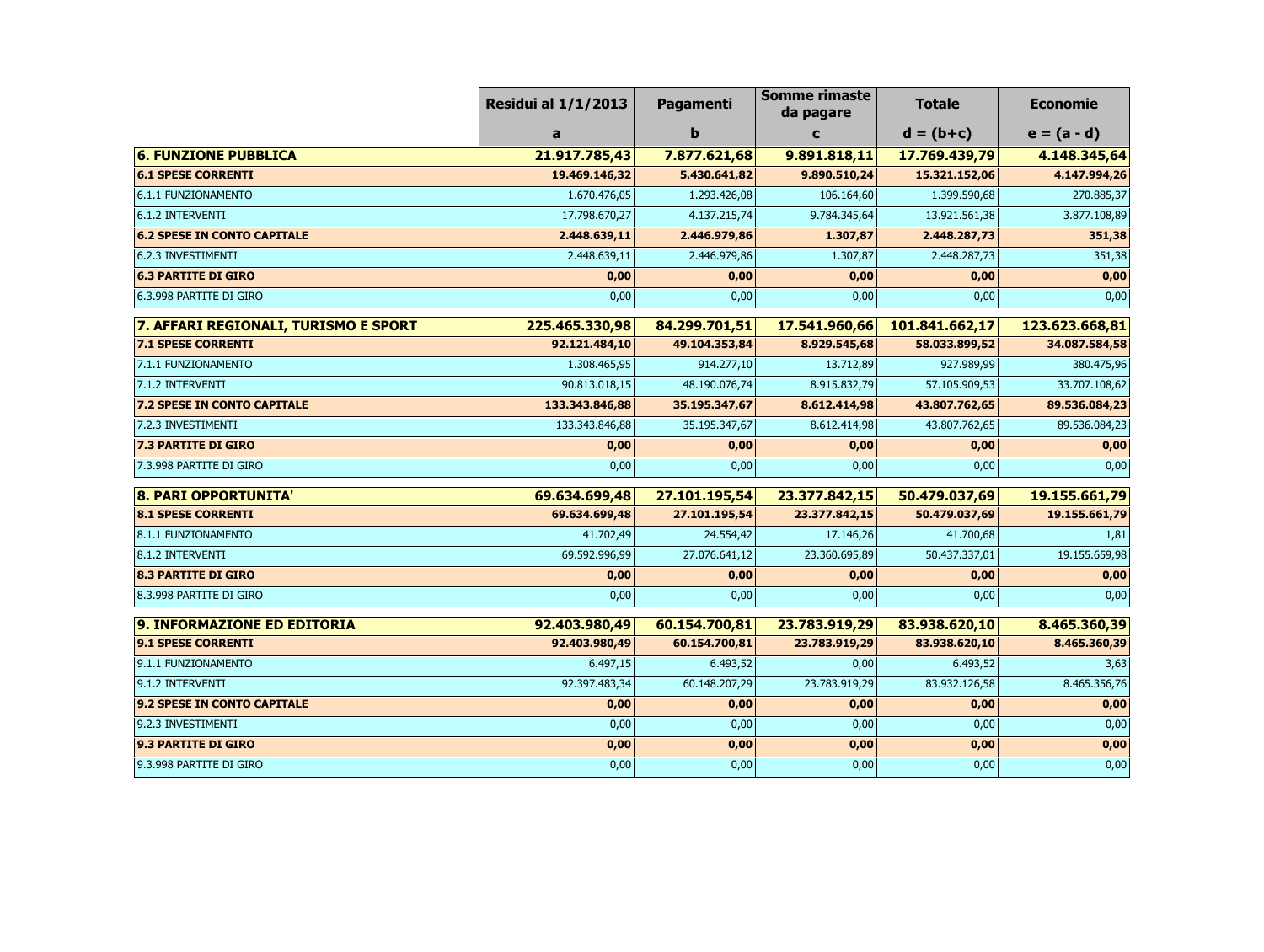|                                                                       | <b>Residui al 1/1/2013</b> | Pagamenti      | <b>Somme rimaste</b><br>da pagare | <b>Totale</b>  | <b>Economie</b> |
|-----------------------------------------------------------------------|----------------------------|----------------|-----------------------------------|----------------|-----------------|
|                                                                       | a                          | $\mathbf b$    | $\mathbf c$                       | $d = (b+c)$    | $e = (a - d)$   |
| 10. ATTUAZIONE DEL PROGRAMMA DI GOVERNO                               | 224.444,11                 | 224.308,37     | 3,62                              | 224.311,99     | 132,12          |
| <b>10.1 SPESE CORRENTI</b>                                            | 224.444,11                 | 224.308,37     | 3,62                              | 224.311,99     | 132,12          |
| 10.1.1 FUNZIONAMENTO                                                  | 86.861,26                  | 86.734,57      | 3,62                              | 86.738,19      | 123,07          |
| 10.1.2 INTERVENTI                                                     | 137.582,85                 | 137.573,80     | 0,00                              | 137.573,80     | 9,05            |
| <b>10.3 PARTITE DI GIRO</b>                                           | 0,00                       | 0,00           | 0,00                              | 0,00           | 0,00            |
| 10.3.998 PARTITE DI GIRO                                              | 0,00                       | 0,00           | 0,00                              | 0,00           | 0,00            |
| 11. PROGRAMMAZIONE E COORDINAMENTO<br><b>DELLA POLITICA ECONOMICA</b> | 19.704.804,19              | 13.178.118,98  | 5.854.449,34                      | 19.032.568,32  | 672.235,87      |
| <b>11.1 SPESE CORRENTI</b>                                            | 19.704.804,19              | 13.178.118,98  | 5.854.449,34                      | 19.032.568,32  | 672.235,87      |
| 11.1.1 FUNZIONAMENTO                                                  | 2.162.800,47               | 946.524,03     | 1.051.495,69                      | 1.998.019,72   | 164.780,75      |
| 11.1.2 INTERVENTI                                                     | 17.542.003,72              | 12.231.594,95  | 4.802.953,65                      | 17.034.548,60  | 507.455,12      |
| <b>11.2 SPESE IN CONTO CAPITALE</b>                                   | 0,00                       | 0,00           | 0,00                              | 0,00           | 0,00            |
| 11.2.3 INVESTIMENTI                                                   | 0,00                       | 0,00           | 0,00                              | 0,00           | 0,00            |
| <b>11.3 PARTITE DI GIRO</b>                                           | 0,00                       | 0,00           | 0,00                              | 0,00           | 0,00            |
| 11.3.0 PARTITE DI GIRO                                                | 0,00                       | 0,00           | 0,00                              | 0,00           | 0,00            |
| <b>12. INNOVAZIONE E TECNOLOGIE</b>                                   | 32.108.186,50              | 13.681.830,53  | 0,00                              | 13.681.830,53  | 18.426.355,97   |
| <b>12.1 SPESE CORRENTI</b>                                            | 393.734,37                 | 33.480,27      | 0,00                              | 33.480,27      | 360.254,10      |
| 12.1.1 FUNZIONAMENTO                                                  | 393.734,37                 | 33.480,27      | 0,00                              | 33.480,27      | 360.254,10      |
| 12.1.2 INTERVENTI                                                     | 0,00                       | 0,00           | 0,00                              | 0,00           | 0,00            |
| <b>12.2 SPESE IN CONTO CAPITALE</b>                                   | 31.714.452,13              | 13.648.350,26  | 0,00                              | 13.648.350,26  | 18.066.101,87   |
| 12.2.3 INVESTIMENTI                                                   | 31.714.452,13              | 13.648.350,26  | 0,00                              | 13.648.350,26  | 18.066.101,87   |
| <b>12.3 PARTITE DI GIRO</b>                                           | 0,00                       | 0,00           | 0,00                              | 0,00           | 0,00            |
| 12.3.998 PARTITE DI GIRO                                              | 0,00                       | 0,00           | 0,00                              | 0,00           | 0,00            |
| <b>13. PROTEZIONE CIVILE</b>                                          | 309.352.585,01             | 190.004.713,87 | 77.920.886,99                     | 267.925.600,86 | 41.426.984,15   |
| <b>13.1 SPESE CORRENTI</b>                                            | 167.735.089,20             | 98.983.815,26  | 46.405.288,92                     | 145.389.104,18 | 22.345.985,02   |
| 13.1.1 FUNZIONAMENTO                                                  | 69.125.237,45              | 28.632.308,85  | 29.933.708,21                     | 58.566.017,06  | 10.559.220,39   |
| 13.1.2 INTERVENTI                                                     | 98.609.851,75              | 70.351.506,41  | 16.471.580,71                     | 86.823.087,12  | 11.786.764,63   |
| <b>13.2 SPESE IN CONTO CAPITALE</b>                                   | 141.617.495,81             | 91.020.898,61  | 31.515.598,07                     | 122.536.496,68 | 19.080.999,13   |
| 13.2.3 INVESTIMENTI                                                   | 141.617.495,81             | 91.020.898,61  | 31.515.598,07                     | 122.536.496,68 | 19.080.999,13   |
| <b>13.3 PARTITE DI GIRO</b>                                           | 0,00                       | 0,00           | 0,00                              | 0,00           | 0,00            |
| 13.3.998 PARTITE DI GIRO                                              | 0,00                       | 0,00           | 0,00                              | 0,00           | 0,00            |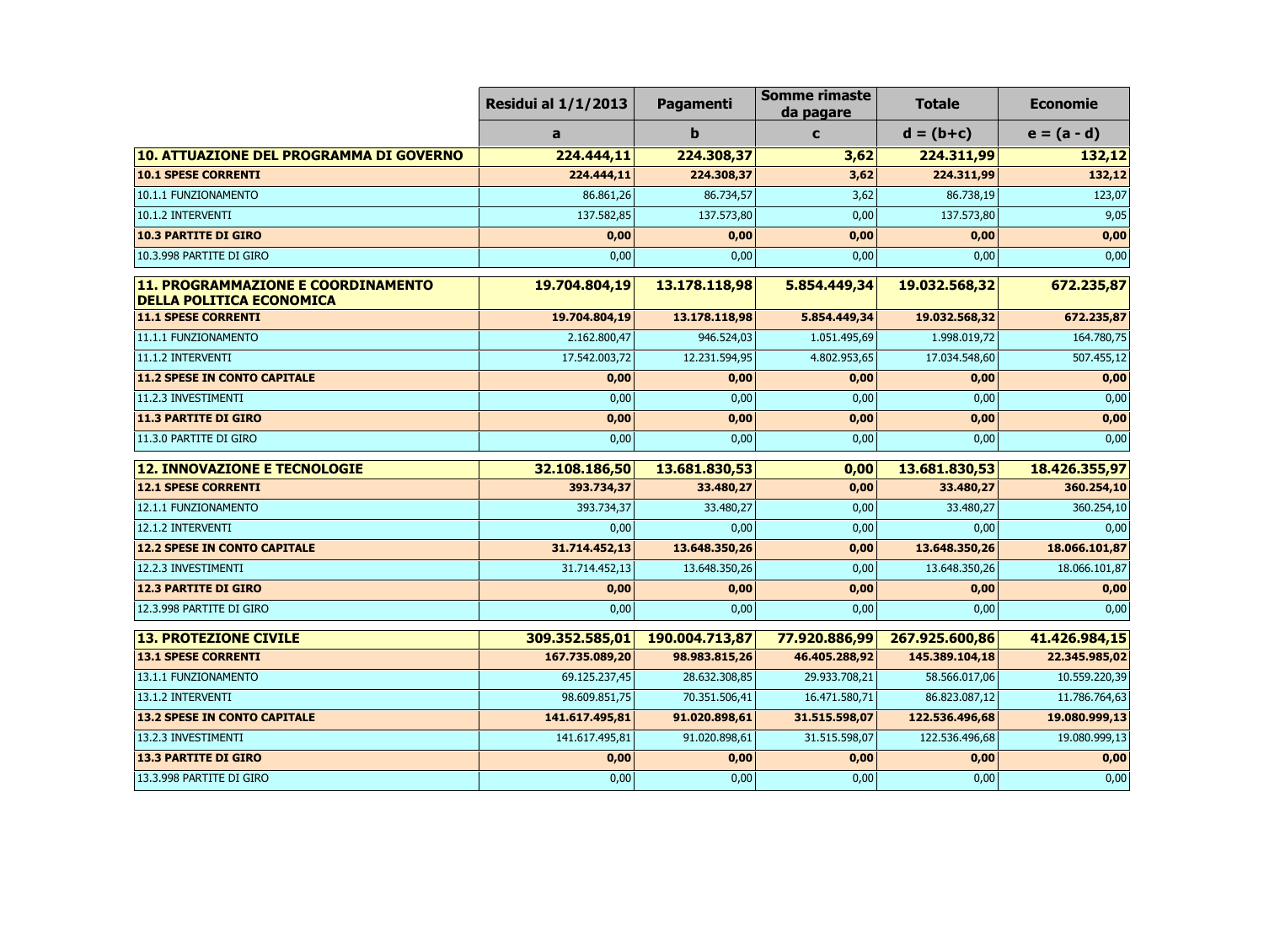|                                                                        | <b>Residui al 1/1/2013</b> | Pagamenti     | Somme rimaste<br>da pagare | <b>Totale</b> | <b>Economie</b> |
|------------------------------------------------------------------------|----------------------------|---------------|----------------------------|---------------|-----------------|
|                                                                        | a                          | b             | $\mathbf c$                | $d = (b+c)$   | $e = (a - d)$   |
| <b>14. POLITICHE ANTIDROGA</b>                                         | 8.968.538,21               | 2.508.627,50  | 2.606.634,06               | 5.115.261,56  | 3.853.276,65    |
| <b>14.1 SPESE CORRENTI</b>                                             | 8.968.538,21               | 2.508.627,50  | 2.606.634,06               | 5.115.261,56  | 3.853.276,65    |
| 14.1.1 FUNZIONAMENTO                                                   | 27,15                      | 0,00          | 27,15                      | 27,15         | 0,00            |
| 14.1.2 INTERVENTI                                                      | 8.968.511,06               | 2.508.627,50  | 2.606.606,91               | 5.115.234,41  | 3.853.276,65    |
| <b>14.3 PARTITE DI GIRO</b>                                            | 0,00                       | 0,00          | 0,00                       | 0,00          | 0,00            |
| 14.3.998 PARTITE DI GIRO                                               | 0,00                       | 0,00          | 0,00                       | 0,00          | 0,00            |
| <b>15. POLITICHE PER LA FAMIGLIA</b>                                   | 90.106.297,00              | 34.508.373,86 | 52.396.510,97              | 86.904.884,83 | 3.201.412,17    |
| <b>15.1 SPESE CORRENTI</b>                                             | 90.106.297,00              | 34.508.373,86 | 52.396.510,97              | 86.904.884,83 | 3.201.412,17    |
| 15.1.1 FUNZIONAMENTO                                                   | 17.554,06                  | 16.970,01     | 0,00                       | 16.970,01     | 584,05          |
| 15.1.2 INTERVENTI                                                      | 90.088.742,94              | 34.491.403,85 | 52.396.510,97              | 86.887.914,82 | 3.200.828,12    |
| <b>15.3 PARTITE DI GIRO</b>                                            | 0,00                       | 0,00          | 0,00                       | 0,00          | 0,00            |
| 15.3.998 PARTITE DI GIRO                                               | 0,00                       | 0,00          | 0,00                       | 0,00          | 0,00            |
| <b>16. GIOVENTU'</b>                                                   | 28.520.788,19              | 9.343.098,10  | 3.557.738,22               | 12.900.836,32 | 15.619.951,87   |
| <b>16.1 SPESE CORRENTI</b>                                             | 28.520.788,19              | 9.343.098,10  | 3.557.738,22               | 12.900.836,32 | 15.619.951,87   |
| 16.1.1 FUNZIONAMENTO                                                   | 361.560,35                 | 96.054,27     | 29.323,28                  | 125.377,55    | 236.182,80      |
| 16.1.2 INTERVENTI                                                      | 28.159.227,84              | 9.247.043,83  | 3.528.414,94               | 12.775.458,77 | 15.383.769,07   |
| <b>16.3 PARTITE DI GIRO</b>                                            | 0,00                       | 0,00          | 0,00                       | 0,00          | 0,00            |
| 16.3.998 PARTITE DI GIRO                                               | 0,00                       | 0,00          | 0,00                       | 0,00          | 0,00            |
| <b>20. INTEGRAZIONE</b>                                                | 0,00                       | 0,00          | 0,00                       | 0,00          | 0,00            |
| <b>20.1 SPESE CORRENTI</b>                                             | 0,00                       | 0,00          | 0,00                       | 0,00          | 0,00            |
| 20.1.1 FUNZIONAMENTO                                                   | 0,00                       | 0,00          | 0,00                       | 0,00          | 0,00            |
| 21. SVILUPPO DELLE ECONOMIE TERRITORIALI E<br><b>DELLE AREE URBANE</b> | 202.999,80                 | 132.903,47    | 28.800,00                  | 161.703,47    | 41.296,33       |
| <b>21.1 SPESE CORRENTI</b>                                             | 202.999,80                 | 132.903,47    | 28.800,00                  | 161.703,47    | 41.296,33       |
| 21.1.1 FUNZIONAMENTO                                                   | 0,00                       | 0,00          | 0,00                       | 0,00          | 0,00            |
| 21.1.2 INTERVENTI                                                      | 202.999,80                 | 132.903,47    | 28.800,00                  | 161.703,47    | 41.296,33       |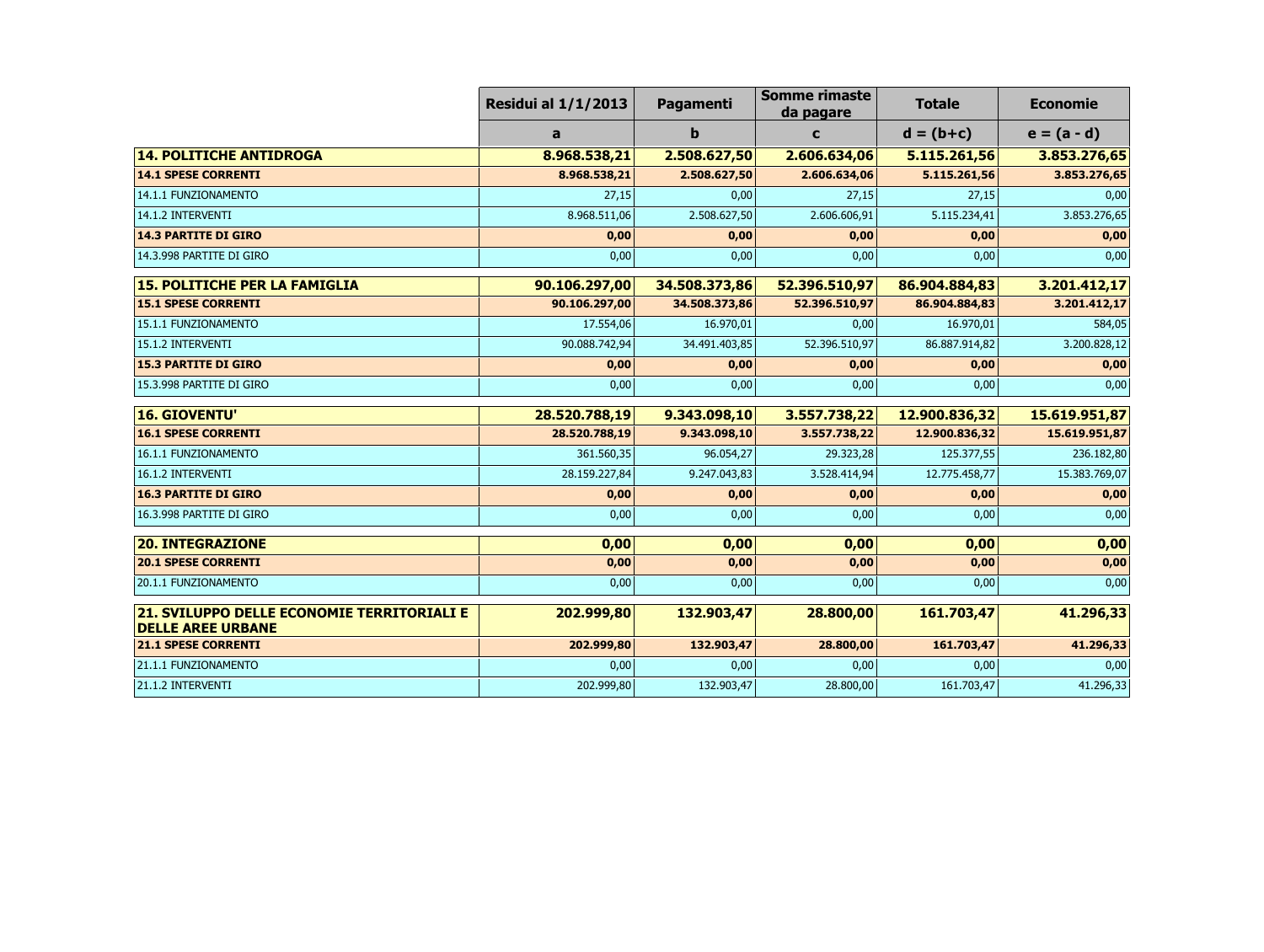| Cap | <b>Denominazione</b>                                                                                                                                                                                                                                                       | <b>Residui al 1/1/2013</b> | Pagamenti     | <b>Somme rimaste</b><br>da pagare | <b>Totale</b> | <b>Economie</b> |
|-----|----------------------------------------------------------------------------------------------------------------------------------------------------------------------------------------------------------------------------------------------------------------------------|----------------------------|---------------|-----------------------------------|---------------|-----------------|
|     |                                                                                                                                                                                                                                                                            | a                          | b             | $\mathbf{C}$                      | $d = b + c$   | $e = (a - d)$   |
|     | <b>1 SEGRETARIATO GENERALE</b>                                                                                                                                                                                                                                             | 69.483.088,79              | 53.462.711,01 | 7.464.381,43                      | 60.927.092,44 | 8.555.996,35    |
|     | <b>1.1 SPESE CORRENTI</b>                                                                                                                                                                                                                                                  | 55.767.156,64              | 48.074.258,89 | 344.854,67                        | 48.419.113,56 | 7.348.043,08    |
|     | 1.1.1 FUNZIONAMENTO                                                                                                                                                                                                                                                        | 26.849.706,37              | 24.358.496,35 | 332.840,19                        | 24.691.336,54 | 2.158.369,83    |
| 101 | RETRIBUZIONI CORRISPOSTE PER LEGGE AL PRESIDENTE<br>DEL CONSIGLIO DEI MINISTRI, AGLI EVENTUALI VICE<br>PRESIDENTI, AI MINISTRISENZA PORTAFOGLIO ED AI<br>SOTTOSEGRETARI DI STATO ALLA PRESIDENZA DEL<br>CONSIGLIO DEI MINISTRI.                                            | 81.007,62                  | 81.007,62     | 0,00                              | 81.007,62     | 0,00            |
| 103 | STIPENDI DEL PERSONALE, NON PROVENIENTE DA<br>PUBBLICHE AMMINISTRAZIONI, DEGLI UFFICI DI DIRETTA<br>COLLABORAZIONE DEL PRESIDENTE, DEGLI EVENTUALI<br>VICE PRESIDENTI E DEL SOTTOSEGRETARIO DI STATO -<br>SEGRETARIO DEL CONSIGLIO DEI MINISTRI.                           | 111.146,05                 | 111.118,98    | 0,00                              | 111.118,98    | 27,07           |
| 104 | CONTRIBUTI PREVIDENZIALI A CARICO<br>DELL'AMMINISTRAZIONE SULLE COMPETENZE<br>CORRISPOSTE AL PERSONALE DI DIRETTA<br>COLLABORAZIONE.                                                                                                                                       | 188.939,79                 | 188.939,79    | 0,00                              | 188.939,79    | 0,00            |
| 105 | ONERI PER IRAP SULLE COMPETENZE CORRISPOSTE AL<br>PERSONALE DI DIRETTA COLLABORAZIONE                                                                                                                                                                                      | 19.228,03                  | 19.228,03     | 0,00                              | 19.228,03     | 0,00            |
| 106 | TRATTAMENTO ECONOMICO ACCESSORIO DEL PERSONALE<br>DEGLI UFFICI DI DIRETTA COLLABORAZIONE DEL<br>PRESIDENTE, DEGLI EVENTUALI VICEPRESIDENTI E DEL<br>SOTTOSEGRETARIO DI STATO - SEGRETARIO DEL<br>CONSIGLIO DEI MINISTRI E DEI SOTTOSEGRETARI CON<br>DELEGA DEL PRESIDENTE. | 398.779,96                 | 316.813,99    | 81.965,19                         | 398.779,18    | 0,78            |
| 107 | TRATTAMENTO ECONOMICO FONDAMENTALE E<br>ACCESSORIO DEL PERSONALE, NON PROVENIENTE DA<br>PUBBLICHE AMMINISTRAZIONI, DEGLI UFFICI DI DIRETTA<br>COLLABORAZIONE DEI MINISTRI SENZA PORTAFOGLIO E<br>DEI SOTTOSEGRETARI DI STATO ALLA PRESIDENZA DEL<br>CONSIGLIO DEI MINISTRI | 747.465,72                 | 160.031,77    | 0,00                              | 160.031,77    | 587.433,95      |
| 108 | RIMBORSO SPESE PER MISSIONI NEL TERRITORIO<br>NAZIONALE ED ALL'ESTERO DELLE AUTORITA' POLITICHE E<br>DEL PERSONALE DEGLI UFFICI DI DIRETTA<br>COLLABORAZIONE ORGANIZZATIVAMENTE RICONDUCIBILI<br>AL SEGRETARIATO GENERALE.                                                 | 10.012,67                  | 6.232,52      | 0,00                              | 6.232,52      | 3.780,15        |
| 112 | RIMBORSO ALLE AMMINISTRAZIONI PUBBLICHE ED ENTI<br>DEGLI EMOLUMENTI CORRISPOSTI AL PERSONALE<br>ASSEGNATO A TUTTI GLI UFFICI DI DIRETTA<br>COLLABORAZIONE DELLE AUTORITA' POLITICHE.                                                                                       | 0.00                       | 0,00          | 0,00                              | 0,00          | 0,00            |
| 113 | RIMBORSO ALLE AMMINISTRAZIONI PUBBLICHE ED ENTI<br>DEGLI EMOLUMENTI CORRISPOSTI AL PERSONALE<br>ASSEGNATO AL SEGRETARIATO GENERALE E AI<br>DIPARTIMENTI.                                                                                                                   | 0,00                       | 0,00          | 0,00                              | 0,00          | 0,00            |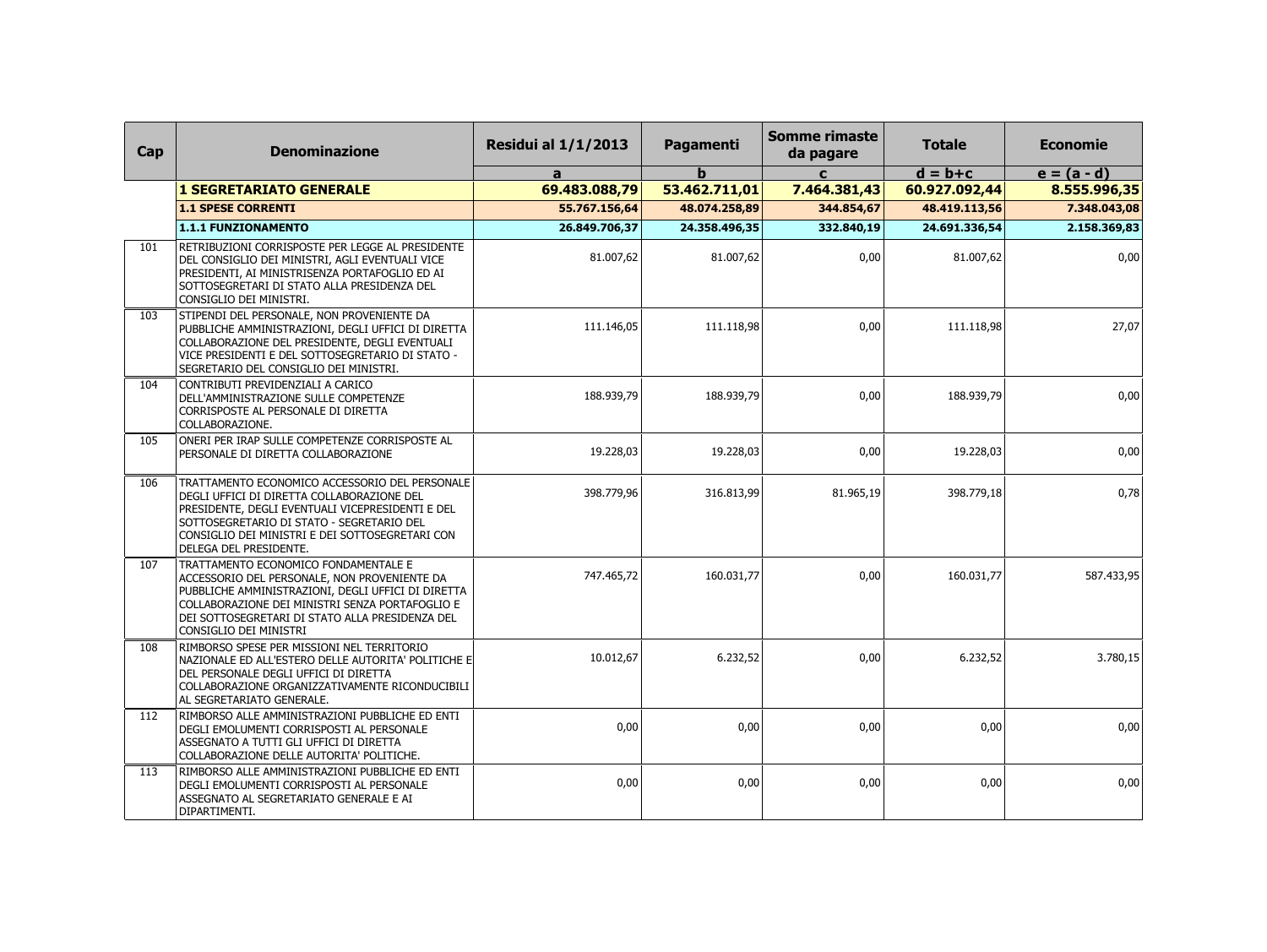| Cap | <b>Denominazione</b>                                                                                                                                                                                                                                                                                        | <b>Residui al 1/1/2013</b> | Pagamenti   | Somme rimaste<br>da pagare | <b>Totale</b> | <b>Economie</b> |
|-----|-------------------------------------------------------------------------------------------------------------------------------------------------------------------------------------------------------------------------------------------------------------------------------------------------------------|----------------------------|-------------|----------------------------|---------------|-----------------|
|     |                                                                                                                                                                                                                                                                                                             | a                          | $\mathbf b$ | $\mathbf{C}$               | $d = b + c$   | $e = (a - d)$   |
| 114 | ACQUISTO DI PUBBLICAZIONI ON LINE, PUBBLICAZIONI SU<br>CD, STRUMENTI DI LAVORO E DI FACILE CONSUMO E<br>QUANT'ALTRO NECESSARIOAL FUNZIONAMENTO DELLA<br><b>BIBLIOTECA CHIGIANA</b>                                                                                                                          | 8.505,76                   | 8.505,43    | 0,00                       | 8.505,43      | 0,33            |
| 116 | SPESE CONNESSE CON MANIFESTAZIONI ED EVENTI PER<br>LE CELEBRAZIONI DEL 150 ANNIVERSARIO DELL'UNITA'<br><b>D'ITALIA</b>                                                                                                                                                                                      | 22.458,09                  | 11.654,00   | 0,00                       | 11.654,00     | 10.804,09       |
| 117 | CONTRIBUTI PREVIDENZIALI A CARICO<br>DELL'AMMINISTRAZIONE SULLE RETRIBUZIONI<br>CORRISPOSTE PER LEGGE AL PRESIDENTE DEL CONSIGLIO<br>DEI MINISTRI, AGLI EVENTUALI VICE PRESIDENTI, AI<br>MINISTRI SENZA PORTAFOGLIO ED AI SOTTOSEGRETARI<br>DI STATO ALLA PRESIDENZA DEL CONSIGLIO DEI MINISTRI             | 41.497,13                  | 41.497.13   | 0,00                       | 41.497.13     | 0,00            |
| 118 | SPESE RELATIVE ALLA GESTIONE REALIZZAZIONE DI<br>EVENTI ISTITUZIONALI RIGUARDANTI L'O.M.R.I. E<br>L'ARALDICA PUBBLICA                                                                                                                                                                                       | 0.00                       | 0,00        | 0,00                       | 0,00          | 0,00            |
| 120 | SPESE DI RAPPRESENTANZA                                                                                                                                                                                                                                                                                     | 15.943,92                  | 15.778,92   | 165,00                     | 15.943,92     | 0,00            |
| 121 | SPESE PER L'ORGANIZZAZIONE DELLE VISITE UFFICIALI<br>NONCHE' PER LA PARTECIPAZIONE A VERTICI, CONVEGNI,<br>CONGRESSI, CONFERENZE, COMITATI, INCONTRI ED<br>ALTRE MANIFESTAZIONI IN ITALIA ED ALL'ESTERO DEL<br>PRESIDENTE E DEI VICEPRESIDENTI DEL CONSIGLIODEI<br>MINISTRI E DELLE RISPETTIVE DELEGAZIONI. | 98.852,58                  | 98.852,58   | 0,00                       | 98.852,58     | 0,00            |
| 122 | COMPENSI AD ESTRANEI ALL'AMMINISTRAZIONE PER<br>ATTIVITA' DI TRADUZIONE ED INTERPRETARIATO IVI<br>COMPRESO IL RIMBORSO DEGLI ONERI DOCUMENTATI<br>RELATIVI AD EVENTUALI TRASFERTE                                                                                                                           | 5.248,77                   | 5.248,75    | 0,00                       | 5.248,75      | 0,02            |
| 123 | SPESE PER LE ESEQUIE DI STATO                                                                                                                                                                                                                                                                               | 2.269,62                   | 2.269,62    | 0,00                       | 2.269,62      | 0,00            |
| 124 | RETRIBUZIONE DEL PERSONALE IN SERVIZIO PRESSO LE<br>STRUITTURE DI MISSIONE.                                                                                                                                                                                                                                 | 399.650.10                 | 225.129,63  | 0,00                       | 225.129.63    | 174.520.47      |
| 125 | COMPENSI PER INCARICHI AD ESPERTI E CONSULENTI<br>PRESSO LE STRUTTURE DI MISSIONE                                                                                                                                                                                                                           | 348.259,54                 | 186.769,67  | 0,00                       | 186.769,67    | 161.489,87      |
| 126 | SPESE PER L'ORGANIZZAZIONE E PARTECIPAZIONE A<br>VERTICI INTERGOVERNATIVI E BILATERALI IN ITALIA ED<br>ALL'ESTERO DEL PRESIDENTE DEL CONSIGLIO DEI<br>MINISTRI E DELLA PROPRIA DELEGAZIONE NONCHE' PER<br>LA GESTIONE -CONDUZIONE DELL'ALLOGGIO<br>PRESIDENZIALE.                                           | 1.391,43                   | 5,43        | 0,00                       | 5,43          | 1.386,00        |
| 127 | SPESE DI FUNZIONAMENTO DELLA STRUTTURA DI<br>MISSIONE UNITA' PER LA COMUNICAZIONE SULL'ATTIVITA'<br>DI GOVERNO.                                                                                                                                                                                             | 7.436,84                   | 0,00        | 0,00                       | 0,00          | 7.436,84        |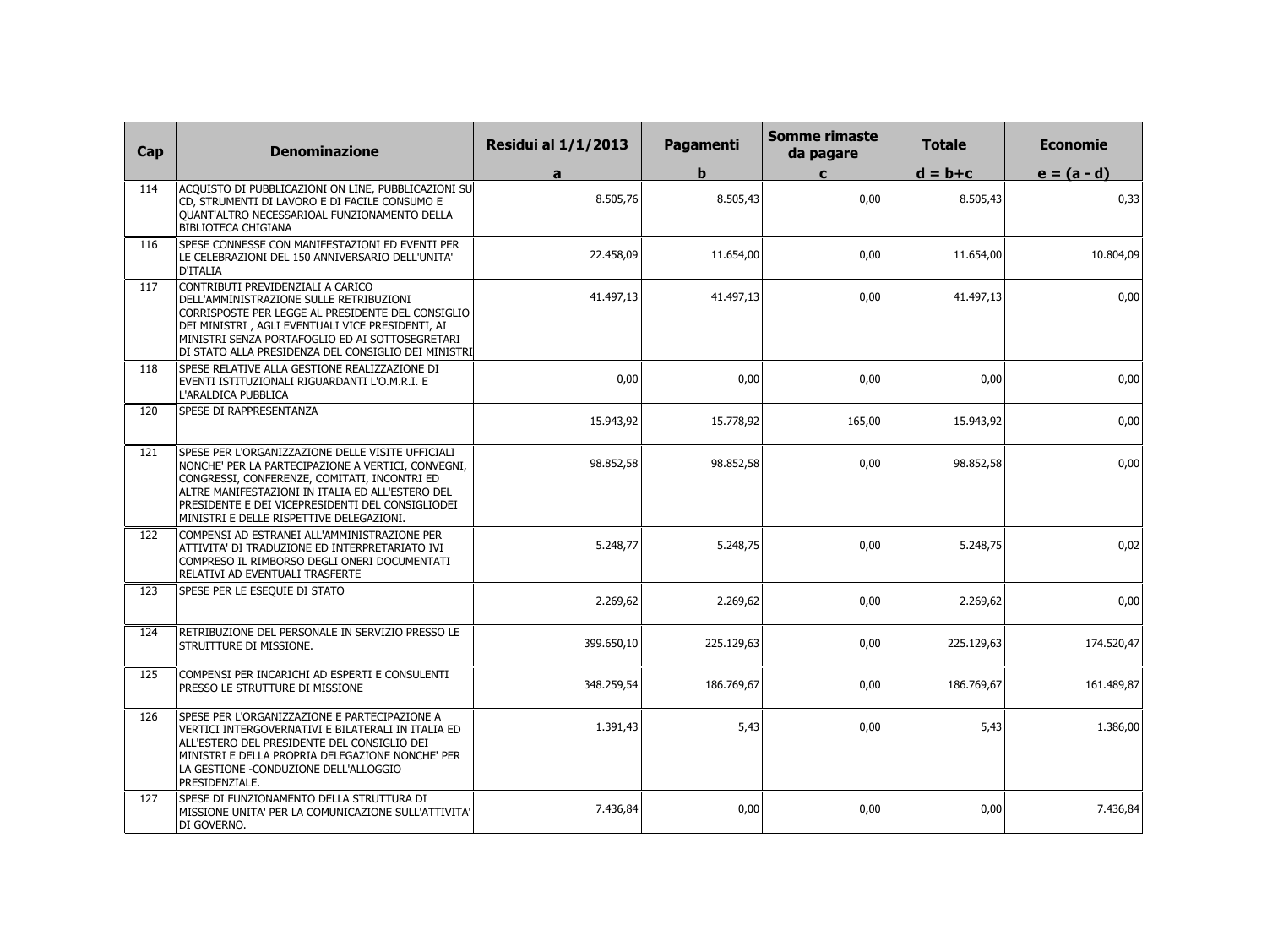| Cap | <b>Denominazione</b>                                                                                                                                                                                                                                                            | <b>Residui al 1/1/2013</b> | Pagamenti    | <b>Somme rimaste</b><br>da pagare | <b>Totale</b> | <b>Economie</b> |
|-----|---------------------------------------------------------------------------------------------------------------------------------------------------------------------------------------------------------------------------------------------------------------------------------|----------------------------|--------------|-----------------------------------|---------------|-----------------|
|     |                                                                                                                                                                                                                                                                                 | a                          | $\mathbf{h}$ | $\mathbf{c}$                      | $d = b + c$   | $e = (a - d)$   |
| 128 | SPESE PER L'ACQUISTO DI QUOTIDIANI E PERIODICI                                                                                                                                                                                                                                  | 16.296,00                  | 12.140,10    | 0,00                              | 12.140,10     | 4.155,90        |
| 129 | SPESE PER L'ORGANIZZAZIONE E PARTECIPAZIONE A<br>EVENTI ISTITUZIONALI IN ITALIA E ALL'ESTERO DEL<br>PRESIDENTE, DEI VICE PRESIDENTI DEL CONSIGLIO DEI<br>MINISTRI E DELLE RISPETTIVE DELEGAZIONI E DEI<br>SOTTOSEGRETARI DI STATO ALLA PRESIDENZA DEL<br>CONSIGLIO DEI MINISTRI | 18,10                      | 18,10        | 0,00                              | 18,10         | 0,00            |
| 130 | ONERI PER IRAP SULLE RETRIBUZIONI CORRISPOSTE PER<br>LEGGE AL PRESIDENTE DEL CONSIGLIO DEI MINISTRI,<br>AGLI EVENTUALI PRESIDENTI,AI MINISTRI SENZA<br>PORTAFOGLIO ED AI SOTTOSEGRETARI DI STATO ALLA<br>PRESIDENZA DEL CONSIGLIO DEI MINISTRI.                                 | 14.575,40                  | 14.575,40    | 0,00                              | 14.575,40     | 0,00            |
| 132 | SPESE CONNESSE ALL'EFFETTUAZIONE DEL TRASPORTO<br>AEREO PER ESIGENZE DI STATO, PER RAGIONI SANITARIE<br>D'URGENZA E PER FINALITA' DI SICUREZZA                                                                                                                                  | 12.004,80                  | 11.995,75    | 5,43                              | 12.001,18     | 3,62            |
| 134 | CONTRIBUTI PREVIDENZIALI A CARICO<br>DELL'AMMINISTRAZIONE SUL TRATTAMENTO ECONOMICO<br>DEL SEGRETARIO GENERALE E DEI VICESEGRETARI<br><b>GENERALI</b>                                                                                                                           | 1.880,00                   | 1.873,34     | 0,00                              | 1.873,34      | 6,66            |
| 135 | RETRIBUZIONI DEL PERSONALE DI RUOLO.                                                                                                                                                                                                                                            | 4.978.846,25               | 4.978.846,25 | 0,00                              | 4.978.846,25  | 0,00            |
| 136 | CONTRIBUTI PREVIDENZIALI A CARICO<br>DELL'AMMINISTRAZIONE SULLE RETRIBUZIONI DEL<br>PERSONALE DI RUOLO.                                                                                                                                                                         | 1.210.196,67               | 1.210.196,67 | 0,00                              | 1.210.196,67  | 0,00            |
| 137 | ONERI PER IRAP SULLE RETRIBUZIONI DEL PERSONALE DI<br>RUOLO.                                                                                                                                                                                                                    | 216.897,18                 | 216.897,18   | 0,00                              | 216.897,18    | 0,00            |
| 138 | TRATTAMENTO ECONOMICO DEL SEGRETARIO GENERALE E<br>DEGLI EVENTUALI VICESEGRETARI GENERALI                                                                                                                                                                                       | 52.580,00                  | 43.822,56    | 8.748,18                          | 52.570,74     | 9,26            |
| 139 | RIMBORSO SPESE PER MISSIONI NEL TERRITORIO<br>NAZIONALE ED ALL'ESTERO DEL PERSONALE IN SERVIZIO.                                                                                                                                                                                | 260.050,69                 | 218.845,37   | 0,00                              | 218.845,37    | 41.205,32       |
| 142 | EMOLUMENTI PER LAVORO STRAORDINARIO AL<br>PERSONALE COTRATTUALIZZATO IN SERVIZIO (ART.84<br>CCNL).                                                                                                                                                                              | 435.081,25                 | 317.740,50   | 0,00                              | 317.740,50    | 117.340,75      |
| 143 | SPESE PER INDENNITA' AL PERSONALE NON MINISTERIALE<br>(EX ART. 85 CCNL).                                                                                                                                                                                                        | 59.059,44                  | 52.642,06    | 0,00                              | 52.642,06     | 6.417,38        |
| 144 | FONDO PER I TRATTAMENTI ECONOMICI ACCESSORI DEL<br>PERSONALE IN SERVIZIO (FONDO UNICO PRESIDENZA<br>-F.U.P.- ART.82 CCNL).                                                                                                                                                      | 1.628.065,00               | 1.623.527,49 | 0,00                              | 1.623.527,49  | 4.537,51        |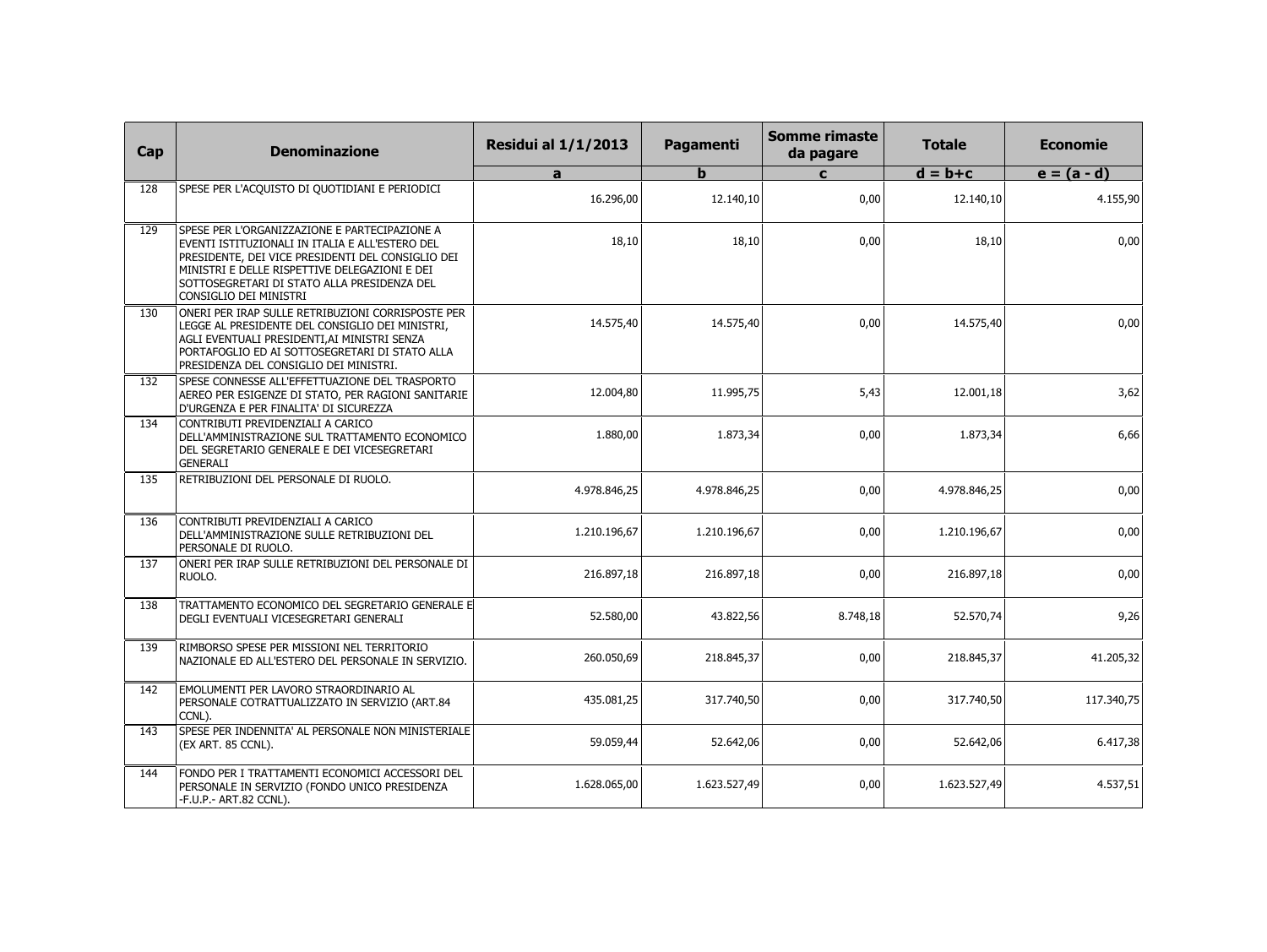| Cap | <b>Denominazione</b>                                                                                                                                                                                                                                                                  | <b>Residui al 1/1/2013</b> | Pagamenti   | <b>Somme rimaste</b><br>da pagare | <b>Totale</b> | <b>Economie</b> |
|-----|---------------------------------------------------------------------------------------------------------------------------------------------------------------------------------------------------------------------------------------------------------------------------------------|----------------------------|-------------|-----------------------------------|---------------|-----------------|
|     |                                                                                                                                                                                                                                                                                       | a                          | $\mathbf b$ | $\mathbf{c}$                      | $d = b + c$   | $e = (a - d)$   |
| 145 | ONERI PER IRAP SUL TRATTAMENTO ECONOMICO DEL<br>SEGRETARIO GENERALE E DEI VICESEGRETARI GENERALI                                                                                                                                                                                      | 5.200,00                   | 5.191,32    | 0,00                              | 5.191,32      | 8,68            |
| 148 | SPESE PER ACCERTAMENTI SANITARI OBBLIGATORI DEL<br>PERSONALE.                                                                                                                                                                                                                         | 5.135,24                   | 5.126,09    | 0,00                              | 5.126,09      | 9,15            |
| 149 | BENESSERE ORGANIZZATIVO E PROVVIDENZE AL<br>PERSONALE.                                                                                                                                                                                                                                | 366.708,97                 | 302.768,18  | 4.949,80                          | 307.717,98    | 58.990,99       |
| 150 | EQUO INDENNIZZO AL PERSONALE CIVILE PER LA PERDITA<br>DELLA INTEGRITA' FISICA SUBITA PER INFERMITA'<br>CONTRATTA PER CAUSA DI SERVIZIO                                                                                                                                                | 5.912,16                   | 4.155,03    | 1.757,13                          | 5.912,16      | 0,00            |
| 151 | SPESE PER BUONI PASTO AL PERSONALE                                                                                                                                                                                                                                                    | 500.420,95                 | 500.345,62  | 0,00                              | 500.345,62    | 75,33           |
| 153 | EMOLUMENTI PER LAVORO STRAORDINARIO AL<br>PERSONALE DI CUI ALL'ART.3 DEL D.LGS 30 3 2001 N.165                                                                                                                                                                                        | 373.479,72                 | 222.799,46  | 0,00                              | 222.799,46    | 150.680,26      |
| 155 | CONTRIBUTI PREVIDENZIALI A CARICO<br>DELL'AMMINISTRAZIONE SULLE COMPETENZE ACCESSORIE<br>AL PERSONALE.                                                                                                                                                                                | 261.614,41                 | 212.545,69  | 0,00                              | 212.545,69    | 49.068,72       |
| 156 | ONERI PER IRAP SULLE COMPETENZE ACCESSORIE AL<br>PERSONALE                                                                                                                                                                                                                            | 98.857,26                  | 82.315,79   | 0,00                              | 82.315,79     | 16.541,47       |
| 157 | TRATTAMENTO ECONOMICO ACCESSORIO AL PERSONALE<br>DIRIGENZIALE DI CUI ALL'ART. 3 DEL D.LGS. N. 165 2001.                                                                                                                                                                               | 200.600,45                 | 85.547,70   | 31.588,61                         | 117.136,31    | 83.464,14       |
| 158 | SPESE PER IL FUNZIONAMENTO DELLA COMMISSIONE<br>INTERGOVERNATIVA PER LA REALIZZAZIONE DI UNA<br>NUOVA LINEA FERROVIARIA AD ALTA VELOCITA'<br>TORINO-LIONE E DELLA RELATIVA STRUTTURA DI<br>MISSIONE DI CUI AL DECRETO DEL PRESIDENTE DEL<br>CONSIGLIO DEI MINISTRI IN DATA 15 12 2011 | 60.621,30                  | 0,00        | 60.228,00                         | 60.228,00     | 393,30          |
| 159 | CONTRIBUTI PREVIDENZIALI A CARICO<br>DELL'AMMINISTRAZIONE SULLE COMPETENZE<br>CORRISPOSTE NEL FONDO PER I TRATTAMENTI<br>ECONOMICI ACCESSORI DEL PERSONALE IN SERVIZIO<br>(FONDO UNICO PRESIDENZA - F.U.P. - ART.82 CCNL)                                                             | 931.260,00                 | 931.260,00  | 0,00                              | 931.260,00    | 0,00            |
| 161 | ONERI PER IRAP SULLE COMPETENZE CORRISPOSTE NEL<br>FONDO PER I TRATTAMENTI ECONOMICI ACCESSORI DEL<br>PERSONALE IN SERVIZIO ( FONDO UNICO PRESIDENZA-<br>F.U.P. - ART. 82 CCNL)                                                                                                       | 328.000,00                 | 326.582,18  | 0,00                              | 326.582,18    | 1.417,82        |
| 162 | SPESE PER ONORARI E INDENNITA' DI MISSIONE<br>AVVOCATTURA DELLO STATO ED AVVOCATI<br>DELEGATI, NOTIFICAZIONI E COMUNICAZIONI, INDENNITA'<br>A TESTIMONI, ONORARI E DI INDENNITA' DI MISSIONE A<br>CONSULENTI TECNICI.                                                                 | 168.483,97                 | 168.483,97  | 0,00                              | 168.483,97    | 0,00            |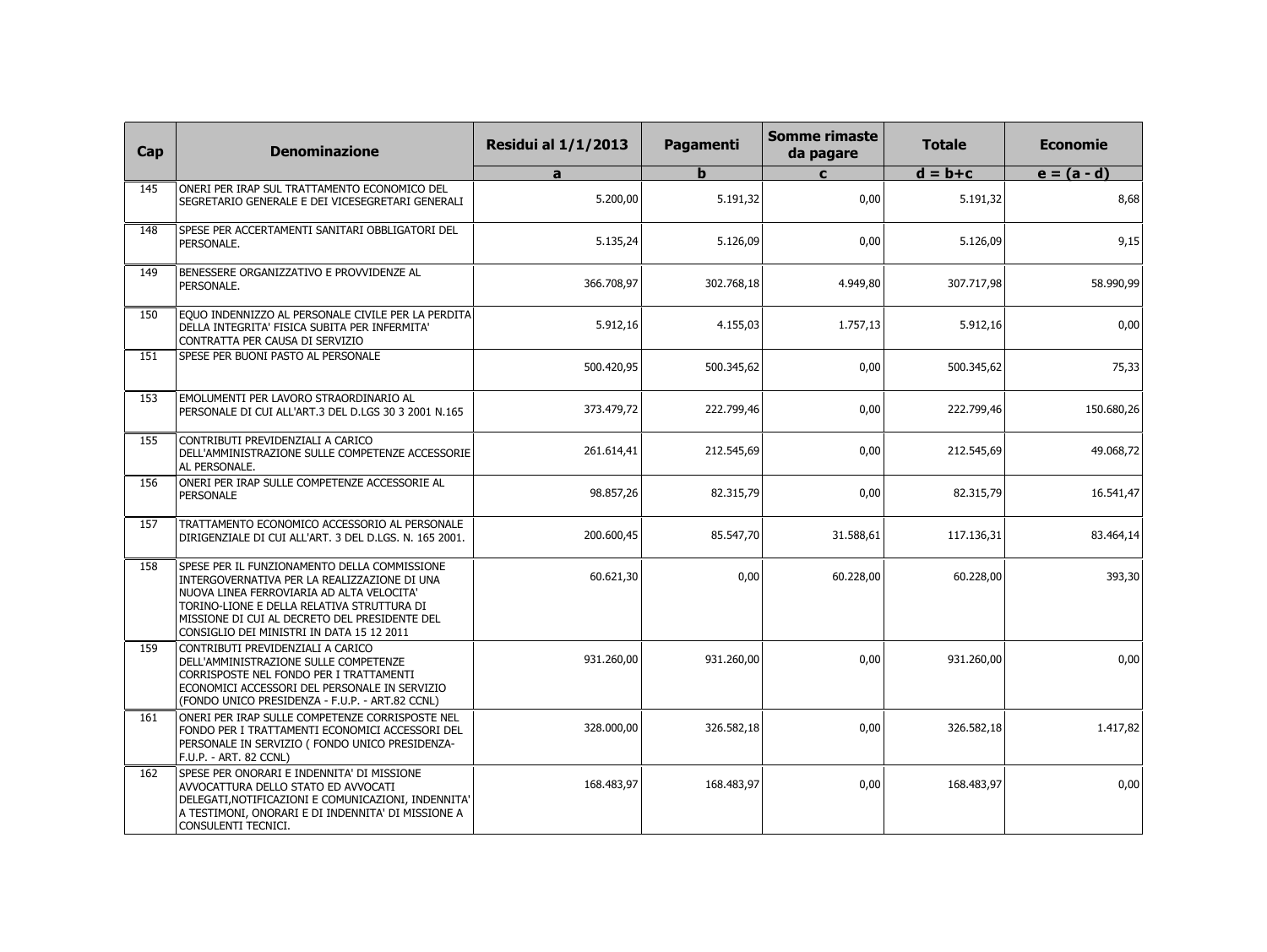| Cap | <b>Denominazione</b>                                                                                                                                                                                                                                                                                                                                                                            | <b>Residui al 1/1/2013</b> | Pagamenti  | <b>Somme rimaste</b><br>da pagare | <b>Totale</b> | <b>Economie</b> |
|-----|-------------------------------------------------------------------------------------------------------------------------------------------------------------------------------------------------------------------------------------------------------------------------------------------------------------------------------------------------------------------------------------------------|----------------------------|------------|-----------------------------------|---------------|-----------------|
|     |                                                                                                                                                                                                                                                                                                                                                                                                 | a                          | b          | $\mathbf{c}$                      | $d = b + c$   | $e = (a - d)$   |
| 163 | SPESE PER LE ATTIVITA' FORMATIVE E DI ACCRESCIMENTO<br>PROFESSIONALE.                                                                                                                                                                                                                                                                                                                           | 364.651,73                 | 259.183,96 | 28.443,45                         | 287.627,41    | 77.024,32       |
| 166 | COMPENSI AI COMMISSARI E AI VICE COMMISSARI<br>STRAORDINARI DI GOVERNO NOMINATI EX ART. 11 LEGGE<br>N. 400 1988.                                                                                                                                                                                                                                                                                | 105.412,76                 | 14.547,08  | 0,00                              | 14.547,08     | 90.865,68       |
| 167 | COMPENSI PER ESPERTI E PER INCARICHI SPECIALI EX<br>ART.9 D.LGS, N.303 1999                                                                                                                                                                                                                                                                                                                     | 97.864.14                  | 73.737,04  | 484,37                            | 74.221,41     | 23.642,73       |
| 168 | SPESE PER FUNZIONAMENTO DELLA STRUTTURA DI<br>MISSIONE PER IL COMPLETAMENTO DELLE ATTIVITA'<br>NECESSARIE A FAVORIRE LA REALIZZAZIONE<br>DELL'AMPLIAMENTO DELL'INSEDIAMENTO MILITARE<br>AMERICANO ALL'INTERNO DELL'AEROPORTO DAL MOLIN DI<br>VICENZA.                                                                                                                                           | 0.00                       | 0.00       | 0,00                              | 0.00          | 0,00            |
| 169 | SPESE PER IL FUNZIONAMENTO DELLA COMMISSIONE PER<br>L'ACCESSO AI DOCUMENTI AMMINISTRATIVI EX ART. 27<br>LEGGE N. 241 1990.                                                                                                                                                                                                                                                                      | 319.591,86                 | 76.766,91  | 0,00                              | 76.766,91     | 242.824,95      |
| 171 | COPERTURA ASSICURATIVA INTEGRATIVA PER IL<br>PERSONALE EX ART.99 CCNL.                                                                                                                                                                                                                                                                                                                          | 0,00                       | 0,00       | 0,00                              | 0,00          | 0,00            |
| 173 | SPESE PER LITI, ARBITRAGGI, RISARCIMENTI ED<br>ACCESSORI.                                                                                                                                                                                                                                                                                                                                       | 110.337,22                 | 110.337,22 | 0,00                              | 110.337,22    | 0,00            |
| 174 | SPESE PER IL FUNZIONAMENTO DELLA STRUTTURA DI<br>MISSIONE CON COMPITI DI STUDIO, ANALISI E<br>VALUTAZIONI DELLE IMPLICAZIONI ECONOMICO<br>FINANZIARIE DEI PROVVEDIMENTI NORMATIVI NONCHE'<br>PER IL SUPPORTO NEGLI ADEMPIMENTI CONNESSI<br>ALL'ESECUZIONE DEI PROVVEDIMENTI GIURISDIZIONALI<br>RELATIVI AL CONTENZIOSO DI COMPETENZA DEL<br>DIPARTIMENTO PER GLI AFFARI GIURIDICI E LEGISLATIVI | 0,00                       | 0,00       | 0,00                              | 0,00          | 0,00            |
| 175 | SPESE PER IL FUNZIONAMENTO DELLA COMMISSIONE PER<br>LA GARANZIA DELL'INFORMAZIONE STATISTICA EX ART.12<br>D.LGS, N. 322 1989.                                                                                                                                                                                                                                                                   | 15.097,16                  | 0.00       | 0,00                              | 0,00          | 15.097,16       |
| 177 | SPESE PER IL FUNZIONAMENTO DEL COMITATO<br>NAZIONALE PER LA BIOETICA                                                                                                                                                                                                                                                                                                                            | 4.014,48                   | 4.014,48   | 0,00                              | 4.014,48      | 0,00            |
| 179 | SPESE PER IL FUNZIONAMENTO DEL COMITATO<br>NAZIONALE PER LA BIOSICUREZZA E BIOTECNOLOGIE E<br>DELL'OSSERVATORIO NAZIONALE PER LA BIOSICUREZZA E<br>LE BIOTECNOLOGIE                                                                                                                                                                                                                             | 23.585,75                  | 23.342,77  | 0,00                              | 23.342,77     | 242,98          |
| 180 | SPESE PER IL FUNZIONAMENTO DEL COMMISSARIO<br>STRAORDINARIO DEL GOVERNO PER IL COORDINAMENTO<br>DI TUTTI GLI APPROFONDIMENTI DI CARATTERE<br>AMBIENTALE, SANITARIO ED ECONOMICO RELATIVI<br>ALL'ASSE FERROVIARIO TORINO-LIONE                                                                                                                                                                   | 120.556,73                 | 110.419,94 | 968,40                            | 111.388,34    | 9.168,39        |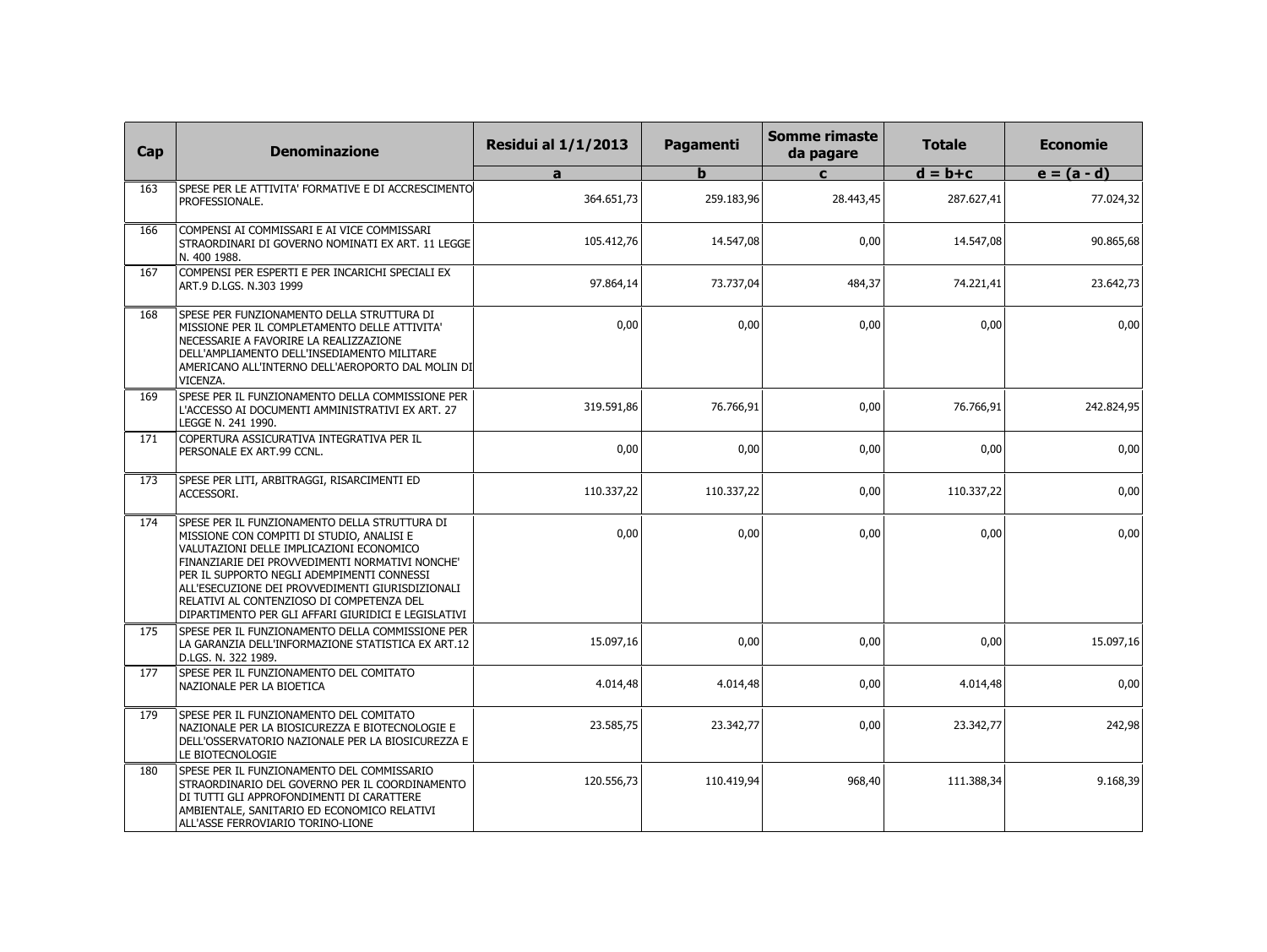| Cap | <b>Denominazione</b>                                                                                                                                                                                                                                                                                                                                                                                             | <b>Residui al 1/1/2013</b> | Pagamenti    | <b>Somme rimaste</b><br>da pagare | <b>Totale</b> | <b>Economie</b> |
|-----|------------------------------------------------------------------------------------------------------------------------------------------------------------------------------------------------------------------------------------------------------------------------------------------------------------------------------------------------------------------------------------------------------------------|----------------------------|--------------|-----------------------------------|---------------|-----------------|
|     |                                                                                                                                                                                                                                                                                                                                                                                                                  | a                          | b            | $\mathbf{c}$                      | $d = b + c$   | $e = (a - d)$   |
| 183 | SPESE PER ESECUZIONI SENTENZE IN MATERIA DI<br>PERSONALE NONCHE' PER INTERESSI LEGALI O<br>RIVALUTAZIONE MONETARIA SULLE RETRIBUZIONI.                                                                                                                                                                                                                                                                           | 0,00                       | 0,00         | 0,00                              | 0,00          | 0,00            |
| 185 | RETRIBUZIONI DEL PERSONALE IN SERVIZIO PRESSO LA<br>STRUTTURA DI MISSIONE CON COMPITI DI STUDIO,<br>ANALISI E VALUTAZIONI DELLE IMPLICAZIONI ECONOMICO<br>FINANZIARIE DEI PROVVEDIMENTI NORMATIVI NONCHE'<br>PER IL SUPPORTO NEGLI ADEMPIMENTI CONNESSI<br>ALL'ESECUZIONE DEI PROVVEDIMENTI GIURISDIZIONALI<br>RELATIVI AL CONTENZIOSO DI COMPETENZA DEL<br>DIPARTIMENTO PER GLI AFFARI GIURIDICI E LEGISLATIVI. | 0,00                       | 0,00         | 0,00                              | 0,00          | 0,00            |
| 186 | INDAGINI, RILEVAZIONI E SONDAGGI                                                                                                                                                                                                                                                                                                                                                                                 | 0,00                       | 0,00         | 0,00                              | 0,00          | 0,00            |
| 187 | ACQUISTO DI BENI DI CONSUMO E DI SERVIZI<br>STRUMENTALI AL FUNZIONAMENTO DEGLI UFFICI ED ALLE<br>ESIGENZE ISTITUZIONALI E DI DECORO DELLE AUTORITA'<br>POLITICHE PRESENTI PRESSO LE SEDI DELLA PRESIDENZA<br>DEL CONSIGLIO DEI MINISTRI                                                                                                                                                                          | 561.320,87                 | 493.132,91   | 29.492,78                         | 522.625,69    | 38.695,18       |
| 188 | SPESE PER STUDI E PROGETTAZIONI RELATIVI AL<br>PATRIMONIO IMMOBILIARE E ALLA SICUREZZA DEI<br>LUOGHI DI LAVORO                                                                                                                                                                                                                                                                                                   | 59.320,43                  | 38.515,00    | 20.800,00                         | 59.315,00     | 5,43            |
| 189 | SPESE RELATIVE AD EVENTI ISTITUZIONALI ANCHE DI<br>RILEVANZA INTERNAZIONALE                                                                                                                                                                                                                                                                                                                                      | 278.923,33                 | 253.086,37   | 450,51                            | 253.536,88    | 25.386,45       |
| 190 | SPESE PER FORNITURE E LAVORI TIPOGRAFICI, STAMPATI<br>SPECIALI.                                                                                                                                                                                                                                                                                                                                                  | 70.969,12                  | 60.532,10    | 8.414,17                          | 68.946,27     | 2.022,85        |
| 191 | MANUTENZIONE ORDINARIA DEGLI IMMOBILI, DEGLI<br>IMPIANTI E DEI GIARDINI ANNESSI NONCHE'<br>ADEMPIMENTI PER L'ATTUAZIONE DELLEDISPOSIZIONI IN<br>MATERIA DI SICUREZZA E TUTELA SUI LUOGHI DI LAVORO                                                                                                                                                                                                               | 1.408.365,02               | 1.395.867,34 | 0,00                              | 1.395.867,34  | 12.497,68       |
| 192 | CANONI PER NOLEGGIO AUTOVETTURE DI SERVIZIO DI<br>TUTELA E PER ASSICURARE LE FINALITA' ISTITUZIONALI.                                                                                                                                                                                                                                                                                                            | 148.660,67                 | 133.071,50   | 2.308,09                          | 135.379,59    | 13.281,08       |
| 193 | SPESE POSTALI E TELEGRAFICHE                                                                                                                                                                                                                                                                                                                                                                                     | 69.270,68                  | 46.916,72    | 0,00                              | 46.916,72     | 22.353,96       |
| 194 | CONSUMI E MANUTENZIONE STRAORDINARIA DELLE<br>AUTOVETTURE PER IL SERVIZIO DI TUTELA E PER<br>ASSICURARE LE FINALITA' ISTITUZIONALI.                                                                                                                                                                                                                                                                              | 36.750,78                  | 36.424,18    | 0,00                              | 36.424,18     | 326,60          |
| 195 | FITTO DI LOCALI ED ONERI ACCESSORI                                                                                                                                                                                                                                                                                                                                                                               | 5.224.282,92               | 5.224.011,99 | 21,72                             | 5.224.033,71  | 249,21          |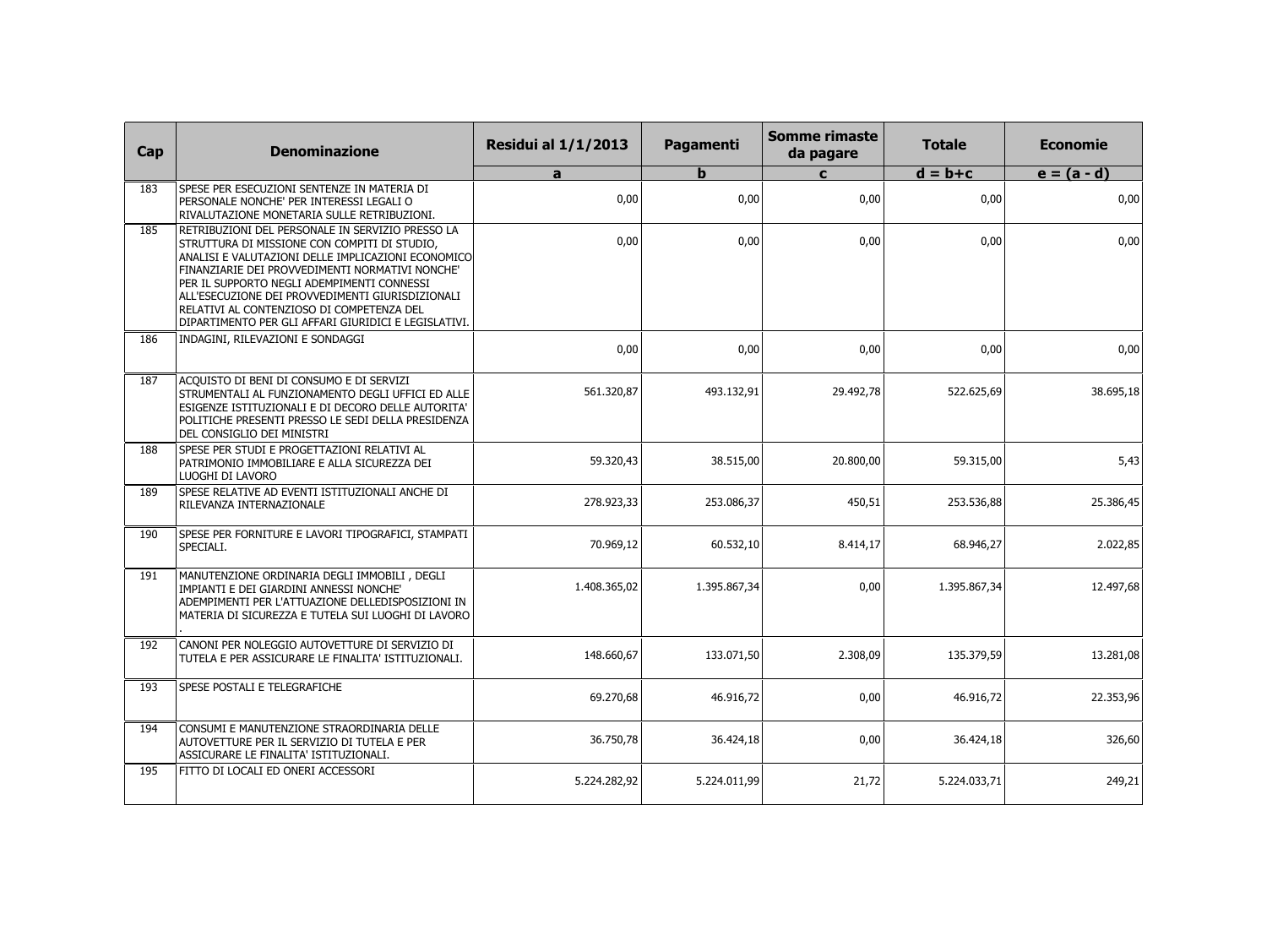| Cap | <b>Denominazione</b>                                                                                                                                                                                                                                    | <b>Residui al 1/1/2013</b> | Pagamenti    | <b>Somme rimaste</b><br>da pagare | <b>Totale</b> | <b>Economie</b> |
|-----|---------------------------------------------------------------------------------------------------------------------------------------------------------------------------------------------------------------------------------------------------------|----------------------------|--------------|-----------------------------------|---------------|-----------------|
|     |                                                                                                                                                                                                                                                         | a                          | b            | $\mathbf{c}$                      | $d = b + c$   | $e = (a - d)$   |
| 197 | COMPENSI PER ESPERTI NOMINATI AI SENSI DELL'ART. 11.<br>COMMA 3, DELLA LEGGE 6 LUGLIO 2002, N. 137                                                                                                                                                      | 0,00                       | 0,00         | 0,00                              | 0,00          | 0,00            |
| 198 | SPESE RELATIVE ALLE UTENZE DI ACQUA, ENERGIA<br>ELETTRICA, GAS ED ABBONAMENTI TELEVISIVI NONCHE'<br>SPESE DA SOSTENERSI IN APPLICAZIONE DI NORME DI<br>LEGGE, DI REGOLAMENTI IVI COMPRESE QUELLE RELATIVE<br>ALLO SMALTIMENTO DEI RIFIUTI SOLIDI URBANI | 110.571,35                 | 110.571,35   | 0,00                              | 110.571,35    | 0,00            |
| 199 | SPESE DI PULIZIA, IGIENIZZAZIONE, DERATTIZZAZIONE E<br>DISINFESTAZIONE DEGLI IMMOBILI, LAVAGGIO TENDE E<br>TAPPETI E SMALTIMENTO DEI RIFIUTI SPECIALI                                                                                                   | 1.084.791,76               | 1.061.602,11 | 234,92                            | 1.061.837,03  | 22.954,73       |
| 201 | SPESE DI FACCHINAGGIO E TRASPORTO                                                                                                                                                                                                                       | 367.857,57                 | 367.855,74   | 0,00                              | 367.855,74    | 1,83            |
| 209 | SPESE PER INCARICHI PROFESSIONALI IN MATERIE<br>TECNICO-SPECIALISTICHE                                                                                                                                                                                  | 17.161,98                  | 16.675,73    | 0,00                              | 16.675,73     | 486,25          |
| 211 | RETRIBUZIONI DEL PERSONALE IN SERVIZIO PRESSO LA<br>STRUTTURA DI MISSIONE PER LA COMMEMORAZIONE DEL<br>CENTENARIO DELLA I GUERRA MONDIALE                                                                                                               | 0,00                       | 0,00         | 0,00                              | 0,00          | 0,00            |
| 212 | SPESE PER IL FUNZIONAMENTO DELLA STRUTTURA DI<br>MISSIONE PER LA COMMEMORAZIONE DEL CENTENARIO<br>DELLA I GUERRA MONDIALE                                                                                                                               | 0,00                       | 0,00         | 0,00                              | 0,00          | 0,00            |
| 213 | SPESE PER L'INSTALLAZIONE, LA GESTIONE E LA<br>MANUTENZIONE DEGLI APPARATI TECNOLOGICI DELLE<br>RETI INFORMATICHE E DI TELECOMUNICAZIONE E DEL<br>SERVIZIO CALL CENTER                                                                                  | 1.262.117,66               | 1.137.545,75 | 48.558,23                         | 1.186.103,98  | 76.013,68       |
| 217 | SPESE INERENTI AL CONTENZIOSO RELATIVO AL<br>RAPPORTO DI LAVORO DEL PERSONALE IN SERVIZIO<br>PRESSO LA PRESIDENZA DEL CONSIGLIO DEI MINISTRI                                                                                                            | 0,00                       | 0,00         | 0,00                              | 0,00          | 0,00            |
| 218 | SPESE PER L'ORGANIZZAZIONE E LA PARTECIPAZIONE AD<br>INCONTRI DI STUDIO, CONVEGNI, CONGRESSI, MOSTRE<br>ED ALTRE MANIFESTAZIONI                                                                                                                         | 0,00                       | 0,00         | 0,00                              | 0,00          | 0,00            |
| 219 | SPESE PER CANONI TELEFONICI, SATELLITARI E DI<br>TELECOMUNICAZIONI                                                                                                                                                                                      | 279.887,20                 | 279.887,20   | 0,00                              | 279.887,20    | 0,00            |
| 220 | SPESE PER IL FUNZIONAMENTO DEL COMITATO TECNICO<br>PER LA PROMOZIONE DI INIZIATIVE VOLTE AL<br>RAFFORZAMENTO E ALL'INTERNAZIONALIZZAZIONE DELLE<br>CLASSI DIRIGENTI DEL PAESE                                                                           | 18,10                      | 0,00         | 0,00                              | 0,00          | 18,10           |
| 221 | SPESE PER PREMI ASSICURATIVI ED ONERI DI MOBILITA'                                                                                                                                                                                                      | 0,00                       | 0,00         | 0,00                              | 0,00          | 0,00            |
| 240 | RETRIBUZIONI DEL PERSONALE IN SERVIZIO PRESSO LA<br>STRUTTURA DI MISSIONE PER L'ATTUAZIONE<br>DELL'AGENDA DIGTALE                                                                                                                                       | 0,00                       | 0,00         | 0,00                              | 0,00          | 0,00            |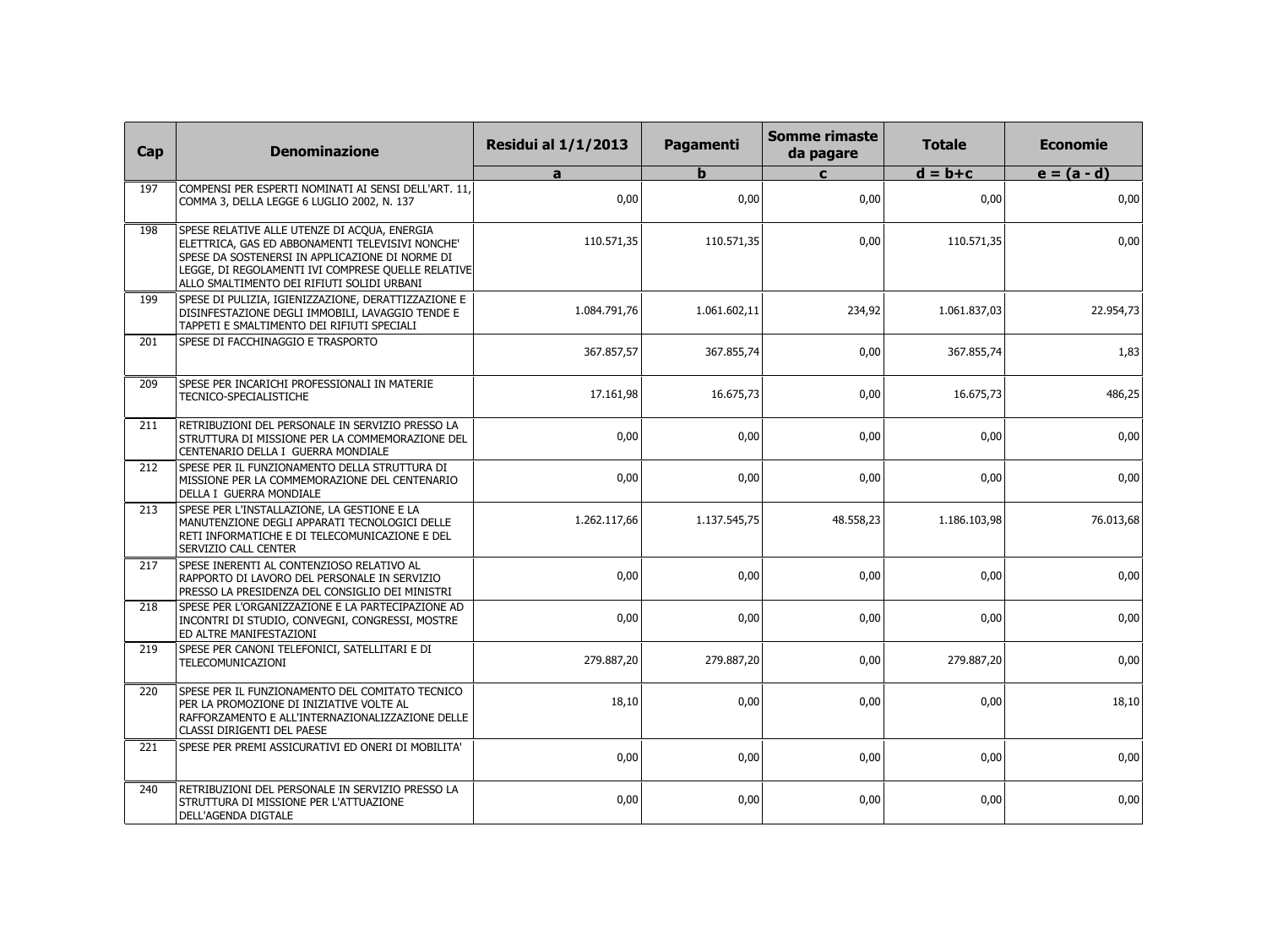| Cap              | <b>Denominazione</b>                                                                                                                                                   | <b>Residui al 1/1/2013</b> | Pagamenti     | <b>Somme rimaste</b><br>da pagare | <b>Totale</b> | <b>Economie</b> |
|------------------|------------------------------------------------------------------------------------------------------------------------------------------------------------------------|----------------------------|---------------|-----------------------------------|---------------|-----------------|
|                  |                                                                                                                                                                        | a                          | $\mathbf b$   | $\mathbf{c}$                      | $d = b + c$   | $e = (a - d)$   |
| 241              | SPESE PER IL FUNZIONAMENTO DELLA STRUTTURA DI<br>MISSIONE PER L'ATTUAZIONE DELL'AGENDA DIGITALE                                                                        | 0,00                       | 0,00          | 0,00                              | 0,00          | 0,00            |
| 856              | SPESE PER IL FUNZIONAMENTO DELL'UNITA' TECNICA DI<br>MISSIONE PER LE CELEBRAZIONI DEI 150 ANNI<br>DELL'UNITA' D'ITALIA                                                 | 8.386,27                   | 1.125,30      | 3.256,21                          | 4.381,51      | 4.004,76        |
|                  | 1.1.2 INTERVENTI                                                                                                                                                       | 28.917.450,27              | 23.715.762,54 | 12.014,48                         | 23.727.777,02 | 5.189.673,25    |
| 119              | FONDO PER L'INFORMATIZZAZIONE E LA CLASSIFICAZIONE<br>DELLA NORMATIVA VIGENTE                                                                                          | 602.000,00                 | 601.975,00    | 0,00                              | 601.975,00    | 25,00           |
| 184              | SPESE PER PROGETTI SETTORIALI E PER EVENTI DI<br>PROMOZIONE DI NATURA CELEBRATIVA.                                                                                     | 1.309.075,36               | 430.392,71    | 12.000,00                         | 442.392,71    | 866.682,65      |
| 208              | SOMME OCCORRENTI PER IL FINANZIAMENTO DELLE<br>INIZIATIVE PROMOSSE DALLA CONFEDERAZIONE DELLE<br>ASSOCIAZIONI COMBATTENTISTICHE E PARTIGIANE                           | 0,00                       | 0,00          | 0,00                              | 0.00          | 0,00            |
| 210              | SPESE PER L'ATTUAZIONE DELLE FUNZIONI E LO<br>SVOLGIMENTO DEI COMPITI DEL COMITATO PROMOTORE<br>DELLE CELEBRAZIONI VERDIANE                                            | 0,00                       | 0,00          | 0,00                              | 0,00          | 0,00            |
| $\overline{222}$ | SOMME DESTINATE ALLA CONCESSIONE DI UN<br>RICONOSCIMENTO AI CONGIUNTI DELLE VITTIME DELLE<br><b>FOIBE</b>                                                              | 0,00                       | 0,00          | 0,00                              | 0,00          | 0,00            |
| 223              | CONTRIBUTO ALL'ASSOCIAZIONE NAZIONALE DEI<br>COMBATTENTI E REDUCI (R.D. 24 6 1923 N. 850).                                                                             | 10,86                      | 0,00          | 7,24                              | 7,24          | 3,62            |
| $\overline{224}$ | CONTRIBUTI AD ENTI ED ASSOCIAZIONI DIVERSE PER<br>ASSEGNAZIONE DI QUOTA PARTE DELL'OTTO PER MILLE<br>IRPEF DI PERTINENZA DELLOSTATO                                    | 27.006.349,57              | 22.683.394,83 | 0,00                              | 22.683.394,83 | 4.322.954,74    |
| 225              | CONTRIBUTO AL GRUPPO MEDAGLIE D'ORO AL VALORE<br>MILITARE (L. 28 12 1995 N. 549).                                                                                      | 0,00                       | 0,00          | 0,00                              | 0,00          | 0,00            |
| 226              | CONTRIBUTO ALL'ISTITUTO NASTRO AZZURRO (L. 28 12<br>1995 N. 549).                                                                                                      | 14,48                      | 0,00          | 7,24                              | 7,24          | 7,24            |
| 229              | SOMME PER I PREMI INTITOLATI A GIACOMO MATTEOTTI<br>PER IL FUNZIONAMENTO DELLE COMMISSIONI<br>GIUDICATRICI PER LA PROMOZIONE DEI PREMI (L. 5 10<br>2004 N. 225 ART.2). | 0,00                       | 0,00          | 0,00                              | 0,00          | 0,00            |
| 230              | FONDO PER GLI INTERVENTI A FAVORE DI CITTADINI<br>ILLUSTRI CHE VERSINO IN STATO DI PARTICOLARE<br>NECESSITA' (L.8 8 1985 N.440- L.27 12 2006N.296 ART.1 C.<br>1277)    | 0,00                       | 0,00          | 0,00                              | 0,00          | 0,00            |
| 232              | SOMME DA DESTINARE AL RESTAURO DEL BLOCCO N. 21<br>DEL CAMPO DI AUSCHWITZ                                                                                              | 0,00                       | 0,00          | 0,00                              | 0,00          | 0,00            |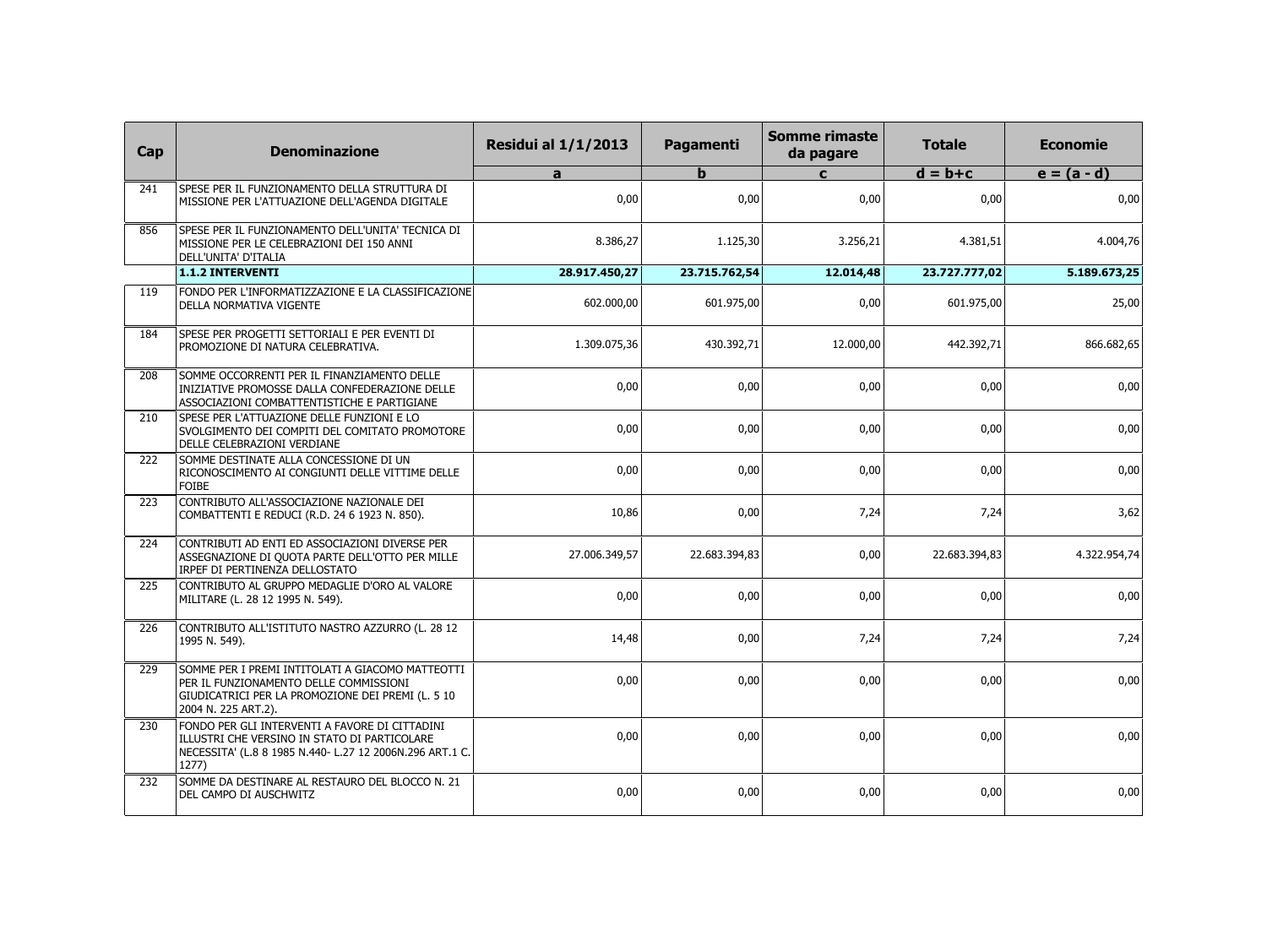| Cap | <b>Denominazione</b>                                                                                                                                                                                                                                                            | <b>Residui al 1/1/2013</b> | Pagamenti    | <b>Somme rimaste</b><br>da pagare | <b>Totale</b> | <b>Economie</b> |
|-----|---------------------------------------------------------------------------------------------------------------------------------------------------------------------------------------------------------------------------------------------------------------------------------|----------------------------|--------------|-----------------------------------|---------------|-----------------|
|     |                                                                                                                                                                                                                                                                                 | a                          | b            | $\mathbf{C}$                      | $d = b + c$   | $e = (a - d)$   |
| 237 | SPESE PER LA REALIZZAZIONE DI UN SISTEMA INTEGRATO<br>PER LA GESTIONE IN RETE E L'INFORMATIZZAZIONE DEI<br>CENTRI DI RISORSE BIOLOGICHE.                                                                                                                                        | 0,00                       | 0,00         | 0,00                              | 0,00          | 0,00            |
| 238 | SOMME DESTINATE ALLA CONCESSIONE DI UNA MEDAGLIA<br>D'ONORE AI CITTADINI ITALIANI MILITARI E CIVILI<br>DEPORTATI E INTERNATI NEI LAGER NAZISTI E AI<br>FAMILIARI DEI DECEDUTI NONCHE' ALLE SPESE DI<br>FUNZIONAMENTO DEL COMITATO (L. 27 12 2006 N. 296<br>ART.1 C. 1274 1276). | 0,00                       | 0,00         | 0,00                              | 0,00          | 0,00            |
|     | 1.1.5 ONERI COMUNI DI PARTE CORRENTE                                                                                                                                                                                                                                            | 0,00                       | 0,00         | 0,00                              | 0,00          | 0,00            |
| 227 | VERSAMENTO ALL'ENTRATA DELLO STATO                                                                                                                                                                                                                                              | 0,00                       | 0,00         | 0,00                              | 0,00          | 0,00            |
| 234 | FONDO DI RISERVA                                                                                                                                                                                                                                                                | 0,00                       | 0,00         | 0,00                              | 0,00          | 0,00            |
| 235 | FONDO PER LA REISCRIZIONE IN BILANCIO DEI RESIDUI<br>PASSIVI PERENTI.                                                                                                                                                                                                           | 0,00                       | 0,00         | 0,00                              | 0,00          | 0,00            |
|     | 1.1.6 TRATTAMENTI DI QUIESCENZA, INTEGRATIVI E<br><b>SOSTITUTIVI</b>                                                                                                                                                                                                            | 0,00                       | 0,00         | 0,00                              | 0,00          | 0,00            |
| 231 | INDENNITA' PER UNA SOLA VOLTA IN LUOGO DI<br>PENSIONE, INDENNITA' DI LICENZIAMENTO E<br>TRATTAMENTO DI FINE RAPPORTO.                                                                                                                                                           | 0,00                       | 0,00         | 0,00                              | 0,00          | 0,00            |
|     | <b>1.2 SPESE IN CONTO CAPITALE</b>                                                                                                                                                                                                                                              | 13.715.932,15              | 5.388.452,12 | 7.119.526,76                      | 12.507.978,88 | 1.207.953,27    |
|     | <b>1.2.3 INVESTIMENTI</b>                                                                                                                                                                                                                                                       | 13.715.932,15              | 5.388.452,12 | 7.119.526,76                      | 12.507.978,88 | 1.207.953,27    |
| 901 | SPESE PER ACQUISTO DI LIBRI ED ALTRE PUBBLICAZIONI<br>PER LA DOTAZIONE DELLA BIBLIOTECA CHIGIANA                                                                                                                                                                                | 52.150,91                  | 44.031,05    | 6.933,91                          | 50.964,96     | 1.185,95        |
| 902 | ACQUISTO DI ARREDI DI UFFICIO, DI RAPPRESENTANZA,<br>DI APPARECCHIATURE NONCHE' RESTAURO DI ARREDI                                                                                                                                                                              | 227.477,58                 | 225.651,71   | 1.742,01                          | 227.393,72    | 83,86           |
| 903 | SPESE PER IL COMPLETAMENTO DEL POLO NATATORIO<br>VALCO SAN PAOLO                                                                                                                                                                                                                | 0,00                       | 0,00         | 0,00                              | 0,00          | 0,00            |
| 905 | SPESE DI MANUTENZIONE STRAORDINARIA DEGLI<br><b>IMMOBILI</b>                                                                                                                                                                                                                    | 6.614.943,07               | 536.321,31   | 6.053.115,22                      | 6.589.436,53  | 25.506,54       |
| 909 | SPESE PER LO SVILUPPO DEL SISTEMA INFORMATIVO E<br>L'ACQUISTO DI SOFTWARE.                                                                                                                                                                                                      | 1.039.232,66               | 105.336,02   | 595.522,98                        | 700.859,00    | 338.373,66      |
| 910 | SPESE PER LO SVILUPPO DELLE INFRASTRUTTURE DI RETI<br>INFORMATICHE, DI TELECOMUNICAZIONE E<br>RADIOTELEVISIONE; PER L'ACQUISTODEI RELATIVI<br>APPARATI INCLUSI LE CENTRALI TELEFONICHE, TERMINALI<br>E APPARATI MULTIMEDIALI                                                    | 1.803.774,74               | 1.361.647,85 | 393.989,91                        | 1.755.637,76  | 48.136,98       |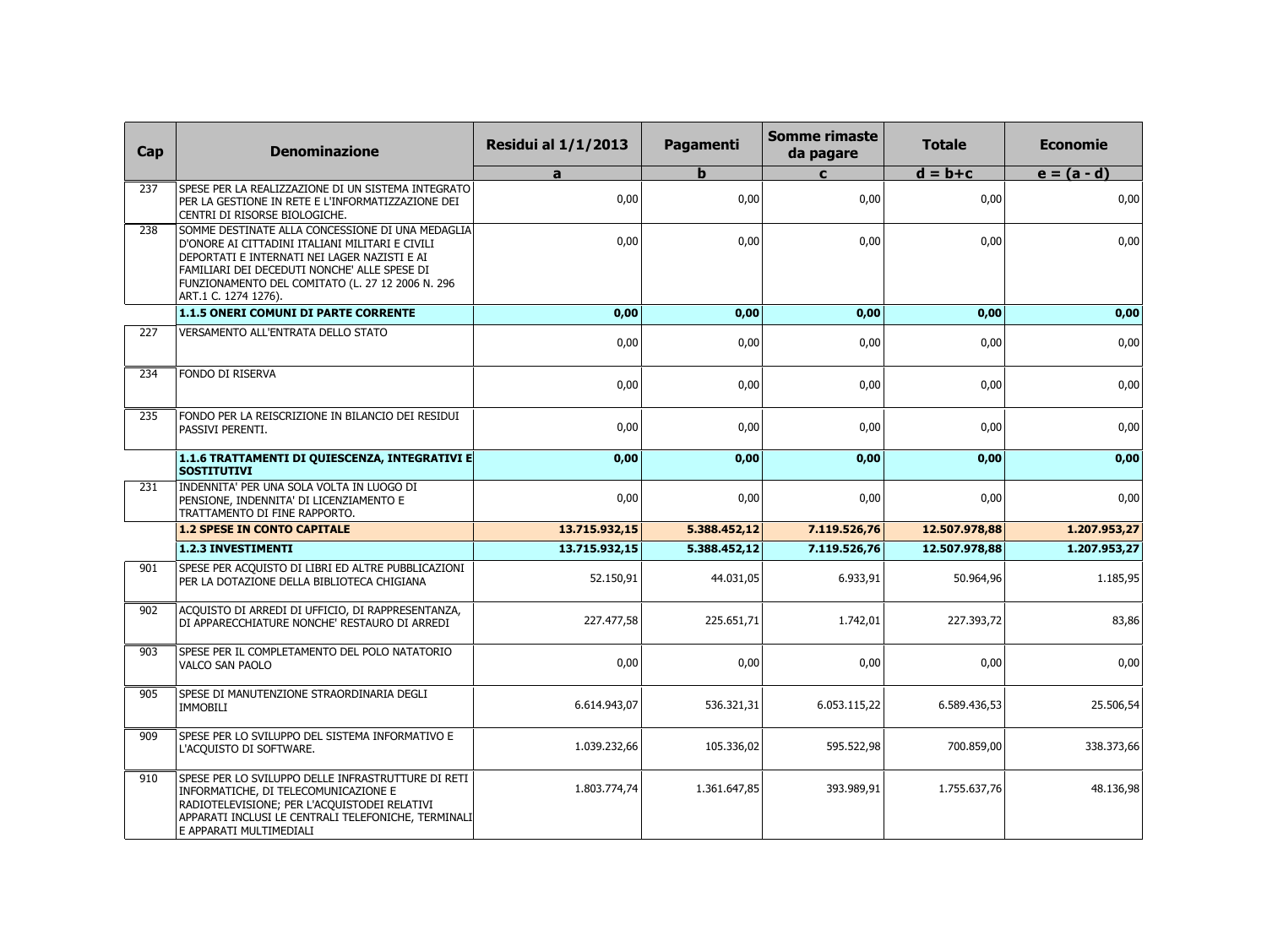| Cap | <b>Denominazione</b>                                                                                                                                          | <b>Residui al 1/1/2013</b> | Pagamenti    | Somme rimaste<br>da pagare | <b>Totale</b> | <b>Economie</b> |
|-----|---------------------------------------------------------------------------------------------------------------------------------------------------------------|----------------------------|--------------|----------------------------|---------------|-----------------|
|     |                                                                                                                                                               | a                          | $\mathbf b$  | C                          | $d = b + c$   | $e = (a - d)$   |
| 911 | ISPESE PER L'ADEGUAMENTO DELLE SEDI DOVUTO ALLE<br>ESIGENZE FUNZIONALI DELLE AUTORITA' E DELLE<br>STRUTTURE DELLA PRESIDENZA DEL CONSIGLIO DEI<br>MINISTRI.   | 223.151,07                 | 221.524,19   | 732,73                     | 222.256,92    | 894,15          |
| 977 | GESTIONE TRANSITORIA DEL MEMORIALE GIUSEPPE<br> GARIBALDI A CAPRERA                                                                                           | 0,00                       | 0,00         | 0,00                       | 0,00          | 0,00            |
| 981 | SPESE PER LA REALIZZAZIONE DELLE OPERE, DEGLI<br>INTERVENTI E DELLE INIZIATIVE CONNESSI ALLE<br> CELEBRAZIONI PER IL 150 ANNIVERSARIO DELL'UNITA'<br>D'ITALIA | 3.755.202,12               | 2.893.939,99 | 67.490,00                  | 2.961.429,99  | 793.772,13      |
| 986 | lspese per la realizzazione di Opere. Interventi ed<br>  INIZIATIVE COFINANZIATI DALLA SOCIETA' ARCUS                                                         | 0,00                       | 0,00         | 0,00                       | 0,00          | 0,00            |
|     | <b>1.3 PARTITE DI GIRO</b>                                                                                                                                    | 0,00                       | 0,00         | 0,00                       | 0,00          | 0,00            |
|     | <b>1.3.1 PARTITE DI GIRO</b>                                                                                                                                  | 0,00                       | 0,00         | 0,00                       | 0,00          | 0,00            |
| 870 | ANTICIPAZIONI AL CASSIERE                                                                                                                                     | 0,00                       | 0,00         | 0,00                       | 0,00          | 0,00            |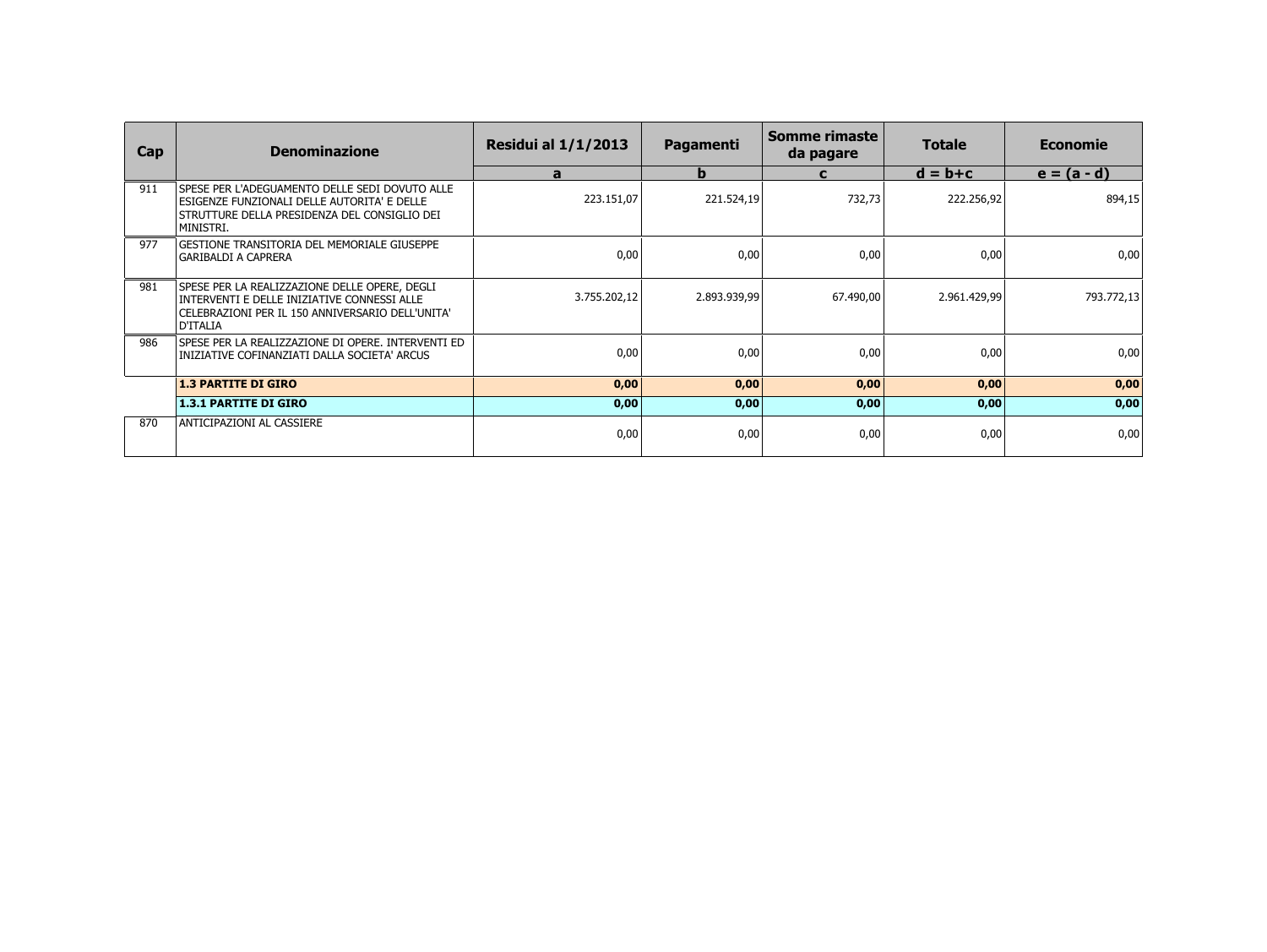| Cap | <b>Denominazione</b>                                                        | <b>Residui al 1/1/2013</b> | <b>Pagamenti</b> | <b>Somme rimaste</b><br>da pagare | <b>Totale</b> | <b>Economie</b> |
|-----|-----------------------------------------------------------------------------|----------------------------|------------------|-----------------------------------|---------------|-----------------|
|     |                                                                             | a                          | $\mathbf b$      | $\mathbf c$                       | $d = b + c$   | $e = (a - d)$   |
|     | <b>2 CONFERENZA STATO REGIONE</b>                                           | 18.846,41                  | 1.405, 37        | 0,00                              | 1.405,37      | 17.441,04       |
|     | <b>2.1 SPESE CORRENTI</b>                                                   | 18.846,41                  | 1.405,37         | 0,00                              | 1.405,37      | 17.441,04       |
|     | <b>2.1.1 FUNZIONAMENTO</b>                                                  | 18.846,41                  | 1.405,37         | 0,00                              | 1.405,37      | 17.441,04       |
| 245 | RIMBORSO SPESE PER MISSIONI NEL TERRITORIO<br>  NAZIONALE E ALL'ESTERO.     | 0,00                       | 0,00             | 0,00                              | 0,00          | 0,00            |
| 260 | SPESE DI FUNZIONAMENTO DELLA SEGRETERIA DELLA<br>CONFERENZA STATO-REGIONI   | 18.846,41                  | 1.405,37         | 0,00                              | 1.405,37      | 17.441,04       |
| 266 | SPESE DI FUNZIONAMENTO PER LA CONSULTA<br>STATO-REGIONI DELL'ARCO ALPINO    | 0,00                       | 0,00             | 0,00                              | 0,00          | 0,00            |
| 268 | SPESE PER STUDI, INDAGINI E RILEVAZIONI                                     | 0,00                       | 0,00             | 0,00                              | 0,00          | 0,00            |
| 269 | Compensi per esperti e per incarichi speciali ex<br>ART.9 D.LGS. N.303 1999 | 0,00                       | 0,00             | 0,00                              | 0,00          | 0,00            |
|     | <b>2.3 PARTITE DI GIRO</b>                                                  | 0,00                       | 0,00             | 0,00                              | 0,00          | 0,00            |
|     | <b>2.3.1 PARTITE DI GIRO</b>                                                | 0,00                       | 0,00             | 0,00                              | 0,00          | 0,00            |
| 871 | ANTICIPAZIONI AL CASSIERE                                                   | 0,00                       | 0,00             | 0,00                              | 0,00          | 0,00            |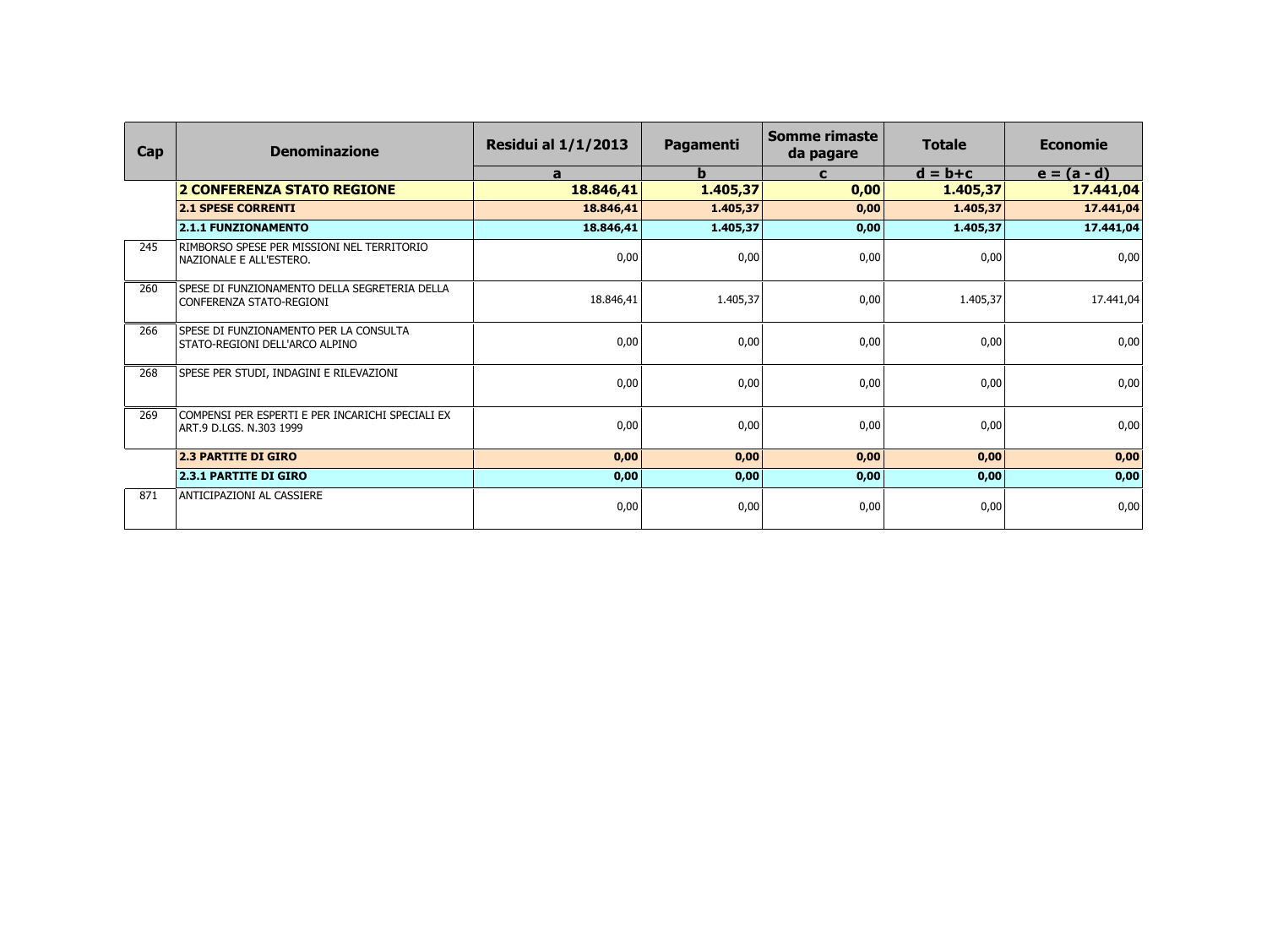| Cap              | <b>Denominazione</b>                                                                                                                        | <b>Residui al 1/1/2013</b> | <b>Pagamenti</b> | Somme rimaste<br>da pagare | <b>Totale</b> | <b>Economie</b> |
|------------------|---------------------------------------------------------------------------------------------------------------------------------------------|----------------------------|------------------|----------------------------|---------------|-----------------|
|                  |                                                                                                                                             | a                          | $\mathbf b$      | $\mathbf{c}$               | $d = b + c$   | $e = (a - d)$   |
|                  | <b>3 RAPPORTI CON IL PARLAMENTO</b>                                                                                                         | 183.500,99                 | 175.999,12       | 0,00                       | 175.999,12    | 7.501,87        |
|                  | <b>3.1 SPESE CORRENTI</b>                                                                                                                   | 183.500,99                 | 175.999,12       | 0,00                       | 175.999,12    | 7.501,87        |
|                  | 3.1.1 FUNZIONAMENTO                                                                                                                         | 183.500,99                 | 175.999,12       | 0,00                       | 175.999,12    | 7.501,87        |
| 270              | TRATTAMENTO ECONOMICO DEL PERSONALE NON<br>PROVENIENTE DA PUBBLICHE AMMINISTRAZIONI DEGLI<br>UFFICI DI DIRETTA COLLABORAZIONE DEL MINISTRO. | 0.00                       | 0.00             | 0,00                       | 0.00          | 0,00            |
| 271              | TRATTAMENTO ECONOMICO ACCESSORIO DEL PERSONALE<br>DEGLI UFFICI DI DIRETTA COLLABORAZIONE DEL<br>MINISTRO.                                   | 118.856,81                 | 118.856.81       | 0,00                       | 118.856,81    | 0,00            |
| 272              | RIMBORSO SPESE DI TRASPORTO PER MISSIONI NEL<br>TERRITORIO NAZIONALE ED ALL'ESTERO, IVI COMPRESE<br><b>OUELLE DEL MINISTRO.</b>             | 7.767,46                   | 7.760,22         | 0,00                       | 7.760,22      | 7,24            |
| 274              | SPESE PER ACQUISTO DI GIORNALI, RIVISTE E PERIODICI                                                                                         | 0,00                       | 0,00             | 0,00                       | 0,00          | 0,00            |
| 279              | CONTRIBUTI PREVIDENZIALI A CARICO<br>DELL'AMMINISTRAZIONE SULLE COMPETENZE ACCESSORIE<br>AL PERSONALE DI DIRETTA COLLABORAZIONE.            | 48.608,29                  | 41.165,26        | 0,00                       | 41.165,26     | 7.443,03        |
| 280              | ONERI PER IRAP SULLE COMPETENZE ACCESSORIE AL<br>PERSONALE DI DIRETTA COLLABORAZIONE                                                        | 7.072,73                   | 7.072,73         | 0,00                       | 7.072,73      | 0,00            |
| 285              | SPESE PER STUDI, INDAGINI E RILEVAZIONI PER LE<br>ATTIVITA' PARLAMENTARI                                                                    | 0,00                       | 0,00             | 0,00                       | 0,00          | 0,00            |
| 286              | SPESE VARIE DI MINUTO FUNZIONAMENTO DEGLI UFFICI E<br>DI INTERPRETARIATO                                                                    | 1.195,70                   | 1.144,10         | 0,00                       | 1.144,10      | 51,60           |
| 287              | SPESE DI RAPPRESENTANZA                                                                                                                     | 0,00                       | 0.00             | 0,00                       | 0.00          | 0,00            |
| $\overline{294}$ | SPESE PER LA PARTECIPAZIONE A CONVEGNI ED ALTRE<br>MANIFESTAZIONI                                                                           | 0,00                       | 0,00             | 0,00                       | 0,00          | 0,00            |
| 298              | COMPENSI PER ESPERTI E PER INCARICHI SPECIALI EX<br>ART.9 D.LGS. N.303 1999                                                                 | 0,00                       | 0,00             | 0,00                       | 0,00          | 0,00            |
|                  | 3.3 PARTITE DI GIRO                                                                                                                         | 0,00                       | 0,00             | 0,00                       | 0,00          | 0,00            |
|                  | 3.3.1 PARTITE DI GIRO                                                                                                                       | 0,00                       | 0,00             | 0,00                       | 0,00          | 0,00            |
| 872              | ANTICIPAZIONI AL CASSIERE                                                                                                                   | 0,00                       | 0,00             | 0,00                       | 0,00          | 0,00            |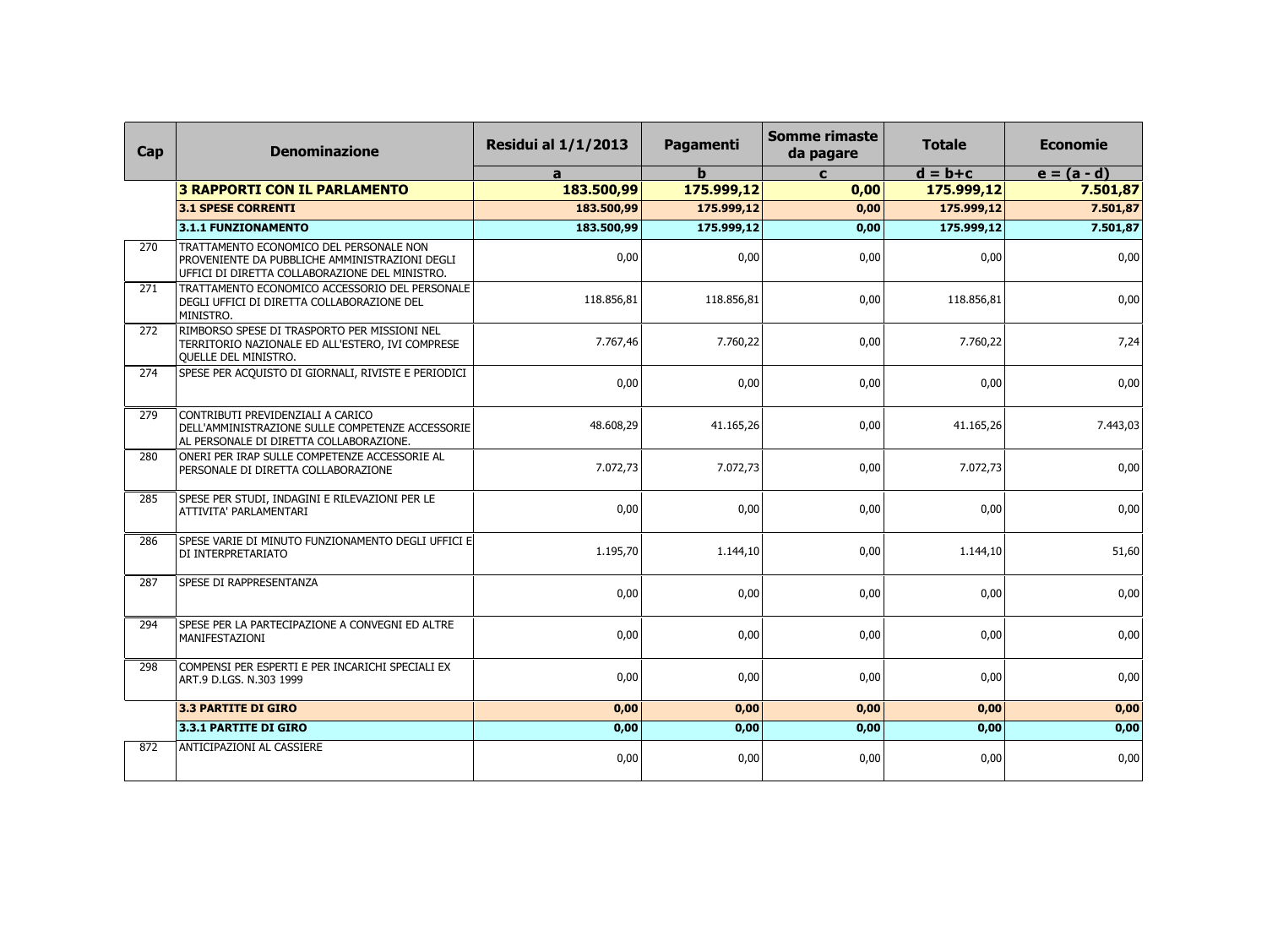| Cap | <b>Denominazione</b>                                                                                                                                                                                                                | <b>Residui al 1/1/2013</b> | Pagamenti  | <b>Somme rimaste</b><br>da pagare | <b>Totale</b> | <b>Economie</b> |
|-----|-------------------------------------------------------------------------------------------------------------------------------------------------------------------------------------------------------------------------------------|----------------------------|------------|-----------------------------------|---------------|-----------------|
|     |                                                                                                                                                                                                                                     | a                          | h          | $\mathbf{C}$                      | $d = b + c$   | $e = (a - d)$   |
|     | <b>4 AFFARI EUROPEI</b>                                                                                                                                                                                                             | 780.506,88                 | 586.590,83 | 119.610,76                        | 706.201,59    | 74.305,29       |
|     | <b>4.1 SPESE CORRENTI</b>                                                                                                                                                                                                           | 780.506,88                 | 586.590,83 | 119.610,76                        | 706.201,59    | 74.305,29       |
|     | <b>4.1.1 FUNZIONAMENTO</b>                                                                                                                                                                                                          | 620.516,76                 | 497.727,21 | 97.484,26                         | 595.211,47    | 25.305,29       |
| 304 | TRATTAMENTO ECONOMICO DEL PERSONALE NON<br>PROVENIENTE DA PUBBLICHE AMMINISTRAZIONI DEGLI<br>UFFICI DI DIRETTA COLLABORAZIONE DEL MINISTRO                                                                                          | 0,00                       | 0,00       | 0,00                              | 0,00          | 0,00            |
| 305 | TRATTAMENTO ECONOMICO ACCESSORIO PER GLI<br>ADDETTI AGLI UFFICI DI DIRETTA COLLABORAZIONE DEL<br><b>MINISTRO</b>                                                                                                                    | 65.896,20                  | 65.896,20  | 0,00                              | 65.896,20     | 0,00            |
| 306 | RIMBORSO SPESE PER MISSIONI NEL TERRITORIO<br>NAZIONALE ED ALL'ESTERO, IVI COMPRESE QUELLE DEL<br>MINISTRO.                                                                                                                         | 130.433,09                 | 111.238,92 | 18.950,43                         | 130.189,35    | 243,74          |
| 313 | CONTRIBUTI PREVIDENZIALI A CARICO<br>DELL'AMMINISTRAZIONE SULLE COMPETENZE ACCESSORIE<br>AL PERSONALE DI DIRETTA COLLABORAZIONE.                                                                                                    | 36.959,73                  | 36.959,73  | 0,00                              | 36.959,73     | 0,00            |
| 314 | ONERI PER IRAP SULLE COMPETENZE ACCESSORIE AL<br>PERSONALE DI DIRETTA COLLABORAZIONE                                                                                                                                                | 7.841,42                   | 7.841,42   | 0,00                              | 7.841,42      | 0,00            |
| 318 | COMPENSI PER ESPERTI E PER INCARICHI SPECIALI EX<br>ART.9 D.LGS. N. 303 1999.                                                                                                                                                       | 0,00                       | 0,00       | 0,00                              | 0,00          | 0,00            |
| 319 | SPESE VARIE DI MINUTO FUNZIONAMENTO DEGLI UFFICI E<br>DI INTERPRETARIATO                                                                                                                                                            | 10.823,53                  | 10.762,23  | 0,00                              | 10.762,23     | 61,30           |
| 322 | SPESE PER STUDI, INDAGINI E RILEVAZIONI                                                                                                                                                                                             | 0,00                       | 0,00       | 0,00                              | 0,00          | 0,00            |
| 324 | SPESE DI RAPPRESENTANZA                                                                                                                                                                                                             | 0,00                       | 0,00       | 0,00                              | 0,00          | 0,00            |
| 328 | SPESE PER L'INFORMAZIONE COMUNITARIA                                                                                                                                                                                                | 139.493,87                 | 81.994,54  | 57.499,20                         | 139.493,74    | 0,13            |
| 334 | SPESE DI FUNZIONAMENTO DELLA STRUTTURA DI<br>MISSIONE ATTA A PREVENIRE L'INSORGERE DEL<br>CONTENZIOSO ED A RAFFORZARE IL COORDINAMENTO<br>DELLE ATTIVITA' VOLTE ALLA RISOLUZIONE DELLE<br>PROCEDURE D'INFRAZIONE                    | 115.878,96                 | 104.844,21 | 1.034,63                          | 105.878,84    | 10.000,12       |
| 335 | SPESE PER SONDAGGI, RILEVAZIONI, ANALISI<br>STATISTICHE, DOCUMENTAZIONE E MONITORAGGIO                                                                                                                                              | 113.189,96                 | 78.189,96  | 20.000,00                         | 98.189,96     | 15.000,00       |
| 336 | RETRIBUZIONI DEL PERSONALE IN SERVIZIO PRESSO LA<br>STRUTTURA DI MISSIONE ATTA A PREVENIRE<br>L'INSORGERE DEL CONTENZIOSO ED ARAFFORZARE IL<br>COORDINAMENTO DELLE ATTIVITA' VOLTE ALLA<br>RISOLUZIONE DELLE PROCEDURE D'INFRAZIONE | 0,00                       | 0,00       | 0,00                              | 0,00          | 0,00            |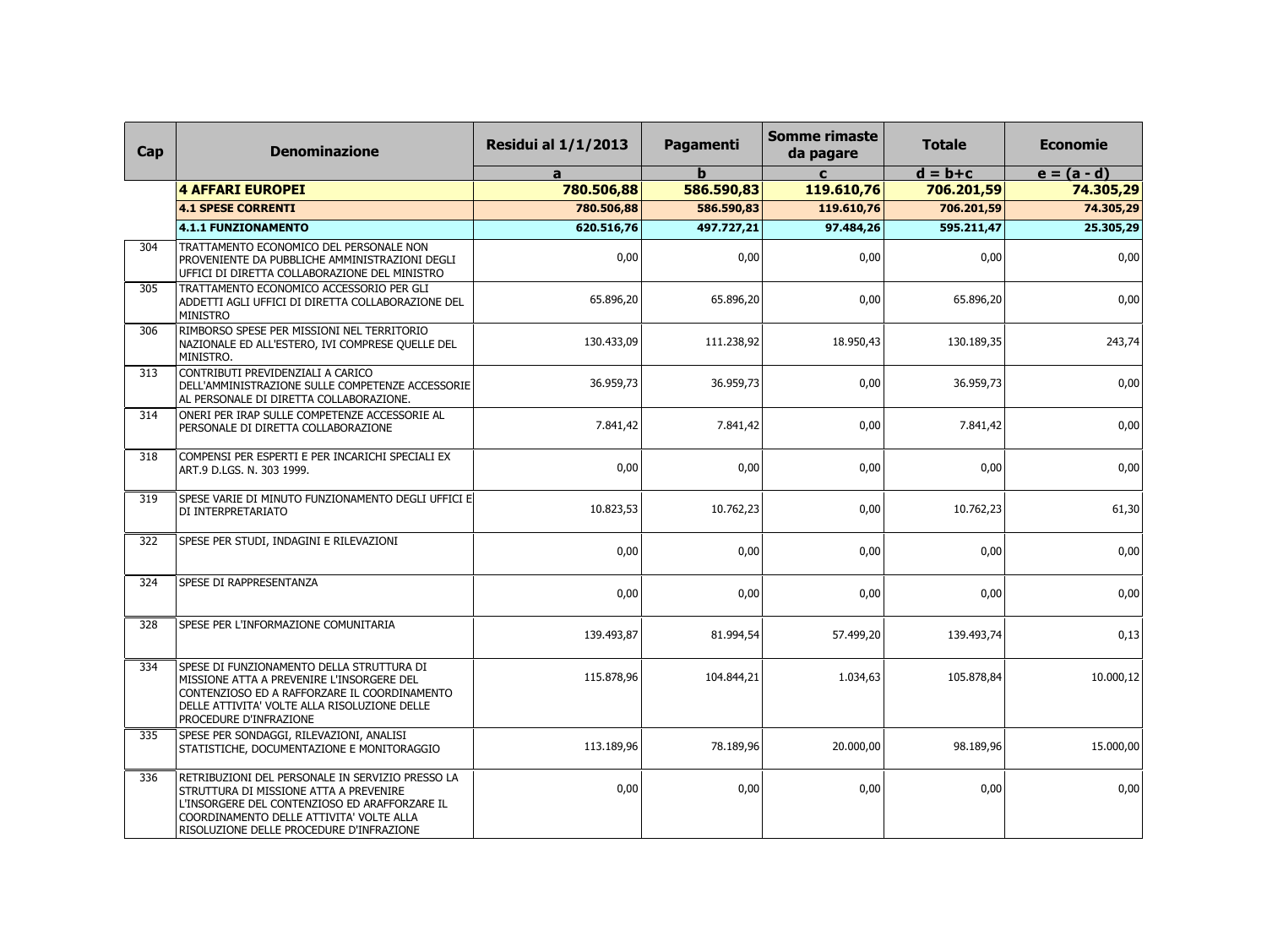| Cap | <b>Denominazione</b>                                                                                                                                                                                                                                                       | <b>Residui al 1/1/2013</b> | Pagamenti | Somme rimaste<br>da pagare | <b>Totale</b> | <b>Economie</b> |
|-----|----------------------------------------------------------------------------------------------------------------------------------------------------------------------------------------------------------------------------------------------------------------------------|----------------------------|-----------|----------------------------|---------------|-----------------|
|     |                                                                                                                                                                                                                                                                            | a                          | b         | C                          | $d = b + c$   | $e = (a - d)$   |
| 341 | SPESE PER ACQUISTO DI GIORNALI, RIVISTE E PERIODICI                                                                                                                                                                                                                        | 0,00                       | 0,00      | 0,00                       | 0,00          | 0,00            |
|     | $ 4.1.2$ INTERVENTI                                                                                                                                                                                                                                                        | 159.990,12                 | 88.863,62 | 22.126,50                  | 110.990,12    | 49.000,00       |
| 332 | lspese per i progetti cofinanziati dall'unione<br><b>EUROPEA</b>                                                                                                                                                                                                           | 3,62                       | 3,62      | 0,00                       | 3,62          | 0,00            |
| 333 | I SPESE PER LA FORMAZIONE COMUNITARIA DI OPERATORI<br>PUBBLICI E PRIVATI E PER LA REALIZZAZIONE DEI<br>PROGRAMMI DI FORMAZIONE DERIVANTI DA ACCORDI<br>BILATERALI STIPULATI CON I PAESI IN ADESIONE,<br>CANDIDATI E TERZI A VOCAZIONE O DI INTERESSE<br><b>COMUNITARIO</b> | 159.986,50                 | 88.860,00 | 22.126,50                  | 110.986,50    | 49.000,00       |
|     | <b>4.3 PARTITE DI GIRO</b>                                                                                                                                                                                                                                                 | 0,00                       | 0,00      | 0,00                       | 0,00          | 0,00            |
|     | <b>4.3.1 PARTITE DI GIRO</b>                                                                                                                                                                                                                                               | 0,00                       | 0,00      | 0,00                       | 0,00          | 0,00            |
| 873 | ANTICIPAZIONI AL CASSIERE                                                                                                                                                                                                                                                  | 0,00                       | 0,00      | 0,00                       | 0,00          | 0,00            |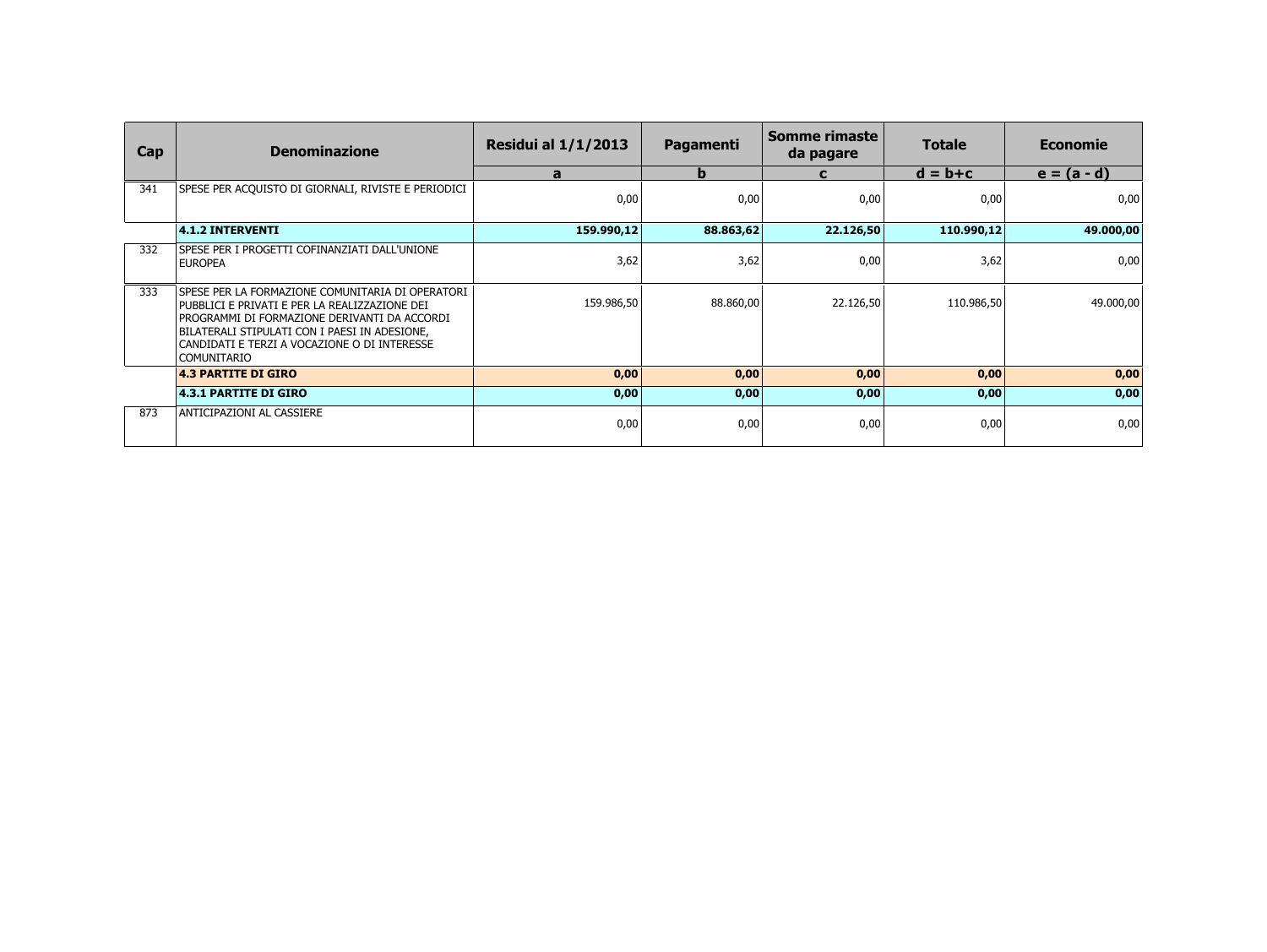| Cap | <b>Denominazione</b>                                                                                                                                                                                                                                                                                                                                                                    | <b>Residui al 1/1/2013</b> | Pagamenti | <b>Somme rimaste</b><br>da pagare | <b>Totale</b> | <b>Economie</b> |
|-----|-----------------------------------------------------------------------------------------------------------------------------------------------------------------------------------------------------------------------------------------------------------------------------------------------------------------------------------------------------------------------------------------|----------------------------|-----------|-----------------------------------|---------------|-----------------|
|     |                                                                                                                                                                                                                                                                                                                                                                                         | a                          | b         | $\mathbf{C}$                      | $d = b + c$   | $e = (a - d)$   |
|     | <b>5 RIFORME ISTITUZIONALI</b>                                                                                                                                                                                                                                                                                                                                                          | 7.051,99                   | 7.044,75  | 3,62                              | 7.048,37      | 3,62            |
|     | <b>5.1 SPESE CORRENTI</b>                                                                                                                                                                                                                                                                                                                                                               | 7.051,99                   | 7.044,75  | 3,62                              | 7.048,37      | 3,62            |
|     | 5.1.1 FUNZIONAMENTO                                                                                                                                                                                                                                                                                                                                                                     | 7.051,99                   | 7.044,75  | 3,62                              | 7.048,37      | 3,62            |
| 131 | SPESE PER IL FUNZIONAMENTO DELL'UNITA' PER LA<br>SEMPLIFICAZIONE E LA QUALITA' DELLA REGOLAZIONE E<br>DELLA RELATIVA STRUTTURADI MISSIONE SEGRETERIA<br>TECNICA DELL'UNITA' PER LA SEMPLIFICAZIONE E LA<br>QUALITA' DELLA REGOLAZIONE                                                                                                                                                   | 5,43                       | 0,00      | 1,81                              | 1,81          | 3,62            |
| 337 | TRATTAMENTO ECONOMICO DEL PERSONALE NON<br>PROVENIENTE DA PUBBLICHE AMMINISTRAZIONI DEGLI<br>UFFICI DI DIRETTA COLLABORAZIONE DEL MINISTRO.                                                                                                                                                                                                                                             | 0,00                       | 0,00      | 0,00                              | 0,00          | 0,00            |
| 338 | TRATTAMENTO ECONOMICO ACCESSORIO DEL PERSONALE<br>DEGLI UFFICI DI DIRETTA COLLABORAZIONE DEL<br><b>MINISTRO</b>                                                                                                                                                                                                                                                                         | 0,00                       | 0,00      | 0,00                              | 0.00          | 0,00            |
| 339 | RIMBORSO SPESE PER MISSIONI NEL TERRITORIO<br>NAZIONALE ED ALL'ESTERO, IVI COMPRESE QUELLE DEL<br>MINISTRO.                                                                                                                                                                                                                                                                             | 30,25                      | 28,44     | 1,81                              | 30,25         | 0,00            |
| 346 | CONTRIBUTI PREVIDENZIALI A CARICO<br>DELL'AMMINISTRAZIONE SULLE COMPETENZE ACCESSORIE<br>AL PERSONALE DI DIRETTA COLLABORAZIONE.                                                                                                                                                                                                                                                        | 0,00                       | 0.00      | 0,00                              | 0.00          | 0,00            |
| 347 | ONERI PER IRAP SULLE COMPETENZE ACCESSORIE AL<br>PERSONALE DI DIRETTA COLLABORAZIONE                                                                                                                                                                                                                                                                                                    | 0,00                       | 0,00      | 0,00                              | 0,00          | 0,00            |
| 352 | COMPENSI PER ESPERTI E PER INCARICHI SPECIALI EX<br>ART.9 D.LGS. N. 303 1999.                                                                                                                                                                                                                                                                                                           | 0,00                       | 0,00      | 0,00                              | 0,00          | 0,00            |
| 353 | SPESE DI RAPPRESENTANZA                                                                                                                                                                                                                                                                                                                                                                 | 0,00                       | 0,00      | 0,00                              | 0,00          | 0,00            |
| 354 | SPESE PER IL FUNZIONAMENTO DELLA STRUTTURA DI<br>MISSIONE DI SUPPORTO TECNICO, DOCUMENTALE E<br>ORGANIZZATIVO ALLE ATTIVITA' DELLA COMMISSIONE DI<br>ESPERTI E DEL COMITATO DI REDAZIONE PER<br>L'ELABORAZIONE DI PROPOSTE DI RIFORMA<br>COSTITUZIONALE E DELLALEGISLAZIONE IN MATERIA<br>ELETTORALE E PER LE CONNESSE INIZIATIVE DEL<br>GOVERNO IN MATERIA DI RIFORME                  | 0,00                       | 0,00      | 0,00                              | 0,00          | 0,00            |
| 355 | RETRIBUZIONI DEL PERSONALE IN SERVIZIO PRESSO LA<br>STRUTTURA DI MISSIONE DI SUPPORTO TECNICO,<br>DOCUMENTALE E ORGANIZZATIVO ALLE ATTIVITA' DELLA<br>COMMISSIONE DI ESPERTI E DEL COMITATO DI<br>REDAZIONE PER L'ELABORAZIONE DI PROPOSTE DI<br>RIFORMA COSTITUZIONALE E DELLA LEGISLAZIONE IN<br>MATERIA ELETTORALE E PER LE CONNESSE INIZIATIVE<br>DEL GOVERNO IN MATERIA DI RIFORME | 0.00                       | 0,00      | 0,00                              | 0,00          | 0,00            |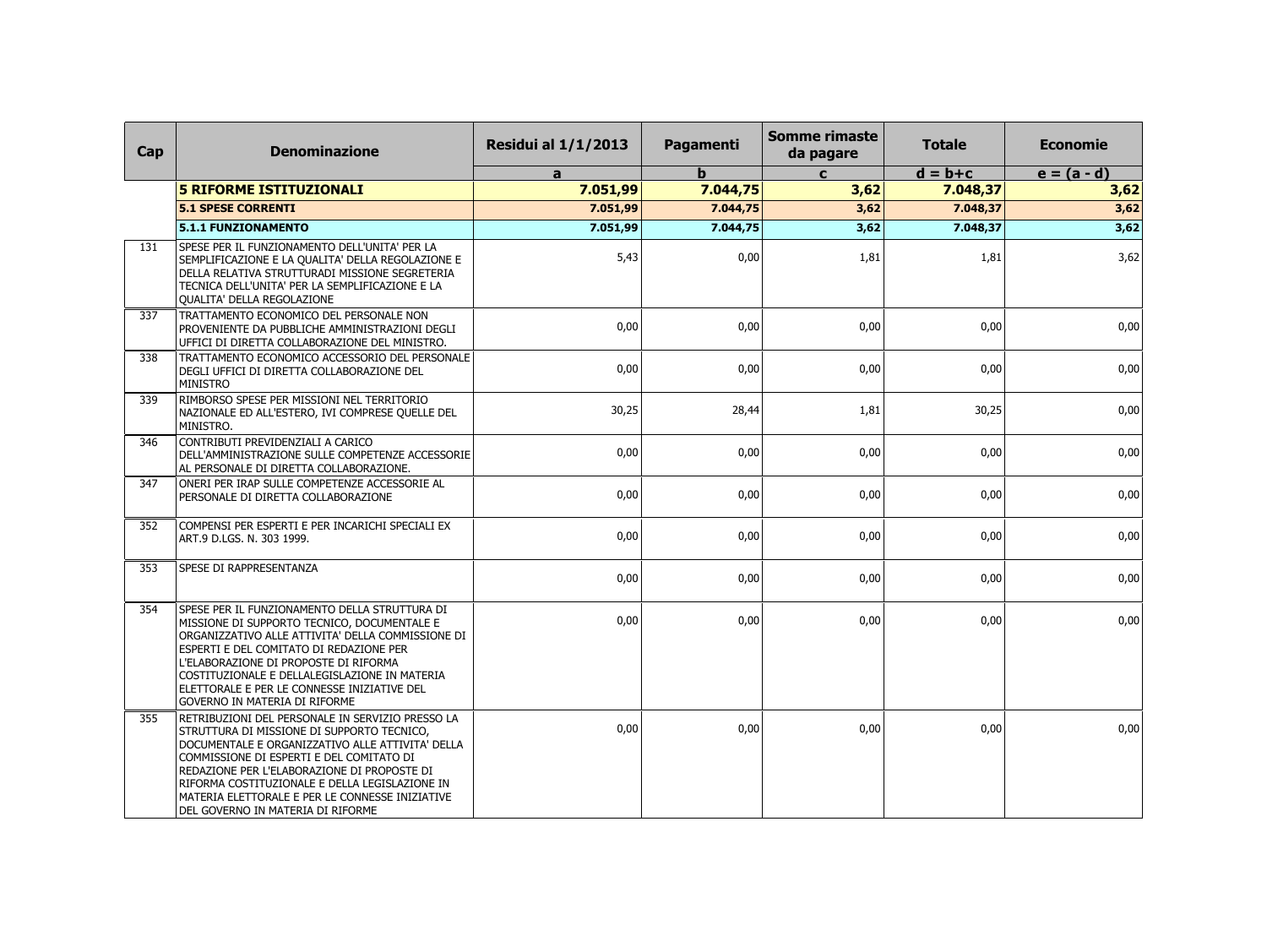| Cap | <b>Denominazione</b>                                                               | <b>Residui al 1/1/2013</b> | Pagamenti   | Somme rimaste<br>da pagare | <b>Totale</b> | <b>Economie</b> |
|-----|------------------------------------------------------------------------------------|----------------------------|-------------|----------------------------|---------------|-----------------|
|     |                                                                                    | a                          | $\mathbf b$ | $\mathbf{C}$               | $d = b + c$   | $e = (a - d)$   |
| 358 | SPESE VARIE DI MINUTO FUNZIONAMENTO DEGLI UFFICI El<br>DI INTERPRETARIATO          | 7.016,31                   | 7.016,31    | 0,00                       | 7.016,31      | 0,00            |
| 361 | SPESE PER STUDI, INDAGINI E RILEVAZIONI.                                           | 0,00                       | 0,00        | 0,00                       | 0,00          | 0,00            |
| 363 | SPESE PER LA PARTECIPAZIONE A CONVEGNI ED ALTRE<br>  MANIFESTAZIONI                | 0,00                       | 0,00        | 0,00                       | 0,00          | 0,00            |
| 367 | SPESE PER IL FORUM TELEMATICO SULLE RIFORME<br>l ISTITUZIONALI                     | 0,00                       | 0,00        | 0,00                       | 0,00          | 0,00            |
| 368 | SPESE PER LA DOCUMENTAZIONE SU ISTITUZIONI ESTERE.<br>INTERNAZIONALI E COMUNITARIE | 0,00                       | 0,00        | 0,00                       | 0,00          | 0,00            |
|     | <b>5.3 PARTITE DI GIRO</b>                                                         | 0,00                       | 0,00        | 0,00                       | 0,00          | 0,00            |
|     | <b>5.3.1 PARTITE DI GIRO</b>                                                       | 0,00                       | 0,00        | 0,00                       | 0,00          | 0,00            |
| 874 | ANTICIPAZIONI AL CASSIERE                                                          | 0,00                       | 0,00        | 0,00                       | 0,00          | 0,00            |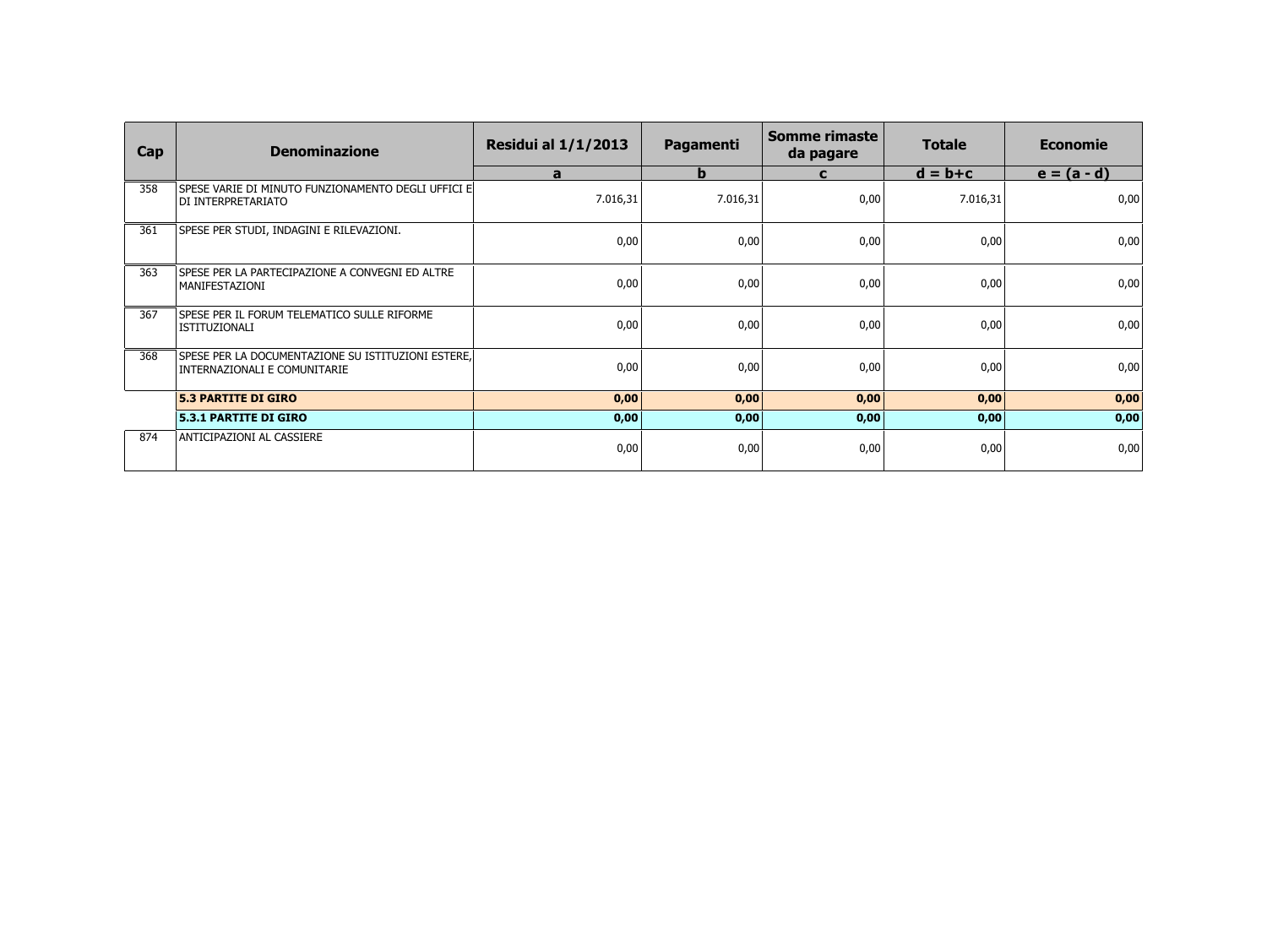| Cap | <b>Denominazione</b>                                                                                                                        | <b>Residui al 1/1/2013</b> | Pagamenti    | <b>Somme rimaste</b><br>da pagare | <b>Totale</b> | <b>Economie</b> |
|-----|---------------------------------------------------------------------------------------------------------------------------------------------|----------------------------|--------------|-----------------------------------|---------------|-----------------|
|     |                                                                                                                                             | a                          | h            | $\mathbf{c}$                      | $d = b + c$   | $e = (a - d)$   |
|     | <b>6 FUNZIONE PUBBLICA</b>                                                                                                                  | 21.917.785,43              | 7.877.621,68 | 9.891.818,11                      | 17.769.439,79 | 4.148.345,64    |
|     | <b>6.1 SPESE CORRENTI</b>                                                                                                                   | 19.469.146,32              | 5.430.641,82 | 9.890.510,24                      | 15.321.152,06 | 4.147.994,26    |
|     | <b>6.1.1 FUNZIONAMENTO</b>                                                                                                                  | 1.670.476,05               | 1.293.426,08 | 106.164,60                        | 1.399.590,68  | 270.885,37      |
| 373 | QUOTA ASSICURATIVA INAIL                                                                                                                    | 0,00                       | 0,00         | 0,00                              | 0,00          | 0,00            |
| 374 | TRATTAMENTO ECONOMICO DEL PERSONALE NON<br>PROVENIENTE DA PUBBLICHE AMMINISTRAZIONI DEGLI<br>UFFICI DI DIRETTA COLLABORAZIONE DEL MINISTRO  | 0,00                       | 0,00         | 0,00                              | 0,00          | 0,00            |
| 375 | TRATTAMENTO ECONOMICO ACCESSORIO DEL PERSONALE<br>DEGLI UFFICI DI DIRETTA COLLABORAZIONE DEL<br>MINISTRO.                                   | 153.981,42                 | 95.611,02    | 0,00                              | 95.611,02     | 58.370,40       |
| 376 | RIMBORSO SPESE PER MISSIONI NEL TERRITORIO<br>NAZIONALE ED ALL'ESTERO, IVI COMPRESE QUELLE DEL<br>MINISTRO.                                 | 19.704,23                  | 17.835,03    | 74,21                             | 17.909,24     | 1.794,99        |
| 378 | COMPENSO PER LAVORO STRAORDINARIO AL PERSONALE                                                                                              | 78.383,08                  | 28.419,30    | 13.197,62                         | 41.616,92     | 36.766,16       |
| 380 | COMPENSI PER ESPERTI NOMINATI AI SENSI DELL'ART. 11<br>COMMA 3 DELLA LEGGE 6 LUGLIO 2002 NUM. 137                                           | 24.947,05                  | 24.947,04    | 0,00                              | 24.947,04     | 0,01            |
| 381 | ONERI PER IRAP SULLE COMPETENZE ACCESSORIE AL<br><b>PERSONALE</b>                                                                           | 7.541,67                   | 4.100,24     | 0,00                              | 4.100,24      | 3.441,43        |
| 382 | RIMBORSO DELLA DIARIA DI SOGGIORNO E DI VIAGGIO A<br>FAVORE DEI MINISTRI E SOTTOSEGRETARI DI STATO NON<br>PARLAMENTARI NON RESIDENTI A ROMA | 0,00                       | 0,00         | 0,00                              | 0,00          | 0,00            |
| 384 | SOMMA OCCORRENTE PER LA CONCESSIONE DEI BUONI<br>PASTO AL PERSONALE                                                                         | 65.000,00                  | 47.088,44    | 0,00                              | 47.088,44     | 17.911,56       |
| 386 | CONTRIBUTI PREVIDENZIALI A CARICO<br>DELL'AMMINISTRAZIONE SULLE COMPETENZE ACCESSORIE<br>AL PERSONALE DI DIRETTA COLLABORAZIONE.            | 57.080,05                  | 26.942,19    | 0,00                              | 26.942,19     | 30.137,86       |
| 387 | ONERI PER IRAP SULLE COMPETENZE ACCESSORIE AL<br>PERSONALE DI DIRETTA COLLABORAZIONE                                                        | 19.041,86                  | 13.068,24    | 568,76                            | 13.637,00     | 5.404,86        |
| 388 | CONTRIBUTI PREVIDENZIALI A CARICO<br>DELL'AMMINISTRAZIONE SULLE COMPETENZE ACCESSORIE<br>AL PERSONALE.                                      | 23.212,55                  | 11.438,45    | 0,00                              | 11.438,45     | 11.774,10       |
| 391 | SPESE PER LA CERTIFICAZIONE DEI COSTI CONTRATTUALI                                                                                          | 0,00                       | 0,00         | 0,00                              | 0,00          | 0,00            |
| 392 | COMPENSI PER ESPERTI E PER INCARICHI SPECIALI EX<br>ART.9 D.LGS. N. 303 1999.                                                               | 45.359,25                  | 33.162,61    | 0,00                              | 33.162.61     | 12.196,64       |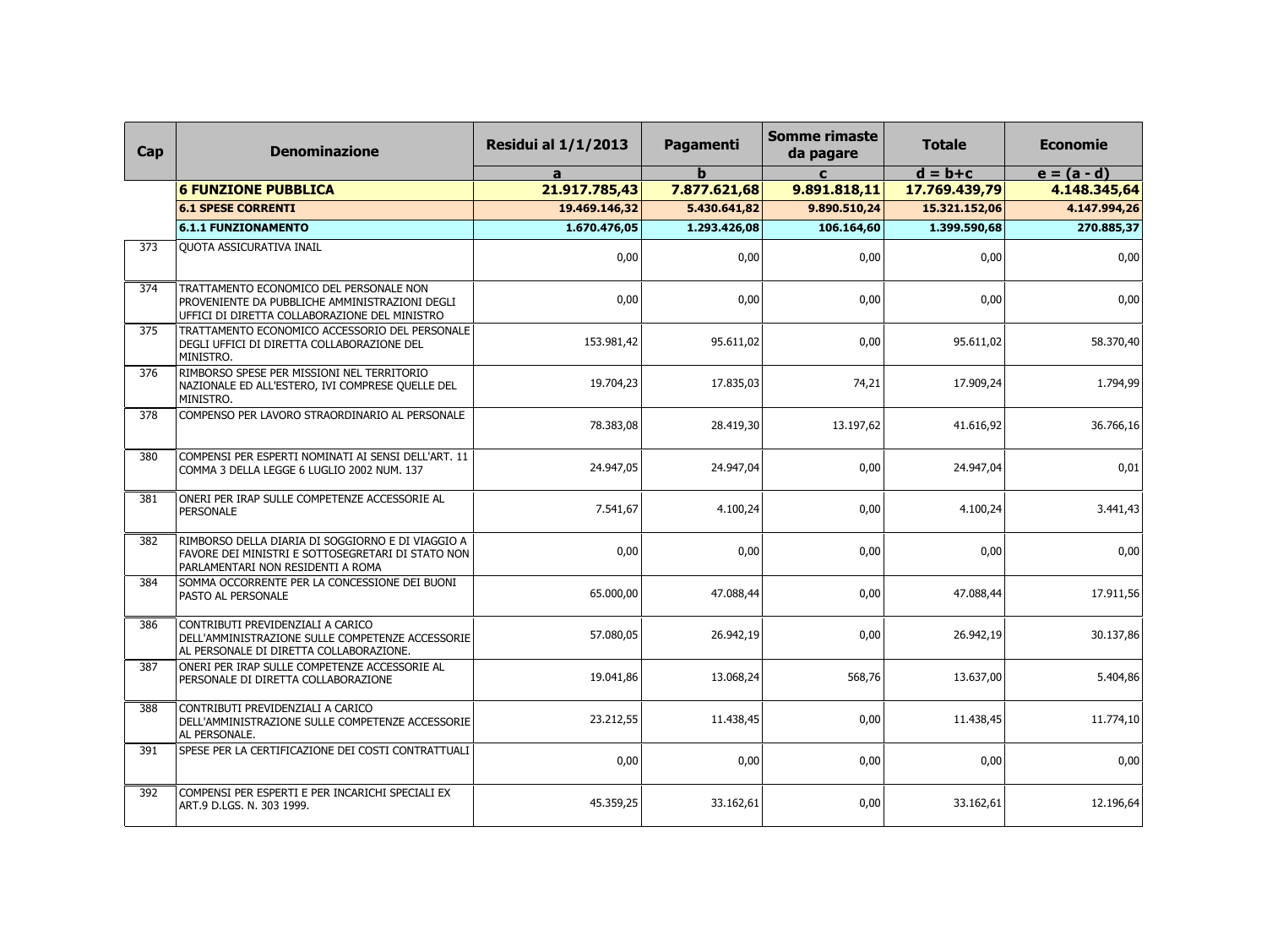| Cap | <b>Denominazione</b>                                                                                                                                                                                             | <b>Residui al 1/1/2013</b> | Pagamenti  | Somme rimaste<br>da pagare | <b>Totale</b> | <b>Economie</b> |
|-----|------------------------------------------------------------------------------------------------------------------------------------------------------------------------------------------------------------------|----------------------------|------------|----------------------------|---------------|-----------------|
|     |                                                                                                                                                                                                                  | a                          | b          | $\mathbf{C}$               | $d = b + c$   | $e = (a - d)$   |
| 393 | SPESE DI FUNZIONAMENTO E COMPENSI AI COMPONENTI<br>DEL COMITATO DEI GARANTI (ART. 21 D.L.G. 29 93)                                                                                                               | 0,00                       | 0.00       | 0,00                       | 0,00          | 0,00            |
| 394 | MANUTENZIONE DEGLI IMMOBILI, DEGLI IMPIANTI E DEI<br>GIARDINI ANNESSI NONCHE' PULIZIA, IGIENIZZAZIONE<br>DEI LOCALI E SMALTIMENTO DEI RIFIUTI SPECIALI                                                           | 332.444,14                 | 299.939,82 | 0,00                       | 299.939,82    | 32.504,32       |
| 395 | SPESE PER MANUTENZIONE DI APPARECCHIATURE,<br>ATTREZZATURE E RESTAURO DI MOBILI NONCHE' PER<br><b>SPESE TELEFONICHE</b>                                                                                          | 53.408,17                  | 53.408,13  | 0,00                       | 53.408,13     | 0,04            |
| 398 | SPESE PER STUDI, INDAGINI E RILEVAZIONI                                                                                                                                                                          | 0,00                       | 0,00       | 0,00                       | 0,00          | 0,00            |
| 400 | SPESE PER PARTICOLARI LAVORI UTILI ALLA RIFORMA<br>DELLA PUBBLICA AMMINISTRAZIONE                                                                                                                                | 360.102,99                 | 241.520,56 | 80.000,00                  | 321.520,56    | 38.582,43       |
| 401 | SPESE VARIE DI MINUTO FUNZIONAMENTO DEGLI UFFICI E<br>DI INTERPRETARIATO                                                                                                                                         | 113.938,45                 | 106.713,07 | 6.060,30                   | 112.773,37    | 1.165,08        |
| 402 | SPESE PER LA GESTIONE DELLE BANCHE DATI<br>ISTITUZIONALI                                                                                                                                                         | 107.951,66                 | 103.414,62 | 4.537,04                   | 107.951,66    | 0,00            |
| 405 | SPESE DI RAPPRESENTANZA                                                                                                                                                                                          | 2.383,27                   | 2.383,27   | 0,00                       | 2.383,27      | 0,00            |
| 410 | SPESE PER ONORARI E INDENNITA' DI MISSIONE<br>AVVOCATURA DELLO STATO E AVVOCATI DELEGATI,<br>NOTIFICAZIONI E COMUNICAZIONI, INDENNITA' A<br>TESTIMONI, ONORARI E INDENNITA' DI MISSIONE A<br>CONSULENTI TECNICI. | 5.285,90                   | 5.285,90   | 0,00                       | 5.285,90      | 0,00            |
| 411 | GESTIONE AMMINISTRATIVA DELLA DIRIGENZA PUBBLICA                                                                                                                                                                 | 0,00                       | 0,00       | 0,00                       | 0,00          | 0,00            |
| 415 | SPESE POSTALI E TELEGRAFICHE, LAVORI TIPOGRAFICI,<br><b>FACCHINAGGIO</b>                                                                                                                                         | 67.620,80                  | 52.352,11  | 0,00                       | 52.352,11     | 15.268,69       |
| 417 | SPESE PER IL FUNZIONAMENTO E LA GESTIONE DEL<br>SISTEMA INFORMATIVO DEL DIPARTIMENTO                                                                                                                             | 131.989,51                 | 124.696,04 | 1.726,67                   | 126.422,71    | 5.566,80        |
| 423 | SPESE PER ACQUISTO GIORNALI, RIVISTE E PERIODICI                                                                                                                                                                 | 0,00                       | 0,00       | 0,00                       | 0,00          | 0,00            |
| 424 | SPESE PER LA PARTECIPAZIONE A CONVEGNI ED ALTRE<br>MANIFESTAZIONI.                                                                                                                                               | 1.100,00                   | 1.100,00   | 0,00                       | 1.100,00      | 0,00            |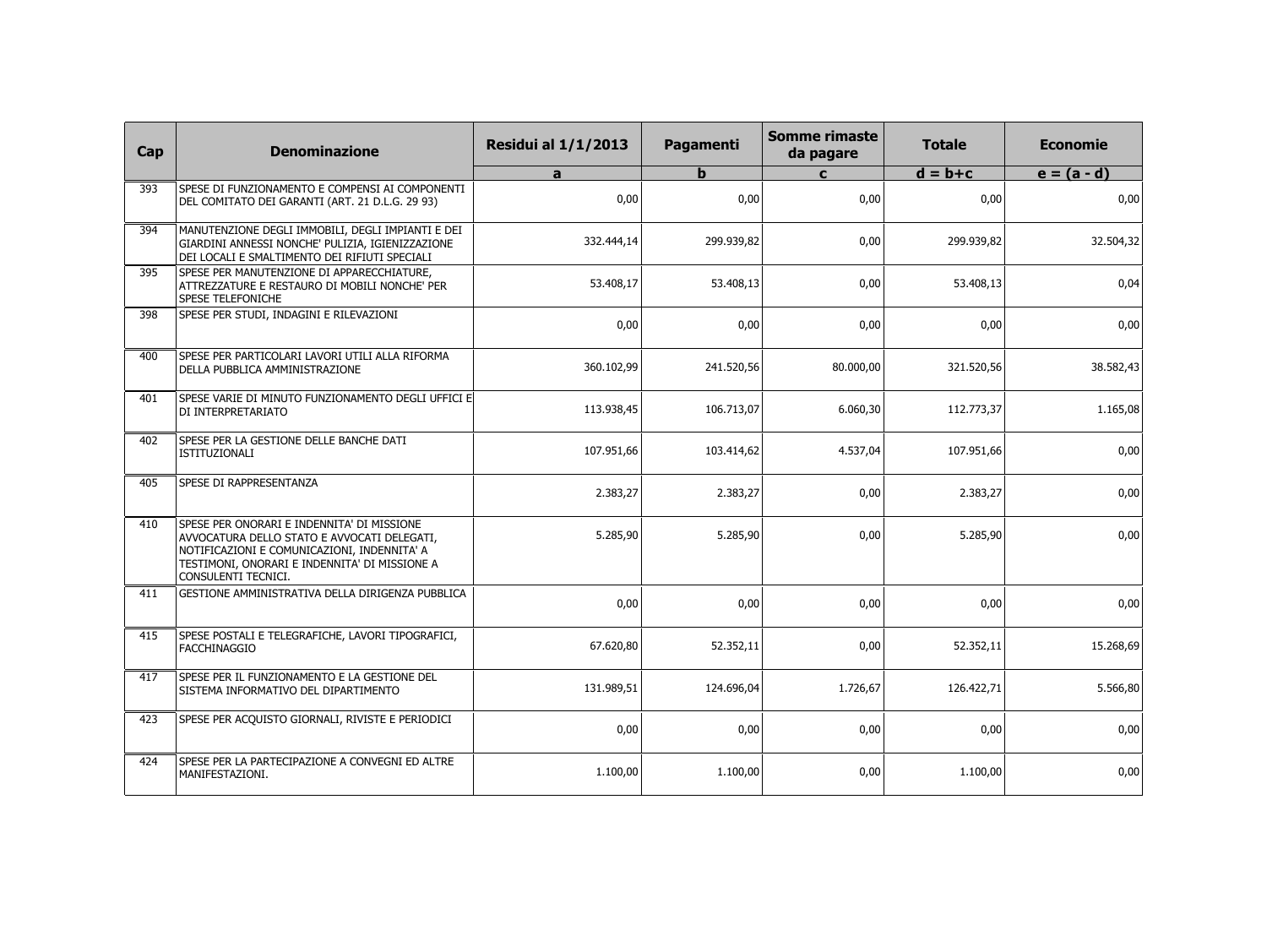| Cap | <b>Denominazione</b>                                                                                                                                                                                                     | <b>Residui al 1/1/2013</b> | Pagamenti    | <b>Somme rimaste</b><br>da pagare | <b>Totale</b> | <b>Economie</b> |
|-----|--------------------------------------------------------------------------------------------------------------------------------------------------------------------------------------------------------------------------|----------------------------|--------------|-----------------------------------|---------------|-----------------|
|     |                                                                                                                                                                                                                          | a                          | h            | $\mathbf{c}$                      | $d = b + c$   | $e = (a - d)$   |
|     | <b>6.1.2 INTERVENTI</b>                                                                                                                                                                                                  | 17.798.670,27              | 4.137.215,74 | 9.784.345,64                      | 13.921.561,38 | 3.877.108,89    |
| 403 | SOMME RELATIVE AI PROGETTI DI METODI DI<br>VALUTAZIONE PERSONALE (D.LGS. 150 DEL 2009)                                                                                                                                   | 0,00                       | 0,00         | 0,00                              | 0,00          | 0,00            |
| 404 | PARTECIPAZIONE ALLE SPESE DELL'ISTITUTO EUROPEO DI<br>AMMINISTRAZIONE PUBBLICA DI MAASTRICHT.<br>CONTRIBUTO ANNUALE PER L'ADESIONE DELL'ITALIA<br>ALL'ORGANIZZAZIONE GRECO                                               | 0,00                       | 0,00         | 0,00                              | 0,00          | 0,00            |
| 406 | SPESE PER IL PROGETTO PER LA PA                                                                                                                                                                                          | 506.637,90                 | 505.445.56   | 0,00                              | 505.445.56    | 1.192,34        |
| 407 | SPESE DI FUNZIONAMENTO DELLA COMMISSIONE PER LA<br>VALUTAZIONE, LA TRASPARENZA E L'INTEGRITA' DELLE<br>AMMINISTRAZIONI PUBBLICHE                                                                                         | 0,00                       | 0,00         | 0,00                              | 0,00          | 0,00            |
| 408 | SPESE PER INTERVENTI FORMATIVI NELLE PUBBLICHE<br>AMMINISTRAZIONI E PER ALTRE INIZIATIVE PER LA<br>VALORIZZAZIONE DELLE RISORSE UMANE E<br>L'OMOGENEIZZAZIONE DEGLI STANDARD DI<br>PERFORMANCE AMMINISTRATIVA NELLA P.A. | 6.693.302,20               | 3.507.923,18 | 1.289.962,47                      | 4.797.885,65  | 1.895.416,55    |
| 409 | INTERVENTI PER LO SVILUPPO DELLA CAPACITA'<br>AMMINISTRATIVACOMPLEMENTARI A QUELLI POSTI IN<br>ESSERE CON LA PROGRAMMAZIONE COMUNITARIA                                                                                  | 8.494.383,17               | 0,00         | 8.494.383,17                      | 8.494.383,17  | 0,00            |
| 413 | SOMMA DA CORRISPONDERE AL CENTRO DI FORMAZIONE<br>E STUDI - FORMEZ- PER LE ESIGENZE DI FUNZIONAMENTO                                                                                                                     | 123.847,00                 | 123.847,00   | 0,00                              | 123.847,00    | 0,00            |
| 418 | FONDO OCCORRENTE PER IL FUNZIONAMENTO DELLA<br>SCUOLA SUPERIORE DELLA PUBBLICA AMMINISTRAZIONE                                                                                                                           | 0,00                       | 0,00         | 0,00                              | 0,00          | 0,00            |
| 419 | SPESE PER IL FUNZIONAMENTO DELL'AGENZIA PER LA<br>RAPPRESENTANZA NEGOZIALE DELLE PUBBLICHE<br>AMMINISTRAZIONI                                                                                                            | 0,00                       | 0,00         | 0,00                              | 0,00          | 0,00            |
| 420 | ATTIVITA' PROGETTUALI PER L'ANTICORRUZIONE                                                                                                                                                                               | 1.980.500,00               | 0,00         | 0,00                              | 0,00          | 1.980.500,00    |
| 421 | SOMMA DA CORRISPONDERE AL CENTRO DI FORMAZIONE<br>E STUDI- FORMEZ - PER LE ESIGENZE SI SPESE DI NATURA<br>OBBLIGATORIAE PER LAQUOTA DI ASSOCIAZIONE                                                                      | 0,00                       | 0.00         | 0,00                              | 0.00          | 0,00            |
| 422 | FONDO OCCORRENTE PER LE SPESE DI NATURA<br>OBBLIGATORIA DELLA SCUOLA SUPERIORE DELLA<br>PUBBLICA AMMINISTRAZIONE                                                                                                         | 0,00                       | 0,00         | 0,00                              | 0,00          | 0,00            |
|     | <b>6.2 SPESE IN CONTO CAPITALE</b>                                                                                                                                                                                       | 2.448.639,11               | 2.446.979,86 | 1.307,87                          | 2.448.287,73  | 351,38          |
|     | <b>6.2.3 INVESTIMENTI</b>                                                                                                                                                                                                | 2.448.639,11               | 2.446.979,86 | 1.307,87                          | 2.448.287,73  | 351,38          |
| 923 | SPESE PER ACQUISTO DI DOTAZIONI LIBRARIE                                                                                                                                                                                 | 51.957,00                  | 51.917,48    | 0,00                              | 51.917,48     | 39,52           |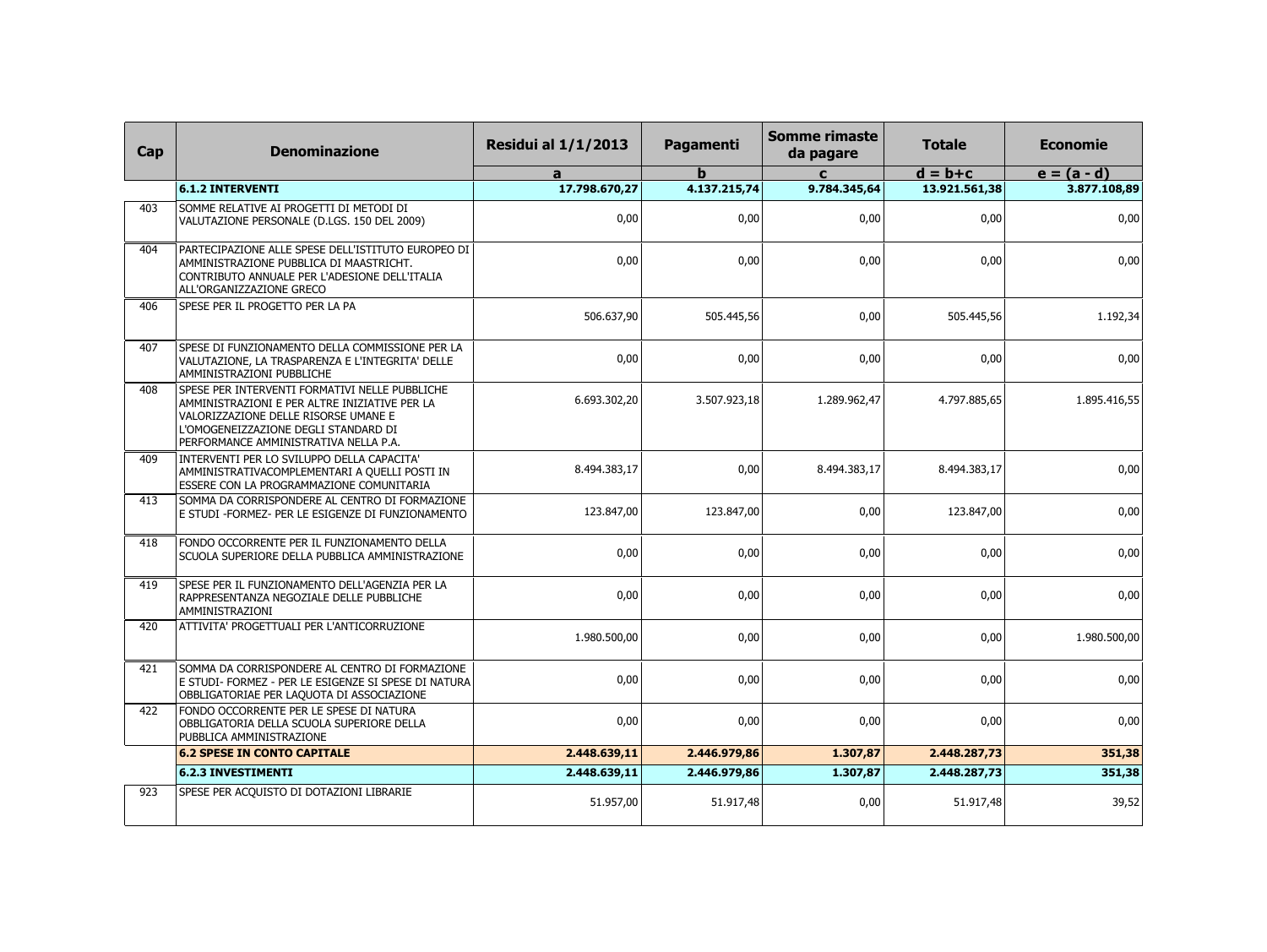| Cap | <b>Denominazione</b>                                                                                                                              | <b>Residui al 1/1/2013</b> | Pagamenti    | Somme rimaste<br>da pagare | <b>Totale</b> | <b>Economie</b> |
|-----|---------------------------------------------------------------------------------------------------------------------------------------------------|----------------------------|--------------|----------------------------|---------------|-----------------|
|     |                                                                                                                                                   | a                          | b            | C                          | $d = b + c$   | $e = (a - d)$   |
| 925 | SPESE PER L'AMPLIAMENTO, LA RISTRUTTURAZIONE, IL<br>RESTAURO E LA MANUTENZIONE STRAORDINARIA DEGLI<br><b>IMMOBILI</b>                             | 418.451,30                 | 418.139,44   | 0,00                       | 418.139,44    | 311,86          |
| 926 | ADEMPIMENTI DIRETTAMENTE CONCERNENTI<br>L'ATTUAZIONE DELLE DISPOSIZIONI IN MATERIA DI<br>SICUREZZA E TUTELA SUI LUOGHI DI LAVORO (DLG. 626<br>94) | 60.900,21                  | 59.592.34    | 1.307,87                   | 60.900,21     | 0,00            |
| 928 | SPESE PER LO SVILUPPO DEL SISTEMA INFORMATIVO                                                                                                     | 136.925,38                 | 136.925,38   | 0,00                       | 136.925,38    | 0,00            |
| 929 | SPESE PER IL FINANZIAMENTO DEI PROGETTI DI<br>INNOVAZIONE TECNOLOGICA NELLE PUBBLICHE<br>AMMINISTRAZIONI                                          | 85.170,23                  | 85.170,23    | 0,00                       | 85.170,23     | 0,00            |
| 930 | SOMME DESTINATE AL FINANZIAMENTO DEI PROGETTI<br>STRATEGICI NEL SETTORE INFORMATICO (ART.27,C 1 E 2,<br>LEGGE NUM.3 2003)                         | 1.695.234,99               | 1.695.234,99 | 0,00                       | 1.695.234,99  | 0,00            |
| 931 | PROGRAMMA TRIENNALE DI RAFFORZAMENTO ED<br>AMMODERNAMENTO DELLE AMMINISTRAZIONI PUBBLICHE<br>NEL MEZZOGIORNO                                      | 0,00                       | 0,00         | 0,00                       | 0,00          | 0,00            |
|     | <b>6.3 PARTITE DI GIRO</b>                                                                                                                        | 0,00                       | 0,00         | 0,00                       | 0,00          | 0,00            |
|     | <b>6.3.1 PARTITE DI GIRO</b>                                                                                                                      | 0,00                       | 0,00         | 0,00                       | 0,00          | 0,00            |
| 875 | ANTICIPAZIONI AL CASSIERE                                                                                                                         | 0,00                       | 0,00         | 0,00                       | 0,00          | 0,00            |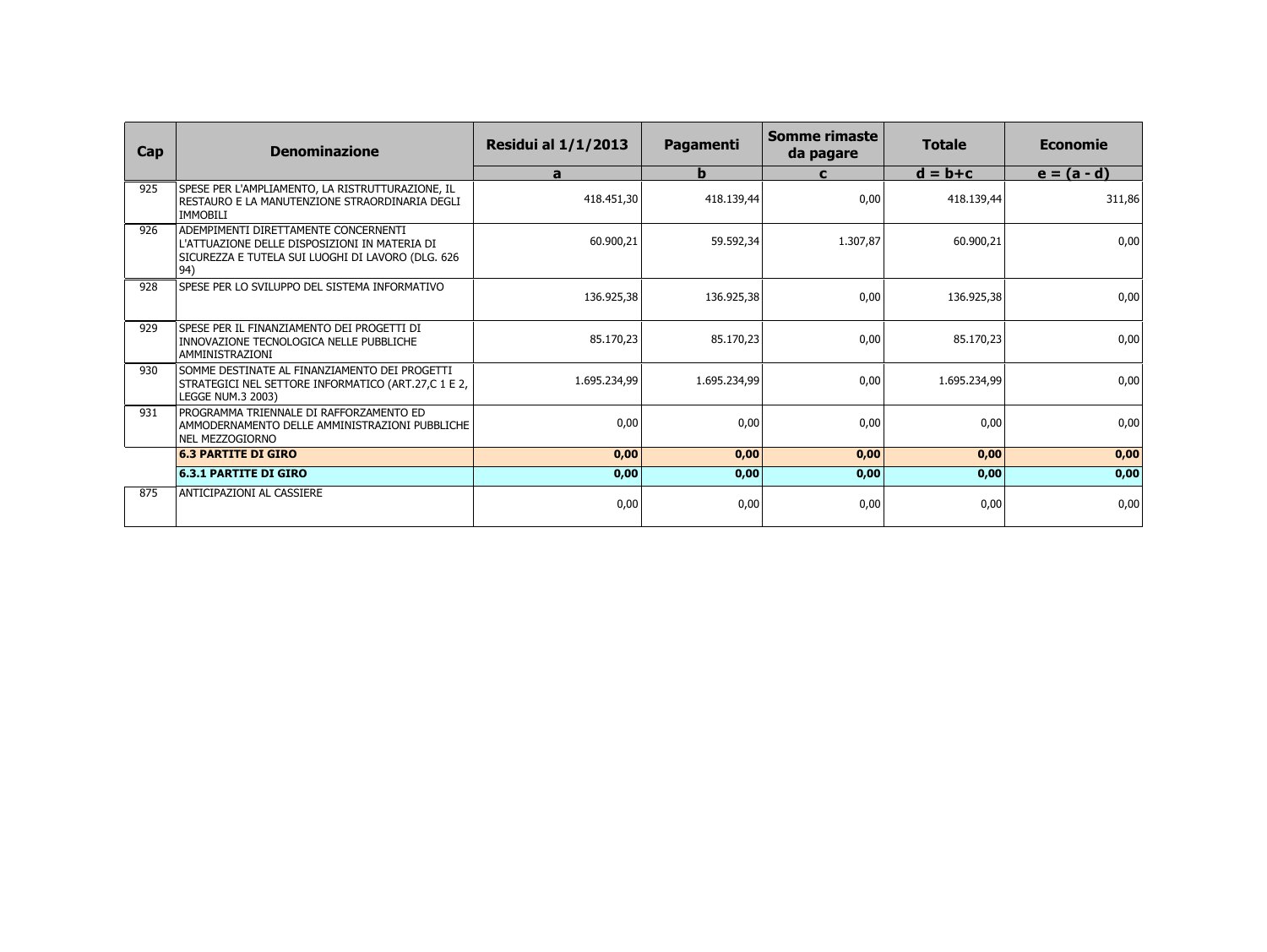| Cap | <b>Denominazione</b>                                                                                                                        | <b>Residui al 1/1/2013</b> | Pagamenti     | <b>Somme rimaste</b><br>da pagare | <b>Totale</b>  | <b>Economie</b> |
|-----|---------------------------------------------------------------------------------------------------------------------------------------------|----------------------------|---------------|-----------------------------------|----------------|-----------------|
|     |                                                                                                                                             | a                          | $\mathbf b$   | $\mathbf{c}$                      | $d = b + c$    | $e = (a - d)$   |
|     | 7 AFFARI REGIONALI, TURISMO E SPORT                                                                                                         | 225.465.330,98             | 84.299.701,51 | 17.541.960,66                     | 101.841.662,17 | 123.623.668,81  |
|     | <b>7.1 SPESE CORRENTI</b>                                                                                                                   | 92.121.484,10              | 49.104.353,84 | 8.929.545,68                      | 58.033.899,52  | 34.087.584,58   |
|     | 7.1.1 FUNZIONAMENTO                                                                                                                         | 1.308.465,95               | 914.277,10    | 13.712,89                         | 927.989,99     | 380.475,96      |
| 431 | SPESE DI FUNZIONAMENTO DELLA CONFERENZA<br>STATO-CITTA'                                                                                     | 0,00                       | 0,00          | 0,00                              | 0,00           | 0,00            |
| 435 | SPESE PER IL FEDERALISMO AMMINISTRATIVO                                                                                                     | 0.00                       | 0.00          | 0,00                              | 0,00           | 0,00            |
| 438 | SPESE PER IL FUNZIONAMENTO DEL COMITATO<br>ISTITUZIONALE PARITETICO PER I PROBLEMI DELLE<br>MINORANZE SLOVENE                               | 0,00                       | 0,00          | 0,00                              | 0,00           | 0,00            |
| 439 | SPESE DI FUNZIONAMENTO DEI COMMISSARIATI DI<br>GOVERNO NELLE REGIONI A STATUTO SPECIALE                                                     | 80.146,20                  | 65.958,77     | 11.140,10                         | 77.098,87      | 3.047,33        |
| 440 | TRATTAMENTO ECONOMICO DEL PERSONALE NON<br>PROVENIENTE DA PUBBLICHE AMMINISTRAZIONI DEGLI<br>UFFICI DI DIRETTA COLLABORAZIONE DEL MINISTRO. | 0,00                       | 0,00          | 0,00                              | 0,00           | 0,00            |
| 441 | TRATTAMENTO ECONOMICO ACCESSORIO DEL PERSONALE<br>DEGLI UFFICI DI DIRETTA COLLABORAZIONE DEL<br>MINISTRO.                                   | 160.939,26                 | 135.817,40    | 0,00                              | 135.817,40     | 25.121,86       |
| 442 | RIMBORSO SPESE PER MISSIONI NEL TERRITORIO<br>NAZIONALE ED ALL'ESTERO, IVI COMPRESE QUELLE DEL<br>MINISTRO.                                 | 67.118,59                  | 27.081,29     | 0,00                              | 27.081,29      | 40.037,30       |
| 444 | RIMBORSO DIARIA A FAVORE DEI MINISTRI E<br>SOTTOSEGRETARI DI STATO NON PARLAMENTARI NON<br>RESIDENTI IN ROMA                                | 3.503,11                   | 0,00          | 0,00                              | 0,00           | 3.503,11        |
| 449 | CONTRIBUTI PREVIDENZIALI A CARICO<br>DELL'AMMINISTRAZIONE SULLE COMPETENZE ACCESSORIE<br>AL PERSONALE DI DIRETTA COLLABORAZIONE.            | 38.671,60                  | 36.496,04     | 0,00                              | 36.496,04      | 2.175,56        |
| 450 | ONERI PER IRAP SULLE COMPETENZE ACCESSORIE AL<br>PERSONALE DI DIRETTA COLLABORAZIONE                                                        | 13.583,00                  | 12.848,61     | 0,00                              | 12.848,61      | 734,39          |
| 453 | SPESE PER MANUTENZIONE DI APPARECCHIATURE,<br>ATTREZZATURE E RESTAURO DI MOBILI                                                             | 16.038,43                  | 16.038,43     | 0,00                              | 16.038,43      | 0,00            |
| 454 | SPESE DI FUNZIONAMENTO PER LA STRUTTURA DI<br>MISSIONE PROGETTO OPPORTUNITA' DELLE REGIONI IN<br><b>EUROPA</b>                              | 3.400,00                   | 1.206,61      | 0,00                              | 1.206,61       | 2.193,39        |
| 456 | SPESE PER STUDI, INDAGINI E RILEVAZIONI                                                                                                     | 7.000,00                   | 7.000,00      | 0,00                              | 7.000,00       | 0,00            |
| 457 | SPESE VARIE DI MINUTO FUNZIONAMENTO DEGLI UFFICI E<br>DI INTERPRETARIATO.                                                                   | 39.708.92                  | 30.977,00     | 0,00                              | 30.977.00      | 8.731,92        |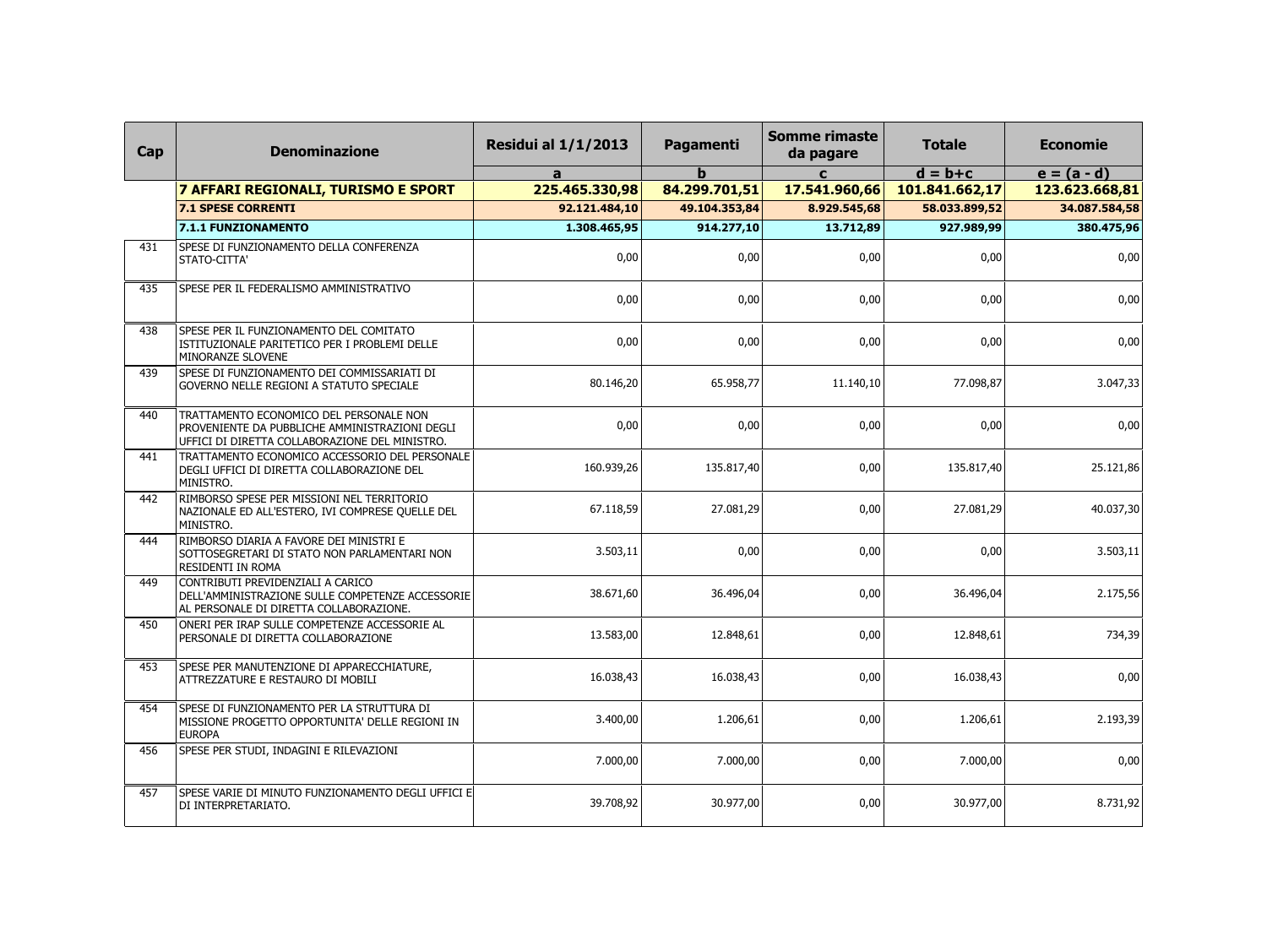| Cap | <b>Denominazione</b>                                                                                                                                                                                                                     | <b>Residui al 1/1/2013</b> | Pagamenti     | <b>Somme rimaste</b><br>da pagare | <b>Totale</b> | <b>Economie</b> |
|-----|------------------------------------------------------------------------------------------------------------------------------------------------------------------------------------------------------------------------------------------|----------------------------|---------------|-----------------------------------|---------------|-----------------|
|     |                                                                                                                                                                                                                                          | a                          | $\mathbf b$   | $\mathbf{C}$                      | $d = b + c$   | $e = (a - d)$   |
| 458 | SPESE PER LA PARTECIPAZIONE A CONVEGNI ED ALTRE<br>MANIFESTAZIONI.                                                                                                                                                                       | 24.816,88                  | 24.816,88     | 0,00                              | 24.816,88     | 0,00            |
| 459 | SPESE DI RAPPRESENTANZA                                                                                                                                                                                                                  | 916,30                     | 916,30        | 0,00                              | 916,30        | 0,00            |
| 460 | SPESE PER ACQUISTO GIORNALI RIVISTE E PERIODICI                                                                                                                                                                                          | 0,00                       | 0,00          | 0,00                              | 0,00          | 0,00            |
| 461 | MANUTENZIONE, CONDUZIONE E RIPARAZIONE DEGLI<br>IMMOBILI E DEGLI IMPIANTI, ADATTAMENTO E<br>RIPULITURA DEI LOCALI                                                                                                                        | 161.955,76                 | 39.545,74     | 0,00                              | 39.545,74     | 122.410,02      |
| 463 | COMPENSI PER ESPERTI E PER INCARICHI SPECIALI EX<br>ART.9 D.LGS. N. 303 1999.                                                                                                                                                            | 17.472,58                  | 17.447,29     | 0,00                              | 17.447,29     | 25,29           |
| 480 | SPESE DI FACCHINAGGIO E TRASPORTO                                                                                                                                                                                                        | 22.271,05                  | 15.002,98     | 0,00                              | 15.002,98     | 7.268,07        |
| 485 | COMPENSI AI COMPONENTI DI NOMINA STATALE DELLE<br>COMMISSIONI PARITETICHE PREVISTE DAGLI STATUTI<br>DELLE REGIONI A STATUTO SPECIALE                                                                                                     | 160.630,90                 | 158.058,11    | 2.572,79                          | 160.630,90    | 0,00            |
| 778 | RIMBORSO SPESE PER MISSIONI NEL TERRITORIO<br>NAZIONALE E ALL'ESTERO PER L'EX UFFICIO DEL TURISMO                                                                                                                                        | 0,00                       | 0,00          | 0,00                              | 0,00          | 0,00            |
| 819 | SPESE RELATIVE ALLE UTENZE DI ACQUA, ENERGIA<br>ELETTRICA, GAS, TELEFONO, NONCHE' SPESE DA<br>SOSTENERSI IN APPLICAZIONE DI NORME DI LEGGE, DI<br>REGOLAMENTI IVI COMPRESE QUELLE RELATIVE ALLO<br>SMALTIMENTO DEI RIFIUTI SOLIDI URBANI | 12.723,92                  | 0,00          | 0,00                              | 0,00          | 12.723,92       |
| 823 | RETRIBUZIONI DEL PERSONALE IN SERVIZIO PRESSO LA<br>STRUTTURA DI MISSIONE PER IL RILANCIO<br>DELL'IMMAGINE DELL'ITALIA                                                                                                                   | 0,00                       | 0,00          | 0,00                              | 0,00          | 0,00            |
| 854 | SPESE PER IL FUNZIONAMENTO DELLA STRUTTURA DI<br>MISSIONE PER IL RILANCIO DELL'IMMAGINE DELL'ITALIA                                                                                                                                      | 323.968,64                 | 211.464,84    | 0,00                              | 211.464,84    | 112.503,80      |
| 897 | SPESE PER IL FUNZIONAMENTO DELLA SEGRETERIA<br>PERMANENTE DEL COMITATO MONDIALE PER L'ETICA DEL<br><b>TURISMO</b>                                                                                                                        | 153.600,81                 | 113.600.81    | 0,00                              | 113.600.81    | 40.000,00       |
|     | 7.1.2 INTERVENTI                                                                                                                                                                                                                         | 90.813.018,15              | 48.190.076,74 | 8.915.832,79                      | 57.105.909,53 | 33.707.108,62   |
| 432 | EVENTI SPORTIVI ANCHE A LIVELLO INTERNAZIONALE                                                                                                                                                                                           | 0,00                       | 0,00          | 0,00                              | 0,00          | 0,00            |
| 434 | FONDO NAZIONALE INTEGRATIVO PER I COMUNI MONTANI                                                                                                                                                                                         | 0,00                       | 0,00          | 0,00                              | 0,00          | 0,00            |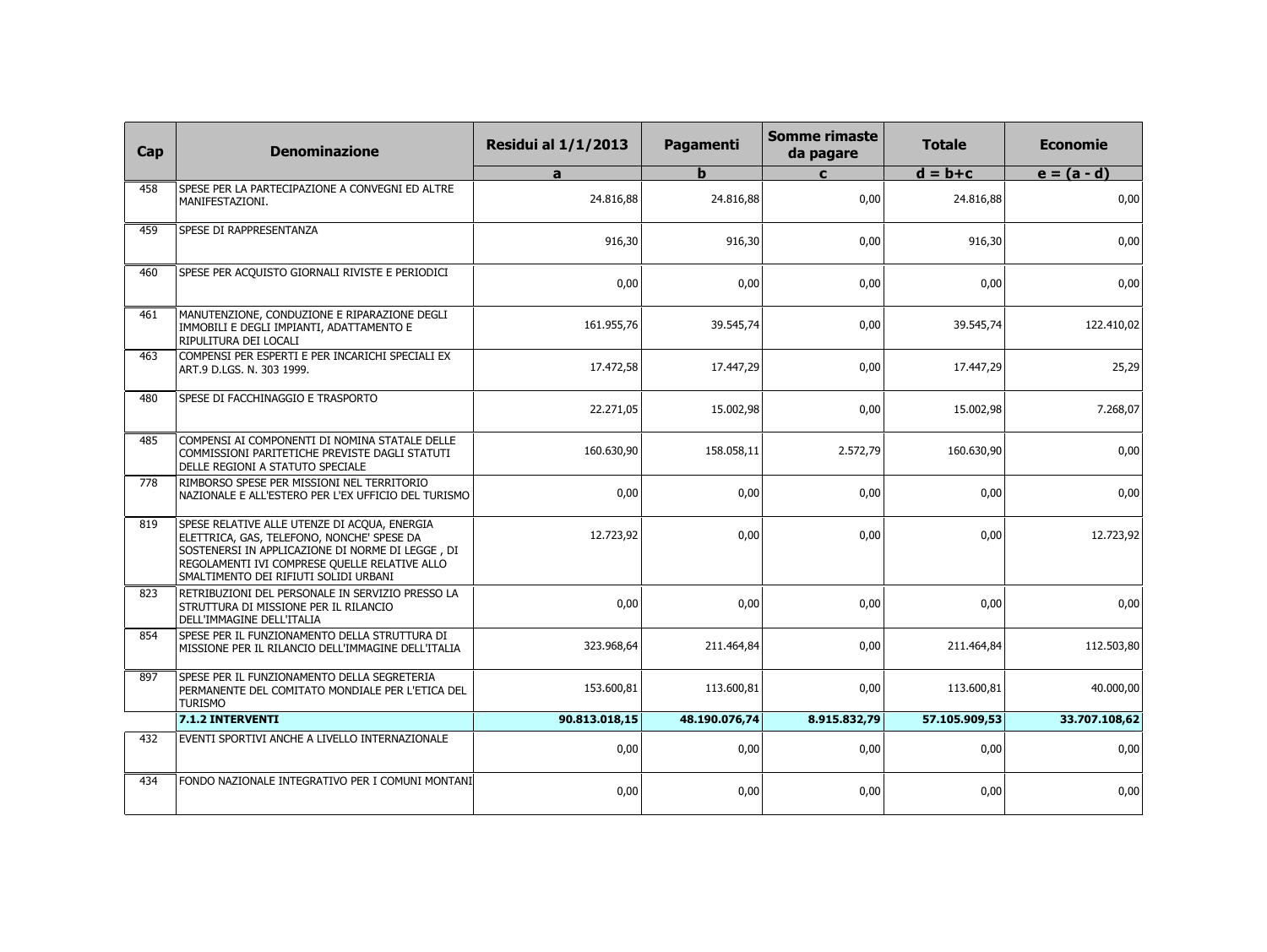| Cap | <b>Denominazione</b>                                                                                                                                                            | <b>Residui al 1/1/2013</b> | Pagamenti     | <b>Somme rimaste</b><br>da pagare | <b>Totale</b> | <b>Economie</b> |
|-----|---------------------------------------------------------------------------------------------------------------------------------------------------------------------------------|----------------------------|---------------|-----------------------------------|---------------|-----------------|
|     |                                                                                                                                                                                 | a                          | $\mathbf b$   | $\mathbf{c}$                      | $d = b + c$   | $e = (a - d)$   |
| 436 | SPESE PER INTERVENTI PER L'INFORMAZIONE E LA<br>DIFFUSIONE DELLE CAUTELE VOLTE ALLA PREVENZIONE<br>DEGLI INFORTUNI NELLA PRATICA DEGLI SPORT<br>INVERNALI DA DISCESA E DA FONDO | 0.00                       | 0.00          | 0,00                              | 0,00          | 0,00            |
| 437 | SPESE PER I PROGETTI A FINANZIAMENTO COMUNITARIO                                                                                                                                | 0,00                       | 0,00          | 0,00                              | 0,00          | 0,00            |
| 445 | FONDO NAZIONALE PER LA MONTAGNA                                                                                                                                                 | 45.002.996,00              | 38.288.261,30 | 0,00                              | 38.288.261,30 | 6.714.734,70    |
| 446 | FONDO PER LA VALORIZZAZIONE E LA PROMOZIONE DELLE<br>AREE TERRITORIALI SVANTAGGIATE CONFINANTI CON LE<br>REGIONI A STATUTO SPECIALE                                             | 1.647.853,22               | 0,00          | 0,00                              | 0,00          | 1.647.853,22    |
| 447 | FONDO DI SVILUPPO PER LE ISOLE MINORI                                                                                                                                           | 13.869.301,01              | 680.190,31    | 0,00                              | 680.190,31    | 13.189.110,70   |
| 451 | SPESE PER LE FUNZIONI TRASFERITE AI SENSI DELL'ART.7.<br>COMMA 19 DEL D.L. 31 MAGGIO 2010, N.78 (EX E.I.M.)                                                                     | 188.259,96                 | 108.900,00    | 3.005,64                          | 111.905,64    | 76.354,32       |
| 483 | SPESE PER LA REALIZZAZIONE DEL PROGETTO PER LE<br>OPPORTUNITA' DELLE REGIONI IN EUROPA                                                                                          | 423.601,93                 | 91.008,80     | 140.000,00                        | 231.008,80    | 192.593,13      |
| 484 | SPESE CONNESSE AGLI INTERVENTI DI TUTELA DELLE<br>MINORANZE LINGUISTICHE STORICHE                                                                                               | 875.215,00                 | 856.215,00    | 0,00                              | 856.215,00    | 19.000,00       |
| 486 | FONDO NAZIONALE PER LA TUTELA DELLE MINORANZE<br>LINGUISTICHE                                                                                                                   | 982.236,33                 | 963.844,69    | 9.650,00                          | 973.494,69    | 8.741,64        |
| 780 | SOMME DA DESTINARSI ALLO SVOLGIMENTO DI<br>INIZIATIVE DI PROMOZIONE TURISTICA DELL'ITALIA                                                                                       | 0,00                       | 0,00          | 0,00                              | 0,00          | 0,00            |
| 793 | SPESE DI FUNZIONAMENTO DELL'ENTE NAZIONALE<br>ITALIANO PER IL TURISMO.                                                                                                          | 0,00                       | 0,00          | 0,00                              | 0.00          | 0,00            |
| 796 | SPESE PER L'ATTUAZIONE DELLE INIZIATIVE ED ATTIVITA'<br>CONCERNENTI IL CODICE DEL TURISMO.                                                                                      | 0,00                       | 0,00          | 0,00                              | 0,00          | 0,00            |
| 798 | SOMMA DA EROGARE A FAVORE DELLA FONDAZIONE DI<br>STUDI UNIVERSITARI E DI PERFEZIONAMENTO SUL<br><b>TURISMO</b>                                                                  | 0,00                       | 0,00          | 0,00                              | 0,00          | 0,00            |
| 799 | SPESE PER L'ATTIVITA' DI COMUNICAZIONE<br>ISTITUZIONALE                                                                                                                         | 1.091.928,29               | 463.086,00    | 0,00                              | 463.086,00    | 628.842,29      |
| 804 | SPESE PER L'ATTUAZIONE DI INIZIATIVE DERIVANTI DALLE<br>POLITICHE COMUNITARIE                                                                                                   | 0,00                       | 0,00          | 0,00                              | 0,00          | 0,00            |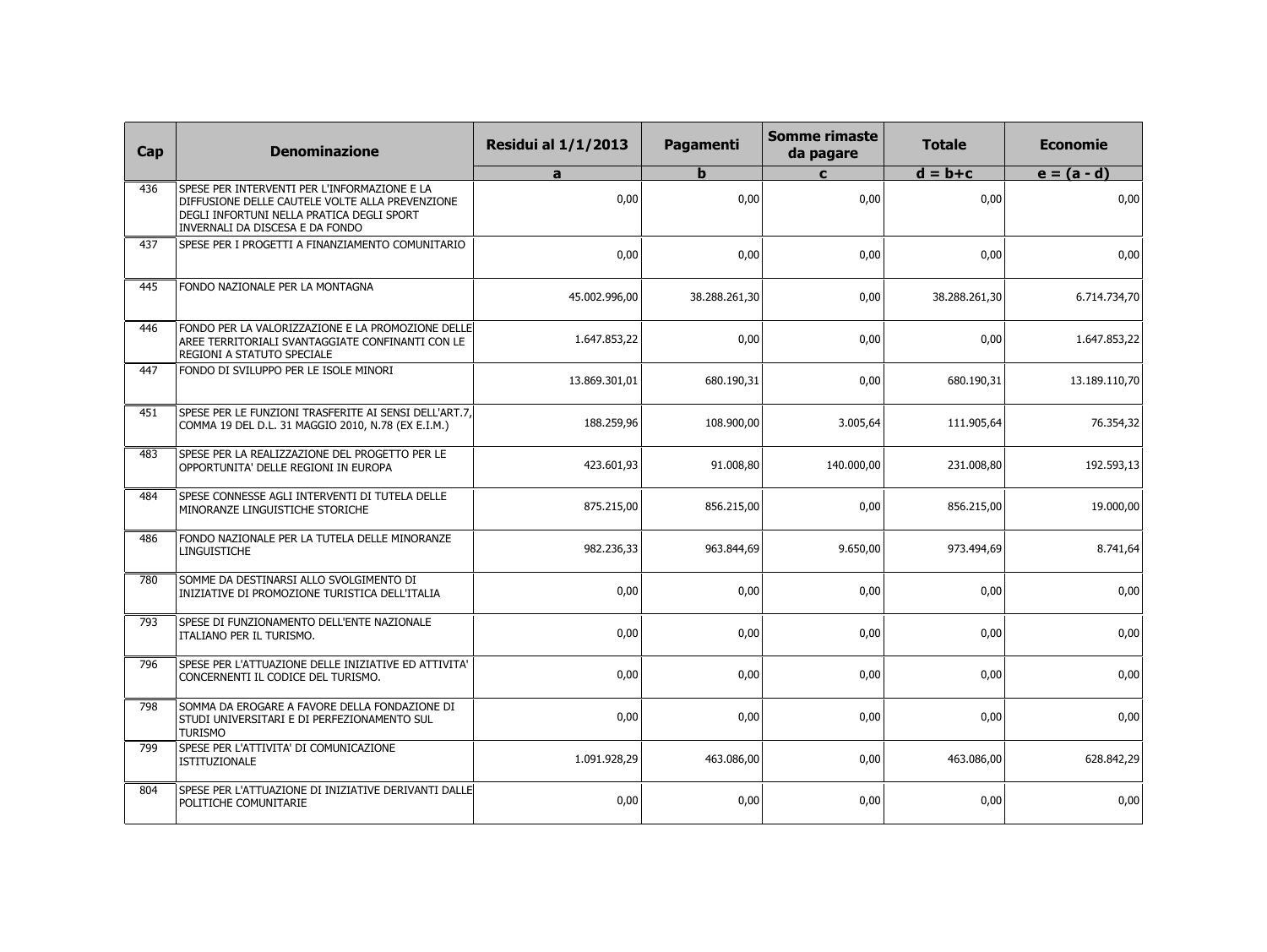| Cap | <b>Denominazione</b>                                                                                                                                                                                                                                                                                                   | <b>Residui al 1/1/2013</b> | Pagamenti    | <b>Somme rimaste</b><br>da pagare | <b>Totale</b> | <b>Economie</b> |
|-----|------------------------------------------------------------------------------------------------------------------------------------------------------------------------------------------------------------------------------------------------------------------------------------------------------------------------|----------------------------|--------------|-----------------------------------|---------------|-----------------|
|     |                                                                                                                                                                                                                                                                                                                        | a                          | $\mathbf b$  | $\mathbf{C}$                      | $d = b + c$   | $e = (a - d)$   |
| 805 | SPESE PER LA REALIZZAZIONE E LA GESTIONE DEL<br>CONTACT CENTER PER TURISTI                                                                                                                                                                                                                                             | 1.618.000.00               | 1.107.883.35 | 0,00                              | 1.107.883,35  | 510.116,65      |
| 806 | SPESE PER LA PROMOZIONE, LA FORMAZIONE E<br>L'ADDESTRAMENTO DI POLIZIA LOCALE A FINI TURISTICI                                                                                                                                                                                                                         | 0,00                       | 0,00         | 0,00                              | 0,00          | 0,00            |
| 807 | FORMAZIONE PER MANAGER INNOVAZIONE TURISTICA                                                                                                                                                                                                                                                                           | 0,00                       | 0,00         | 0,00                              | 0,00          | 0,00            |
| 808 | ASSISTENZA TECNICA PER LA PROGETTAZIONE DI<br>INTERVENTI DI PROMOZIONE, SOSTEGNO E<br>MONITORAGGIO DEL SETTORE TURISTICO PRODUTTIVO AI<br>FINI DELL'ATTRAZIONE DI FONDI                                                                                                                                                | 0,00                       | 0,00         | 0,00                              | 0,00          | 0,00            |
| 809 | SPESE PER L'ORGANIZZAZIONE DELL'ASSISTENZA, DELLA<br>PROGRAMMAZIONE E DELLA COOPERAZIONE CON LE<br>REGIONI, PROVINCE ED ENTI LOCALI                                                                                                                                                                                    | 34,00                      | 0,00         | 0,00                              | 0,00          | 34,00           |
| 810 | SPESE PER L'ORGANIZZAZIONE DELL'ASSISTENZA, DELLA<br>PROGRAMMAZIONE E RELAZIONI ISTITUZIONALI CON IL<br>MONDO DELL'IMPRESA E DELLE ASSOCIAZIONI DI<br>CATEGORIA                                                                                                                                                        | 0,00                       | 0,00         | 0,00                              | 0,00          | 0,00            |
| 811 | CARTA DEI DIRITTI DEL TURISTA                                                                                                                                                                                                                                                                                          | 0,00                       | 0,00         | 0,00                              | 0,00          | 0,00            |
| 812 | SPESE PER LA REALIZZAZIONE DELLA CONFERENZA<br>NAZIONALE DEL TURISMO                                                                                                                                                                                                                                                   | 346.500,00                 | 0,00         | 0,00                              | 0,00          | 346.500,00      |
| 813 | CONTRIBUTI RELATIVI ALLA QUOTA DEL 5 PER MILLE<br>DELL'IMPOSTA SUL REDDITO DELLE PERSONE FISICHE DA<br>DESTINARE ALLE ASSOCIAZIONI SPORTIVE<br>DILETTANTISTICHE AMMESSE AI BENEFICI DI CUI<br>ALL'ART.3, COMMA 5, LETTERA C.-BIS DELLA LEGGE 24<br>DICEMBRE 2007, N. 244 E SUCCESSIVE MODIFICAZIONI ED<br>INTEGRAZIONI | 11.854.804,83              | 3.091.627,68 | 8.763.177,15                      | 11.854.804,83 | 0,00            |
| 814 | PROGETTI PER IL RILANCIO DELL'IMMAGINE PER L'ITALIA.                                                                                                                                                                                                                                                                   | 591.104,19                 | 580.694,01   | 0,00                              | 580.694,01    | 10.410,18       |
| 822 | FONDO NAZIONALE INTEGRATIVO PER LA SICUREZZA DEL<br>TURISMO IN MONTAGNA(ART. 66 BIS D.L. 183-2012)                                                                                                                                                                                                                     | 0,00                       | 0,00         | 0,00                              | 0,00          | 0,00            |
| 849 | COMITATO ITALIANO PARALIMPICO                                                                                                                                                                                                                                                                                          | 0,00                       | 0,00         | 0,00                              | 0,00          | 0,00            |
| 850 | CONTRIBUTO ALLA FONDAZIONE INTERNAZIONALE -<br>AGENZIA MONDIALE ANTIDOPING - PER LA PROMOZIONE<br>DELLA LOTTA AL DOPING.                                                                                                                                                                                               | 264.584,15                 | 264.584,15   | 0,00                              | 264.584,15    | 0,00            |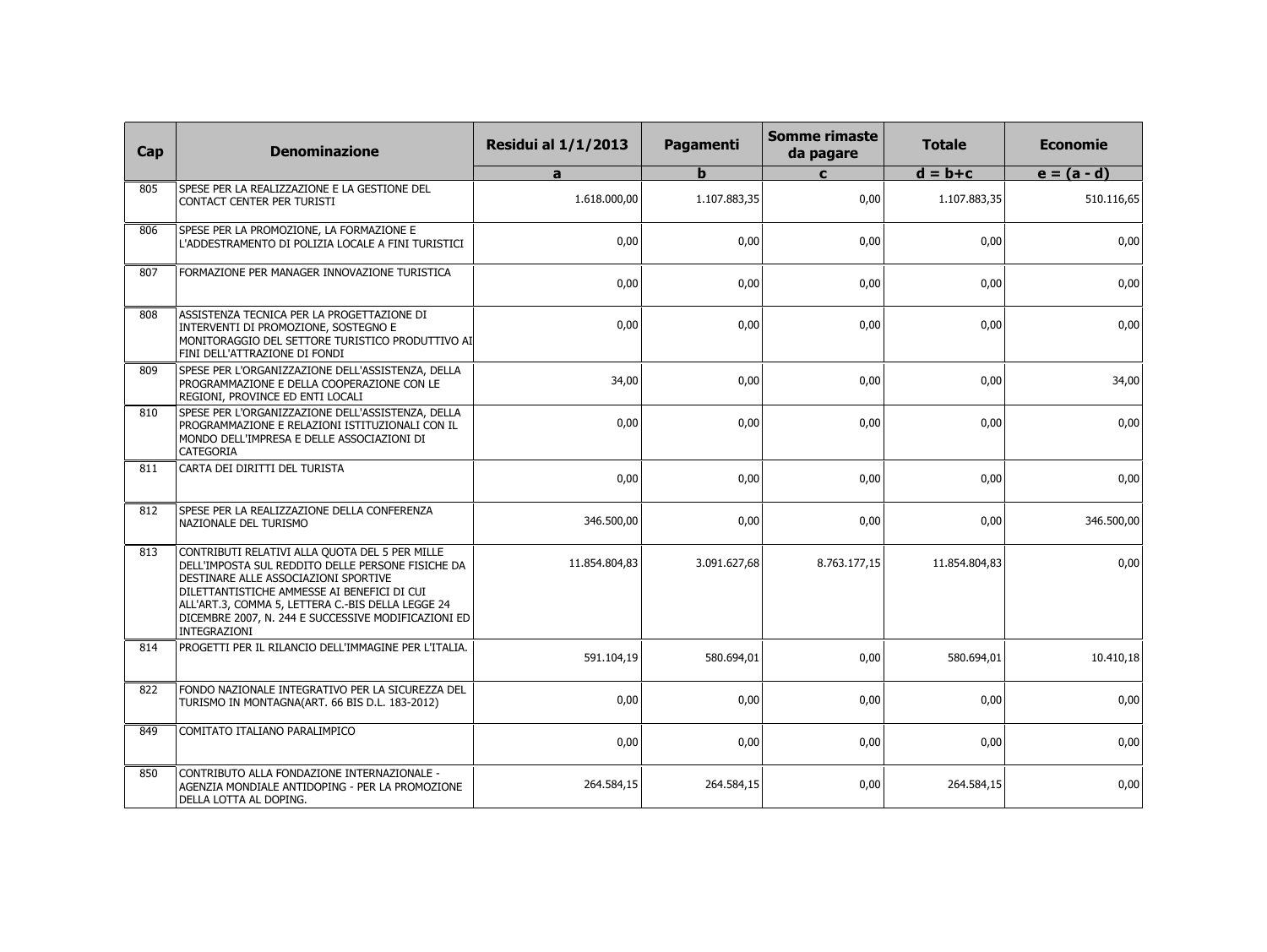| Cap | <b>Denominazione</b>                                                                                                                                                                                                                     | <b>Residui al 1/1/2013</b> | Pagamenti   | <b>Somme rimaste</b><br>da pagare | <b>Totale</b> | <b>Economie</b> |
|-----|------------------------------------------------------------------------------------------------------------------------------------------------------------------------------------------------------------------------------------------|----------------------------|-------------|-----------------------------------|---------------|-----------------|
|     |                                                                                                                                                                                                                                          | a                          | $\mathbf b$ | $\mathbf{c}$                      | $d = b + c$   | $e = (a - d)$   |
| 851 | SOMMA DA EROGARE PER L'ATTRIBUZIONE DELL'ASSEGNO<br>STRAORDINARIO VITALIZIO INTITOLATO GIULIO ONESTI                                                                                                                                     | 36,000,00                  | 0.00        | 0.00                              | 0.00          | 36.000,00       |
| 852 | PARTECIPAZIONE DELL'ITALIA ALLA PROPAGANDA<br>TURISTICA EUROPEA NEGLI STATI UNITI D'AMERICA                                                                                                                                              | 43.366,00                  | 43.366.00   | 0,00                              | 43.366.00     | 0,00            |
| 855 | SPESE DERIVANTI DA ACCORDI INTERNAZIONALI E DALLA<br>PARTECIPAZIONE AD ATTIVITA' ED A ORGANISMI<br>INTERNAZIONALI                                                                                                                        | 215.000,00                 | 65.000,00   | 0,00                              | 65.000,00     | 150.000,00      |
| 861 | SPESE DERIVANTI DALL'ACCORDO TRA IL GOVERNO DELLA<br>REPUBBLICA ITALIANA ED IL GOVERNO DELLA REPUBBLICA<br>DI MACEDONIA SULLA COOPERAZIONE IN CAMPO<br><b>TURISTICO</b>                                                                  | 0.00                       | 0.00        | 0,00                              | 0.00          | 0,00            |
| 862 | SPESE PER LA PROPAGANDA TURISTICA E PER ATTIVITA' E<br>INIZIATIVE PROMOZIONALI NON DI COMPETENZA DELLE<br>REGIONI                                                                                                                        | 200.000,00                 | 0,00        | 0,00                              | 0,00          | 200.000,00      |
| 863 | FONDO NAZIONALE DI GARANZIA PER IL CONSUMATORE<br>DI PACCHETTO TURISTICO                                                                                                                                                                 | 2.653.947,94               | 618.303,81  | 0,00                              | 618.303,81    | 2.035.644,13    |
| 864 | SPESE DI NATURA OBBLIGATORIA DELL'ENTE NAZIONALE<br>ITALIANO PER IL TURISMO.                                                                                                                                                             | 0,00                       | 0,00        | 0,00                              | 0,00          | 0,00            |
| 865 | CONTRIBUTO ANNUO A FAVORE DEL C.A.I.                                                                                                                                                                                                     | 14,48                      | 14,48       | 0,00                              | 14,48         | 0,00            |
| 866 | CONTRIBUTO ANNUO AL CLUB ALPINO ITALIANO PER<br>L'ASSICURAZIONE DEI VOLONTARI DEL CORPO NAZIONALE<br>DEL SOCCORSO ALPINO E SPELEOLOGO E PER LA<br>RELAZIONE E GESTIONE DI UN CENTRO DI<br>COORDINAMENTO DELLE ATTIVITA' DEL CORPO STESSO | 14,48                      | 14,48       | 0,00                              | 14,48         | 0,00            |
| 867 | CONTRIBUTO ANNUO A FAVORE DEL CLUB ALPINO<br>ITALIANO PER LE ATTIVITA' DEL CORPO NAZIONALE DEL<br>SOCCORSO ALPINO E SPELEOLOGICO                                                                                                         | 14,48                      | 14,48       | 0,00                              | 14,48         | 0,00            |
| 868 | SOMME DESTINATE ALL'OSSERVATORIO NAZIONALE DEL<br>TURISMO IVI COMPRESE LE SPESE DI FUNZIONAMENTO                                                                                                                                         | 947.350,96                 | 247.605,00  | 0,00                              | 247.605,00    | 699.745,96      |
| 869 | CONTRIBUTI AD ENTI ED ALTRI ORGANISMI                                                                                                                                                                                                    | 1.500.000,00               | 719.463,20  | 0,00                              | 719.463,20    | 780.536,80      |
| 890 | SOMME FINALIZZATE ALL'EROGAZIONE DI BUONI VACANZE                                                                                                                                                                                        | 5.467.604,90               | 0,00        | 0,00                              | 0,00          | 5.467.604,90    |
| 896 | SPESE PER LA REALIZZAZIONE E LA GESTIONE DEL<br>PORTALE NAZIONALE DEL TURISMO                                                                                                                                                            | 993.286,00                 | 0,00        | 0,00                              | 0,00          | 993.286,00      |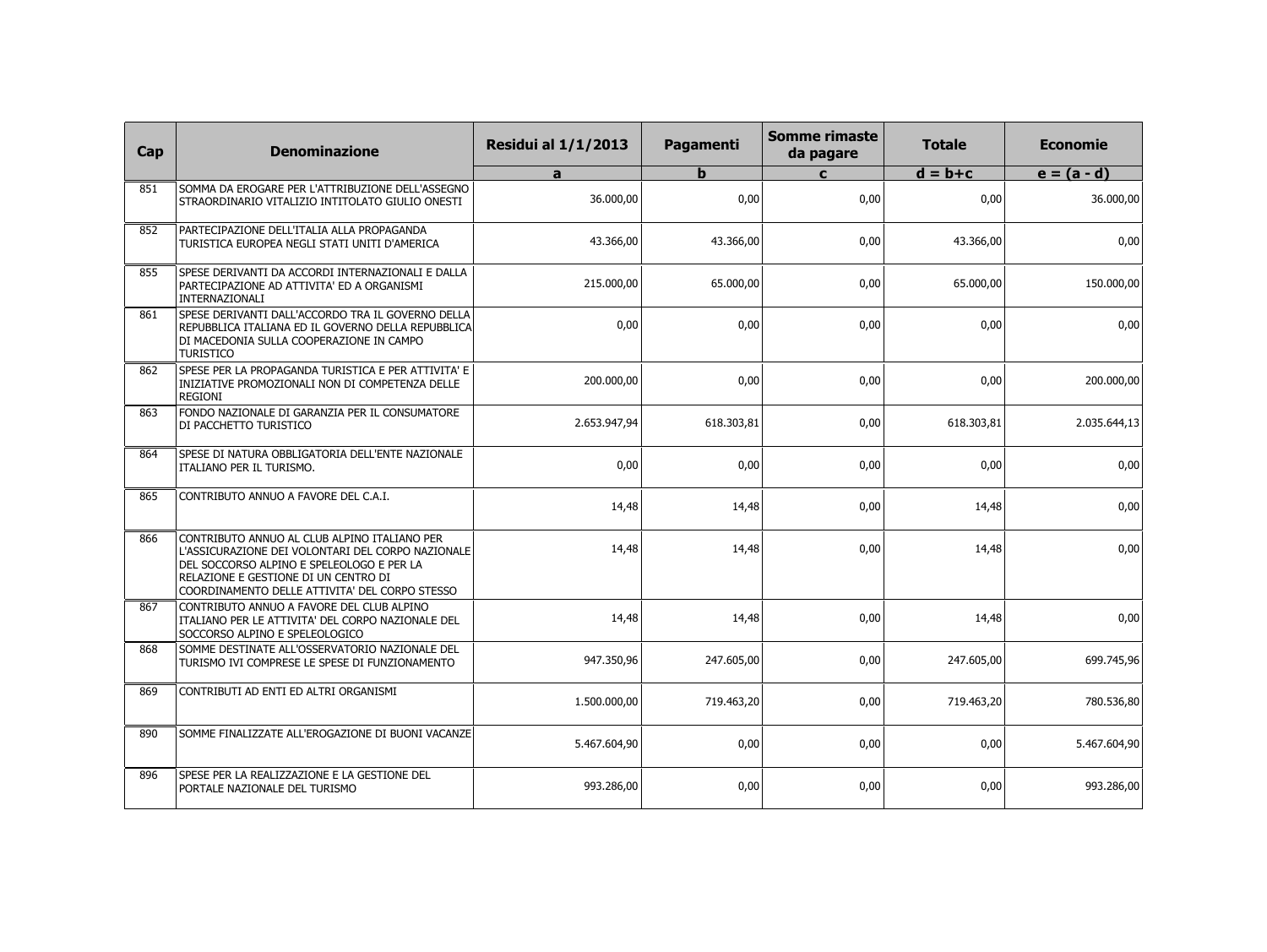| Cap | <b>Denominazione</b>                                                                                                                                                                                                                                                                                                                                                                                                                                         | <b>Residui al 1/1/2013</b> | <b>Pagamenti</b> | Somme rimaste<br>da pagare | <b>Totale</b> | <b>Economie</b> |
|-----|--------------------------------------------------------------------------------------------------------------------------------------------------------------------------------------------------------------------------------------------------------------------------------------------------------------------------------------------------------------------------------------------------------------------------------------------------------------|----------------------------|------------------|----------------------------|---------------|-----------------|
|     |                                                                                                                                                                                                                                                                                                                                                                                                                                                              | a                          |                  | $\mathbf{c}$               | $d = b + c$   | $e = (a - d)$   |
|     | <b>7.2 SPESE IN CONTO CAPITALE</b>                                                                                                                                                                                                                                                                                                                                                                                                                           | 133.343.846,88             | 35.195.347,67    | 8.612.414,98               | 43.807.762,65 | 89.536.084,23   |
|     | 7.2.3 INVESTIMENTI                                                                                                                                                                                                                                                                                                                                                                                                                                           | 133.343.846,88             | 35.195.347,67    | 8.612.414,98               | 43.807.762,65 | 89.536.084,23   |
| 932 | SPESE PER ACQUISTO DI ATTREZZATURE E<br>APPARECCHIATURE NON INFORMATICHE, DI MOBILIO E<br>DOTAZIONI LIBRARIE                                                                                                                                                                                                                                                                                                                                                 | 54.050,55                  | 53.696,74        | 0,00                       | 53.696,74     | 353,81          |
| 933 | FONDO PER IL SOSTEGNO AGLI INVESTIMENTI PER<br>L'INNOVAZIONE NEGLI ENTI LOCALI                                                                                                                                                                                                                                                                                                                                                                               | 0,00                       | 0,00             | 0,00                       | 0,00          | 0,00            |
| 982 | FONDO PER L'ATTIVITA' DELLA FONDAZIONE 20 MARZO<br>2006 RELATIVAMENTE ALL'UTILIZZO E ALLA<br>VALORIZZAZIONE DEL PATRIMONIO COSTITUITO DAI BENI<br>REALIZZATI, AMPLIATI O RISTRUTTURATI IN OCCASIONE<br>DEI XX GIOCHI INVERNALI E DEI IX GIOCHI PARALIMPICI                                                                                                                                                                                                   | 0,00                       | 0,00             | 0,00                       | 0,00          | 0,00            |
| 983 | FONDO PER LO SVILUPPO E LA CAPILLARE DIFFUSIONE<br>DELLA PRATICA SPORTIVA A TUTTE LE ETA' E TRA TUTTI<br><b>GLI STRATI DELLA POPOLAZIONE</b>                                                                                                                                                                                                                                                                                                                 | 0,00                       | 0,00             | 0,00                       | 0,00          | 0,00            |
| 984 | POLITICHE PER LO SPORT                                                                                                                                                                                                                                                                                                                                                                                                                                       | 4.100.000,00               | 2.862.641,34     | 1.237.358,66               | 4.100.000,00  | 0,00            |
| 987 | MUTUI RELATIVI AD INTERVENTI DI CUI ALLA LEGGE N.65<br>DEL 1987 E SUCCESSIVE MODIFICAZIONI ED<br>INTEGRAZIONI                                                                                                                                                                                                                                                                                                                                                | 26.343.056,42              | 19.243.030,53    | 5.575.056,32               | 24.818.086,85 | 1.524.969,57    |
| 988 | FONDO PER GLI EVENTI SPORTIVI DI RILEVANZA<br>INTERNAZIONALE.                                                                                                                                                                                                                                                                                                                                                                                                | 3.600.000,00               | 0,00             | 1.800.000,00               | 1.800.000,00  | 1.800.000,00    |
| 989 | SOMME PER L'INCENTIVAZIONE DELL'ADEGUAMENTO<br>DELL'OFFERTA DELLE IMPRESE TURISTICO-RICETTIVE E<br>DELLA PROMOZIONE DI FORME DI TURISMO<br><b>ECOCOMPATIBILE</b>                                                                                                                                                                                                                                                                                             | 86.636.739,91              | 12.675.979,06    | 0,00                       | 12.675.979,06 | 73.960.760,85   |
| 990 | SOMME PER IL SOSTEGNO DEL SETTORE TURISTICO                                                                                                                                                                                                                                                                                                                                                                                                                  | 12.610.000,00              | 360.000,00       | 0,00                       | 360.000,00    | 12.250.000,00   |
| 991 | SOMMA DA EROGARE ALL'ISTITUTO PER IL CREDITO<br>SPORTIVO PER LA CONCESSIONE DI CONTRIBUTI E<br>FINANZIAMENTI PER LA REALIZZAZIONE O LA<br>RISTRUTTURAZIONE DI INFRASTRUTTURE DESTINATE AD<br>OSPITARE, CON CARATTERE DI CONTINUITA', ATTIVITA' O<br>EVENTI SPORTIVI DI RILEVANZA NAZIONALE O<br>INTERNAZIONALE, NONCHE' PER L'ACQUISTO, LA<br>RISTRUTTURAZIONE E L'ADEGUAMENTO FUNZIONALE<br>DEGLI IMMOBILI DESTINATI A SEDE DEL MUSEO DELLO<br><b>SPORT</b> | 0,00                       | 0,00             | 0,00                       | 0,00          | 0,00            |
| 992 | SOMMA DA DESTINARE ALLA CREAZIONE DI RETI<br>D'IMPRESA E DI FILIERA TRA LE AZIENDE DEL COMPARTO<br>TURISTICO DEL TERRITORIO NAZIONALE                                                                                                                                                                                                                                                                                                                        | 0,00                       | 0,00             | 0,00                       | 0,00          | 0,00            |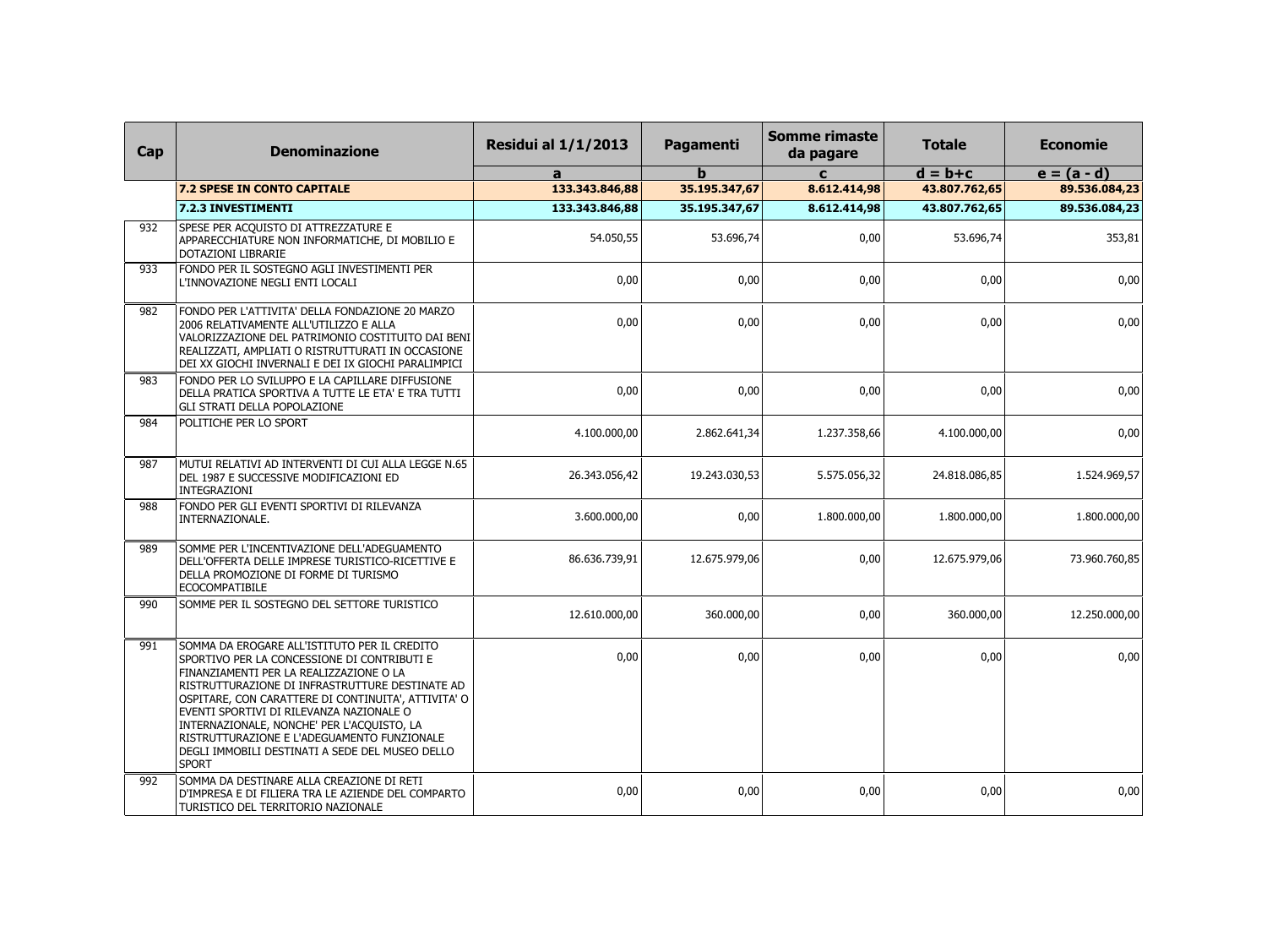| Cap | <b>Denominazione</b>       | <b>Residui al 1/1/2013</b> | Pagamenti | Somme rimaste l<br>da pagare | <b>Totale</b> | <b>Economie</b> |
|-----|----------------------------|----------------------------|-----------|------------------------------|---------------|-----------------|
|     |                            |                            |           |                              | $d = b + c$   | $e = (a - d)$   |
|     | <b>7.3 PARTITE DI GIRO</b> | 0,00                       | 0,00      | 0,00                         | 0,00          | 0,00            |
|     | 7.3.1 PARTITE DI GIRO      | 0,00                       | 0,00      | 0,00                         | 0,00          | 0,00            |
| 876 | ANTICIPAZIONI AL CASSIERE  | 0,00                       | 0,00      | 0,00                         | 0,00          | 0,00            |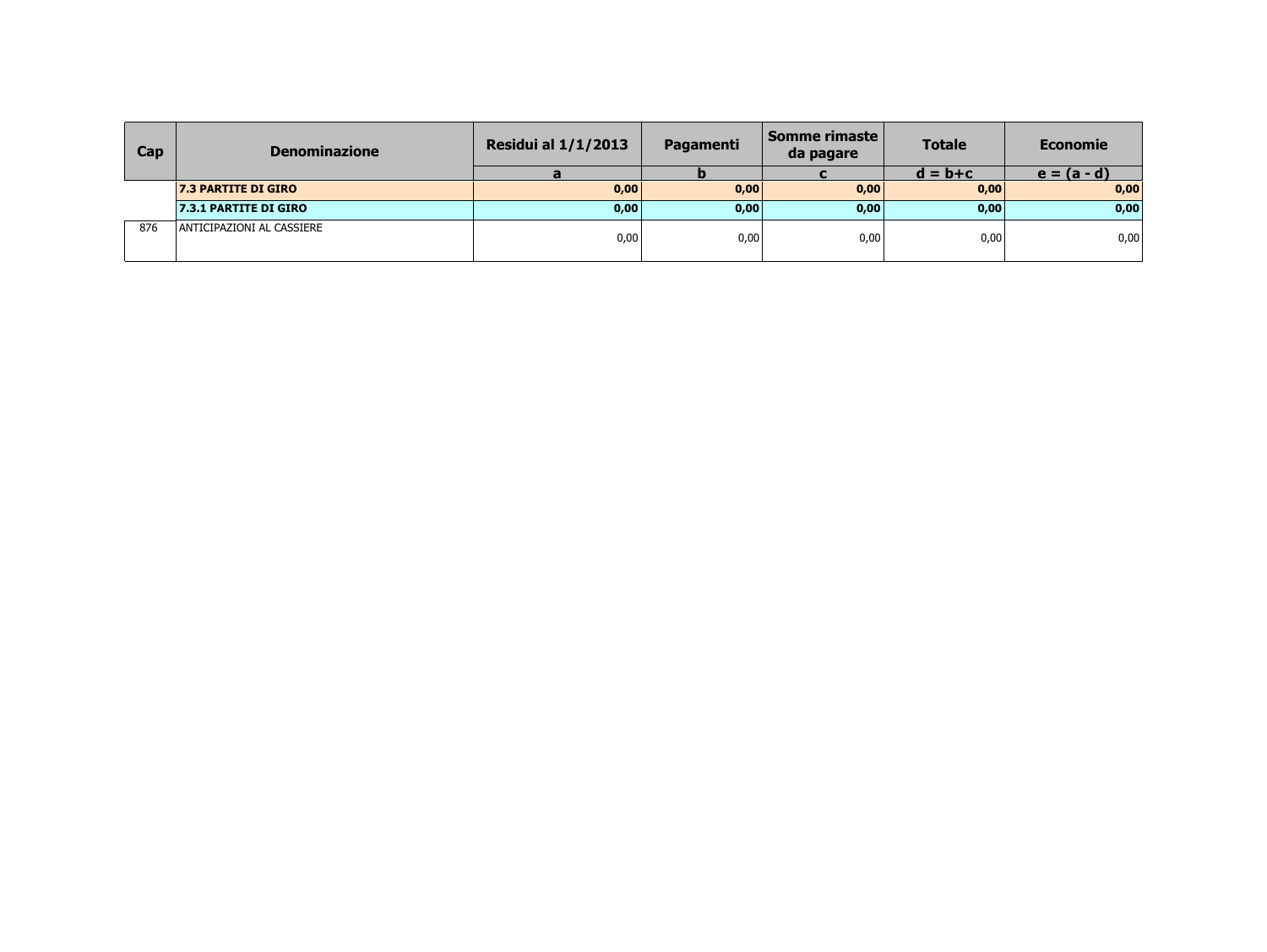| Cap | <b>Denominazione</b>                                                                                                                                                         | <b>Residui al 1/1/2013</b> | Pagamenti     | Somme rimaste<br>da pagare | <b>Totale</b> | <b>Economie</b> |
|-----|------------------------------------------------------------------------------------------------------------------------------------------------------------------------------|----------------------------|---------------|----------------------------|---------------|-----------------|
|     |                                                                                                                                                                              | a                          | b             | $\mathbf{c}$               | $d = b + c$   | $e = (a - d)$   |
|     | <b>8 PARI OPPORTUNITA'</b>                                                                                                                                                   | 69.634.699,48              | 27.101.195,54 | 23.377.842,15              | 50.479.037,69 | 19.155.661,79   |
|     | <b>8.1 SPESE CORRENTI</b>                                                                                                                                                    | 69.634.699,48              | 27.101.195,54 | 23.377.842,15              | 50.479.037,69 | 19.155.661,79   |
|     | <b>8.1.1 FUNZIONAMENTO</b>                                                                                                                                                   | 41.702,49                  | 24.554,42     | 17.146,26                  | 41.700,68     | 1,81            |
| 488 | TRATTAMENTO ECONOMICO DEL PERSONALE NON<br>PROVENIENTE DA PUBBLICHE AMMINISTRAZIONI DEGLI<br>UFFICI DI DIRETTA COLLABORAZIONE DEL MINISTRO.                                  | 0,00                       | 0,00          | 0,00                       | 0,00          | 0,00            |
| 489 | TRATTAMENTO ECONOMICO ACCESSORIO PER GLI<br>ADDETTI AGLI UFFICI DI DIRETTA COLLABORAZIONE DEL<br><b>MINISTRO</b>                                                             | 0,00                       | 0,00          | 0,00                       | 0,00          | 0,00            |
| 490 | RIMBORSO SPESE PER MISSIONI NEL TERRITORIO<br>NAZIONALE ED ALL'ESTERO, IVI COMPRESE QUELLE DEL<br>MINISTRO E DEL SOTTOSEGRETARIO DI STATO.                                   | 41.700,68                  | 24.554,42     | 17.146,26                  | 41.700,68     | 0,00            |
| 497 | CONTRIBUTI PREVIDENZIALI A CARICO<br>DELL'AMMINISTRAZIONE SULLE COMPETENZE ACCESSORIE<br>AL PERSONALE DI DIRETTA COLLABORAZIONE.                                             | 0,00                       | 0,00          | 0,00                       | 0,00          | 0,00            |
| 498 | ONERI PER IRAP SULLE COMPETENZE ACCESSORIE AL<br>PERSONALE DI DIRETTA COLLABORAZIONE                                                                                         | 0,00                       | 0,00          | 0,00                       | 0,00          | 0,00            |
| 501 | SPESE VARIE DI MINUTO FUNZIONAMENTO DEGLI UFFICI E<br>DI INTERPRETARIATO                                                                                                     | 0,00                       | 0,00          | 0,00                       | 0,00          | 0,00            |
| 503 | COMPENSI PER ESPERTI E PER INCARICHI SPECIALI EX<br>ART.9 D.LGS. N. 303 1999.                                                                                                | 0,00                       | 0,00          | 0,00                       | 0,00          | 0,00            |
| 507 | SPESE PER STUDI, INDAGINI E RILEVAZIONI                                                                                                                                      | 0,00                       | 0,00          | 0,00                       | 0,00          | 0,00            |
| 509 | SPESE DI RAPPRESENTANZA                                                                                                                                                      | 1,81                       | 0,00          | 0,00                       | 0,00          | 1,81            |
| 510 | SPESE PER IL FUNZIONAMENTO DELLA COMMISSIONE<br>NAZIONALE PER LA PARITA' E LE PARI OPPORTUNITA' TRA<br>UOMO E DONNA IVI COMPRESI I COMPENSI AGLI ESPERTI<br>ED AI CONSULENTI | 0,00                       | 0,00          | 0,00                       | 0,00          | 0,00            |
| 513 | SPESE PER LA PARTECIPAZIONE A CONVEGNI ED ALTRE<br>MANIFESTAZIONI                                                                                                            | 0,00                       | 0,00          | 0,00                       | 0,00          | 0,00            |
| 532 | SPESE PER IL FUNZIONAMENTO DEL NUCLEO DI<br>VALUTAZIONE E VERIFICA DEGLI INVESTIMENTI PUBBLICI                                                                               | 0,00                       | 0,00          | 0,00                       | 0,00          | 0,00            |
|     | <b>8.1.2 INTERVENTI</b>                                                                                                                                                      | 69.592.996,99              | 27.076.641,12 | 23.360.695,89              | 50.437.337,01 | 19.155.659,98   |
| 493 | FONDO PER LE POLITICHE RELATIVE AI DIRITTTI E ALLE<br>PARI OPPORTUNITA'                                                                                                      | 31.101.810,93              | 12.939.390,37 | 10.537.313,05              | 23.476.703,42 | 7.625.107,51    |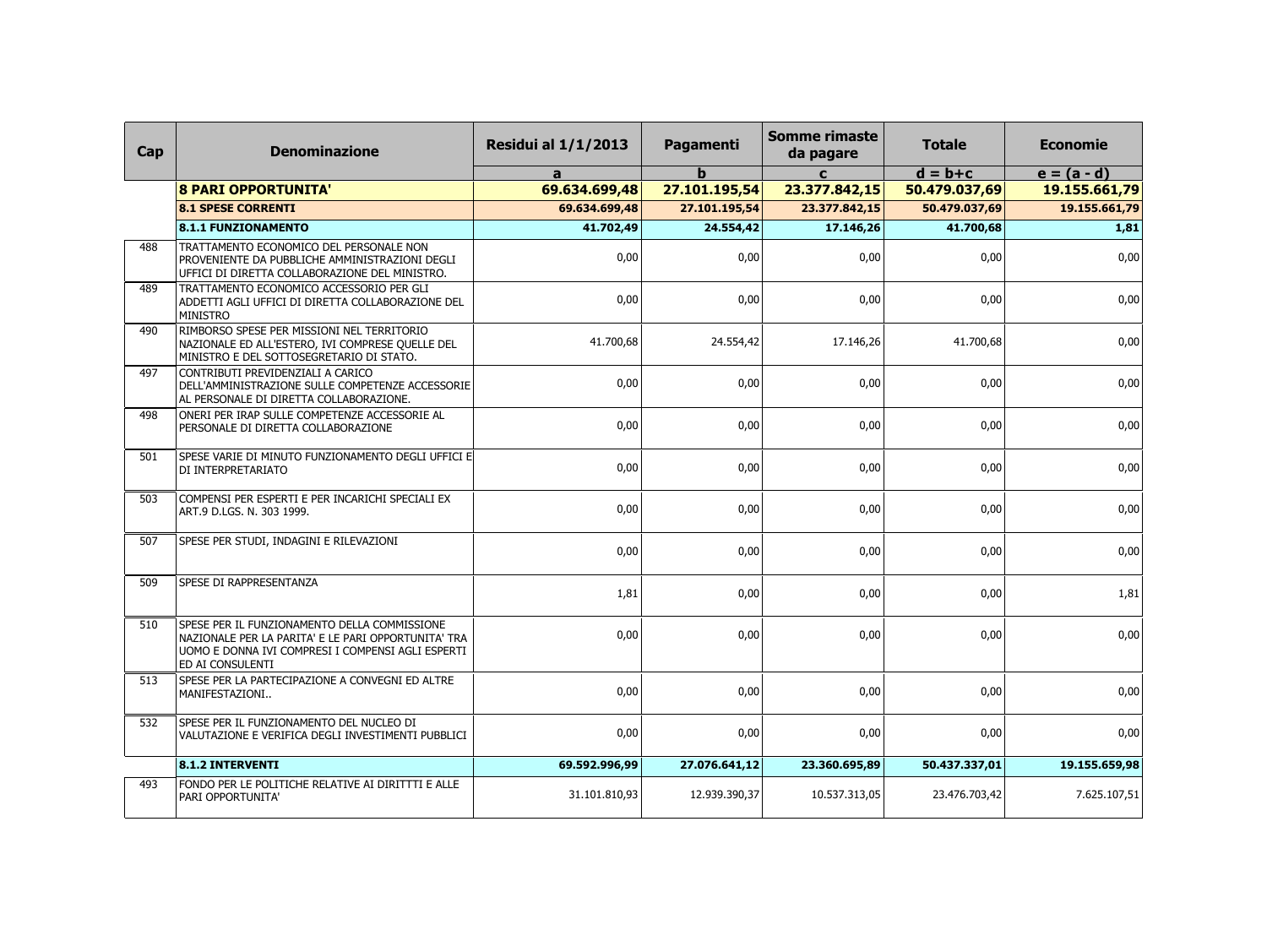| Cap | <b>Denominazione</b>                                                                                                                                                                                                                                                                                                    | <b>Residui al 1/1/2013</b> | Pagamenti    | <b>Somme rimaste</b><br>da pagare | <b>Totale</b> | <b>Economie</b> |
|-----|-------------------------------------------------------------------------------------------------------------------------------------------------------------------------------------------------------------------------------------------------------------------------------------------------------------------------|----------------------------|--------------|-----------------------------------|---------------|-----------------|
|     |                                                                                                                                                                                                                                                                                                                         | a                          | b            | $\mathbf{C}$                      | $d = b + c$   | $e = (a - d)$   |
| 496 | SOMME DA DESTINARE AL PIANO CONTRO LA VIOLENZA<br><b>ALLE DONNE</b>                                                                                                                                                                                                                                                     | 14.502.365,59              | 4.177.315,08 | 1.753.329,94                      | 5.930.645,02  | 8.571.720,57    |
| 519 | SPESE PER LE ATTIVITA' DI CONTRASTO ALLA PEDOFILIA                                                                                                                                                                                                                                                                      | 2.650.202,65               | 1.023.648,12 | 159.670,39                        | 1.183.318,51  | 1.466.884,14    |
| 520 | FONDO DESTINATO AL FINANZIAMENTO DEI PROGRAMMI<br>DI ASSISTENZA E DI INTEGRAZIONE SOCIALE IN FAVORE<br>DELLE VITTIME DI VIOLENZA E SFRUTTAMENTO NONCHE'<br>DELLE ALTRE FINALITA' DI PROTEZIONE SOCIALE DEGLI<br>IMMIGRATI (ART. 12 LEGGE 228 2003)                                                                      | 7.146.426,88               | 3.373.109,35 | 3.545.245,40                      | 6.918.354,75  | 228.072,13      |
| 533 | SOMME PER IL FINANZIAMENTO DEL NUMERO VERDE DI<br>PUBBLICA UTILITA' 114 EMERGENZA INFANZIA                                                                                                                                                                                                                              | 2.679.413,06               | 1.469.093,86 | 680.943,53                        | 2.150.037,39  | 529.375,67      |
| 534 | FONDO PER IL CONTRASTO E LA REPRESSIONE DI<br>PRATICHE DI MUTILAZIONI GENITALI FEMMINILI                                                                                                                                                                                                                                | 3.311.313,43               | 383.141,39   | 2.928.172,04                      | 3.311.313,43  | 0,00            |
| 535 | SPESE RELATIVE AL PROGRAMMA SPECIALE DI ASSISTENZA<br>PER GARANTIRE IN VIA TRANSITORIA ADEGUATE<br>CONDIZIONI DI ALLOGGIO DI VITTO E DI ASSISTENZA<br>SANITARIA PER LE VITTIME DEI REATI RELATIVE ALLA<br>RIDUZIONE O MANTENIMENTO IN SCHIAVITU' O SERVITU'<br>OVVERO ALLA TRATTA DI PERSONA (ART.13 LEGGE 228<br>2003) | 6.721.187,57               | 3.114.649.52 | 3.315.818.39                      | 6.430.467,91  | 290.719,66      |
| 536 | SPESE RELATIVE AI PROGETTI VOLTI A RIDURRE IL<br>DISAGIO SOCIALE DELLA DONNA                                                                                                                                                                                                                                            | 1.735,95                   | 0,00         | 1.735,95                          | 1.735,95      | 0,00            |
| 537 | SPESE PER IL FUNZIONAMENTO DELL'UFFICIO PER LA<br>PROMOZIONE DELLA PARITA' DI TRATTAMENTO E LA<br>RIMOZIONE DELLE DISCRIMINAZIONI FONDATE SULLA<br>RAZZA E SULL'ORIGINE ETNICA                                                                                                                                          | 1.478.540,93               | 596.293,43   | 438.467,20                        | 1.034.760,63  | 443.780,30      |
| 832 | SOMME DA DESTINARE ALL'OSSERVATORIO PER IL<br>CONTRASTO DELLA PEDOFILIA E DELLA PORNOGRAFIA<br>MINORILE E PER L'ATTUAZIONE E L'AVVIO DELLA<br>RELATIVA BANCA DATI                                                                                                                                                       | 0.00                       | 0,00         | 0,00                              | 0,00          | 0,00            |
|     | <b>8.3 PARTITE DI GIRO</b>                                                                                                                                                                                                                                                                                              | 0,00                       | 0,00         | 0,00                              | 0,00          | 0,00            |
|     | <b>8.3.1 PARTITE DI GIRO</b>                                                                                                                                                                                                                                                                                            | 0,00                       | 0,00         | 0,00                              | 0,00          | 0,00            |
| 877 | <b>ANTICIPAZIONI AL CASSIERE</b>                                                                                                                                                                                                                                                                                        | 0,00                       | 0,00         | 0,00                              | 0,00          | 0,00            |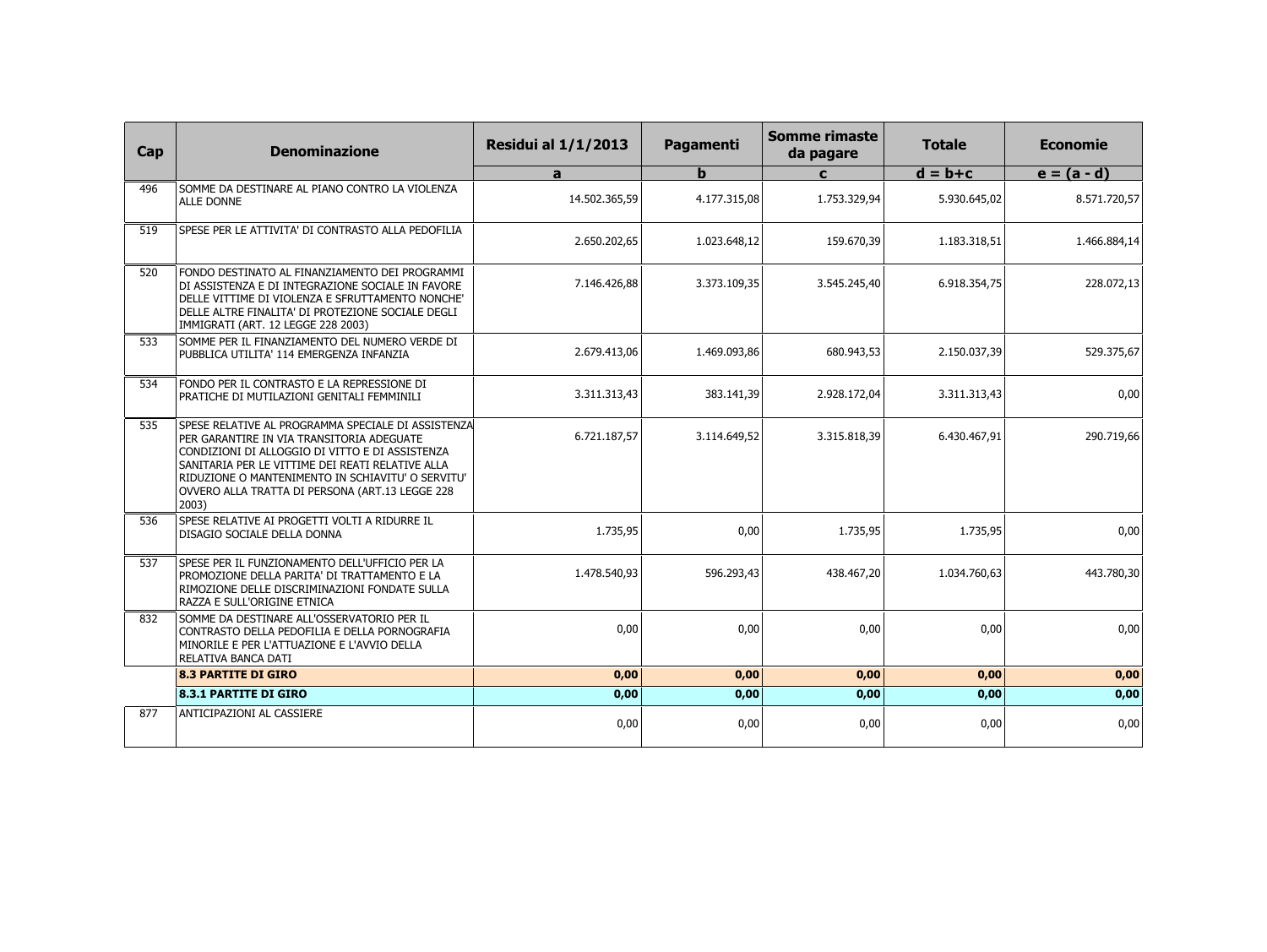| Cap | <b>Denominazione</b>                                                                                                                                                                                                                                        | <b>Residui al 1/1/2013</b> | Pagamenti     | <b>Somme rimaste</b><br>da pagare | <b>Totale</b> | <b>Economie</b> |
|-----|-------------------------------------------------------------------------------------------------------------------------------------------------------------------------------------------------------------------------------------------------------------|----------------------------|---------------|-----------------------------------|---------------|-----------------|
|     |                                                                                                                                                                                                                                                             | $\mathbf{a}$               | b             | $\mathbf{C}$                      | $d = b + c$   | $e = (a - d)$   |
|     | <b>9 INFORMAZIONE ED EDITORIA</b>                                                                                                                                                                                                                           | 92.403.980,49              | 60.154.700,81 | 23.783.919,29                     | 83.938.620,10 | 8.465.360,39    |
|     | 9.1 SPESE CORRENTI                                                                                                                                                                                                                                          | 92.403.980,49              | 60.154.700,81 | 23.783.919,29                     | 83.938.620,10 | 8.465.360,39    |
|     | 9.1.1 FUNZIONAMENTO                                                                                                                                                                                                                                         | 6.497,15                   | 6.493,52      | 0,00                              | 6.493,52      | 3,63            |
| 521 | RIMBORSO SPESE PER MISSIONI NEL TERRITORIO<br>NAZIONALE ED ALL'ESTERO.                                                                                                                                                                                      | 3,62                       | 0,00          | 0,00                              | 0,00          | 3,62            |
| 543 | SPESE VARIE DI MINUTO FUNZIONAMENTO DEGLI UFFICI E<br>DI INTERPRETARIATO                                                                                                                                                                                    | 6.493,53                   | 6.493,52      | 0,00                              | 6.493,52      | 0,01            |
| 544 | SPESE DI PUBBLICITA' LEGALE                                                                                                                                                                                                                                 | 0,00                       | 0,00          | 0,00                              | 0,00          | 0,00            |
| 545 | SPESE DI RAPPRESENTANZA                                                                                                                                                                                                                                     | 0,00                       | 0,00          | 0,00                              | 0,00          | 0,00            |
| 557 | SPESE PER STUDI, INDAGINI E RILEVAZIONI.                                                                                                                                                                                                                    | 0,00                       | 0,00          | 0,00                              | 0.00          | 0,00            |
| 558 | PARTECIPAZIONE A COM-PA E FORUM PA                                                                                                                                                                                                                          | 0.00                       | 0,00          | 0,00                              | 0,00          | 0,00            |
| 562 | COMPENSI PER ESPERTI E PER INCARICHI SPECIALI EX<br>ART.9 D.LGS. N. 303 1999.                                                                                                                                                                               | 0,00                       | 0,00          | 0,00                              | 0,00          | 0,00            |
|     | 9.1.2 INTERVENTI                                                                                                                                                                                                                                            | 92.397.483,34              | 60.148.207,29 | 23.783.919,29                     | 83.932.126,58 | 8.465.356,76    |
| 465 | CONTRIBUTI ALLE IMPRESE RADIOFONICHE ED ALLE<br><b>IMPRESE TELEVISIVE</b>                                                                                                                                                                                   | 8.568.123,97               | 8.432.854,73  | 84.011,99                         | 8.516.866,72  | 51.257,25       |
| 466 | CONTRIBUTI ALLE IMPRESE EDITRICI DI QUOTIDIANI E<br>PERIODICI                                                                                                                                                                                               | 41.778.437,67              | 16.261.999,83 | 17.356.262,06                     | 33.618.261,89 | 8.160.175,78    |
| 467 | SOMME DA DESTINARE AL CREDITO D'IMPOSTA PER<br>ACQUISTO CARTA DI CUI ALLA LEGGE 24 DICEMBRE 2003,<br>N. 350                                                                                                                                                 | 0,00                       | 0,00          | 0,00                              | 0,00          | 0,00            |
| 468 | SOMME DA CORRISPONDERE A TITOLO DI RIMBORSO<br>DELLE RIDUZIONI TARIFFARIE SUI CONSUMI DI ENERGIA<br>ELETTRICA E SUI CANONI DI NOLEGGIO E DI<br>ABBONAMENTO AI SERVIZI DI TELECOMUNICAZIONE DI<br><b>QUALSIASI TIPO IVI COMPRESI I SISTEMI VIA SATELLITE</b> | 10,86                      | 10,86         | 0,00                              | 10,86         | 0,00            |
| 469 | CONTRIBUTO A FAVORE DELL'EDITORIA SPECIALE<br>PERIODICA PER NON VEDENTI PRODOTTA CON CARATTERI<br>TIPOGRAFICI NORMALI SU NASTRO MAGNETICO E IN<br><b>BRAILLE</b>                                                                                            | 999.993,77                 | 999.992,76    | 0,00                              | 999.992,76    | 1,01            |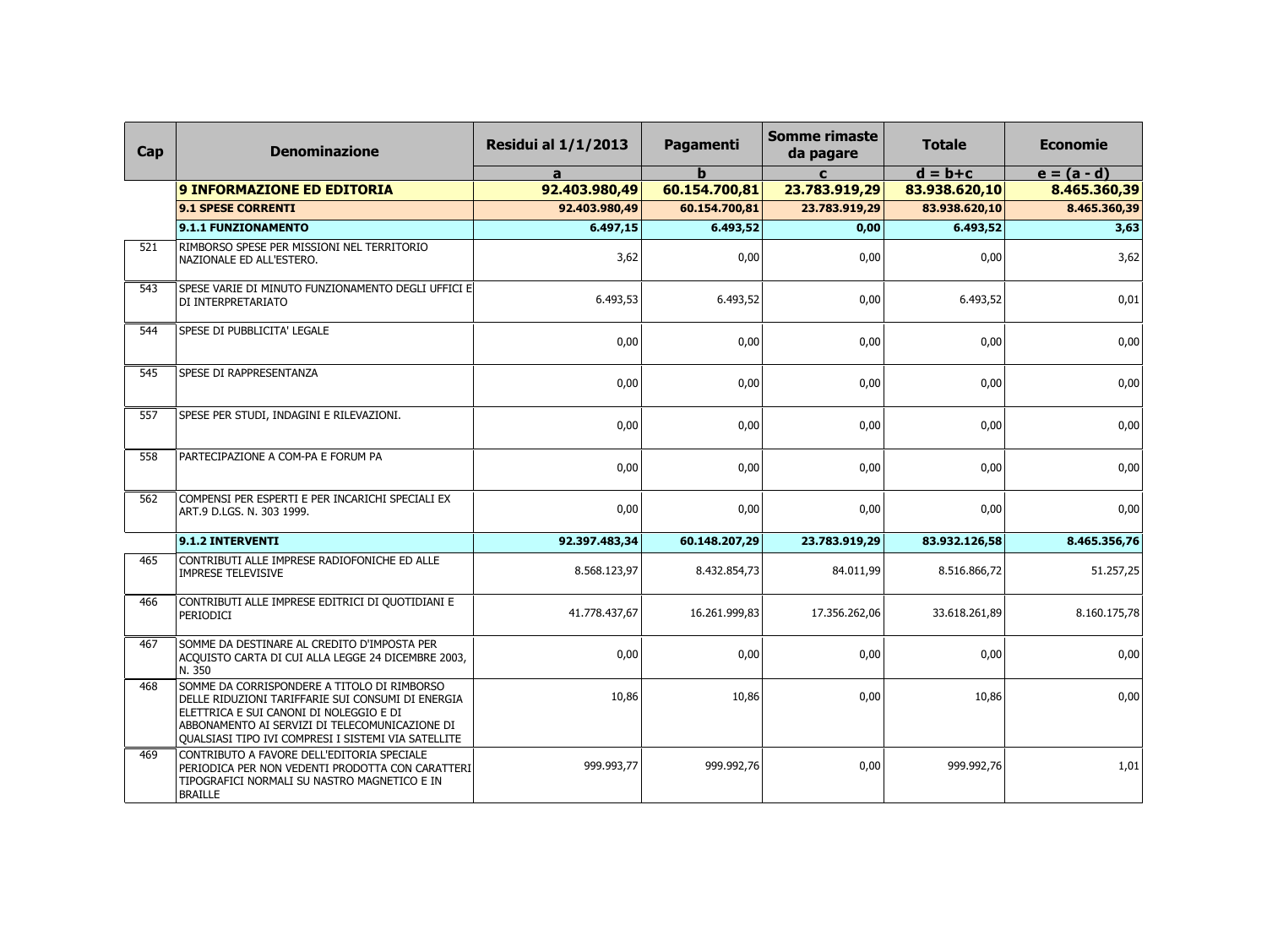| Cap | <b>Denominazione</b>                                                                                                                                                                                                                                                                                              | <b>Residui al 1/1/2013</b> | Pagamenti     | <b>Somme rimaste</b><br>da pagare | <b>Totale</b> | <b>Economie</b> |
|-----|-------------------------------------------------------------------------------------------------------------------------------------------------------------------------------------------------------------------------------------------------------------------------------------------------------------------|----------------------------|---------------|-----------------------------------|---------------|-----------------|
|     |                                                                                                                                                                                                                                                                                                                   | a                          | b             | $\mathbf{C}$                      | $d = b + c$   | $e = (a - d)$   |
| 471 | RIMBORSO ALLA SOCIETA' POSTE ITALIANE SPA DELLE<br>AGEVOLAZIONI TARIFFARIE PER SPEDIZIONI POSTALI ALLE<br>IMPRESE EDITRICI DI QUOTIDIANI E PERIODICI ISCRITTE<br>AL REGISTRO DEGLI OPERATORI DI COMUNICAZIONE<br>(ROC) NONCHE' ALLE IMPRESE EDITRICI DI LIBRI                                                     | 0,00                       | 0,00          | 0,00                              | 0,00          | 0,00            |
| 472 | RIMBORSO ALLA SOCIETA' POSTE ITALIANE DEL RATEO<br>DOVUTO AI SENSI DEL DECRETO LEGGE N.262 2006                                                                                                                                                                                                                   | 3,62                       | 0,00          | 1,81                              | 1,81          | 1,81            |
| 473 | CONTRIBUTO ALL'ASSOCIAZIONE DELLA STAMPA ESTERA                                                                                                                                                                                                                                                                   | 0,00                       | 0,00          | 0,00                              | 0,00          | 0,00            |
| 475 | SOMMA DA CORRISPONDERE ALLA RAI PER I SERVIZI<br>SPECIALI AGGIUNTIVI A QUELLI IN CONCESSIONE,<br>NONCHE' A TITOLO DI RIMBORSO DELLE SPESE PER<br>L'ESTENSIONE AL TERRITORIO DI TRIESTE DELLA<br>CONVENZIONE 26 01 1952, CONCERNENTE LA<br>CONCESSIONE DEI SERVIZI CIRCOLARI DI<br>RADIOAUDIZIONE E DI TELEVISIONE | 22.410.000,00              | 16.110.000,00 | 6.300.000,00                      | 22.410.000,00 | 0,00            |
| 476 | SOMMA DA CORRISPONDERE ALLA RAI IN ATTUAZIONE<br>DEGLI ACCORDI DI COLLABORAZIONE IN MATERIA RADIO-<br>TELEVISIVA TRA LA REPUBBLICA ITALIANA E LA<br>REPUBBLICA DI SAN MARINO FIRMATA A ROMA IL 23<br>OTTOBRE 1987                                                                                                 | 3.098.741,00               | 3.098.741,00  | 0,00                              | 3.098.741,00  | 0,00            |
| 479 | SPESE PER LA DIFFUSIONE DI NOTIZIE ITALIANE<br>ATTRAVERSO AGENZIE ITALIANE DI INFORMAZIONE CON<br>RETE DI SERVIZI ESTERI SU PIANO MONDIALE                                                                                                                                                                        | 1.380.573,28               | 1.380.573,24  | 0,00                              | 1.380.573,24  | 0,04            |
| 487 | SOMMA DA CORRISPONDERE ALLA RAI -<br>RADIOTELEVISIONE ITALIANA S.P.A. IN ATTUAZIONE<br>DEGLI ACCORDI IN MATERIA RADIOTELEVISIVA TRA IL<br>GOVERNO DELLA REPUBBLICA ITALIANA E IL GOVERNO<br>DELLA REPUBBLICA TUNISINA                                                                                             | 0,00                       | 0,00          | 0,00                              | 0,00          | 0,00            |
| 540 | SPESE INERENTI I SERVIZI TECNICI DEL CENTRO<br>AUDIOVISIVI E CINETECA, RADIOELETTRICI, TELEX E<br>GRAFICI; ACQUISTI, MANUTENZIONI FORNITURE E<br>MACCHINARI SPECIALI. ACQUISTO DI RIVISTE GIORNALI<br>ED ALTRE PUBBLICAZIONI.                                                                                     | 1.830,39                   | 1.830,39      | 0,00                              | 1.830,39      | 0,00            |
| 541 | SPESE PER LA DOCUMENTAZIONE E LE PUBBLICAZIONI SU<br>ASPETTI DELLA VITA ITALIANA E SULL'ATTIVITA'<br>ISTITUZIONALE DELLA P.A.                                                                                                                                                                                     | 99.096,19                  | 59.195,93     | 39.900,00                         | 99.095,93     | 0,26            |
| 542 | SPESE PER L'ACQUISTO DEGLI STRUMENTI DI<br>COMUNICAZIONE SOCIALE E AUDIOVISIVI E PER LA<br>DISTRIBUZIONE DEL RELATIVO MATERIALE CON<br>ESCLUSIONE DI QUELLE EFFETTUATE DALL'IPZS ; SPESE<br>PER SONDAGGI.                                                                                                         | 112.637,12                 | 110.802,22    | 0,00                              | 110.802,22    | 1.834,90        |
| 556 | PROGETTI DI COMUNICAZIONE FINANZIATI DALL'UNIONE<br><b>EUROPEA</b>                                                                                                                                                                                                                                                | 0,00                       | 0,00          | 0,00                              | 0,00          | 0,00            |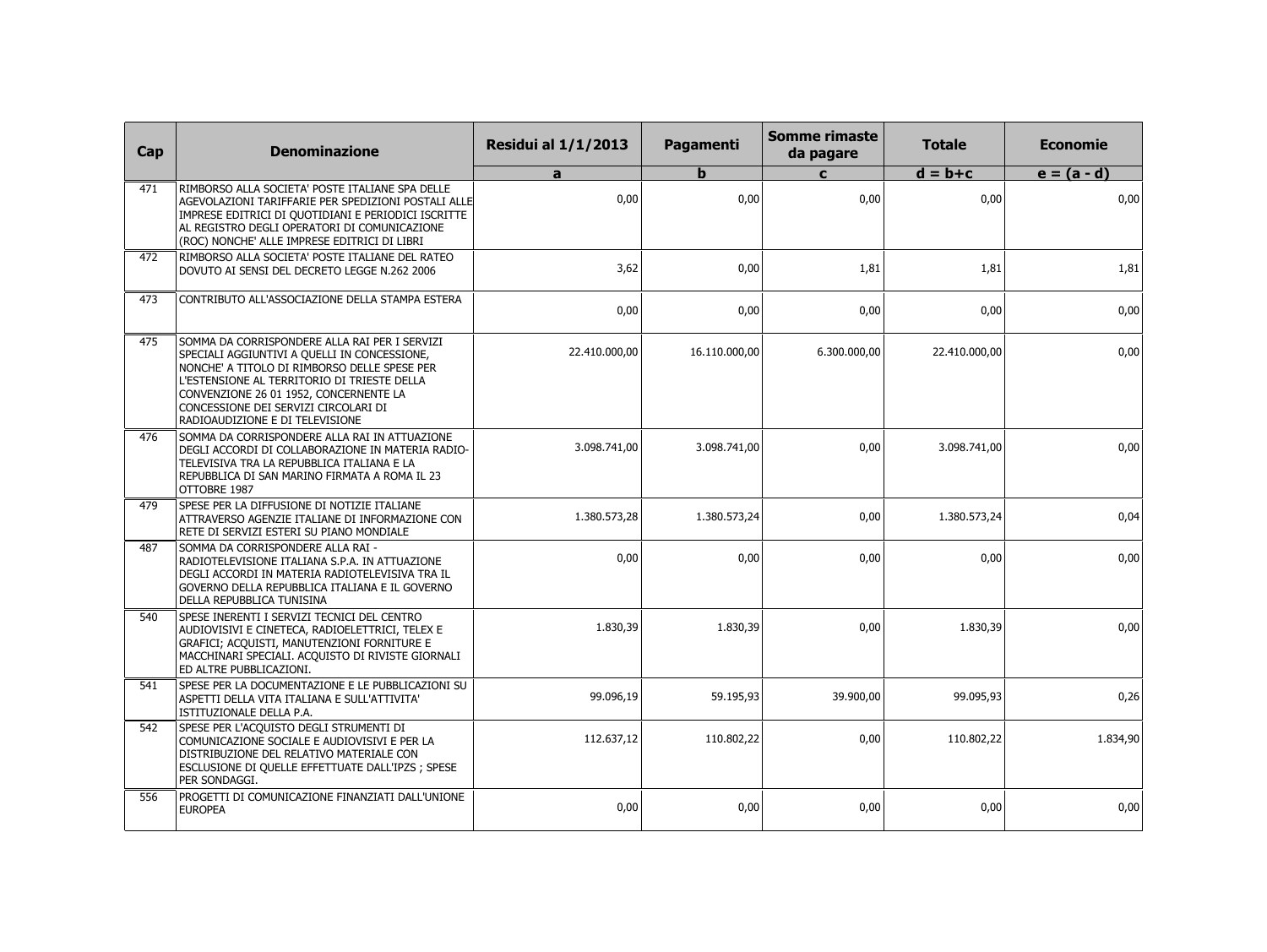| Cap | <b>Denominazione</b>                                                                                                                                                                                                         | <b>Residui al 1/1/2013</b> | Pagamenti     | <b>Somme rimaste</b><br>da pagare | <b>Totale</b> | <b>Economie</b> |
|-----|------------------------------------------------------------------------------------------------------------------------------------------------------------------------------------------------------------------------------|----------------------------|---------------|-----------------------------------|---------------|-----------------|
|     |                                                                                                                                                                                                                              | a                          | $\mathbf b$   | C                                 | $d = b + c$   | $e = (a - d)$   |
| 560 | SPESE PER I SERVIZI DI STAMPA E DI INFORMAZIONE IVI<br>COMPRESE LE SPESE DERIVANTI DALL'ATTUAZIONE DI<br>ACCORDI E PROGRAMMI DI COOPERAZIONE NEL CAMPO<br>DELL'INFORMAZIONE                                                  | 11.148.089,17              | 10.897.248,69 | 0,00                              | 10.897.248,69 | 250.840,48      |
| 561 | PROGETTI SPERIMENTALI SULLA MULTIMEDIALITA'<br>RELATIVA ALLA COMUNICAZIONE ISTITUZIONALE ED AL<br>SETTORE EDITORIALE, CON PARTICOLARE RIFERIMENTO<br>SUL MERCATO EDITORIALE.                                                 | 0,00                       | 0,00          | 0,00                              | 0,00          | 0,00            |
| 563 | FINANZIAMENTO DI PROGETTI DI COMUNICAZIONE A<br>CARATTERE PUBBLICITARIO DELLE AMMINISTRAZIONI<br>DELLO STATO, RITENUTI DI PARTICOLARE UTILITA'<br>SOCIALE O DI INTERESSE PUBBLICO                                            | 2.799.946,30               | 2.794.957,64  | 3.743,43                          | 2.798.701,07  | 1.245,23        |
| 566 | PREMI E SOVVENZIONI PER SCRITTORI, EDITORI, LIBRAI                                                                                                                                                                           | 0,00                       | 0,00          | 0,00                              | 0,00          | 0,00            |
|     | 9.2 SPESE IN CONTO CAPITALE                                                                                                                                                                                                  | 0,00                       | 0,00          | 0,00                              | 0,00          | 0,00            |
|     | 9.2.3 INVESTIMENTI                                                                                                                                                                                                           | 0,00                       | 0,00          | 0,00                              | 0,00          | 0,00            |
| 935 | CONTRIBUTI SUI MUTUI CONCESSI DAGLI ISTITUTI ED<br>AZIENDE DI CREDITO IN FAVORE DELLE IMPRESE<br>EDITORIALI PER L'ESTINZIONE DEI DEBITI EMERGENTI<br>DAL BILANCIO AL 31 DICEMBRE 1990                                        | 0,00                       | 0,00          | 0,00                              | 0,00          | 0,00            |
| 936 | FONDO ISTITUITO PRESSO LA PRESIDENZA DEL<br>CONSIGLIO DEI MINISTRI PER LA CORRESPONSIONE DI<br>CONTRIBUTI IN CONTO INTERESSI SUI FINANZIAMENTI<br>DESTINATI ALLO SVILUPPO DEL SETTORE DELLA STAMPA<br>QUOTIDIANA E PERIODICA | 0,00                       | 0,00          | 0,00                              | 0,00          | 0,00            |
| 938 | FONDO PER LE AGEVOLAZIONI DI CREDITO ALLE IMPRESE<br><b>DEL SETTORE EDITORIALE</b>                                                                                                                                           | 0,00                       | 0,00          | 0,00                              | 0,00          | 0,00            |
|     | 9.3 PARTITE DI GIRO                                                                                                                                                                                                          | 0,00                       | 0,00          | 0,00                              | 0,00          | 0,00            |
|     | 9.3.1 PARTITE DI GIRO                                                                                                                                                                                                        | 0,00                       | 0,00          | 0,00                              | 0,00          | 0,00            |
| 878 | ANTICIPAZIONI AL CASSIERE                                                                                                                                                                                                    | 0,00                       | 0,00          | 0,00                              | 0,00          | 0,00            |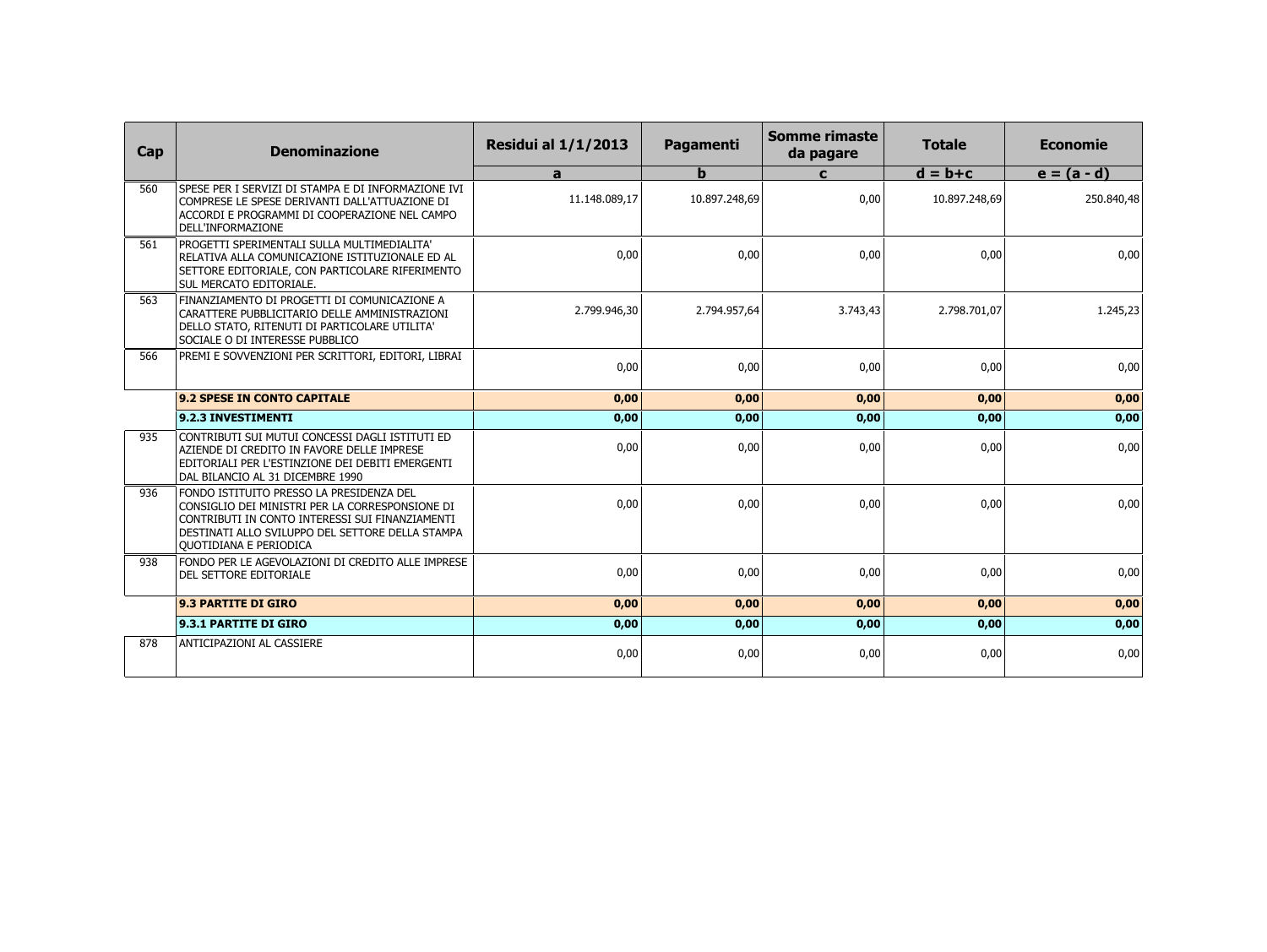| Cap | <b>Denominazione</b>                                                                                                                                                                                                                                    | <b>Residui al 1/1/2013</b> | Pagamenti    | <b>Somme rimaste</b><br>da pagare | <b>Totale</b> | <b>Economie</b> |
|-----|---------------------------------------------------------------------------------------------------------------------------------------------------------------------------------------------------------------------------------------------------------|----------------------------|--------------|-----------------------------------|---------------|-----------------|
|     |                                                                                                                                                                                                                                                         | a                          | $\mathbf{h}$ | $\mathbf{c}$                      | $d = b + c$   | $e = (a - d)$   |
|     | <b>10 ATTUAZIONE DEL PROGRAMMA DI</b><br><b>GOVERNO</b>                                                                                                                                                                                                 | 224.444,11                 | 224.308,37   | 3,62                              | 224.311,99    | 132,12          |
|     | <b>10.1 SPESE CORRENTI</b>                                                                                                                                                                                                                              | 224.444,11                 | 224.308,37   | 3,62                              | 224.311,99    | 132,12          |
|     | 10.1.1 FUNZIONAMENTO                                                                                                                                                                                                                                    | 86.861,26                  | 86.734,57    | 3,62                              | 86.738,19     | 123,07          |
| 575 | TRATTAMENTO ECONOMICO DEL PERSONALE NON<br>PROVENIENTE DA PUBBLICHE AMMINISTRAZIONI DEGLI<br>UFFICI DI DIRETTA COLLABORAZIONE DEL MINISTRO.                                                                                                             | 0,00                       | 0,00         | 0,00                              | 0,00          | 0,00            |
| 576 | TRATTAMENTO ECONOMICO ACCESSORIO DEL PERSONALE<br>DEGLI UFFICI DI DIRETTA COLLABORAZIONE DEL<br>MINISTRO.                                                                                                                                               | 0,00                       | 0,00         | 0,00                              | 0,00          | 0,00            |
| 577 | RIMBORSO SPESE PER MISSIONI NEL TERRITORIO<br>NAZIONALE E ALL' ESTERO                                                                                                                                                                                   | 31,43                      | 20,57        | 3,62                              | 24,19         | 7,24            |
| 581 | CONTRIBUTI PREVIDENZIALI A CARICO<br>DELL'AMMINISTRAZIONE SULLE COMPETENZE ACCESSORIE<br>AL PERSONALE DI DIRETTA COLLABORAZIONE.                                                                                                                        | 0,00                       | 0,00         | 0,00                              | 0,00          | 0,00            |
| 582 | ONERI PER IRAP SULLE COMPETENZE ACCESSORIE AL<br>PERSONALE DI DIRETTA COLLABORAZIONE                                                                                                                                                                    | 0,00                       | 0,00         | 0,00                              | 0,00          | 0,00            |
| 584 | SPESE PER IL FUNZIONAMENTO DEL COMITATO TECNICO<br>SCIENTIFICO E DELL'OSSERVATORIO PER IL<br>COORDINAMENTO IN MATERIA DI VALUTAZIONE E<br>CONTROLLO STRATEGICO DELLE AMMINISTRAZIONI DELLO<br>STATO (D.LGS. 286 99)                                     | 0,00                       | 0,00         | 0,00                              | 0,00          | 0,00            |
| 586 | SPESE VARIE DI MINUTO FUNZIONAMENTO DEGLI UFFICI E<br>DI INTERPRETARIATO                                                                                                                                                                                | 0.00                       | 0,00         | 0,00                              | 0.00          | 0,00            |
| 587 | SPESE PER STUDI, INDAGINI E RILEVAZIONI                                                                                                                                                                                                                 | 0.00                       | 0,00         | 0,00                              | 0,00          | 0,00            |
| 589 | SPESE DI RAPPRESENTANZA                                                                                                                                                                                                                                 | 1,81                       | 0.00         | 0,00                              | 0.00          | 1,81            |
| 592 | SPESE PER IL FUNZIONAMENTO DELLA STRUTTURA DI<br>MISSIONE PER LA SPENDING REVIEW, ISTITUITA CON<br>DPCM DEL 7 MAGGIO 2012, IVICOMPRESI GLI ONERI PER<br>IL COORDINATORE, PER IL PERSONALE E PER GLI<br>EVENTUALI COMPENSI DA CORRISPONDERE AGLI ESPERTI | 86.828,00                  | 86.714,00    | 0,00                              | 86.714,00     | 114,00          |
| 595 | COMPENSI PER ESPERTI E PER INCARICHI SPECIALI EX<br>ART.9 D.LGS. N. 303 1999.                                                                                                                                                                           | 0,02                       | 0,00         | 0,00                              | 0,00          | 0,02            |
| 596 | SPESE PER LA PARTECIPAZIONE A CONVEGNI ED ALTRE<br>MANIFESTAZIONI.                                                                                                                                                                                      | 0,00                       | 0,00         | 0,00                              | 0,00          | 0,00            |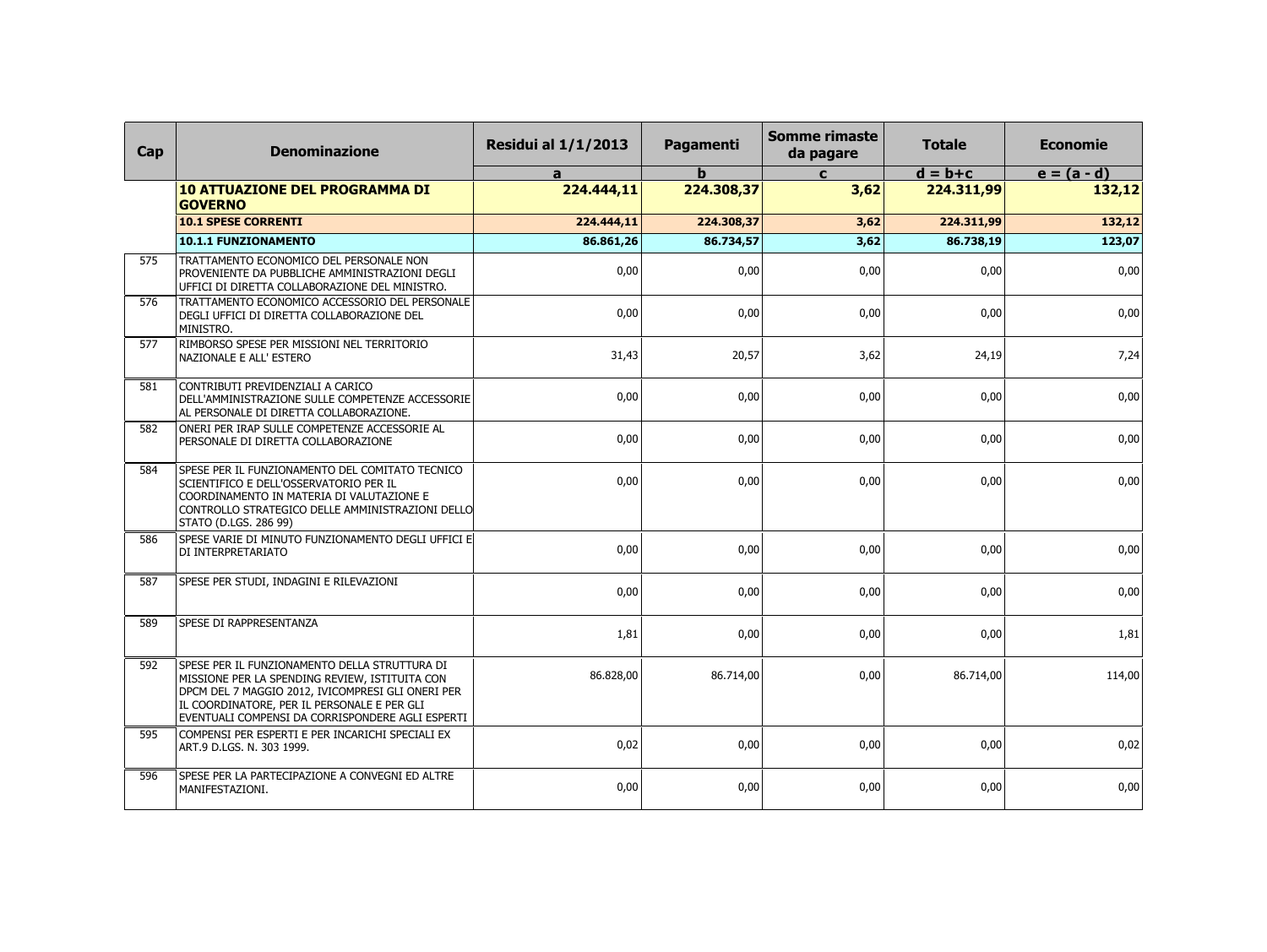| <b>Cap</b> | <b>Denominazione</b>                                                                                                                                                                                                                            | <b>Residui al 1/1/2013</b> | Pagamenti  | Somme rimaste  <br>da pagare | <b>Totale</b> | <b>Economie</b> |
|------------|-------------------------------------------------------------------------------------------------------------------------------------------------------------------------------------------------------------------------------------------------|----------------------------|------------|------------------------------|---------------|-----------------|
|            |                                                                                                                                                                                                                                                 | а                          |            |                              | $d = b + c$   | $e = (a - d)$   |
|            | 10.1.2 INTERVENTI                                                                                                                                                                                                                               | 137.582,85                 | 137.573,80 | 0,00                         | 137.573,80    | 9,05            |
| 583        | SPESE PER L'ANALISI E LA PROGETTAZIONE DI POLITICHE<br>PUBBLICHE PER IL FUNZIONAMENTO DELL'OSSERVATORIO<br>SULLA VALUTAZIONE DELLE POLITICHE GOVERNATIVE E<br>Per il progetto di Governoincontra ivi incluso il<br>FUNZIONAMENTO DELL'ORGANISMO | 137.582,85                 | 137.573,80 | 0,00                         | 137.573,80    | 9,05            |
|            | <b>10.3 PARTITE DI GIRO</b>                                                                                                                                                                                                                     | 0,00                       | 0,00       | 0,00                         | 0,00          | 0,00            |
|            | <b>10.3.1 PARTITE DI GIRO</b>                                                                                                                                                                                                                   | 0,00                       | 0,00       | 0,00                         | 0,00          | 0,00            |
| 879        | ANTICIPAZIONI AL CASSIERE                                                                                                                                                                                                                       | 0,00                       | 0,00       | 0,00                         | 0,00          | 0,00            |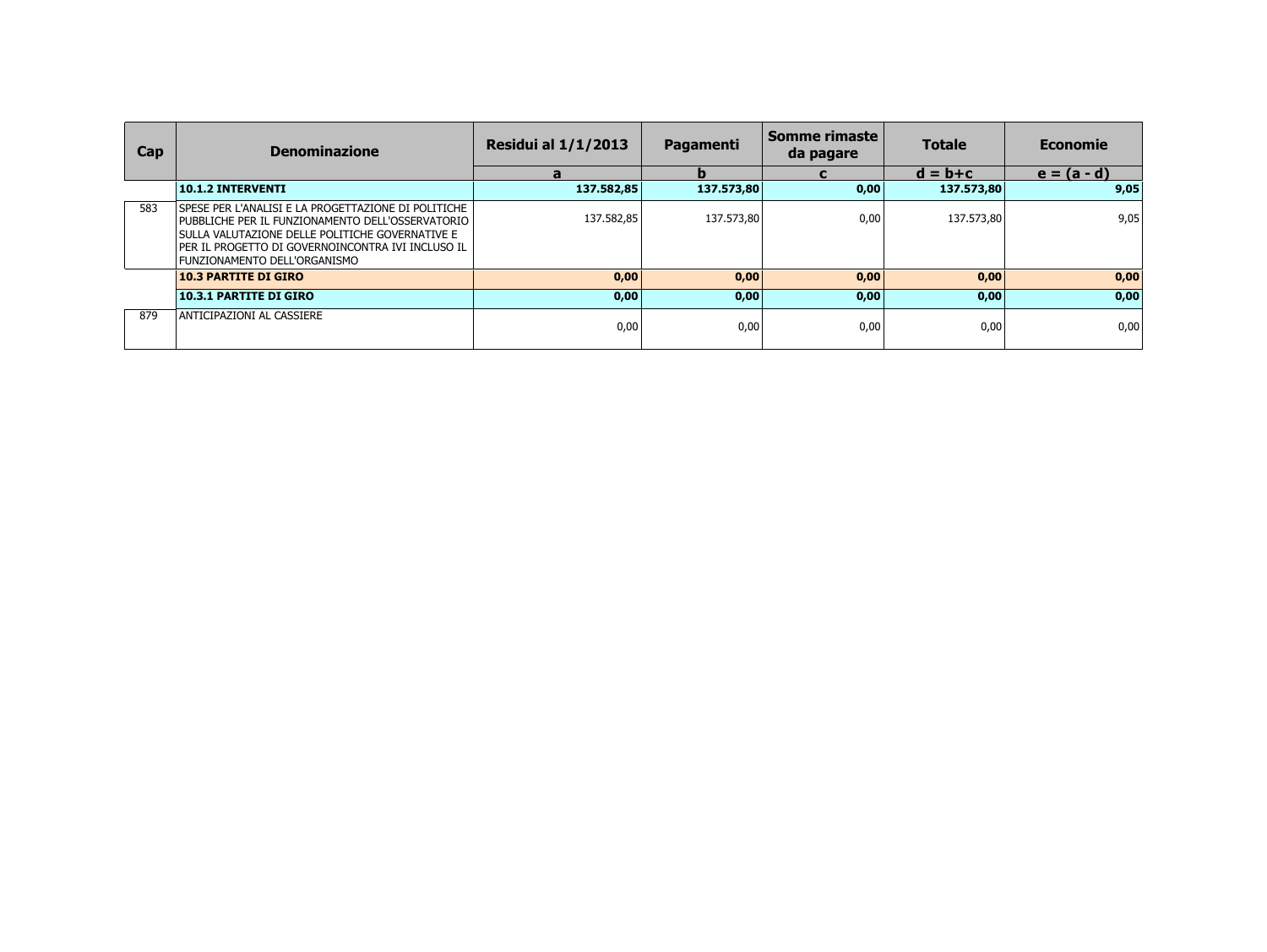| Cap | <b>Denominazione</b>                                                                                                             | <b>Residui al 1/1/2013</b> | Pagamenti     | <b>Somme rimaste</b><br>da pagare | <b>Totale</b> | <b>Economie</b> |
|-----|----------------------------------------------------------------------------------------------------------------------------------|----------------------------|---------------|-----------------------------------|---------------|-----------------|
|     |                                                                                                                                  | a                          | b             | $\mathbf{c}$                      | $d = b + c$   | $e = (a - d)$   |
|     | <b>11 PROGRAMMAZIONE E COORDINAMENTO</b><br><b>DELLA POLITICA ECONOMICA</b>                                                      | 19.704.804,19              | 13.178.118,98 | 5.854.449,34                      | 19.032.568,32 | 672.235,87      |
|     | <b>11.1 SPESE CORRENTI</b>                                                                                                       | 19.704.804,19              | 13.178.118,98 | 5.854.449,34                      | 19.032.568,32 | 672.235,87      |
|     | 11.1.1 FUNZIONAMENTO                                                                                                             | 2.162.800,47               | 946.524,03    | 1.051.495,69                      | 1.998.019,72  | 164.780,75      |
| 597 | TRATTAMENTO ECONOMICO ACCESSORIO DEL PERSONALE<br>DEGLI UFFICI DI DIRETTA COLLABORAZIONE DEL<br><b>MINISTRO</b>                  | 38.231,51                  | 38.231,51     | 0,00                              | 38.231,51     | 0,00            |
| 598 | CONTRIBUTI PREVIDENZIALI A CARICO<br>DELL'AMMINISTRAZIONE SULLE COMPETENZE ACCESSORIE<br>AL PERSONALE DI DIRETTA COLLABORAZIONE. | 17.504,80                  | 17.504,80     | 0,00                              | 17.504,80     | 0,00            |
| 599 | ONERI IRAP SULLE COMPETENZE ACCESSORIE AL<br>PERSONALE DI DIRETTA COLLABORAZIONE                                                 | 7.788,58                   | 7.788,58      | 0,00                              | 7.788,58      | 0,00            |
| 600 | RIMBORSO SPESE PER MISSIONI NEL TERRITORIO<br>NAZIONALE ED ALL'ESTERO.                                                           | 24.993,83                  | 24.959,71     | 1,81                              | 24.961,52     | 32,31           |
| 613 | SPESE PER L'UNITA' TECNICA FINANZA DI PROGETTO                                                                                   | 269.738,09                 | 101.343,94    | 8.394,15                          | 109.738,09    | 160.000,00      |
| 614 | SPESE PER IL NUCLEO TECNICO PER IL COORDINAMENTO<br>DELLA POLITICA ECONOMICA                                                     | 258.036,78                 | 256.397,83    | 1.638,95                          | 258.036,78    | 0,00            |
| 621 | SPESE PER IL NUCLEO DI CONSULENZA PER L'ATTUAZIONE<br>DELLE LINEE GUIDA PER LA REGOLAZIONE DEI SERVIZI DI<br>PUBBLICA UTILITA'   | 100.423,61                 | 83.291,15     | 17.128,59                         | 100.419,74    | 3,87            |
| 622 | SPESE PER IL FUNZIONAMENTO DEL COMITATO<br>INTERMINISTERIALE PER LA PROGRAMMAZIONE<br><b>ECONOMICA</b>                           | 12.620,15                  | 3.557,40      | 5.308,51                          | 8.865,91      | 3.754,24        |
| 623 | SPESE PER ACQUISTO GIORNALI, RIVISTE E PERIODICI.                                                                                | 0,00                       | 0,00          | 0,00                              | 0,00          | 0,00            |
| 627 | SPESE VARIE DI MINUTO FUNZIONAMENTO DEGLI UFFICI E<br>DI INTERPRETARIATO                                                         | 19.949,67                  | 16.974,64     | 2.793,53                          | 19.768,17     | 181,50          |
| 628 | SPESE PER IL FUNZIONAMENTO DEL COMITATO TECNICO<br>INTERMINISTERIALE PER LA MONTAGNA                                             | 0,00                       | 0,00          | 0,00                              | 0,00          | 0,00            |
| 629 | COMPENSI PER ESPERTI E PER INCARICHI SPECIALI EX<br>ART.9 D.LGS. N. 303 1999.                                                    | 52.630,86                  | 52.493,61     | 137,25                            | 52.630,86     | 0,00            |
| 630 | SPESE PER LA PARTECIPAZIONE A CONVEGNI ED ALTRE<br>MANIFESTAZIONI.                                                               | 7.187,00                   | 1.742,00      | 5.445,00                          | 7.187,00      | 0,00            |
| 633 | SPESE DI RAPPRESENTANZA                                                                                                          | 818,00                     | 818,00        | 0,00                              | 818,00        | 0,00            |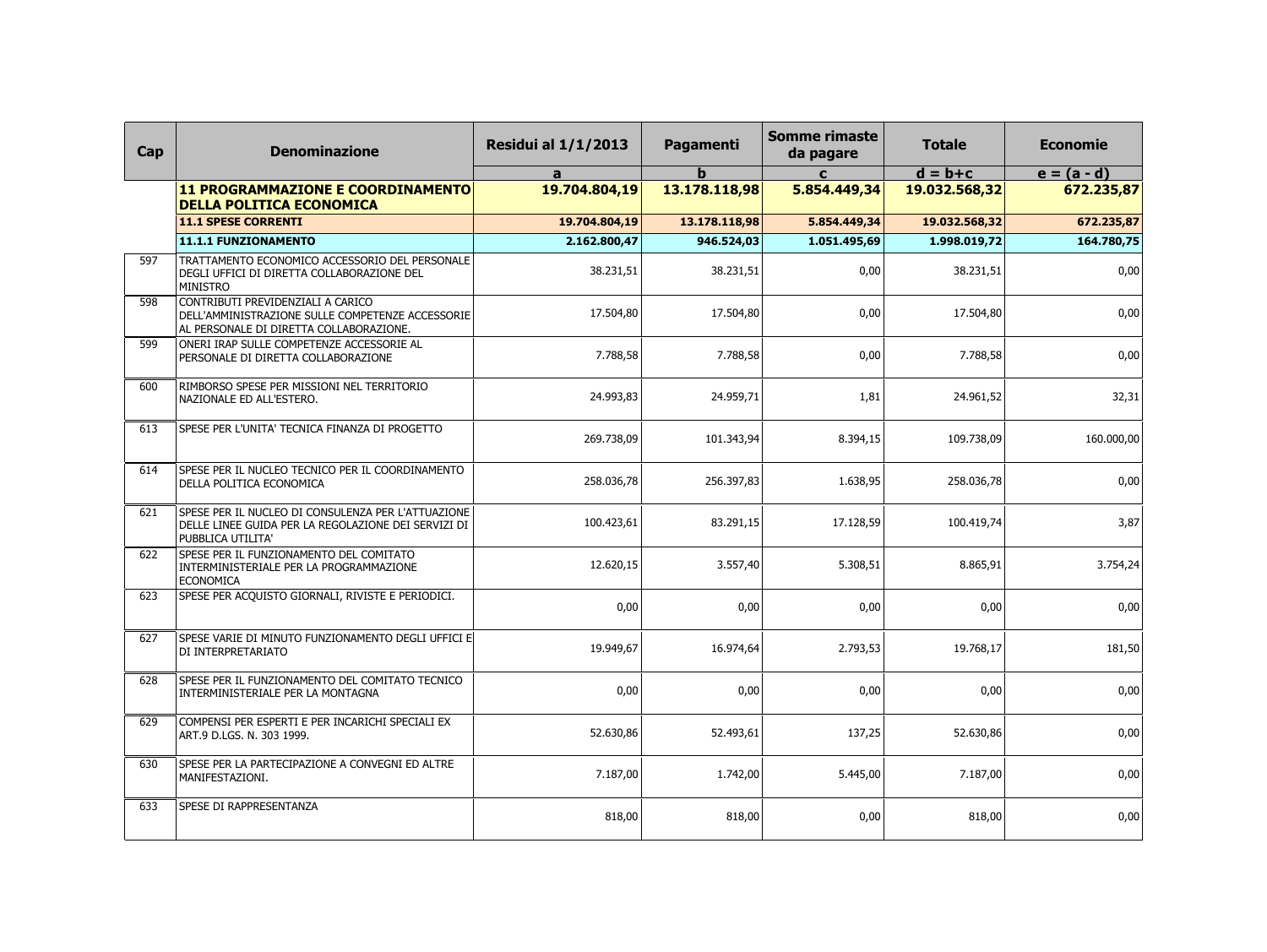| Cap | <b>Denominazione</b>                                                                                                                                | <b>Residui al 1/1/2013</b> | <b>Pagamenti</b> | Somme rimaste<br>da pagare | <b>Totale</b> | <b>Economie</b> |
|-----|-----------------------------------------------------------------------------------------------------------------------------------------------------|----------------------------|------------------|----------------------------|---------------|-----------------|
|     |                                                                                                                                                     | a                          | b                | $\mathbf{C}$               | $d = b + c$   | $e = (a - d)$   |
| 639 | SPESE PER IL NUCLEO DI VALUTAZIONE E VERIFICA DEGLI<br><b>INVESTIMENTI PUBBLICI</b>                                                                 | 133.247,59                 | 125.032,65       | 8.017,90                   | 133.050,55    | 197,04          |
| 642 | SPESE PER IL POTENZIAMENTO DELLE ATTIVITA' E DEGLI<br>  STRUMENTI DI ANALISI E MONITORAGGIO DEL<br><b>DIPARTIMENTO</b>                              | 1.219.630,00               | 216.388,21       | 1.002.630,00               | 1.219.018,21  | 611,79          |
|     | 11.1.2 INTERVENTI                                                                                                                                   | 17.542.003,72              | 12.231.594,95    | 4.802.953,65               | 17.034.548,60 | 507.455,12      |
| 631 | SPESE PER ATTIVITA' O PROGRAMMI FINANZIATI CON<br>FONDI DELL'UNIONE EUROPEA E DEL FONDO PER LE AREE<br>SOTTOUTILIZZATE.                             | 0,00                       | 0,00             | 0,00                       | 0,00          | 0,00            |
| 632 | FONDO PER LA COSTITUZIONE DI UNITA' TECNICHE DI<br>SUPPORTO ALLA PROGRAMMAZIONE, ALLA VALUTAZIONE<br>ED AL MONITORAGGIO DEGLI INVESTIMENTI PUBBLICI | 17.542.003.72              | 12.231.594.95    | 4.802.953.65               | 17.034.548.60 | 507.455,12      |
|     | <b>11.2 SPESE IN CONTO CAPITALE</b>                                                                                                                 | 0,00                       | 0,00             | 0,00                       | 0,00          | 0,00            |
|     | 11.2.3 INVESTIMENTI                                                                                                                                 | 0,00                       | 0,00             | 0,00                       | 0,00          | 0,00            |
| 941 | SPESE INFORMATICHE PER IL MONITORAGGIO DELLA<br>FILIERA DEI FORNITORI DI OPERE DI LEGGE OBIETTIVO                                                   | 0,00                       | 0,00             | 0,00                       | 0,00          | 0,00            |
|     | <b>11.3 PARTITE DI GIRO</b>                                                                                                                         | 0,00                       | 0,00             | 0,00                       | 0,00          | 0,00            |
|     | <b>11.3.0 PARTITE DI GIRO</b>                                                                                                                       | 0,00                       | 0,00             | 0,00                       | 0,00          | 0,00            |
| 895 | ANTICIPAZIONI AL CASSIERE                                                                                                                           | 0,00                       | 0,00             | 0,00                       | 0,00          | 0,00            |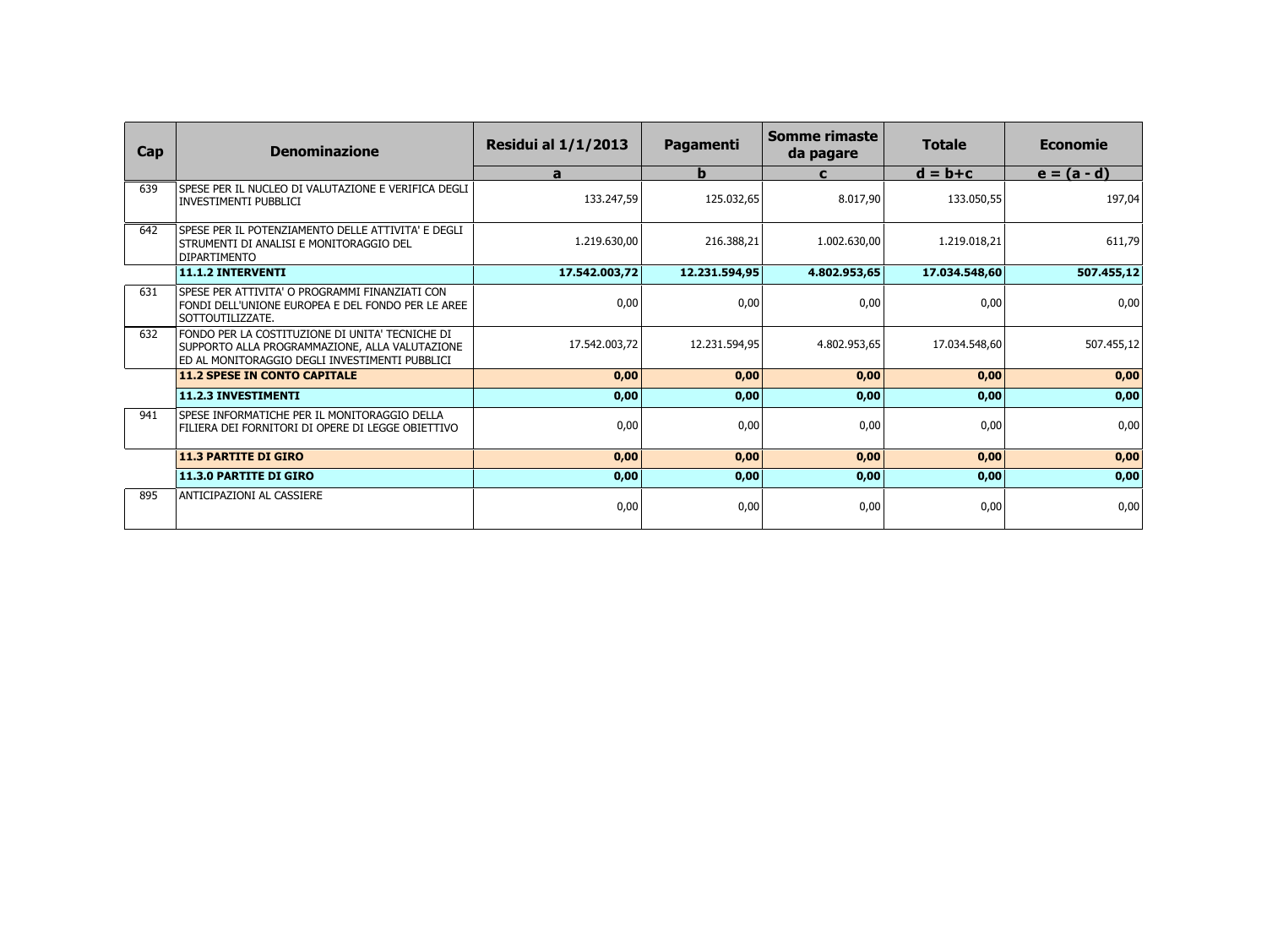| Cap | <b>Denominazione</b>                                                                                                                                                                                                                                                                            | <b>Residui al 1/1/2013</b> | Pagamenti     | <b>Somme rimaste</b><br>da pagare | <b>Totale</b> | <b>Economie</b> |
|-----|-------------------------------------------------------------------------------------------------------------------------------------------------------------------------------------------------------------------------------------------------------------------------------------------------|----------------------------|---------------|-----------------------------------|---------------|-----------------|
|     |                                                                                                                                                                                                                                                                                                 | a                          | b             | $\mathbf{c}$                      | $d = b + c$   | $e = (a - d)$   |
|     | <b>12 INNOVAZIONE E TECNOLOGIE</b>                                                                                                                                                                                                                                                              | 32.108.186,50              | 13.681.830,53 | 0,00                              | 13.681.830,53 | 18.426.355,97   |
|     | <b>12.1 SPESE CORRENTI</b>                                                                                                                                                                                                                                                                      | 393.734,37                 | 33.480,27     | 0,00                              | 33.480,27     | 360.254,10      |
|     | <b>12.1.1 FUNZIONAMENTO</b>                                                                                                                                                                                                                                                                     | 393.734,37                 | 33.480,27     | 0,00                              | 33.480,27     | 360.254,10      |
| 425 | SPESE OCCORRENTI PER LA GIORNATA DELL'INNOVAZIONE                                                                                                                                                                                                                                               | 0,00                       | 0,00          | 0,00                              | 0,00          | 0,00            |
| 655 | SPESE PER LA DOCUMENTAZIONE E L'INFORMAZIONE<br>SULL'ATTIVITA' DELL'UFFICIO DEL MINISTRO PER<br>L'INNOVAZIONE E LE TECNOLOGIE A MEZZO DELLA<br>STAMPA E DEGLI STRUMENTI DI COMUNICAZIONE PIU'<br><b>IDONEI</b>                                                                                  | 0.00                       | 0.00          | 0,00                              | 0.00          | 0,00            |
| 669 | SPESE PER IL FUNZIONAMENTO DELLA STRUTTURA DI<br>MISSIONE UNITA' TECNICA PER L'E-GOVERNMENT PER LO<br>SVILUPPO - NONCHE' SPESEINERENTI ALLE ATTIVITA'<br>TECNICHE NECESSARIE ALLA PREPARAZIONE ED<br>ESECUZIONE DEI PROGETTI PER I PAESI IN VIA DI<br>SVILUPPOBENEFICIARI DEGLI STESSI PROGETTI | 393.531,02                 | 33.280,54     | 0,00                              | 33.280,54     | 360.250,48      |
| 675 | RIMBORSO SPESE PER MISSIONE NEL TERRITORIO<br>NAZIONALE E ALL'ESTERO                                                                                                                                                                                                                            | 203,35                     | 199,73        | 0,00                              | 199,73        | 3,62            |
| 677 | SPESE PER LA PARTECIPAZIONE A CONVEGNI ED ALTRE<br>MANIFESTAZIONI.                                                                                                                                                                                                                              | 0,00                       | 0,00          | 0,00                              | 0,00          | 0,00            |
| 678 | SPESE VARIE DI MINUTO FUNZIONAMENTO DEGLI UFFICI E<br>DI INTERPRETARIATO                                                                                                                                                                                                                        | 0,00                       | 0,00          | 0,00                              | 0,00          | 0,00            |
| 685 | SPESE PER IL FUNZIONAMENTO E LA GESTIONE DEL<br>SISTEMA INFORMATIVO DEL DIPARTIMENTO                                                                                                                                                                                                            | 0,00                       | 0,00          | 0,00                              | 0,00          | 0,00            |
| 692 | SPESE POSTALI E TELEGRAFICHE, LAVORI TIPOGRAFICI,<br><b>FACCHINAGGIO</b>                                                                                                                                                                                                                        | 0,00                       | 0,00          | 0,00                              | 0,00          | 0,00            |
| 693 | SPESE PER MANUTENZIONE DI APPARECCHIATURE,<br>ATTREZZATURE E RESTAURO DI MOBILI NONCHE' PER<br>SPESE TELEFONICHE                                                                                                                                                                                | 0,00                       | 0,00          | 0,00                              | 0,00          | 0,00            |
|     | 12.1.2 INTERVENTI                                                                                                                                                                                                                                                                               | 0,00                       | 0,00          | 0,00                              | 0,00          | 0,00            |
| 672 | SOMME DESTINATE AL FINANZIAMENTO DEL PROGETTO<br>UN CAPPUCCINO AL GIORNO                                                                                                                                                                                                                        | 0,00                       | 0,00          | 0,00                              | 0,00          | 0,00            |
| 674 | SOMME DESTINATE AL FINANZIAMENTO DI PROGETTI<br>STRATEGICI NEL SETTORE INFORMATICO AI SENSI DELLA<br>LEGGE 18 GIUGNO 2009, N.69                                                                                                                                                                 | 0,00                       | 0,00          | 0,00                              | 0,00          | 0,00            |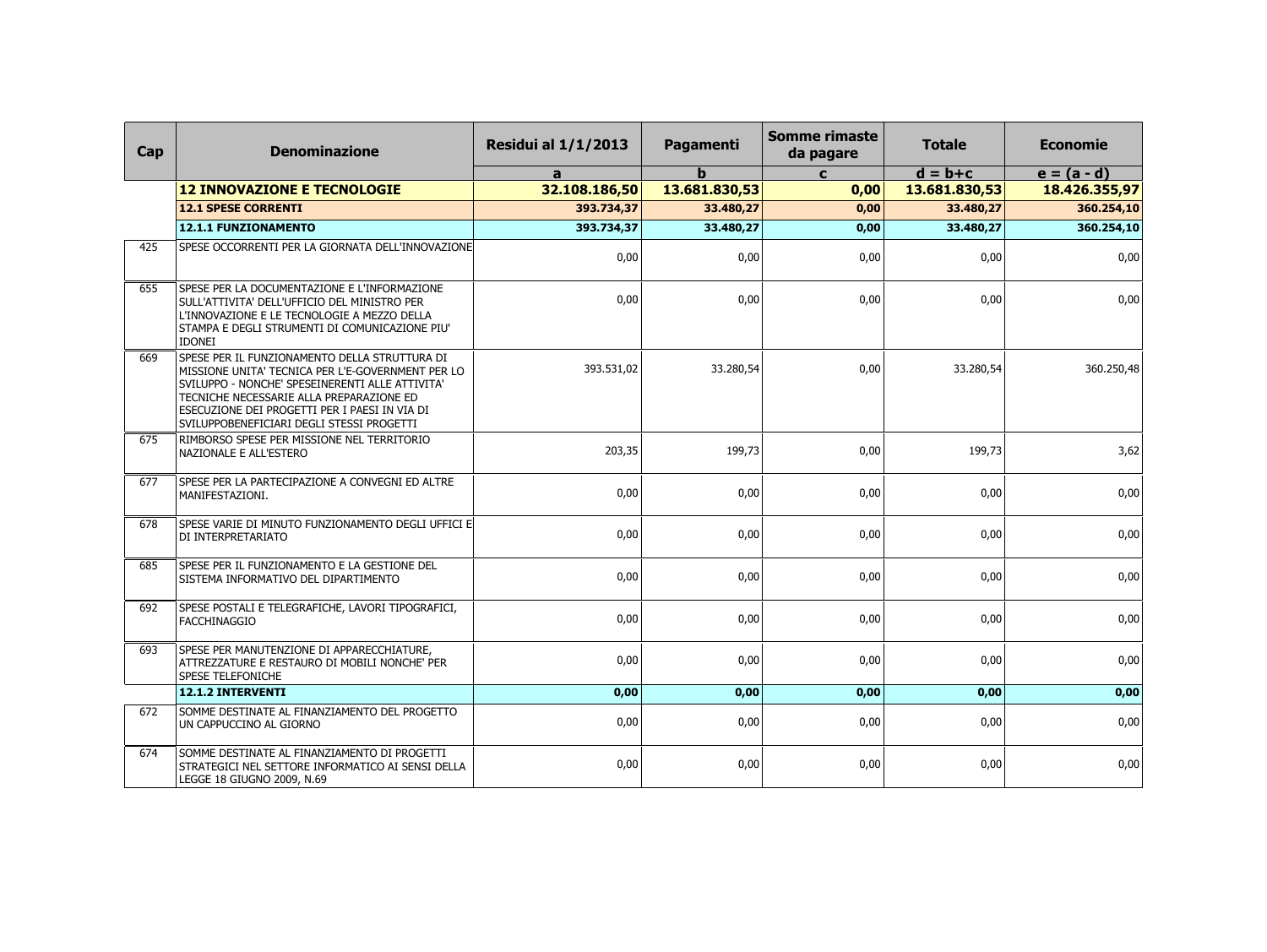| Cap | <b>Denominazione</b>                                                                                                                                                                                                                                         | <b>Residui al 1/1/2013</b> | <b>Pagamenti</b> | Somme rimaste<br>da pagare | <b>Totale</b> | <b>Economie</b> |
|-----|--------------------------------------------------------------------------------------------------------------------------------------------------------------------------------------------------------------------------------------------------------------|----------------------------|------------------|----------------------------|---------------|-----------------|
|     |                                                                                                                                                                                                                                                              | $\mathbf{a}$               | $\mathbf b$      | $\mathbf c$                | $d = b + c$   | $e = (a - d)$   |
|     | <b>12.2 SPESE IN CONTO CAPITALE</b>                                                                                                                                                                                                                          | 31.714.452,13              | 13.648.350,26    | 0,00                       | 13.648.350,26 | 18.066.101,87   |
|     | 12.2.3 INVESTIMENTI                                                                                                                                                                                                                                          | 31.714.452,13              | 13.648.350.26    | 0,00                       | 13.648.350.26 | 18.066.101,87   |
| 952 | I SOMME DESTINATE AL FINANZIAMENTO DEI PROGETTI<br> STRATEGICI NEL SETTORE INFORMATICO (ART. 27, C.1 E 2 <br>LEGGE N.3 2003)                                                                                                                                 | 27.042.586,45              | 13.323.362,56    | 0,00                       | 13.323.362,56 | 13.719.223,89   |
| 953 | SOMME DESTINATE DAL CIPE AL FINANZIAMENTO DEGLI<br>INVESTIMENTI PUBBLICI RELATIVI A PROGETTI DI<br><b>INNOVAZIONE TECNOLOGICA</b>                                                                                                                            | 4.516.390,68               | 228.780,00       | 0,00                       | 228.780.00    | 4.287.610,68    |
| 962 | SPESE OCCORRENTI PER L'ATTRIBUZIONE AI CITTADINI DI<br>I UNA CASELLA DI POSTA ELETTRONICA CERTIFICATA AI<br>SENSI DELL'ART.16-BIS, COMMA 5, DEL DECRETO LEGGE<br>29 NOVEMBRE 2008, N. 185, CONVERTITO CON<br>MODIFICAZIONI DALLA LEGGE 28 GENNAIO 2009, N. 2 | 155.475,00                 | 96.207.70        | 0,00                       | 96.207,70     | 59.267,30       |
| 963 | SPESE PER L'ACQUISTO DI ATTREZZATURE E<br>APPARECCHIATURE INFORMATICHE, DI MOBILIO E<br><b>DOTAZIONI LIBRARIE</b>                                                                                                                                            | 0,00                       | 0,00             | 0,00                       | 0,00          | 0,00            |
| 964 | SPESE PER LO SVILUPPO DEL SISTEMA INFORMATIVO DEL<br> DDI                                                                                                                                                                                                    | 0,00                       | 0,00             | 0.00                       | 0.00          | 0,00            |
|     | <b>12.3 PARTITE DI GIRO</b>                                                                                                                                                                                                                                  | 0,00                       | 0,00             | 0,00                       | 0,00          | 0,00            |
|     | 12.3.1 PARTITE DI GIRO                                                                                                                                                                                                                                       | 0,00                       | 0,00             | 0,00                       | 0,00          | 0,00            |
| 881 | ANTICIPAZIONI AL CASSIERE                                                                                                                                                                                                                                    | 0,00                       | 0,00             | 0,00                       | 0,00          | 0,00            |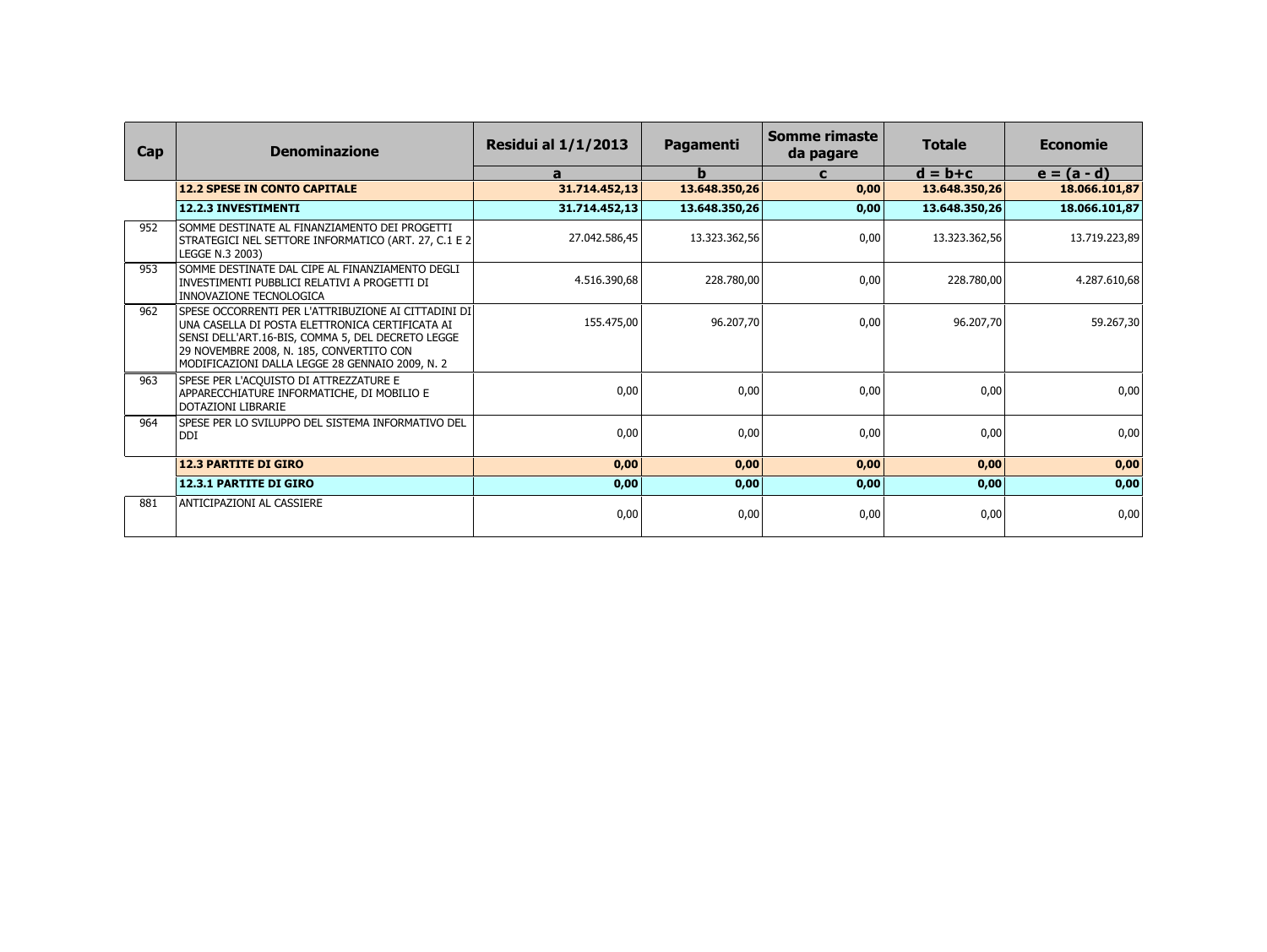| Cap | <b>Denominazione</b>                                                                                                                                                                                                            | <b>Residui al 1/1/2013</b> | Pagamenti      | <b>Somme rimaste</b><br>da pagare | <b>Totale</b>  | <b>Economie</b> |
|-----|---------------------------------------------------------------------------------------------------------------------------------------------------------------------------------------------------------------------------------|----------------------------|----------------|-----------------------------------|----------------|-----------------|
|     |                                                                                                                                                                                                                                 | $\mathbf{a}$               | h              | $\mathbf{C}$                      | $d = b + c$    | $e = (a - d)$   |
|     | <b>13 PROTEZIONE CIVILE</b>                                                                                                                                                                                                     | 309.352.585,01             | 190.004.713,87 | 77.920.886,99                     | 267.925.600,86 | 41.426.984,15   |
|     | <b>13.1 SPESE CORRENTI</b>                                                                                                                                                                                                      | 167.735.089,20             | 98.983.815,26  | 46.405.288.92                     | 145.389.104,18 | 22.345.985,02   |
|     | <b>13.1.1 FUNZIONAMENTO</b>                                                                                                                                                                                                     | 69.125.237,45              | 28.632.308,85  | 29.933.708,21                     | 58.566.017.06  | 10.559.220,39   |
| 679 | STIPENDI ED EMOLUMENTI FISSI AL PERSONALE DEL<br>RUOLO SPECIALE DI CUI ALL'ART. 9 TER DEL D.LGS<br>30-07-1999 N.303                                                                                                             | 0,00                       | 0,00           | 0,00                              | 0,00           | 0,00            |
| 680 | EMOLUMENTI ACCESSORI AL PERSONALE DI CUI ALL'ART.<br>3 DEL D.LGS 30 3 2001 N. 165 IN SERVIZIO PRESSO IL<br>DIPARTIMENTO DELLAPROTEZIONE CIVILE                                                                                  | 139.000,00                 | 118.779,47     | 0,00                              | 118.779,47     | 20.220,53       |
| 681 | EMOLUMENTI ACCESSORI AL PERSONALE COMANDATO<br>PRESSO IL DIPARTIMENTO DELLA PROTEZIONE CIVILE AI<br>SENSI DELLE ORDINANZE DI PROTEZIONE CIVILE IN<br>RELAZIONE A SITUAZIONE EMERGENZIALI                                        | 28.500,00                  | 10.794,81      | 0,00                              | 10.794,81      | 17.705,19       |
| 683 | COMPENSO PER LAVORO STRAORDINARIO AL PERSONALE                                                                                                                                                                                  | 114.002,30                 | 72.270.93      | 0,00                              | 72.270.93      | 41.731,37       |
| 684 | SPESE PER INTERESSI, RIVALUTAZIONI MONETARIA ED<br>ALTRE SOMME DOVUTE PER RITARDATO PAGAMENTO                                                                                                                                   | 0,00                       | 0,00           | 0,00                              | 0,00           | 0,00            |
| 686 | SOMMA OCCORRENTE PER LA CONCESSIONE DEI BUONI<br>PASTO AL PERSONALE                                                                                                                                                             | 454.812,12                 | 203.935,94     | 0,00                              | 203.935,94     | 250.876,18      |
| 687 | EOUO INDENNIZZO AL PERSONALE CIVILE PER LA PERDITA<br>DELL'INTEGRITA' FISICA SUBITA PER INFERMITA'<br>CONTRATTA PER CAUSA DI SERVIZIO                                                                                           | 0,00                       | 0,00           | 0,00                              | 0,00           | 0,00            |
| 688 | SPESE PER ACCERTAMENTI SANITARI                                                                                                                                                                                                 | 2.453,17                   | 2.424,78       | 6,00                              | 2.430,78       | 22,39           |
| 689 | RIMBORSO SPESE PER MISSIONI NEL TERRITORIO<br>NAZIONALE ED ALL'ESTERO.                                                                                                                                                          | 18,10                      | 0,00           | 1,81                              | 1,81           | 16,29           |
| 694 | CONTRIBUTI PREVIDENZIALI A CARICO<br>DELL'AMMINISTRAZIONE SULLE COMPETENZE ACCESSORIE<br>AL PERSONALE.                                                                                                                          | 145.635,12                 | 125.927,63     | 0,00                              | 125.927,63     | 19.707,49       |
| 695 | ONERI PER IRAP SULLE COMPETENZE ACCESSORIE AL<br><b>PERSONALE</b>                                                                                                                                                               | 64.717,37                  | 54.951,22      | 0,00                              | 54.951,22      | 9.766,15        |
| 696 | EMOLUMENTI AL PERSONALE IMPIEGATO NELLE<br>EMERGENZE DI PROTEZIONE CIVILE E<br>NELL'ORGANIZZAZIONE DEI GRANDI EVENTI AI SENSI<br>DELL'ART.22 DELL'ORDINANZA DEL PRESIDENTE DEL<br>CONSIGLIO DEI MINISTRI 28 LUGLIO 2006 N. 3536 | 867,14                     | 0,00           | 0,00                              | 0,00           | 867,14          |
| 697 | SPESE PER ATTIVITA' DI ADDESTRAMENTO ED<br>AGGIORNAMENTO DEL PERSONALE. PARTECIPAZIONE ALLE<br>SPESE PER I CORSI INDETTI DA ENTI, ISTITUTI ED<br>AMMINISTRAZIONI VARIE                                                          | 37,50                      | 37,50          | 0,00                              | 37,50          | 0,00            |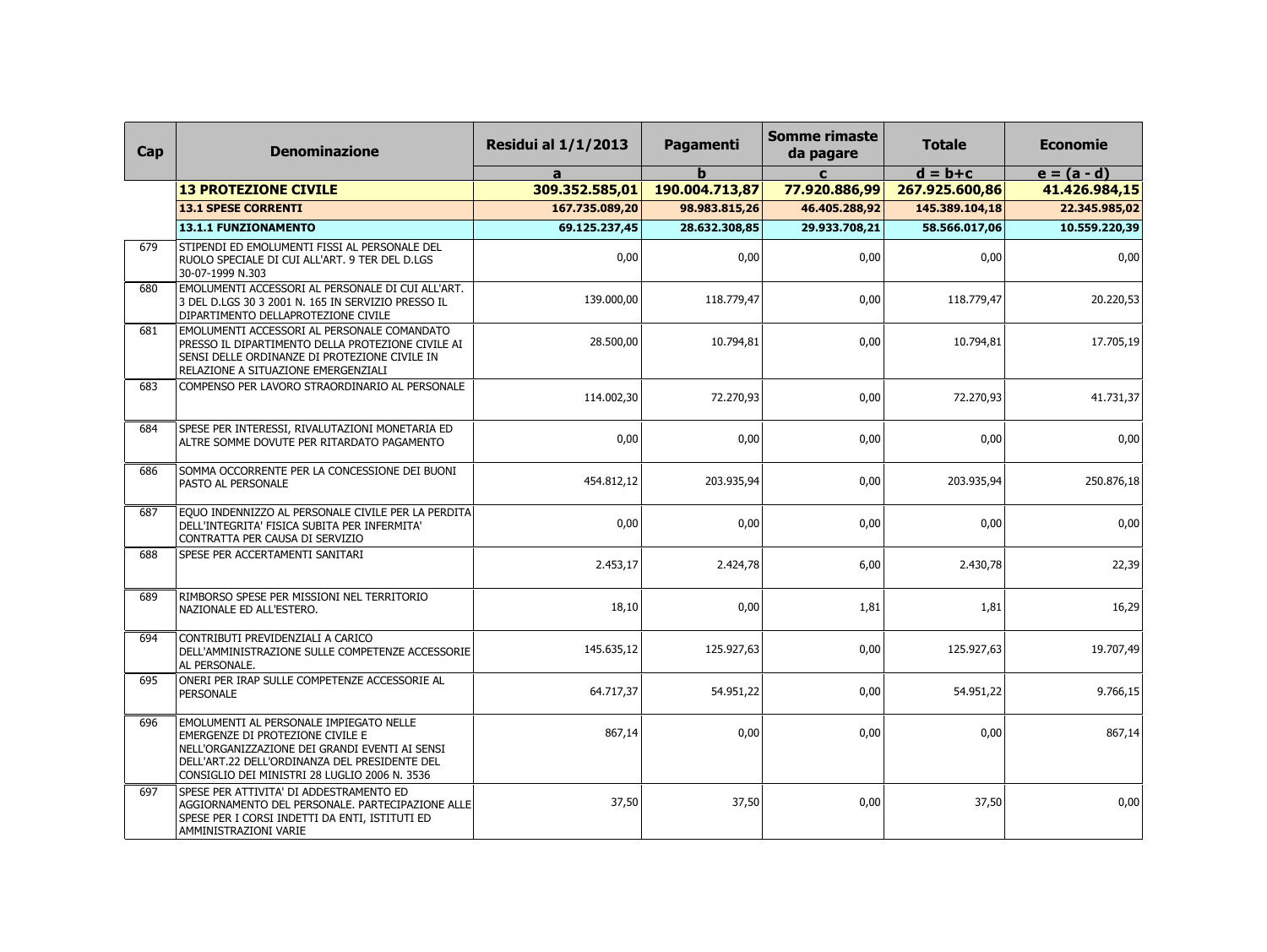| Cap | <b>Denominazione</b>                                                                                                                                                                                                                                                                                                                                                            | <b>Residui al 1/1/2013</b> | Pagamenti     | <b>Somme rimaste</b><br>da pagare | <b>Totale</b> | <b>Economie</b> |
|-----|---------------------------------------------------------------------------------------------------------------------------------------------------------------------------------------------------------------------------------------------------------------------------------------------------------------------------------------------------------------------------------|----------------------------|---------------|-----------------------------------|---------------|-----------------|
|     |                                                                                                                                                                                                                                                                                                                                                                                 | a                          | b             | $\mathbf{c}$                      | $d = b + c$   | $e = (a - d)$   |
| 700 | SPESE PER LA GESTIONE DEL SISTEMA INFORMATIVO                                                                                                                                                                                                                                                                                                                                   | 1.055.590,24               | 608.864.61    | 101.487,90                        | 710.352,51    | 345.237,73      |
| 704 | SPESE PER LA PULIZIA E L'IGIENE DEGLI UFFICI NONCHE'<br>LA MANUTENZIONE E RIPARAZIONE DI APPARECCHIATURE<br>E ATTREZZATURE - FACCHINAGGIO                                                                                                                                                                                                                                       | 98.972,67                  | 40.440,97     | 0,00                              | 40.440.97     | 58.531,70       |
| 708 | SPESE RELATIVE ALLE UTENZE DI ACQUA, ENERGIA<br>ELETTRICA, GAS, TELEFONI E AD ABBONAMENTI<br>TELEVISIVI, NONCHE' SPESE DA SOSTENERSI IN<br>APPLICAZIONE IN APPLICAZIONE DI NORME DI LEGGE, DI<br>REGOLAMENTI IVI COMPRESE QUELLE RELATIVE ALLO<br>SMALTIMENTO DEI RIFIUTI SOLIDI URBANI E DI RIFIUTI<br><b>SPECIALI</b>                                                         | 1.927.667,10               | 1.709.841,88  | 138.322,67                        | 1.848.164,55  | 79.502,55       |
| 710 | SPESE INERENTI I RAPPORTI DI COLLABORAZIONE<br>COORDINATA E CONTINUATIVA PER ESIGENZE DI<br>PROTEZIONE CIVILE NONCHE' PER IL FUNZIONAMENTO<br>DELLE STRUTTURE E DEI COMITATI DI RIENTRO<br>DALL'ORDINARIO PER LE EMERGENZE DI PROTEZIONE<br><b>CIVILE</b>                                                                                                                       | 71.873,30                  | 51.229,15     | 0,00                              | 51.229,15     | 20.644,15       |
| 715 | SPESE PER STUDI, INDAGINI E RILEVAZIONI PER LA<br>REALIZZAZIONE DI PROGRAMMI, PROGETTI E<br>MONITORAGGI FINALIZZATI ALLA PREVISIONE ED ALLA<br>PREVENZIONE DI CALAMITA' NONCHE' PER LA<br>SORVEGLIANZA TECNICO-SCIENTIFICA DEI FENOMENI<br>NATURALI                                                                                                                             | 49.771.442,48              | 22.263.522,23 | 20.168.462,98                     | 42.431.985,21 | 7.339.457,27    |
| 717 | ACQUISTO, MANUTENZIONE, NOLEGGIO ED ESERCIZIO DI<br>MEZZI DI TRASPORTO NONCHE' INSTALLAZIONE DI<br>ACCESSORI, PAGAMENTO PREMI ASSICURATIVI - IVI<br>COMPRESI QUELLI RELATIVI AL PERSONALE IN MISSIONE<br>IN OCCASIONE DELLE EMERGENZE - E COPERTURA RISCHI<br>DEL CONDUCENTE E DEI TRASPORTATI. SPESE PER<br>PERMESSI COMUNALI DI ACCESSO A ZONE DI TRAFFICO<br><b>LIMITATO</b> | 263.387,08                 | 64.645,04     | 198.203,65                        | 262.848,69    | 538,39          |
| 719 | SPESE PER L'ATTIVITA' DI COMUNICAZIONE<br>ISTITUZIONALE IVI COMPRESA LA PARTECIPAZIONE A<br>CONVEGNI ED ALTRE MANIFESTAZIONI.                                                                                                                                                                                                                                                   | 0,00                       | 0,00          | 0,00                              | 0,00          | 0,00            |
| 723 | ACQUISTO DI BANDIERE, DISTINTIVI, MEDAGLIE                                                                                                                                                                                                                                                                                                                                      | 0,00                       | 0,00          | 0,00                              | 0,00          | 0,00            |
| 726 | SPESE PER LA DOCUMENTAZIONE LA COMUNICAZIONE E<br>L'INFORMAZIONE DELLA POPOLAZIONE NEL TERRITORIO<br><b>NAZIONALE</b>                                                                                                                                                                                                                                                           | 803.740,25                 | 790.296,56    | 13.438,26                         | 803.734,82    | 5,43            |
| 729 | SPESE PER L'ATTIVITA' DI FUNZIONAMENTO DEGLI UFFICI<br>E DI INTERPRETARIATO ONERI PER L'OSPITALITA' DI<br>VISITE E DELEGAZIONI                                                                                                                                                                                                                                                  | 275.473,15                 | 275.466,52    | 5,43                              | 275.471,95    | 1,20            |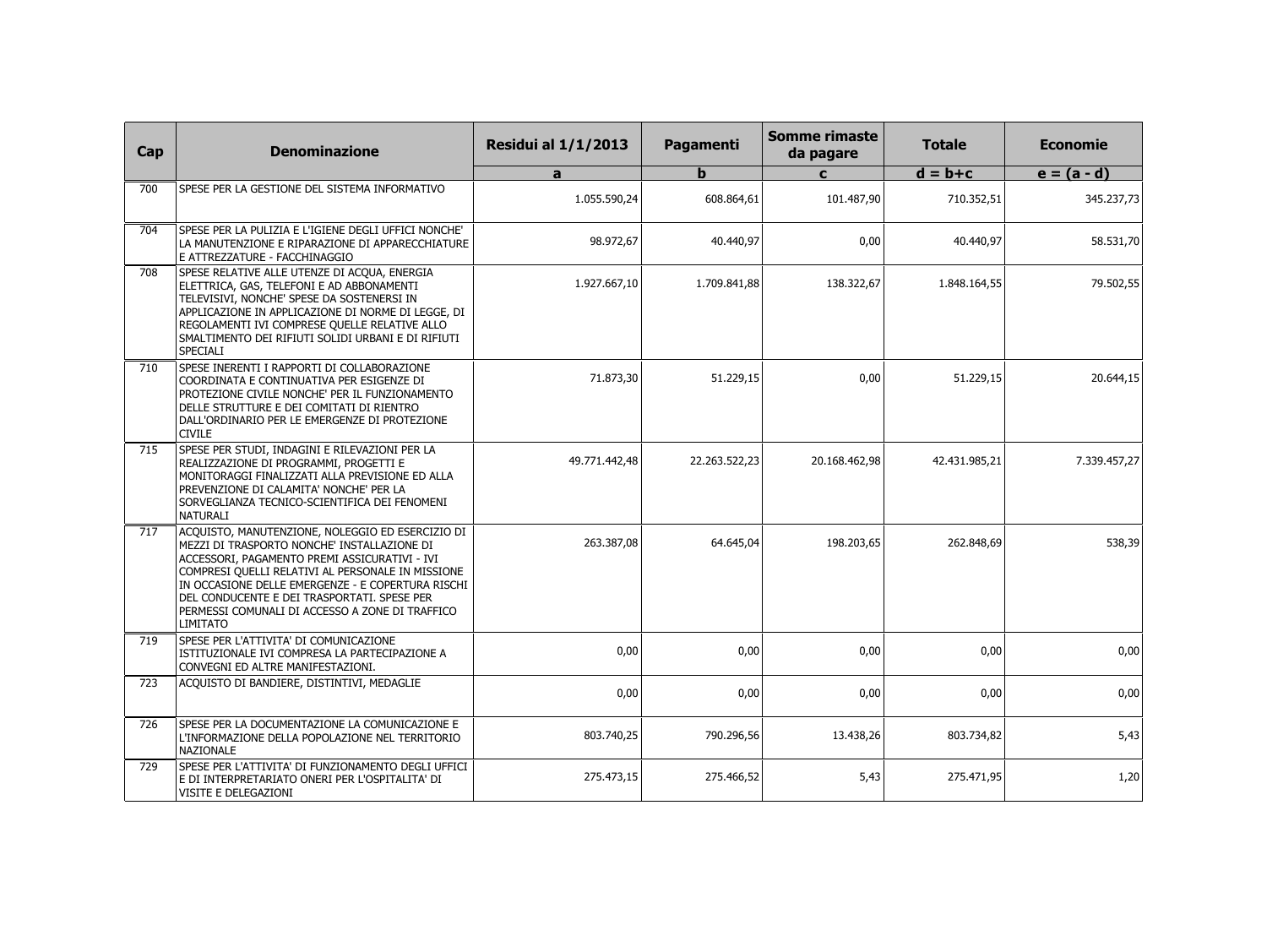| Cap | <b>Denominazione</b>                                                                                                                                                                                                                                     | <b>Residui al 1/1/2013</b> | Pagamenti     | <b>Somme rimaste</b><br>da pagare | <b>Totale</b> | <b>Economie</b> |
|-----|----------------------------------------------------------------------------------------------------------------------------------------------------------------------------------------------------------------------------------------------------------|----------------------------|---------------|-----------------------------------|---------------|-----------------|
|     |                                                                                                                                                                                                                                                          | a                          | b             | $\mathbf{c}$                      | $d = b + c$   | $e = (a - d)$   |
| 733 | COMPENSI PER ESPERTI E PER INCARICHI SPECIALI EX<br>ART.9 D.LGS. N. 303 1999.                                                                                                                                                                            | 1,81                       | 0,00          | 1,81                              | 1,81          | 0,00            |
| 734 | FITTO DI LOCALI ED ONERI ACCESSORI, IVI COMPRESE LE<br>SPESE PER LE ASSICURAZIONI, IL SERVIZIO DI VIGILANZA<br>E SICUREZZA, NONCHE' QUELLE DI RISCALDAMENTO E<br>CONDIZIONAMENTO D'ARIA DEI LOCALI                                                       | 517.033,99                 | 448.988,51    | 15.773,20                         | 464.761,71    | 52.272,28       |
| 735 | SPESE POSTALI E TELEGRAFICHE NONCHE' PER<br>TELECOMUNICAZIONI DI EMERGENZA IVI COMPRESE<br>QUELLE VIA SATELLITE                                                                                                                                          | 96.775,47                  | 60.102,77     | 11.357,91                         | 71.460,68     | 25.314,79       |
| 737 | MANUTENZIONE E CONDUZIONE DI IMMOBILI, IMPIANTI,<br>ATTREZZATURE E MACCHINARI                                                                                                                                                                            | 12.658.830,30              | 1.369.552,44  | 9.015.805.91                      | 10.385.358,35 | 2.273.471,95    |
| 741 | SPESE PER ONORARI E INDENNITA' DI MISSIONE<br>AVVOCATURA DELLO STATO E AVVOCATI DELEGATI,<br>NOTIFICAZIONI E COMUNICAZIONI, INDENNITA' A<br>TESTIMONI, ONORARI E INDENNITA' DI MISSIONE A<br>CONSULENTI TECNICI.                                         | 589.178,46                 | 318.337,78    | 270.840,68                        | 589.178,46    | 0,00            |
| 745 | RIMBORSO ALLE AMMINISTRAZIONI PUBBLICHE ED ENTI<br>DEGLI EMOLUMENTI CORRISPOSTI AL PERSONALE<br>ASSEGNATO PRESSO IL DIPARTIMENTO DELLA<br>PROTEZIONE CIVILE.                                                                                             | 45.228,33                  | 41.898,11     | 0,00                              | 41.898,11     | 3.330,22        |
|     | 13.1.2 INTERVENTI                                                                                                                                                                                                                                        | 98.609.851,75              | 70.351.506,41 | 16.471.580,71                     | 86.823.087,12 | 11.786.764,63   |
| 702 | SPESE DIRETTE A FRONTEGGIARE LO STATO DI<br>EMERGENZA IN RELAZIONE AGLI EVENTI SISMICI CHE<br>HANNO COLPITO LA REGIONE ABRUZZO                                                                                                                           | 21.441.219,65              | 17.501.440,83 | 193.636,13                        | 17.695.076,96 | 3.746.142,69    |
| 703 | FONDO PER LA PREVENZIONE DEL RISCHIO SISMICO                                                                                                                                                                                                             | 504.000,00                 | 0,00          | 0,00                              | 0,00          | 504.000,00      |
| 705 | SPESE DIRETTE A FRONTEGGIARE LO STATO DI<br>EMERGENZA UMANITARIA NEL TERRITORIO NAZIONALE IN<br>RELAZIONE ALL'ECCEZIONALE AFFLUSSO DI CITTADINI<br>APPARTENENTI AI PAESI DEL NORD AFRICA                                                                 | 3.211.539.47               | 2.621.598.15  | 10.095.66                         | 2.631.693.81  | 579.845,66      |
| 706 | SOMME DA TRASFERIRE PER LA RICOSTRUZIONE DELLE<br>AREE COLPITE DAL SISMA DEL 20-29 MAGGIO 2012                                                                                                                                                           | 0,00                       | 0,00          | 0,00                              | 0,00          | 0,00            |
| 742 | SPESE DI FUNZIONAMENTO RELATIVE ALLE RICORRENTI<br>EMERGENZE RIGUARDANTI GLI EVENTI SISMICI,<br>ALLUVIONALI, I NUBIFRAGI, I VULCANI, LE MAREGGIATE,<br>LA DIFESA DEL SUOLO, DELLE OPERE CIVILI, PUBBLICHE E<br>PRIVATE, DELLE FORESTE ED ALTRE CALAMITA' | 281.146,17                 | 217.222,35    | 27.930,59                         | 245.152,94    | 35.993,23       |
| 743 | SPESE DIRETTE A FRONTEGGIARE LO STATO DI<br>EMERGENZA NEL TERRITORIO DELL'ISOLA DEL GIGLIO<br>(GR) IN RELAZIONE AL NAUFRAGIO DELLA NAVE<br>COSTA-CONCORDIA                                                                                               | 1.785.500,00               | 336.632,82    | 1.448.867,18                      | 1.785.500,00  | 0,00            |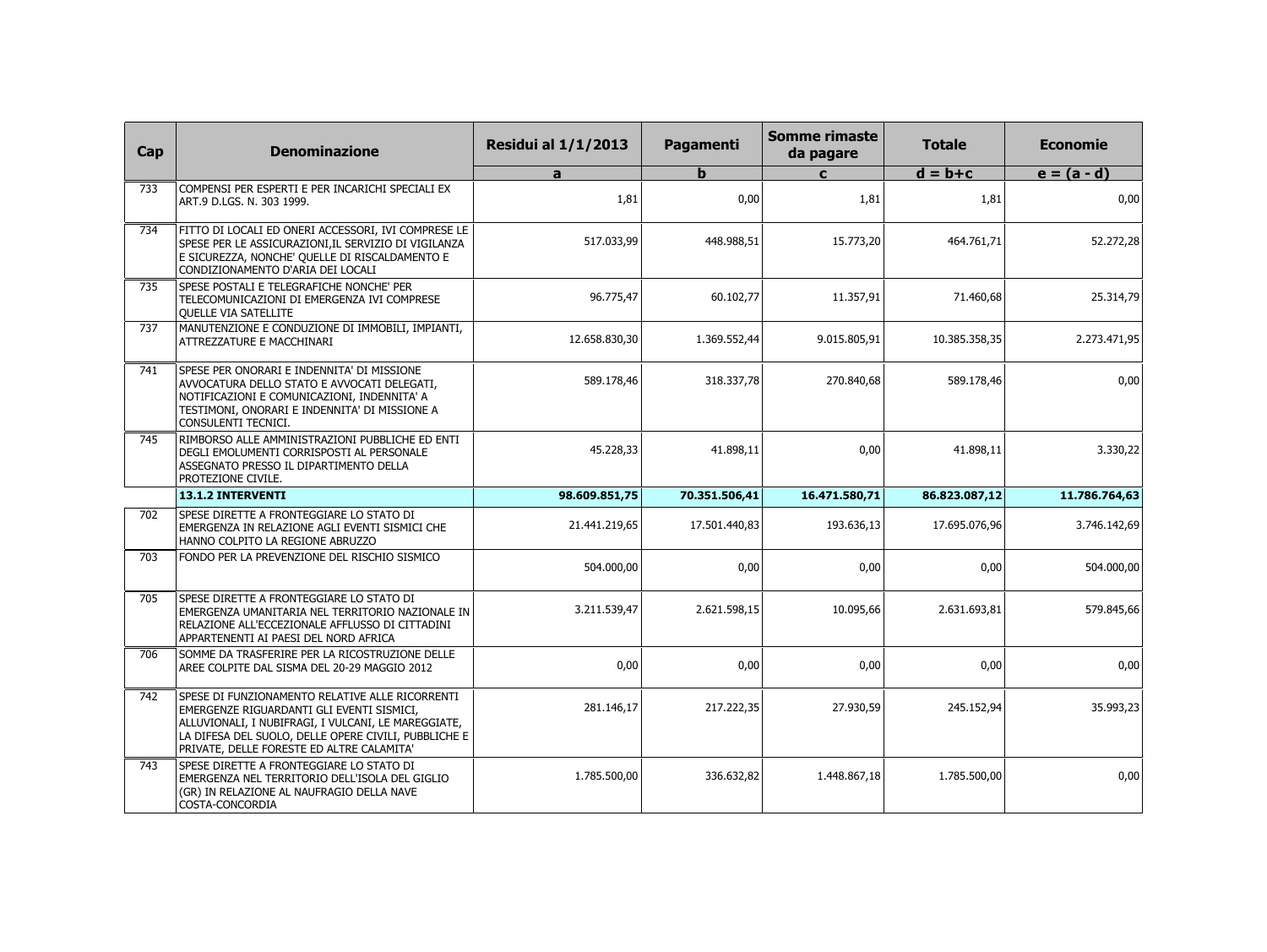| Cap | <b>Denominazione</b>                                                                                                                                                                                                                                                                                                                                                              | <b>Residui al 1/1/2013</b> | Pagamenti     | <b>Somme rimaste</b><br>da pagare | <b>Totale</b> | <b>Economie</b> |
|-----|-----------------------------------------------------------------------------------------------------------------------------------------------------------------------------------------------------------------------------------------------------------------------------------------------------------------------------------------------------------------------------------|----------------------------|---------------|-----------------------------------|---------------|-----------------|
|     |                                                                                                                                                                                                                                                                                                                                                                                   | a                          | b             | $\mathbf{c}$                      | $d = b + c$   | $e = (a - d)$   |
| 747 | SPESE CONNESSE ALLA REALIZZAZIONE DI RADAR<br>METEREOLOGICI E COFINANZIAMENTO DELLE RETI DI<br>MONITORAGGIO E SORVEGLIANZA DI INTERESSE<br>NAZIONALE FIDUCIARIE DI PROTEZIONE CIVILE                                                                                                                                                                                              | 10.162.710,03              | 6.679.353,96  | 50.064,99                         | 6.729.418,95  | 3.433.291,08    |
| 750 | SPESE PER LA REALIZZAZIONE DI PROGETTI<br>CO-FINANZIATI DALL'UNIONE EUROPEA PER LE ATTIVITA'<br>CONNESSE ALLA PROTEZIONE CIVILE                                                                                                                                                                                                                                                   | 1.494.285.89               | 902.797.32    | 476.196.32                        | 1.378.993.64  | 115.292,25      |
| 751 | SPESE PER LA DEFINIZIONE DELLE LINEE GUIDA, LA<br>PROGETTAZIONE,LA PIANIFICAZIONE, L'ORGANIZZAZIONE<br>E LA GESTIONE DELLE ATTIVITA' CONNESSE AI GRANDI<br>EVENTI DI CUI ALLA LEGGE 401 2001                                                                                                                                                                                      | 0,00                       | 0,00          | 0,00                              | 0,00          | 0,00            |
| 754 | SPESE DIRETTE A FRONTEGGIARE LO STATO DI<br>EMERGENZA IN RELAZIONE AGLI EVENTI SISMICI DI CUI<br>ALLE DELIBERE DEL CONSIGLIO DEI MINISTRI DEL 22 E 30<br>MAGGIO 2012                                                                                                                                                                                                              | 1.501.818,67               | 1.476.568,64  | 19.468,64                         | 1.496.037,28  | 5.781,39        |
| 755 | ONERI PER L'AMMORTAMENTO DI MUTUI STIPULATI<br>DIRETTAMENTE DAL DIPARTIMENTO PER LA PROTEZIONE<br>CIVILE A SEGUITO DEGLI EVENTI CALAMITOSI                                                                                                                                                                                                                                        | 0,00                       | 0,00          | 0,00                              | 0,00          | 0,00            |
| 756 | SPESE PER L'ACQUISTO, MANUTENZIONE, RIPARAZIONE,<br>LEASING, NOLEGGIO, ESERCIZIO DI MEZZI AEREI                                                                                                                                                                                                                                                                                   | 49.537.994,37              | 34.038.540,11 | 13.538.431,00                     | 47.576.971,11 | 1.961.023,26    |
| 757 | SISTEMI ABITATIVI, BENI MOBILI E DI<br>TELECOMUNICAZIONE DI EMERGENZA, SPESE PER<br>ACQUISTO, ADEGUAMENTO, LEASING, NOLEGGIO,<br>ESERCIZIO MANUTENZIONE - ANCHE STRAORDINARIA.<br>RIPARAZIONI, RECUPERO, TRASPORTO, POSIZIONAMENTO,<br>SPOSTAMENTO, SORVEGLIANZA, STOCCAGGIO, NONCHE'<br>PER LA PREDISPOSIZIONE DEI SITI E DELLE<br>INSTALLAZIONI                                 | 4.583.041,85               | 3.570.391,74  | 75.471,83                         | 3.645.863,57  | 937.178,28      |
| 758 | CONTRIBUTO DA CORRISPONDENTE AI SOGGETI PUBBLICI<br>E PRIVATI DANNEGGIATI PER EFFETTO DEGLI EVENTI<br>SISMICI DA EROGARE AI SOGGETTI DANNEGGIATI DEGLI<br>EVENTI SISMICI VERIFICATESI NELLA REGIONE EMILIA<br>ROMAGNA E CALABRIA NELL'ANNO 1996 E NELLE REGIONI<br>UMBRIA E MARCHE NEL SETTEMBRE E OTTOBRE 1997<br>COME PREVISTO DALL'ART.12 - COMMA 1 DELLA LEGGE N.<br>449 1997 | 0,00                       | 0,00          | 0,00                              | 0.00          | 0,00            |
| 759 | CONTRIBUTO DA CORRISPONDERE AI SOGGETTI PUBBLICI<br>E PRIVATI CHE PROVVEDONO ALLA RIPARAZIONE O<br>RICOSTRUZIONE DI EDIFICI ANCHE RURALI O DI OPERE<br>PUBBLICHE UBICATI NELLE ZONE AD ELEVATO RISCHIO<br>SISMICO, COME PREVISTO DALL'ART.12 - COMMA 3 DELLA<br>LEGGE N.449 1997                                                                                                  | 0,00                       | 0,00          | 0,00                              | 0,00          | 0,00            |
| 760 | ONERI CONNESSI ALL'ORGANIZZAZIONE DEL VERTICE G8<br>IN ITALIA                                                                                                                                                                                                                                                                                                                     | 325,00                     | 0,00          | 0,00                              | 0,00          | 325,00          |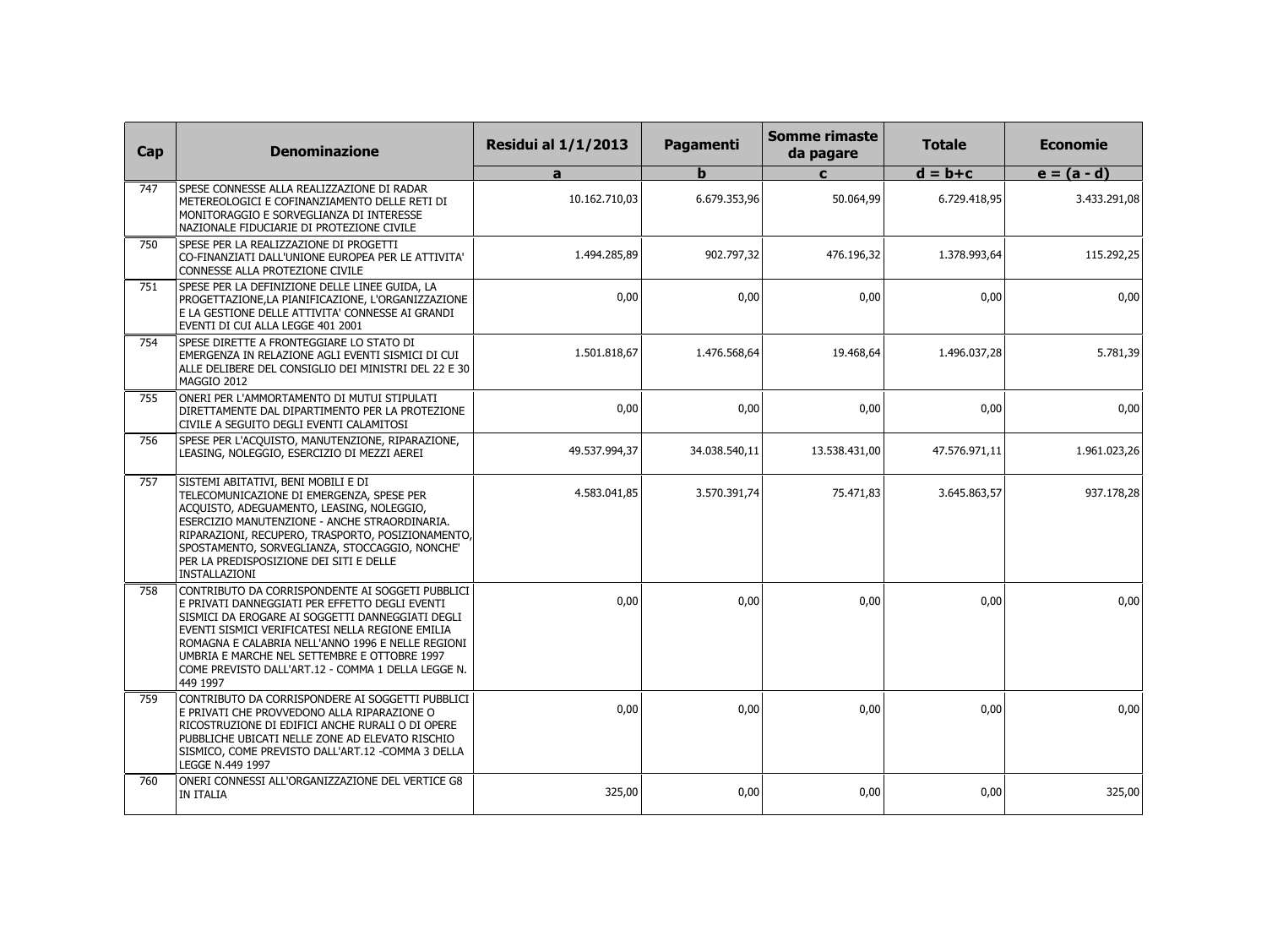| Cap | <b>Denominazione</b>                                                                                                                                                                                                                                                                         | <b>Residui al 1/1/2013</b> | Pagamenti     | <b>Somme rimaste</b><br>da pagare | <b>Totale</b>  | <b>Economie</b> |
|-----|----------------------------------------------------------------------------------------------------------------------------------------------------------------------------------------------------------------------------------------------------------------------------------------------|----------------------------|---------------|-----------------------------------|----------------|-----------------|
|     |                                                                                                                                                                                                                                                                                              | a                          | b             | $\mathbf{C}$                      | $d = b + c$    | $e = (a - d)$   |
| 761 | CONTRIBUTI AI GRUPPI, ASSOCIAZIONI, ENTI ORGANISMI<br>DI VOLONTARIATO DI PROTEZIONE CIVILE CENSITI AI<br>SENSI DEL D.M. 12 6 1990 PER L'ACQUISTO DI MEZZI ED<br>ATTREZZATURE NECESSARIE PER L'ESPLETAMENTO DELLE<br>ATTIVITA' DI SOCCORSO IN CASO DI EMERGENZA                               | 3.297.026,85               | 2.408.111,98  | 562.363,46                        | 2.970.475,44   | 326.551,41      |
| 762 | SPESE CONNESSE ALLE ATTIVITA' DI PREVISIONE,<br>PREVENZIONE E SOCCORSO, IVI COMPRESI LA<br>FORMAZIONE, L'ADDESTRAMENTO E LE ESERCITAZIONI<br>DEI GRUPPI, ASSOCIAZIONI, ENTI ED ORGANISMI DI<br>VOLONTARIATO DI PROTEZIONE CIVILE CENSITI AI SENSI<br>DEL DECRETO MINISTERIALE 12 GIUGNO 1990 | 414.420.96                 | 271.676,00    | 1.404,58                          | 273.080,58     | 141.340,38      |
| 763 | ONERI CONNESSI ALL'ORGANIZZAZIONE DEL VERTICE G8<br>NELLA CITTA' DI L'AQUILA                                                                                                                                                                                                                 | 394.822,84                 | 327.172,51    | 67.650,33                         | 394.822,84     | 0,00            |
| 764 | SOMME PROVENIENTI DA DONAZIONI PRIVATE PER LA<br>REALIZZAZIONE DI INTERVENTI DI PROTEZIONE CIVILE A<br>SEGUITO DI DICHIARAZIONE DELLO STATO DI EMERGENZA                                                                                                                                     | 0,00                       | 0,00          | 0,00                              | 0,00           | 0,00            |
| 766 | ONERI DERIVANTI DA ACCORDI DI COOPERAZIONE CON<br>GLI STATI ESTERI NEL CAMPO DELLA PROTEZIONE CIVILE                                                                                                                                                                                         | 0,00                       | 0,00          | 0,00                              | 0,00           | 0,00            |
|     | <b>13.2 SPESE IN CONTO CAPITALE</b>                                                                                                                                                                                                                                                          | 141.617.495,81             | 91.020.898,61 | 31.515.598,07                     | 122.536.496,68 | 19.080.999,13   |
|     | 13.2.3 INVESTIMENTI                                                                                                                                                                                                                                                                          | 141.617.495,81             | 91.020.898,61 | 31.515.598,07                     | 122.536.496.68 | 19.080.999,13   |
| 951 | FONDO PER INTERVENTI A TUTELA DELLE POPOLAZIONI<br>COLPITE DA EVENTI ATMOSFERICI AVVERSI VERIFICATESI<br>NELL'ULTIMO TRIENNIO                                                                                                                                                                | 0,00                       | 0,00          | 0,00                              | 0,00           | 0,00            |
| 955 | SPESE PER LA REALIZZAZIONE DI INTERVENTI<br>INFRASTRUTTURALI PRIORITARIAMENTE CONNESSI ALLA<br>RIDUZIONE DEL RISCHIO SISMICO EPER FAR FRONTE AD<br>EVENTI STRAORDINARI NEI TERRITORI DEGLI ENTI<br>LOCALI, DELLE AREE METROPOLITANE E DELLE CITTA'<br>D'ARTE                                 | 20.890.494,97              | 90.998,85     | 20.003.271,81                     | 20.094.270,66  | 796.224,31      |
| 956 | FONDO PER L'EMERGENZA RIFIUTI IN CAMPANIA                                                                                                                                                                                                                                                    | 0,00                       | 0,00          | 0,00                              | 0,00           | 0,00            |
| 957 | SPESE RELATIVE ALLE RICORRENTI EMERGENZE<br>RIGUARDANTI GLI EVENTI SISMICI, ALLUVIONALI, I<br>NUBIFRAGI, I VULCANI, LE MAREGGIATE, LA DIFESA DEL<br>SUOLO, DELLE OPERE CIVILI, PUBBLICHE E PRIVATE,<br>DELLE FORESTE ED ALTRE CALAMITA', ANCHE DI<br>CARATTERE ANTROPICO                     | 26.352.153,42              | 19.088.789,27 | 374.627,79                        | 19.463.417,06  | 6.888.736,36    |
| 958 | ONERI DERIVANTI DALLA CONCESSIONE DI CONTRIBUTI<br>PER L'AMMORTAMENTO DI MUTUI CONTRATTI DALLE<br>REGIONI A SEGUITO DEGLI EVENTI CALAMITOSI                                                                                                                                                  | 79.489.808,52              | 64.280.538,95 | 9.087.188,06                      | 73.367.727,01  | 6.122.081,51    |
| 959 | SISTEMA NAZIONALE INTEGRATO DI PREVISIONE,<br>PREVENZIONE E GESTIONE DELLE EMERGENZE                                                                                                                                                                                                         | 7.486.476,92               | 7.128.796,37  | 0,00                              | 7.128.796,37   | 357.680,55      |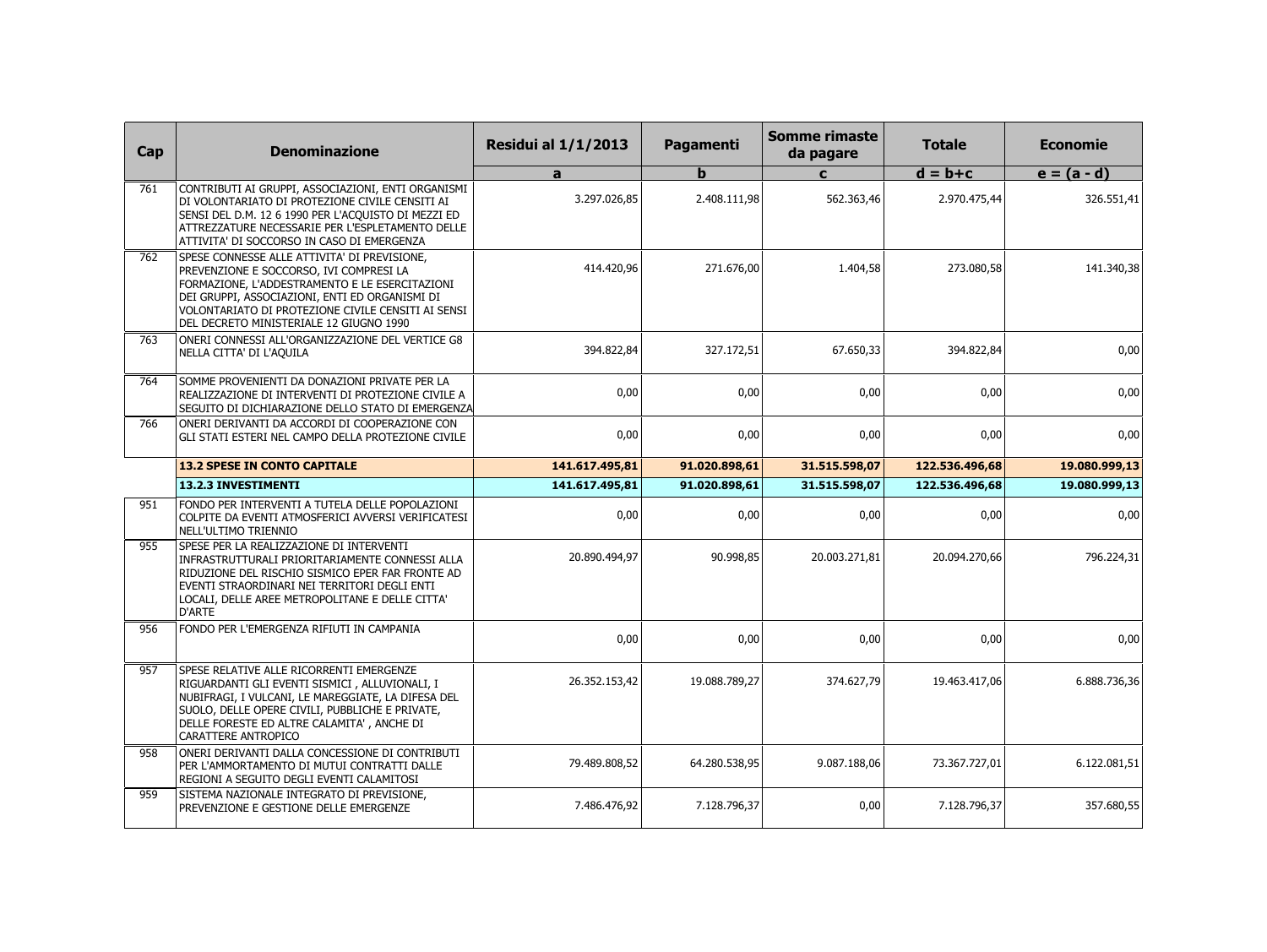| Cap | <b>Denominazione</b>                                                                                                                                                                                                       | <b>Residui al 1/1/2013</b> | Pagamenti   | Somme rimaste<br>da pagare | <b>Totale</b> | <b>Economie</b> |
|-----|----------------------------------------------------------------------------------------------------------------------------------------------------------------------------------------------------------------------------|----------------------------|-------------|----------------------------|---------------|-----------------|
|     |                                                                                                                                                                                                                            | a                          | $\mathbf b$ | $\mathbf{C}$               | $d = b + c$   | $e = (a - d)$   |
| 960 | SPESE PER ACQUISTO DI MEZZI AEREI                                                                                                                                                                                          | 0,00                       | 0,00        | 0,00                       | 0,00          | 0,00            |
| 961 | SPESE PER LO SVILUPPO DEL SISTEMA INFORMATIVO                                                                                                                                                                              | 500.264,54                 | 431.711.17  | 63.713,37                  | 495.424,54    | 4.840,00        |
| 972 | FONDO REGIONALE DI PROTEZIONE CIVILE                                                                                                                                                                                       | 3.104.036,40               | 0,00        | 0,00                       | 0,00          | 3.104.036,40    |
| 974 | FONDO PER LA PROTEZIONE CIVILE                                                                                                                                                                                             | 0,00                       | 0,00        | 0,00                       | 0,00          | 0,00            |
| 978 | SPESE DI ACQUISTO DI ATTREZZATURE E<br>APPARECCHIATURE NON INFORMATICHE, DI MOBILIO E DI<br><b>DOTAZIONI LIBRARIE</b>                                                                                                      | 64,00                      | 64,00       | 0,00                       | 64,00         | 0,00            |
| 979 | FONDO PER LA GESTIONE DELLE EMERGENZE NAZIONALI<br>DI PROTEZIONE CIVILE                                                                                                                                                    | 0,00                       | 0,00        | 0,00                       | 0,00          | 0,00            |
| 980 | CONTRIBUTI E O FINANZIAMENTI PER FRONTEGGIARE<br>INTERVENTI DI DIVERSA NATURA CONNESSI ALLE<br>CALAMITA' NATURALI ED ANTROPICHE CHE HANNO<br>INTERESSATO IL TERRITORIO NAZIONALE, COME<br>DISCIPLINATO DA SPECIFICHE NORME | 3.794.197,04               | 0,00        | 1.986.797,04               | 1.986.797,04  | 1.807.400,00    |
|     | <b>13.3 PARTITE DI GIRO</b>                                                                                                                                                                                                | 0,00                       | 0,00        | 0,00                       | 0,00          | 0,00            |
|     | <b>13.3.1 PARTITE DI GIRO</b>                                                                                                                                                                                              | 0,00                       | 0,00        | 0,00                       | 0,00          | 0,00            |
| 882 | <b>ANTICIPAZIONE AL CASSIERE</b>                                                                                                                                                                                           | 0,00                       | 0,00        | 0,00                       | 0,00          | 0,00            |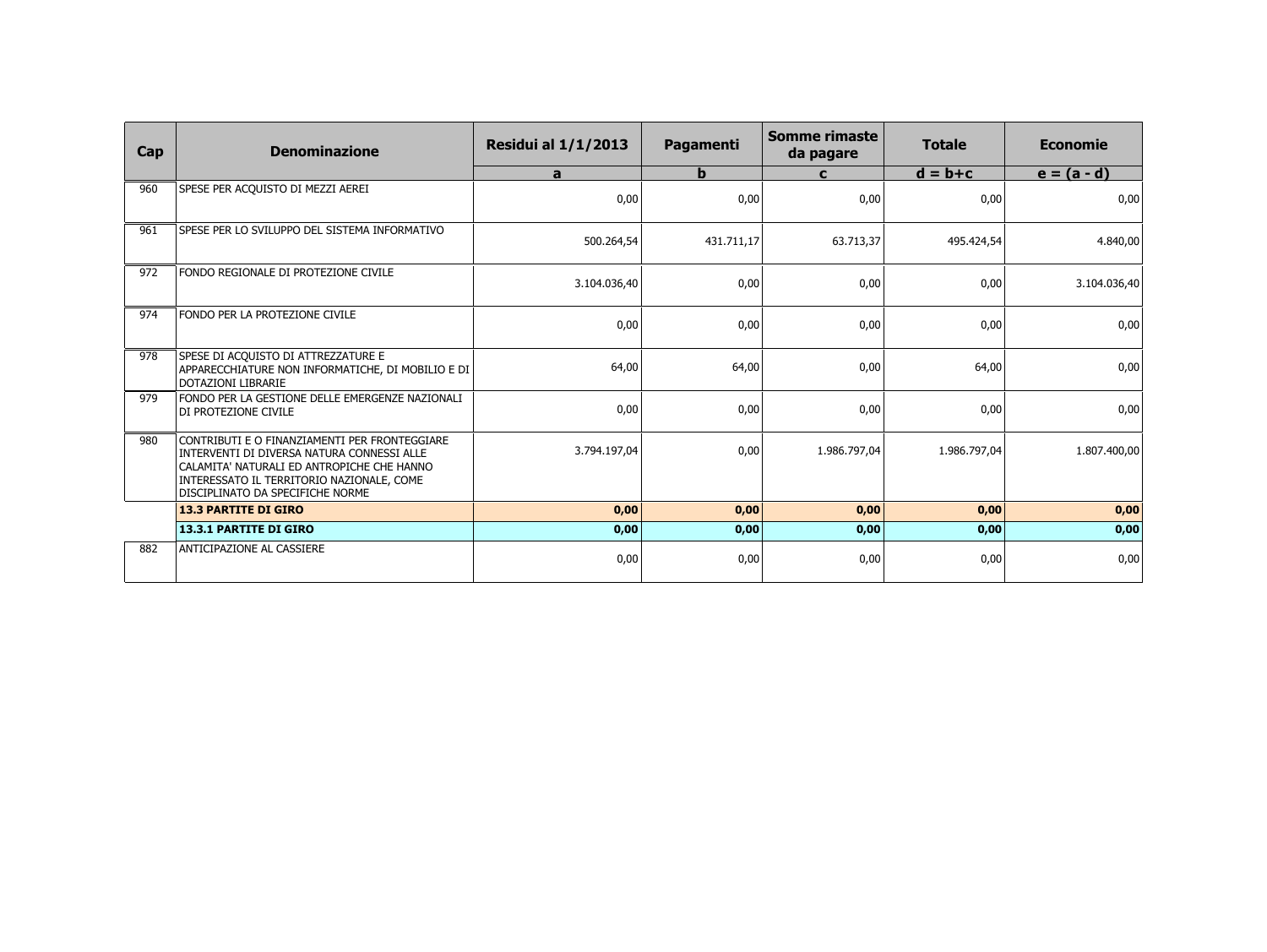| Cap | <b>Denominazione</b>                                                                                                                                                                                                                                                                                                   | <b>Residui al 1/1/2013</b> | Pagamenti    | <b>Somme rimaste</b><br>da pagare | <b>Totale</b> | <b>Economie</b> |
|-----|------------------------------------------------------------------------------------------------------------------------------------------------------------------------------------------------------------------------------------------------------------------------------------------------------------------------|----------------------------|--------------|-----------------------------------|---------------|-----------------|
|     |                                                                                                                                                                                                                                                                                                                        | a                          | $\mathbf b$  | $\mathbf{C}$                      | $d = b + c$   | $e = (a - d)$   |
|     | <b>14 POLITICHE ANTIDROGA</b>                                                                                                                                                                                                                                                                                          | 8.968.538,21               | 2.508.627,50 | 2.606.634,06                      | 5.115.261,56  | 3.853.276,65    |
|     | <b>14.1 SPESE CORRENTI</b>                                                                                                                                                                                                                                                                                             | 8.968.538,21               | 2.508.627,50 | 2.606.634,06                      | 5.115.261,56  | 3.853.276,65    |
|     | <b>14.1.1 FUNZIONAMENTO</b>                                                                                                                                                                                                                                                                                            | 27,15                      | 0,00         | 27,15                             | 27,15         | 0,00            |
| 781 | RIMBORSO SPESE PER MISSIONI NEL TERRITORIO<br>NAZIONALE ED ALL'ESTERO.                                                                                                                                                                                                                                                 | 27,15                      | 0,00         | 27,15                             | 27,15         | 0,00            |
| 785 | SPESE VARIE DI MINUTO FUNZIONAMENTO DEGLI UFFICI E<br>DI INTERPRETARIATO                                                                                                                                                                                                                                               | 0,00                       | 0,00         | 0,00                              | 0,00          | 0,00            |
| 795 | COMPENSI PER ESPERTI E PER INCARICHI SPECIALI EX<br>ART.9 D.LGS. N. 303 1999.                                                                                                                                                                                                                                          | 0,00                       | 0,00         | 0,00                              | 0,00          | 0,00            |
|     | 14.1.2 INTERVENTI                                                                                                                                                                                                                                                                                                      | 8.968.511,06               | 2.508.627,50 | 2.606.606,91                      | 5.115.234,41  | 3.853.276,65    |
| 770 | SOMME OCCORRENTI PER IL PAGAMENTO DI IMPEGNI<br>PREGRESSI PER FINANZIARE I RAPPORTI GIA' IN<br>PRECEDENZA COSTITUITI                                                                                                                                                                                                   | 0,00                       | 0,00         | 0,00                              | 0,00          | 0,00            |
| 771 | SPESE PER INTERVENTI SPECIFICI PER<br>L'IMPLEMENTAZIONE DEL SISTEMA DI ALLERTA PRECOCE,<br>SISTEMI DI COMUNICAZIONE E ATTIVITA' DI<br>MONITORAGGIO                                                                                                                                                                     | 535.000,00                 | 87.000,00    | 212.000,00                        | 299.000,00    | 236.000,00      |
| 772 | FONDO PER L'INCIDENTALITA' NOTTURNA                                                                                                                                                                                                                                                                                    | 0,00                       | 0,00         | 0,00                              | 0,00          | 0,00            |
| 773 | SPESE PER L'ATTIVITA' DI PROMOZIONE E SOSTEGNO DI<br>COLLABORAZIONI INTERNAZIONALI IN AMBITO<br>SCIENTIFICO E DELLE POLITICHE ANTIDROGA.                                                                                                                                                                               | 195.495,00                 | 156.396,00   | 39.099,00                         | 195.495,00    | 0,00            |
| 786 | SPESE PER INTERVENTI E PROGETTI FINALIZZATI ALLA<br>PREVENZIONE E AL RECUPERO DALLE<br>TOSSICODIPENDENZE E DALL'ALCOOLDIPENDENZA<br>CORRELATA NONCHE' SPESE RELATIVE AD ATTIVITA' DI<br>DOCUMENTAZIONE E STUDIO PER LE POLITICHE<br>ANTIDROGA E PER LE CONVENZIONI ISTITUZIONALI<br>ANCHE CON ORGANISMI INTERNAZIONALI | 7.802.283,60               | 2.234.636,26 | 2.117.324,94                      | 4.351.961,20  | 3.450.322,40    |
| 787 | SPESE PER LA GESTIONE DELL'OSSERVATORIO NAZIONALE<br>SULLE TOSSICO DIPENDENZE, MONITORAGGIO E FLUSSO<br>DATI NONCHE' PER LA RELAZIONE ANNUALE AL<br>PARLAMENTO E REPORTISTICA ISTITUZIONALE.                                                                                                                           | 0,00                       | 0,00         | 0,00                              | 0,00          | 0,00            |
| 788 | SPESE PER LA CONFERENZA TRIENNALE SUI PROBLEMI<br>CONNESSI ALLA TOSSICODIPENDENZA                                                                                                                                                                                                                                      | 32.996,04                  | 0,00         | 12.100,00                         | 12.100,00     | 20.896,04       |
| 789 | SPESE PER INTERVENTI DI COMUNICAZIONE E<br><b>DOCUMENTAZIONE</b>                                                                                                                                                                                                                                                       | 402.736,42                 | 30.595,24    | 226.082,97                        | 256.678,21    | 146.058,21      |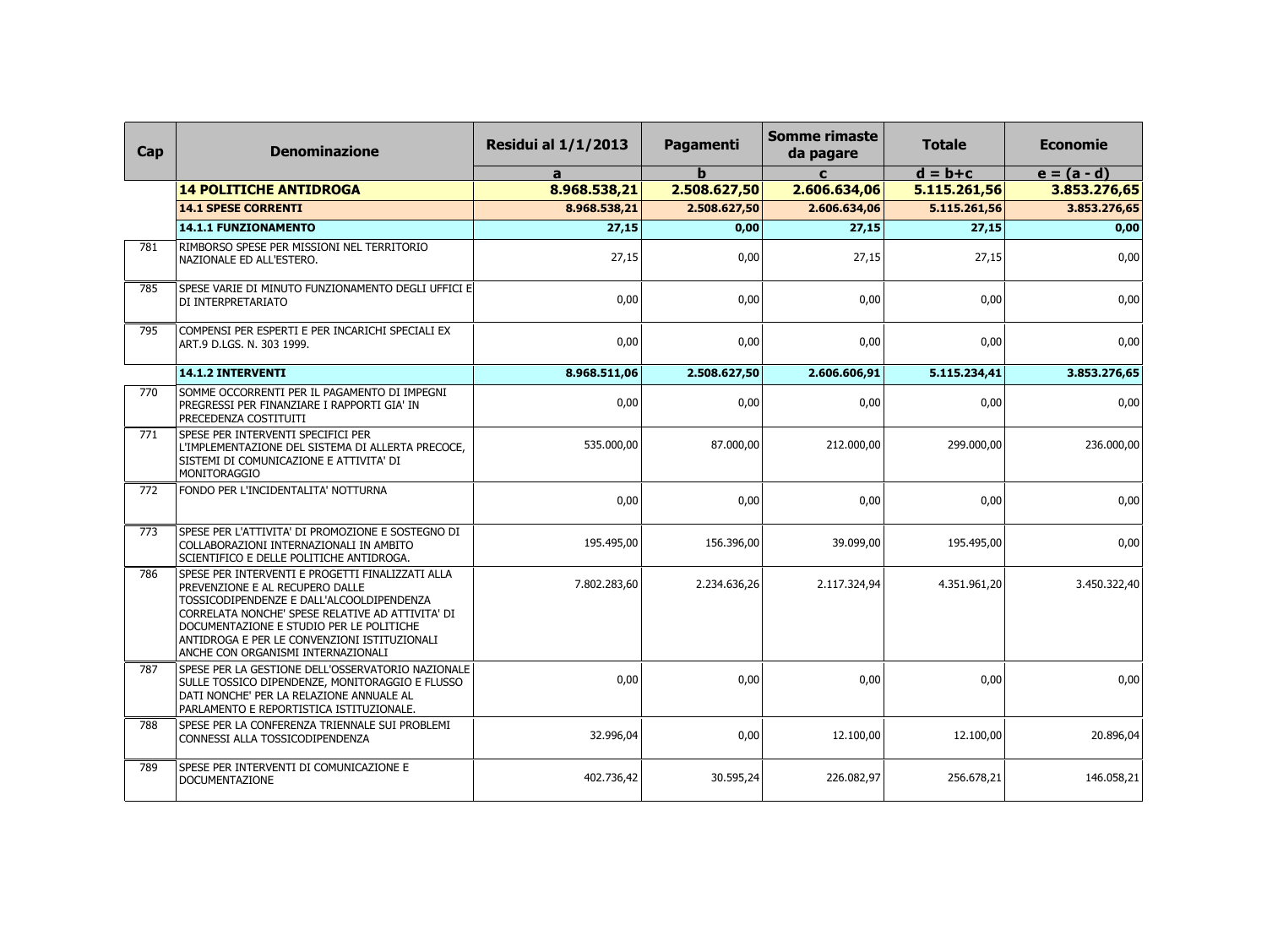| Cap | <b>Denominazione</b>          | <b>Residui al 1/1/2013</b> | Pagamenti | Somme rimaste l<br>da pagare | <b>Totale</b> | <b>Economie</b> |
|-----|-------------------------------|----------------------------|-----------|------------------------------|---------------|-----------------|
|     |                               |                            |           |                              | $d = b + c$   | $e = (a - d)$   |
|     | <b>14.3 PARTITE DI GIRO</b>   | 0,00                       | 0,00      | 0,00                         | 0,00          | 0,00            |
|     | <b>14.3.1 PARTITE DI GIRO</b> | 0,00                       | 0,00      | 0,00                         | 0,00          | 0,00            |
| 883 | ANTICIPAZIONI AL CASSIERE     | 0,00                       | 0,00      | 0,00                         | 0,00          | 0,00            |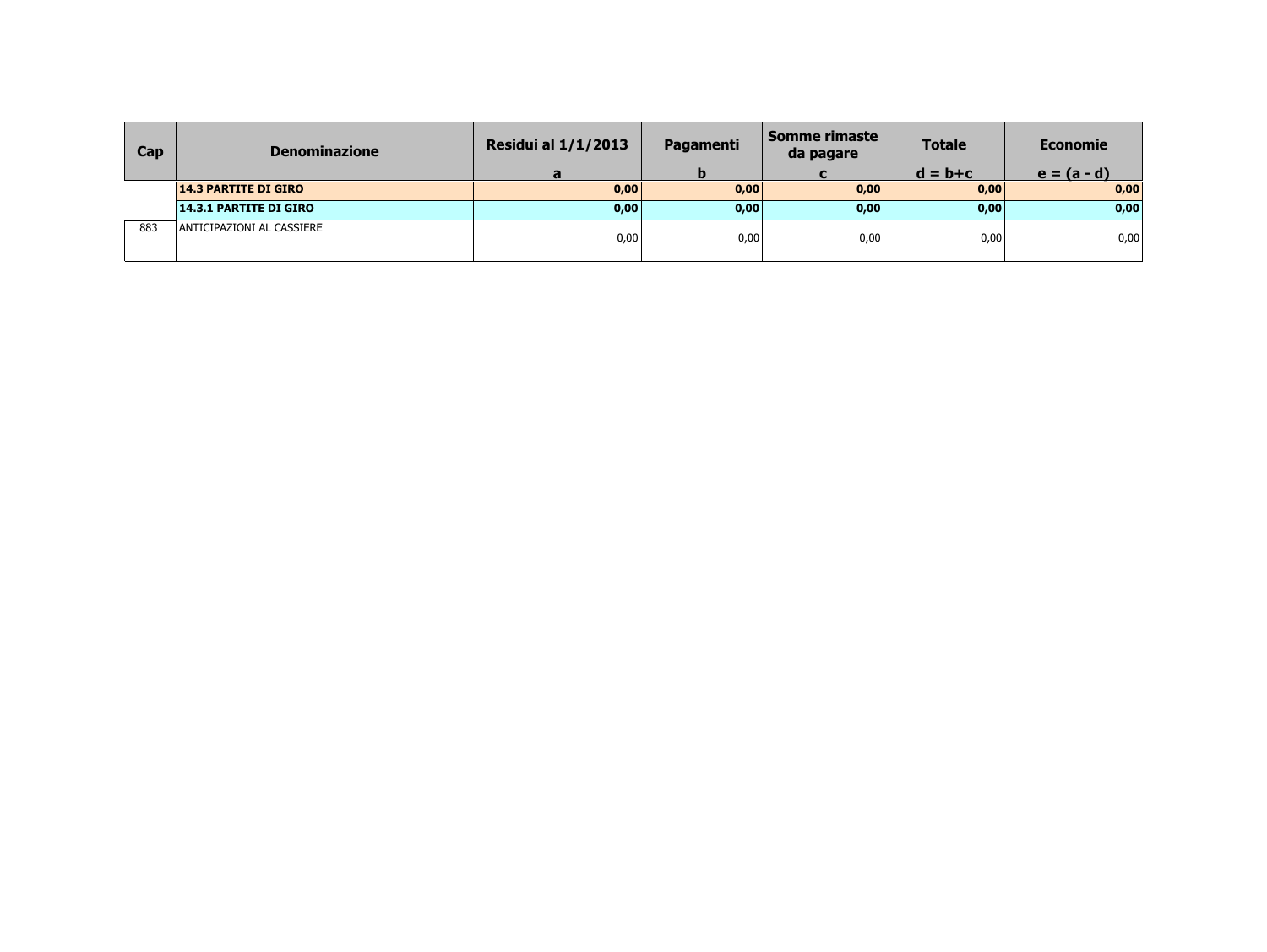| Cap | <b>Denominazione</b>                                                                                                                                                                                                                                                                                         | <b>Residui al 1/1/2013</b> | <b>Pagamenti</b> | <b>Somme rimaste</b><br>da pagare | <b>Totale</b> | <b>Economie</b> |
|-----|--------------------------------------------------------------------------------------------------------------------------------------------------------------------------------------------------------------------------------------------------------------------------------------------------------------|----------------------------|------------------|-----------------------------------|---------------|-----------------|
|     |                                                                                                                                                                                                                                                                                                              | a                          | h                | $\mathbf{c}$                      | $d = b + c$   | $e = (a - d)$   |
|     | <b>15 POLITICHE PER LA FAMIGLIA</b>                                                                                                                                                                                                                                                                          | 90.106.297,00              | 34.508.373,86    | 52.396.510,97                     | 86.904.884,83 | 3.201.412,17    |
|     | <b>15.1 SPESE CORRENTI</b>                                                                                                                                                                                                                                                                                   | 90.106.297,00              | 34.508.373,86    | 52.396.510,97                     | 86.904.884,83 | 3.201.412,17    |
|     | <b>15.1.1 FUNZIONAMENTO</b>                                                                                                                                                                                                                                                                                  | 17.554,06                  | 16.970,01        | 0,00                              | 16.970,01     | 584,05          |
| 824 | RIMBORSO SPESE PER MISSIONI NEL TERRITORIO<br>NAZIONALE ED ALL'ESTERO, IVI COMPRESE QUELLE DEL<br>MINISTRO E DEL SOTTOSEGRETARIO DI STATO.                                                                                                                                                                   | 11.726,16                  | 11.717,11        | 0,00                              | 11.717,11     | 9,05            |
| 827 | SPESE VARIE DI MINUTO FUNZIONAMENTO DEGLI UFFICI E<br>DI INTERPRETARIATO                                                                                                                                                                                                                                     | 5.252,90                   | 5.252,90         | 0,00                              | 5.252,90      | 0,00            |
| 828 | SPESE DI RAPPRESENTANZA                                                                                                                                                                                                                                                                                      | 575,00                     | 0,00             | 0,00                              | 0,00          | 575,00          |
| 829 | COMPENSI PER ESPERTI E PER INCARICHI SPECIALI EX<br>ART.9 D.LGS. N. 303 1999.                                                                                                                                                                                                                                | 0,00                       | 0,00             | 0,00                              | 0,00          | 0,00            |
| 831 | SPESE PER LA PARTECIPAZIONE A CONVEGNI ED ALTRE<br>MANIFESTAZIONI.                                                                                                                                                                                                                                           | 0,00                       | 0,00             | 0,00                              | 0,00          | 0,00            |
| 833 | SPESE PER STUDI INDAGINI E RILEVAZIONI                                                                                                                                                                                                                                                                       | 0,00                       | 0.00             | 0,00                              | 0.00          | 0,00            |
|     | 15.1.2 INTERVENTI                                                                                                                                                                                                                                                                                            | 90.088.742,94              | 34.491.403,85    | 52.396.510,97                     | 86.887.914,82 | 3.200.828,12    |
| 518 | SPESE PER L'ESECUZIONE DELLA CONVENZIONE<br>STIPULATA ALL'AJA IL 29 MAGGIO 1993 PER LA TUTELA<br>DEI MINORI E LA COOPERAZIONE IN MATERIA DI<br>ADOZIONE INTERNAZIONALE. SPESE IN TEMA DI<br>ADOZIONE DI MINORI STRANIERI. SPESE PER IL<br>FUNZIONAMENTO DELLA COMMISSIONE PER LE ADOZIONI<br>INTERNAZIONALI. | 4.927.019,44               | 2.984.386,60     | 1.919.695,72                      | 4.904.082,32  | 22.937,12       |
| 523 | SPESE DI FUNZIONAMENTO DELL'UFFICIO DELL'AUTORITA'<br>GARANTE PER L'INFANZIA E L'ADOLESCENZA                                                                                                                                                                                                                 | 0,00                       | 0,00             | 0,00                              | 0,00          | 0,00            |
| 524 | SPESE DI NATURA OBBLIGATORIA DELL'UFFICIO<br>DELL'AUTORITA' GARANTE PER L'INFANZIA E<br>L'ADOLESCENZA                                                                                                                                                                                                        | 0,00                       | 0,00             | 0,00                              | 0,00          | 0,00            |
| 525 | SOMME DA DESTINARE ALLE INIZIATIVE RELATIVE<br>ALL'ANNO EUROPEO DELL'INVECCHIAMENTO ATTIVO E<br>DELLA SOLIDARIETA' TRA LE GENERAZIONI                                                                                                                                                                        | 324,55                     | 324,55           | 0,00                              | 324,55        | 0,00            |
| 526 | INTERVENTI A FAVORE DELL'INTEGRAZIONE DI NUCLEI<br>FAMILIARI IN CONDIZIONI DI DISAGIO, ANCHE<br>PROVENIENTI DA ALTRI PAESI                                                                                                                                                                                   | 0,00                       | 0,00             | 0,00                              | 0,00          | 0,00            |
| 538 | FONDO PER IL SOSTEGNO DELLE ADOZIONI<br>INTERNAZIONALI                                                                                                                                                                                                                                                       | 1.000.018,53               | 1.000.018,53     | 0,00                              | 1.000.018,53  | 0,00            |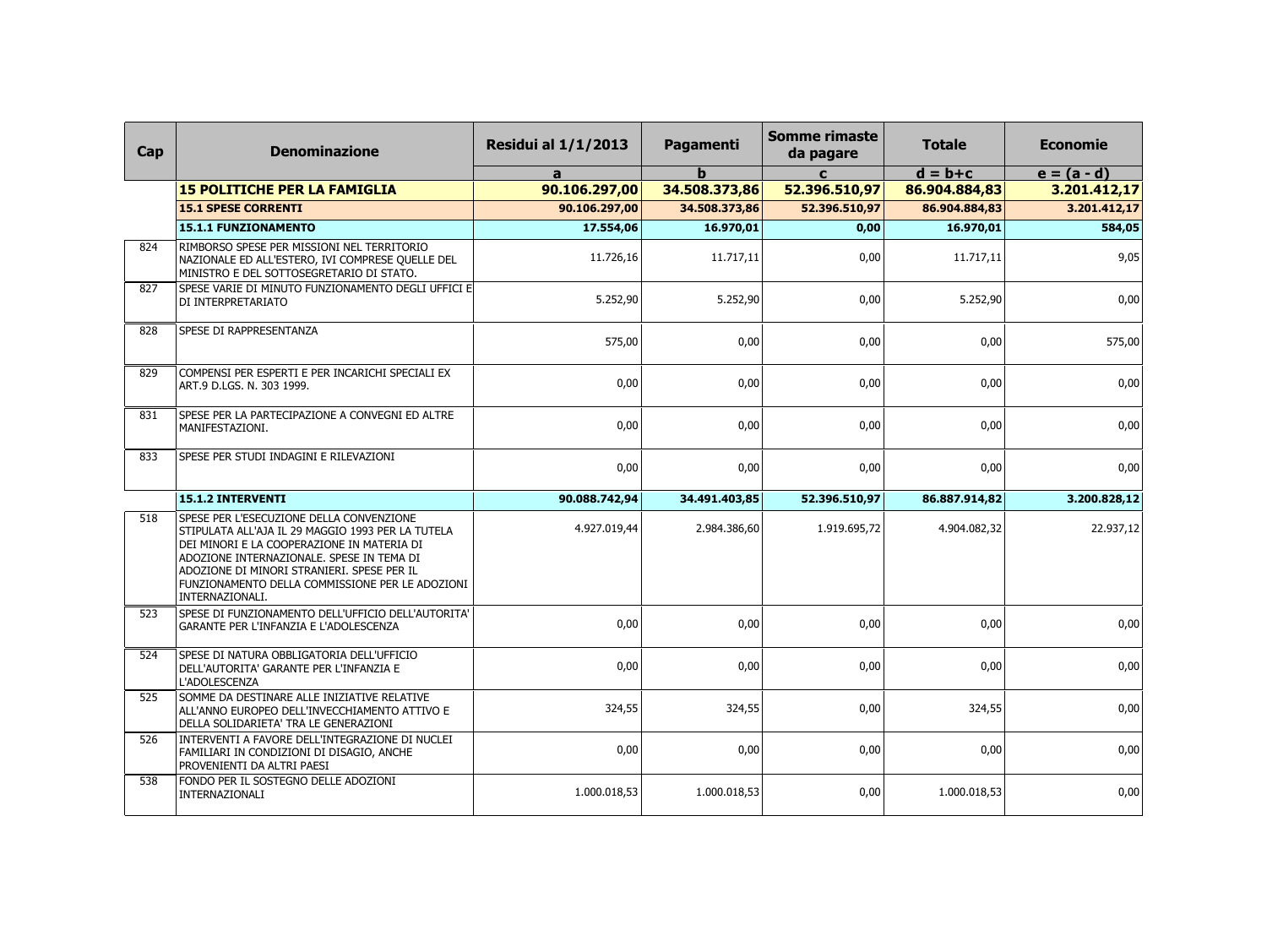| Cap | <b>Denominazione</b>                                                                                                                      | <b>Residui al 1/1/2013</b> | Pagamenti     | <b>Somme rimaste</b><br>da pagare | <b>Totale</b> | <b>Economie</b> |
|-----|-------------------------------------------------------------------------------------------------------------------------------------------|----------------------------|---------------|-----------------------------------|---------------|-----------------|
|     |                                                                                                                                           | $\mathbf{a}$               | $\mathbf b$   | C                                 | $d = b + c$   | $e = (a - d)$   |
| 857 | FONDO PER PROMUOVERE E INCENTIVARE FORME DI<br>ARTICOLAZIONE DELLA PRESTAZIONE LAVORATIVA VOLTE<br>A CONCILIARE TEMPO DI VITA E DI LAVORO | 0,00                       | 0,00          | 0,00                              | 0,00          | 0,00            |
| 858 | FONDO PER LE POLITICHE PER LA FAMIGLIA                                                                                                    | 54.185.789,00              | 18.370.995,58 | 35.757.231,49                     | 54.128.227,07 | 57.561,93       |
| 859 | FONDO PER PIANO SERVIZI SOCIO-EDUCATIVI                                                                                                   | 0,00                       | 0,00          | 0,00                              | 0,00          | 0,00            |
| 880 | SOMME DA DESTINARE ALL'ASSISTENZA TECNICA PER I<br>SERVIZI DI CURA ALLA PERSONA                                                           | 0,00                       | 0,00          | 0,00                              | 0,00          | 0,00            |
| 898 | FONDO DI CREDITO PER I NUOVI NATI                                                                                                         | 0,00                       | 0,00          | 0,00                              | 0,00          | 0,00            |
| 899 | SOMME DA DESTINARE AD INTERVENTI PER ATTIVITA' DI<br>COMPETENZA STATALE RELATIVE AL FONDO POLITICHE<br>lper la famiglia                   | 29.975.591,42              | 12.135.678,59 | 14.719.583,76                     | 26.855.262,35 | 3.120.329,07    |
|     | <b>15.3 PARTITE DI GIRO</b>                                                                                                               | 0,00                       | 0,00          | 0,00                              | 0,00          | 0,00            |
|     | <b>15.3.1 PARTITE DI GIRO</b>                                                                                                             | 0,00                       | 0,00          | 0,00                              | 0,00          | 0,00            |
| 885 | ANTICIPAZIONI AL CASSIERE                                                                                                                 | 0,00                       | 0,00          | 0,00                              | 0,00          | 0,00            |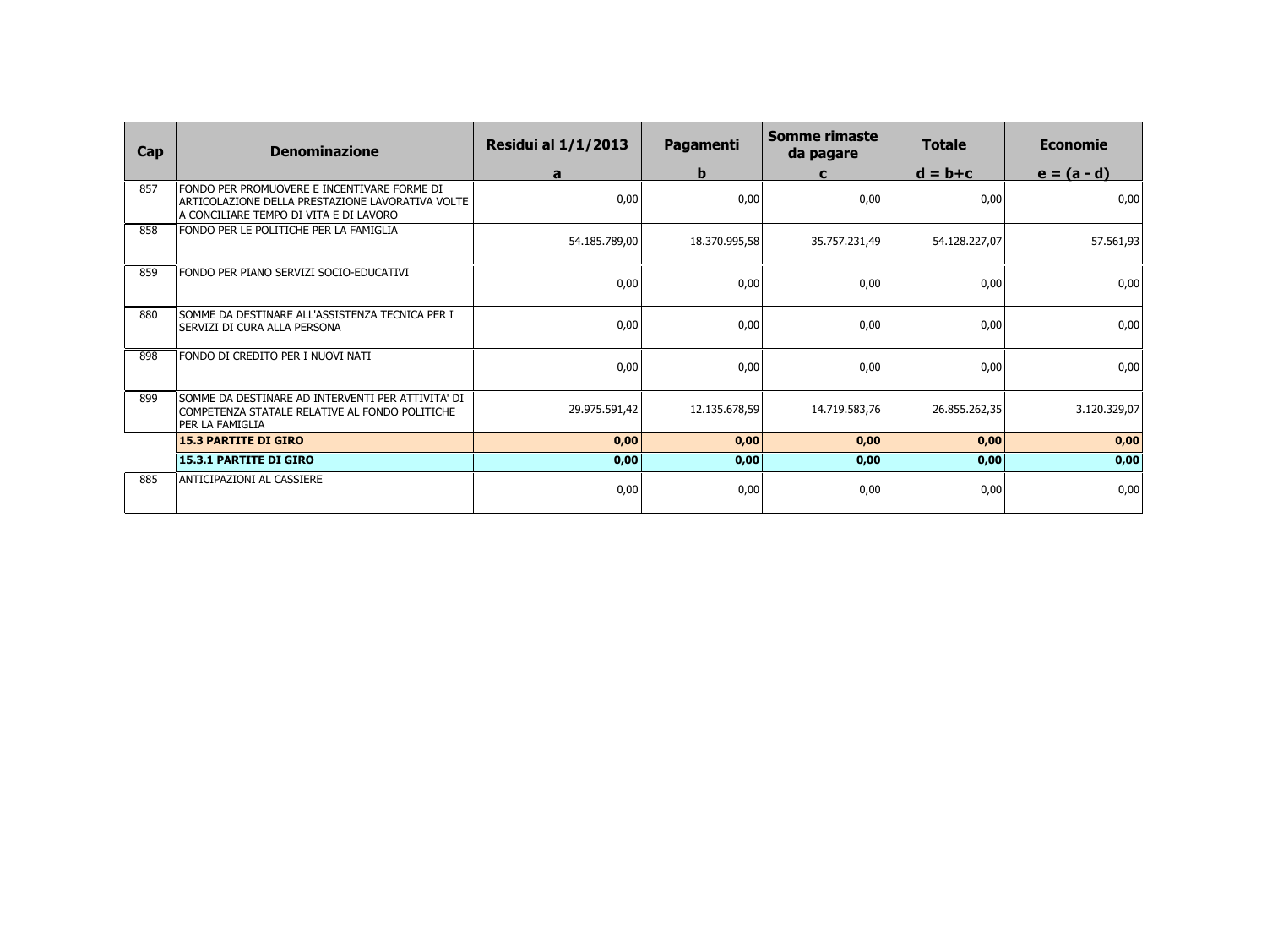| Cap | <b>Denominazione</b>                                                                                                                                             | <b>Residui al 1/1/2013</b> | Pagamenti    | <b>Somme rimaste</b><br>da pagare | <b>Totale</b> | <b>Economie</b> |
|-----|------------------------------------------------------------------------------------------------------------------------------------------------------------------|----------------------------|--------------|-----------------------------------|---------------|-----------------|
|     |                                                                                                                                                                  | a                          | b            | $\mathbf{C}$                      | $d = b + c$   | $e = (a - d)$   |
|     | <b>16 GIOVENTU'</b>                                                                                                                                              | 28.520.788,19              | 9.343.098,10 | 3.557.738,22                      | 12.900.836,32 | 15.619.951,87   |
|     | <b>16.1 SPESE CORRENTI</b>                                                                                                                                       | 28.520.788,19              | 9.343.098,10 | 3.557.738,22                      | 12.900.836,32 | 15.619.951,87   |
|     | <b>16.1.1 FUNZIONAMENTO</b>                                                                                                                                      | 361.560,35                 | 96.054,27    | 29.323,28                         | 125.377,55    | 236.182,80      |
| 790 | SPESE PER ACQUISTO GIORNALI, RIVISTE E PERIODICI.                                                                                                                | 0,00                       | 0,00         | 0,00                              | 0,00          | 0,00            |
| 791 | SPESE PER LA VIGILANZA SULL'AGENZIA NAZIONALE<br>GIOVANI (DECISIONE N.1719 2006 CE) COMPRESA LA<br>PARTECIPAZIONE ALLE RIUNIONI CONVOCATE<br>DALL'UNIONE EUROPEA | 59.102,33                  | 23.457,04    | 19.442,40                         | 42.899,44     | 16.202,89       |
| 820 | SPESE PER IL FUNZIONAMENTO DELLA STRUTTURA DI<br>MISSIONE A SUPPORTO DEL MINISTRO IN MATERIA DI<br>COOPERAZIONE INTERNAZIONALE                                   | 0,00                       | 0,00         | 0,00                              | 0,00          | 0,00            |
| 821 | RETRIBUZIONI AL PERSONALE IN SERVIZIO PRESSO LA<br>STRUTTURA DI MISSIONE A SUPPORTO DEL MINISTRO IN<br>MATERIA DI COOPERAZIONEINTERNAZIONALE                     | 0,00                       | 0,00         | 0,00                              | 0,00          | 0,00            |
| 835 | TRATTAMENTO ECONOMICO ACCESSORIO DEL PERSONALE<br>DEGLI UFFICI DI DIRETTA COLLABORAZIONE DEL<br>MINISTRO.                                                        | 136.123,47                 | 35.044,46    | 4.447,16                          | 39.491,62     | 96.631,85       |
| 836 | CONTRIBUTI PREVIDENZIALI A CARICO<br>DELL'AMMINISTRAZIONE SULLE COMPETENZE ACCESSORIE<br>AL PERSONALE DI DIRETTA COLLABORAZIONE.                                 | 86.650,04                  | 7.554,36     | 1.076,21                          | 8.630,57      | 78.019,47       |
| 837 | ONERI PER IRAP SULLE COMPETENZE ACCESSORIE AL<br>PERSONALE DI DIRETTA COLLABORAZIONE                                                                             | 13.192,94                  | 3.024,09     | 378,01                            | 3.402,10      | 9.790,84        |
| 838 | RIMBORSO SPESE PER MISSIONI NEL TERRITORIO<br>NAZIONALE ED ALL'ESTERO, IVI COMPRESE QUELLE DEL<br>MINISTRO E DEL PERSONALE DI DIRETTA<br>COLLABORAZIONE.         | 55.854,55                  | 22.195,53    | 3.961,40                          | 26.156,93     | 29.697,62       |
| 842 | SPESE VARIE DI MINUTO FUNZIONAMENTO DEGLI UFFICI E<br>DI INTERPRETARIATO                                                                                         | 7.937,73                   | 4.021,88     | 0,00                              | 4.021,88      | 3.915,85        |
| 843 | SPESE DI RAPPRESENTANZA                                                                                                                                          | 2.198,27                   | 756,91       | 18,10                             | 775,01        | 1.423,26        |
| 844 | COMPENSI PER ESPERTI E PER INCARICHI SPECIALI EX<br>ART.9 D.LGS. N. 303 1999.                                                                                    | 501,02                     | 0,00         | 0,00                              | 0,00          | 501,02          |
| 846 | SPESE PER LA PARTECIPAZIONE A CONVEGNI ED ALTRE<br>MANIFESTAZIONI.                                                                                               | 0,00                       | 0,00         | 0,00                              | 0,00          | 0,00            |
| 847 | SPESE PER STUDI INDAGINI E RILEVAZIONI                                                                                                                           | 0,00                       | 0,00         | 0,00                              | 0,00          | 0,00            |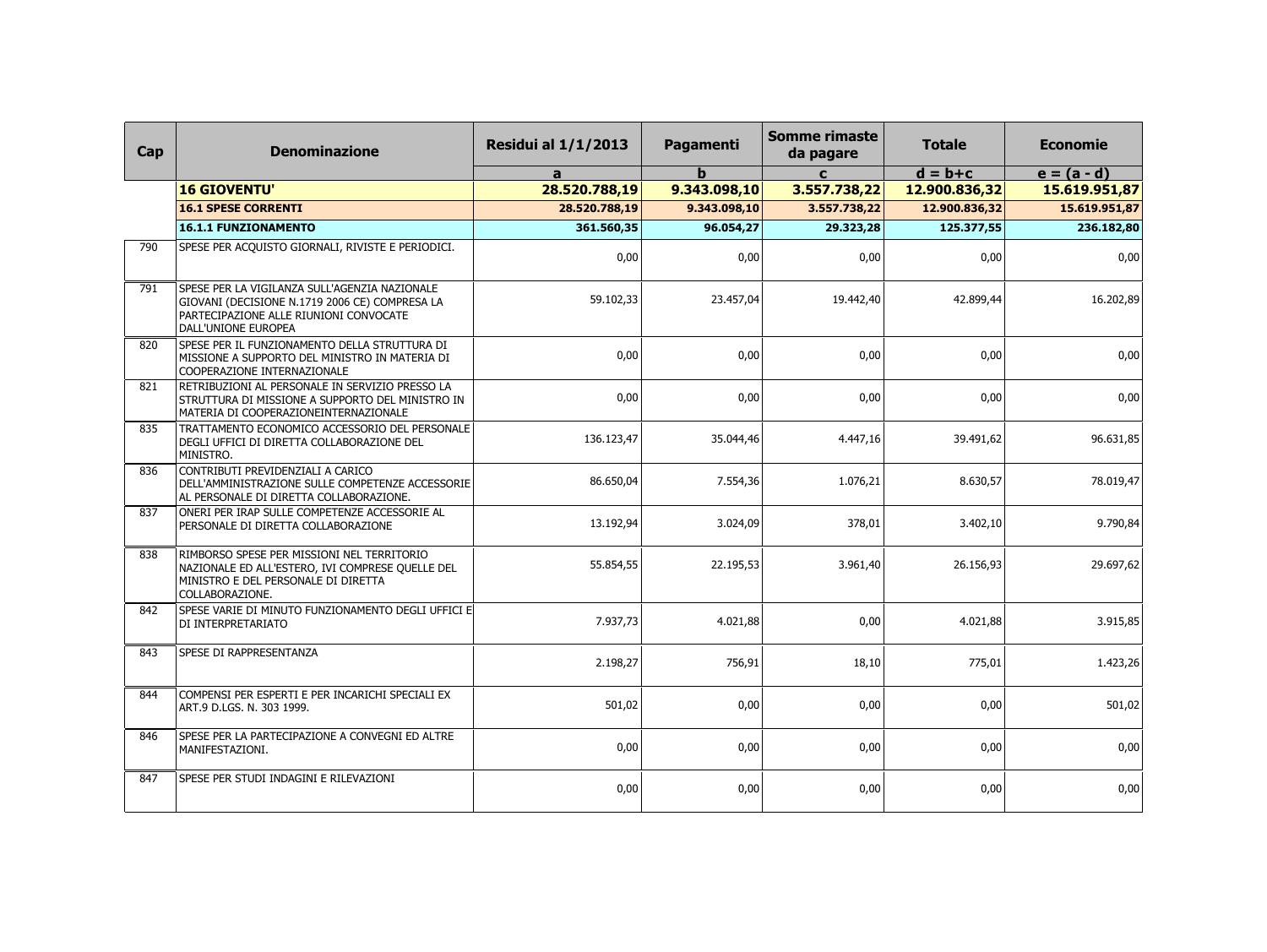| Cap | <b>Denominazione</b>                                                                                                                                                                                                                                                    | <b>Residui al 1/1/2013</b> | <b>Pagamenti</b> | Somme rimaste<br>da pagare | <b>Totale</b> | <b>Economie</b> |
|-----|-------------------------------------------------------------------------------------------------------------------------------------------------------------------------------------------------------------------------------------------------------------------------|----------------------------|------------------|----------------------------|---------------|-----------------|
|     |                                                                                                                                                                                                                                                                         | a                          | $\mathbf b$      | $\mathbf{c}$               | $d = b + c$   | $e = (a - d)$   |
|     | <b>16.1.2 INTERVENTI</b>                                                                                                                                                                                                                                                | 28.159.227,84              | 9.247.043,83     | 3.528.414,94               | 12.775.458,77 | 15.383.769,07   |
| 228 | FONDO PER IL SERVIZIO CIVILE NAZIONALE                                                                                                                                                                                                                                  | 0,00                       | 0,00             | 0,00                       | 0,00          | 0,00            |
| 840 | SPESE PER INTERVENTI E PROGETTI FINALIZZATI ALLA<br>COOPERAZIONE INTERNAZIONALE, INCLUSE INIZIATIVE<br>RELATIVE ALLE POLITICHEGIOVANILI, IN TERRITORI<br>CARATTERIZZATI DA CONDIZIONI DI FRAGILITA' ED<br>EMERGENZA                                                     | 0,00                       | 0,00             | 0,00                       | 0.00          | 0,00            |
| 848 | FONDO PER IL CREDITO AI GIOVANI                                                                                                                                                                                                                                         | 0,00                       | 0,00             | 0,00                       | 0,00          | 0,00            |
| 853 | FONDO PER LE POLITICHE GIOVANILI                                                                                                                                                                                                                                        | 27.825.894,50              | 8.980.377,19     | 3.528.414,94               | 12.508.792,13 | 15.317.102,37   |
| 860 | SPESE PER LA REALIZZAZIONE DI STUDI DI FATTIBILITA'<br>IN ORDINE AD INIZIATIVE INNOVATIVE E SPERIMENTALI<br>PER FACILITARE L'ACCESSO DEI GIOVANI AL DIRITTO ALLA<br>PRIMA CASA NONCHE' L'ACCESSO AL CREDITO PER L'AVVIO<br>DI ATTIVITA' PROFESSIONALI E IMPRENDITORIALI | 0,00                       | 0,00             | 0,00                       | 0,00          | 0,00            |
| 884 | FONDO NAZIONALE PER LE COMUNITA' GIOVANILI                                                                                                                                                                                                                              | 0,00                       | 0,00             | 0,00                       | 0,00          | 0,00            |
| 891 | FINANZIAMENTO DI AZIONI DI SISTEMA ED ATTIVITA' DI<br>ASSISTENZA ALLE REGIONI ED AL SISTEMA DELLE<br>AUTONOMIE LOCALI                                                                                                                                                   | 0,00                       | 0,00             | 0,00                       | 0,00          | 0,00            |
| 892 | SOMMA OCCORRENTE PER L'ISTITUZIONE DEI FONDI<br>PREVISTI DALLE LETTERE A) B) C) DELL'ART. 72 DELLA<br>LEGGE 24 DICEMBRE 2007, N. 247                                                                                                                                    | 333.333,34                 | 266.666,64       | 0,00                       | 266.666,64    | 66.666,70       |
| 893 | FONDO DI GARANZIA PER ACQUISTO DELLA 1A CASA                                                                                                                                                                                                                            | 0,00                       | 0.00             | 0,00                       | 0.00          | 0,00            |
|     | <b>16.3 PARTITE DI GIRO</b>                                                                                                                                                                                                                                             | 0,00                       | 0,00             | 0,00                       | 0,00          | 0,00            |
|     | <b>16.3.1 PARTITE DI GIRO</b>                                                                                                                                                                                                                                           | 0,00                       | 0,00             | 0,00                       | 0,00          | 0,00            |
| 886 | ANTICIPAZIONI AL CASSIERE                                                                                                                                                                                                                                               | 0,00                       | 0,00             | 0,00                       | 0,00          | 0,00            |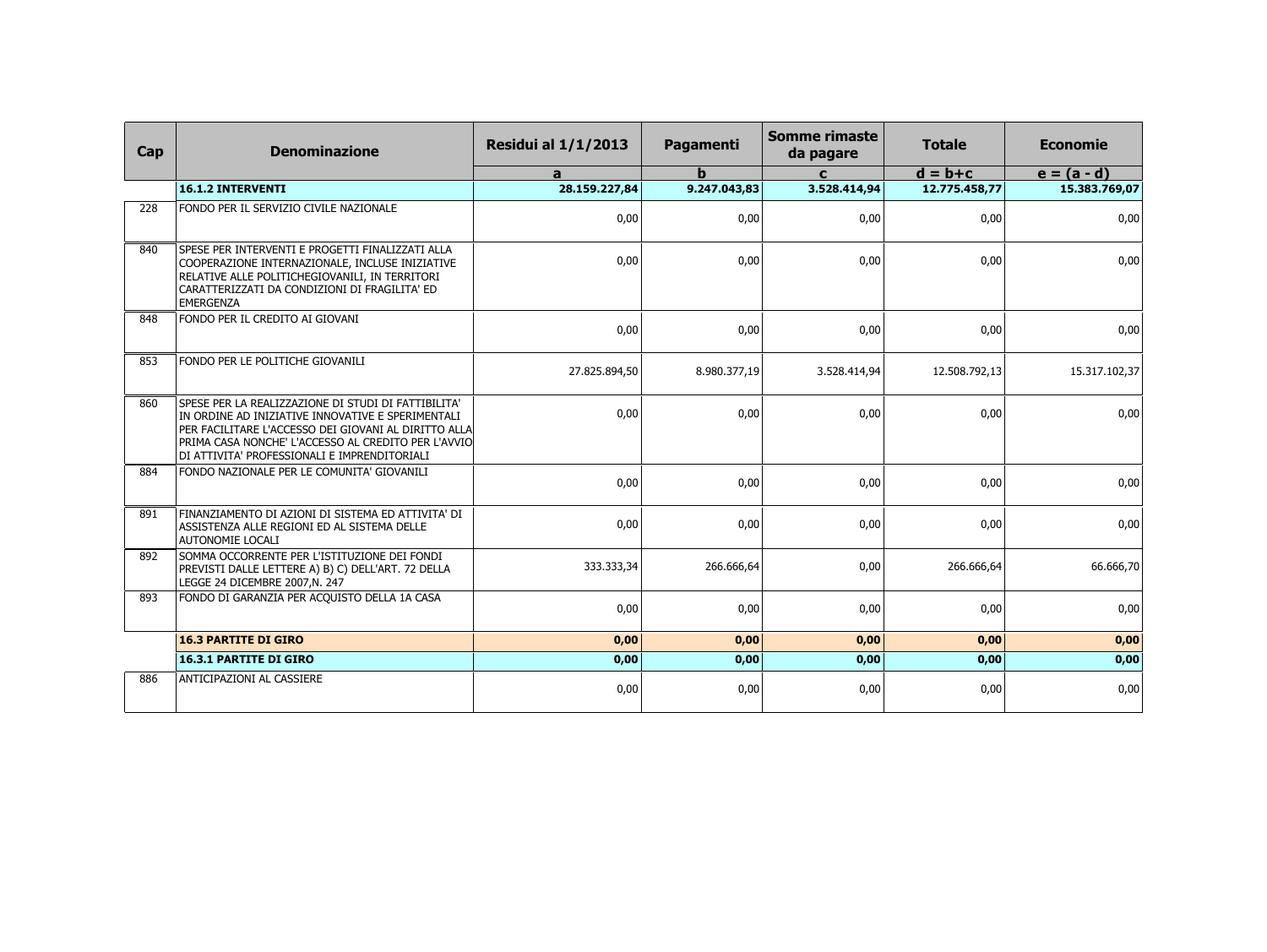| <b>Cap</b> | <b>Denominazione</b>                                                                                                | <b>Residui al 1/1/2013</b> | Pagamenti | Somme rimaste<br>da pagare | <b>Totale</b> | <b>Economie</b> |
|------------|---------------------------------------------------------------------------------------------------------------------|----------------------------|-----------|----------------------------|---------------|-----------------|
|            |                                                                                                                     | a                          | b         |                            | $d = b + c$   | $e = (a - d)$   |
|            | <b>20 INTEGRAZIONE</b>                                                                                              | 0,00                       | 0,00      | 0,00                       | 0,00          | 0,00            |
|            | <b>20.1 SPESE CORRENTI</b>                                                                                          | 0,00                       | 0,00      | 0,00                       | 0,00          | 0,00            |
|            | <b>20.1.1 FUNZIONAMENTO</b>                                                                                         | 0,00                       | 0,00      | 0,00                       | 0,00          | 0,00            |
| 774        | RETRIBUZIONI DEL PERSONALE IN SERVIZIO PRESSO LA<br>STRUTTURA DI MISSIONE PER L'INTEGRAZIONE                        | 0,00                       | 0,00      | 0,00                       | 0,00          | 0,00            |
| 775        | SPESE DI FUNZIONAMENTO DELLA STRUTTURA DI<br>MISSIONE PER L'INTEGRAZIONE                                            | 0,00                       | 0,00      | 0,00                       | 0,00          | 0,00            |
| 776        | RIMBORSO SPESE PER MISSIONI NEL TERRITORIO<br>NAZIONALE E ALL'ESTERO, IVI COMPRESE QUELLE PER IL<br><b>MINISTRO</b> | 0,00                       | 0,00      | 0,00                       | 0,00          | 0,00            |
| 777        | SPESE PER ACQUISTO GIORNALI, RIVISTE E PERIODICI                                                                    | 0,00                       | 0,00      | 0,00                       | 0,00          | 0,00            |